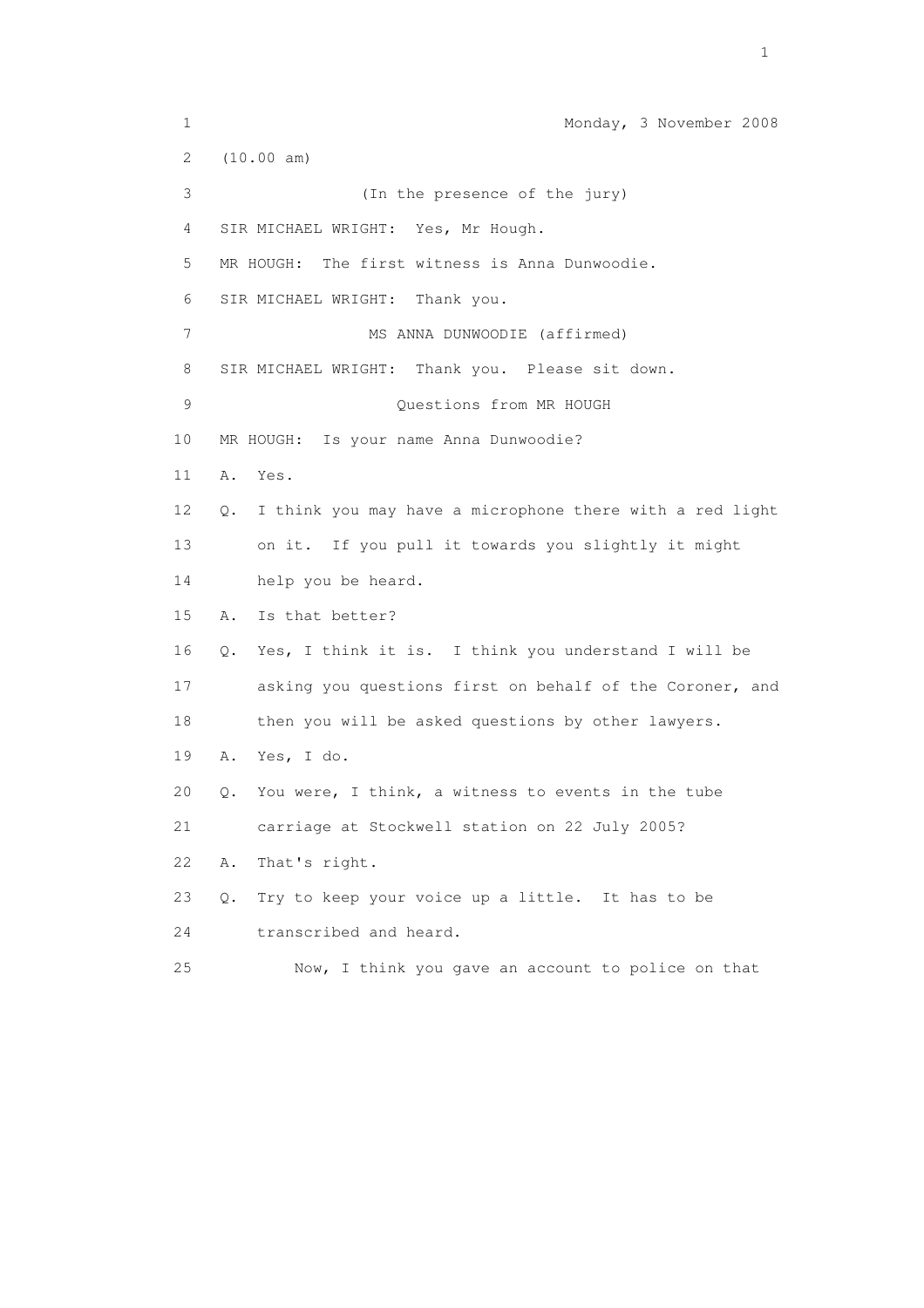- 1 day?
- 2 A. I did.
- 3 Q. When I think it's fair to say that you were still quite 4 shocked?
- 5 A. Yes, I think that's absolutely fair.
- 6 Q. We will deal in a little more detail later with how that 7 account was taken, but is this right, in short, that you 8 later determined that you would review and revise the 9 account you had given to police; you found some
- 10 inaccuracies and you corrected them?
- 11 A. That's correct, yes.
- 12 Q. You did this by producing a longer statement,
- 13 a nine-page statement, with numbered paragraphs, which
- 14 you provided to the IPCC later in 2005?
- 15 A. That's correct, yes.
- 16 Q. I am going to refer mainly to that longer statement, and 17 if you have a copy of that to hand, it may help you at
- 18 times, because as we have said to other witnesses, this
- 19 is not a memory test.
- 20 A. Okay, yes.

 21 Q. Now, going back to the morning of 22 July 2005, I think 22 you had boarded the Northern Line train going northbound 23 at Tooting Bec station?

24 A. Yes, that's right.

25 Q. Did you enter a carriage towards the front of the train?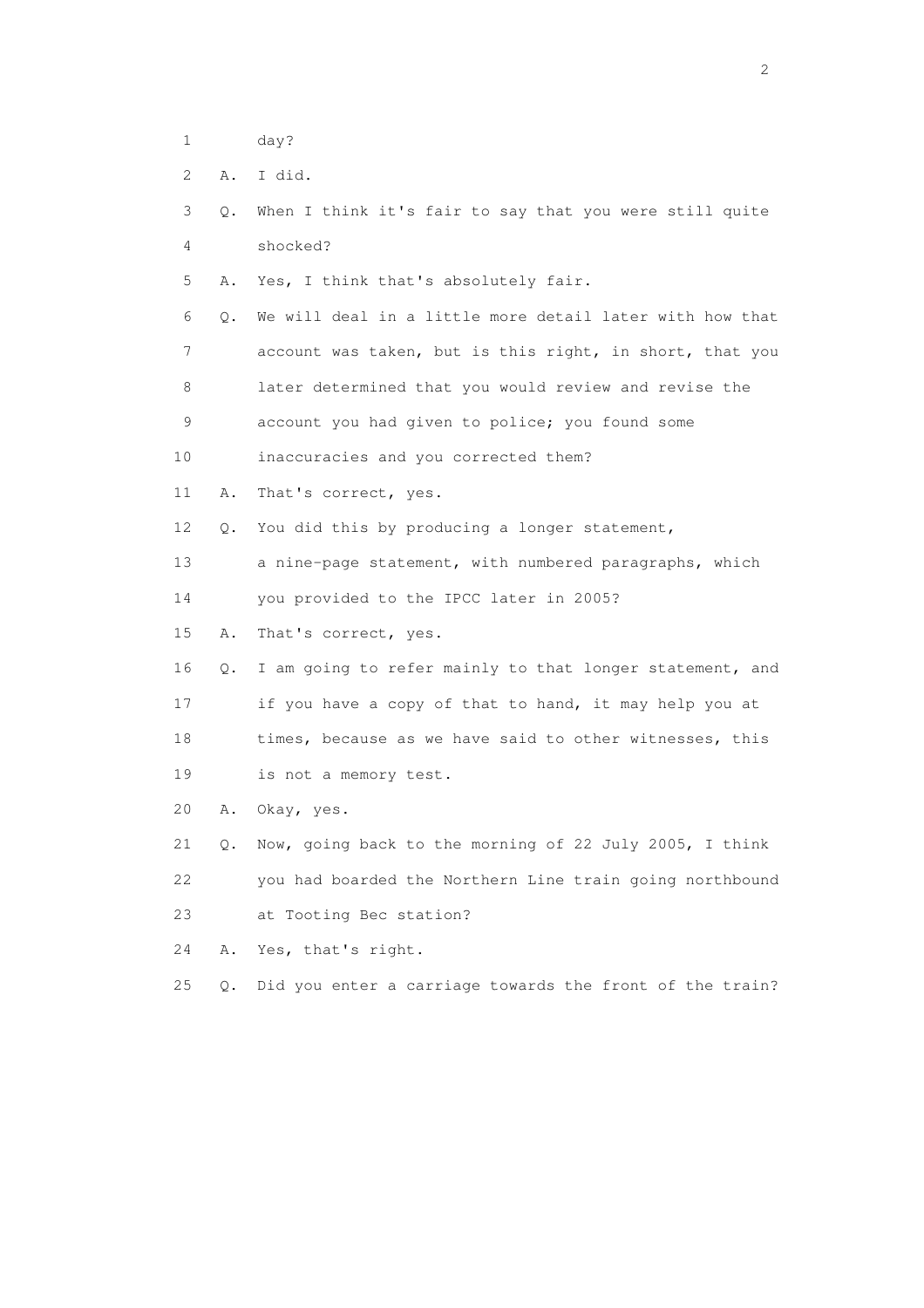| 1<br>Α.  | Yes, it would have been towards the front of the train.     |
|----------|-------------------------------------------------------------|
| 2        | I think your position in the carriage was on the same<br>Q. |
| 3        | side of the carriage as Mr de Menezes ultimately was; is    |
| 4        | that right?                                                 |
| 5<br>Α.  | That's correct, yes.                                        |
| 6<br>Q.  | And also in the same row of seats, I think?                 |
| 7<br>Α.  | And in the same row of seats, yes.                          |
| 8<br>Q.  | Perhaps we can have on screen a sketch which you            |
| 9        | produced. It's documents page 995. The writing is the       |
| 10       | wrong way up. It's now been moved round. You see            |
| 11       | there:                                                      |
| 12       | "I was sitting in either of these seats."                   |
| 13<br>Α. | Yes.                                                        |
| 14<br>Q. | Then Mr de Menezes' position to your right?                 |
| 15<br>Α. | Yeah.                                                       |
| 16<br>Q. | Then you refer to a couple, man and woman, opposite?        |
| 17<br>Α. | That's right, yes.                                          |
| 18<br>Q. | Does that sketch show your position as you remember it?     |
| 19<br>Α. | Looking at it now, I would say that possibly the            |
| 20       | whole $--$ my side of the $--$ my row of seats, I think     |
| 21       | I describe it there one seat further to the right than      |
| 22       | So I think probably I was either in the very<br>it was.     |
| 23       | middle seat or the one to the left of that, and             |
| 24       | Mr de Menezes, I am not sure absolutely if he was in the    |
| 25       | very last seat or if he was the one next in, but I would    |

 $\sim$  3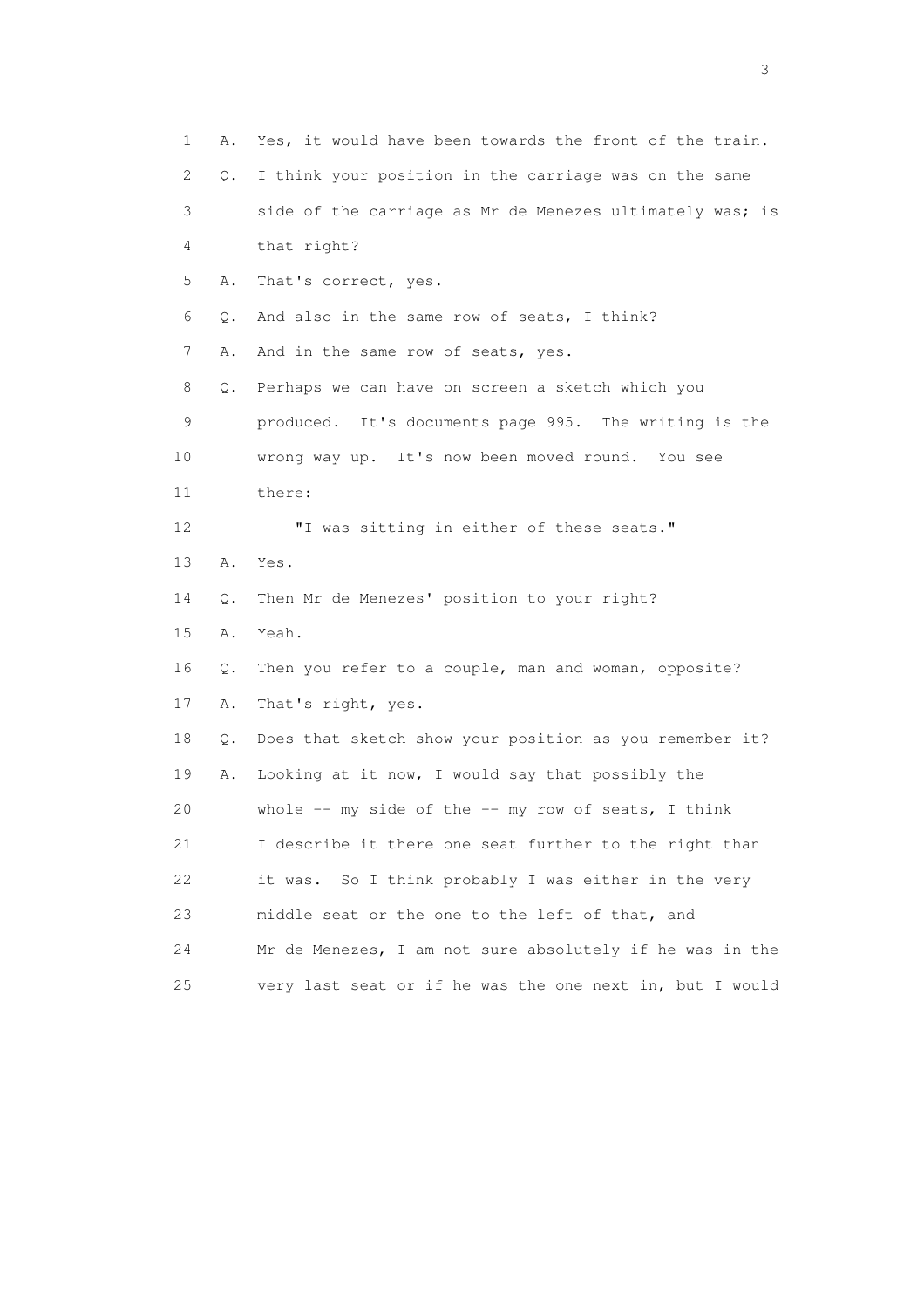1 say I was either in the middle seat which I have marked 2 or the one to the left of it. 3 SIR MICHAEL WRIGHT: You think we may have to move everybody 4 one seat to the left? 5 A. I think so. I couldn't say for sure, but that's what 6 strikes me, looking at it now. 7 MR HOUGH: To help us do that, perhaps we can put up tab 35 8 of the jury bundle, which is a computer mock-up. 9 Do you see there Mr de Menezes in white towards the 10 right? 11 A. Yes. 12 0. He has in fact been moved one seat in? 13 A. So he's one in, yes. 14 Q. You have been moved one seat over. 15 A. I have been moved one over. 16 SIR MICHAEL WRIGHT: Does that look more like right? 17 A. Yes, it does, and if there are two seats next to him, 18 I would actually put me one closer. 19 SIR MICHAEL WRIGHT: One to the left? 20 A. One to the left on that, I would. The way to know for 21 sure, if there is a way to know for sure, would be if 22 you know exactly what seat the surveillance officer was 23 sitting in, because I'm sure I was sitting next to him. 24 MR HOUGH: We will come to him in a second. 25 After you settled down, you got out a book and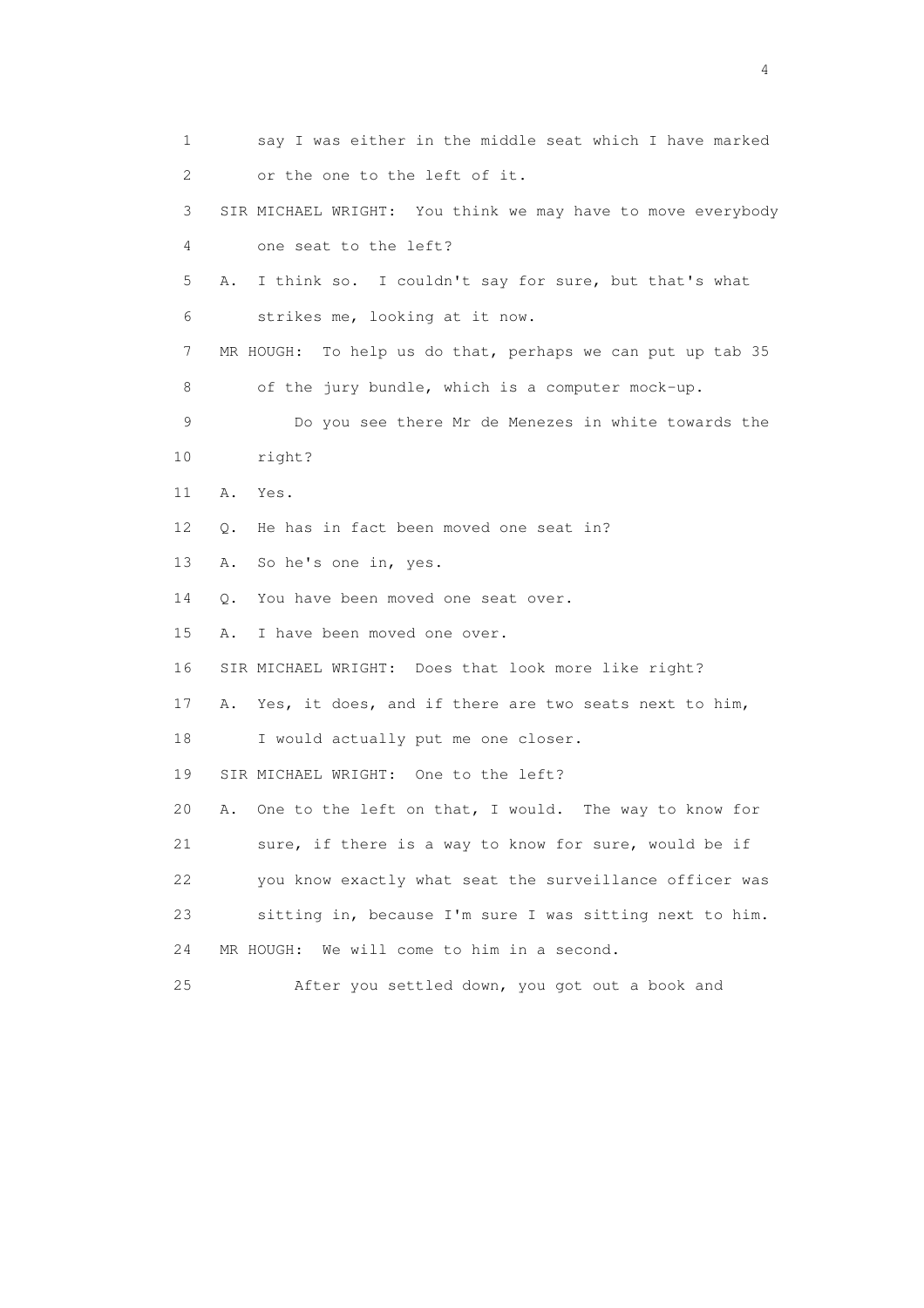1 started reading as so many do on the tube? 2 A. Yes. 3 Q. At some point on your journey north, did you become 4 aware of a couple having got on roughly opposite where 5 you marked them on the sketch? 6 A. Yes, I did. 7 Q. We have heard from them. We know them to be 8 Rachel Wilson and Ralph Livock and we know that they got 9 on at Clapham North. Would that accord with how you 10 remember? 11 A. Yes, it would. 12 Q. In your statement, I am now looking at paragraph 6 on 13 the second page, you recall them specifically having 14 asked a man to move his bag so that they could sit down; 15 we have heard them say that as well. 16 A. Okay, oh good. 17 Q. Moving on now to Stockwell station, paragraph 7 of your 18 statement, you say that the train arrived at about 19 10 o'clock in the morning at Stockwell? 20 A. Yes. 21 Q. I think the doors opened on the side which you were 22 facing, the double doors? 23 A. That's right. 24 Q. Was the train held at the platform while you were there? 25 A. It was held at the platform, yes.

 $\sim$  5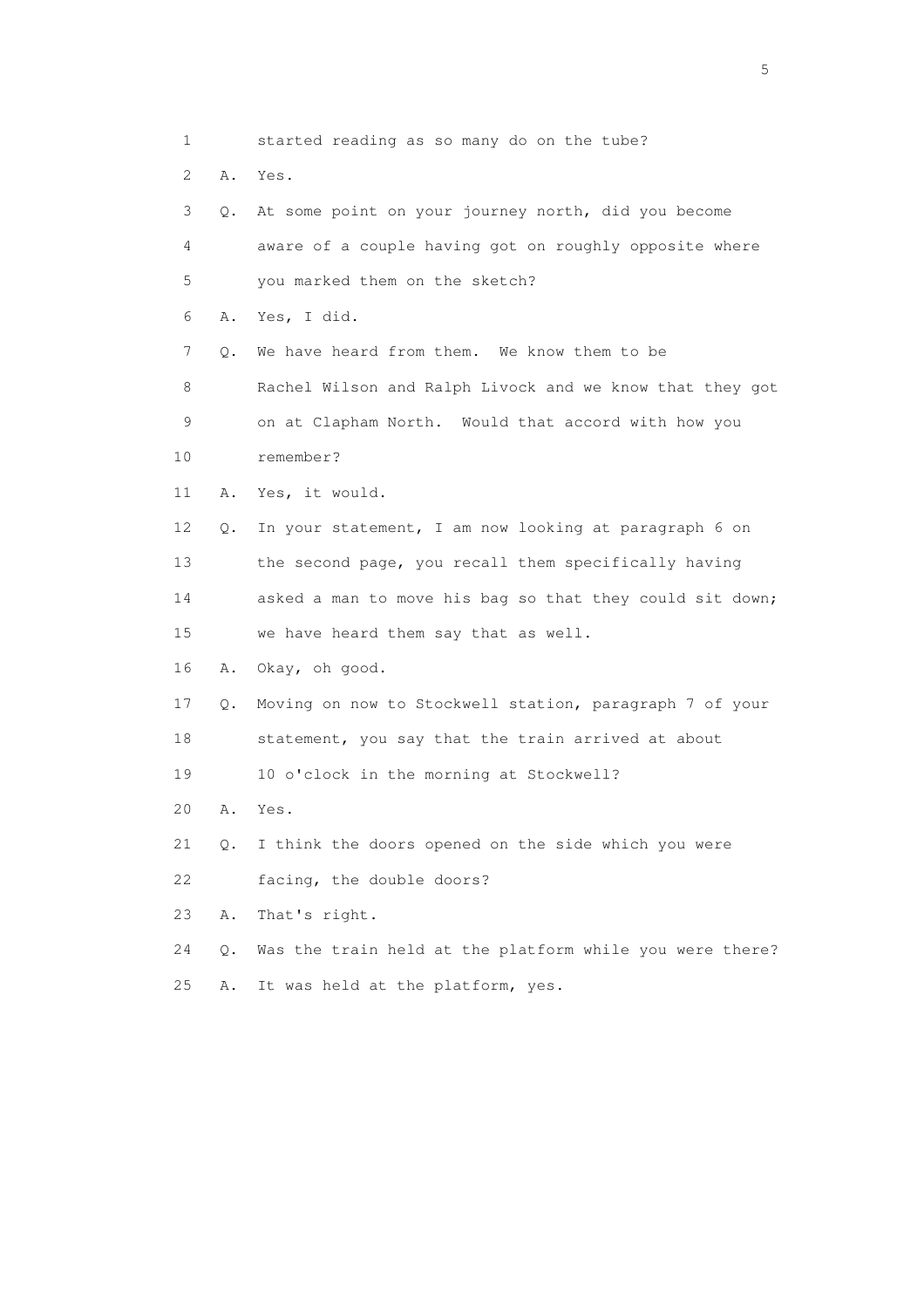1 Q. Roughly for how long, can you remember?

| 2               | Α. | I really -- I couldn't say, it felt like longer than     |
|-----------------|----|----------------------------------------------------------|
| 3               |    | usual but on the tube sometimes a long time actually be  |
| 4               |    | a short amount of time if you are expecting to move on,  |
| 5               |    | but it felt like a while.                                |
| 6               | Q. | At this point, roughly how busy was the carriage you     |
| 7               |    | were in?                                                 |
| 8               | Α. | It was about half full, I would say. There were some     |
| 9               |    | seats empty. People had got off and on during the time   |
| 10              |    | that I had been on the train, so it was probably a bit   |
| 11              |    | fuller than when I got on at Tooting Bec. There were     |
| 12 <sup>°</sup> |    | a few people standing, I think.                          |
| 13              | Q. | In paragraph 7 of your statement, you describe a man     |
| 14              |    | getting on at Stockwell tube station, and you becoming   |
| 15              |    | aware of this man?                                       |
| 16              | Α. | Yes.                                                     |
| 17              | Q. | Can you describe the man, first of all?                  |
| 18              | Α. | I -- I didn't see -- I wasn't particularly aware of him  |
| 19              |    | coming on, so I didn't see his face, but when he was     |
| 20              |    | sitting next to me which was directly on my left, he was |
| 21              |    | quite -- he had broad build, and so he took up quite     |
| 22              |    | a lot of space in the seat, he was wearing jeans and     |
| 23              |    | a pale denim jacket and he had a baseball cap on of some |
| 24              |    | kind.                                                    |
| 25              | Q. | In your statement you refer to the baseball cap being    |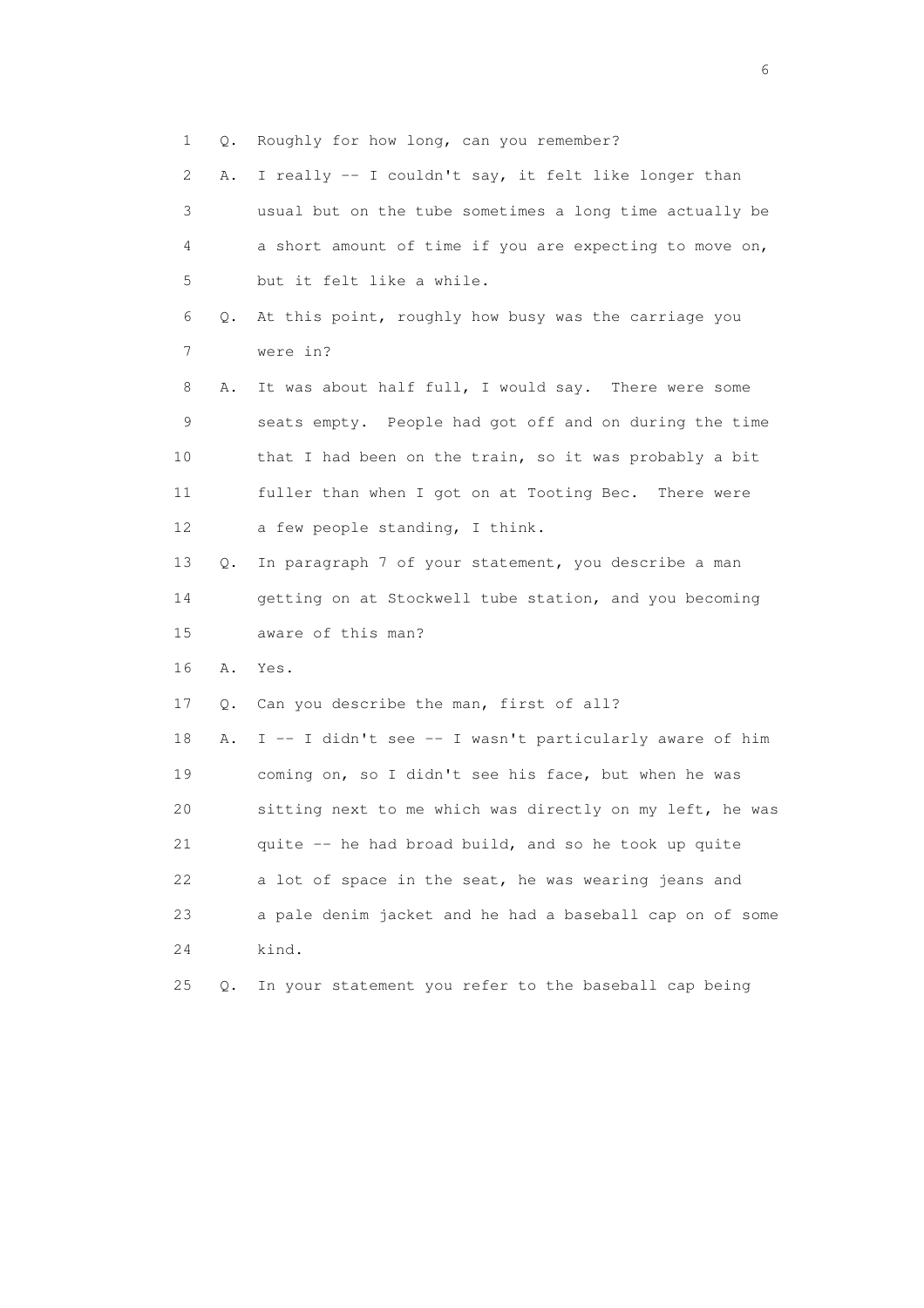1 pulled down, the peak pulled down slightly, that is what 2 you remember now? 3 A. Yes, I remember that, yeah. 4 Q. Was he carrying anything? 5 A. He had a black rucksack, a small black rucksack, which 6 he had on his knee. 7 Q. Now, he, you say, sat down to your left. Would that 8 have involved him walking across in front of you before 9 sitting down? 10 A. I think it probably would have, but as I say, I was most 11 aware of him really when he was next to me. 12 Q. I think in fairness, in the account you first gave to 13 police, you are recorded as saying you thought this man 14 had got on at the previous stop, at Clapham North, but 15 when you came to give this fuller statement later in 16 2005, you now think he got on at Stockwell? 17 A. Yes, and I can tell you how it was that I became 18 absolutely certain. I realised that there had been 19 something else happened at Stockwell which had drawn my 20 attention, and that was the man who, who was sitting 21 opposite, next to the couple, with the bag. He had got 22 off very suddenly to go to the other platform to catch 23 another train, and that was something that happened 24 quite often on the Northern Line. You would see people 25 get to that stop and that was where you changed to get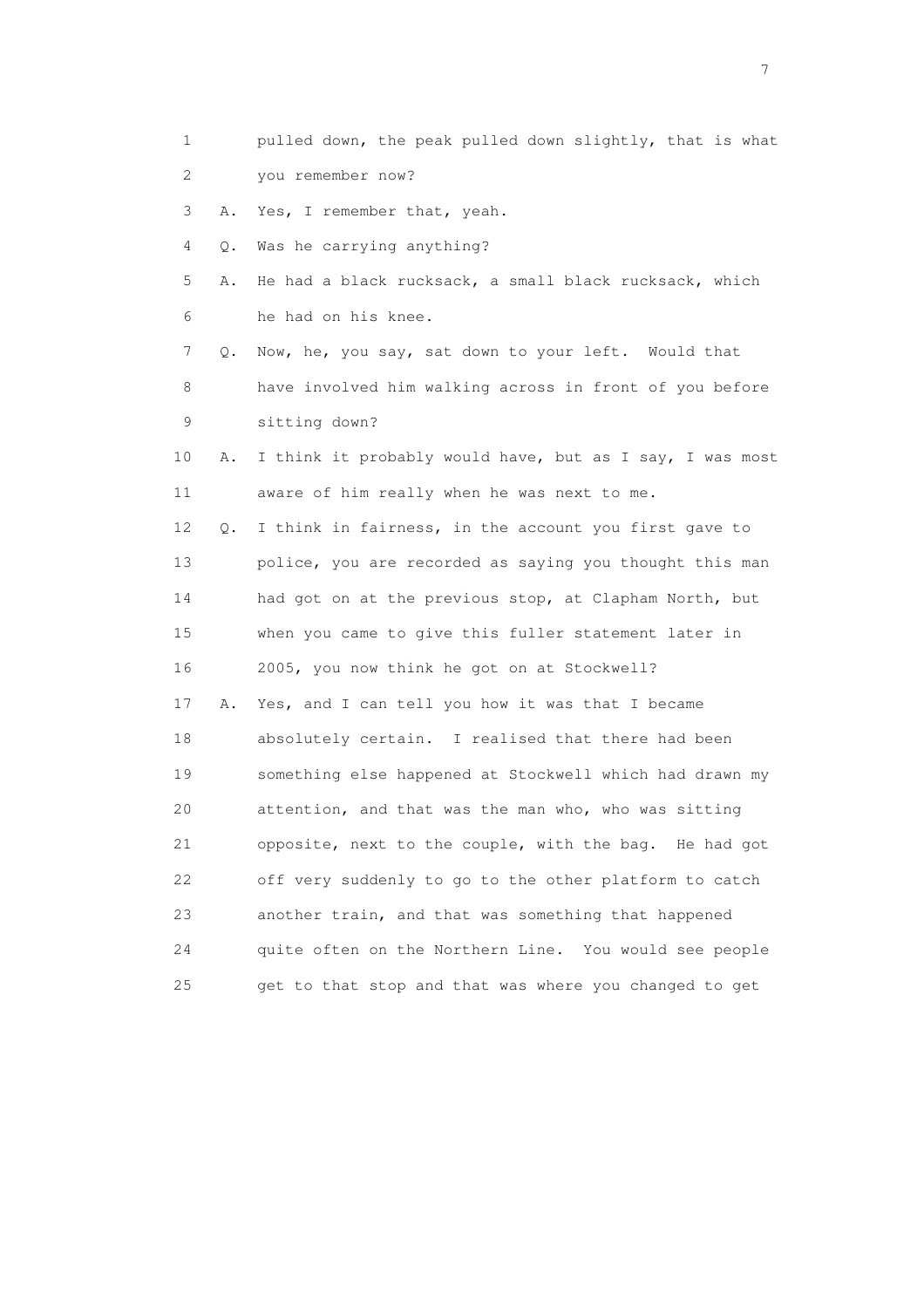1 to the Victoria Line and maybe they would suddenly 2 remember that -- where they were and leave. So he got 3 up and left in a hurry, and because it was 4 a particularly tense day, I remember everybody sort of 5 jumped slightly or there was a, you know, I noticed, and 6 it was after he left that this other man got on. 7 Q. So that helps to fix it in your mind that this other man 8 who sat down next to you got on at Stockwell? 9 A. Yes. There is another thing actually that I would say 10 about that, which is when I originally spoke to the 11 detective in the pub on the morning, I remember saying 12 to him that I wasn't clear then whether he had got on at 13 Clapham North or at Stockwell, and I think somewhere 14 that he made a note to that effect, I think there is 15 a note somewhere amongst my statement that says I wasn't 16 sure; but when he came to write the final statement 17 down, I think he said "pick one", or words to that 18 effect and we settled on that he got on at 19 Clapham North. 20 Q. Okay, thanks very much. After the man had got on and 21 sat down next to you, and we know him as the 22 surveillance officer Ivor, what was he doing? 23 A. He was going through his bag, he unzipped his bag which 24 was on his knee, and he seemed to me at the time to be 25 behaving in a way that just felt odd and a little bit

en de la construction de la construction de la construction de la construction de la construction de la constr<br>En 1980, en 1980, en 1980, en 1980, en 1980, en 1980, en 1980, en 1980, en 1980, en 1980, en 1980, en 1980, en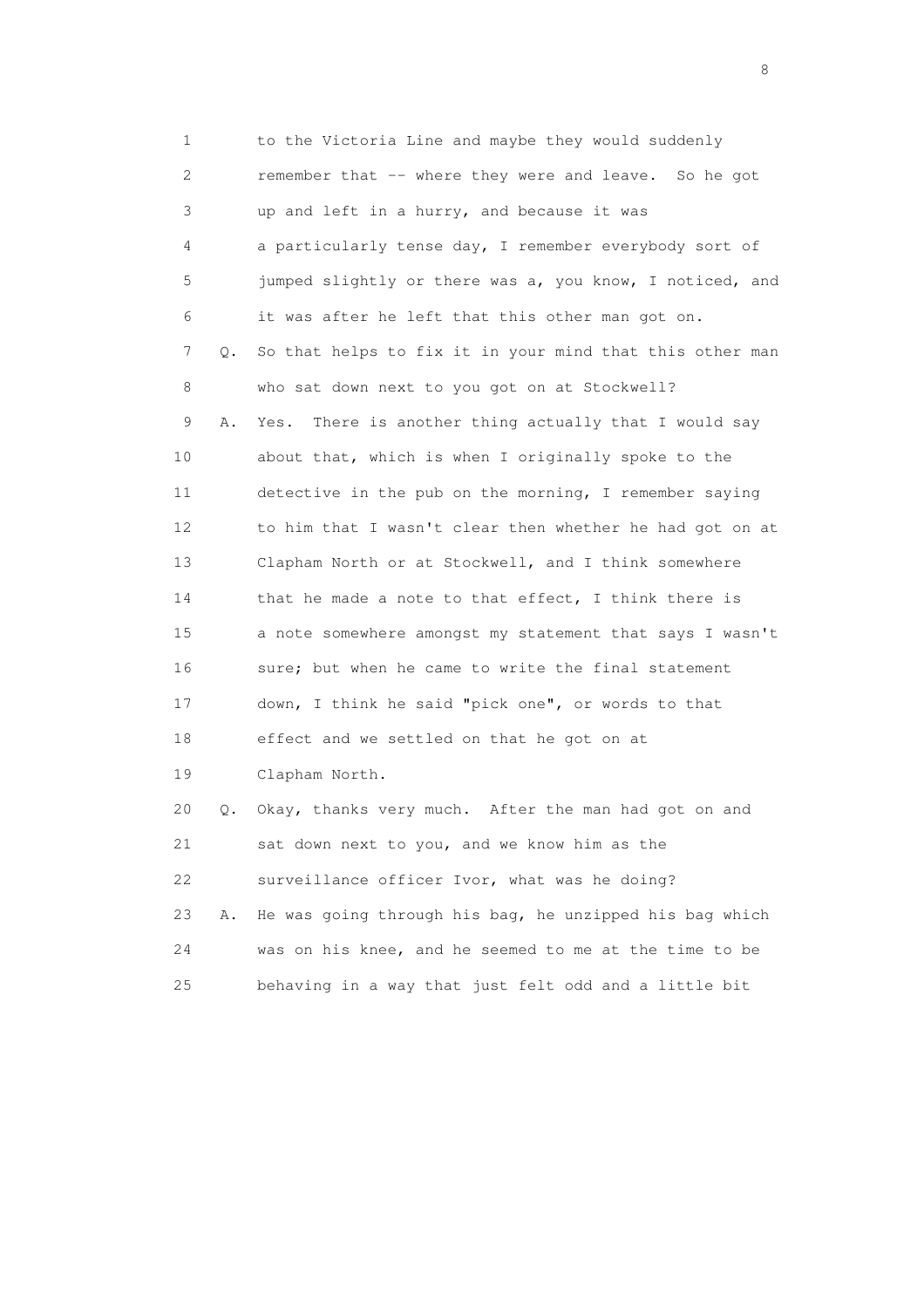1 unnerving. He seemed quite anxious, he was moving quite 2 quickly, and he was kind of raking through his bag. My 3 attention was very much drawn to that, I think. 4 Q. Could you hear any sounds from inside his bag? 5 A. Yes, his bag didn't seem to have a lot of stuff in it 6 but there was a sort of a metallic noise. And 7 I remember thinking, well, maybe he is looking for his 8 keys or something like that, I was trying to think of 9 a reason, but I didn't know what he was doing. 10 Q. Given the atmosphere on that day, did that give you any 11 concern, him doing that in that way? 12 A. It did, and I felt -- I felt a bit daft for being 13 concerned. I had a feeling of, that generally the 14 atmosphere in the carriage was quite tense and people 15 were looking about a bit. I looked at him and looked 16 away and he did make me feel very nervous, yes. 17 Q. Now looking at paragraph 9 -- 18 SIR MICHAEL WRIGHT: He felt -- you feel nervous. What was 19 his general attitude or what did it seem to be, his 20 state of mind? 21 A. To me I felt like he was nervous. 22 SIR MICHAEL WRIGHT: Thank you. 23 MR HOUGH: Now looking at paragraph 9 of your statement, if 24 it helps you, after the train had been stopped in the 25 station and he had been in his seat for a short time,

en de la construction de la construction de la construction de la construction de la construction de la constr<br>1911 : la construction de la construction de la construction de la construction de la construction de la const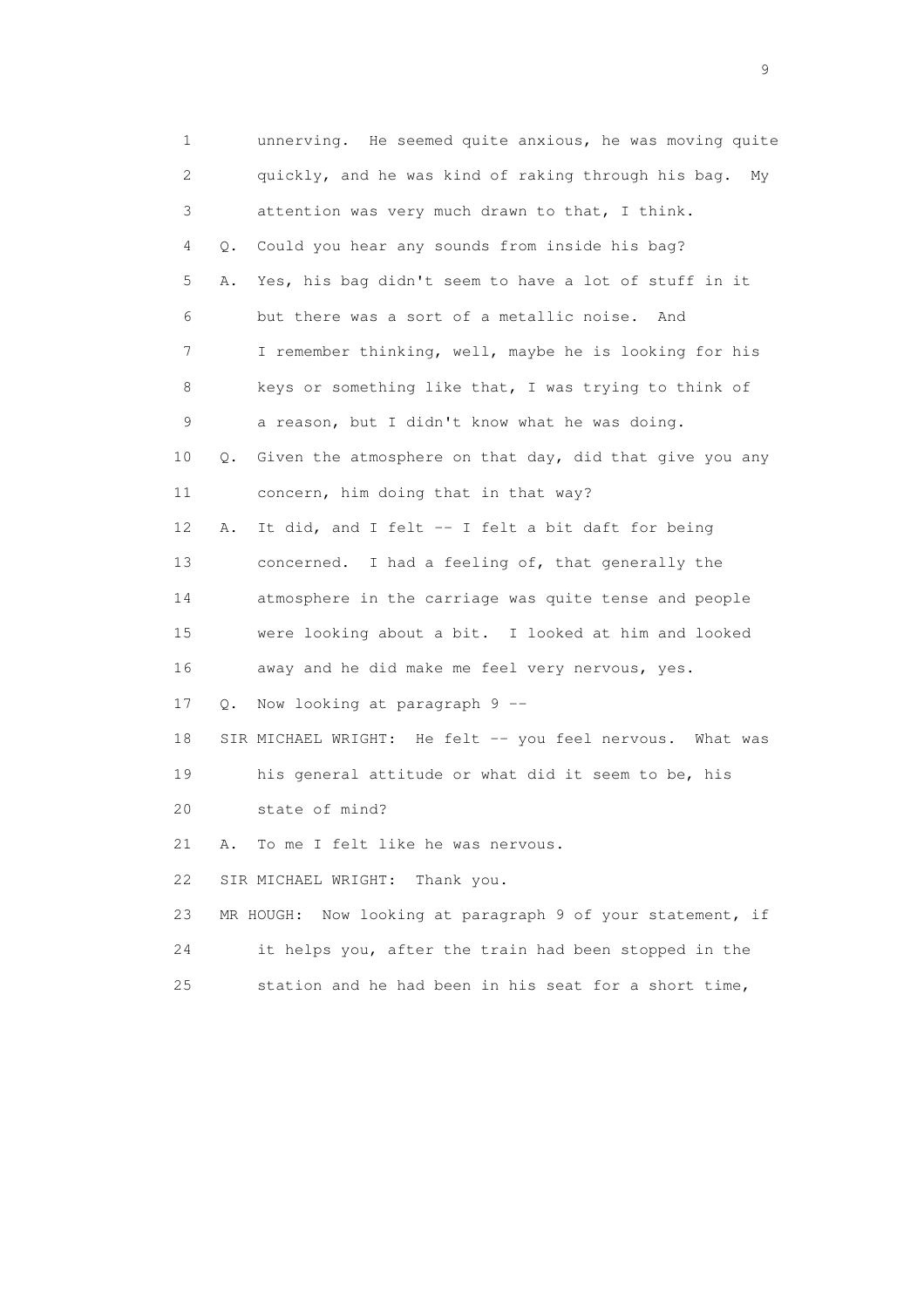1 did he do anything?

2 A. Yes. He got up and ran to the door.

3 Q. Ran to the door?

 4 A. Well, as quickly as you can run in a tube, so he went 5 very quickly in front of me to the double doors.

 6 Q. That was the double doors which we have seen which were 7 pretty much opposite Mr de Menezes?

8 A. Yes, yeah.

 9 Q. How did the inhabitants of the carriage generally react 10 to him moving quickly over to the doors?

11 A. Well, it happened very quickly, I would say that ...

 12 I would say that we, you know, we looked up, we wondered 13 what was going on, something felt like it wasn't right, 14 I think probably at this moment when he was en route to 15 the doors I was still trying to think of a reason why it 16 wasn't such a terribly out of the ordinary thing to do, 17 but it felt certainly that something wasn't right. 18 Q. You have seen him go across in front of you towards the 19 doors. When he got to the doors, could you see anything

20 outside the doors?

 21 A. Yes, there were now a group of men on the platform. 22 Q. Can you remember anything from that time, from that 23 snapshot of memory, about what the men looked like? 24 A. Other than the fact that they were all quite broadly 25 built and that they were in, you know, ordinary clothes,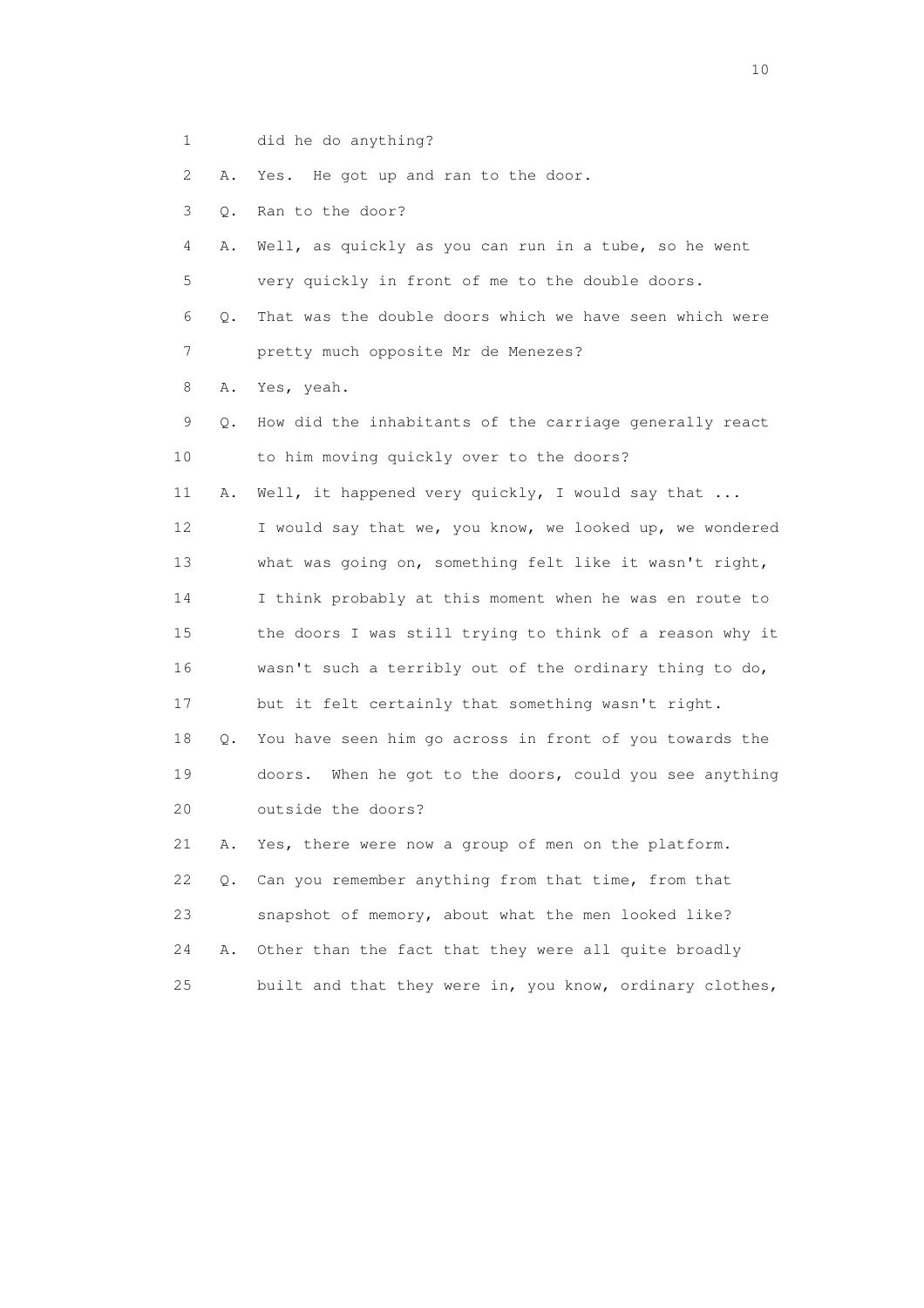| 1               |    | they weren't in uniform, they were a group of men mainly |
|-----------------|----|----------------------------------------------------------|
| 2               |    | in sort of denim and T-shirts, I think.                  |
| 3               | Q. | At this time, did you hear anything?                     |
| 4               | Α. | There was -- it seemed like the men were shouting to     |
| 5               |    | each other, it seemed like. There was some               |
| 6               |    | communication between the man that had been sitting next |
| 7               |    | to me and the men on the platform. It felt like maybe    |
| 8               |    | he was calling them in or they knew each other, and then |
| 9               |    | he shouted something, which at the time I heard as       |
| 10              |    | something like, "This is it", which didn't make any      |
| 11              |    | sense to me.                                             |
| 12 <sup>°</sup> | Q. | In your statement you say that now you think he was      |
| 13              |    | probably shouting, "There he is"?                        |
| 14              | Α. | That would make much more sense, yes.                    |
| 15              | Q. | That's something is it that you have worked out based on |
| 16              |    | what you saw later?                                      |
| 17              | Α. | Yes. And the fact also that he was pointing, he had his  |
| 18              |    | arm out.                                                 |
| 19              |    | Q. Can you describe how he had his arm out, where it was |
| 20              |    | pointing?                                                |
| 21              | Α. | He had his -- so I could see him through the glass       |
| 22              |    | partition next to the seats, and he had his back to the  |
| 23              |    | glass partition and his arm, so I guess his right arm    |
| 24              |    | stretched pointing out into the carriage towards the row |
| 25              |    | of seats I was sitting in.                               |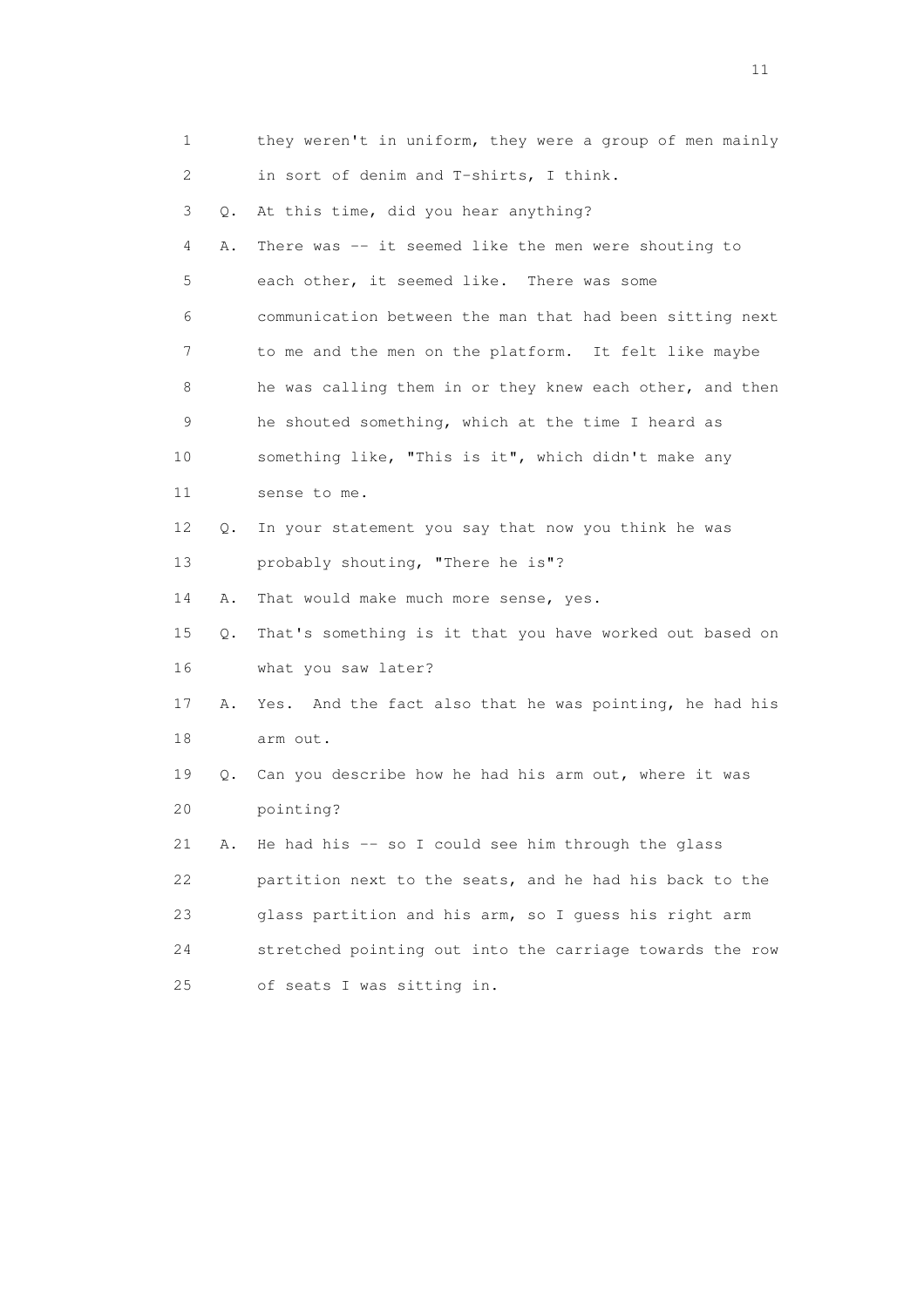1 Q. By this stage were you looking up and following what was 2 around you, or did you still have your eyes partly on 3 your book? Where was your attention? 4 A. No, my attention was now on the group of men in the 5 doorway. 6 Q. You have heard him say these words; what did he do next? 7 A. It seemed like there was suddenly a lot of people in 8 quite a small space, and they were all, like I say, 9 quite big men, so there was a feeling of people coming 10 in very fast, but then not actually having much space, 11 so some sort of kind of shuffling around and more 12 shouting and guns obviously, and they as a group seemed 13 to come in very quickly into the carriage and then, and 14 then the next thing I saw was a gun pressed to the head 15 of the man to my right. 16 Q. We will take this in stages. In your statement, again 17 paragraph 9, you say that after the man had shouted 18 these words which you thought might be, "This is it", or 19 now, "There he is", the man who had shouted those then 20 leapt off the train and immediately leapt back on. Is 21 that something you can remember? 22 A. Yeah, yes. 23 Q. You then say that there was a sense of panic in the

 24 carriage. Is that panic on the part of you and the 25 other passengers or panic on the part of the people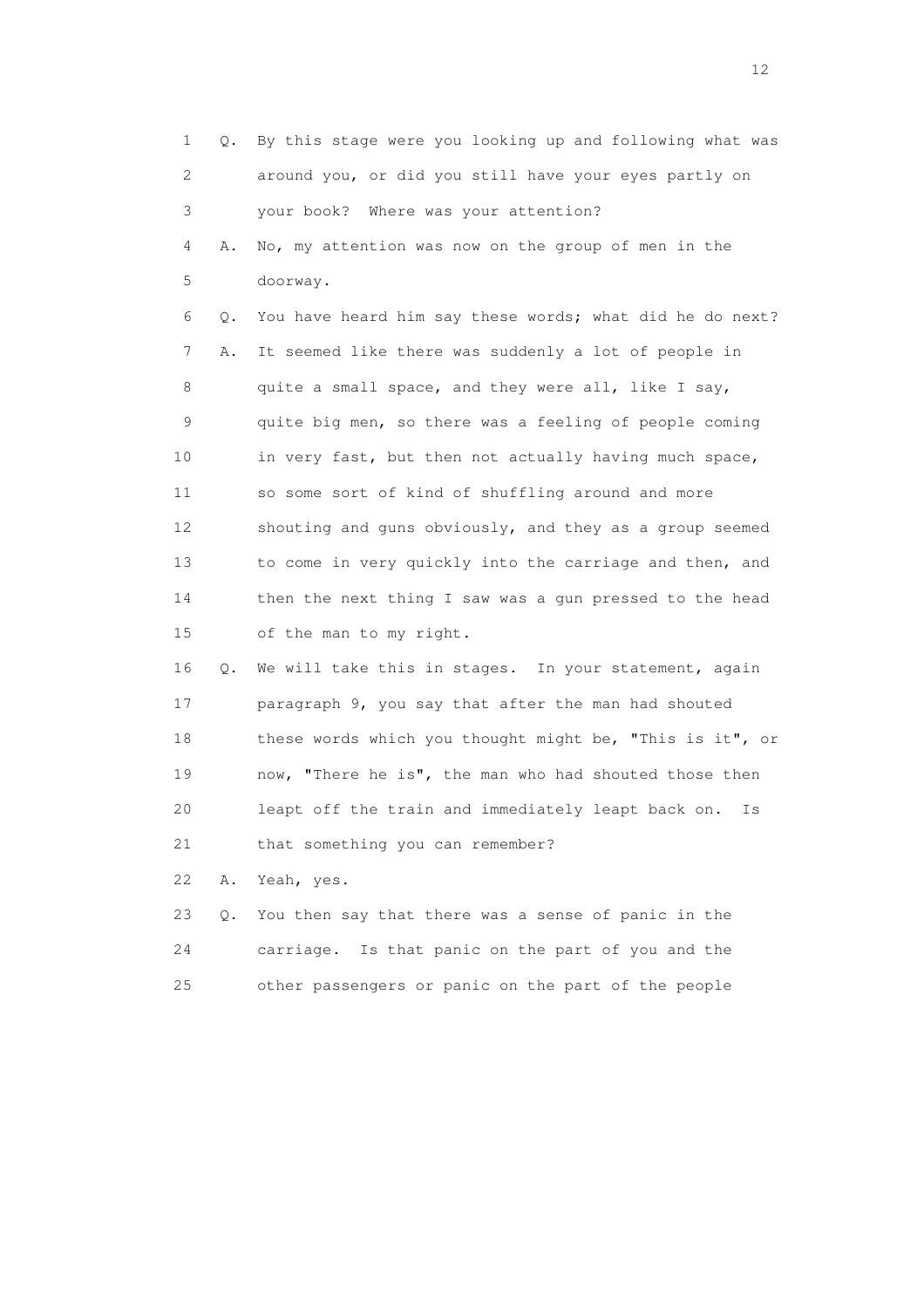1 outside the doors?

 2 A. It's a really odd thing to try to describe, because my 3 memory is that right in the carriage where we were 4 actually we were all very still, I think maybe because 5 it was so unexpected, and me and the people around me, 6 my memory is that we all sat quite still and were quiet. 7 Further away where I guess people had more of a chance 8 to react, I could feel that there were people getting 9 out of their seats further along the carriage and again, 10 you know, a sense of panic from the passengers. But 11 I also felt that there was a sense of panic from the men 12 in the doorway and a sense that maybe they weren't quite 13 sure what was going to happen next or what they were 14 going to do next and I found that very frightening. 15 Q. You say this in your statement: 16 "I thought that the other men outside the carriage 17 were the man's accomplices [the man who pointed] but 18 that he was the main threat." 19 A. I did think that at the time, yes. 20 Q. When you first saw these various men, what did you think 21 they were about? 22 A. I thought -- I mean maybe what was frightening was that 23 I didn't know what they were about. They -- it was a -- 24 it was, you know, a particularly strange day in London, 25 and I guess everybody was nervous about suicide bombers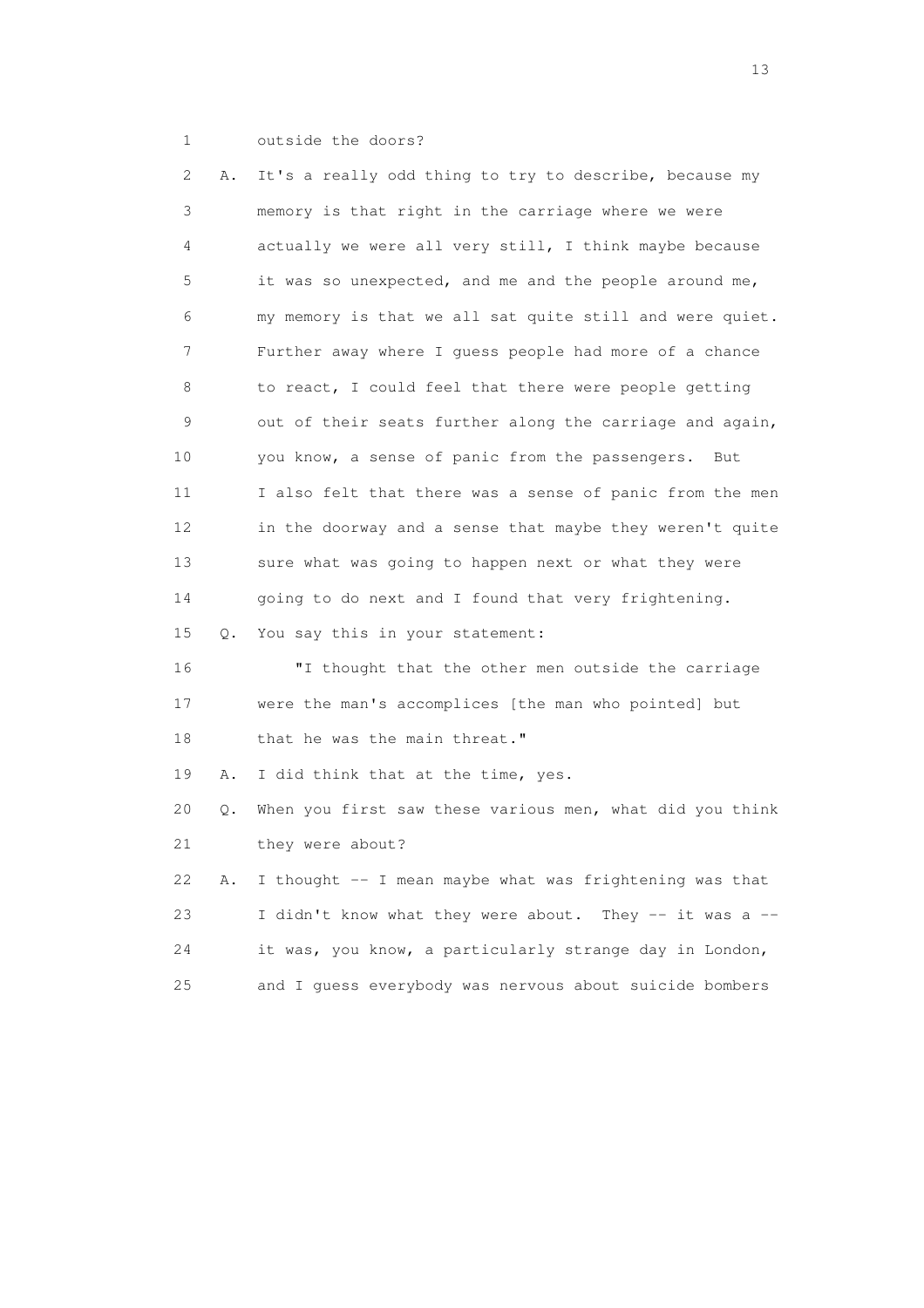1 and these men didn't seem to me to be suicide bombers or 2 what you would imagine a suicide bomber to be like, so 3 that confused me for a moment. They, so then I thought 4 maybe, maybe they are a gang, but that didn't seem very 5 likely either. I was very -- I didn't know who they 6 were.

 7 Q. You then say this in your statement, so after you have 8 said that about the other men:

 9 "There was a lot of shouting from the men standing 10 to my right near to the doors."

 11 So is this right, that you are there recalling 12 shouting from the men who were outside the door, now 13 moving in, after you have heard the first man shout, 14 "There he is" or, "This is it" or something like that? 15 A. Yes, something like that, but not -- shouting sort of 16 amongst themselves, I would have said, I didn't feel 17 like they were -- it was very odd. I didn't feel like 18 they were engaging with people in the carriage. They 19 were a group, if that makes sense.

 20 Q. That is what I was next going to ask you about. Did you 21 think any of the shouts were directed into the carriage 22 to any of the people there?

23 A. No.

 24 Q. In your statement you say from this point on, your 25 memory is of separate short images rather than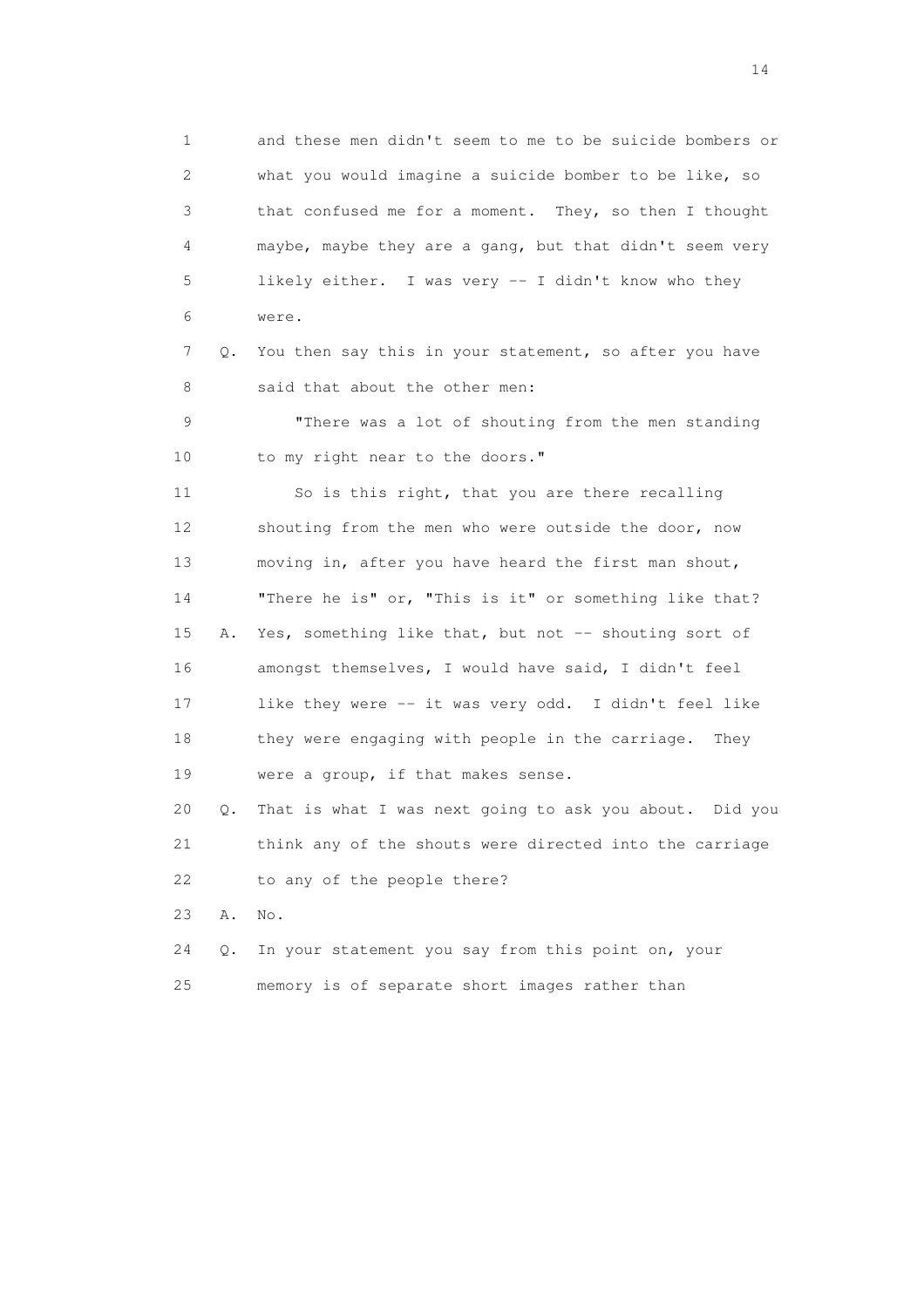- 1 a continuous flow?
- 2 A. Yes.

3 Q. So snapshots from this point?

4 A. (Witness nods).

21 your right?

5 Q. Let us deal with the first snapshot, which is

 6 paragraph 11 of your statement. You said that you saw 7 a gun being presented. Can you describe the snapshot in 8 which you saw that gun?

9 A. I was looking directly at the -- I think when they all 10 came through I had a sense of you know, lots of men, 11 lots of guns, sort of everything a bit fast, and then 12 I focused and I saw that there was a gun pressed to the 13 place where the neck joins the head of the passenger who 14 was sitting down to my right. And that was a very sort 15 of clear image. But really what I was looking at was 16 his face and the expression on his face and the gun and 17 the hand. I couldn't tell you who was holding it or 18 what else was happening around that, if that makes 19 sense.

20 Q. Can you remember how many men were around the man to

22 A. No. I can tell you that there were more than two. You

24 Q. In the account that is recorded you gave to the police

25 on the day of these events, you are recorded as saying

23 know, more than two and less than five.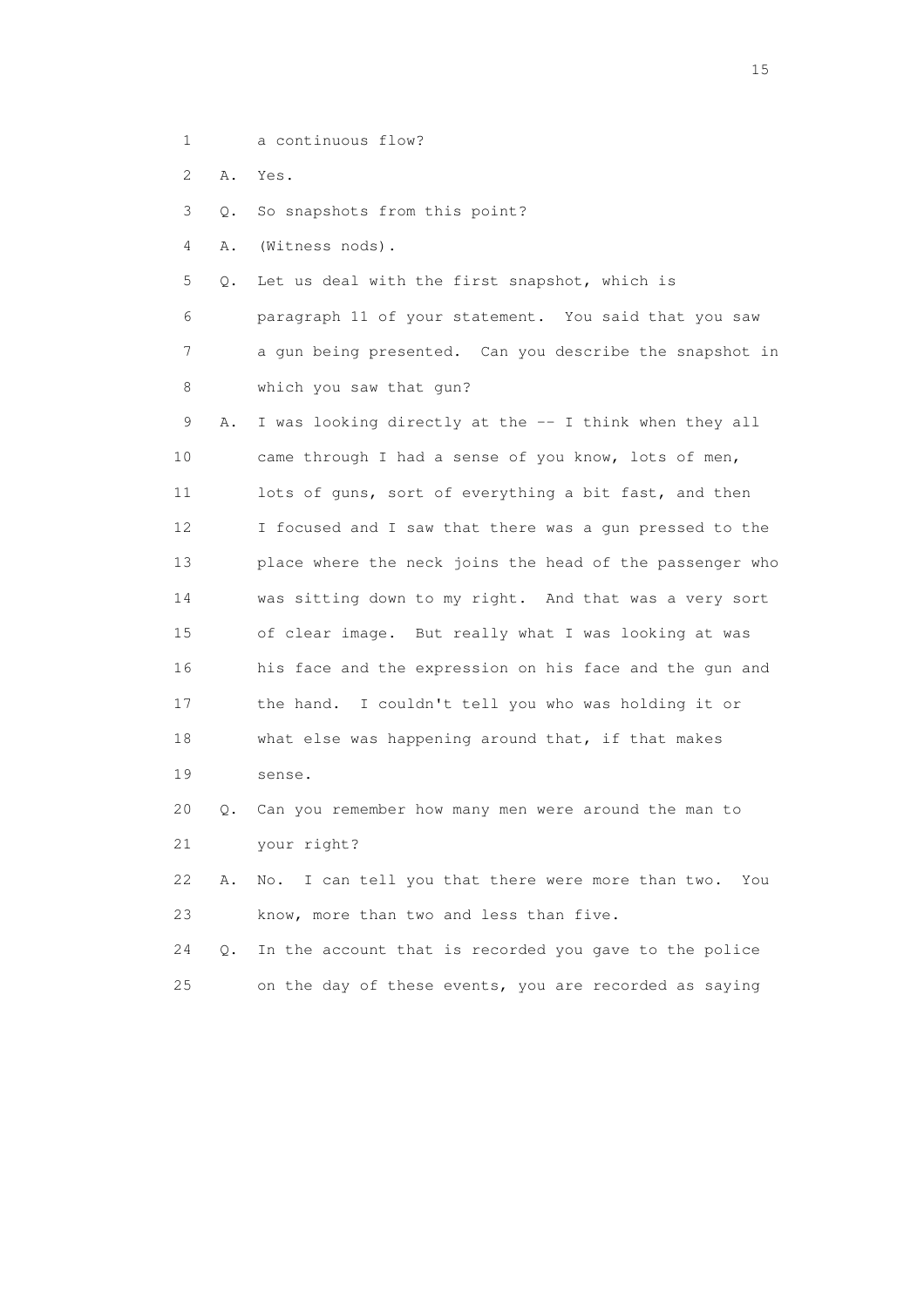| 1  |    | that it was the man who had got up, the man who pointed    |
|----|----|------------------------------------------------------------|
| 2  |    | who then came over and held the gun to the neck of the     |
| 3  |    | man to your right?                                         |
| 4  | Α. | Yes.                                                       |
| 5  | Q. | Is that something, another of the things you later         |
| 6  |    | worked out was an inaccuracy?                              |
| 7  | Α. | Very, very quickly I knew that that was wrong, and         |
| 8  |    | I would almost go as far as saying that actually when      |
| 9  |    | I gave the original statement, I wasn't sure that that's   |
| 10 |    | what I meant. I think what happened was I conflated,       |
| 11 |    | you know, the fact that he was pointing with his arm out   |
| 12 |    | to the fact that there was then another man with his arm   |
| 13 |    | out with a gun in it, and I think I just put these         |
| 14 |    | things together, and because I had been most frightened    |
| 15 |    | of the surveillance officer, I think I just made it into   |
| 16 |    | a, you know, a linear thing that happened, and actually    |
| 17 |    | that wasn't what I saw.                                    |
| 18 | Q. | The man who had done the pointing, who you now know as     |
| 19 |    | a surveillance officer, do you remember any movement on    |
| 20 |    | his part between when you saw him pointing and when you    |
| 21 |    | saw the gun to the head of the man to your right?          |
| 22 | Α. | He was, he was $-$ and this, I think, is why I was<br>Yes. |
| 23 |    | assuming he was the kind of person in charge, because he   |
| 24 |    | went and he called the armed men in and then he was        |
| 25 |    | right with them when they went to the man on my right,     |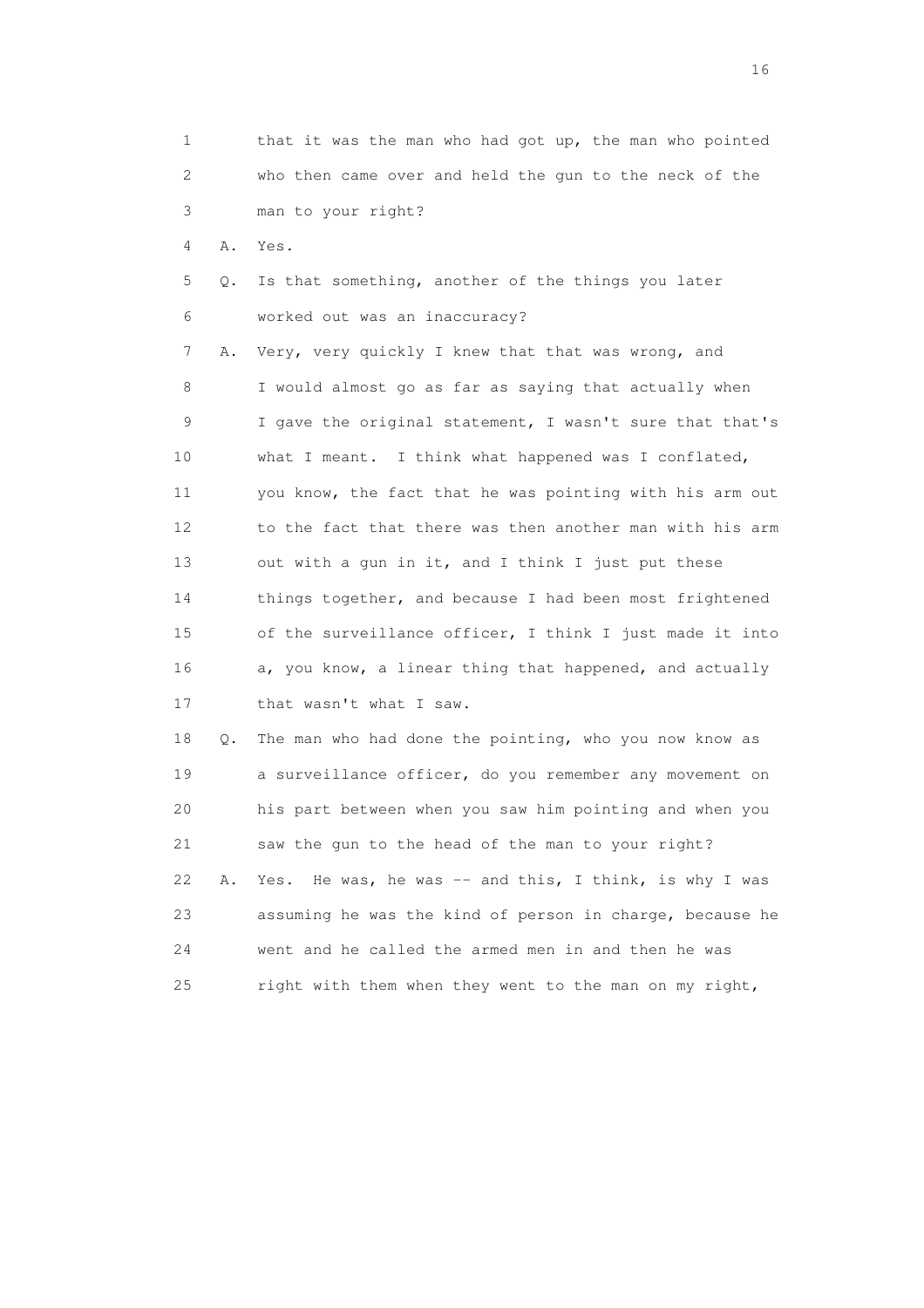1 and was part of the general -- I can't think of the 2 right word, scrum I am going to say which doesn't sound 3 right but there was a sort of scrum of men, a huddle of 4 men and he was with them. 5 Q. Now on paragraph 12 of your statement, what was the next 6 snapshot you saw? 7 A. This is what I have just described to you, I think, 8 the  $-$  yeah, the man with the  $-$  holding the gun out, 9 and then actually watching as the shots were fired. 10 Q. Okay, but here you give some description of the man 11 holding the gun? 12 A. Yeah. 13 Q. You say, I think, that he was in civilian dress and that 14 he was holding the gun at arm's-length; is that right? 15 A. That is right, yes. 16 Q. You also say that you could see the expression on the 17 man's face who actually had the gun pointed at his neck, 18 that's Mr de Menezes; can you remember anything about 19 that expression now? 20 A. I remember that his eyes were closed and I remember that 21 he had ... you know, it's a hard thing to try to explain 22 but his eyes were closed and he looked almost calm, 23 which again I hesitate to say that, but ... I guess he 24 had a gun pressed, and there wasn't very much he could 25 do about it.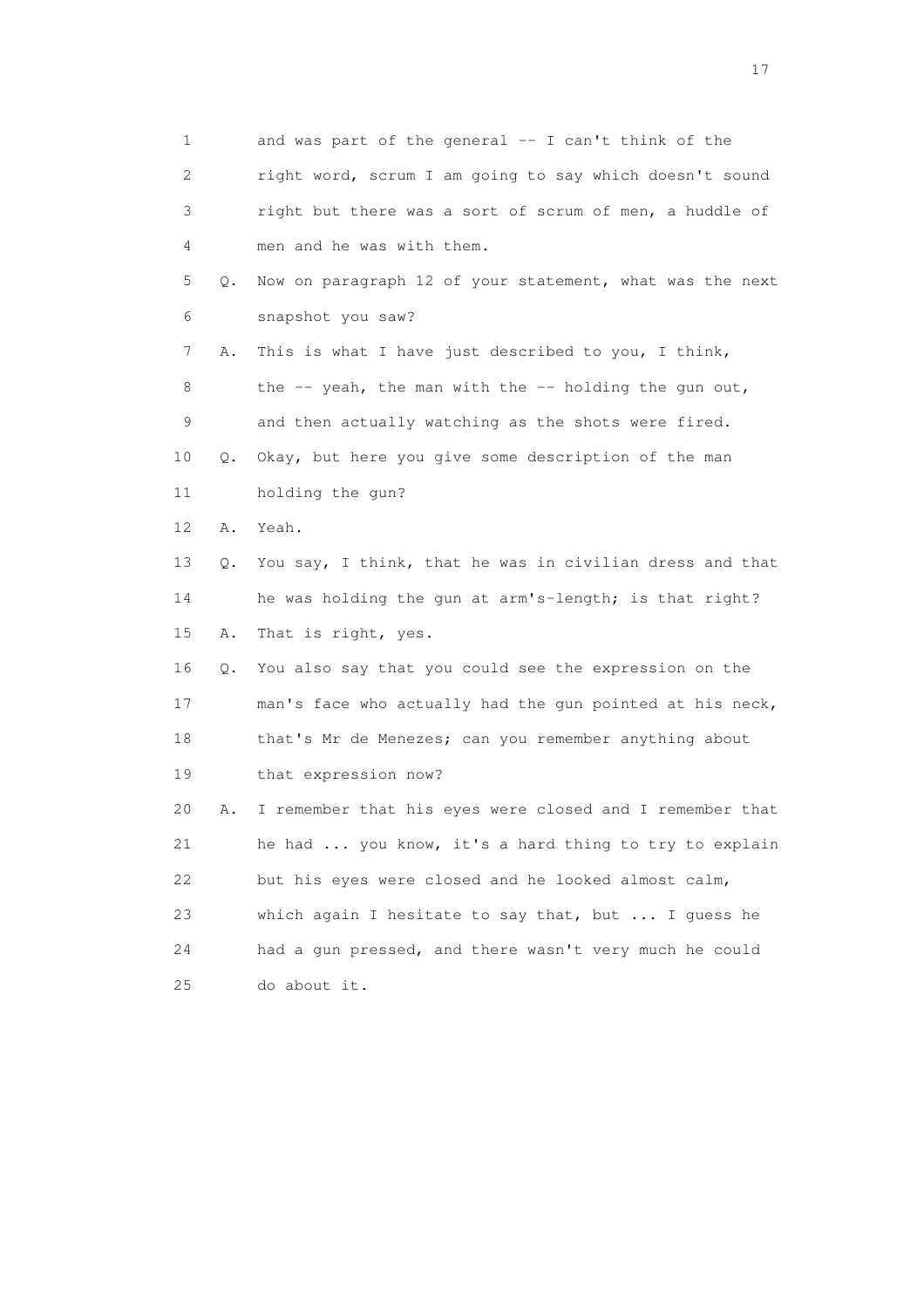- 1 Q. You then say that you saw flashes and heard a quiet
- 2 popping noise?
- 3 A. That's right.
- 4 Q. That was the gunshots?
- 5 A. That was the gunshots, yes.

 6 Q. In the statement you mentioned focusing on the one man, 7 you described the one man; did you see any other men 8 with guns around Mr de Menezes at this point? 9 A. I had a sense that there were other men with guns. 10 I remember seeing a man with a longer gun, so there were 11 at least two handguns and then there was definitely 12 somebody with a longer gun. There may have been more

13 but I couldn't say.

 14 Q. When you heard the shots, was it a continuous sequence 15 of shots or were there breaks in the sequence? 16 A. There were breaks in the sequence. The first few shots 17 came very suddenly, there were several of them very 18 quickly, and in fact I think my very first thought was 19 that it was some kind of stun gun or something because 20 it was so fast and then when I saw the blood I realised 21 that that wasn't the case. There was a break and I have 22 a memory of there being more shots after I had left the 23 carriage in fact.

 24 Q. I had asked you about the shouts earlier on, but let me 25 just ask you this: by the time that you heard the shots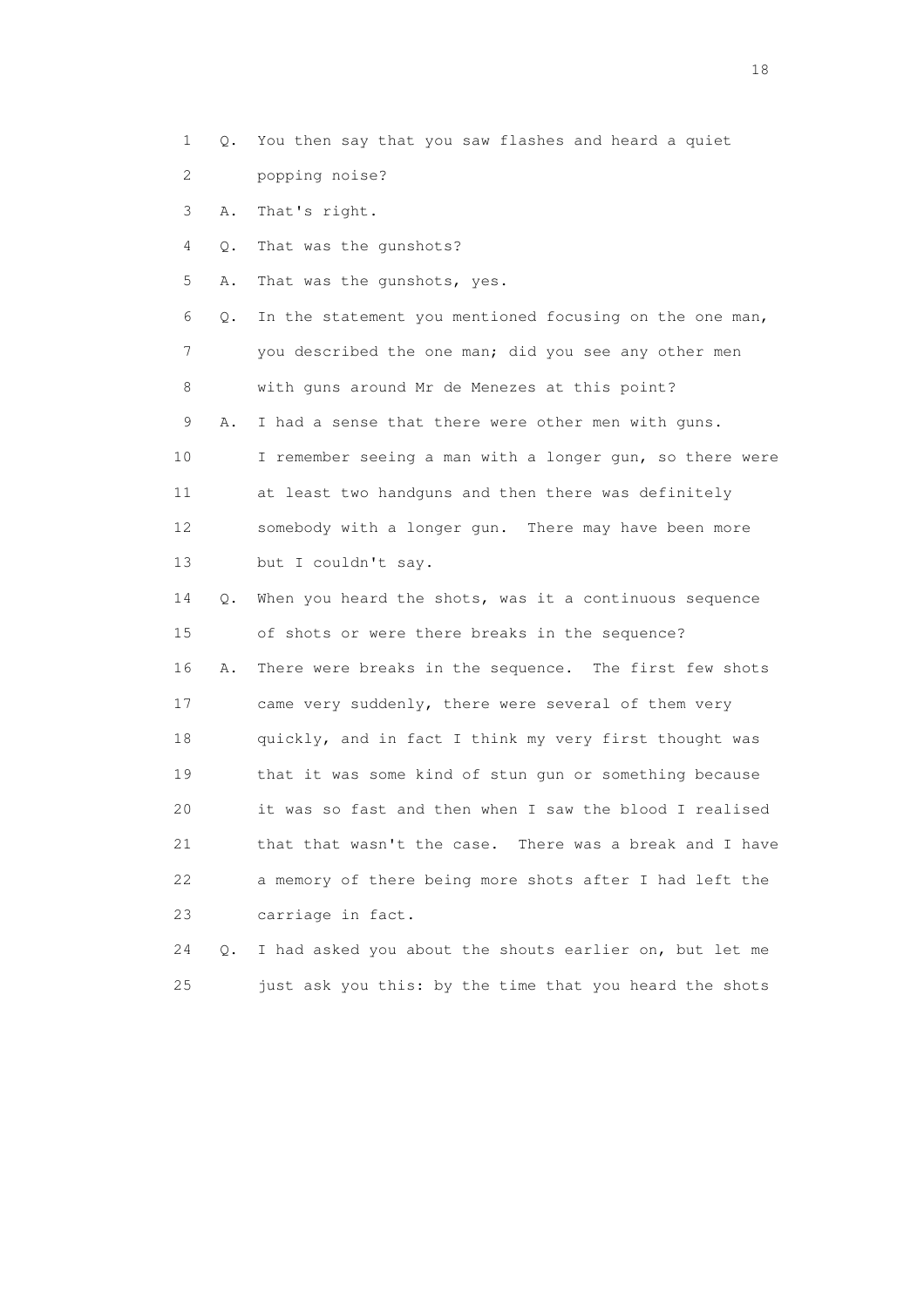| 1  |    | starting, had you heard anybody shout anything at        |
|----|----|----------------------------------------------------------|
| 2  |    | Mr de Menezes or in his direction?                       |
| 3  | Α. | No, I hadn't.                                            |
| 4  | Q. | Had you heard any shouts from the platform or the area   |
| 5  |    | of the platform containing the word "police"?            |
| 6  | Α. | No.                                                      |
| 7  | Q. | Had you seen Mr de Menezes get up or move forward in any |
| 8  |    | way?                                                     |
| 9  | Α. | No.                                                      |
| 10 | Q. | As you very fairly say, your memory is one of snapshots? |
| 11 | Α. | My memory is one of snapshots, that's true. I would      |
| 12 |    | like to say, though, that the thing about whether or not |
| 13 |    | I heard "police", I am very, very clear on because       |
| 14 |    | I was -- I absolutely had no idea who they were and      |
| 15 |    | I was looking for a clue as to who they might be, and if |
| 16 |    | anybody had said "police", I would have latched on to    |
| 17 |    | that, I think.                                           |
| 18 | Q. | Thank you. After you had heard that sequence of shots,   |
| 19 |    | what was your next visual memory?                        |
| 20 | Α. | My next visual memory was, I was trying to work out what |
| 21 |    | the safest thing was for me to do, and so I was looking  |
| 22 |    | for a way out of the carriage. There had been, there     |
| 23 |    | had been people between me and both sets of doors, but   |
| 24 |    | now I saw that the door to my left was clear, so the     |
| 25 |    | next thing that I remember really focusing on was the    |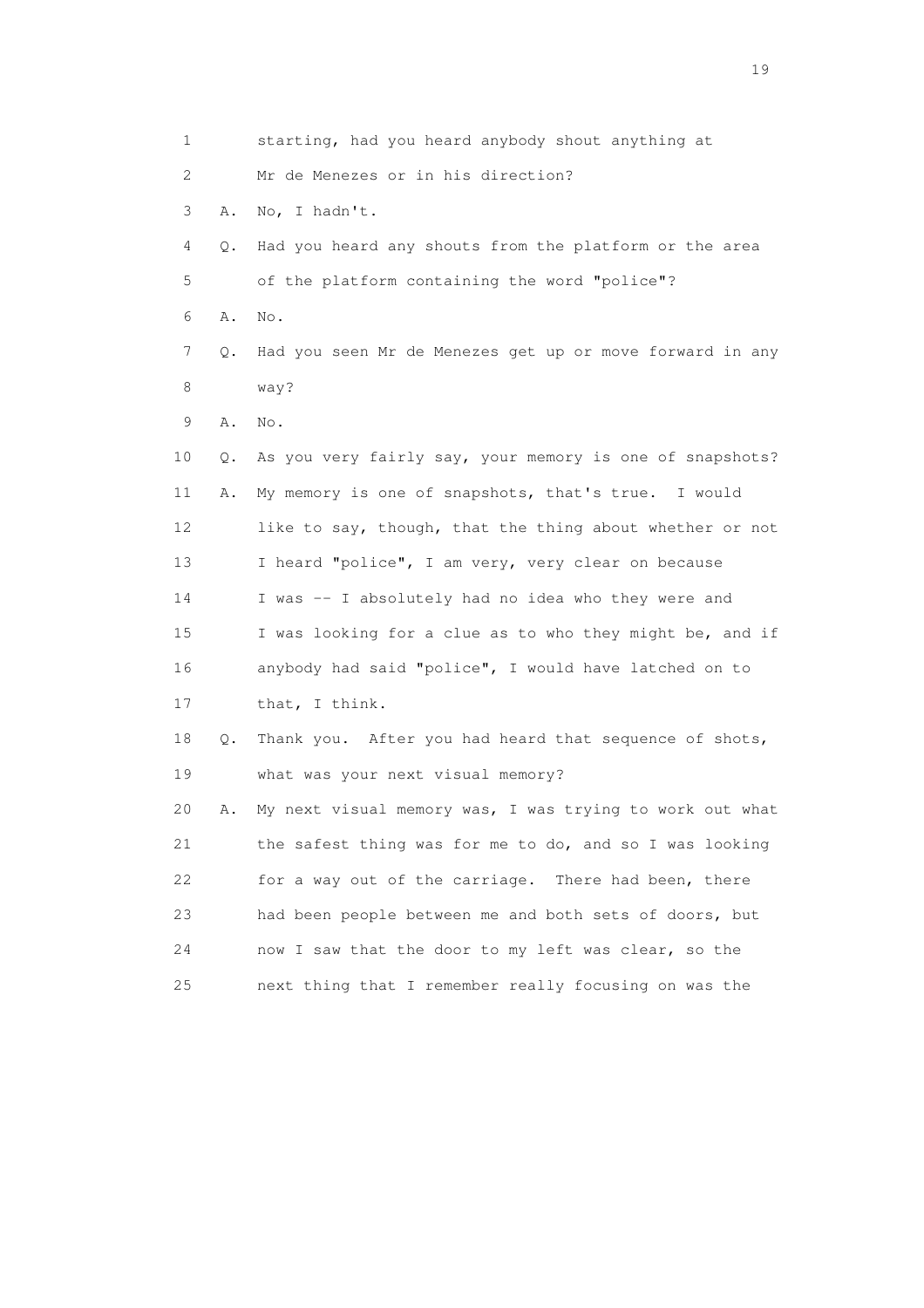1 door and leaving the carriage.

 2 Q. At this time, how many people were left in the carriage? 3 A. I couldn't tell you for sure. It felt to me like the 4 carriage had emptied out and that quite a lot of people 5 had left, but it's all so difficult because there were 6 what seemed to be a lot of -- well, a lot of men who 7 I now know were police so it's actually quite hard for 8 me to say who were civilians and who were not. 9 SIR MICHAEL WRIGHT: The door to your left would have been 10 the single door? 11 A. That's right. 12 SIR MICHAEL WRIGHT: Is that the one you actually went out 13 of? 14 A. Yes. 15 MR HOUGH: Once you went out and got on to the platform, 16 could you see any other policemen? 17 A. The man who had the longer gun was standing on the 18 platform, but at the double doors, so the first thing 19 I saw when I left the carriage was somebody with a, you 20 know, quite a large gun. 21 I guess there were other people leaving from other 22 doors of the train, from the carriage. 23 Q. We have heard from others that at this point, so once -- 24 the time you had got on to the platform, there were 25 a lot of shouts being shouted for people to clear the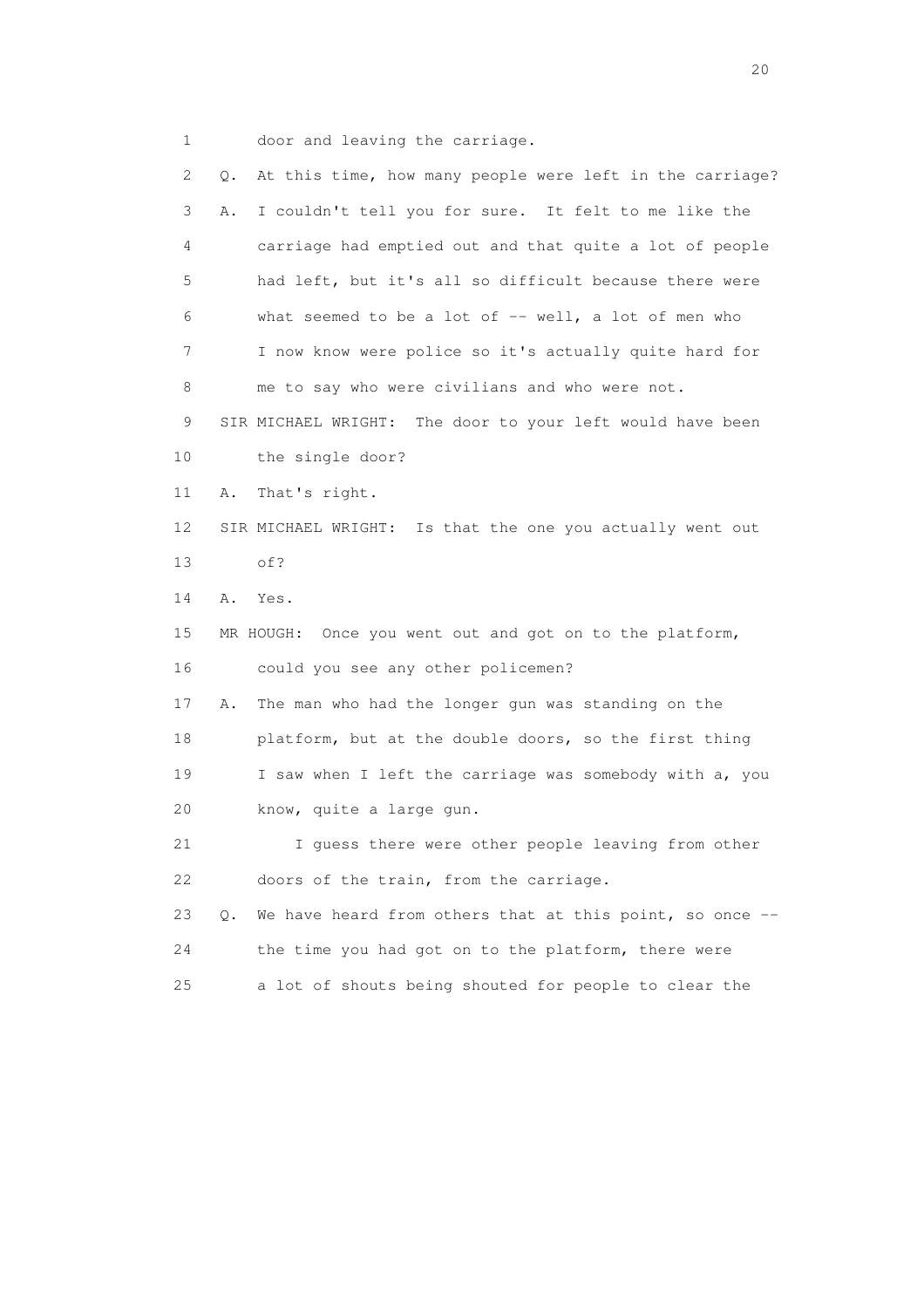- 1 platform. Could you hear those?
- 2 A. Yes.
- 3 Q. Is this right, and we can deal with your departure quite 4 quickly, you went across to the Victoria Line platform? 5 A. Yeah. 6 Q. We have heard from others that a train was just pulling 7 in or was pulling in fairly shortly? 8 A. Yeah. 9 Q. You got on that train, I think, and that was going 10 north? 11 A. Yes. 12 Q. We have heard from others about the driver of that train 13 making an announcement to the effect that he didn't know 14 what had happened, but that anyone who had witnessed 15 anything should get off at the next open station, which 16 was Pimlico, and contact the police? 17 A. Yes. 18 Q. I think you got off at Pimlico with a group of other 19 people, including the couple who had been facing you? 20 A. That's right, yes. 21 Q. Like them you went to a pub near the station and the 22 landlord there contacted the police? 23 A. That's right, yes. 24 Q. Then a little later a number of police officers arrived?
- 25 A. Quite a long time later, I think, yes.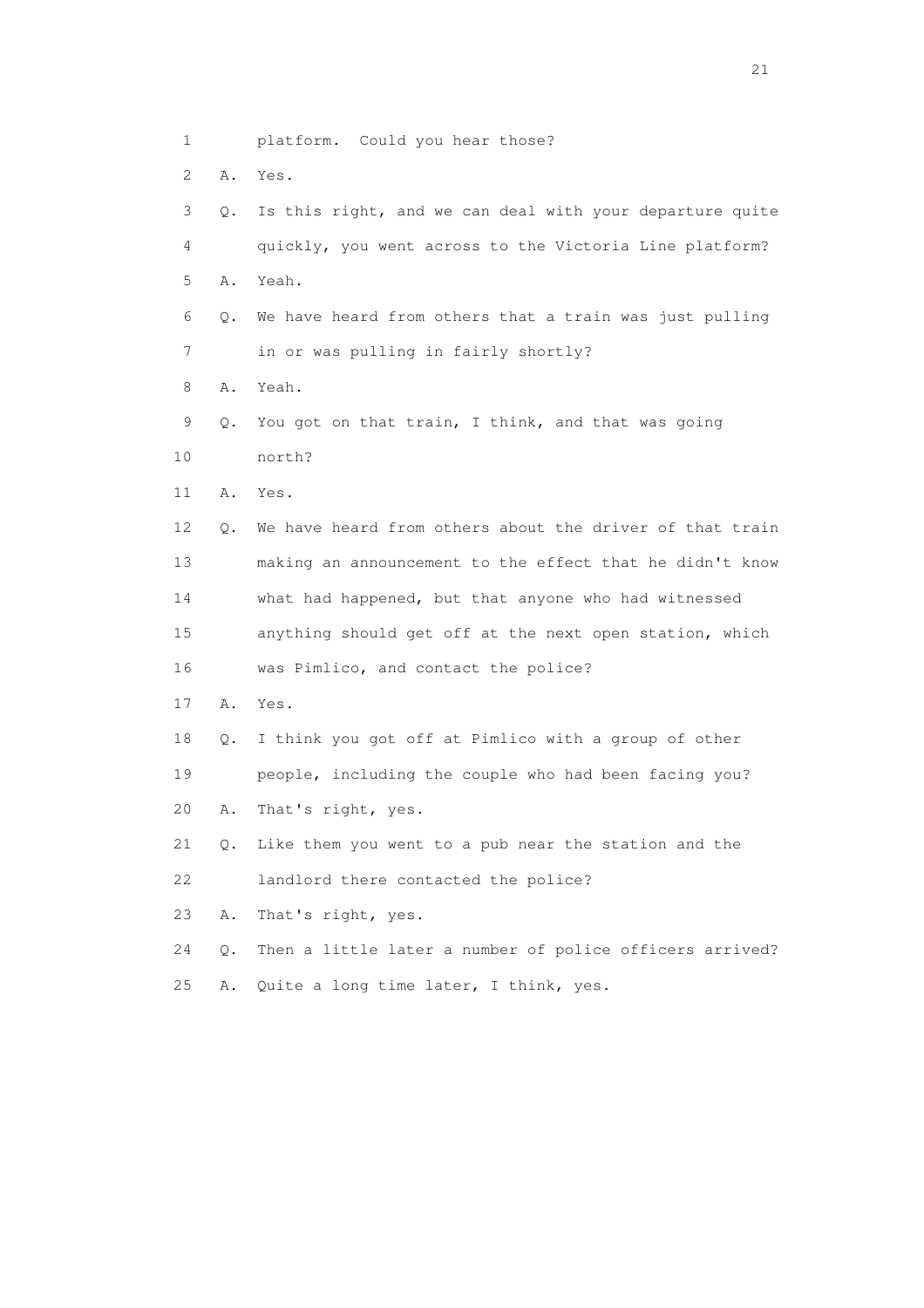1 Q. Your account was taken by a police officer called Giles, 2 and I won't ask you to go through any of the details of 3 what he said, but I think that you summed it up in your 4 statement as saying that he was not aggressive to you, 5 but you felt under pressure being asked to remember 6 a lot of details quite soon after when you were still 7 very shaken up?

8 A. Yes.

 9 Q. As we have heard, you later had the opportunity to 10 review the account that had been taken and to produce 11 a statement which you think reflected more accurately 12 what you saw?

 13 A. Just to be clear, what I did was I made another 14 statement to my solicitor and we gave that to the IPCC 15 and that was when I saw the original statement, so 16 I made the statement I think in August and then, and 17 then I saw my other statement when I handed it over. So 18 I didn't see the original statement and review it, if 19 that makes sense.

 20 MR HOUGH: Okay, that's very clear. Thank you very much. 21 Those are my questions. You may be asked questions by 22 others.

 23 SIR MICHAEL WRIGHT: There is just something if you can 24 I would like you to expand on. You said that when you 25 saw the group coming -- group of rather large men coming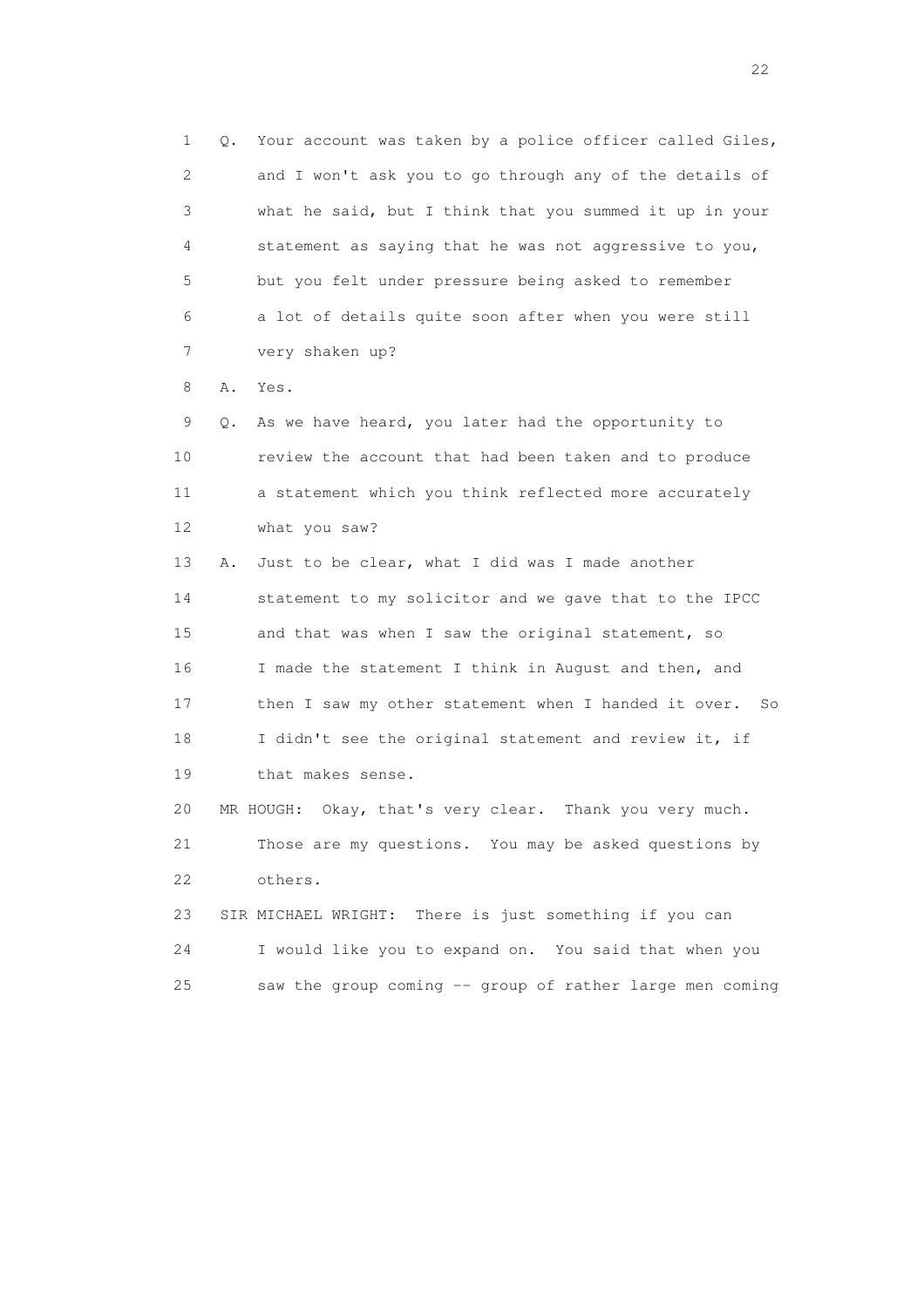1 in through the door, everybody immediately around sat 2 still?

3 A. Mm.

 4 SIR MICHAEL WRIGHT: But there was a sense from your point 5 of view that people further away were getting panicky 6 and getting up and trying to get out. What you said 7 that I would like you to expand on if you can is that 8 you also got a sense of panic from the men themselves 9 who were coming in. Can you enlarge on that? What was 10 it that you saw or sensed that made you think that they 11 were in a state of panic? I know it's a difficult 12 question, so do your best.

13 A. I think that -- partly I think it was because the man 14 who I now know as the surveillance officer really seemed 15 to me to be frightened.

16 SIR MICHAEL WRIGHT: Yes?

 17 A. Or hyped up, maybe, if that's a way to describe it. And 18 when he was calling the other men in, they seemed ... 19 I don't know, it seemed like you know when ... you know 20 when people are full of adrenaline and they move quickly 21 and their movements are a bit jerky, and things just 22 felt like they were a bit out of control, that's what it 23 felt like. I think in a small space like a carriage, 24 you pick up on that kind of thing quickly.

25 SIR MICHAEL WRIGHT: Because they are very close to you.

23 and 23 and 23 and 23 and 23 and 23 and 23 and 23 and 23 and 23 and 23 and 23 and 23 and 23 and 23 and 23 and 24 and 25 and 25 and 26 and 26 and 26 and 26 and 26 and 26 and 26 and 26 and 26 and 26 and 26 and 26 and 26 an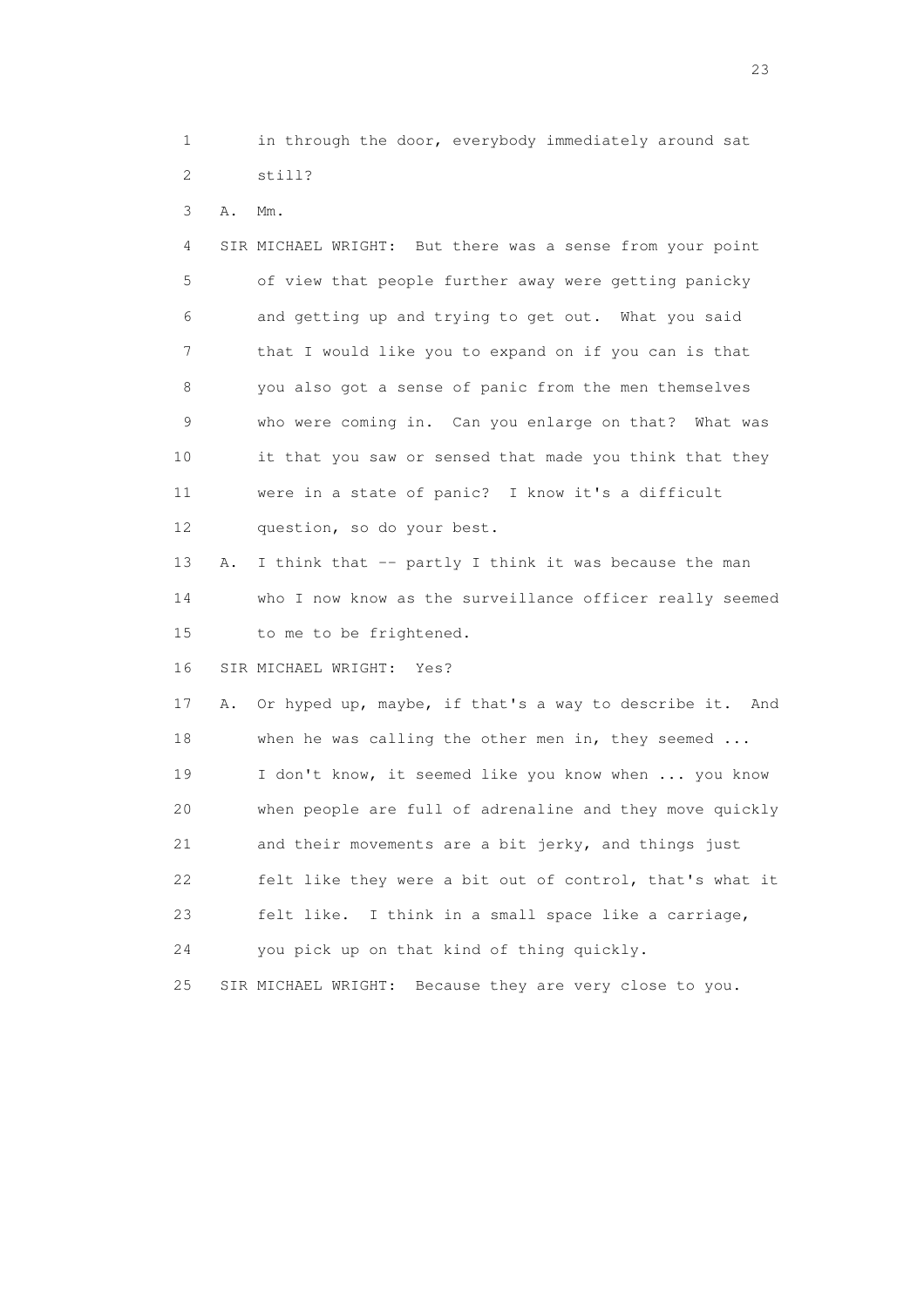1 A. Because they are very close, yeah. 2 SIR MICHAEL WRIGHT: Yes, thank you very much. Yes, 3 Mr Mansfield. 4 MR MANSFIELD: No questions, thank you. 5 SIR MICHAEL WRIGHT: Thank you. 6 MR GIBBS: I have no questions, thank you, sir. 7 SIR MICHAEL WRIGHT: Thank you. Mr Stern? 8 Ouestions from MR STERN 9 MR STERN: I ask questions on behalf of two of the firearms 10 officers who actually fired shots. 11 A. Okay. 12 Q. Can I ask you about your first statement that you made 13 on the day. 14 A. Yes. 15 Q. I know what you said about that. Do you have a copy 16 there? 17 A. I do, yes. 18 Q. If we look at the first page of your statement, it's 19 page 486, just so it can come up on the screen but you 20 look at the typed copy if it's easier for you. What I 21 really want to explore with you is the level of detail 22 that you put in before the incident and then the level 23 of detail at the incident itself. Because I think it's 24 clear from what you have told us that the shock that you 25 were feeling meant that you put in your first statement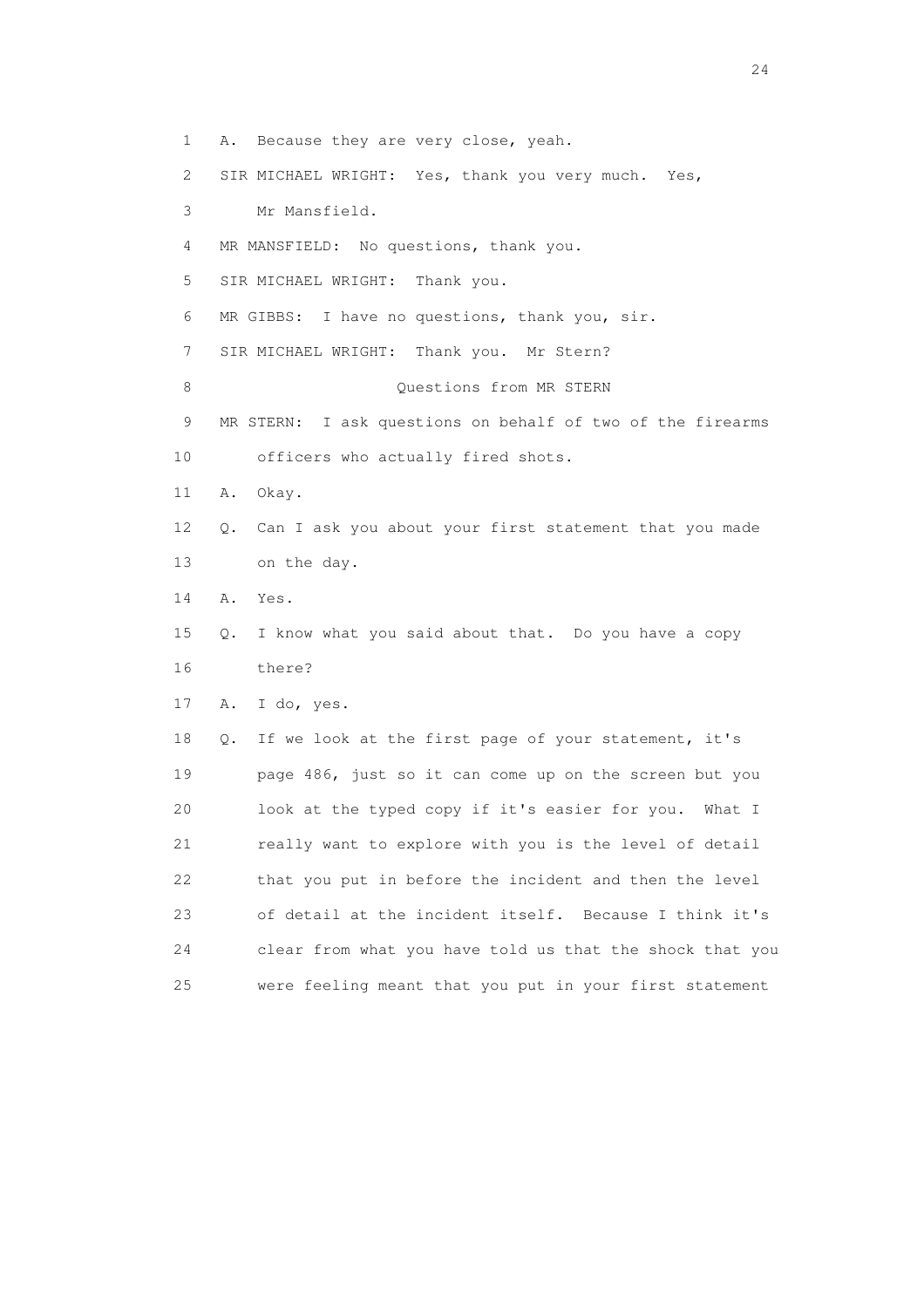1 things that you later thought about that were, I don't 2 know, inaccurate or not full enough. Is that right? 3 A. Yeah. 4 Q. You decided to go and see a solicitor in November 2005? 5 A. In August 2005. 6 Q. Was it in August? 7 A. Yeah. 8 Q. I am sorry, the date of the statement I think is -- 9 A. I think the date that it was, that we met with the IPCC 10 was in November. The date of the statement is August. 11 Q. Thank you very much. So you did a further statement or 12 at least spoke about a further statement in August? 13 A. Yes. 14 Q. Then your further statement is actually dated 15 30 November; do I have that right? We have had one or 16 two typing errors in the statements. I just want to 17 check I have it right. 18 A. That's right, and if you would bear with me a moment. 19 Q. Of course. 20 A. (Pause). Somewhere in here it says when I made the 21 statement to my solicitor. 22 Q. I am looking at page 492. 23 A. Yeah. 24 Q. 490 I am told, thank you very much. 25 A. That's right, but somewhere --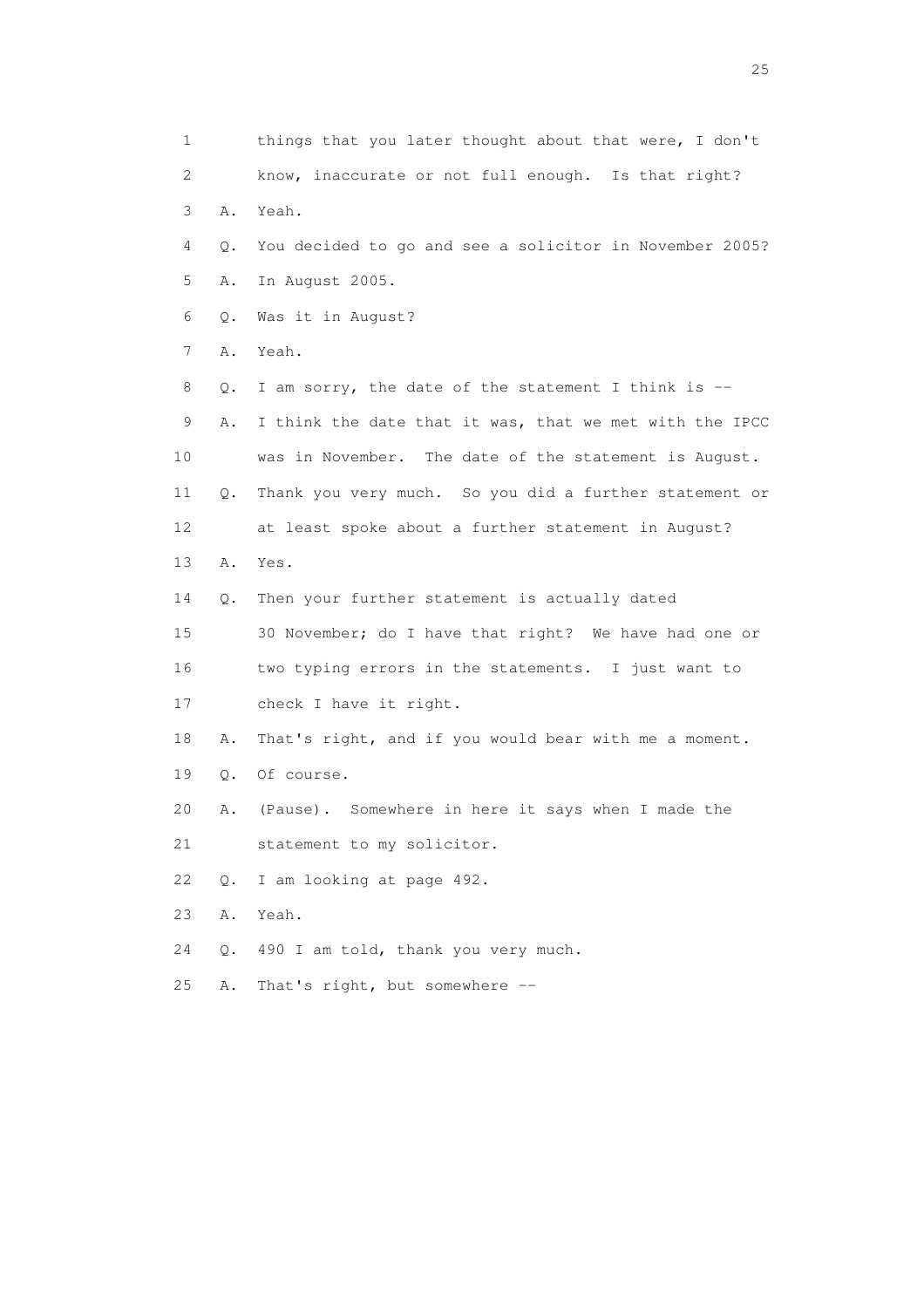- 1 Q. The second statement, it's an interview on
- 2 23 August 2005?
- 3 A. That's it.
- 4 Q. Is that the bit?
- 5 A. Yes.
- 6 Q. Thank you very much, that's very helpful.
- 7 A. Thank you.

 8 Q. Going back to page 486, if we can, please, we can see 9 that you have, and I do not want to go through it in 10 detail, quite a level of detail about what you did 11 before you got on the tube; is that right?

- 12 A. That's right, and I am frustrated by that, because it's 13 not relevant detail, and --
- 14 Q. That's why I am not going to go through it.
- 15 A. No, I know, but I am frustrated that it's there because 16 what it reminds me of is the fact that when I gave my 17 statement on that morning, a lot of time was wasted in 18 my opinion. I didn't offer this level of detail, I was 19 asked for it, and we went over my statement several 20 times, I think about three times, with this level of 21 detail in the hours leading up to before I even got on 22 the train, and in retrospect I think that wasted a kind 23 of period of time when I was focusing.

 24 Q. Can we look at page 488, please. I just want to focus 25 on the relevant part which is in the middle of the page.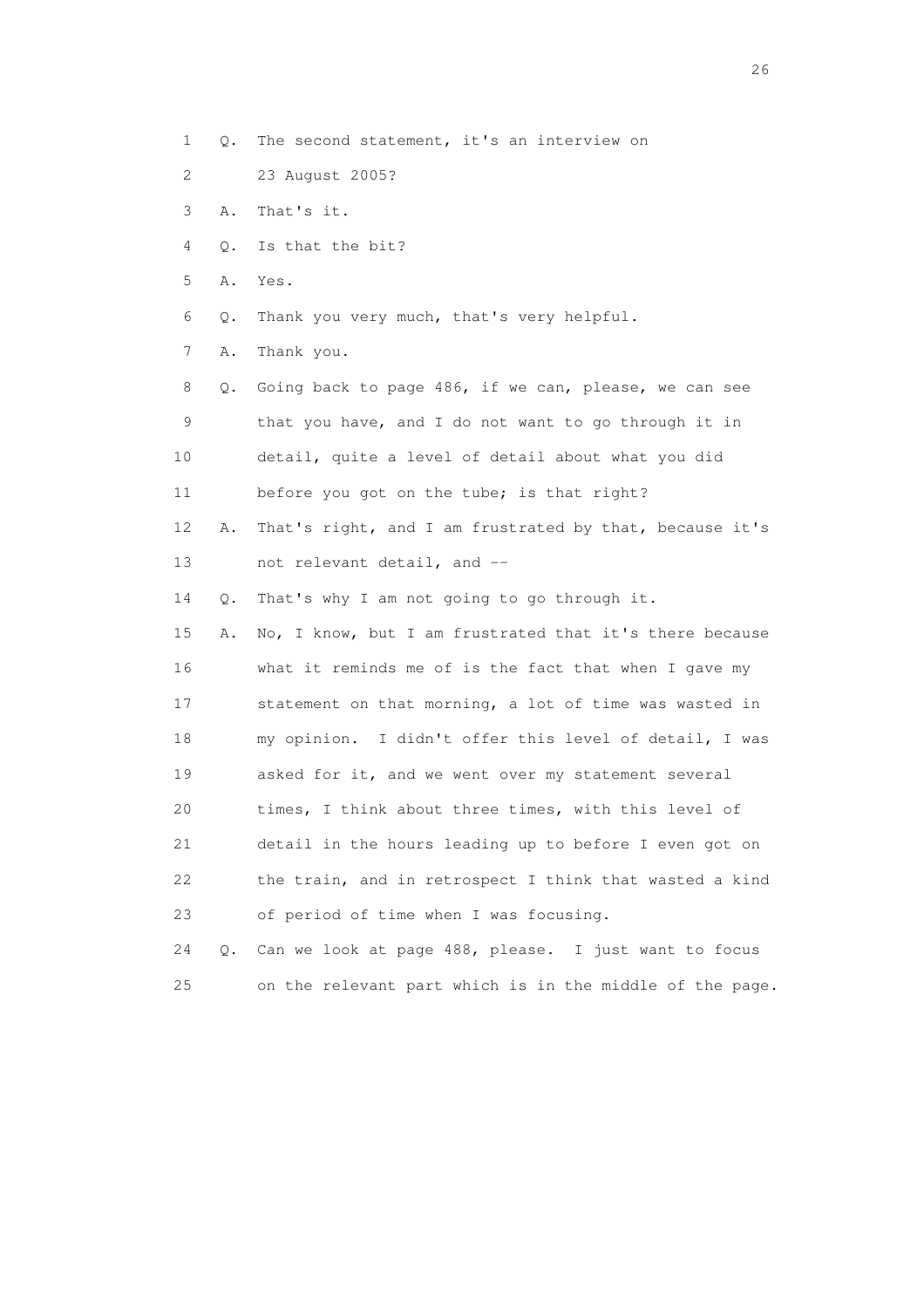1 You can see:

 2 "A few seconds after the doors opened the white male 3 stood up ..."

 4 Can you see that? It's exactly where the cursor is 5 at the moment.

6 A. Yes, I can see that.

 7 Q. "... crossed directly in front of me and went to the 8 open double doors. I watch[ed] him open the doors at 9 a fast pace but not running, he appeared to get off the 10 carriage and then jump back in as I heard someone or 11 some people shouting in an urgent manner and tone, 12 I couldn't decipher what was being shouted at the time 13 but distracted my attention from the white male to the 14 source of the shouting outside the carriage ..." 15 That I think is the way you put it there; yes? 16 A. Yes, yeah. 17 Q. "... I then turned my attention back to the original 18 white male ..." 19 He is the one who was sitting next to you before?

20 A. That's right.

 21 Q. He was the one who you perceived as the real threat, 22 wasn't he?

- 23 A. He was, yes.
- 24 Q. And:

25 "... I then turned my attention back to the original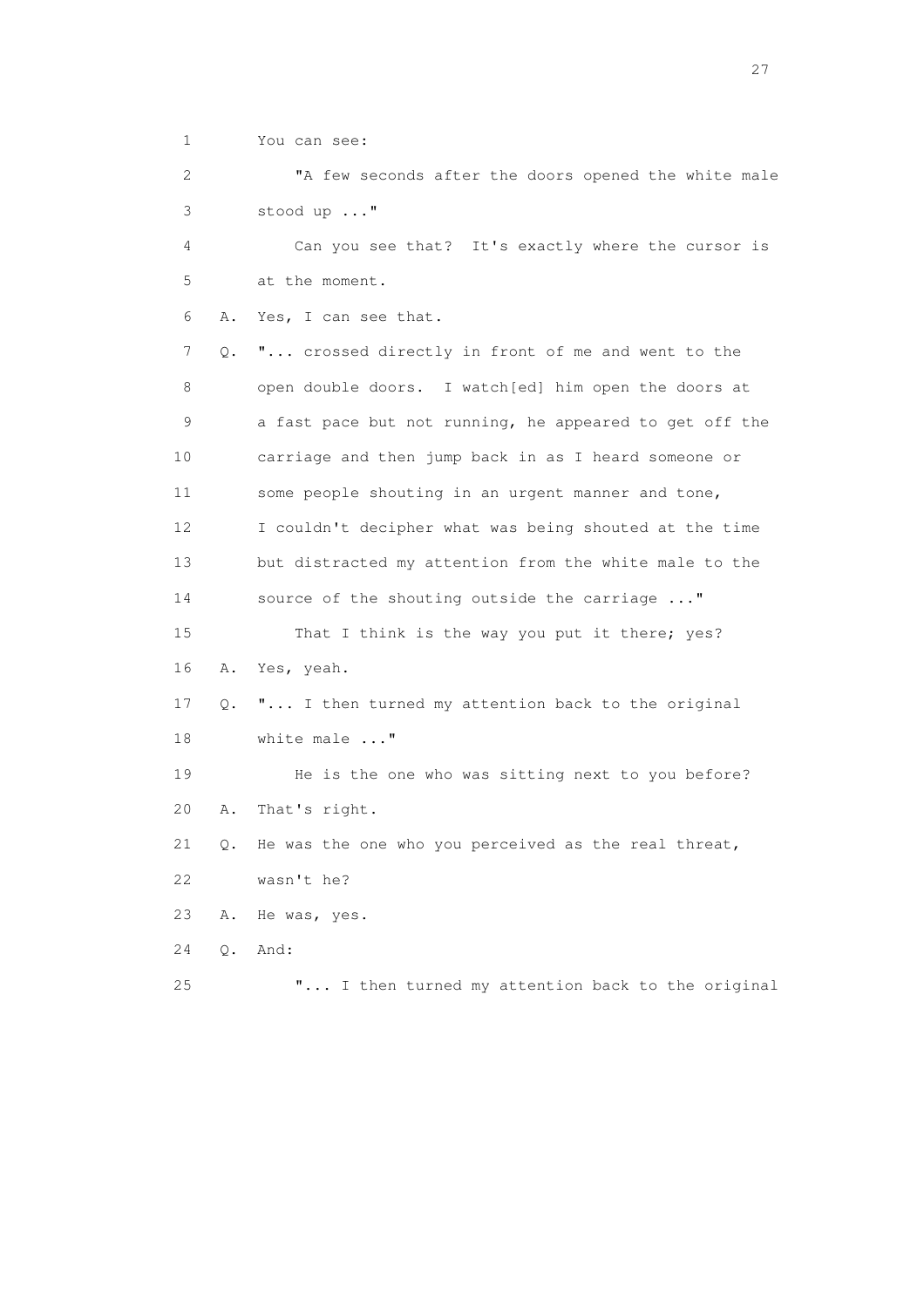1 white male and saw that he was now stood with his back 2 to the open double doors ..." 3 You have told us about that? 4 A. Mm. 5 Q. "... his right arm was extended ..." 6 Yes? 7 A. Yes. 8 Q. "... and he was holding what I saw to be a dull coloured 9 black gun which was small in size, the barrel of the 10 small gun was pointed at and touching the neck of 11 a black male who was dressed in a suit sat on a seat in 12 the same side of the carriage as myself." 13 A. Yes. 14 Q. Obviously that was your honest attempt at the time to 15 record what happened, I am sure? 16 A. It was, and obviously it's not what I recall now, and in 17 fact the -- what I would really like to try to make 18 clear is that even when this was being written down, 19 I wasn't sure and I was really under pressure to look at 20 a memory that was very recent and frightening and to 21 make it into something that fitted with what we thought 22 had just happened. 23 Q. So those were your feelings at the time, and you 24 recorded there, and I think you signed this witness 25 statement, did you not?

28 and 28 and 28 and 28 and 28 and 28 and 28 and 28 and 28 and 28 and 28 and 28 and 28 and 28 and 28 and 28 and 28 and 28 and 28 and 28 and 28 and 28 and 28 and 28 and 28 and 28 and 28 and 28 and 28 and 28 and 28 and 28 an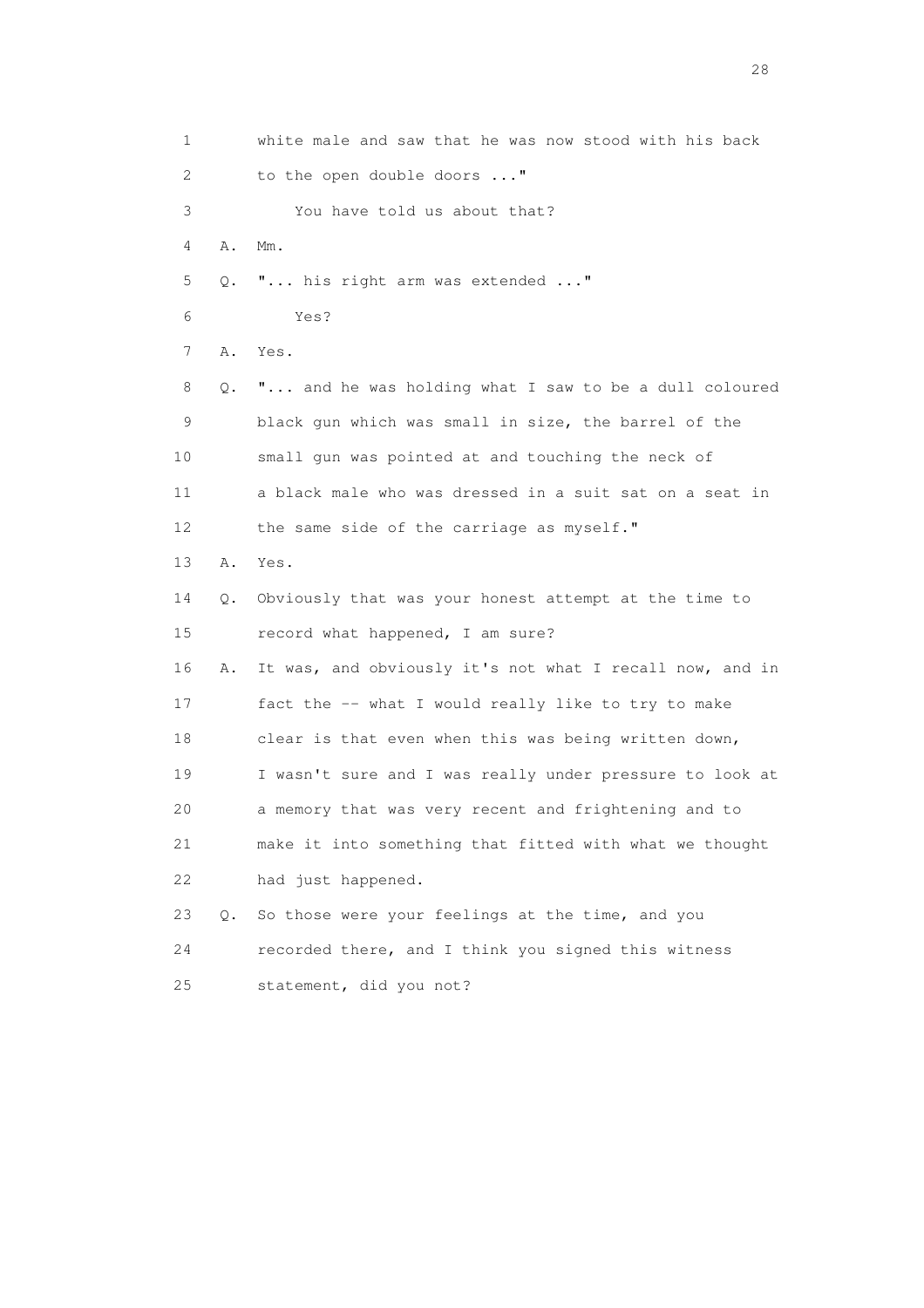1 A. I did, yeah.

| 2. | The other matter that I just want to ask you about,<br>Q.        |
|----|------------------------------------------------------------------|
| 3  | please, and we will go to the statement because it will          |
| 4  | be easier for you, I hope, can I just ask, please, that          |
| 5  | page 494 come up on the screen. I am interested in the           |
| 6  | top paragraph, please. That will help in letting                 |
| 7  | everybody see it because it comes up larger.                     |
| 8  | You talk about remembering watching the man go                   |
| 9  | towards the door and seeing "this broad shoulder". I             |
| 10 | assume that means "his broad shoulders":                         |
| 11 | "There were suddenly a lot of men at the door and                |
| 12 | there was some shouting. At the time I thought one               |
| 13 | person was shouting, 'This is it'"                               |
| 14 | This is one of the things you remembered afterwards?             |
| 15 | Α.<br>What, sorry?                                               |
| 16 | It wasn't in your first statement but it was something<br>Q.     |
| 17 | that you had remembered afterwards?                              |
| 18 | It was something that $I$ -- it was something I remembered<br>Α. |
| 19 | I think probably even at the time but I wasn't asked             |
| 20 | about it very well, I would say.                                 |
| 21 | Right:<br>Q.                                                     |
| 22 | " and thinking that something really awful was                   |
| 23 | about to happen and that we were all going to die.<br>Now        |
| 24 | I think that he was probably shouting, 'There he is'.            |
| 25 | The man leapt off the train and immediately leapt back           |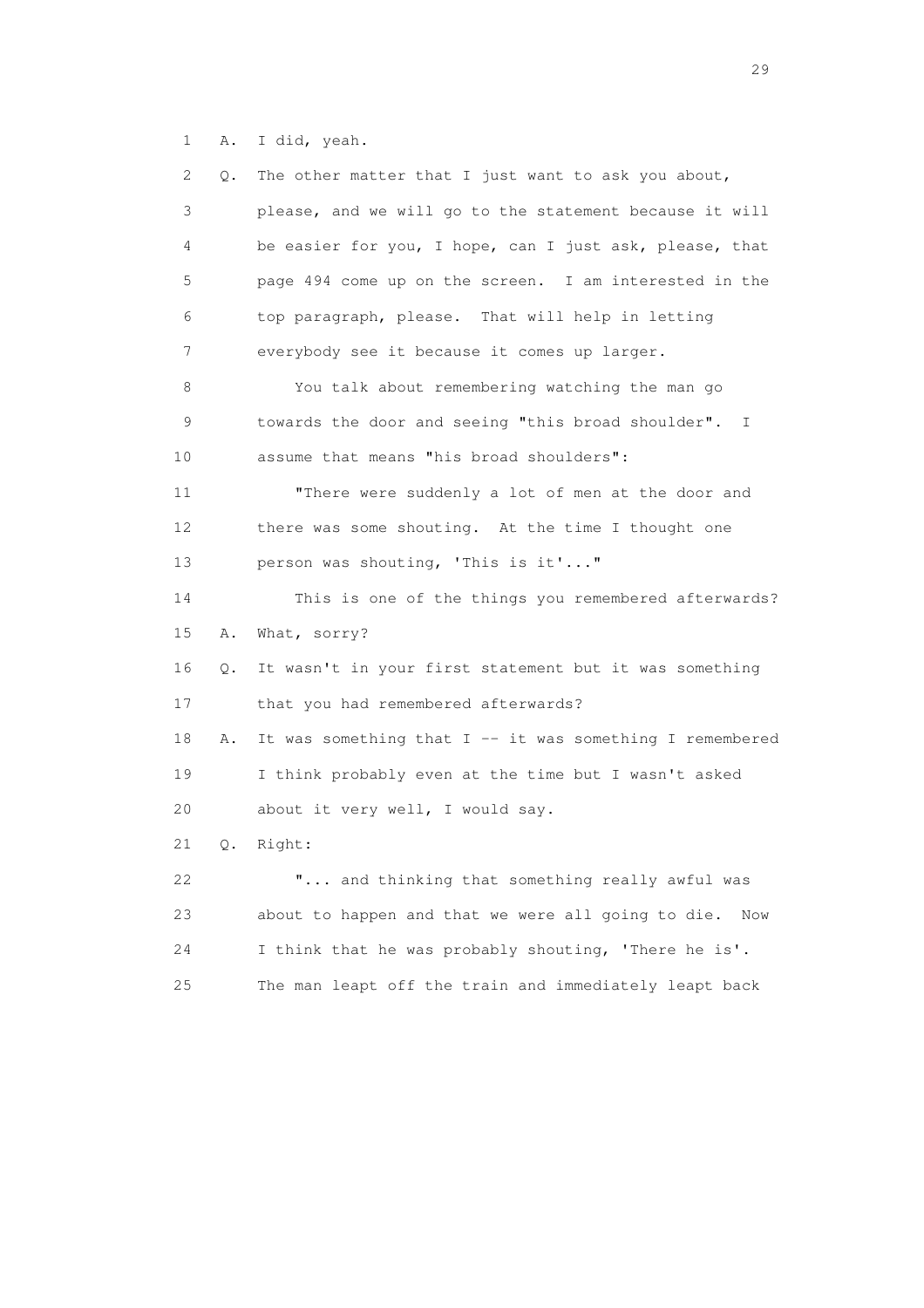1 on. There was a sense of panic. I thought that the 2 other men outside the carriage were the man's 3 accomplices but that he was the main threat." 4 That's the point that you have spoken about today. 5 A. Yes. 6 Q. Then it says: 7 "There was a lot of shouting from the men standing 8 to my right near to the doors." 9 That's right, is it? 10 A. Yes. 11 Q. But you can't recall what was shouted, at least you have 12 not told us about that? 13 A. There was -- there was shouting, "Get off the train", 14 that kind of thing, and again I think as I said before 15 there was, they were shouting at one another as well, it 16 seemed to me. 17 Q. But at the time, you have not included what was said at 18 that point? 19 A. Not at that point. I think there is somewhere else 20 where it says that I heard shouts of, "Get off the 21 train". 22 Q. I am just going to come to it, page 495, paragraph 15? 23 A. Yeah. 24 Q. This is after the shooting you include it? 25 A. Yes.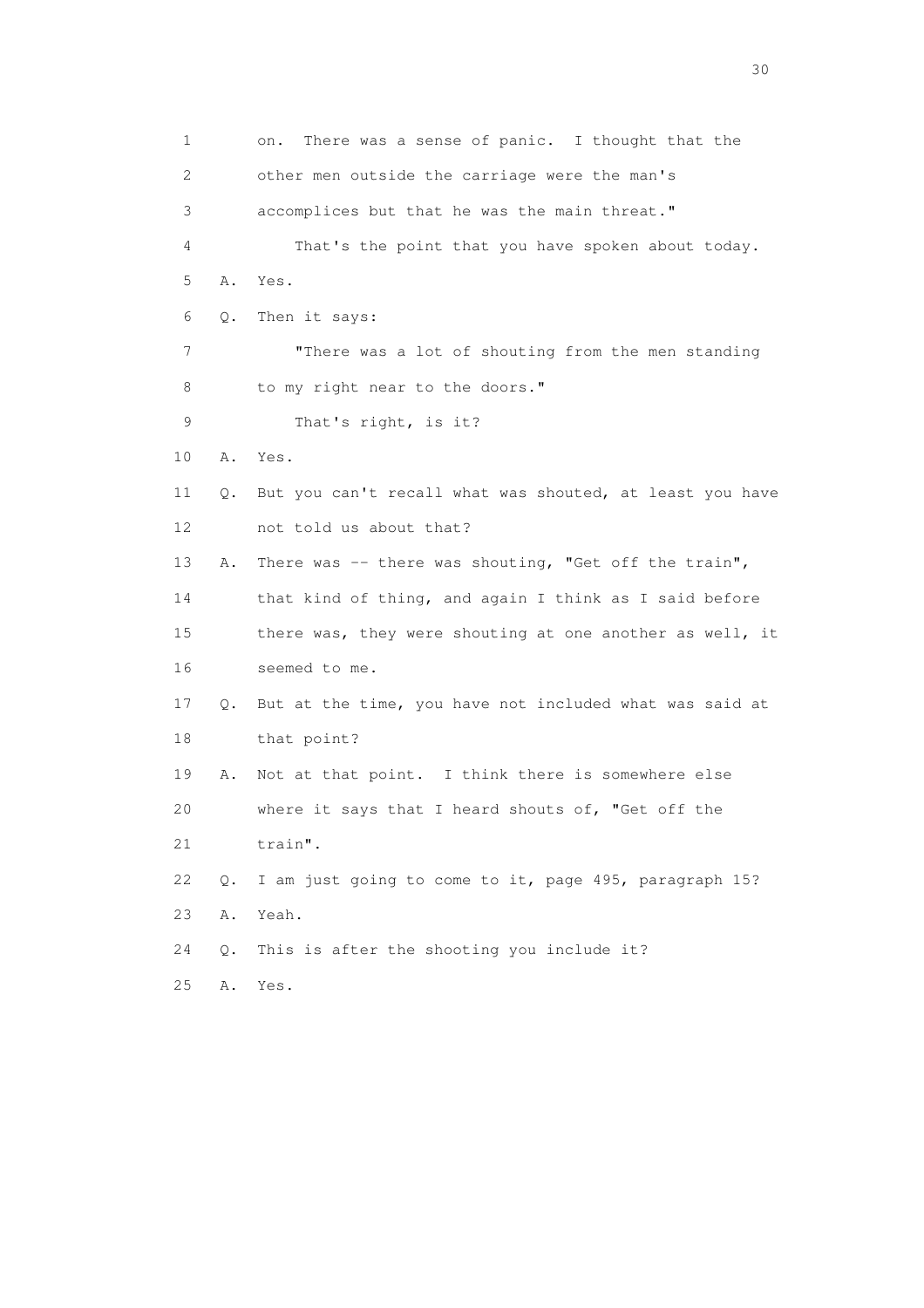1 Q. "I remember hearing people shouting 'run', 'everybody 2 out' and 'everybody off the train'." 3 Those were the words that you recall? 4 A. Yes. 5 Q. Thank you. 6 A. Okay. 7 Q. Just one other matter, if I may, please. You went to 8 a pub, and I forget the name of it, is it The Gallery? 9 A. I don't know what it was called. 10 Q. You went to a public house with, we know the two people 11 who were opposite, and presumably others as well? 12 A. A few others, yes. 13 Q. No doubt, I think we have already heard, you were 14 watching what was happening on the television perfectly 15 understandably, because this had been something 16 obviously outside your experience before, at least 17 I hope it was? 18 A. Yes. 19 Q. Obviously there was discussions amongst you and I'm not 20 going to ask you about that. Presumably you were all 21 talking about that. But during the course of the 22 discussion, I think the man who had been sitting 23 opposite you, he indicated to you that he thought the 24 people who were shooting were police officers? 25 A. What he said was something along the lines of that he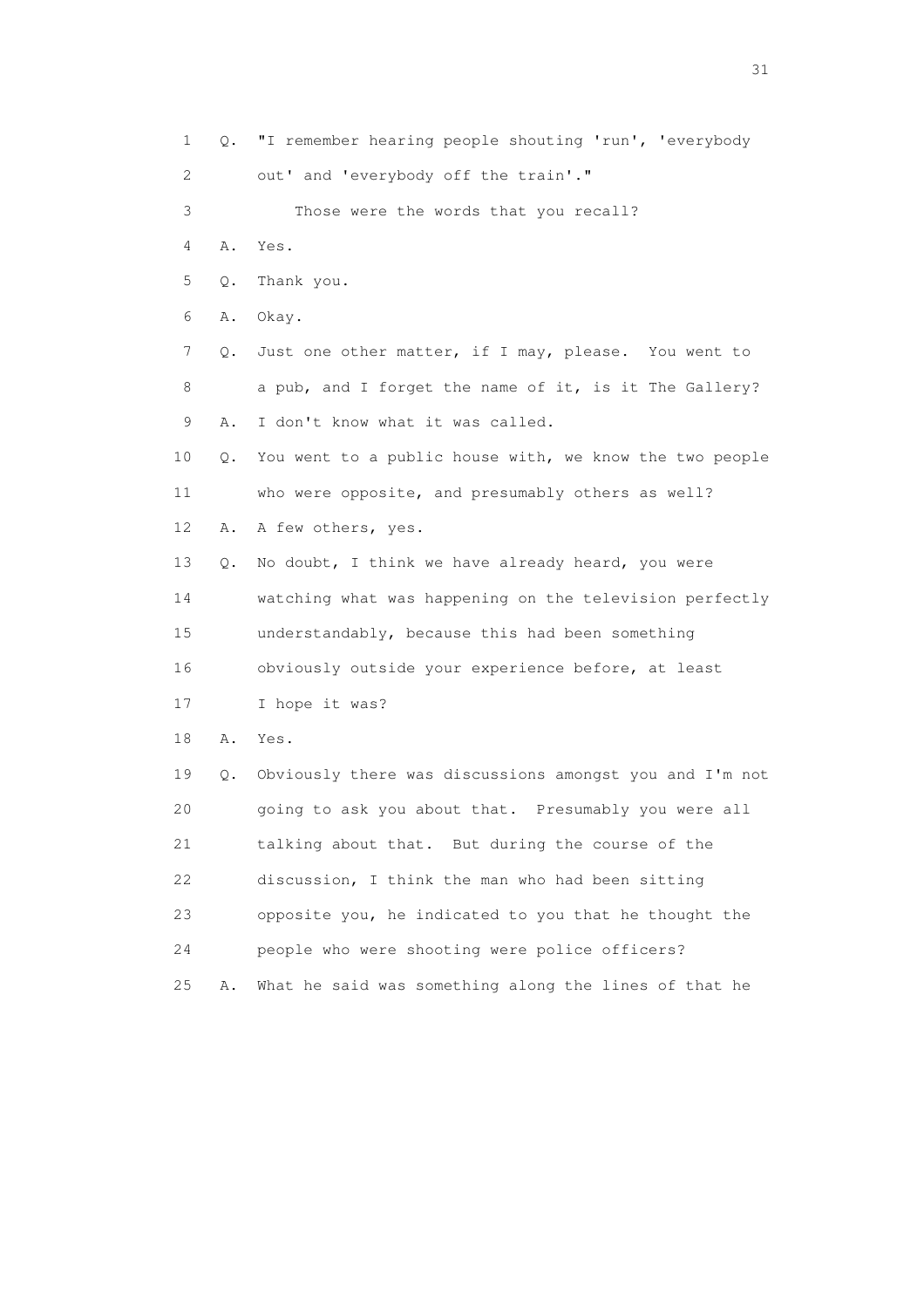1 had felt that they were good guys, he said, and in the 2 context of -- this was also, this was after we had been 3 watching the news, and I think he said: oh well, that 4 makes sense because I thought they were good guys, so 5 that must mean they were police officers; something 6 along those lines. Something that I remember very 7 clearly is how little any of us understood about what 8 had happened, and how -- well, how our first impulse was 9 to call the police because we thought we needed to tell 10 the police that something illegal had happened, 11 ironically. 12 MR STERN: Thank you very much. 13 SIR MICHAEL WRIGHT: Yes. Mr Penny? 14 MR PENNY: No, thank you. 15 SIR MICHAEL WRIGHT: Mr King? 16 MR KING: No, thank you, sir. 17 SIR MICHAEL WRIGHT: Mr Horwell? 18 MR HORWELL: No, thank you. 19 MR MANSFIELD: Sir, I wonder if I can raise a matter in the 20 absence of the jury. 21 SIR MICHAEL WRIGHT: Yes, certainly. And the witness? 22 First of all, can we let the witness go? 23 MR MANSFIELD: No. 24 SIR MICHAEL WRIGHT: Ladies and gentlemen, would you like to 25 withdraw to your room for a moment. Ms Dunwoodie, do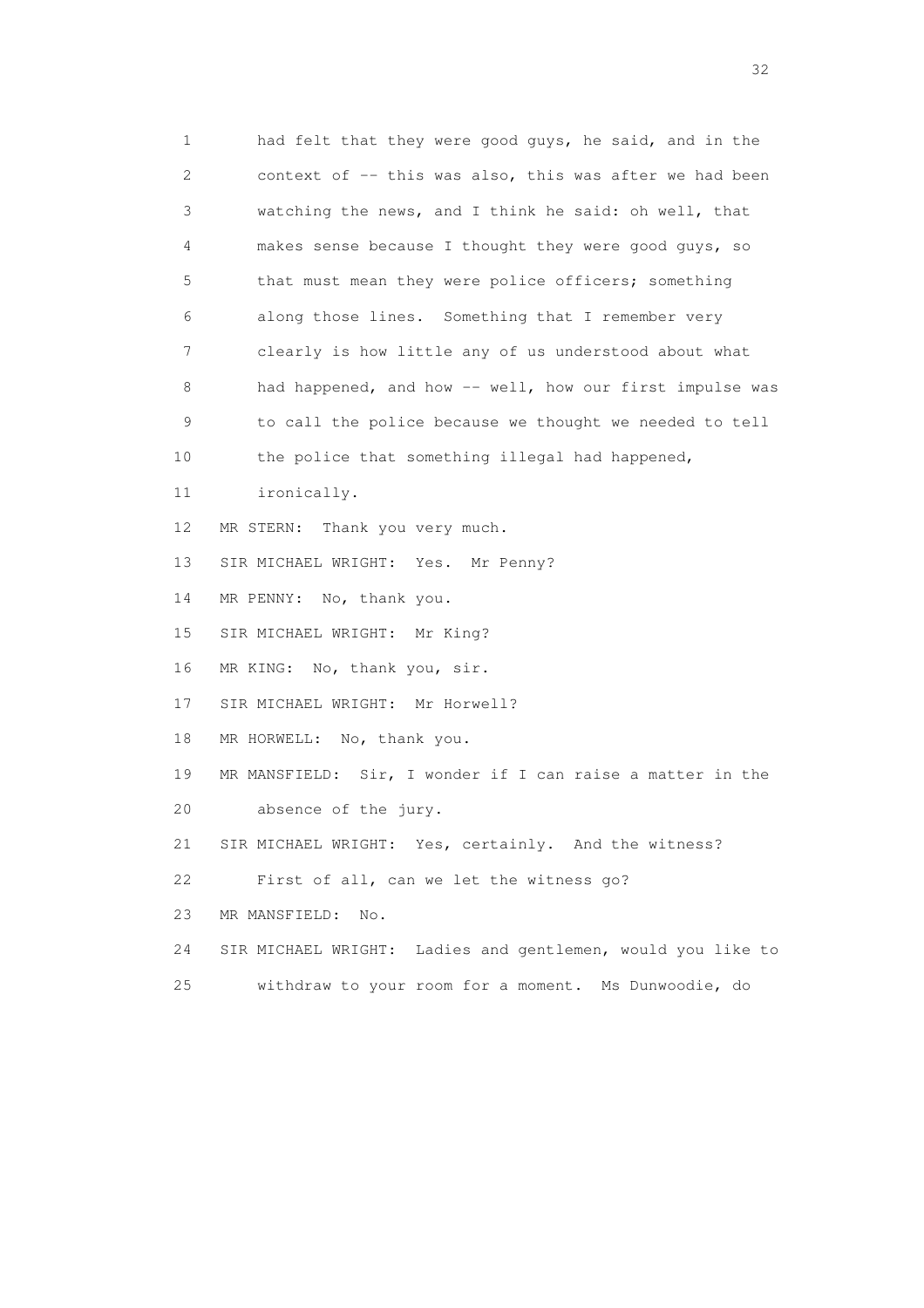1 you mind standing down for a moment? We will have to 2 ask you just to go out into the corridor. 3 (10.50 am) 4 (In the absence of the jury and the witness) 5 (11.03 am) 6 (In the presence of the jury and the witness) 7 Further questions from MR HOUGH 8 SIR MICHAEL WRIGHT: Sorry to drag you back, Ms Dunwoodie. 9 A. That's okay. 10 SIR MICHAEL WRIGHT: There are a couple more questions. 11 I hasten to say that the interruption was in no way your 12 fault. 13 A. Good, thank you. 14 MR HOUGH: Thank you for your patience. Just a couple of 15 matters arising out of what Mr Stern asked you. 16 A. Okay. 17 Q. He asked you about your first account, but I think the 18 position is, as you have already said, absolutely 19 clearly, you stick to the account you gave in your more 20 complete second statement and insofar as the earlier 21 account differs from it, you stick to the account that 22 you have given us and the account in the second 23 statement? 24 A. Yes, that's absolutely right. 25 Q. And insofar as there is any difference, that may have

<u>33</u> and the state of the state of the state of the state of the state of the state of the state of the state of the state of the state of the state of the state of the state of the state of the state of the state of the s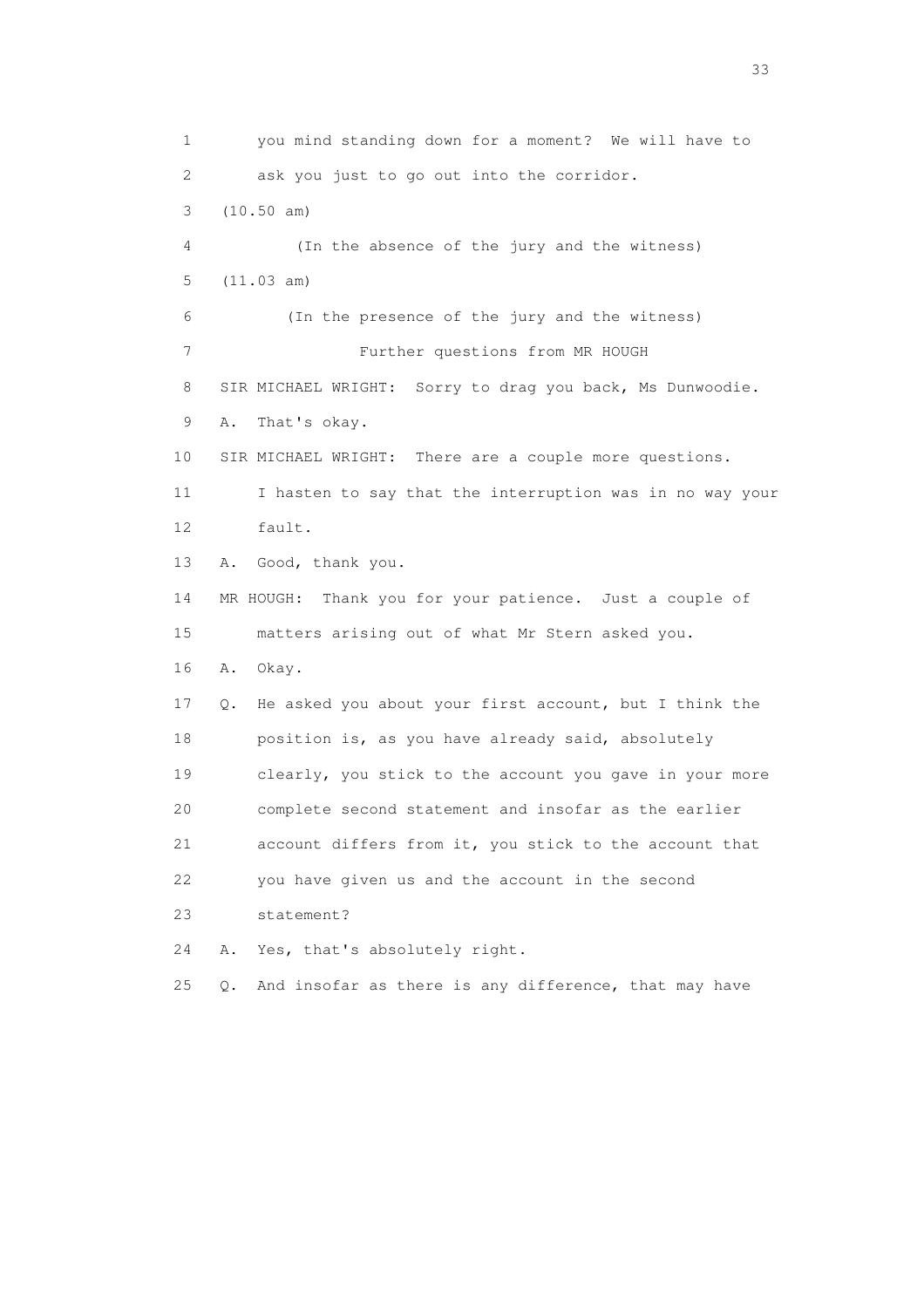1 been accounted for by the circumstances in which you 2 gave the first account, the pressure we have talked 3 about, and we don't need to go into any of the detail of 4 that, but that may account for the difference? 5 A. Okay, yes. 6 MR HOUGH: Thank you very much. 7 SIR MICHAEL WRIGHT: Thank you very much, Ms Dunwoodie. 8 Thank you for coming. I am very sorry we have had to 9 put you through the ordeal of having to remember all of 10 this again, but that's the end of it. You may stand 11 down. Thank you very much. 12 A. Thank you. 13 (The witness withdrew) 14 MR HOUGH: The next witness is Simon Dixon, sir. 15 MR SIMON DIXON (sworn) 16 SIR MICHAEL WRIGHT: Thank you, Mr Dixon, please sit down. 17 A. Thank you. 18 Cuestions from MR HOUGH 19 MR HOUGH: Is your name Simon Dixon? 20 A. It is. 21 Q. As I think you know, I'll be asking you questions first 22 on behalf of the Coroner, and then you may be asked 23 questions by others. 24 A. Okay. 25 Q. You also were a witness to events in a tube carriage at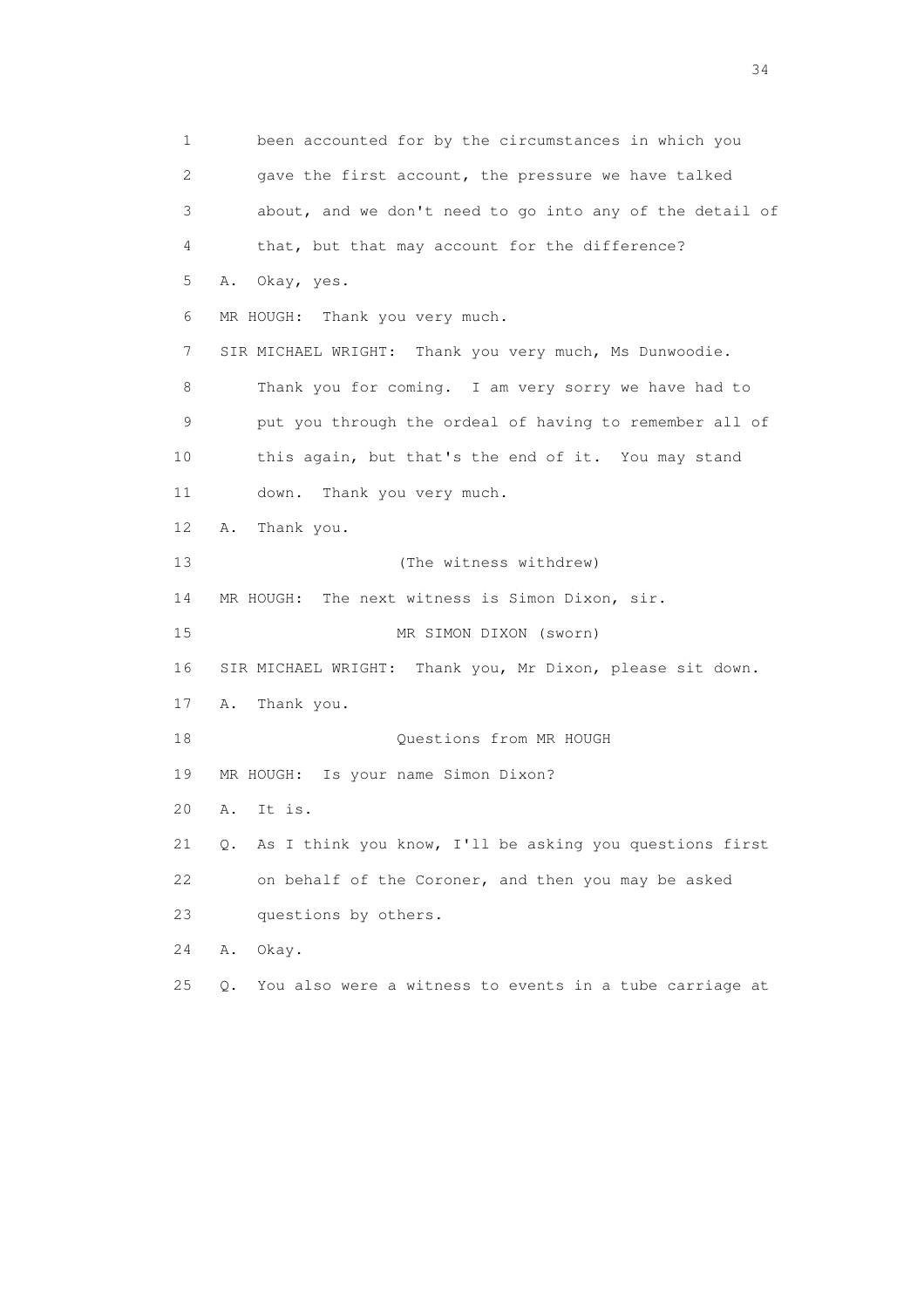- 1 Stockwell station on 22 July 2005?
- 2 A. Correct.
- 3 Q. You were interviewed by the IPCC in August of 2005 and,
- 4 I think, 12 August?
- 5 A. That is correct.
- 6 Q. A witness statement of your account was produced on
- 7 30 August?
- 8 A. Yes, I think that is correct.
- 9 Q. I think you have a copy of that statement to hand?
- 10 A. I do.
- 11 Q. If you get it out and have it in front of you, that may 12 help you at times. As we have reiterated to everybody, 13 this is not a test of their memory some years on.
- 14 Now, going back to the events on that morning,
- 15 I think you boarded the Northern Line northbound tube at 16 Tooting Bec?
- 17 A. I did.
- 18 Q. I think you got on this carriage we have been hearing 19 about, which was towards the front of the train?
- 20 A. Yes.
- 21 Q. In your statement, you say that you sat in a seat second 22 from the end of the carriage?
- 23 A. That's right.
- 24 Q. Can we have on screen page document 973. This is
- 25 a sketch which you drew. Can we please zoom in, if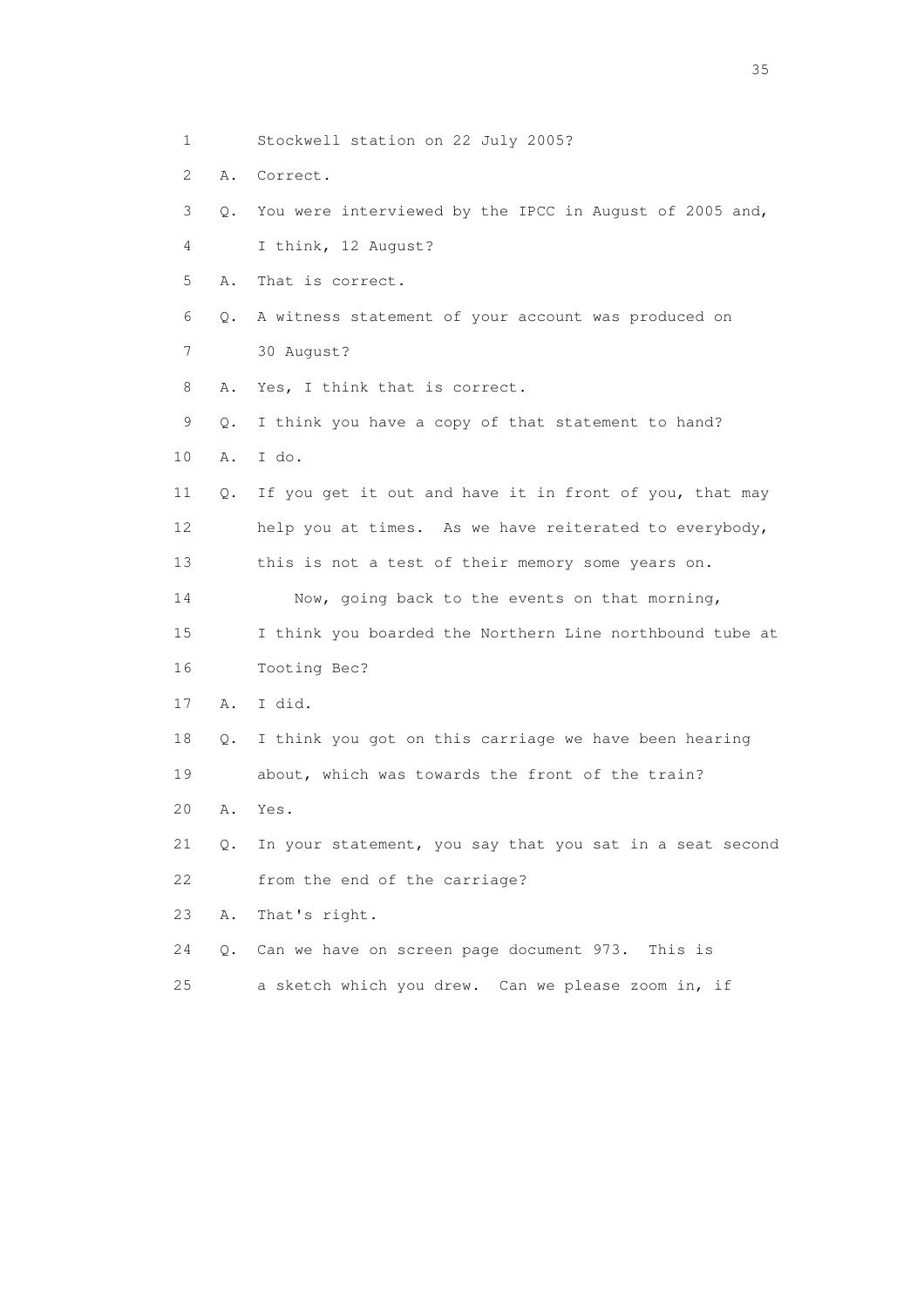1 possible, on the central part so that we can focus on 2 it. This is a plan of the entire station area rather 3 than just the carriage. Do you see there arrow pointing 4 to "my carriage" and "my position"? 5 A. Yes. 6 Q. Can we move from there to page 35 -- tab 35 of the jury 7 bundle, rather. You have been positioned here at the 8 left-hand end of the carriage, just at the bottom of the 9 screen. Can you see that? 10 A. Yes, I can. 11 Q. Is that an accurate representation of where you were 12 sitting? 13 A. It is. 14 Q. So is this right, that when the train got to Stockwell, 15 you were on the platform side of the carriage and at 16 that end? 17 A. I was. 18 Q. After you settled down in your seat at Tooting Bec, did 19 you begin reading a newspaper? 20 A. I did. 21 Q. At that stage, when you were first on the train, how 22 busy was the carriage in general? 23 A. At Tooting Bec it was quite quiet. In the bank of seats 24 in which I was sitting, there were probably three 25 people, probably similarly busy throughout the carriage.

 $36<sup>2</sup>$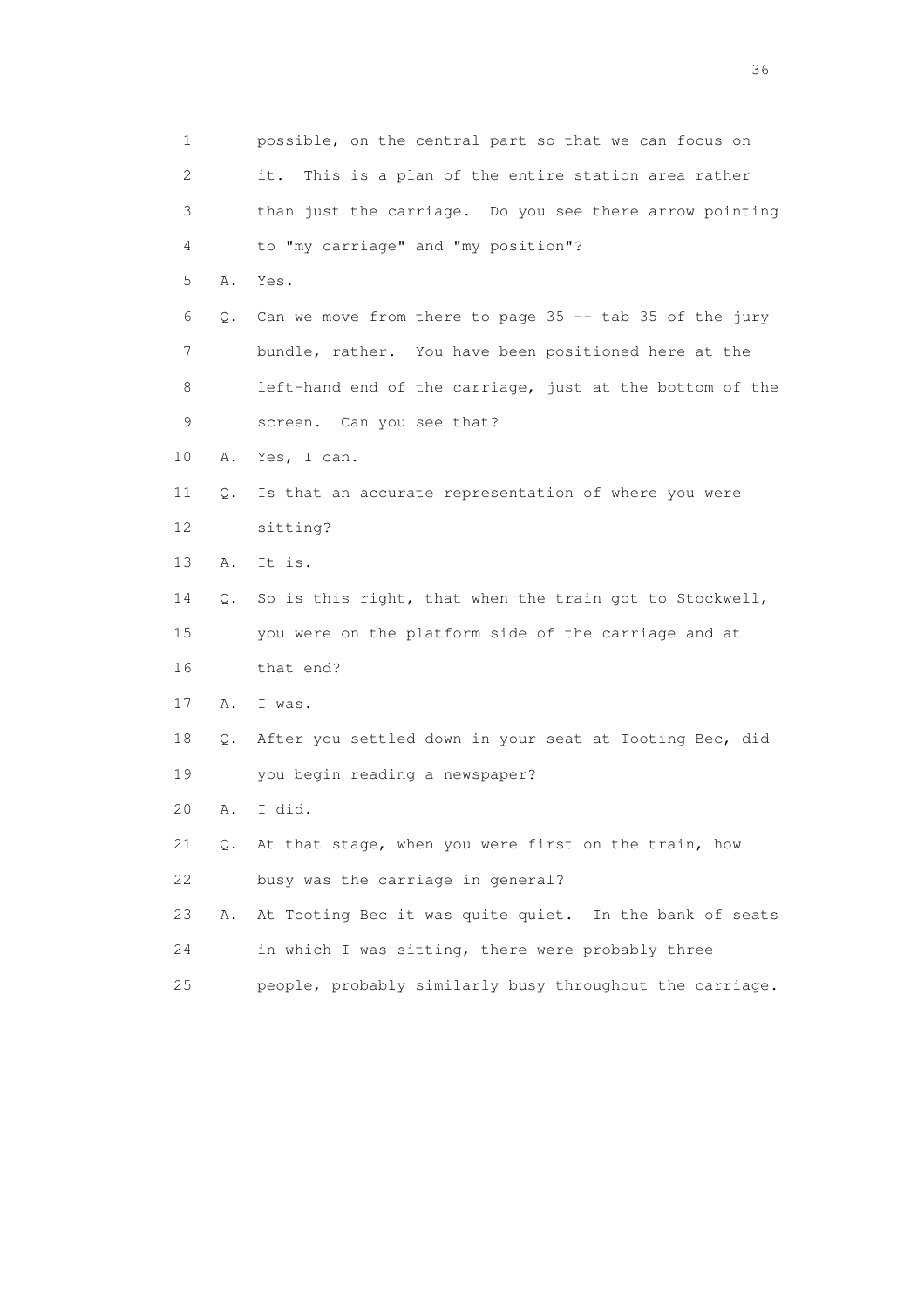1 Q. As it went through the intervening stops on its way 2 north to Stockwell, did it fill up at all? 3 A. It did. 4 Q. How busy was it by the time you got to Stockwell? 5 A. It's difficult to say, moderately busy. The number of 6 people that are shown on this exhibit I am looking at is 7 probably about right. I wasn't aware of anybody 8 standing in the carriage, nor were all of the seats 9 filled. 10 Q. Thanks very much. We can have that off screen. When 11 you got to Stockwell, was the train held in position for 12 some minutes? 13 A. It was. 14 Q. Were the doors open for that period? 15 A. They were. 16 Q. I am on page 2 of your statement. About halfway down 17 the page, you say that it was held there with the doors 18 open for between three and five minutes? 19 A. Approximately, yes. 20 Q. As you were seated there, could you tell what was 21 keeping the train in position? 22 A. It was difficult to say. I mean, given the problems 23 that had been experienced the previous day, particularly 24 at Oval tube station, I don't think anybody on the tube 25 would have thought it unusual for there to be a delay at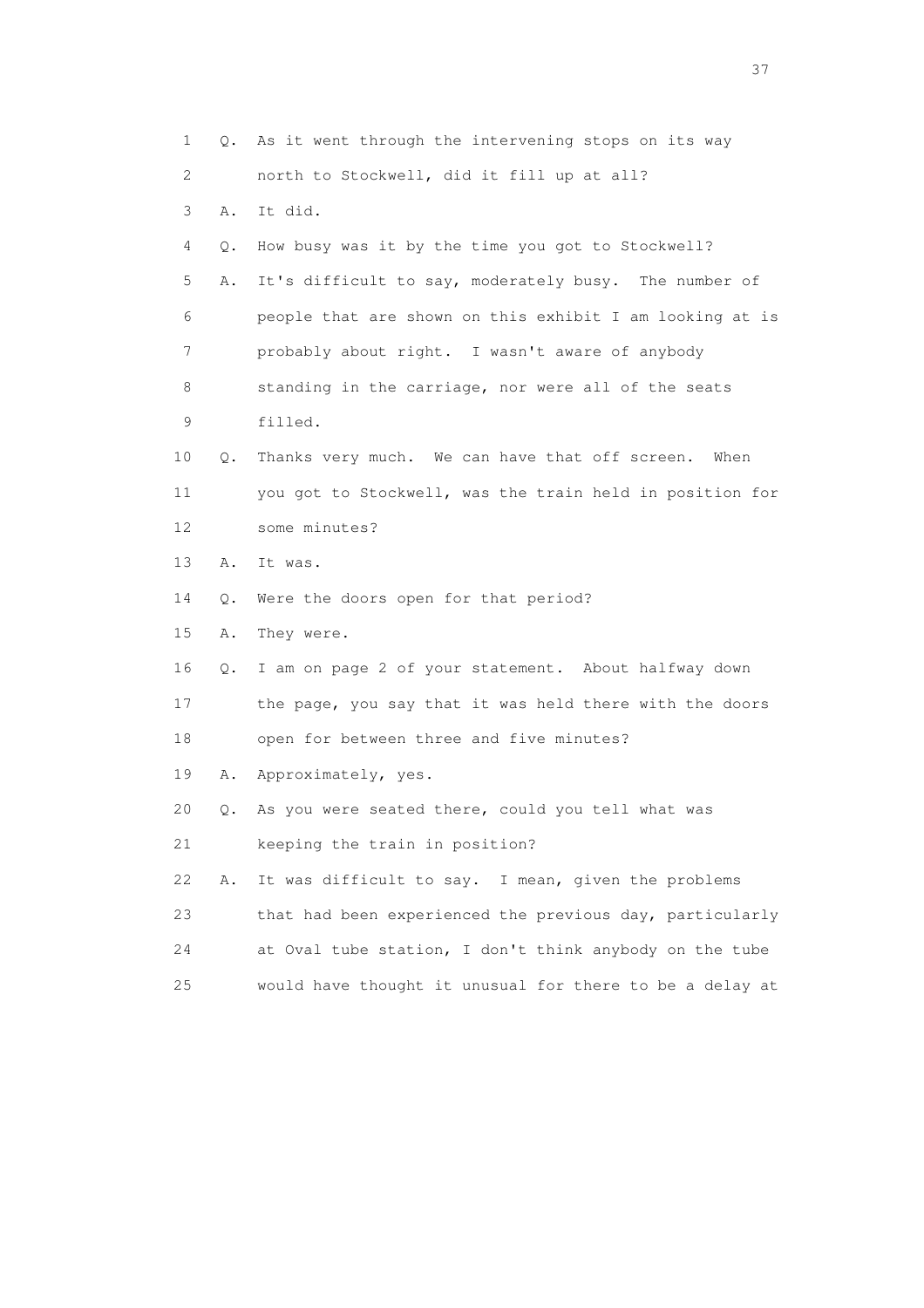| 1  |       | Stockwell, being the preceding station. So I just        |
|----|-------|----------------------------------------------------------|
| 2  |       | assumed it was one of those delays and we would proceed  |
| 3  |       | as and when the coast was clear.                         |
| 4  | Q.    | But no announcements from the driver?                    |
| 5  | Α.    | No announcements whatsoever.                             |
| 6  | Q.    | Did the time come when you became aware of a noise       |
| 7  |       | behind you?                                              |
| 8  | Α.    | Yes, probably at the end of that three to five-minute    |
| 9  |       | period I have talked about. I first became aware, as     |
| 10 |       | I say, I had my back to the platform, there was a noise  |
| 11 |       | over my right-hand side -- right-hand shoulder, which    |
| 12 |       | initially sounded as I described it I think in my        |
| 13 |       | interview, as being just like a group of men running for |
| 14 |       | the train who had probably got to the bottom of the      |
| 15 |       | escalator, thought it was about to go and were all       |
| 16 |       | shouting to each other and hurrying along together.      |
| 17 | $Q$ . | Where did you look?                                      |
| 18 | Α.    | Over my right shoulder.                                  |
| 19 | Q.    | What did you see through the windows of the train?       |
| 20 | Α.    | I saw four men who appeared to have just emerged from    |
| 21 |       | the concourse at the foot of the escalators coming on to |
| 22 |       | the platform.                                            |
| 23 | Q.    | What did they look like?                                 |
| 24 | Α.    | I immediately recognised them as being police officers.  |
| 25 |       | I think I focused on one of them who appeared to be      |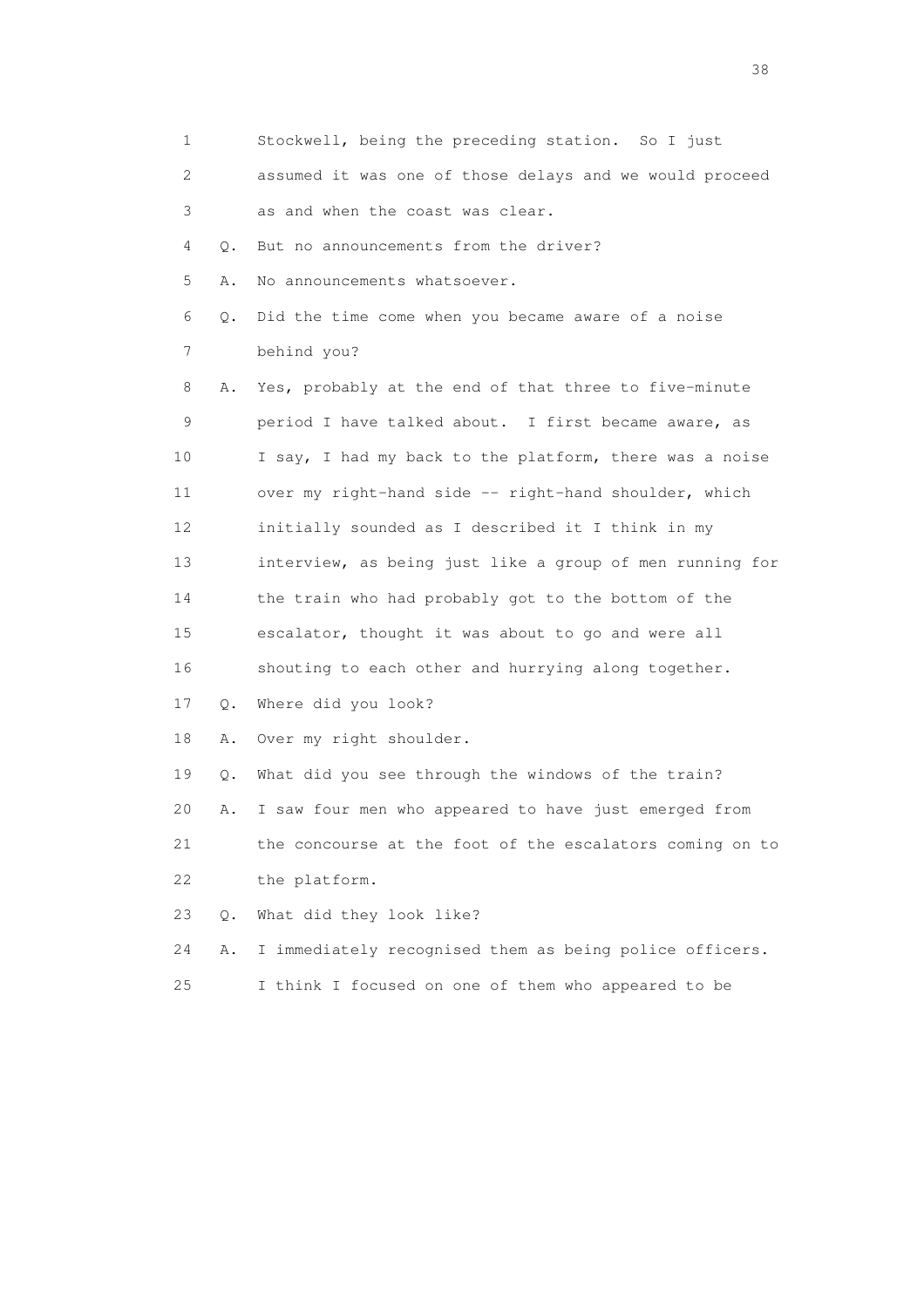1 wearing a banded hat and was carrying a submachine gun. 2 Q. In your statement you say that it looked like a Heckler 3 and Koch machine gun? 4 A. Yes, I am not a firearms expert, but it was the same 5 kind of machine gun as are carried by security officers 6 at airports. 7 SIR MICHAEL WRIGHT: I suppose we ought to ask you: are you 8 a policeman? 9 A. No, sir. 10 MR HOUGH: We know what his occupation is. 11 SIR MICHAEL WRIGHT: The jury might be wondering. 12 MR HOUGH: What were they wearing other than the man wearing 13 the chequered cap? 14 A. They were all wearing dark clothing. The -- my focus 15 was on the man who was closest to me. I can only 16 describe it as -- they were in effectively a diamond 17 formation, if you like. The person that I was looking 18 at would have been on the left-hand side of the diamond 19 formation. There was a person in front of him and 20 probably the person on his right was slightly more 21 advanced as well. My focus was on the person who was 22 closest to me. They all appeared -- I have a general 23 impression that everybody was wearing dark clothing and 24 I certainly didn't look at them and think that there was 25 one policeman with civilians. It appeared to me as

 $39<sup>2</sup>$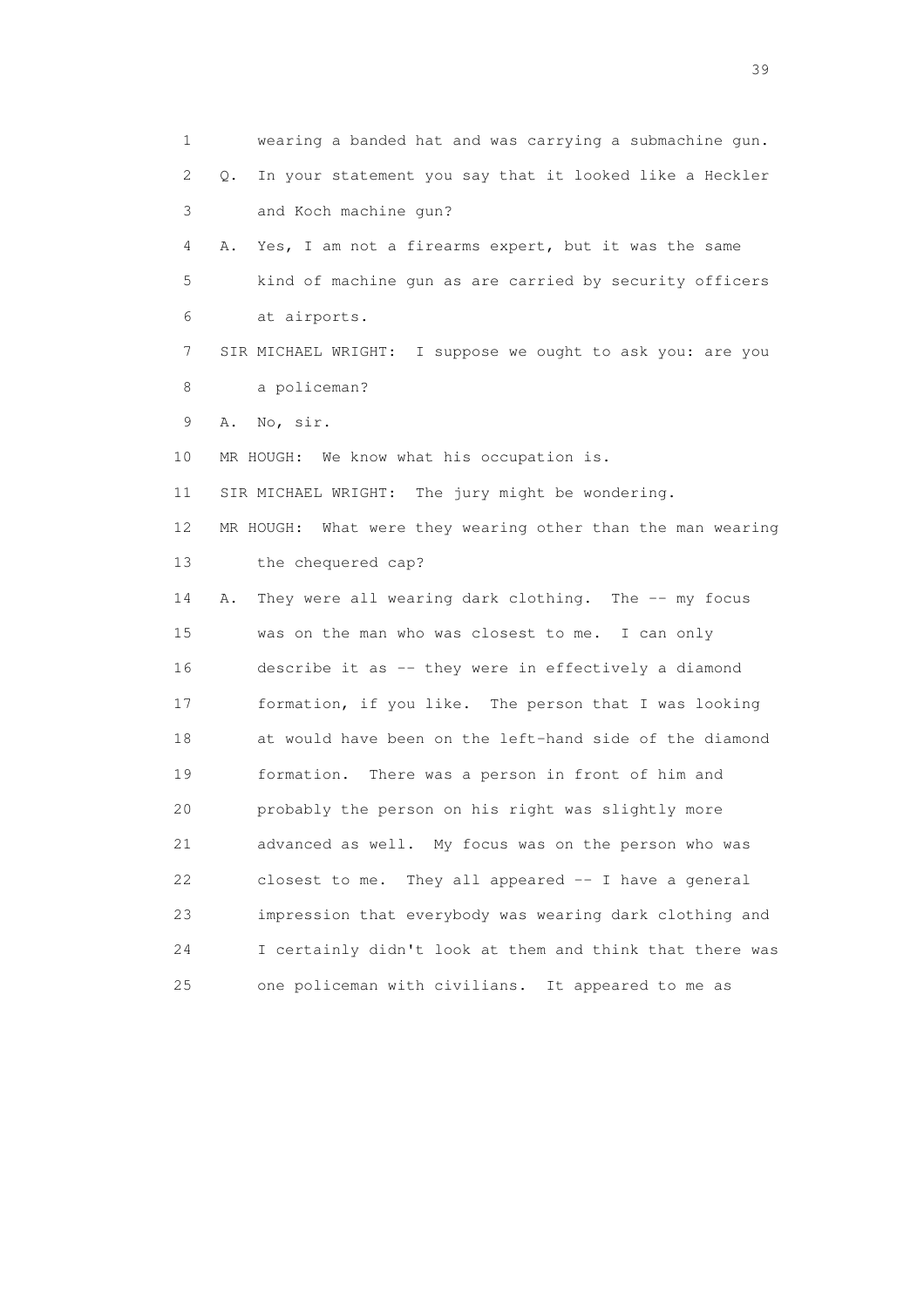| 1  |    | though this was a group of police officers moving along. |
|----|----|----------------------------------------------------------|
| 2  | О. | What about height, build, skin colour?                   |
| 3  | Α. | They were all white. They were probably all about my     |
| 4  |    | age, mid-to late 30s, probably of a similar height,      |
| 5  |    | between about 5-foot 9 and 6 feet tall.                  |
| 6  | Q. | You said in your statement you thought they were all     |
| 7  |    | wearing the chequered caps; is that right?               |
| 8  | Α. | I couldn't say for certain, I couldn't say for certain.  |
| 9  |    | As I say, I probably formed my impression of them from   |
| 10 |    | the person that I was looking at.                        |
| 11 | Q. | Were you next very shortly aware of something else       |
| 12 |    | happening?                                               |
| 13 | Α. | The next thing that I think I became aware of<br>I was.  |
| 14 |    | was a general sense of disquiet or unrest or possible    |
| 15 |    | panic from the other end of the carriage. I have         |
| 16 |    | a distinct memory of hearing a girl's voice cry out      |
| 17 |    | something like, "Oh God" or, "Oh my God", something said |
| 18 |    | in horror or in panic or something like that.            |
| 19 | Q. | By someone inside the carriage?                          |
| 20 | Α. | By someone inside the carriage.                          |
| 21 | Q. | Further down to your right?                              |
| 22 | Α. | Further down to my right. It would have been the bank    |
| 23 |    | of seats at the opposite end of the carriage rather than |
| 24 |    | the middle bank of seats.                                |
| 25 | Q. | When you heard that shout or scream, where did you look? |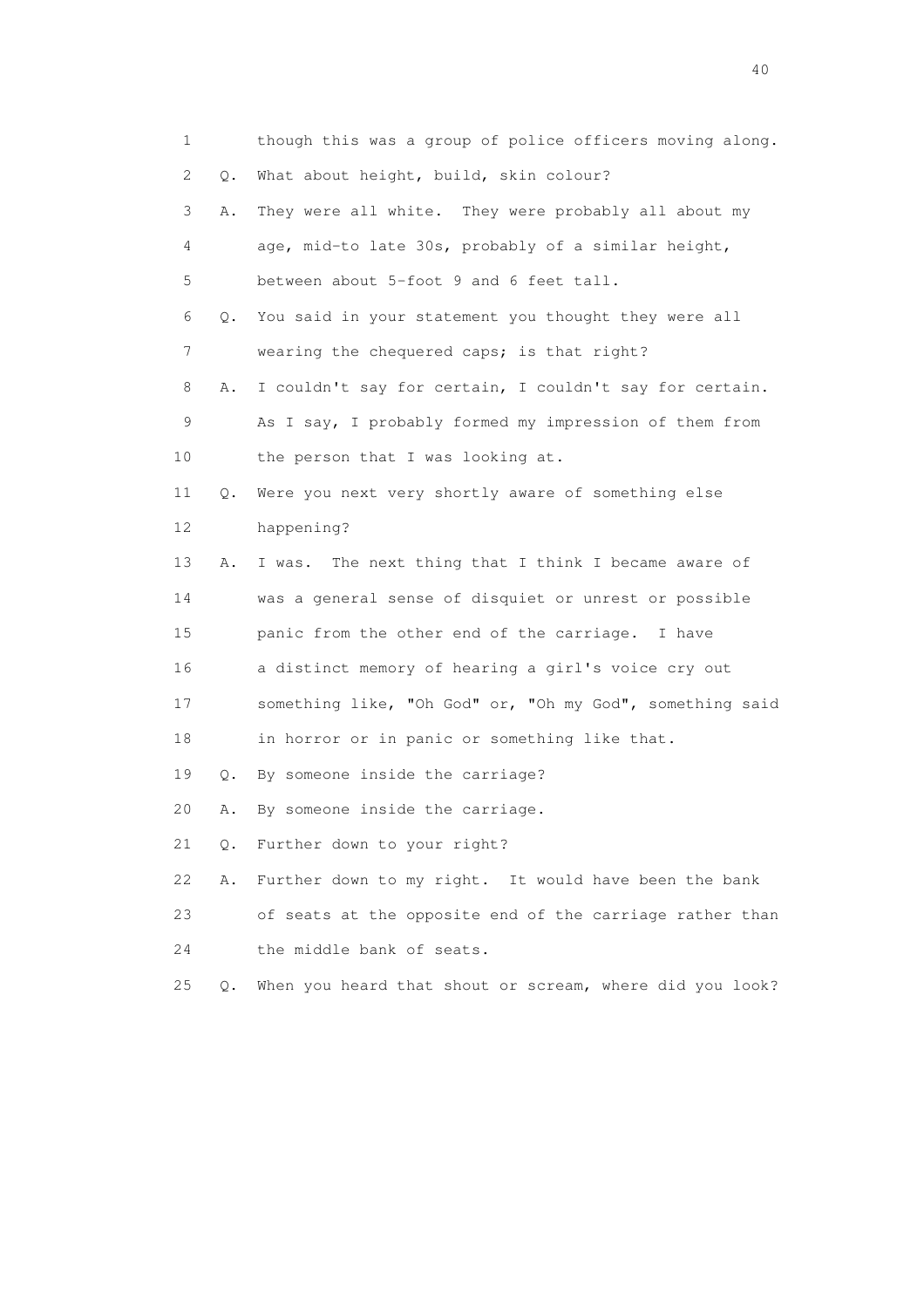1 A. I can't say. At this point my perception of the timing 2 becomes slightly awry. As I say I am aware that the 3 first thing I experienced was the noise behind me which 4 made me turn around and look. The second thing that 5 I am aware of experiencing is that noise that I just 6 explained to you. But after that I can't explain where 7 I was looking. I believe that I was looking down the 8 carriage, but I may have looked back over my shoulder 9 again to the platform to see if anybody else was 10 following. 11 Q. Did you shortly see something that was happening in the 12 carriage? 13 A. Yes, well, again at this point, I have probably more 14 freeze frame images, not completely freeze frame, but 15 I became aware of -- there were two things and I'm not 16 quite sure of the order in which these two things 17 happened. 18 Firstly there was movement, a struggle, I was aware 19 that the people who I had just seen over my shoulder 20 had, I think, entered into the carriage at the other set 21 of double doors, not the ones nearest to me on my 22 immediate right, the set further down. So I became 23 aware of them entering the carriage. I became aware of 24 movement, a struggle, something happening.

25 As I say, separate to that, as a separate experience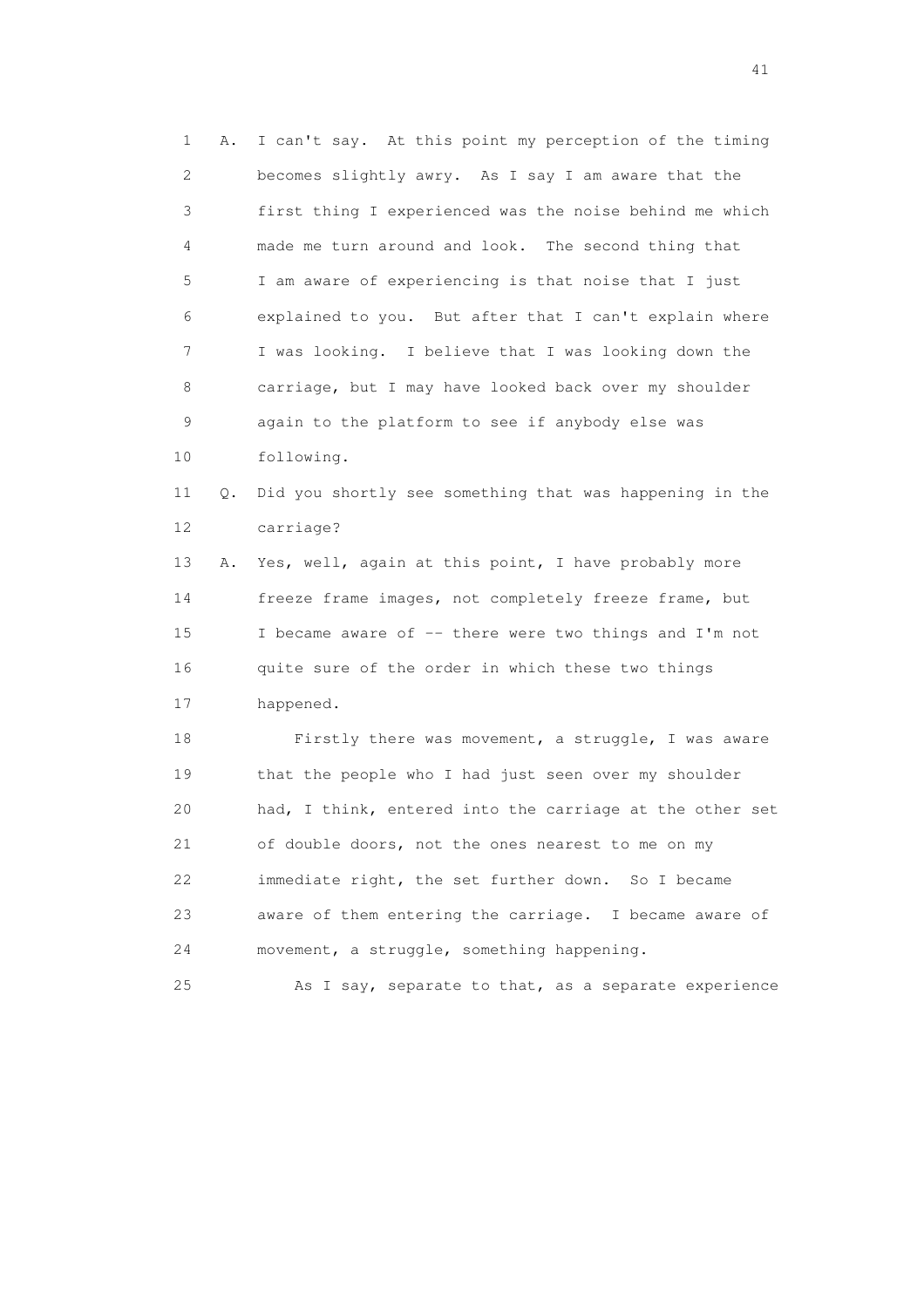1 but around the same time I experienced and heard these 2 shots, and the movement that I was looking at, I have -- 3 it ended up in this snapshot I think I have described in 4 my witness statement of these people being or somebody 5 being on the floor of the carriage with police officers 6 standing over him or her or around him or her. 7 Q. Okay, let us take that in stages. You are aware of the 8 men moving along the carriage behind you, which you had 9 looked over your shoulder to see? 10 A. Yes. 11 Q. You then see some movement of those men into the 12 carriage? 13 A. I believe so, yes. It would have been those men into 14 the carriage. 15 Q. Then did you see something inside the carriage? 16 A. Yes. Well, the next definite thing I saw was a movement 17 of somebody being dragged to the floor in the carriage, 18 so I didn't see anything in between, I don't think, 19 between the men entering the carriage and this other 20 image that I describe of somebody being pushed to the 21 floor and surrounded by men with guns. 22 Q. Okay, I am looking at page 3 of your statement, and I'm 23 just going to read what you say there. It's the first 24 main paragraph which is about a fifth of the way down, 25 and a few sentences down, you say that after you had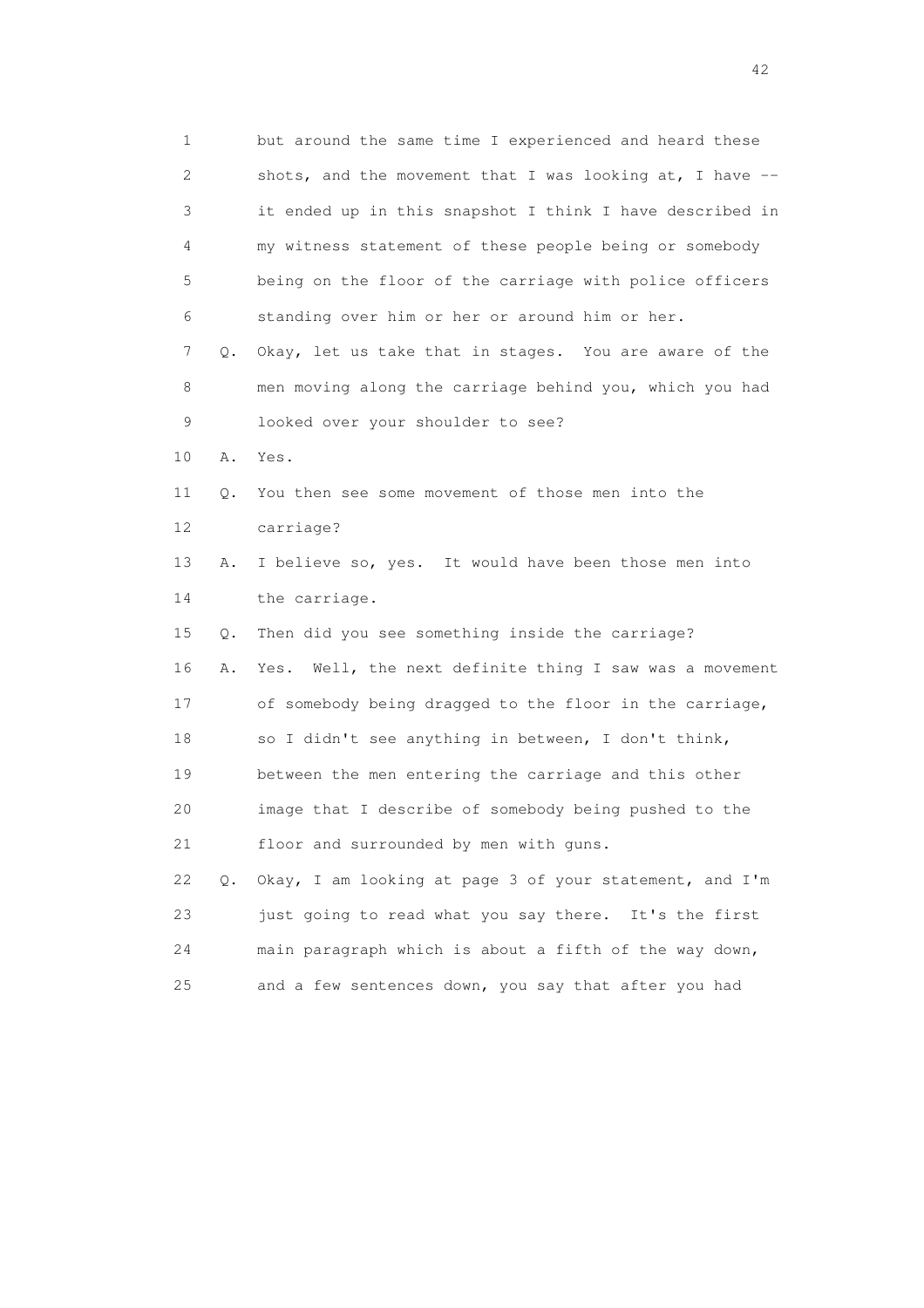1 heard the scream, you saw that:

 2 "... there were about four or five officers on the 3 carriage, a mixture of uniformed officers who were 4 wearing the banded caps and plain-clothed officers 5 holding guns and appeared to be pinning someone to the 6 floor." 7 A. That's correct. 8 Q. You then say: 9 "There were two guys who had their backs directly to 10 me." 11 You then from that point on refer to them as "left" 12 and "right" respectively? 13 A. That's right. 14 Q. You say that they were not the same men that you 15 initially saw running on to the platform? 16 A. I think that's right. 17 Q. You think that's right but -- 18 A. I think that's right. I am relying now on my statement 19 rather than my memory on that point. 20 Q. You then say that you don't know -- in the statement you 21 say you didn't know where the men who you had seen on 22 the platform went? 23 A. I think that's right. 24 Q. Then you say that inside the carriage, so the people you 25 are seeing inside the carriage, formed a tight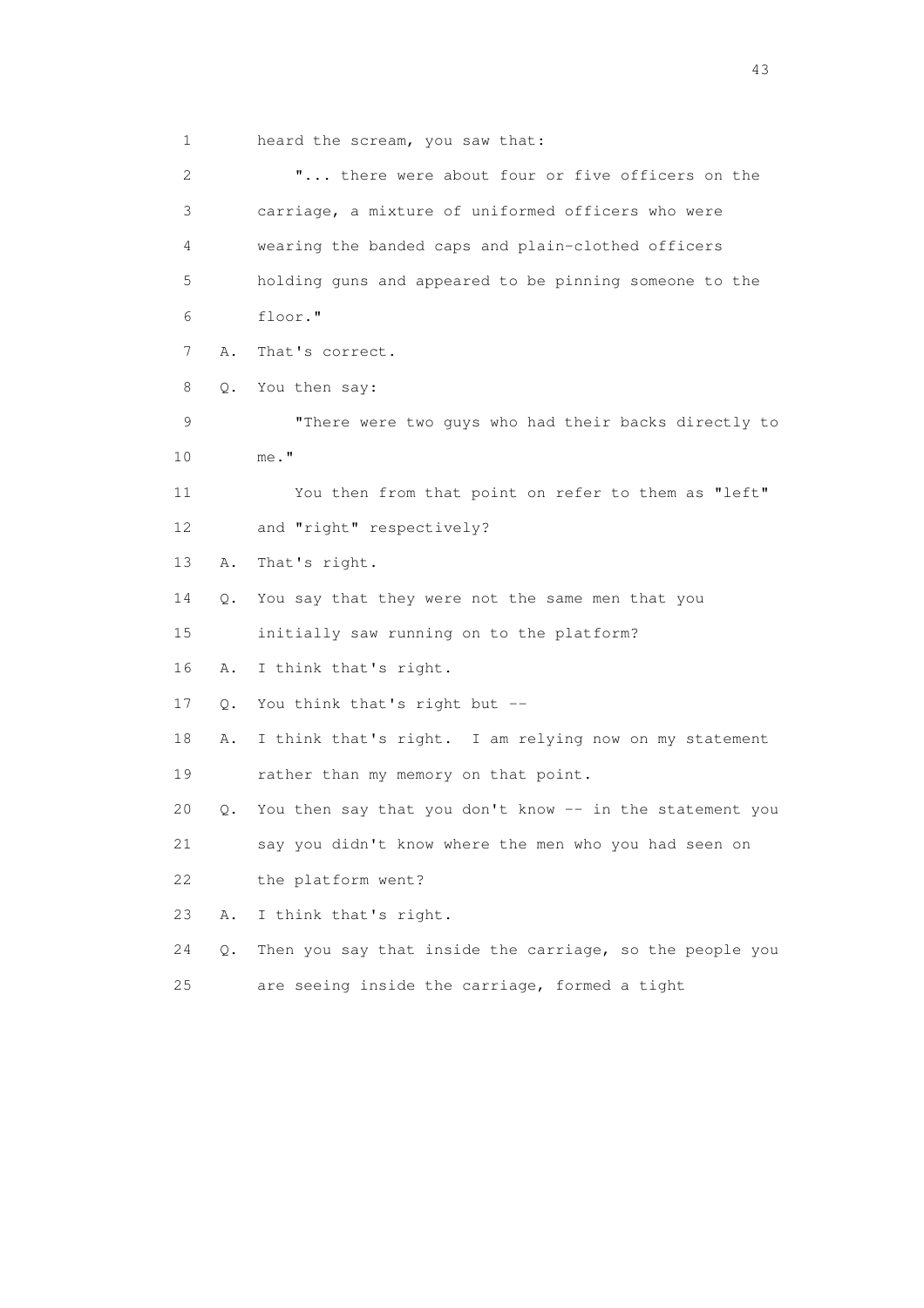1 formation?

2 A. Yes, that's right.

|  | 3 Q. Looking back on it now, can you describe the -- and use |
|--|--------------------------------------------------------------|
|  | your statement by all means -- can you remember what the     |
|  | 5 formation looked like?                                     |

 6 A. It appeared to me as though there was somebody -- we are 7 talking here now about the area in front of the double 8 doors towards the right-hand side of the carriage -- it 9 appeared to me as though there was somebody on the 10 floor, although I couldn't see the person on the floor, 11 if there was a person, that was being pinned down by 12 an officer on the left-hand side who seemed to be 13 kneeling down, an officer I believe on the right-hand 14 side, an officer stood over him with a submachine gun, 15 and it appeared to me as though there was somebody laid 16 possibly on or around this person who may have been on 17 the floor.

 18 Q. Now, these two officers on the left and on the right, 19 was either of them carrying anything that you could see? 20 A. No, I think the only gun that I saw throughout the whole 21 episode was the submachine gun that I have described. 22 Q. You refer in your statement to the officer on the right 23 being the one who had the submachine gun; is that what 24 you recall now?

25 A. I'm hesitating on that because I think that's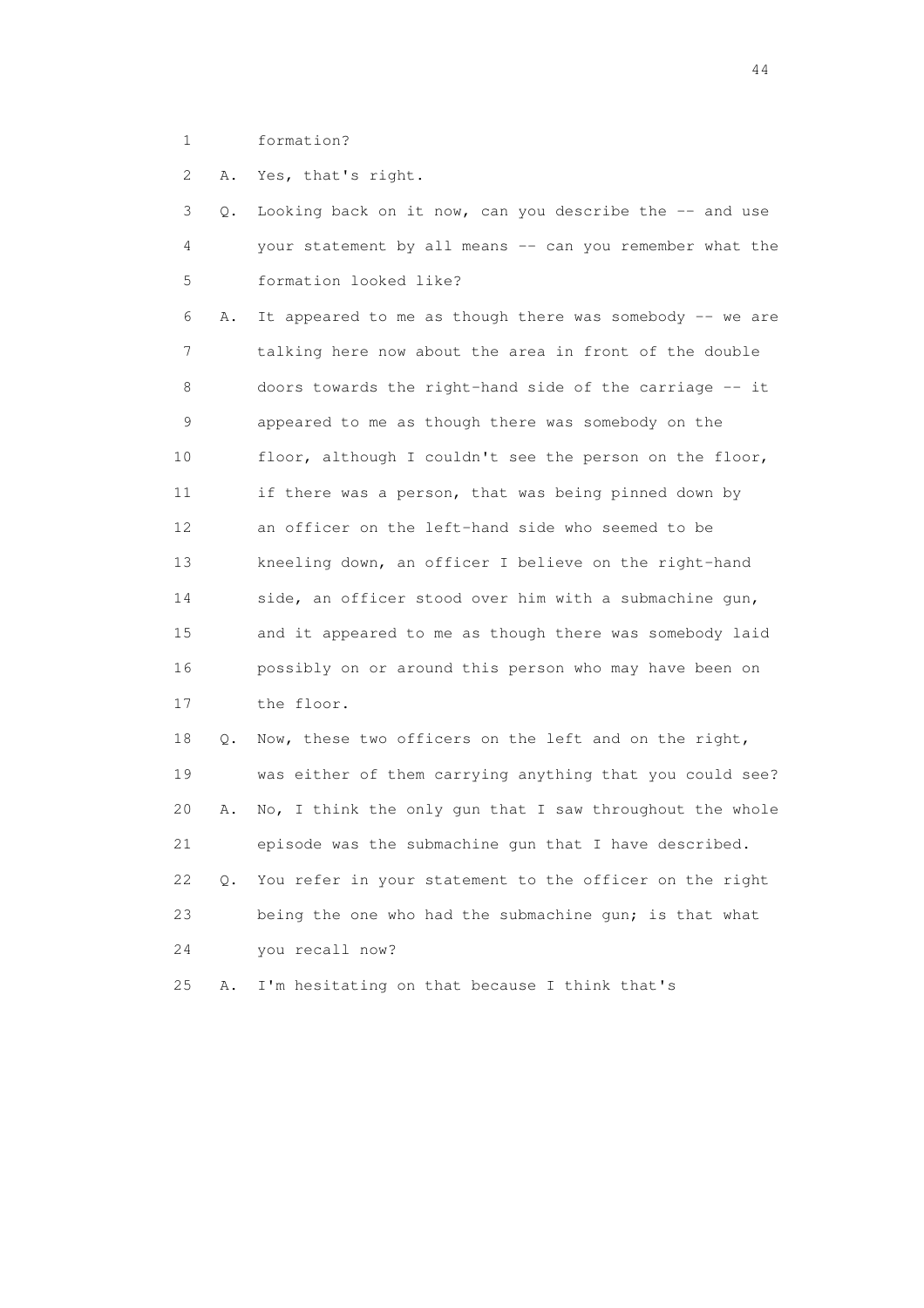1 inconsistent with what I am saying in the statement, so 2 I think that the person that I saw with the submachine 3 gun was the same person that I had seen on the platform. 4 If I am talking about people as being left and right, 5 they may have been other officers or other people, shall 6 we say. 7 SIR MICHAEL WRIGHT: You didn't at any time see any 8 handguns? 9 A. No, sir. 10 MR HOUGH: Now -- 11 A. Sorry, actually can I go back to a point I was making to 12 the Coroner. Until I got off the train at that point. 13 SIR MICHAEL WRIGHT: I meant during this episode. 14 A. No, no handguns during this episode. 15 MR HOUGH: The two men on the left and the right, you have 16 told us about their positions; could you see any 17 movement or what they were doing on their part? 18 A. The only impression of movement that I have is -- this 19 wasn't a completely static image that I have in my mind. 20 It was definitely a movement of somebody being brought 21 to the floor of the carriage, but what preceded it 22 I don't know. As I say, I have only -- whatever the 23 occurrence was, I am looking at the final part of it, 24 the final part of the action, and I don't know and I do 25 not have a recollection of what happened immediately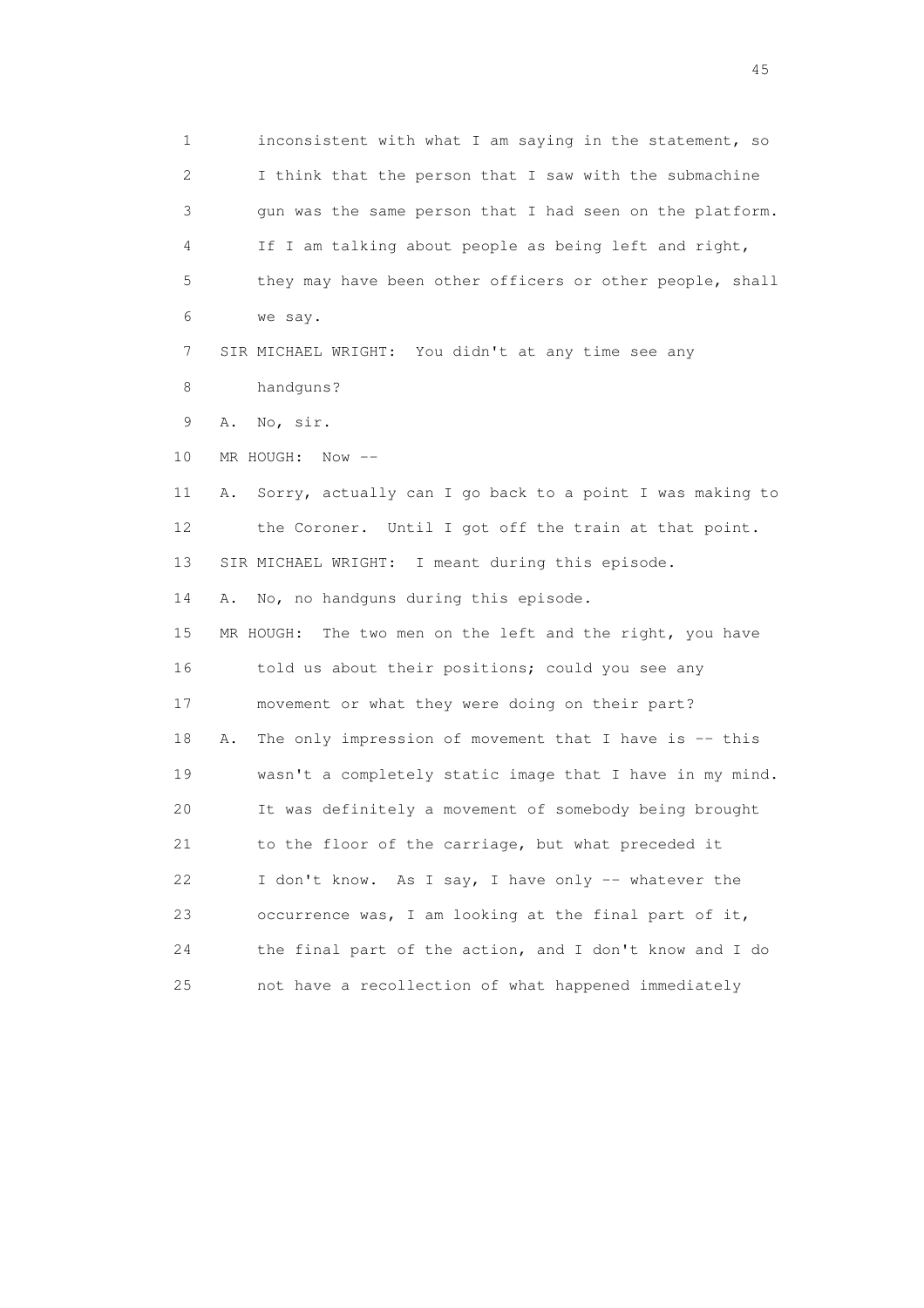1 preceding that.

 2 Q. Were there any people or anything else obstructing your 3 view as you looked down to the right?

4 A. At that stage, no.

 5 Q. But is this fair to say, based upon what you have just 6 told us, you just couldn't say one way or the other what 7 the person as we now know him to be, whom they were 8 confronting, had done before the confrontation?

9 A. No. No.

 10 Q. Before the confrontation took place, or at any time up 11 to the confrontation, had you heard anything said or 12 shouted other than what you thought was a scream of, "Oh 13 God"?

 14 A. The noise that I initially heard -- I should explain 15 that I was sitting on the carriage, reading my 16 newspaper -- something then roused me from there. The 17 noise was -- as I say, when I think about it being 18 a group of men running for the train, it's because the 19 references were "here", "this way", "over here". So 20 that was the first noise that I heard. When I then turn 21 over my shoulder and see them, as I say, I am looking at 22 police officers then, who are still shouting, although 23 I can't see that they are shouting to anybody because 24 all I can see are the four officers that I am looking 25 at.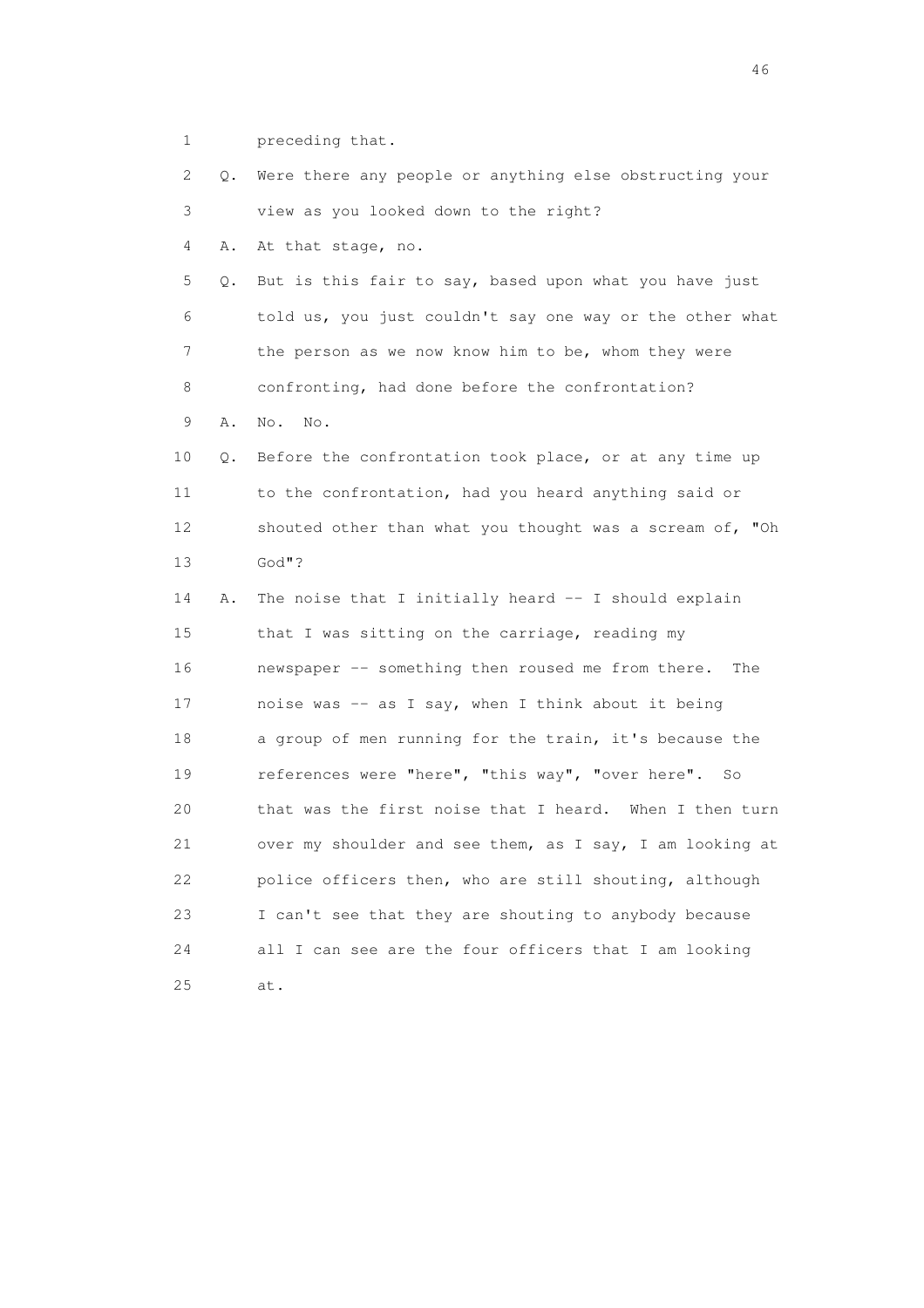| 1  | 0.        | After your attention has been drawn to those officers    |
|----|-----------|----------------------------------------------------------|
| 2  |           | poised over something, you thought, on the floor, did    |
| 3  |           | you hear anything?                                       |
| 4  | Α.        | Well, apart from the gunshots obviously.<br>No.          |
| 5  | Q.        | Let's go to those. Can you describe the qunshots, how    |
| 6  |           | many, what type of shots?                                |
| 7  | Α.        | I heard between six and eight shots, I thought.<br>They  |
| 8  |           | were very distinct shots to my recollection, fairly      |
| 9  |           | evenly spaced, over a period of -- it's difficult to     |
| 10 |           | say, but a few seconds.                                  |
| 11 | Q.        | Any break in the sequence of shooting?                   |
| 12 | Α.        | Not that I heard. They were all fairly clipped,          |
| 13 |           | distinguishable shots, as I say, from what I recall.     |
| 14 | Q.        | You say in your statement, I am on page 4 of it, if that |
| 15 |           | helps, about a quarter of the way down, that you first   |
| 16 |           | thought that the shots had been fired with the machine   |
| 17 |           | gun which you had seen being carried by one of the men   |
| 18 |           | in the carriage?                                         |
| 19 | Α.        | Yes.                                                     |
| 20 | Q.        | But you go on to say you didn't actually see the         |
| 21 |           | qunfire?                                                 |
| 22 | Α.        | That's correct.                                          |
| 23 | $\circ$ . | You deduced it from the fact that that was the only gun  |
| 24 |           | you had seen?                                            |
| 25 | Α.        | That's right, and as I say, it's difficult for me to     |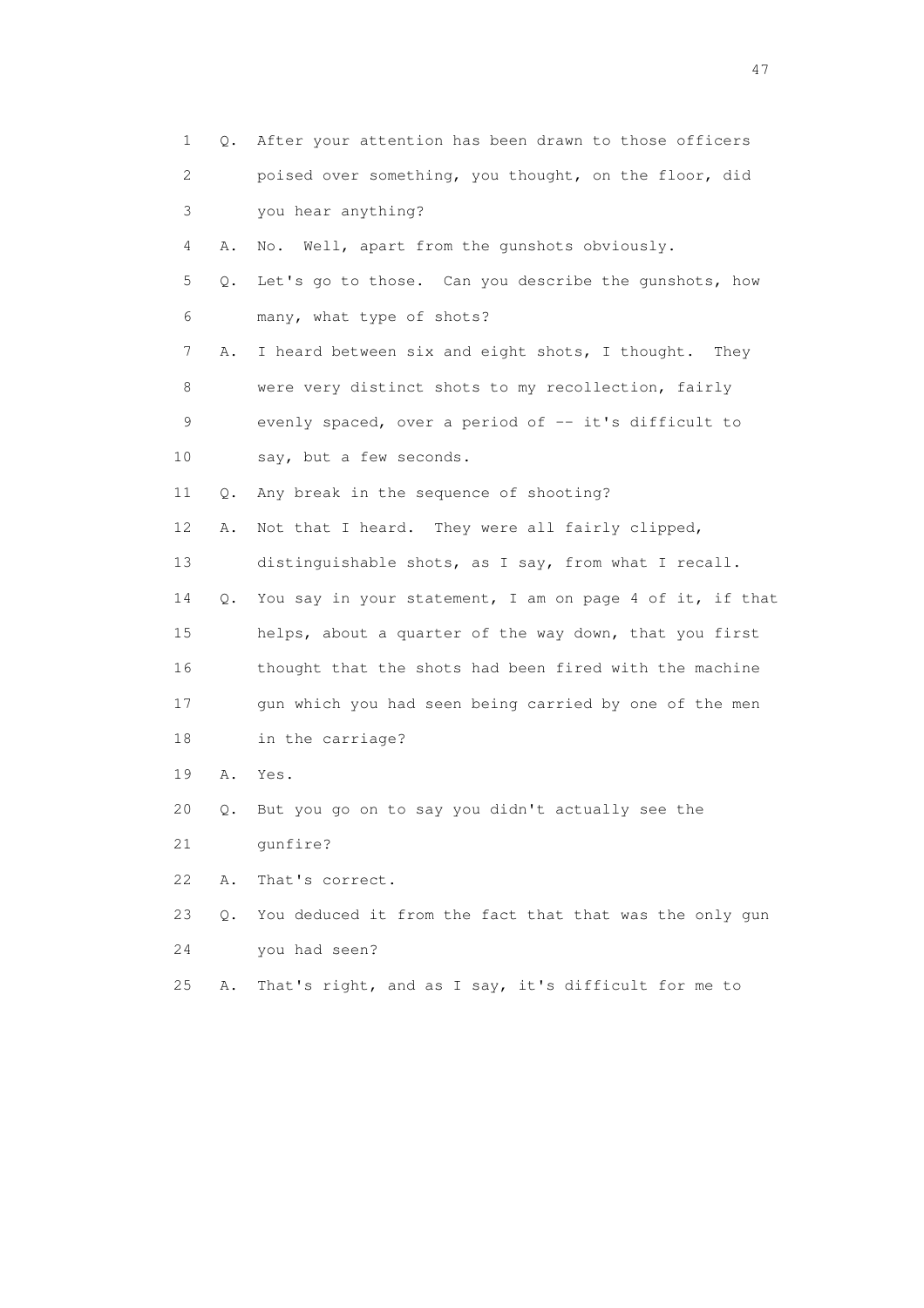1 recall exactly the sequence of events between the actual 2 hearing of the gunshots and seeing this image, and I 3 think probably in my mind initially I overlapped the two 4 and probably put one together and got three of course. 5 Q. During this whole fast-moving incident, you have 6 referred to the officers being formed around something 7 which was beyond them as far as you were looking. Could 8 you see anything during this whole confrontation about 9 what or who they were poised over? 10 A. No, I couldn't. 11 Q. During this confrontation, you had obviously seen the 12 police caps on some people. What did you think that the 13 people you were looking at were doing? 14 A. It appeared to me as though they were, given the events 15 and the context in which this was happening and the 16 events of the previous day and two weeks earlier to 17 that, I presumed they were apprehending a suicide 18 bomber. 19 Q. You say this in your statement, page 4, about two-thirds 20 of the way down: 21 "I felt the whole situation was under control and 22 ordered. By that, I mean that they seemed to know what 23 they were doing, I wasn't aware of any massive struggle 24 or indecision, it seemed that they all knew exactly what 25 their roles were and carried them out very efficiently.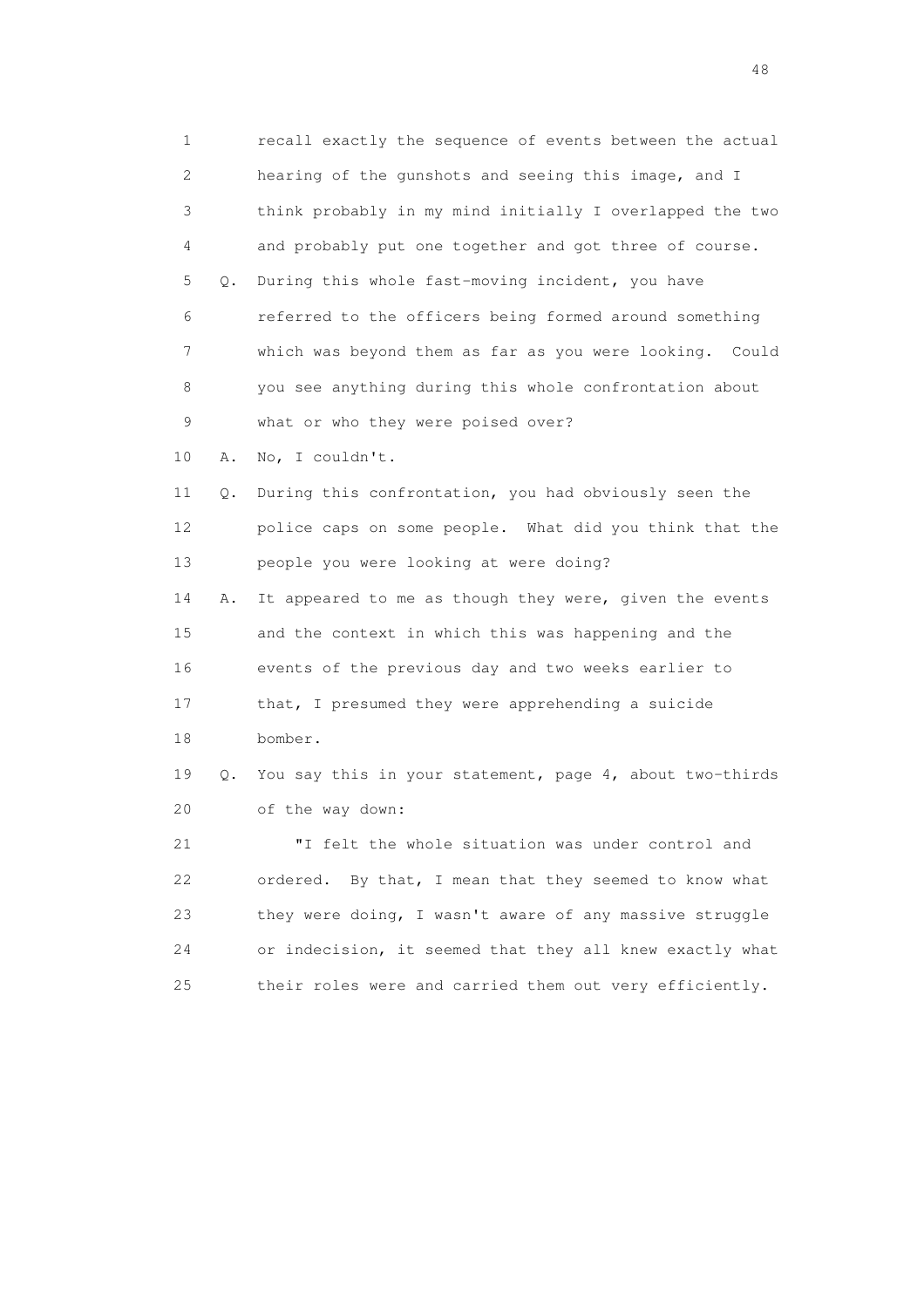| 1  |    | I wasn't conscious of any shouting or great problems."  |
|----|----|---------------------------------------------------------|
| 2  |    | Does that summarise the atmosphere, as you saw it?      |
| 3  | Α. | Within the context of the events within the carriage,   |
| 4  |    | yes, that's correct.                                    |
| 5  | Q. | Before the shots actually rang out, did you hear        |
| 6  |    | anything said or shouted clearly within the carriage?   |
| 7  | Α. | No, I didn't.                                           |
| 8  | Q. | After you had heard the shots ring out, did you hear    |
| 9  |    | anything at that stage either from the platform or      |
| 10 |    | within the carriage?                                    |
| 11 | Α. | At that stage within the carriage there was numerous    |
| 12 |    | shouts of, "Get off", "Get off, "Get off", one of which |
| 13 |    | I think was coming -- one of the shouts was coming from |
| 14 |    | an officer who appeared nearer to me, so in the         |
| 15 |    | left-hand set of double doors.                          |
| 16 | Q. | At that stage, were you able to see over to your right  |
| 17 |    | what or who the officers had been poised around?        |
| 18 | Α. | No, my view was still obscured by the backs of the      |
| 19 |    | officers in question.                                   |
| 20 | Q. | Did you at any point see that?                          |
| 21 | Α. | No, I didn't.                                           |
| 22 | Q. | In your statement, I am looking at the top of page 5,   |
| 23 |    | you say that you were unable to see the orientation of  |
| 24 |    | the person on the ground:                               |
| 25 |    | " although I believe he was lying diagonally with       |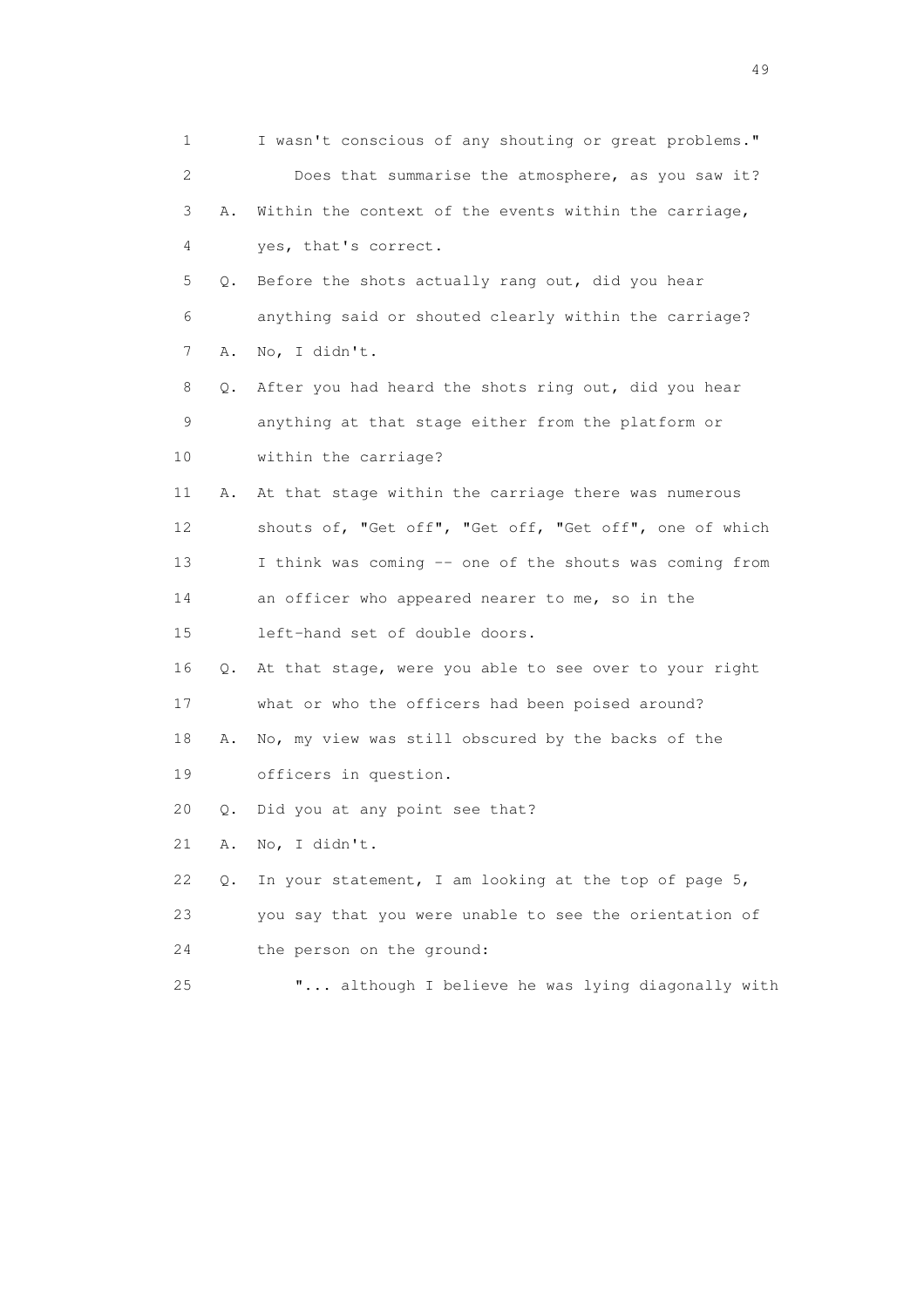1 his head pointing in a northeast position if I was due 2 south."

 3 Looking back at that, did you actually see the 4 person on the ground or is that a deduction you are 5 making from the position of the officers you saw? 6 A. That's correct, a deduction. 7 Q. At this stage, after the shots had been fired and after 8 events are going on in the carriage as you have 9 described, what did you do or where did you go? 10 A. At this stage I was still looking down the carriage, but 11 I was aware, as I say, of this person in front of me in 12 this set of double doors next to me on my right. 13 I stood up and immediately walked off the carriage, 14 probably at or around the same time as numerous other 15 people in the carriage were doing the same thing. 16 Q. I think you then left the platform and you were then 17 directed out of the station by a plain-clothes officer 18 with a gun? 19 A. That's correct, there was -- in the -- at the entrance 20 and exit from the platform, there was a plain-clothes 21 officer stood in that gap, again directing all of us, 22 pointing, I think, up the escalators and again shouting,

 23 "Get out" or, "Get off" or words to that effect. 24 Q. I think you then left the station and, because there was

25 nothing to hold you there and nobody was keeping people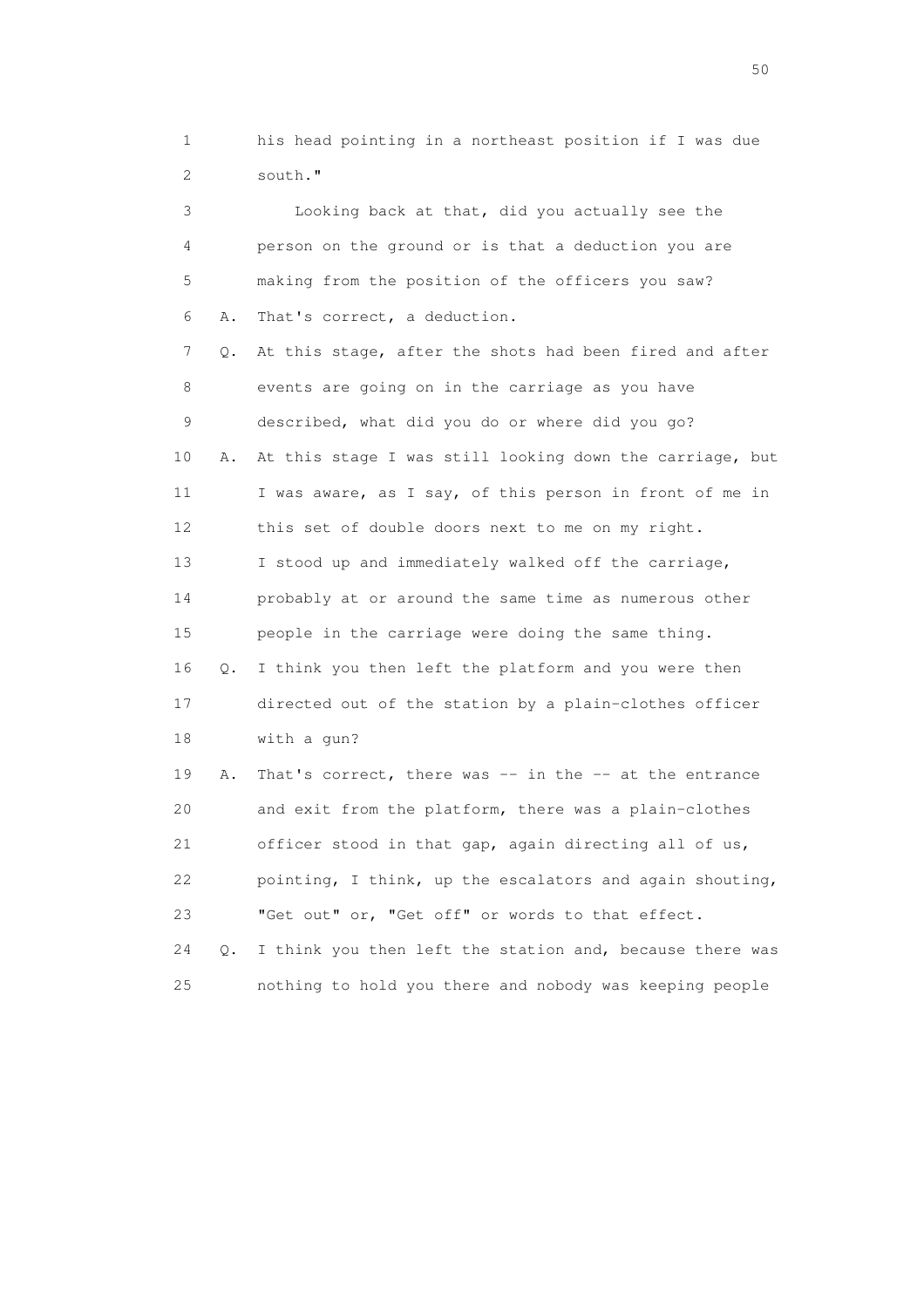1 there, you walked off in the direction of Clapham? 2 A. Yes, I mean, that's absolutely correct. The first 3 thought that went through my mind was obviously to get 4 out. We didn't know what was going on. There was 5 general confusion around, so it was quite clearly a case 6 of self-preservation kicking in and getting up the 7 escalators really as fast as you could. 8 Q. But then, is this right, you contacted the police in 9 order to give your account? 10 A. I did. What happened was I -- when I exited the tube 11 station, I walked about 200 yards down the road to get 12 away from the scene as far as I could, obviously not 13 knowing what was going on, not knowing if we were 14 talking about a situation of bombs or suicide bombers or 15 whatever. At that stage then I made phone calls to my 16 family, to my wife and to my father to tell them that if 17 they heard anything that I was fine and also to explain 18 what I had seen. A person walked past me, obviously was 19 aware that people were streaming out on to Clapham Road, 20 just a passerby, so I explained what I had seen and at 21 that point another witness came up to me and said: 22 blimey, you must have been on the same carriage as me, 23 words to the effect of what was all that about then. 24 We didn't talk specifically about it, more almost

25 just about: did you see it; yes, I saw it; what are you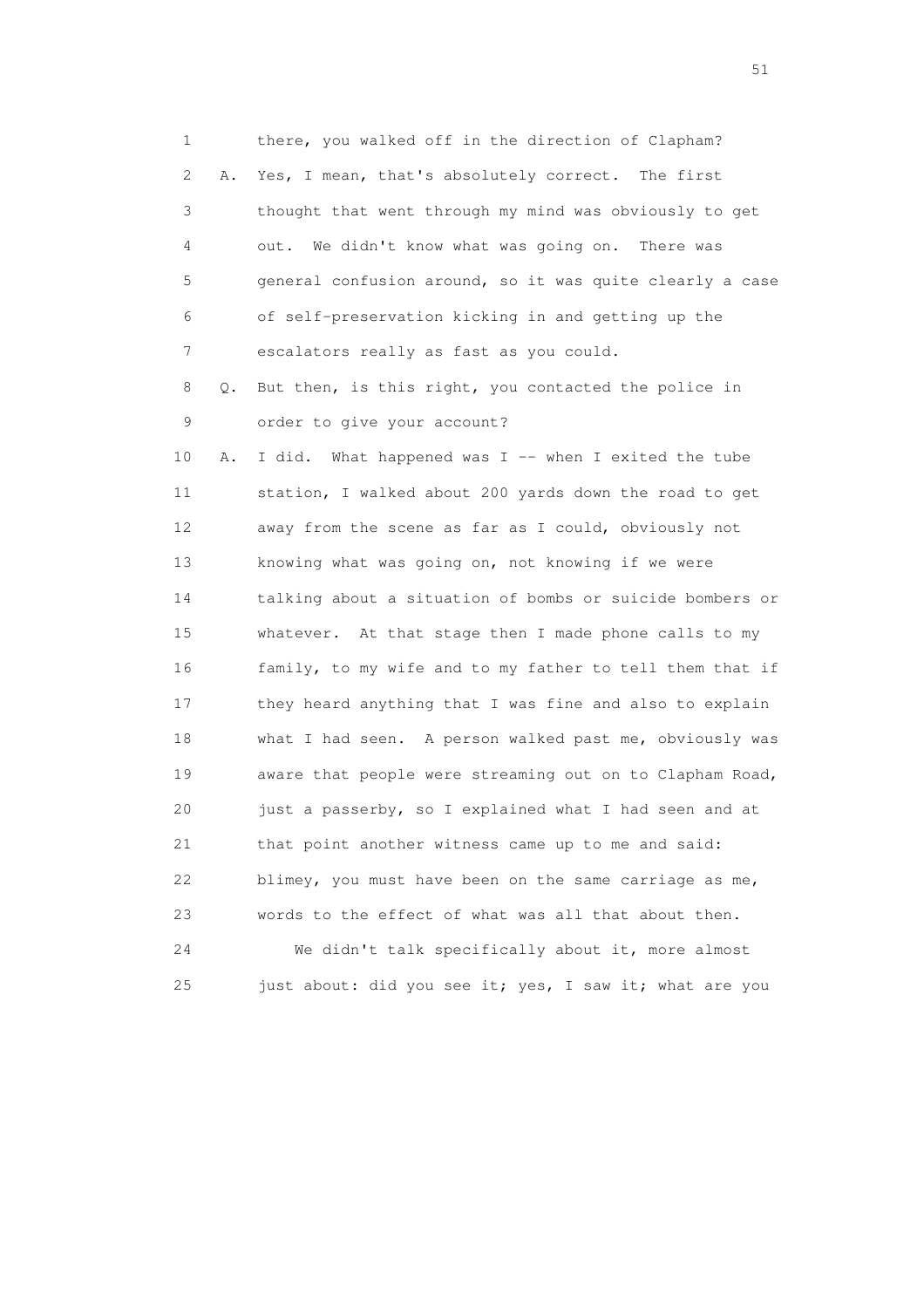1 going to do now. We both decided that we would go home, 2 at which point I walked back towards Clapham and then 3 jumped in a cab to my home. At that stage arriving at 4 home, it was a very surreal situation. I mean, the 5 story hadn't even really broke. I had made the taxi 6 driver put the radio on in the cab, but of course at 7 this stage now, it's only 10 or 15 minutes after the 8 shooting had occurred.

 9 When I get home, I go and sit in my back garden and 10 I'm almost twiddling my thumbs just thinking: was that 11 real, did what I see actually happen. I think the first 12 thing I did was I phoned a friend of mine who is a BBC 13 journalist and said: have you heard anything about this, 14 do you know what's going on. Then off the back of that 15 I spoke to one or two journalists, following which 16 I then put the TV on to see the story breaking on the 17 television, and to see obviously the immediate aftermath 18 and soundbites and so forth; and then it suddenly 19 occurred to me probably about an hour and a half later 20 that nobody knew that I was there. I had obviously 21 walked away. Nobody knew that I had been on the 22 carriage, and so I then didn't really know what to do, 23 but of course at the bottom of the TV broadcast was the 24 anti-terror hotline number going across, so I thought 25 I would phone them. It was an obvious thing to do in my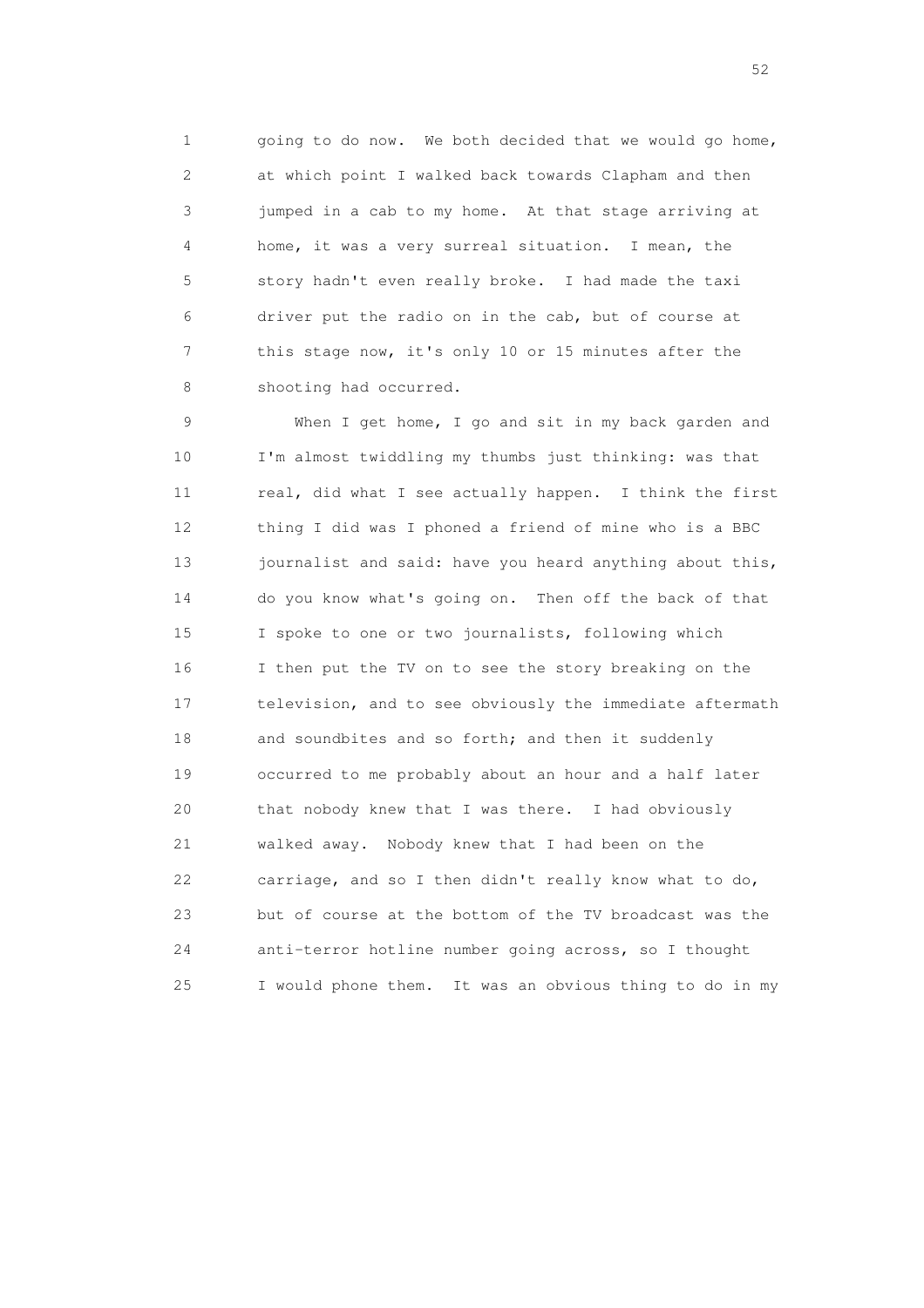1 mind. So I phoned them, I spoke to the operator who 2 said to me, "Yes, I am sure that the police will be very 3 interested to talk to you", and so I left all my details 4 with them. As I said, that was probably then late 5 morning on that Friday. 6 MR HOUGH: Thank you very much. Those are my questions. 7 SIR MICHAEL WRIGHT: Thank you. 8 MR HOUGH: Mr Mansfield? 9 MR MANSFIELD: Thank you, I have only got two questions, 10 very quick. 11 Ouestions from MR MANSFIELD 12 MR MANSFIELD: Good morning, Mr Dixon, I represent the 13 de Menezes family. Just two things. One is that you 14 have said on more than one occasion, and I appreciate 15 that it's an estimate, that from the time you turned 16 round to look at the group of four or five, to the time 17 you heard the crack of shots, was in your estimate, it 18 was a split second, it was seconds only? 19 A. It's very difficult to say. I think the one thing that 20 I am aware is flawed in my experience are the timing 21 issues, so it's difficult to say whether we are talking 22 about half a second, two seconds, five seconds. It was 23 almost instantaneous in my mind and in what 24 I experienced. 25 Q. At no stage did you hear anybody identify themselves as

 $\sim$  53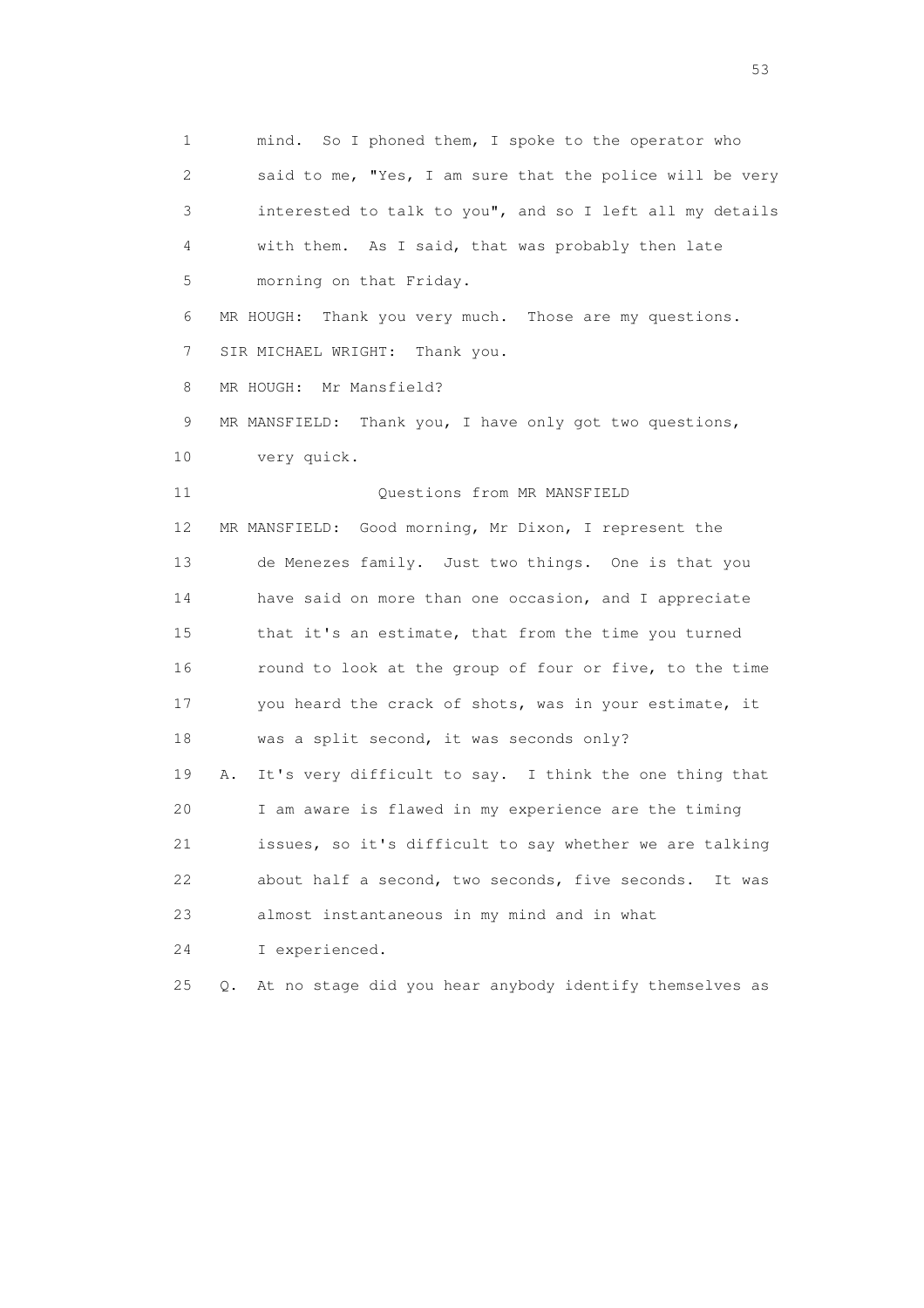1 police officers during that very quick series of events? 2 A. That's correct. 3 MR MANSFIELD: Thank you. 4 SIR MICHAEL WRIGHT: Mr Gibbs? 5 MR GIBBS: No questions, thank you. 6 SIR MICHAEL WRIGHT: Mr Stern? 7 MR STERN: No questions. 8 SIR MICHAEL WRIGHT: Ms Leek? 9 MS LEEK: No, thank you, sir. 10 MR PENNY: No, thank you, sir. 11 MR KING: No, thank you, sir. 12 MR HORWELL: No, thank you, sir. 13 MR HOUGH: Thank you very much, Mr Dixon. 14 SIR MICHAEL WRIGHT: Thank you very much, Mr Dixon. That is 15 it. As with all the other witnesses, you are free to 16 stay or go as you wish. 17 A. Thank you, sir. 18 (The witness withdrew) 19 SIR MICHAEL WRIGHT: Twenty to, please, ladies and 20 gentlemen. 21 (11.30 am) 22 (A short break) 23 (11.45 am)

25 MR HILLIARD: The next witness is Mr Preston, please.

24 (In the presence of the jury)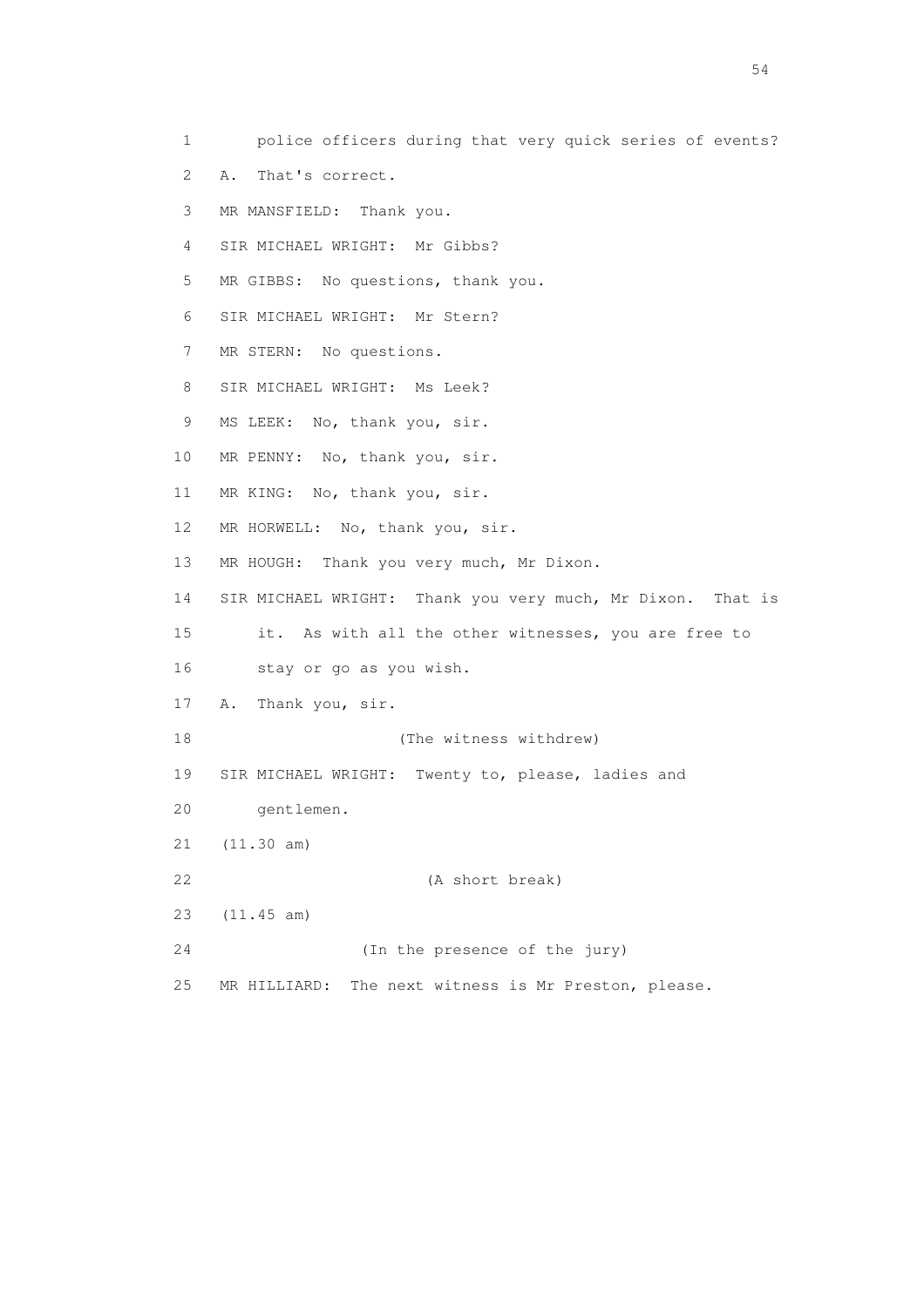| 1  |           | MR ROBERT PRESTON (affirmed)                                |
|----|-----------|-------------------------------------------------------------|
| 2  |           | SIR MICHAEL WRIGHT: Thank you, Mr Preston, please sit down. |
| 3  |           | Questions from MR HILLIARD                                  |
| 4  |           | MR HILLIARD: Is your name Robert Preston?                   |
| 5  | Α.        | That's right.                                               |
| 6  | Q.        | Mr Preston, I am going to ask you some questions first      |
| 7  |           | of all on behalf of the Coroner, and then you may be        |
| 8  |           | asked questions by others.                                  |
| 9  |           | First of all, I think, if I get the dates right,            |
| 10 |           | 22 July 2005 and 15 August 2005, I think you made           |
| 11 |           | witness statements following interviews that you had had    |
| 12 |           | with the police; is that right?                             |
| 13 | Α.        | I had two interviews, yeah.                                 |
| 14 | Q.        | Right, and the longer statement is the second one, is       |
| 15 |           | this right, dated 15 August 2005?                           |
| 16 | Α.        | Yes, that's correct, yeah.                                  |
| 17 | Q.        | You can have all those documents in front of you.           |
| 18 |           | I think I am going to work from the longer 15 August        |
| 19 |           | statement, if that helps.                                   |
| 20 | Α.        | Okay.                                                       |
| 21 | $\circ$ . | So we will use that if we need to. Going to                 |
| 22 |           | 22 July 2005 itself, I think you were on a Northern Line    |
| 23 |           | train northbound that you had got on at Clapham Common      |
| 24 |           | tube station, is this right, in the morning?                |
| 25 | Α.        | That's correct, yes.                                        |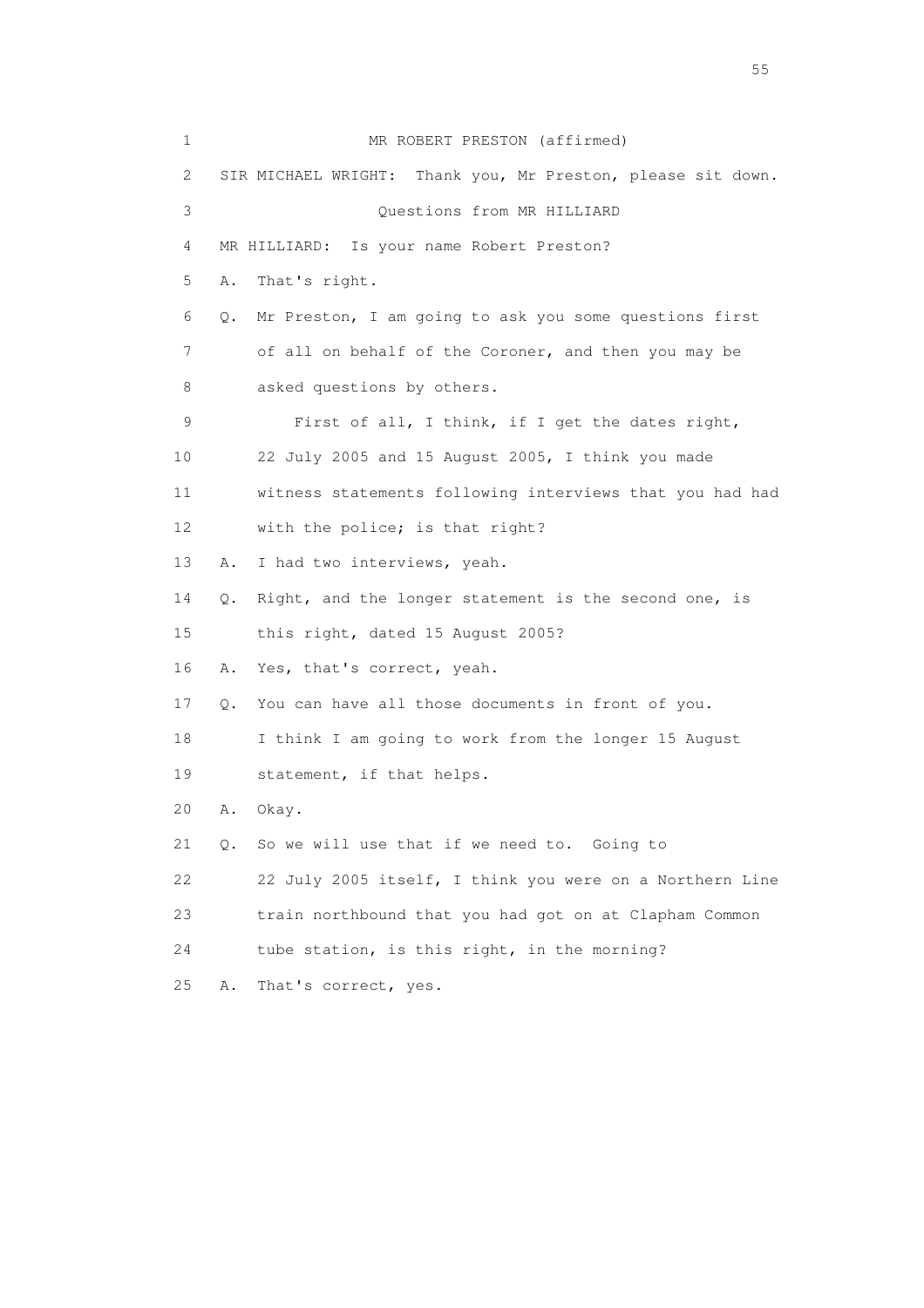- 1 Q. I think you had got on it at about five to 10, something 2 like that, you thought?
- 3 A. I was running late, yes.
- 4 Q. If we just look for your position, I am going to ask 5 that divider 35 in the jury bundle goes up, can you see 6 where you have been marked on this plan?
- 7 A. Yes, I can, yeah.
- 8 Q. You see the carriage and then you have been marked as 9 nearer to the right-hand set of double doors; correct? 10 A. Yes, the fold-down chairs, they were, yes.
- 11 Q. Are you satisfied that that was the seat you were on or 12 thereabouts?
- 13 A. That's -- that looks roughly where I was, yeah, I don't 14 recall people sitting next to me, that's the only thing. 15 Q. Looking at your statement, you say that the carriage was 16 quiet, and you thought there were about 15 to 20 people 17 in it who were all sitting down?
- 18 A. That's correct, really didn't pay much attention, to be 19 honest.
- 20 Q. When you came into Stockwell station, is this right, we 21 know from the layout of the station and this carriage, 22 you had your back to the platform, correct, when the
- 23 train came in?
- 24 A. Correct.
- 25 Q. Do you remember the doors opening at Stockwell?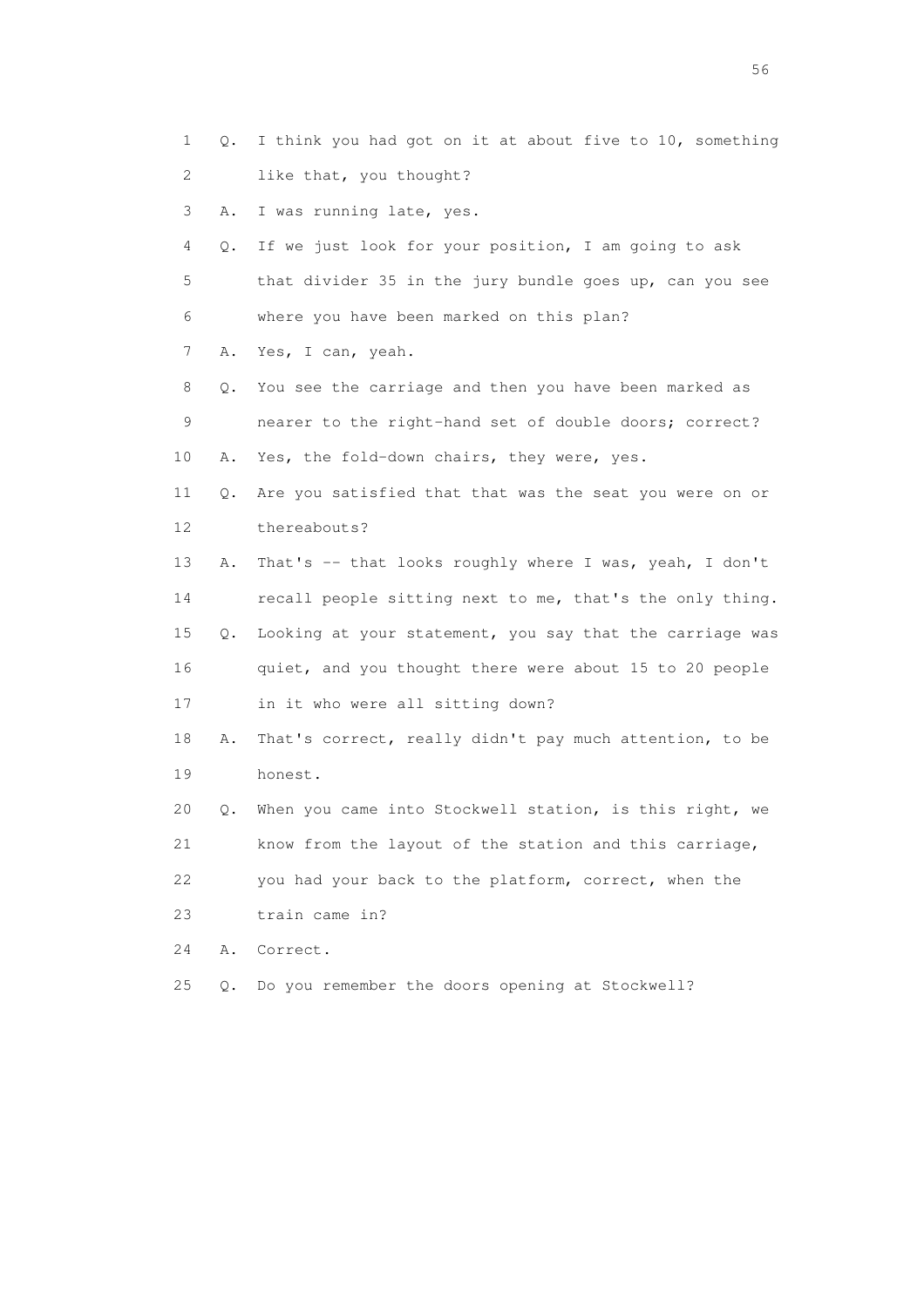| $\mathbf 1$ | Α. | Not very clearly, I was reading my paper at the time.    |
|-------------|----|----------------------------------------------------------|
| 2           | Q. | I am looking at your statement, if you have the second   |
| 3           |    | page, count eight lines down, do you see you have        |
| 4           |    | described the train stopping at the station for a couple |
| 5           |    | of seconds with the doors open?                          |
| 6           | Α. | Yes.                                                     |
| 7           | Q. | Do you remember that?                                    |
| 8           | Α. | Yeah.                                                    |
| 9           | Q. | Did you then hear something that attracted your          |
| 10          |    | attention?                                               |
| 11          | Α. | Enough that I put down my paper and actually had a look, |
| 12          |    | yeah.                                                    |
| 13          | Q. | You were up to this point reading the newspaper?         |
| 14          | Α. | That's right, as I normally do.                          |
| 15          | Q. | Something makes you put that down?                       |
| 16          | Α. | A disturbance, yeah.                                     |
| 17          | Q. | Where was the disturbance coming from?                   |
| 18          | Α. | The platform.                                            |
| 19          | Q. | From the platform, and were you able to say whether it   |
| 20          |    | was right outside where you were sitting or in one       |
| 21          |    | direction or the other or couldn't you say?              |
| 22          | Α. | I couldn't say.                                          |
| 23          | Q. | What form did the disturbance as you heard it take at    |
| 24          |    | that stage?                                              |
| 25          | Α. | I can't really describe it. Just enough that I would     |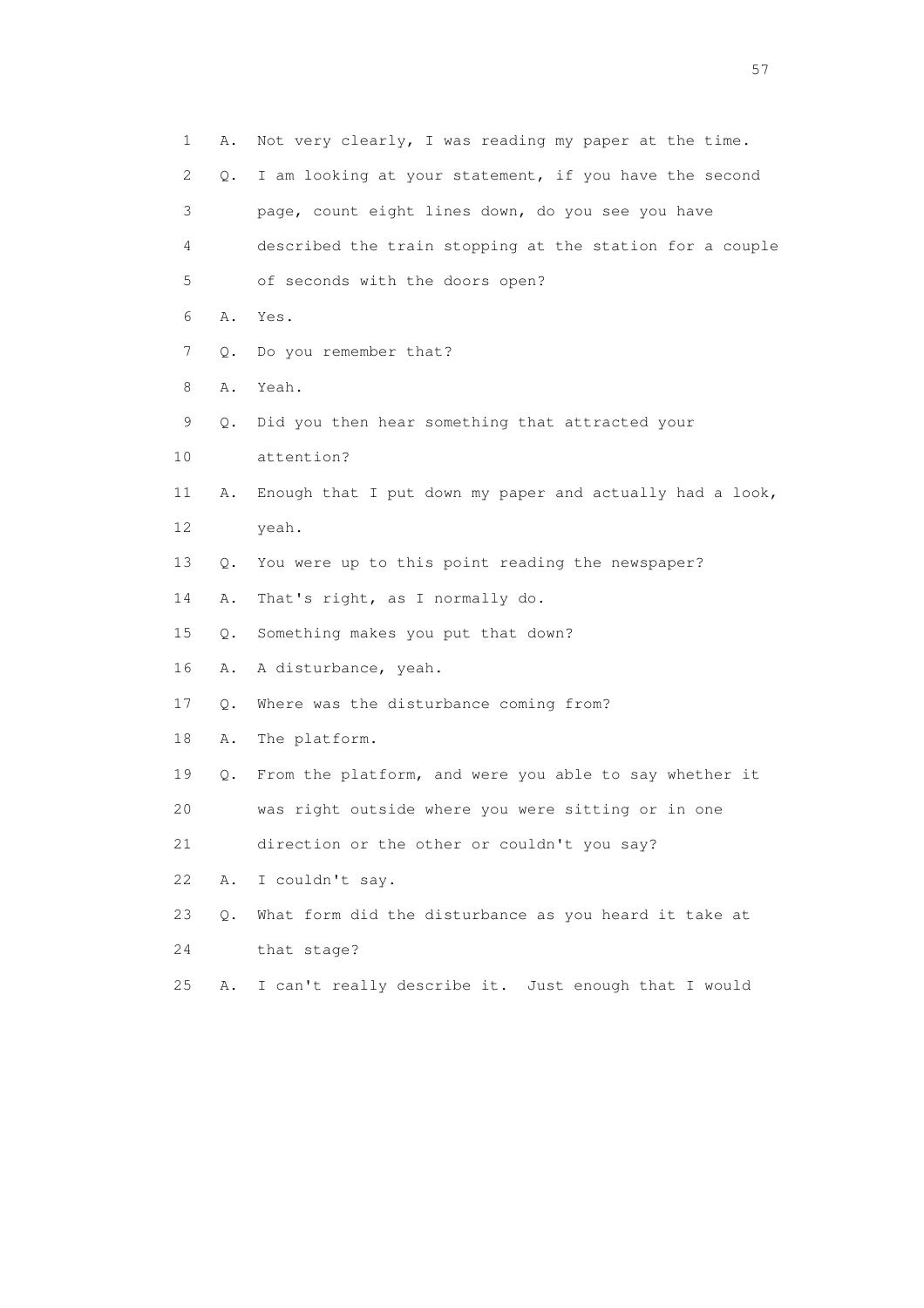1 put down my paper. I do not have a clear recollection. 2 Q. Was it the noise of something or of people? 3 A. Abnormal, enough to put down my paper. I can't really 4 describe what I felt -- 5 Q. Right? 6 A. -- at all there. It was enough that -- normally at tube 7 stations, I carry on reading the paper and I would be 8 oblivious to everything until my stop, but I did 9 actually stop and -- 10 Q. Let us have a look at your statement and see if that 11 helps you at all as to what the sound was. Do you see 12 you say that: 13 "The train is at Stockwell for a couple of seconds 14 with the doors to the carriage open. At this stage 15 I heard noise like loud shouting and I could not really 16 distinguish the words that well at this stage, but 17 I could just hear the noise approaching." 18 A. That sounds correct, yeah. 19 Q. With your memory refreshed from that, does that sound to 20 you as if that's what the noise was, loud shouting? 21 A. Now, my recollection of the whole event is very, very 22 shaky so I would trust my statement. 23 Q. Can you see you have described in your statement there 24 putting your newspaper down as you have told us? 25 A. Yes.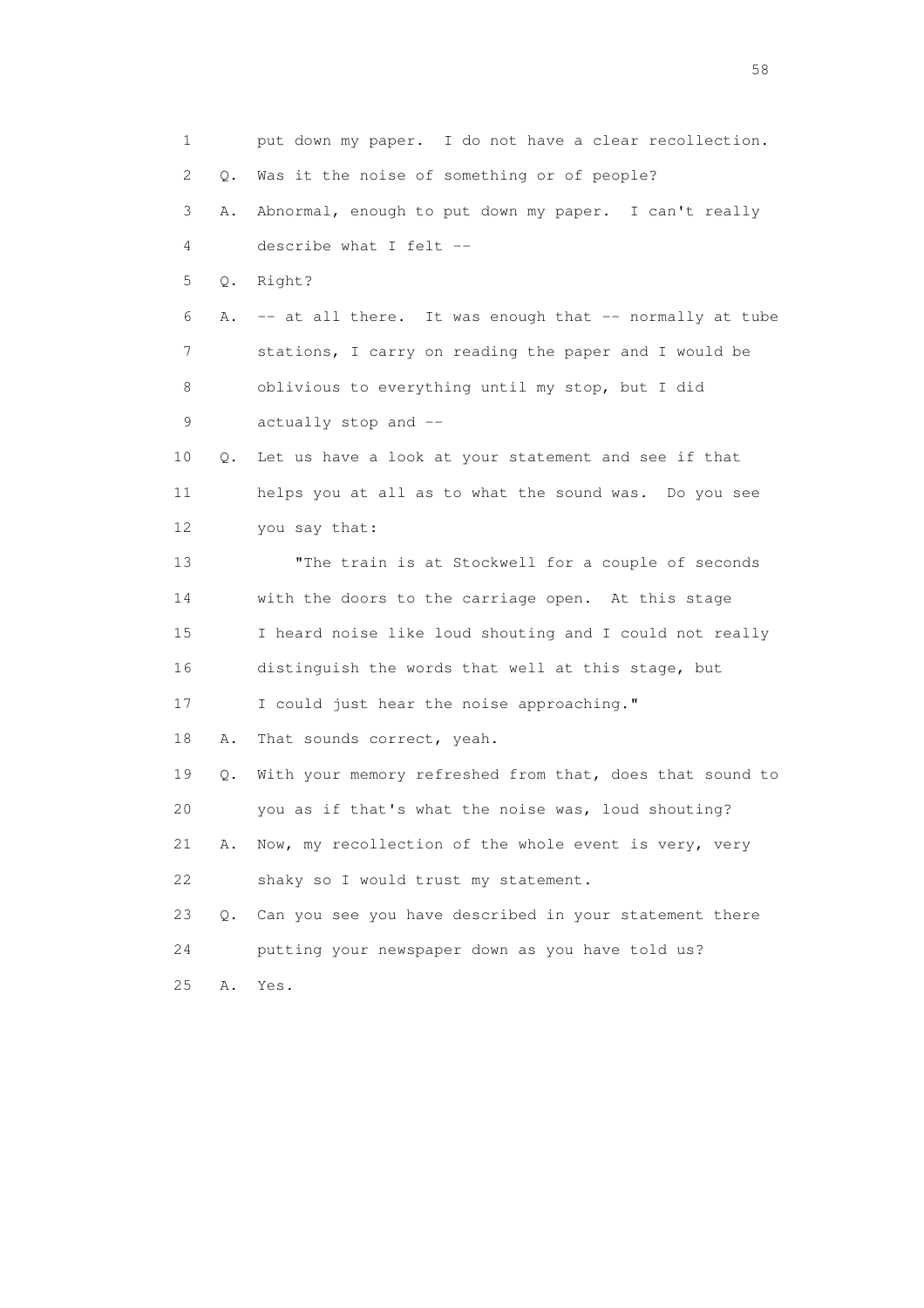1 Q. Again, you go on to say as you have told us: 2 "The shouting sounded as though it was coming from 3 the platform although I couldn't actually see where it 4 was coming from." 5 You have told us that? 6 A. Yeah. 7 Q. Finally on this aspect, you go on to say, I don't know 8 if you have any recollection of this now: 9 "Although I couldn't distinguish the words, the tone 10 of the shouting was very sharp. It was definitely not 11 just normal background noise. There was something 12 abnormal. I could not distinguish how many voices were 13 shouting but recall that it was a male voice." 14 A. Yes. 15 Q. Do you have any recollection of that now? 16 A. No. 17 SIR MICHAEL WRIGHT: But again -- 18 A. Again I trust my statement. My statement was pretty -- 19 I was very clear at the time. Obviously now, the length 20 of time, it's very unclear now. 21 MR HILLIARD: Of course, right. 22 So we have got you sitting there? 23 A. Yes. 24 Q. You have heard the noise, you have put your paper down. 25 That's what you have heard. Did you then see something?

 $59<sub>2</sub>$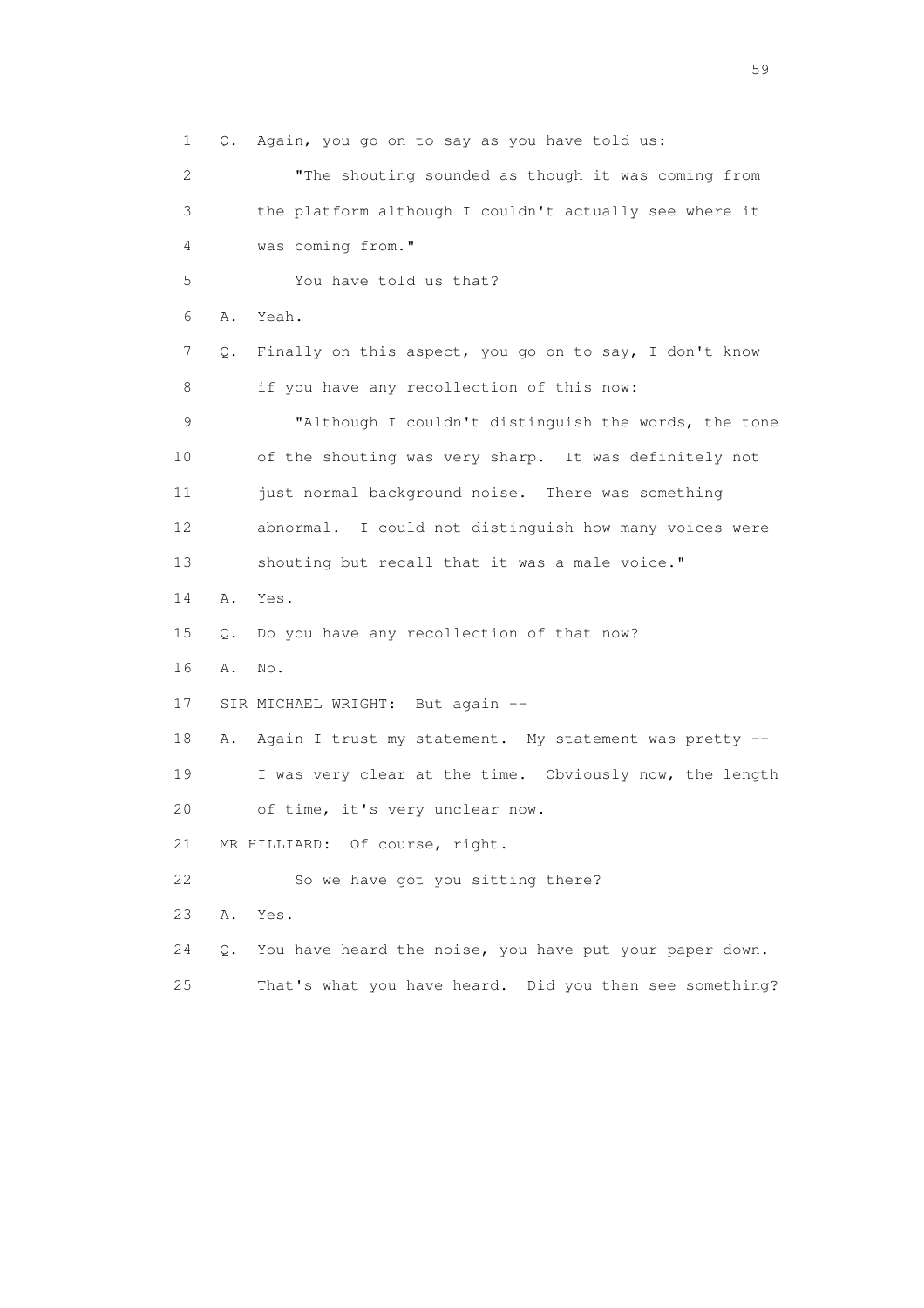1 A. Yeah, obviously as my statement says I saw a man get on 2 to the tube. 3 Q. Right, and did you see whereabouts he got on, the man? 4 A. Well, he got on through the double doors right by me. 5 Q. So we just put 35 back on the screen? 6 A. Yeah. 7 Q. So that's on the double doors just to your right? 8 A. That's correct, yeah. 9 Q. Right. Yes, what did he do? We will leave that there 10 for the moment. 11 A. My recollection is he stopped in the centre of the 12 carriage, looked left and right as he would, anybody 13 would to look for seats, deciding on which one to go to. 14 I made eye contact. 15 Q. You made eye contact? 16 A. Yes. He looked scared or something -- like something 17 was wrong, I can't really recollect how he looked now, 18 but I very clearly remember the fact that, you know, it 19 was abnormal enough for me to stop and you know, 20 actually have a look properly rather than carry on 21 reading my newspaper. Yeah, they basically headed 22 towards the seats, obviously made a decision to go 23 right, which would make sense on the diagram because 24 there would be less people there. 25 Q. Yes?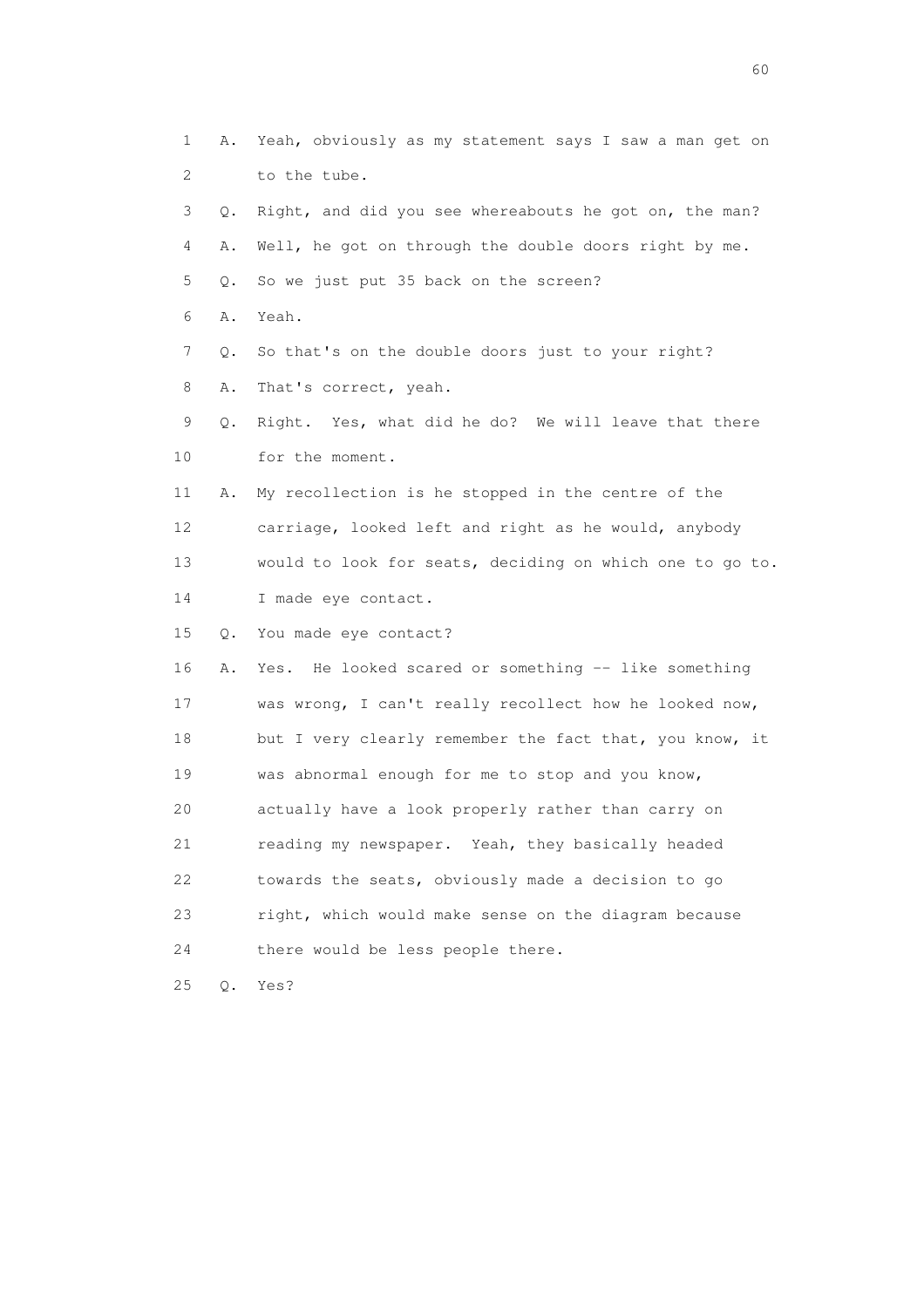1 A. Let me read. (Pause). Yeah, I just remember him not 2 sitting down, that was my last clear image really of 3 him, and then I was sort of distracted by other noises. 4 Q. Let us pause for a minute. I will ask that we put 5 a little sketch that you drew under the document camera. 6 A. Yes, that's fine. 7 Q. We are going to need the writing -- if we just look at 8 "direction of travel" is what you have written over on 9 the left? 10 A. Yeah, the dotted line -- 11 Q. No, on the left of it, do you see, direction of travel, 12 you are just showing the direction the train is going 13 in? 14 A. That was my impression, yeah. 15 Q. I will ask that we move over, we will get rid of that, 16 now we know what that says, so that we can get the 17 writing in. "platform Stockwell", yes, we can see that? 18 A. Yes. 19 Q. Then moving along, do you see: 20 "Robert Preston sat here." 21 A. I was unsure if I had sat on the fold-away seats or on 22 the end. I remember being at the end but I wasn't sure. 23 Q. That's right -- so that's the reason for those two Xs; 24 is that right? 25 A. That's correct.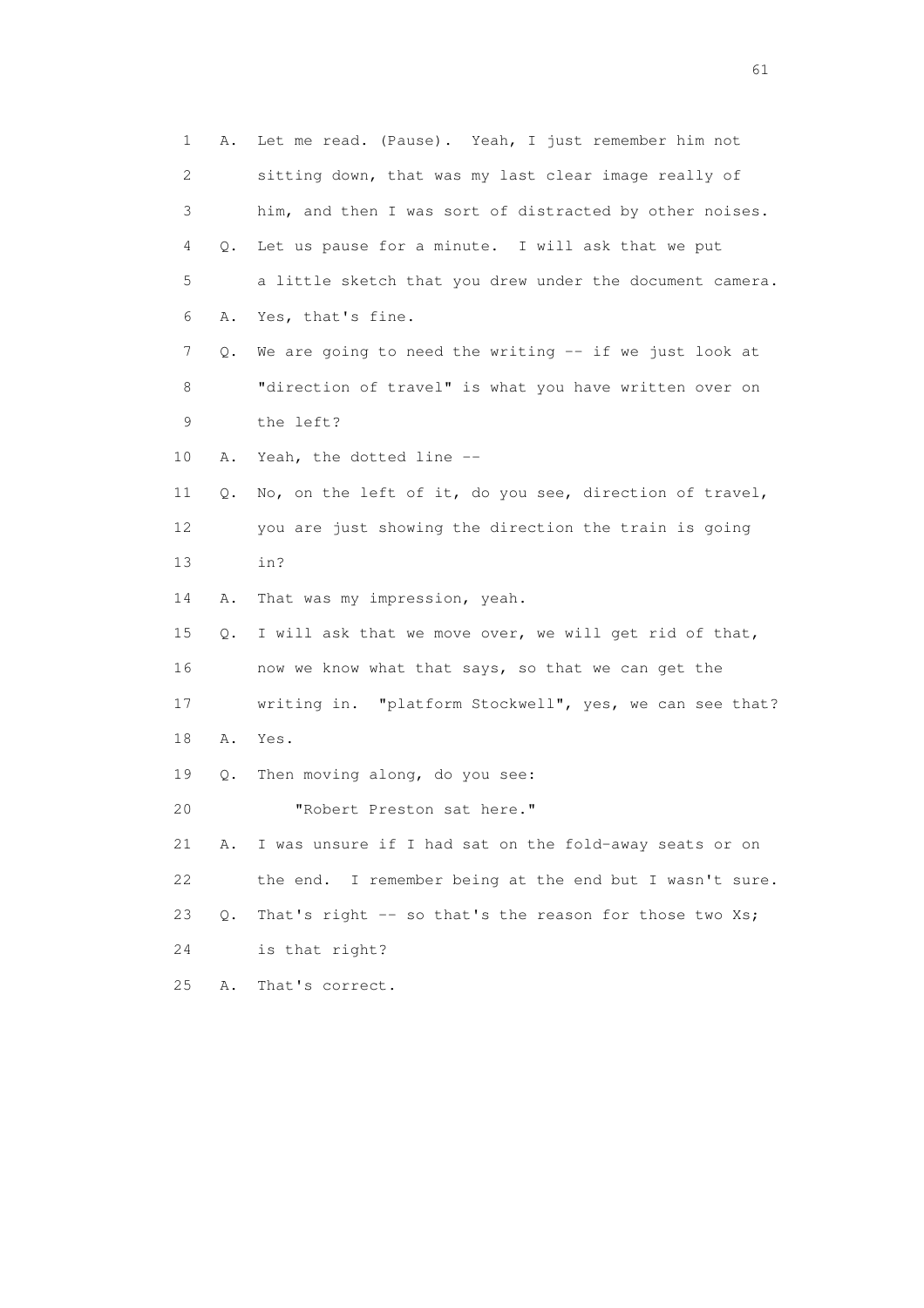| 1  | Q. | That's fine. Can we move it more to the left so we can        |
|----|----|---------------------------------------------------------------|
| 2  |    | get in the writing at the right-hand side. Thank you          |
| 3  |    | very much. If we move across, then there is a dotted          |
| 4  |    | line, isn't there, coming from above, "Robert"?               |
| 5  | Α. | Yeah.                                                         |
| 6  | Q. | Then it goes to a circle, isn't there?                        |
| 7  | Α. | That's where he stopped, yeah, to represent the stop.         |
| 8  | Q. | Then it goes over to the right, doesn't it, that dotted       |
| 9  |    | line?                                                         |
| 10 | Α. | Yeah, that's correct.                                         |
| 11 | Q. | Now, written beneath the seats, I don't know if we can        |
| 12 |    | get it in better focus but I think it says "Asian             |
| 13 |    | $male" --$                                                    |
| 14 | Α. | My description of "Asian male" was I could not tell the       |
| 15 |    | race but --                                                   |
| 16 | Q. | I am going to come on to that, don't worry. Does that         |
| 17 |    | say "Asian male stopped"?                                     |
| 18 | Α. | Number 1 would be where -- like the circle in the centre      |
| 19 |    | is where he stopped and then he proceeded onwards with        |
| 20 |    | the dotted line.                                              |
| 21 | Q. | Let us do D965 and see if that's a better copy.               |
| 22 | Α. | Okay, that's clearer.                                         |
| 23 |    | SIR MICHAEL WRIGHT: Is that the same document?                |
| 24 |    | The copy is in fact better than the original.<br>MR HILLIARD: |
| 25 |    | So we have your two Xs, then this dotted line, now            |

 $\sim$  62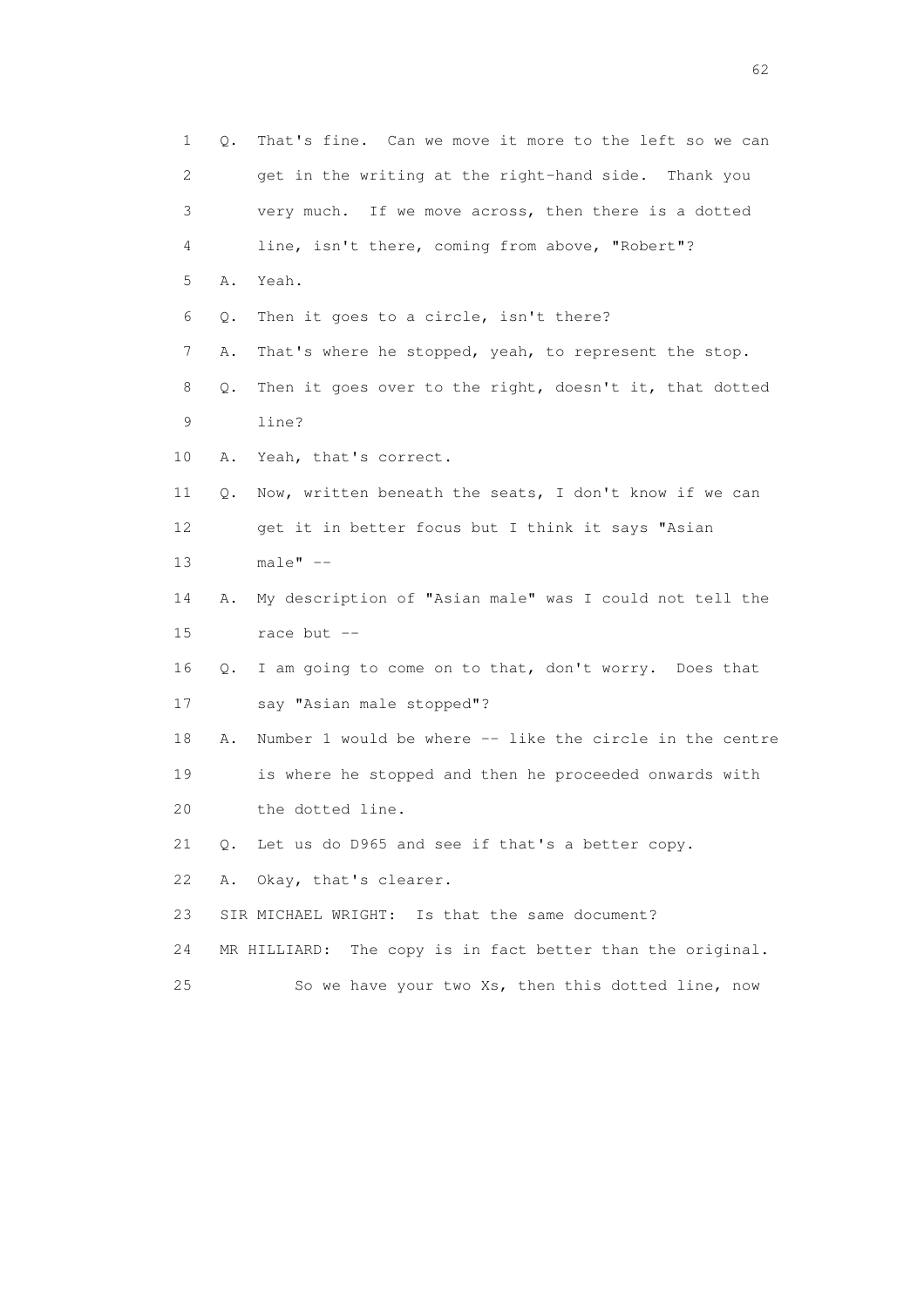1 that is showing the movement of a man who you described 2 there and in your statement as an Asian male; is that 3 right? 4 A. I didn't actually describe him as an Asian male, I was 5 unsure of race, but when the statements were done they 6 were marked as Asian male. I was very unclear about, 7 I knew he wasn't pure Caucasian but I was unsure about 8 anything else. 9 Q. Is this your writing? 10 A. Yes. No, the "Asian male stopped" is not my writing, 11 I don't think. 12 Q. What about the 1s and 2s at the bottom right? 13 A. Most of this doesn't look like my writing. 14 Q. It is not yours. Your statement says: 15 "My definition of Asian is unfortunately very 16 general. I had a very brief look at the Asian male. It 17 was just my general impression." 18 We will call him the man who goes there, shall we? 19 A. Okay. 20 Q. Let's do that. You have drawn a dotted line to show 21 that man's progress; is that right? 22 A. Yeah, I drew the dotted line, if I remember correctly. 23 Q. What it says is: 24 "Asian male entered here..." 25 If we look at the bottom right, so that's the door

experience of the contract of the contract of the contract of the contract of the contract of the contract of the contract of the contract of the contract of the contract of the contract of the contract of the contract of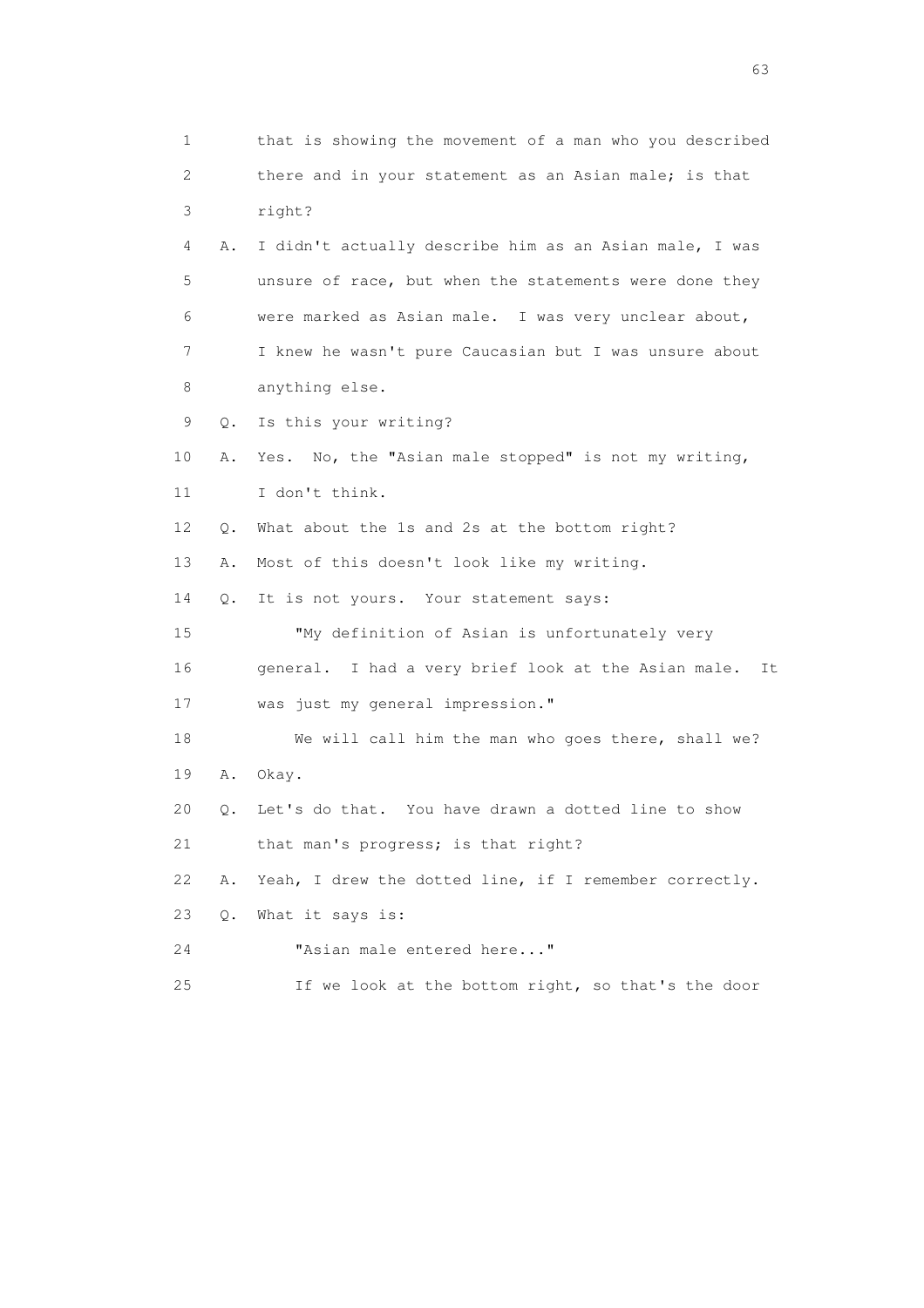- 1 you have told us about?
- 2 A. Yes.
- 3 Q. Dot, dot, dot:
- 4 "Path taken by male".
- 5 Correct?
- 6 A. Dot, dot, dot.
- 7 Q. Or dash, dash, dash?
- 8 A. Yes, so the line was written by me but the comments on 9 it were not. They were written by someone else.
- 10 Q. Then that 1 that's in a circle there --
- 11 A. Yes.
- 12 SIR MICHAEL WRIGHT: Which "1", Mr Hilliard? There are two. 13 MR HILLIARD: The middle "1".
- 14 SIR MICHAEL WRIGHT: The "1" in the middle of the carriage? 15 MR HILLIARD: There is the "1" which is where he gets on the 16 train, which we have just dealt with?
- 17 A. Yes.
- 18 Q. There is the other "1", isn't there, that's in the 19 middle? Got that, with a ring round it?
- 20 A. Yes.
- 21 SIR MICHAEL WRIGHT: In the middle of the carriage, I think. 22 MR HILLIARD: That's the one, the second "1", so the one we 23 have not dealt with. What's that "1" to indicate? 24 A. The "1" in the middle of the carriage is where he 25 stopped briefly.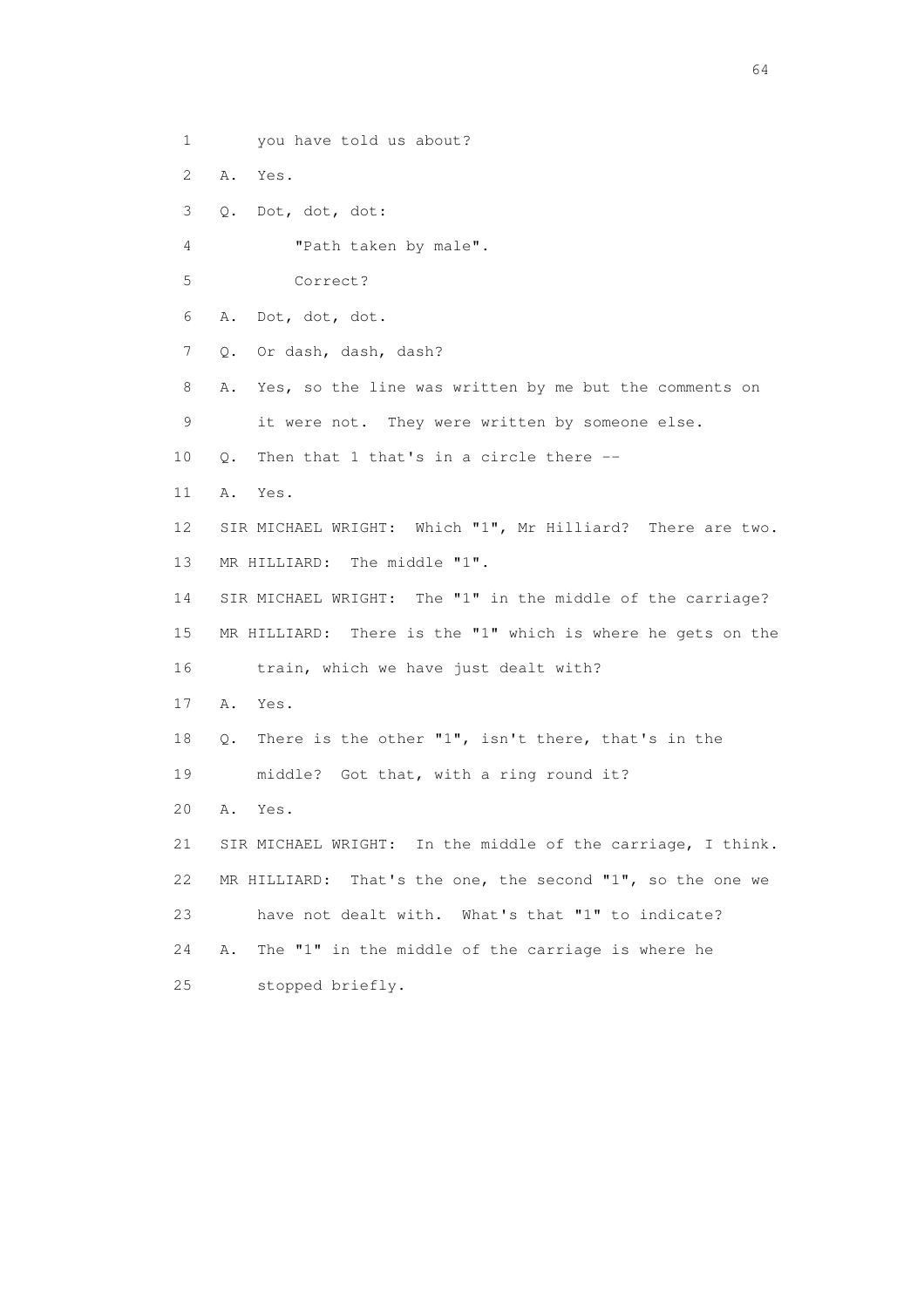1 Q. What did he do when he stops briefly?

2 A. He looks round to decide left or right, where he is

- 3 going to sit in the carriage, basically.
- 4 Q. Then you see him making his way slightly to the right, 5 is that right, as you have indicated with the dotted 6 line?
- 7 A. Yeah.
- 8 Q. Then I think you say, is this right, you didn't see him 9 actually sit down?
- 10 A. No, the last recollection I have is him standing up by 11 those seats.
- 12 Q. And hence "brackets Asian" but "Asian male stopped"?
- 13 A. Yes.
- 14 Q. What did you see at that point, because we have a number 15 2, do you see "2 to 3 officers came through door"? 16 A. Yeah, so my attention was drawn away from him -- that's 17 why I did not see him sit down or whatever he did 18 afterwards -- to more noise outside.
- 19 Q. What was the noise, the more noise outside?
- 20 A. Again hard to describe but enough to draw my attention
- 21 away, obviously voices or something which distracted me 22 from looking at him to turn round --
- 23 Q. Right. What did you see when you turned round?
- 24 A. Yeah, basically more people came through the doorway.
- 25 Q. Right.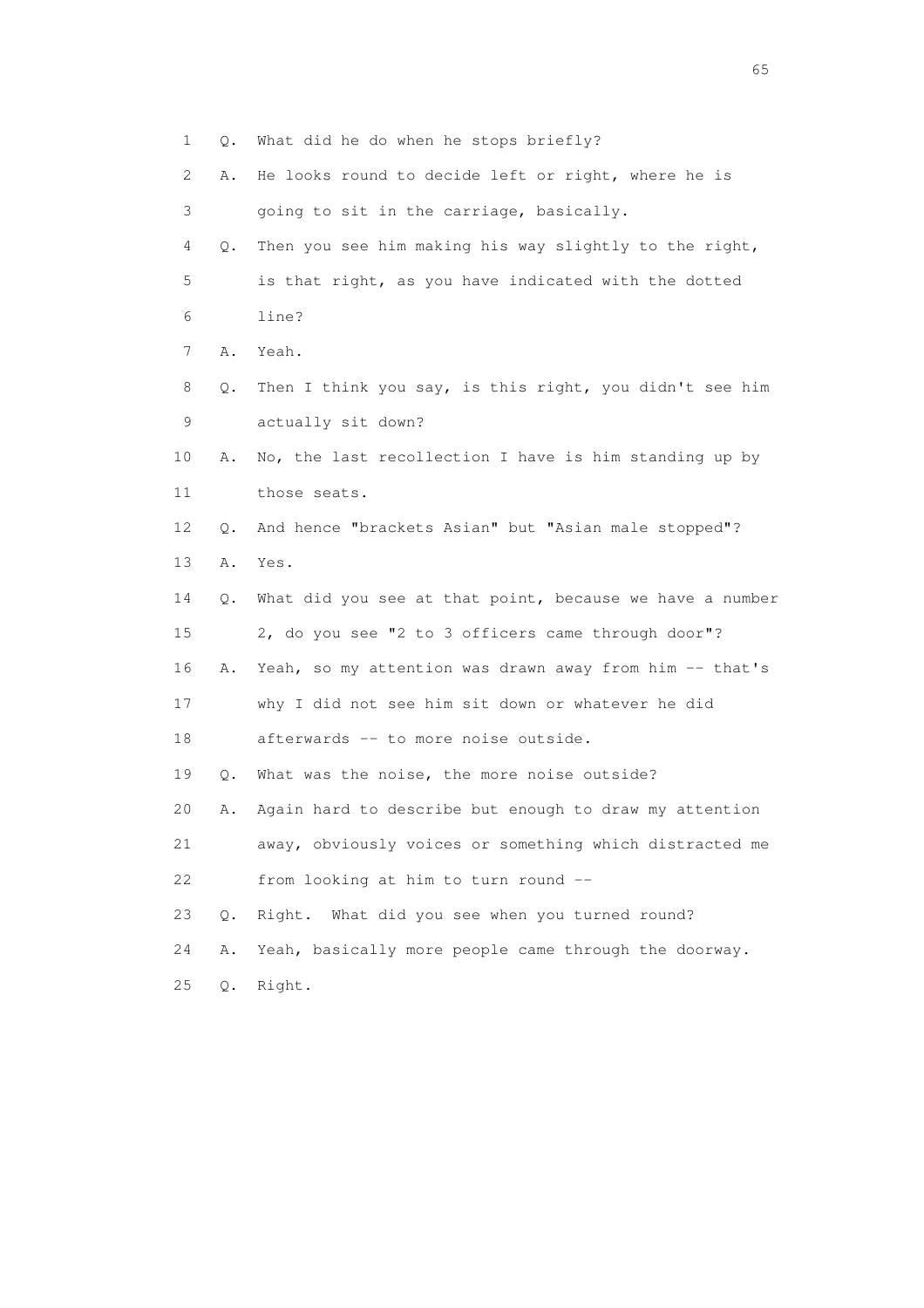1 A. I was 100 per cent sure they were police officers as 2 soon as they walked through. Very clear. 3 SIR MICHAEL WRIGHT: You mean as you saw them? 4 A. Yes, it was very obvious to me, I didn't have a doubt 5 they were police officers. I thought I saw a bullet 6 proof vest or something but I knew they were police 7 officers. 8 MR HILLIARD: Right. How many of them? 9 A. Again I wasn't too sure, when I said the statement, 10 I guessed at around -- what did I actually say? Can 11 I refer to my first statement? (Pause) 12 Q. Do you want to have a look at the bottom of the second 13 page of your second statement, maybe, the last four 14 lines you have described the man going over to the end 15 of the dotted line? 16 A. Yeah, my guess was around two to three males. That 17 sounds about right. 18 Q. You said: 19 "At this stage [so after the man has got to the end 20 of the dotted line by the seats] around five seconds 21 later two to three males got on the carriage through the 22 same door as the Asian male had come in through." 23 You have shown that on the picture? 24 A. That's correct, yeah. 25 Q. "I believed these men were plain-clothes police officers

 $\sim$  66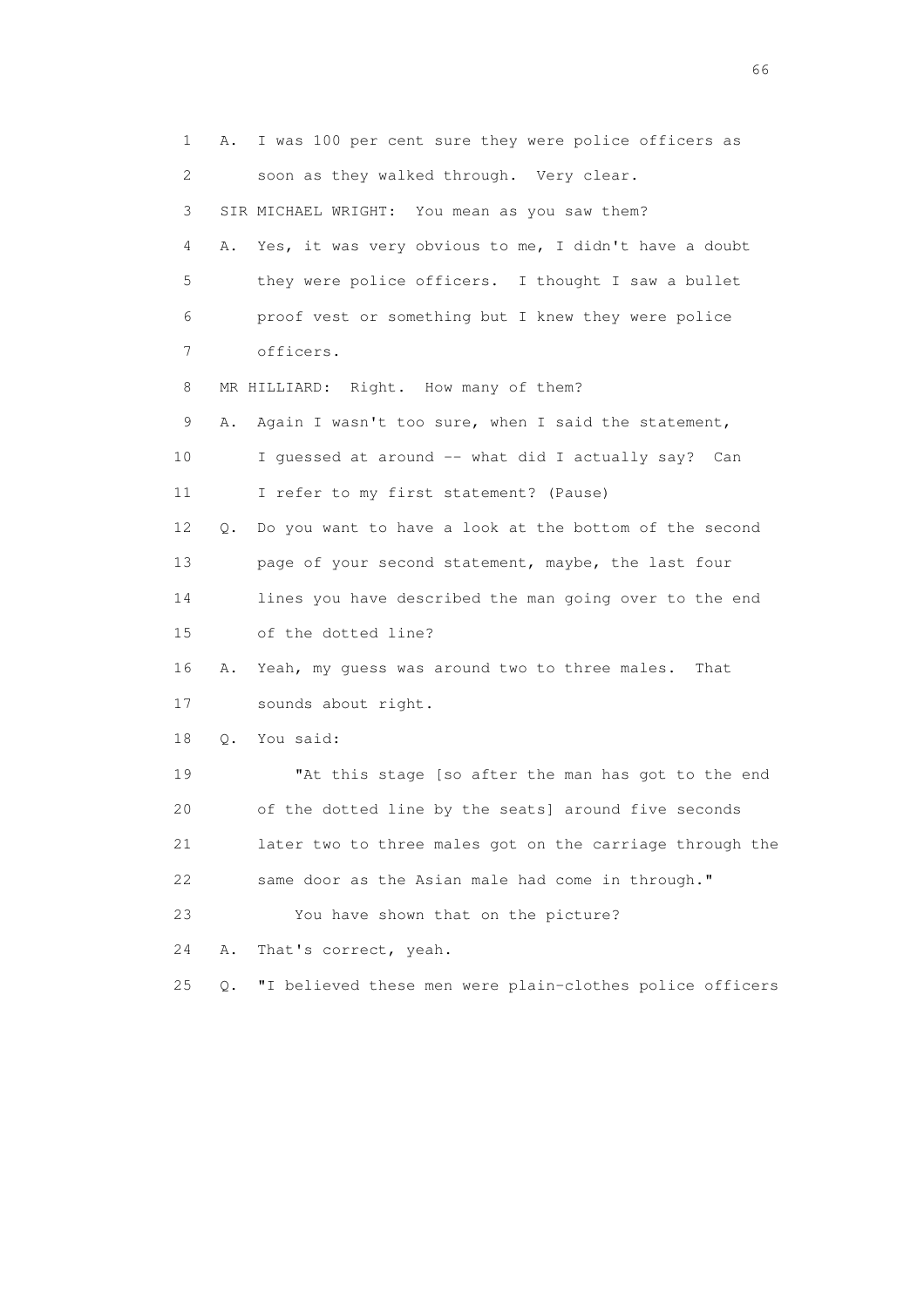1 as they had bullet proof vests on and the way they 2 spoke, when they did actually speak, was very 3 commanding." 4 A. Yeah. 5 Q. Just go over: 6 "The bullet proof vests these men wore were on the 7 outside of their clothing." 8 Then you go on to say: 9 "The events of the previous week or so made it 10 obvious in my mind anyway that they were police 11 officers." 12 A. That's correct, yeah. 13 Q. Did you ever hear them or anybody announce themselves as 14 armed police? 15 A. No. 16 Q. Right, well, now, once those two or three men, police 17 officers, had come in through that door, what did they 18 do or say? 19 A. Obviously their attention was totally not on me but 20 focused on individual. I remember them saying something 21 like "down, get down", or something like that but it 22 wasn't directed necessarily at me, it sounded more 23 directed towards the person their eyes were on. 24 Q. In your statement you say: 25 "They shouted, 'Down, get down, down'. These were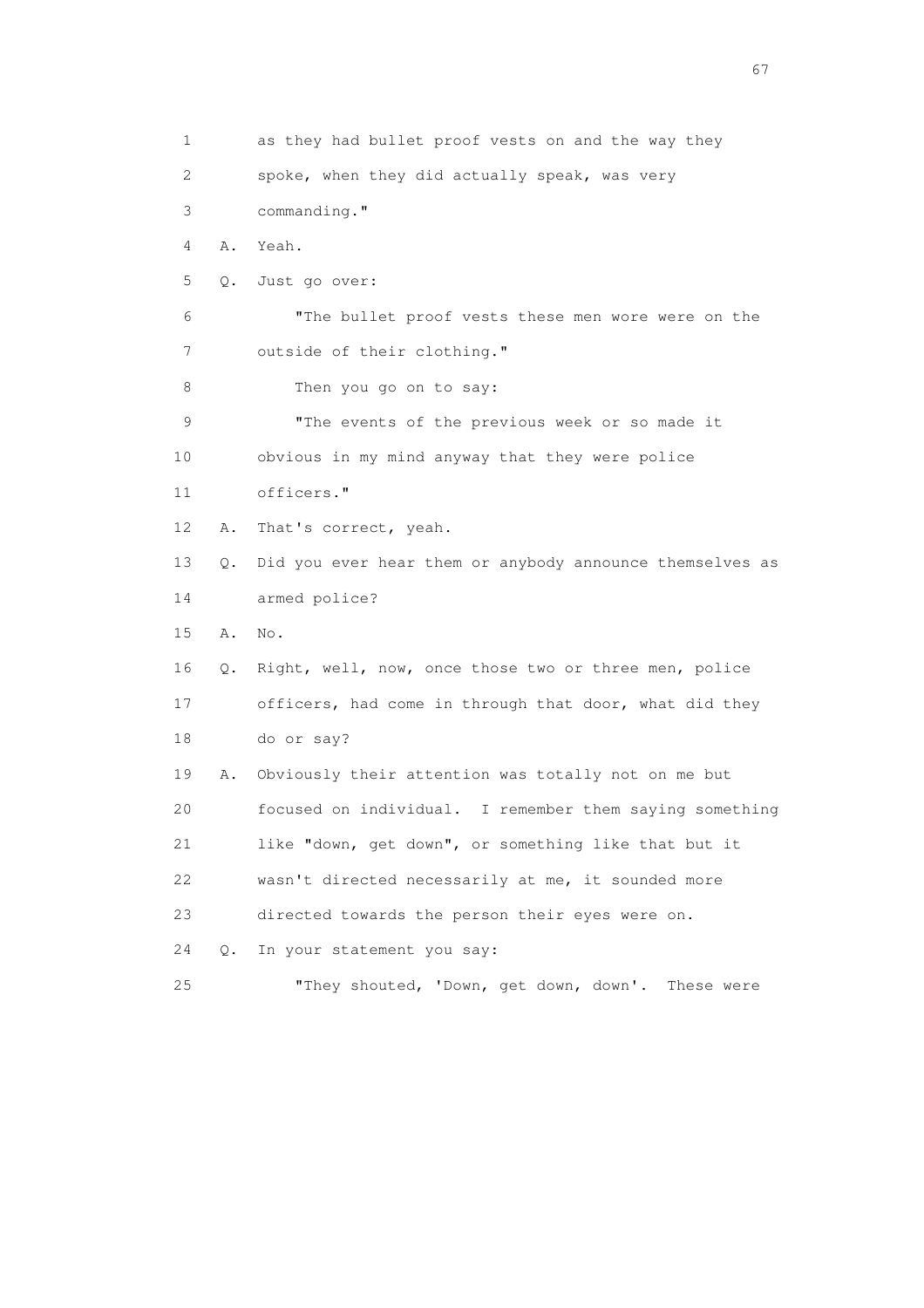1 the only words that I heard the officers say throughout 2 the time I was on the tube." 3 A. That's correct. 4 Q. Is that right? 5 A. Yeah. 6 Q. Then you go on to say it was your impression, as you 7 said, that they were speaking to the Asian male as their 8 eyes were totally on him? 9 A. Yeah. 10 Q. Equally you say: 11 "It was quite a general statement and could have 12 applied to me." 13 A. Equally, yeah. Even though their attention was focused 14 purely on the individual. 15 Q. So that's what you have heard when they have got on. 16 Where did they go once they had got on? 17 A. Obviously focused totally on the man. They headed 18 straight there, pretty much. Very unclear, the sequence 19 of events, but I remember them sort of getting into 20 a rugby huddle sort of situation; not very clear on how 21 it happened or what had happened. 22 Q. Again let us go back to your statement, see if that 23 helps. Do you have this passage: 24 "After coming through the doors, the officers went 25 straight over to the Asian male who they obviously had

entration of the contract of the contract of the contract of the contract of the contract of the contract of the contract of the contract of the contract of the contract of the contract of the contract of the contract of t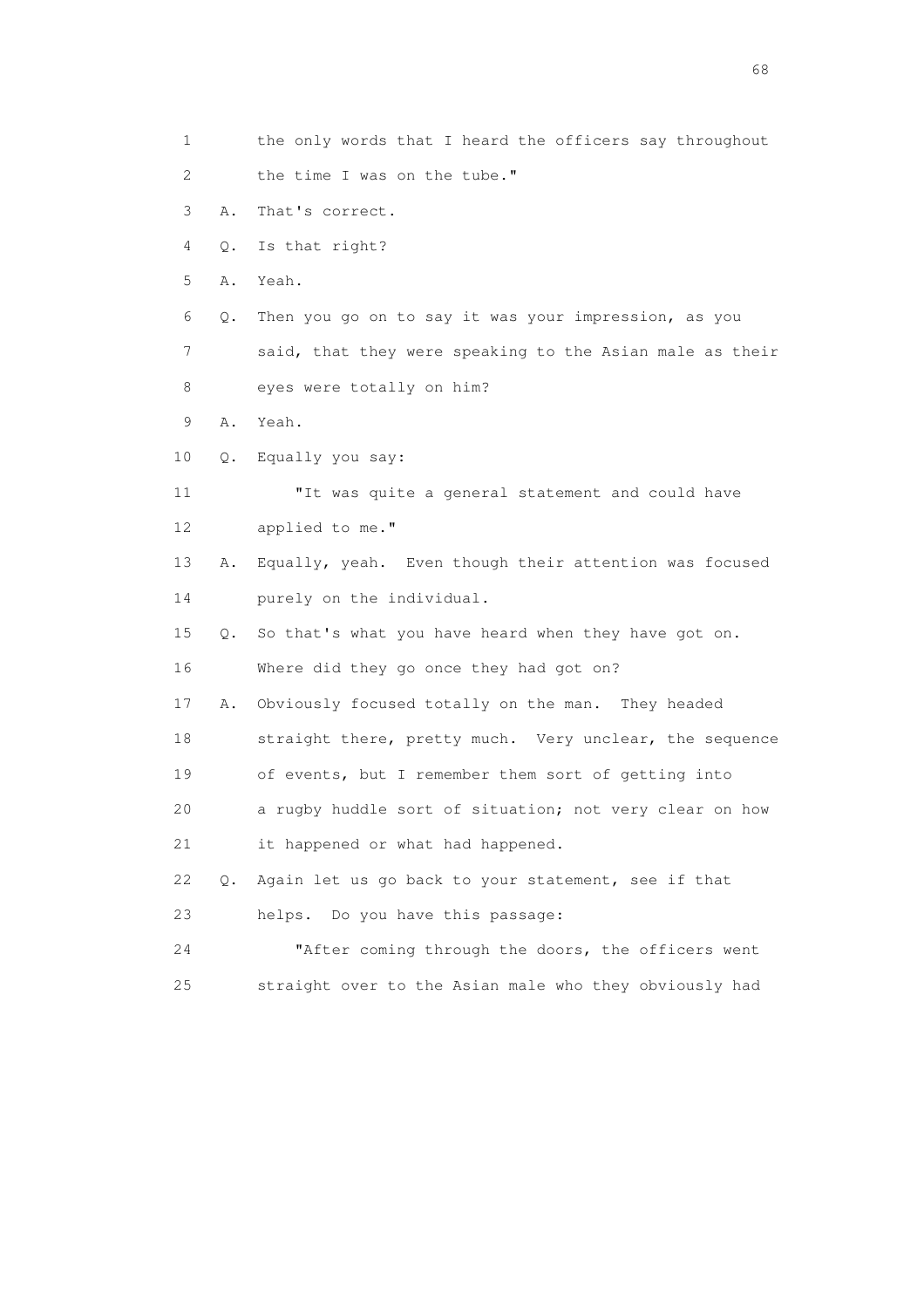1 in their line of sight without looking around. I just 2 remember the officers then jumping on the Asian male and 3 tackling him to the ground in some way. I don't 4 remember how they tackled the Asian male to the ground 5 but I just noticed that he was on the ground in 6 a huddle." 7 A. Yeah, my -- best describes what I saw. Now I don't 8 remember him being tackled or anything like that but I 9 still obviously refer to my statement. I trust my 10 statement. 11 Q. So you have no recollection of that either now? 12 A. I have very little recollection of the whole event now. 13 Q. So we have the full picture, you say that they have 14 tackled him to the ground? 15 A. Yeah. 16 Q. You then go on to say: 17 "It's my impression that the Asian male was on the 18 ground, but because my view was so obstructed, he could 19 equally have been on a seat." 20 A. Yeah. 21 Q. That's what you said then, is that right? 22 A. Yeah, bent over or whatever. It was very unclear 23 because my view was obstructed. He looked low. 24 Q. If we look at your picture, do you see a kind of 25 semicircle, it's my word, a slightly curved line that

entral de la construction de la construction de la construction de la construction de la construction de la co<br>1990 : la construction de la construction de la construction de la construction de la construction de la const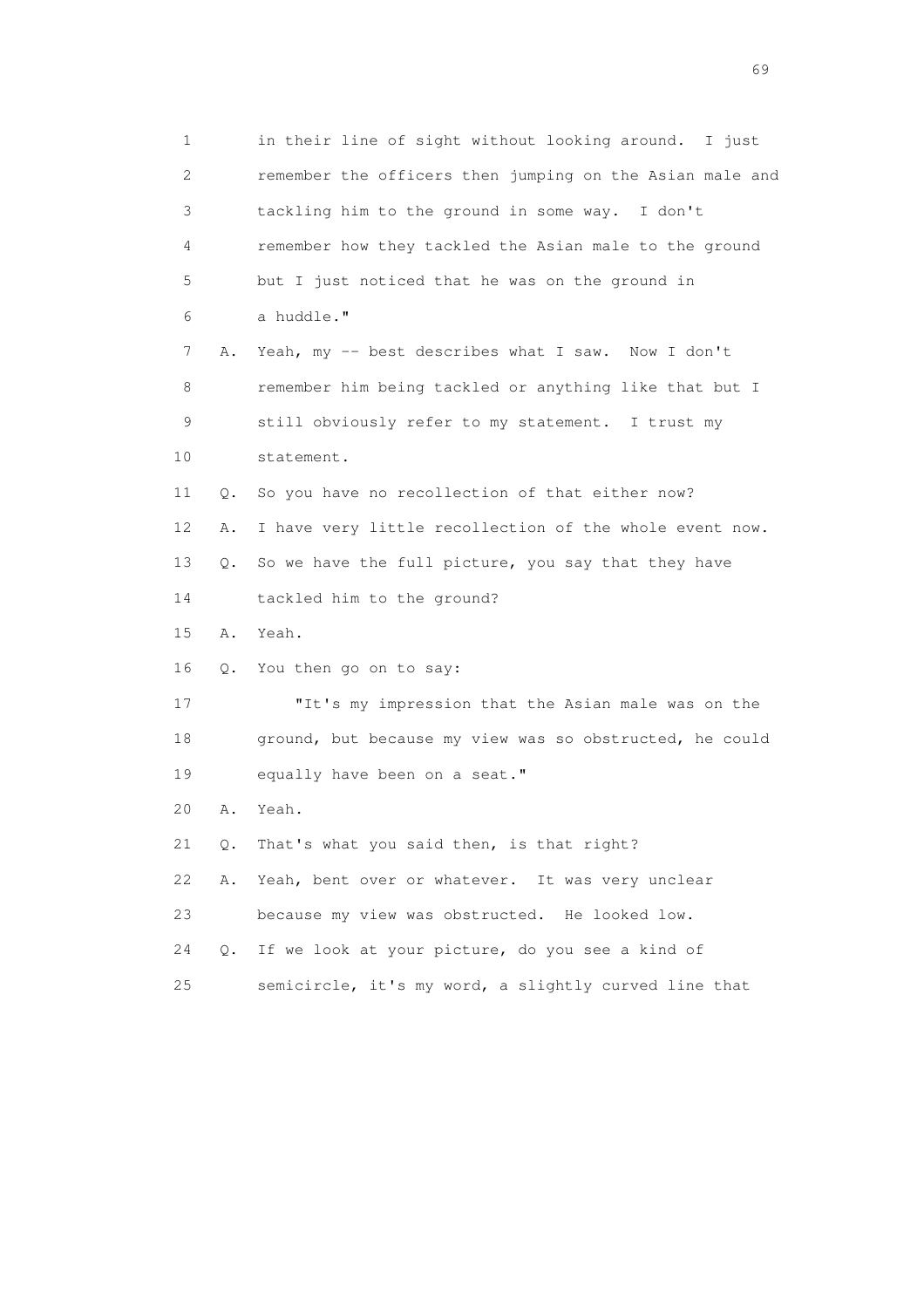1 you have drawn just to the left of the Asian male? 2 A. Yeah. 3 Q. What's that to indicate? 4 A. I am not sure now. I would imagine that's where -- 5 I can't actually honestly say. 6 Q. Have you had a chance in fact to see your statement 7 before this morning? 8 A. I did read it very briefly. 9 Q. You did, all right. 10 What you say in your statement is: 11 "I have indicated the location where the officers 12 were on the plan of the carriage by marking a line to 13 indicate the formation the officers were in." 14 A. Sounds accurate, yeah. 15 Q. So that looks as if that's what that was. 16 SIR MICHAEL WRIGHT: Is any of this reviving memories or are 17 you really -- 18 A. To be honest, no, very, very dim recollection, it was so 19 quick, 40 seconds or whatever. 20 MR HILLIARD: All right. 21 At that point then I think you decided to get off 22 the train; is that right? 23 A. That's correct. By that point the entryway was clear 24 that I could easily, obviously sitting right next to it, 25 exit the tube.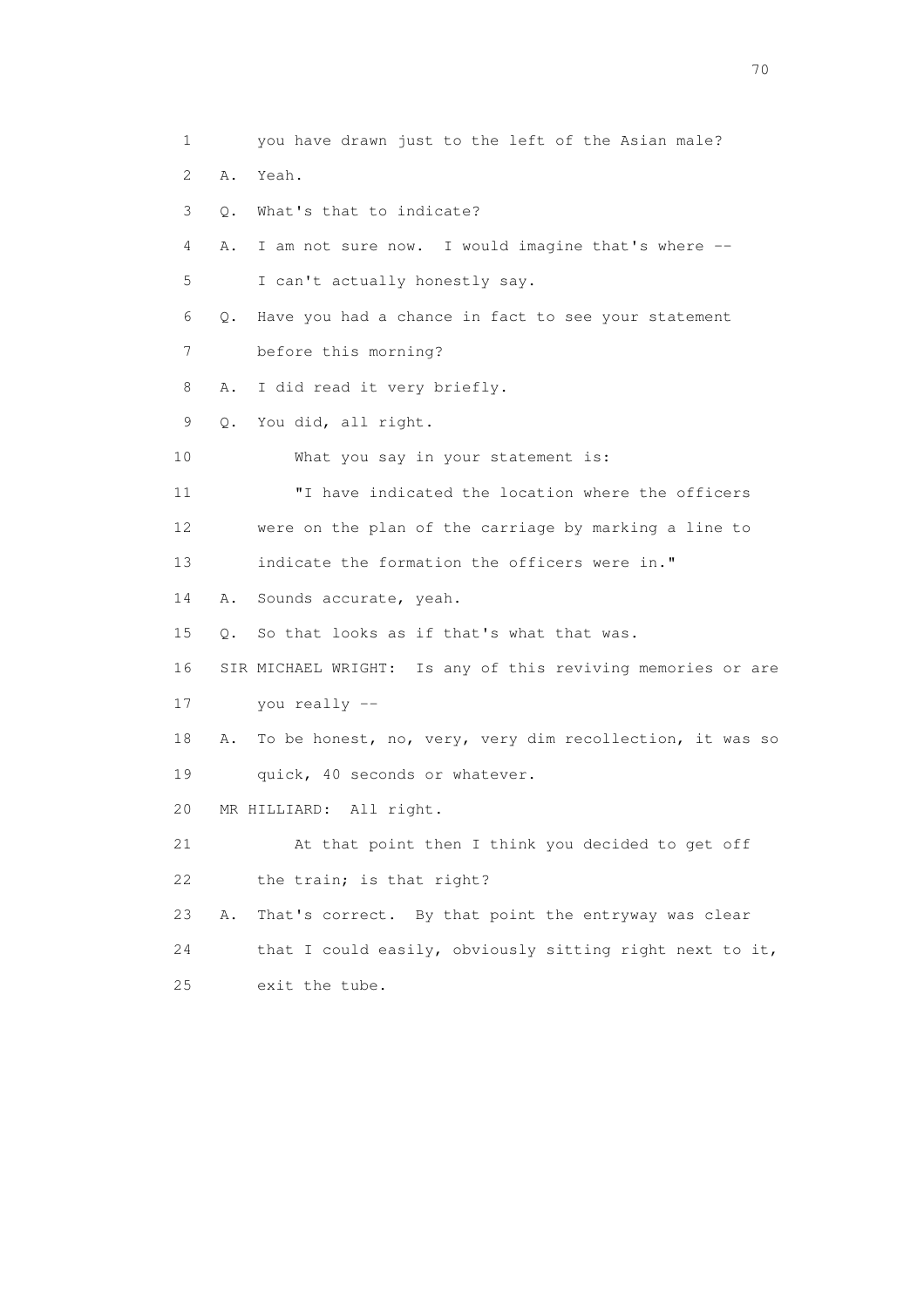1 Q. Right. You describe in your statement leaving the 2 train? 3 A. Yeah. 4 Q. I am looking at the top of the next page: after leaving 5 the train, you describe hearing loud bangs? 6 A. That's correct, yeah. I was either just through the 7 doorways or a metre on from the doorway when I heard the 8 bang. 9 Q. When you hear the bangs. Those, presumably you are 10 aware now, were shots? 11 A. At the time I wasn't so sure. I thought -- because of 12 the timing of it, I actually thought I'd heard the 13 stories about the explosives going off and making large 14 popping noises when they misfired. My first thought was 15 maybe that's what it was. 16 Q. So that's from the day before you heard about popping 17 noises when they had not actually gone off? 18 A. I wasn't sure it was actually a gun, but because of the 19 amount. 20 Q. Because at that time, had you thought that, as it were, 21 the single man, when you got off, was a bomber with 22 a bomb on him? 23 A. That was around the time, yes, that's -- 24 Q. So you get off the train, then you hear some noises 25 which at the time, is this right, you were saying you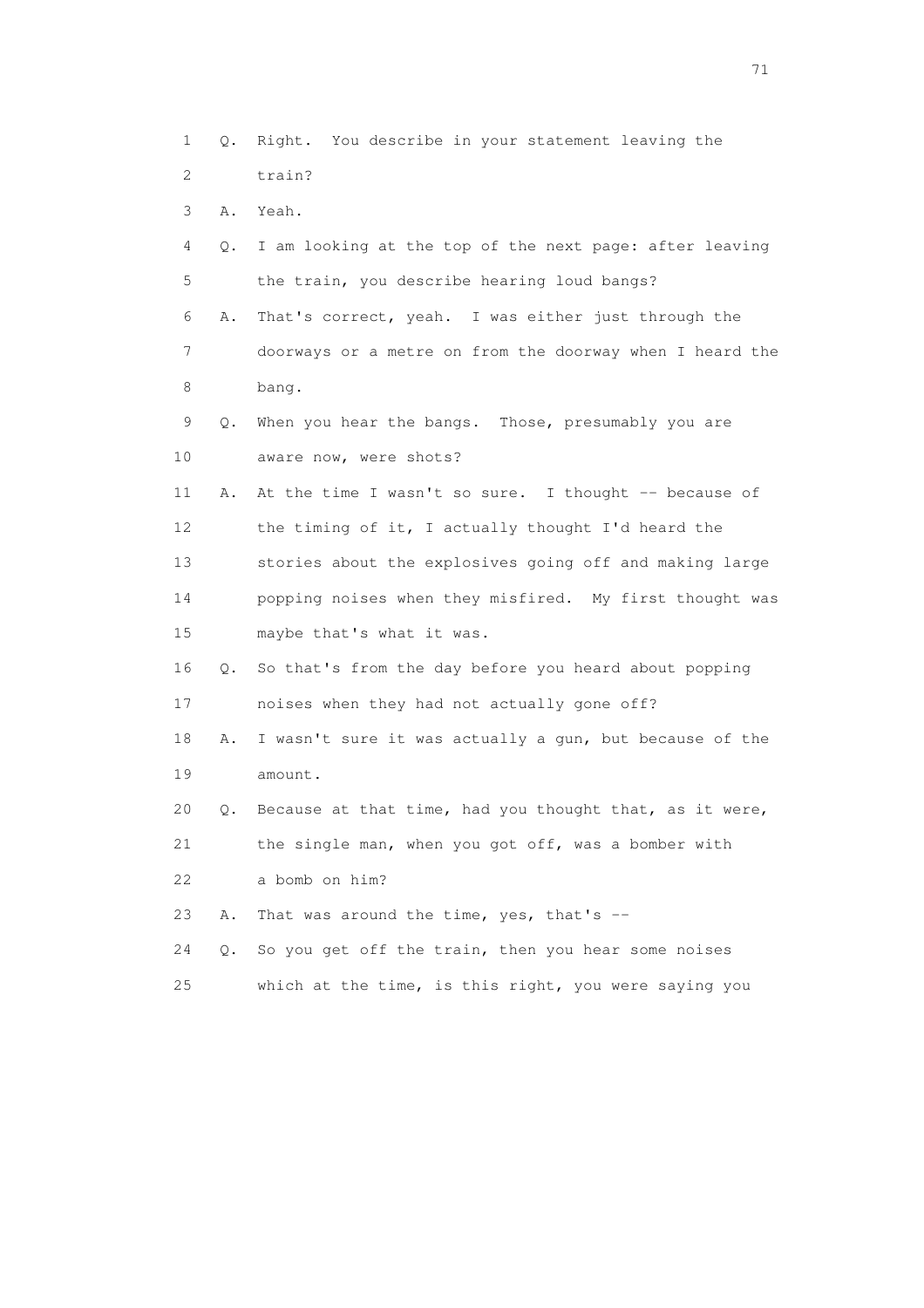1 didn't think were shots, you thought might have been the 2 first bit of a bomb going? 3 A. The first one I thought that was the cap or whatever it 4 was that misfired, that was my first impression, but the 5 amount because there was more than one, I then began to 6 think maybe that was shots. 7 Q. Then you say in your statement that -- this is how you 8 put it in the statement: 9 "After leaving the train, I remember hearing loud 10 bangs. I definitely heard more than two bangs but less 11 than six or seven." 12 Yes? 13 A. Yes. 14 Q. What you say in your statement, if we just have the end 15 of this: 16 "I heard the first bang when I was on the northbound 17 Northern Line platform and then very shortly afterwards 18 as I was walking very fast, I heard the rest of the 19 bangs as I was in the corridor which leads on to the 20 platform..." 21 A. Yeah, I wasn't far from the corridor at all. 22 Q. Then you made your way up to ground level; is that 23 right? 24 A. That's correct, yes. 25 Q. Then I just want you, please, if you will just help with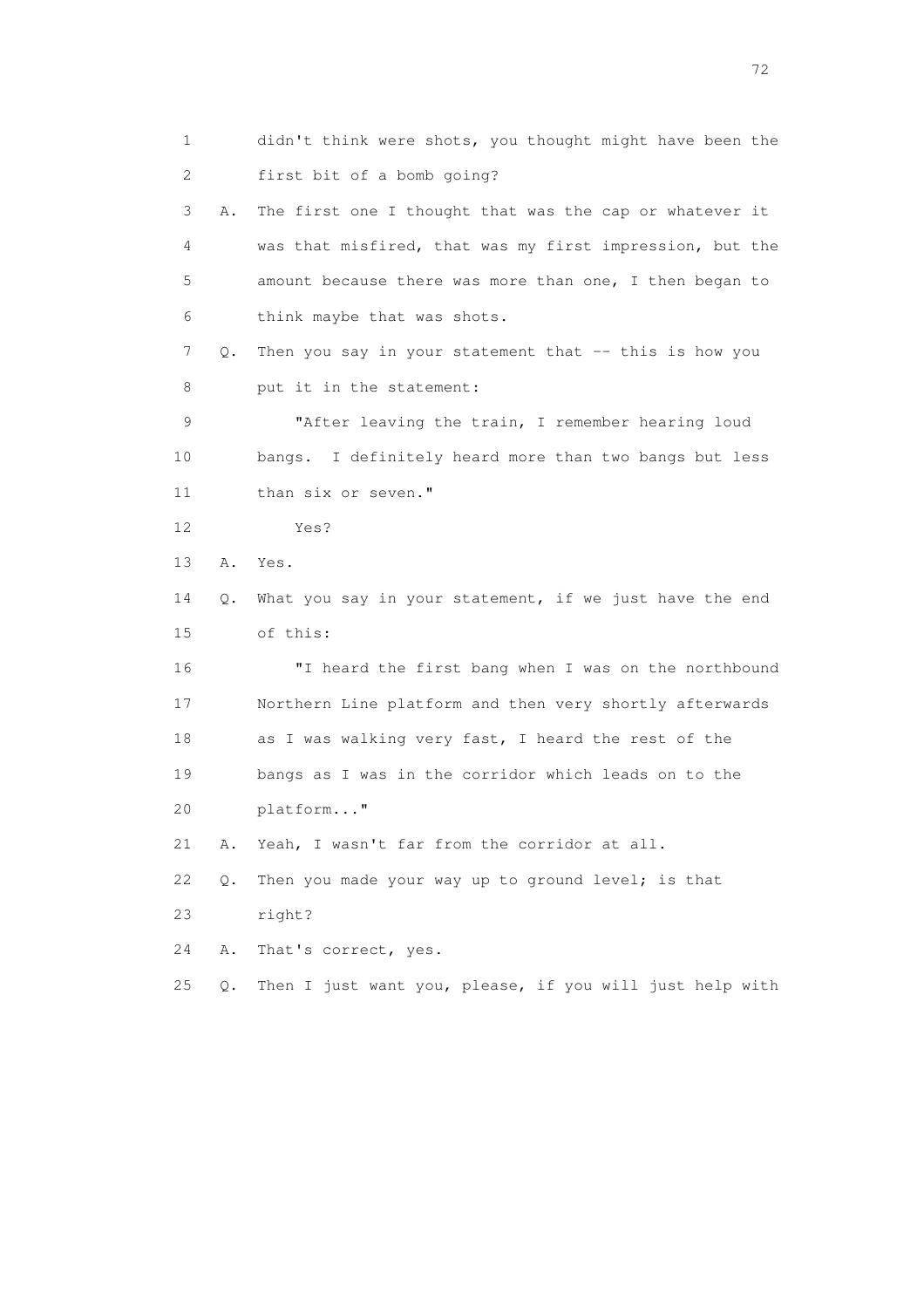1 this, in your statement of 22 July, the first one, you 2 have described the first man running on to the train, 3 and you say:

 4 "I remember that he was of Asian appearance. He 5 seemed to be wearing a lot of very baggy clothing, 6 either that or he was very large." 7 A. That was my impression, yeah. 8 Q. That was your impression. Then just lastly this, 9 towards the end of your second statement, you say: 10 "Since this incident, I have seen pictures of the 11 Asian male but I didn't recognise him from these 12 pictures." 13 A. That's correct, yes. 14 Q. When you say there "pictures of the Asian male", did you 15 mean Mr de Menezes? 16 A. That's correct, yeah. 17 Q. I am just going to -- we have had some just selected and 18 Tom has these. If we put the first page of these on, 19 I am very grateful. For example, bottom left may be the

 20 clearest. That's a picture of Mr de Menezes just before 21 he's going down the escalator, all right?

22 A. Yeah.

 23 Q. If we just go above that and to the middle, there is 24 a picture from behind, and that's his denim jacket that 25 he has on.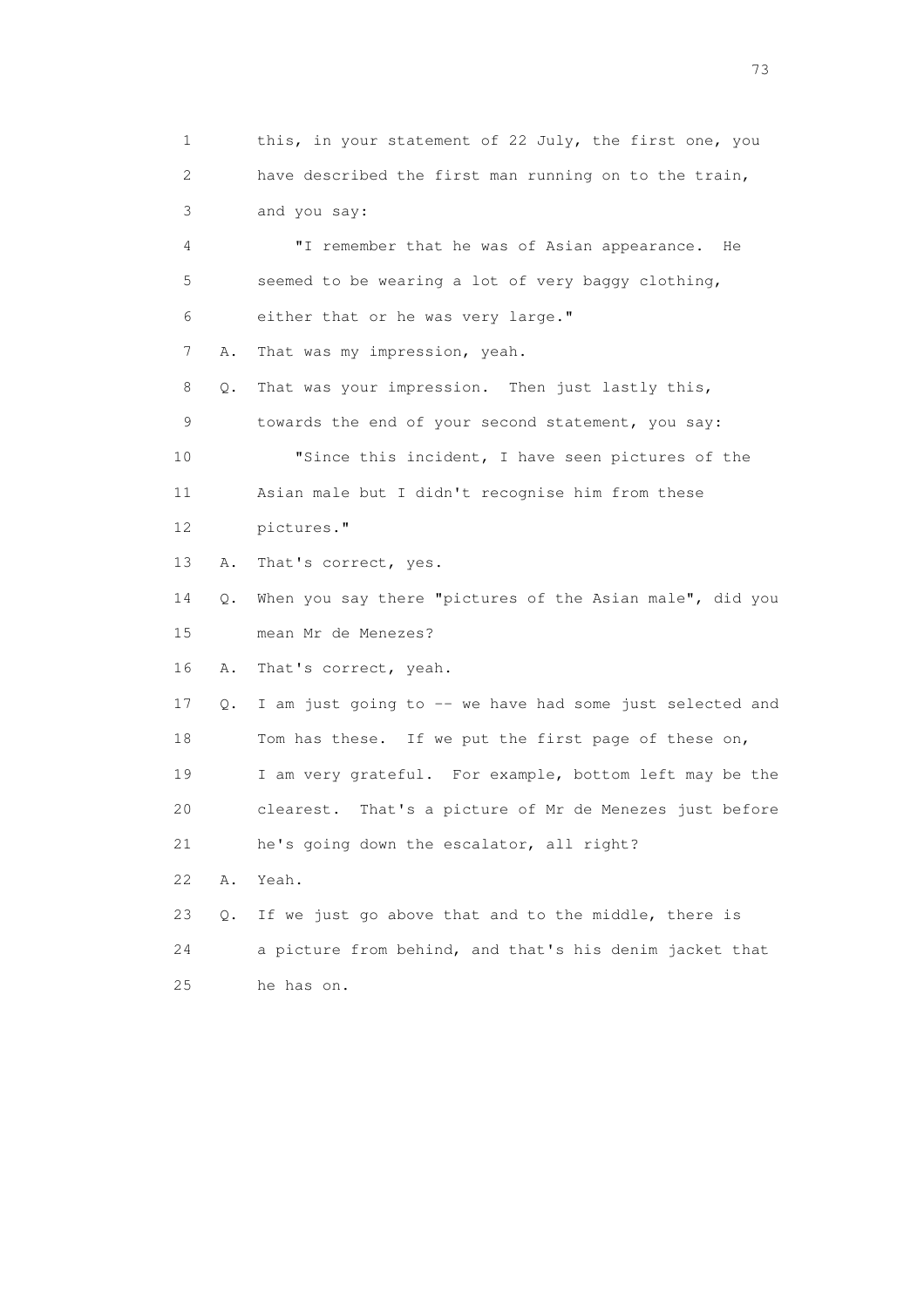- 1 A. Okay.
- 2 Q. Now you see those pictures, and as I say, I don't know
- 3 what ones you saw afterwards, but does that bring the
- 4 man you saw back at all or not?
- 5 A. No, not at all.
- 6 MR HILLIARD: All right. Thank you very much.
- 7 A. Okay.
- 8 SIR MICHAEL WRIGHT: Mr Mansfield?
- 9 MR MANSFIELD: I do not have any questions.
- 10 SIR MICHAEL WRIGHT: Thank you. Mr Gibbs?
- 11 MR GIBBS: No questions.
- 12 SIR MICHAEL WRIGHT: Thank you very much. Mr Stern?
- 13 MR STERN: No questions.
- 14 SIR MICHAEL WRIGHT: Thank you. Ms Leek.
- 15 MS LEEK: No, thank you, sir.
- 16 SIR MICHAEL WRIGHT: Mr Penny?
- 17 MR PENNY: No, thank you, sir.
- 18 SIR MICHAEL WRIGHT: Mr King?
- 19 MR KING: No, thank you, sir.
- 20 SIR MICHAEL WRIGHT: Mr Horwell?
- 21 MR HORWELL: No, thank you, sir.
- 22 MR HILLIARD: Thank you very much.
- 23 SIR MICHAEL WRIGHT: Thank you very much for coming. As far
- 24 as the court is concerned, you can stay or go as you
- 25 wish.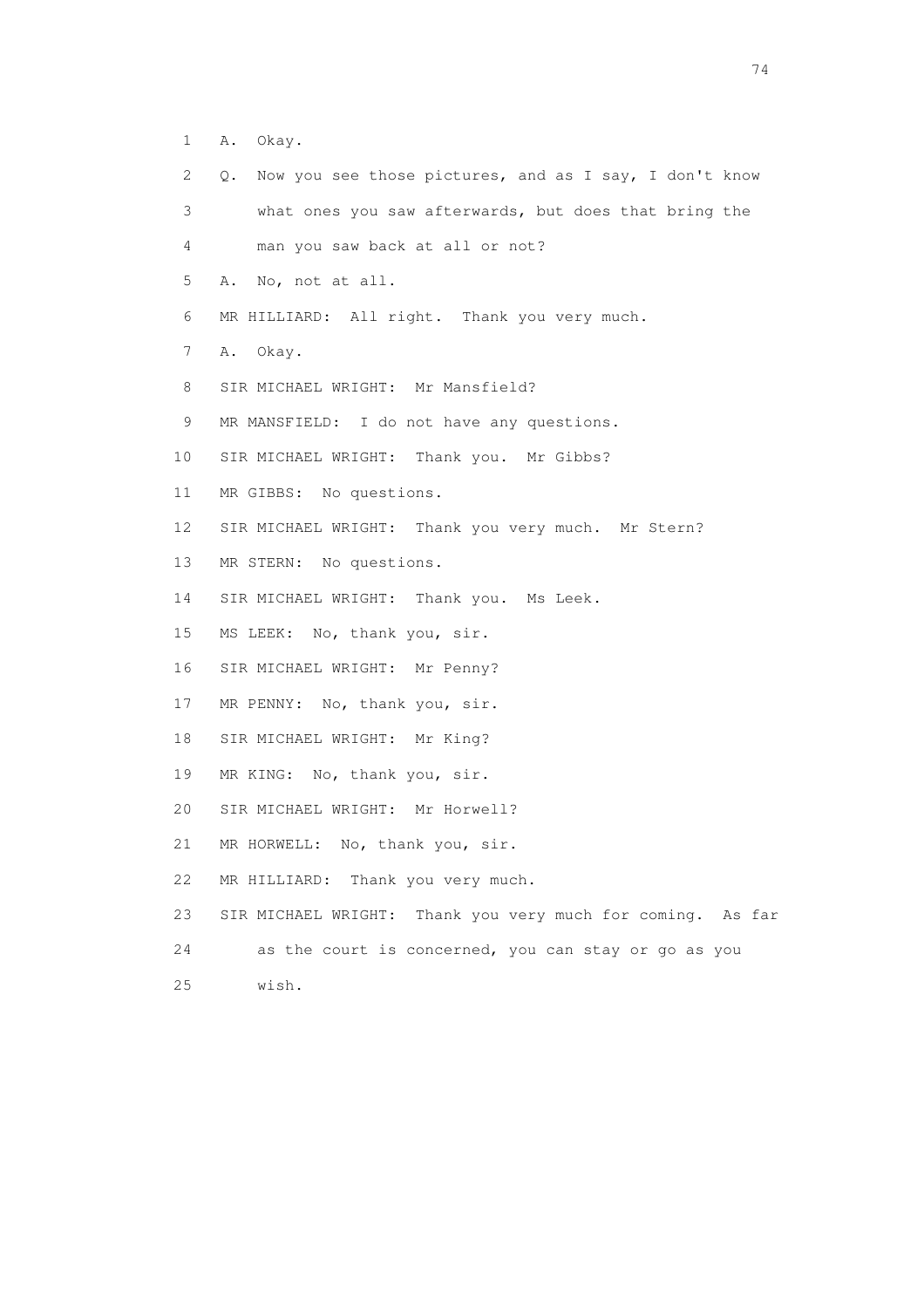1 A. Thank you. 2 (The witness withdrew) 3 MR HILLIARD: Mr Whitby, please. 4 MR MARK WHITBY (sworn) 5 SIR MICHAEL WRIGHT: Thank you, Mr Whitby, please sit down. 6 Questions from MR HILLIARD 7 MR HILLIARD: Is your name Mark Whitby? 8 A. It is, yeah. 9 Q. Mr Whitby, I am going to ask you some questions first of 10 all on behalf of the Coroner, and then you may or may 11 not be asked questions by anybody else. All right? 12 A. Okay. 13 Q. I think in respect of the incident that you are going to 14 help us with, you were interviewed on tape, I think, by 15 the police on 22 July 2005? 16 A. Yeah. 17 Q. Then you made a witness statement that I have got in 18 front of me, and I hope you have too? 19 A. I have, yeah. 20 Q. Dated 10 August 2005? 21 A. Yeah. 22 Q. We will be looking at that as we go along and there is 23 no difficulty about that. All right? 24 A. Okay. 25 Q. On the morning of the 22nd, I think you were going to

na matsay na katalog as na kasang na mga 175 may 2008. Ang isang isang nagsang nagsang nagsang nagsang nagsang<br>Tagapang nagsang nagsang nagsang nagsang nagsang nagsang nagsang nagsang nagsang nagsang nagsang nagsang nagsa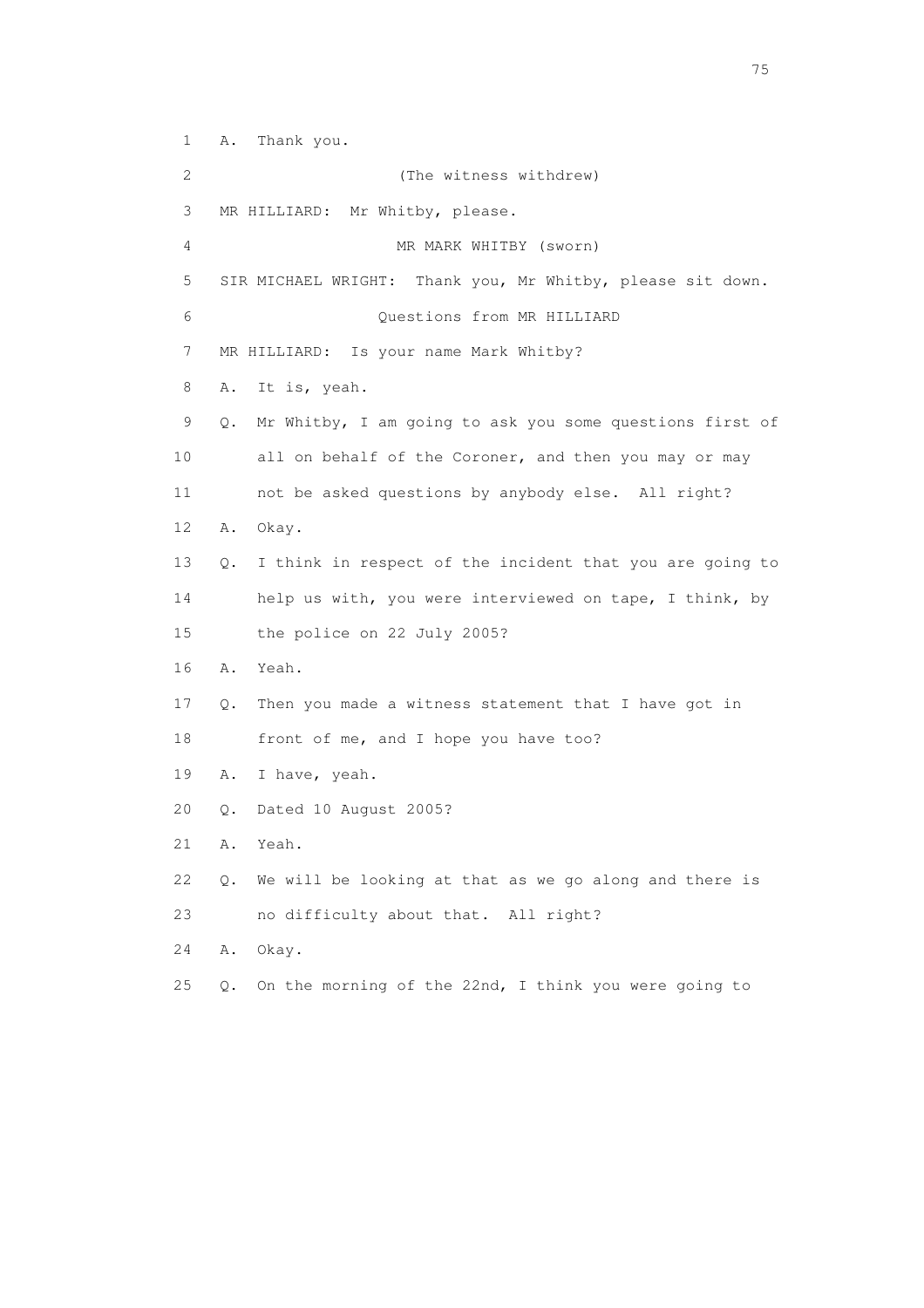1 get a Northern Line train at Stockwell tube station; is 2 that right? 3 A. Yeah, I was on my way to London Bridge. 4 Q. It wasn't long before 10 o'clock in the morning that day 5 that you had got to Stockwell tube; correct? 6 A. Yeah. 7 Q. Having come in the station, down you went, and got on to 8 a northbound Northern Line train; is that right? 9 A. That's right. It was actually on -- sitting at the 10 platform with the doors open. 11 Q. Thank you, and if we look, we will put up our 12 divider 35, you will see a little picture of the 13 carriage come up. You describe in your statement saying 14 that you had come to the -- you went in by the first set 15 of double doors, you say, which were slightly to the 16 right of the entrance to the platform, and we have seen 17 a picture of that. 18 A. Yeah. 19 Q. So there is you on the first seat to the right of those 20 double doors? 21 A. That's me, yeah. 22 Q. You explain in your statement that when you got on, you 23 sat down and opened your magazine and began to read it? 24 A. Yeah. 25 Q. Was your attention then attracted by something?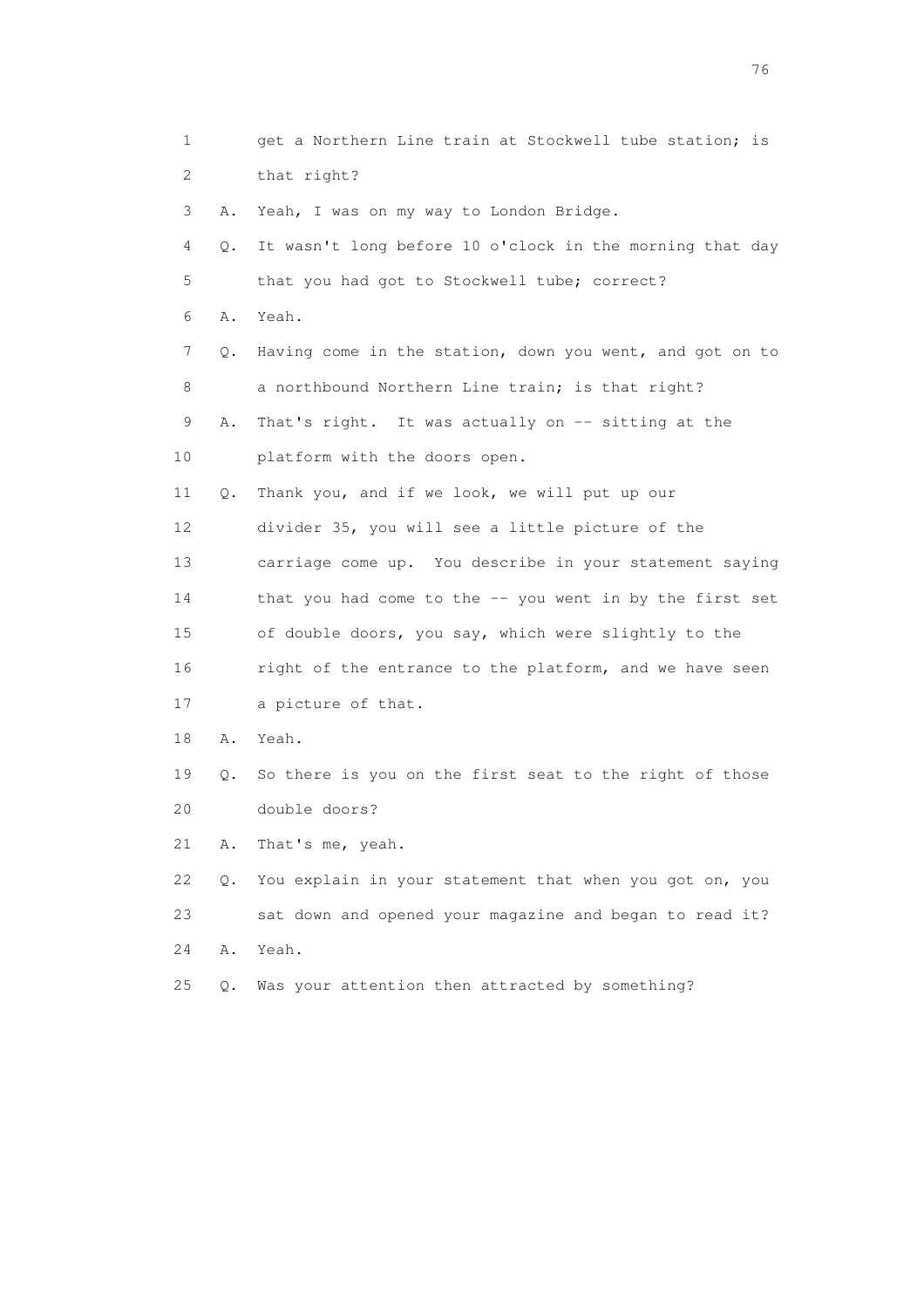1 A. Yeah, lots of noise, seemed to be coming from the sort 2 of, the bottom of the escalator region. 3 Q. Were you able to make out some shouting? 4 A. Yeah, it was, "Get down, get out", repeatedly. 5 Q. "Get down" and "get out"? 6 A. Yeah. 7 Q. Right. So that's coming from the -- sounds to you as if 8 from the bottom of the escalator area? 9 A. Yeah. 10 Q. We have seen pictures of that. That's what you have 11 heard. Did you then see something? 12 A. Yeah. 13 Q. What was that, please? 14 A. My attention was drawn to my right, to the next set of 15 double doors and I saw an Asian guy come on to the train 16 first. It seemed like he was being pursued by a group 17 of other men, and I saw a hand go out and push him, he 18 looked petrified and I saw the hand push him to the 19 floor, and then a couple of people sort of jump on him 20 to pin him down. 21 Q. Can we pause a minute. So we have an Asian, what you 22 describe as an Asian guy coming through the next set of 23 double doors down? 24 A. Yeah, I know who he is now, actually, now that I have 25 had a chance to look at CCTV footage, you know, of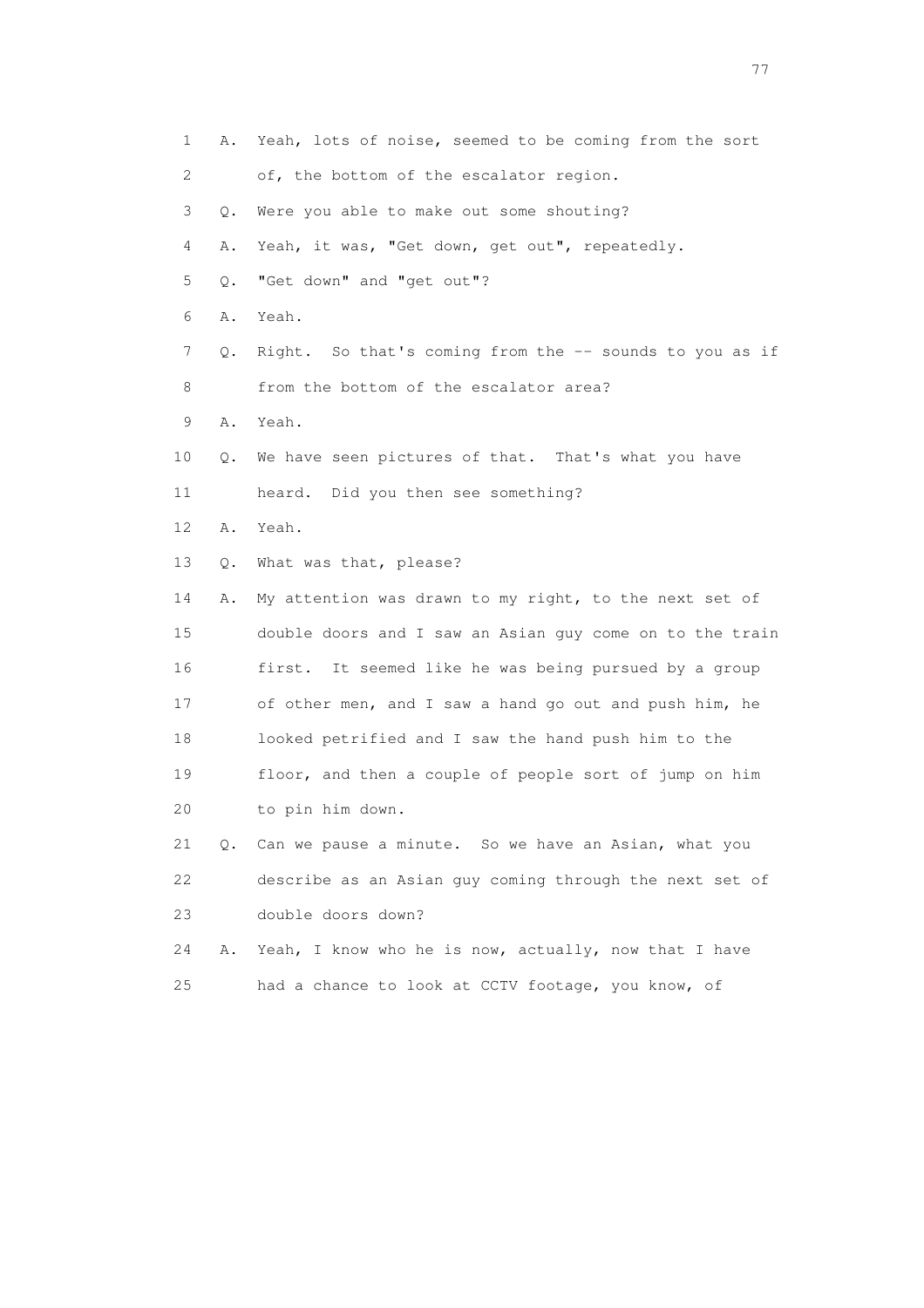| $\mathbf{1}$ |       | surveillance officers going down the tube, I recognised |
|--------------|-------|---------------------------------------------------------|
| 2            |       | what he was wearing and he is Asian.                    |
| 3            | Q.    | What was he, a surveillance officer, do you think?      |
| 4            | Α.    | I now believe that I saw him being bundled out the way  |
| 5            |       | to allow passage for the shooter.                       |
| 6            | Q.    | Can we just pause then and pick that up. That's very    |
| 7            |       | helpful. So somebody, is he running in through the next |
| 8            |       | set of double doors?                                    |
| 9            | Α.    | He sort of stumbled on, he stumbled on and he sort of   |
| 10           |       | looked left and right, and he was bundled to the floor  |
| 11           |       | by the group behind him.                                |
| 12           | Q.    | I want to look at your statement for what his clothing  |
| 13           |       | was, because it may be important. Can you remember what |
| 14           |       | he was wearing?                                         |
| 15           | Α.    | It was a sort of heavy jacket, greyish in colour, if    |
| 16           |       | I remember now, and a darker coloured baseball cap.     |
| 17           | Q.    | This is you think now a surveillance officer?           |
| 18           | Α.    | I have seen the CCTV footage on the news, and I think   |
| 19           |       | it's the chap called Ivor, code named Ivor. That's the  |
| 20           |       | person I saw being bundled to the floor.<br>That's why  |
| 21           |       | I have said it was an Asian guy in the statement.       |
| 22           | $Q$ . | That could be very helpful. So you describe his coat as |
| 23           |       | a thickish padded coat in your statement?               |
| 24           | Α.    | Yeah.                                                   |
| 25           | Q.    | That's what you thought?                                |

n and the state of the state of the state of the state of the state of the state of the state of the state of the state of the state of the state of the state of the state of the state of the state of the state of the stat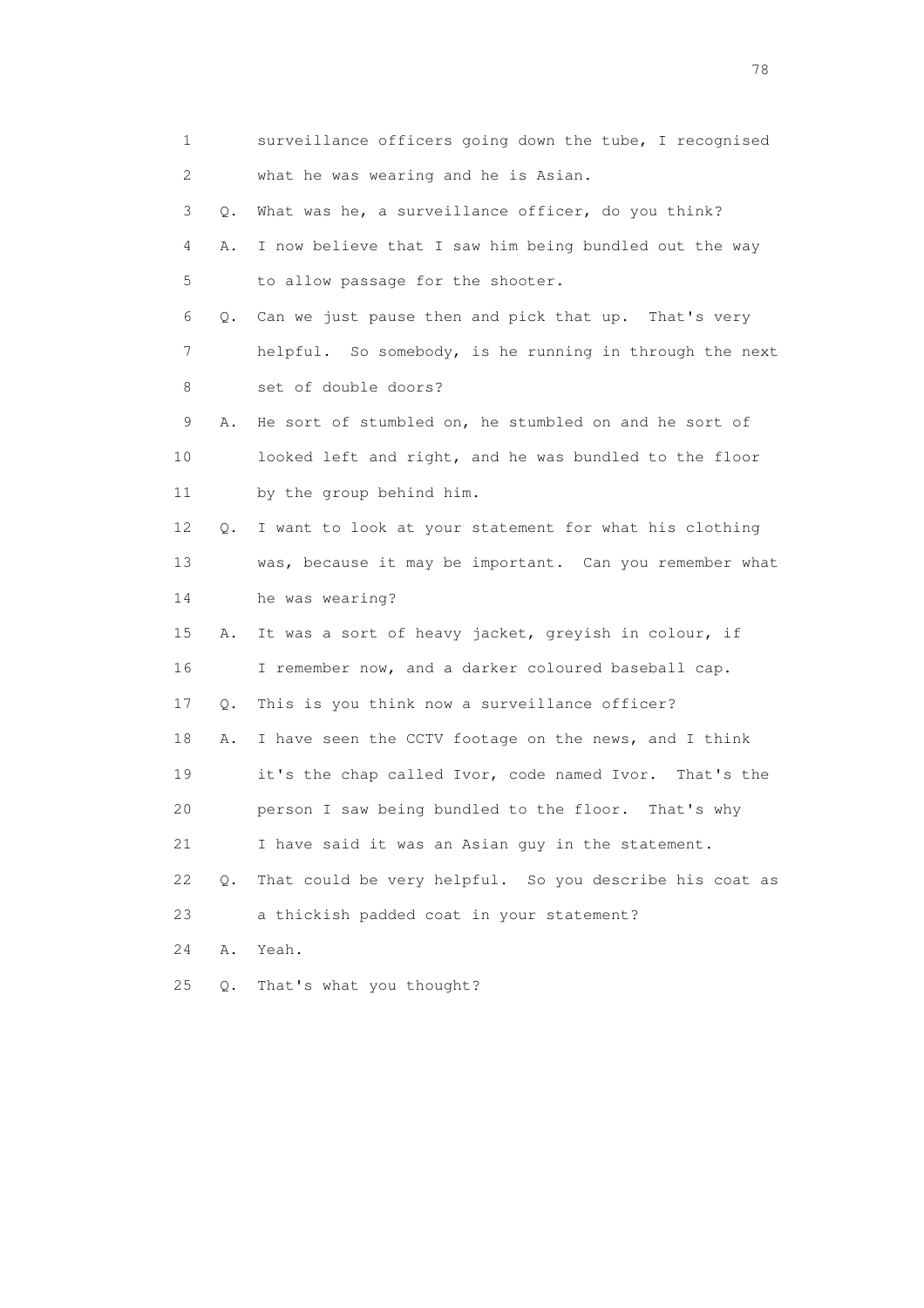1 A. It looked sort of heavy, I mean it was quite a humid day 2 that day and it was sort of -- 3 Q. He has got a baseball cap on? 4 A. Yeah. 5 Q. When he comes on, he looks around, do I have that right? 6 A. Yeah. He looked petrified, the guy, he really did. 7 Q. You say it looks as if he was being pursued by some 8 others? 9 A. Yeah. 10 Q. How many others? 11 A. Three, four, three or four guys. 12 Q. How far behind him were they? 13 A. Arm's-length. 14 Q. Did they come on the same or different doors, on through 15 same or different doors? 16 A. They would be directly behind him at the set of doors 17 where he had sort of stumbled on to the train. 18 Q. Did you see something a bit nearer to you? 19 A. Another guy come on through that set of double doors 20 (indicated). 21 Q. That's the doors just immediately to your left? 22 A. Yeah, yeah, and  $-$  23 Q. Was that a single person? 24 A. Just one guy on his own, yeah. 25 Q. Right. Did you hear him say anything?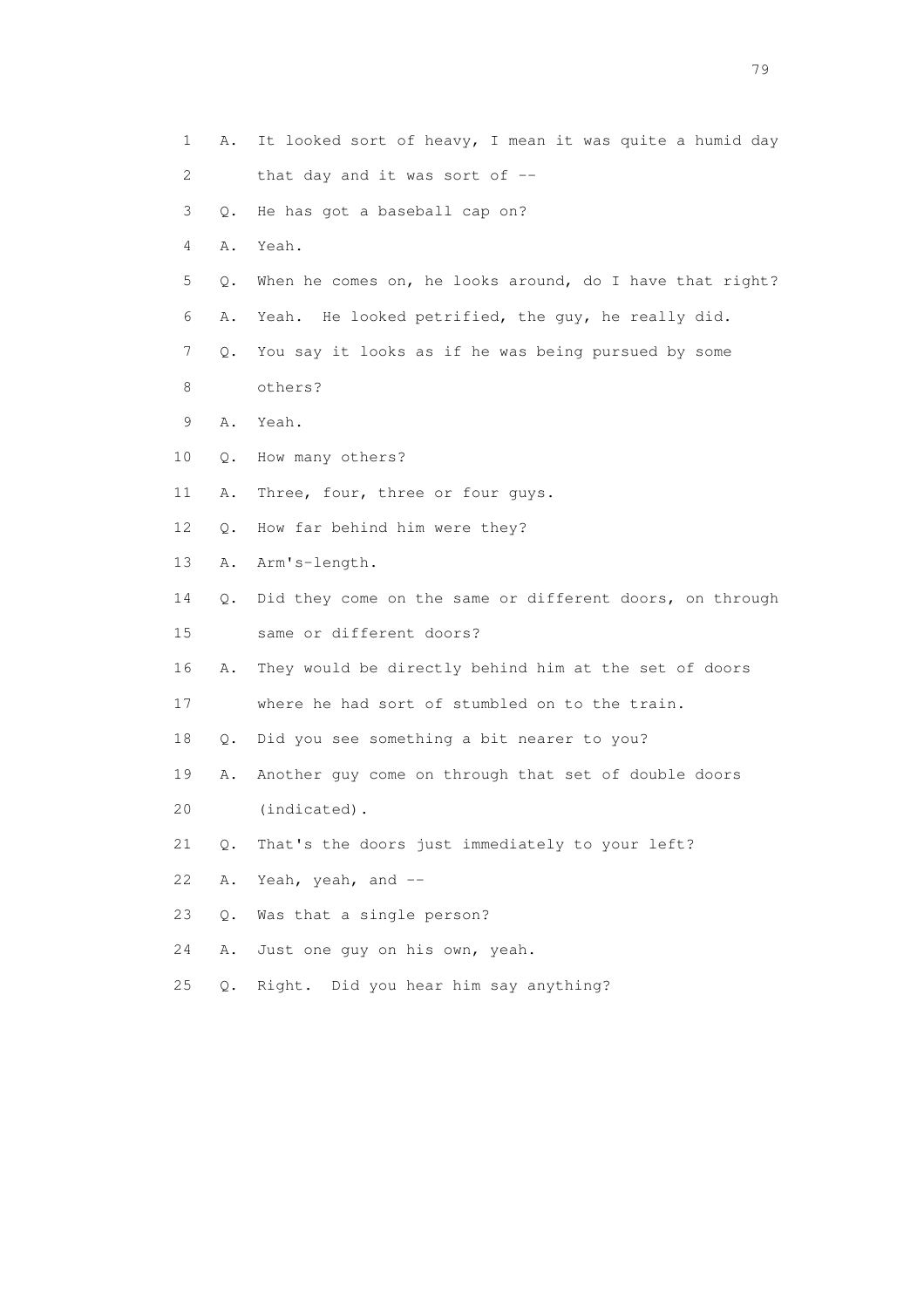| 1  | Α. | Yeah, he pointed to the area where the sort of Asian quy    |
|----|----|-------------------------------------------------------------|
| 2  |    | had stumbled on, and I heard him shout out, "There he       |
| 3  |    | is", and then he sort of proceeded to where all the --      |
| 4  | Q. | What, made his way past you and down to that end?           |
| 5  | Α. | Yeah, he went in front of me down to that set of double     |
| 6  |    | doors, whereas I say, the Asian guy was who was being $-$ - |
| 7  |    | who I thought was being pursued.                            |
| 8  | Q. | We will pick that up again. If it helps you I am on the     |
| 9  |    | fourth page of your statement.                              |
| 10 | Α. | No, I am okay.                                              |
| 11 | Q. | You describe in your statement when the single man has      |
| 12 |    | come on to the left of you, hearing him say something       |
| 13 |    | like, "There he is", and you have told us about that?       |
| 14 | Α. | Then he moved in front of me towards what was now<br>Yeah.  |
| 15 |    | becoming a bit of a scrum, another couple of witnesses      |
| 16 |    | have said that, it was getting very scrum-like there.       |
| 17 | Q. | That's what I am going to ask you about now. You say        |
| 18 |    | that after you had seen that man and he had said, "There    |
| 19 |    | he is", you looked around again back down to that area,     |
| 20 |    | so that's where I want to pick it up again?                 |
| 21 | Α. | Yeah.                                                       |
| 22 | Q. | Did you see what happened to what in your statement you     |
| 23 |    | describe as the Asian guy but --                            |
| 24 | Α. | He ended up flat on the floor or sort of on his knees       |
| 25 |    | going down.                                                 |

entration of the state of the state of the state of the state of the state of the state of the state of the state of the state of the state of the state of the state of the state of the state of the state of the state of t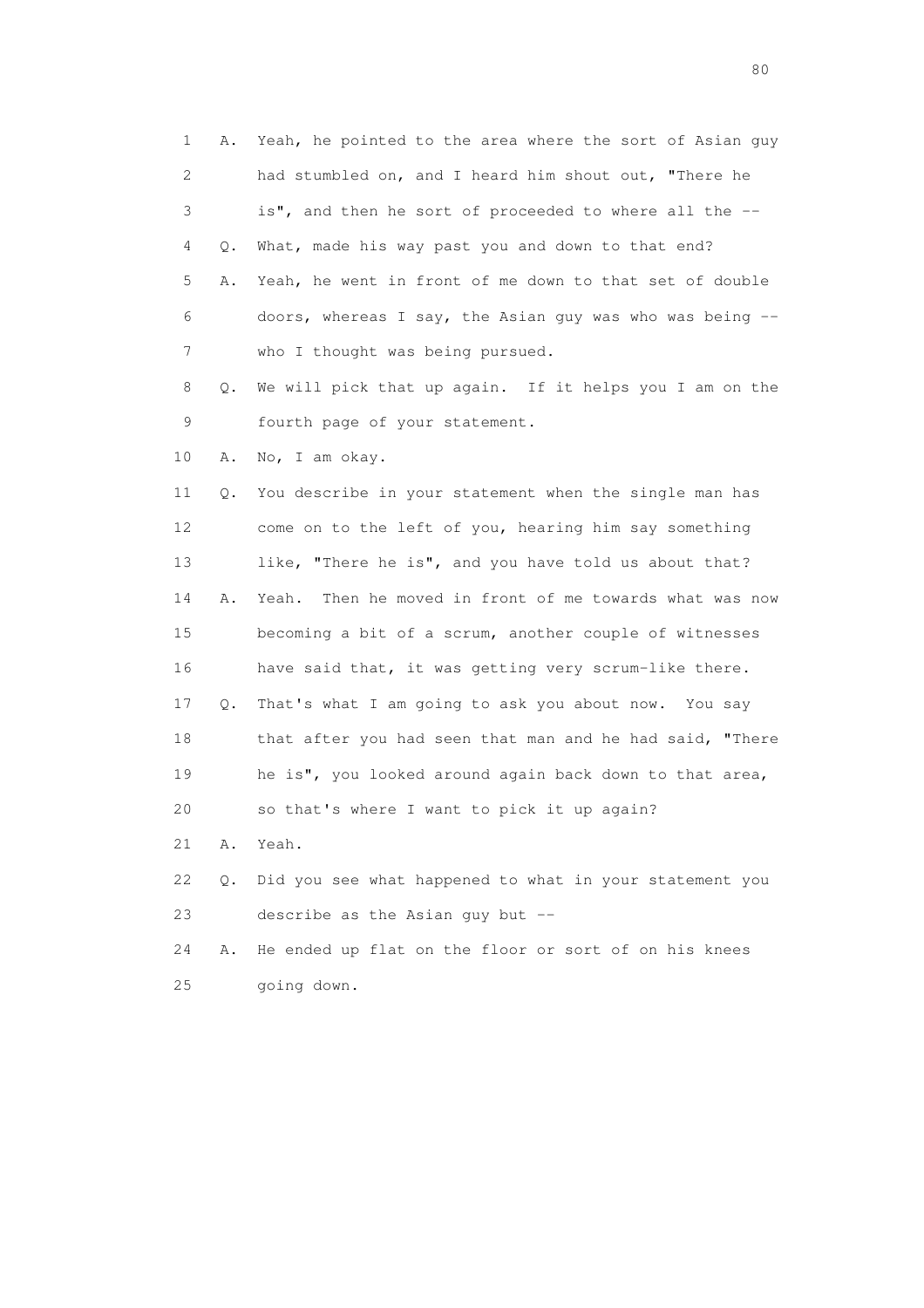1 Q. Did you see how that happened? Did somebody push him? 2 Did he fall over -- 3 A. He seemed like he was being pushed from behind. 4 Q. By one or more of the people -- 5 A. By the people who were pursuing him. I couldn't see how 6 many hands. It looked as though someone had shoved him 7 to the floor out of the way and he looked like he was 8 going down in a sprawled-out motion. 9 SIR MICHAEL WRIGHT: That you thought was one or other of 10 the men who had followed him in, that did that? 11 A. Yeah. 12 MR HILLIARD: And -- 13 A. So I was starting to put two and two together at this 14 time, what with the previous attempts on bombing the 15 tube. I immediately put two and two together and seeing 16 that this guy was Asian, wearing this thick jacket, 17 I thought it was a suicide bomber being pursued by 18 police. It just come to my mind immediately, that's 19 what I thought. 20 Q. In fact so we are clear, what you say is having seen the 21 film, you think that person was the surveillance officer 22 Ivor? 23 A. Yeah. 24 Q. All right. You have described that person going to the 25 floor?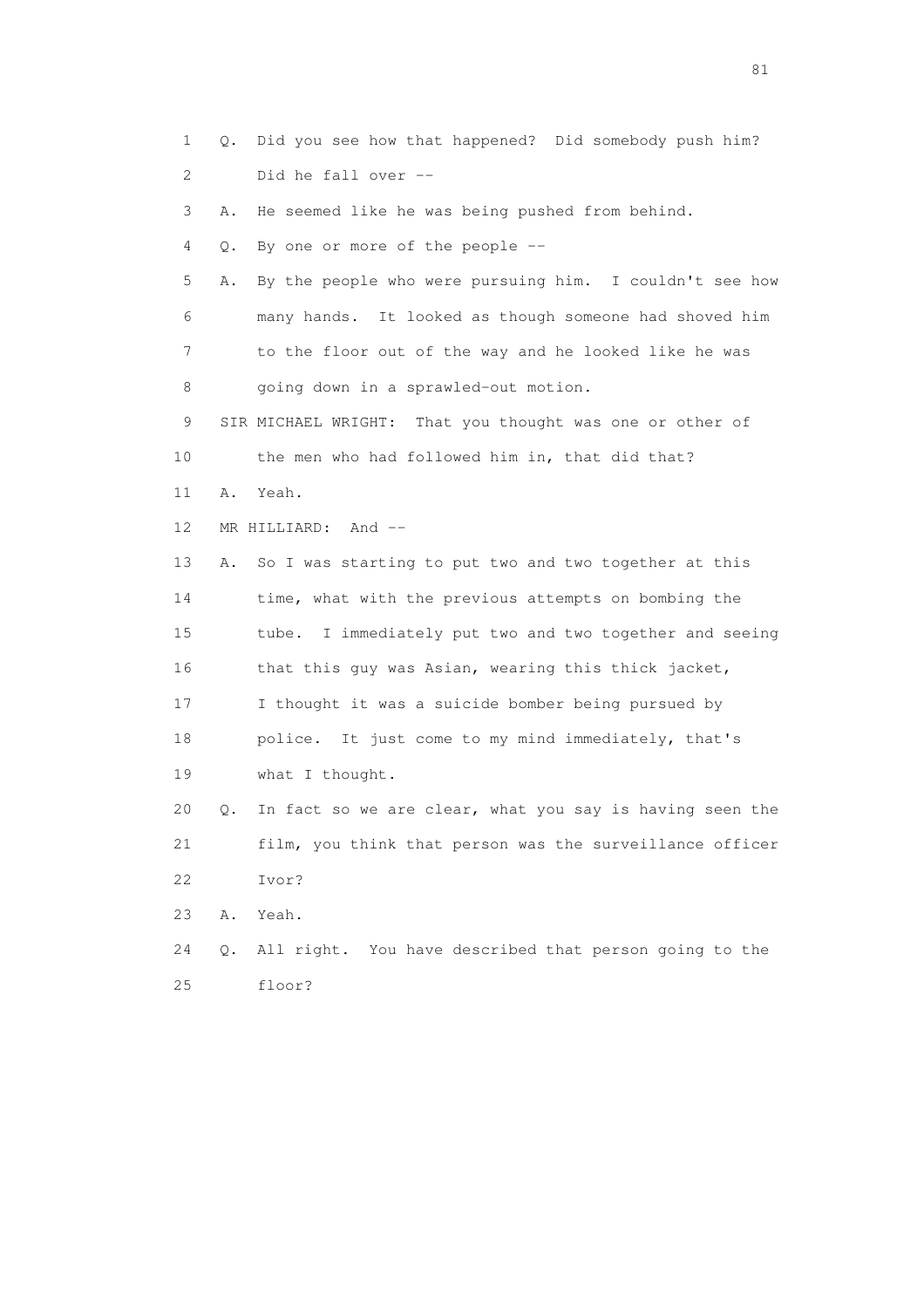1 A. Yeah.

| 2           | Q.    | Apart from one or more of them bundling him to the        |
|-------------|-------|-----------------------------------------------------------|
| 3           |       | floor, did you see what happened to the three or so men   |
| 4           |       | who were behind him?                                      |
| 5           | Α.    | Yeah, they had sort of advanced on to the train. I can    |
| 6           |       | recall one of them sort of going down on to his knees on  |
| 7           |       | to the back of the Asian guy that had been bundled to     |
| 8           |       | It seemed like he went down on his knees on<br>the floor. |
| $\mathsf 9$ |       | to his back, almost like in a pinning motion.             |
| 10          | Q.    | Did you see any of those people with any firearm or       |
| 11          |       | firearms?                                                 |
| 12          | Α.    | Yeah, there was a chap followed, maybe a pace or so       |
| 13          |       | later, tall chap, dressed very sort of casually, almost   |
| 14          |       | scruffy casual, had a large black automatic head height   |
| 15          |       | pointing at 12 o'clock.                                   |
| 16          | Q.    | When you say head -- you are showing with your left hand  |
| 17          |       | holding --                                                |
| 18          | Α.    | He was left-handed. He had the gun in his left hand.      |
| 19          | Q.    | Holding it about head height, but pointing upwards?       |
| 20          | Α.    | Yeah, towards the sort of ceiling of the carriage, and    |
| 21          |       | he sort of stepped on and he leant forward.<br>Now, as    |
| 22          |       | I say, it was becoming a bit of a scrum.                  |
| 23          | Q.    | Can you just pause a moment?                              |
| 24          | Α.    | Yeah.                                                     |
| 25          | $Q$ . | Was he one of the three men or is he is a fourth man?     |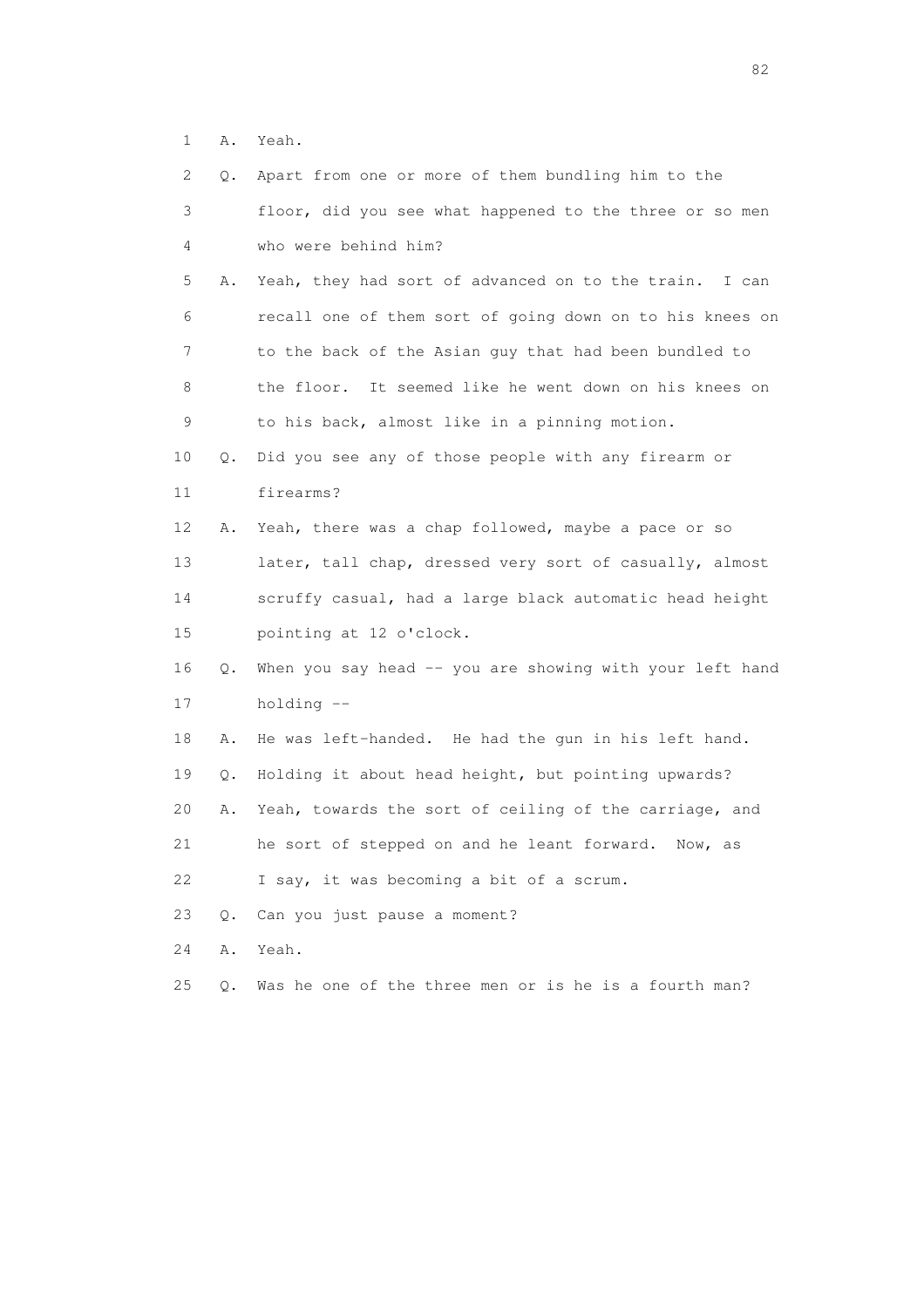1 A. I think he was possibly one of the three, yeah.

2 Q. So he's got his gun in his left hand?

3 A. In his left hand, yeah.

4 Q. Pointing upwards and what did he do then?

 5 A. He sort of walked calmly on, he took about a pace 6 forward and he leant forward. As I say, throughout all 7 of this I didn't see Jean Charles at all, from where 8 I was sitting, what with the sort of scrum in that area 9 of the train, I couldn't see through to Jean Charles, 10 where he was sitting on that side. But I saw him lean 11 down. There was just bodies everywhere. He fired five 12 times. I saw the gun recoil five times, smelt cordite, 13 and I thought it was at that time I had better get off. 14 It sort of hit home, you know.

15 Q. Right.

 16 A. But there was a distinct pattern of shots, actually, it 17 was a two very quick and then a short, very short 18 hesitation, and then three a bit sort of slower and more 19 deliberate, so it was like bang, bang, short pause, 20 bang, bang, bang.

 21 Q. Did you see, when you were there, any more than one 22 person firing shots?

23 A. I only saw that -- the guy who had the black automatic, 24 he was the only one I saw firing shots, and I didn't see 25 any other guns.

experience and the contract of the contract of the contract of the contract of the contract of the contract of the contract of the contract of the contract of the contract of the contract of the contract of the contract of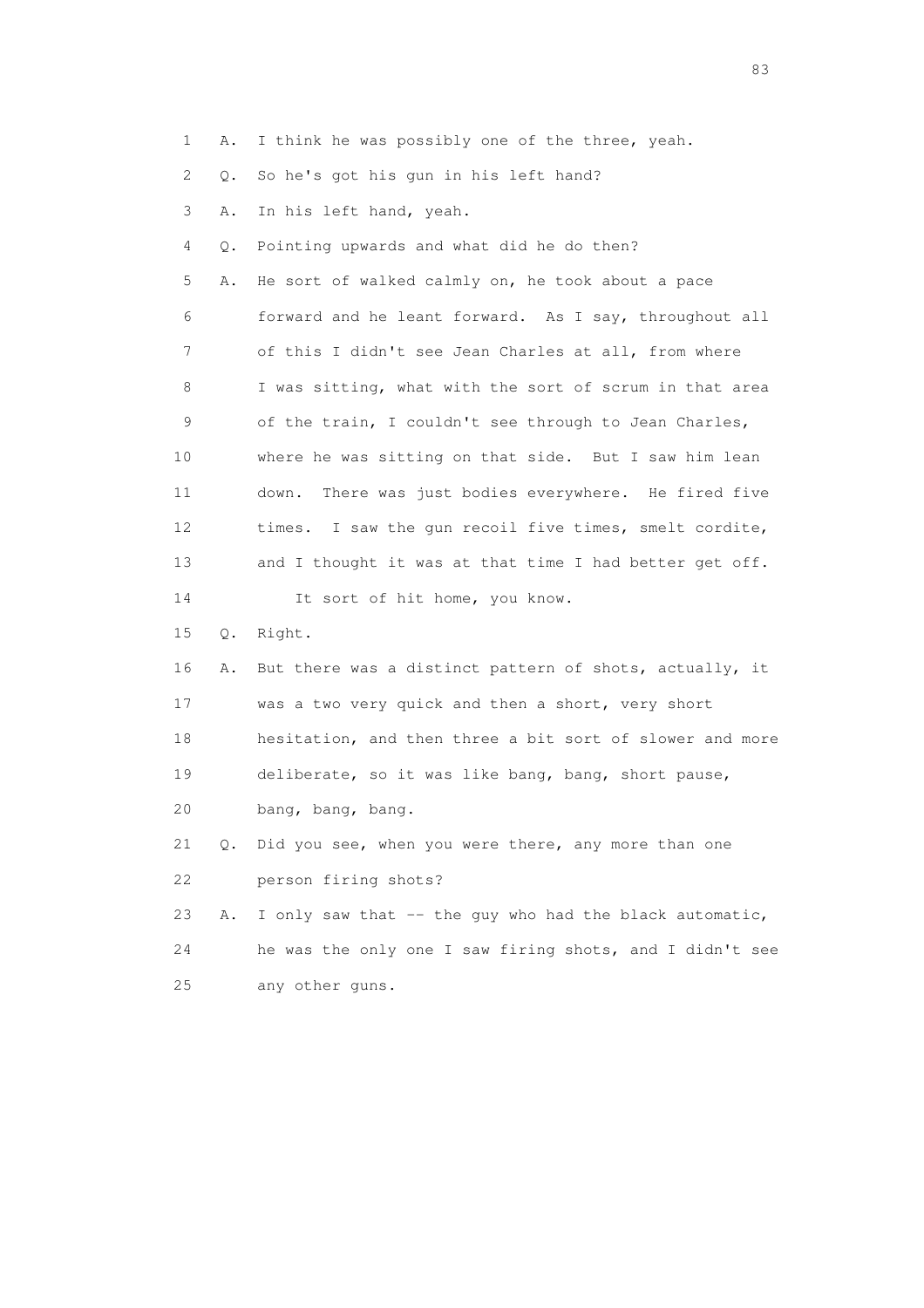1 Q. Did you hear anybody shout "armed police" when those men 2 were on the train? 3 A. No, not one mention of police. 4 Q. Right, so you have indicated at this stage you decided 5 to get off the train, and you did that? 6 A. Yeah. 7 Q. Did you make your way to the escalator/stairs, 8 staircase? 9 A. Yeah, yeah, I just thought I had better get out, out of 10 the station. 11 SIR MICHAEL WRIGHT: Can I just clear one thing up, please, 12 Mr Hilliard? 13 I think it's probably pretty obvious from what you 14 have described. You have told us up to this point you 15 had never seen Jean Charles de Menezes at all? 16 A. No. 17 SIR MICHAEL WRIGHT: If I have the picture clear, that is 18 because there were the three men who had come onto the 19 carriage, and the Asian man, all between him and you? 20 A. Yeah, they were blocking my line of sight so I could 21 only actually see it from the sort of right-hand side. 22 SIR MICHAEL WRIGHT: Yes, they would have blocked out your 23 view altogether? 24 A. Yeah. 25 SIR MICHAEL WRIGHT: Thank you.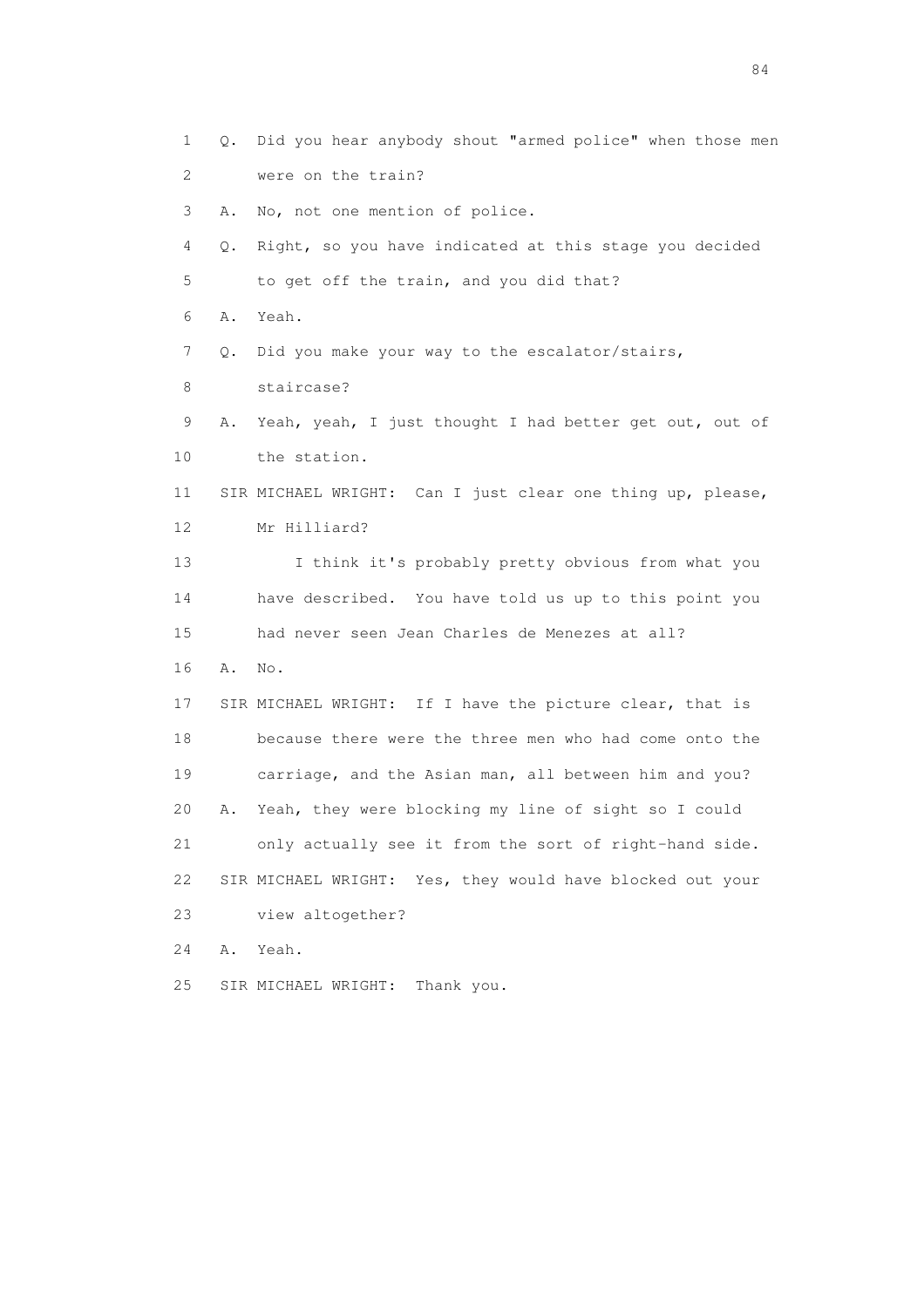1 MR HILLIARD: On your way away from the train, did you hear 2 any more shots?

 3 A. I heard another three. Because by this -- I was helping 4 a lady up the stairs, she was very panicky and sort of 5 hyperventilating, quite a large lady, and there was no 6 up escalator, we had to walk. We must have got a third 7 of the way up, and we both crouched down because I heard 8 another three shots: bang, bang, bang.

 9 SIR MICHAEL WRIGHT: This was when you were halfway up the 10 escalator, is it?

 11 A. About a third of the way up. We had just -- yeah, so 12 there was quite a delay between the first five shots 13 that I -- when I saw the gun recoiling and the second 14 batch of three shots. It must have been, from the time 15 I had actually sort of packed my bag, put my paper away, 16 got off the train, started helping this woman up the 17 stairs, she was going very slowly, must have got about a 18 third -- so possibly 30 seconds between me getting off 19 the train after seeing the first five shots and hearing 20 the second batch of three shots, because we both 21 crouched down and we sort of looked at each other and we 22 thought there was -- also at this time there was a load 23 of the SO19, I think they are, the guys with the 24 baseball caps and the submachine guns. There must have 25 been 10, 15 of them all bombing it down the other side.

experience of the contract of the contract of the contract of the contract of the contract of the contract of the contract of the contract of the contract of the contract of the contract of the contract of the contract of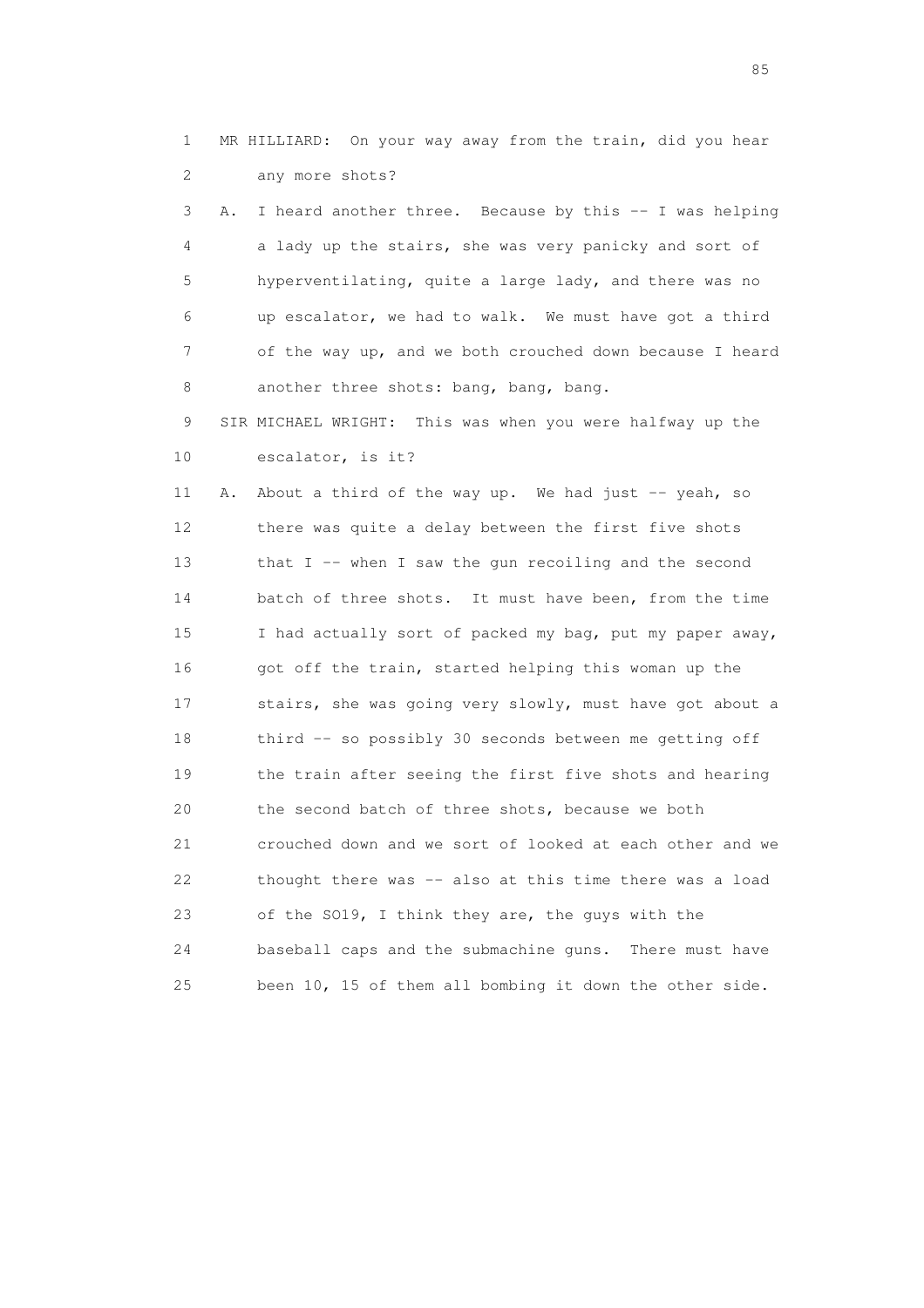1 We just thought there was a big gun battle going on 2 so we sort of crouched down, I was worried about bullets 3 flying around, that sort of stuff. 4 But there was definitely a gap between the first 5 fires and then about 30 seconds -- maybe 20, 30 seconds 6 later, you know, getting up the stairs, distinctly heard 7 another three because it stopped us in our tracks. 8 MR HILLIARD: Thank you very much. 9 SIR MICHAEL WRIGHT: Thank you very much. Mr Mansfield? 10 Questions from MR MANSFIELD 11 MR MANSFIELD: Good morning, Mr Whitby, my name is 12 Michael Mansfield, I represent the de Menezes family. 13 Just two very quick questions. 14 A. Okay, no problem. 15 Q. Firstly this -- appreciating of course estimates of time 16 are very difficult -- on two occasions, both in 17 a statement and interview, you said pretty much the same 18 thing, that the time estimate you gave at the time 19 between sitting on the train yourself and hearing 20 a commotion was, in your estimate, something between 20 21 and 30 seconds and you had not even started to read the 22 article? 23 A. Yeah, I just sort of settled in, got my paper out of my 24 bag, sort of opening it to an article I wanted to read,

25 and then, you know, about half a minute, I suppose, from

entration of the contract of the contract of the contract of the contract of the contract of the contract of the contract of the contract of the contract of the contract of the contract of the contract of the contract of t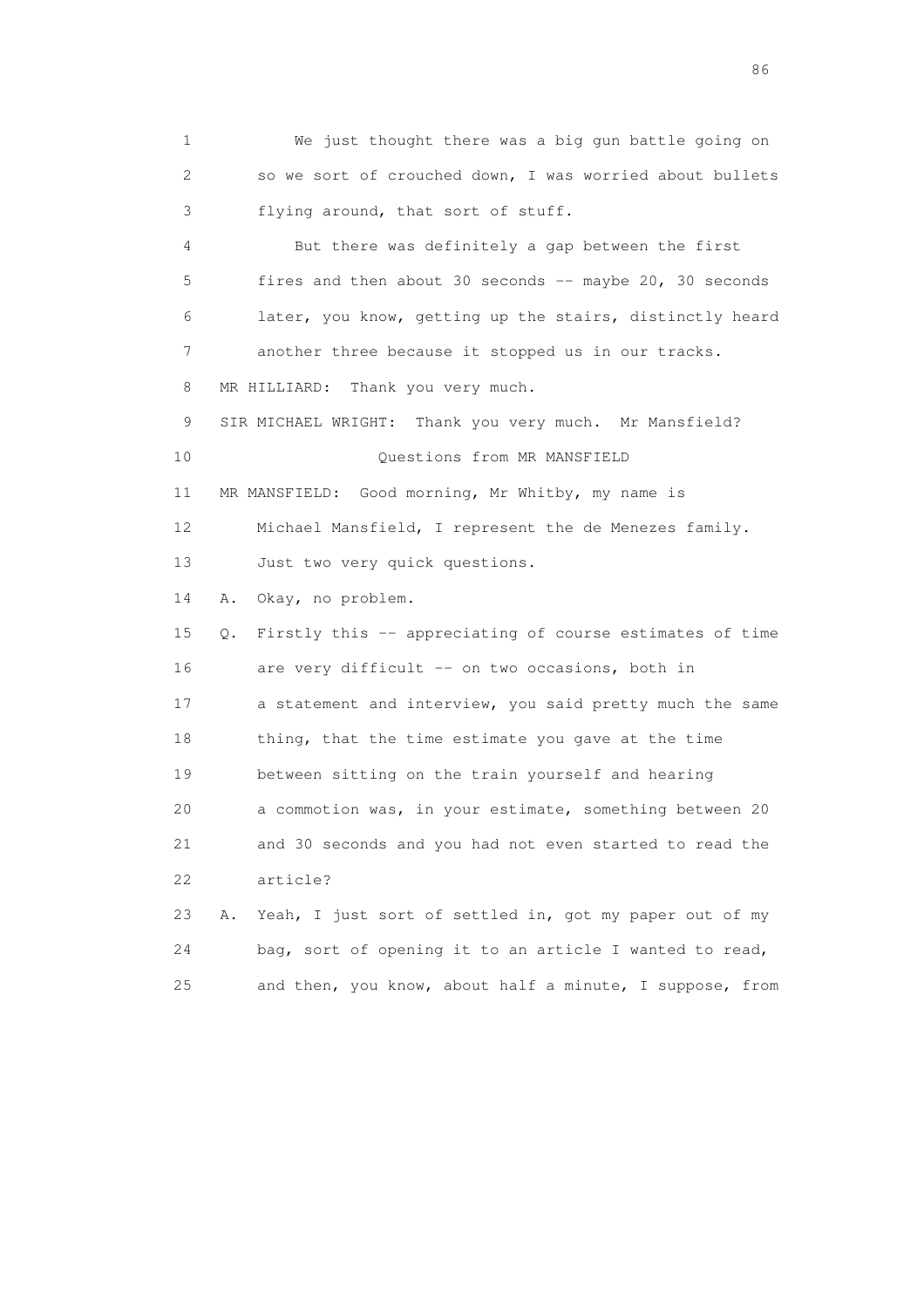1 the time I sat down to the time I heard the commotion. 2 Q. You have already indicated you didn't hear anybody 3 saying that they were armed police; not one mention of 4 that? 5 A. No. 6 Q. Was there any mention of "stand up, stand still", or any 7 instruction of that kind? 8 A. No, all I heard was "get down, get out", that's all 9 I heard. 10 MR MANSFIELD: Thank you. 11 SIR MICHAEL WRIGHT: Thank you. Mr Gibbs. 12 Ouestions from MR GIBBS 13 MR GIBBS: Could I ask just a couple of questions? I wonder 14 whether you can help me, Mr Whitby. I represent the man 15 who you think you have recognised from the CCTV on the 16 television called Ivor. 17 A. Okay. 18 O. The surveillance officer. 19 A. Yeah. 20 Q. I wonder whether I have understood it wrong: your 21 impression was that he was being shot? 22 A. Yeah. Yeah. Because he was bundled out the way. 23 Q. And your memory, as you have it clearly in your head 24 now, is that you saw this handgun recoiling four or five 25 times --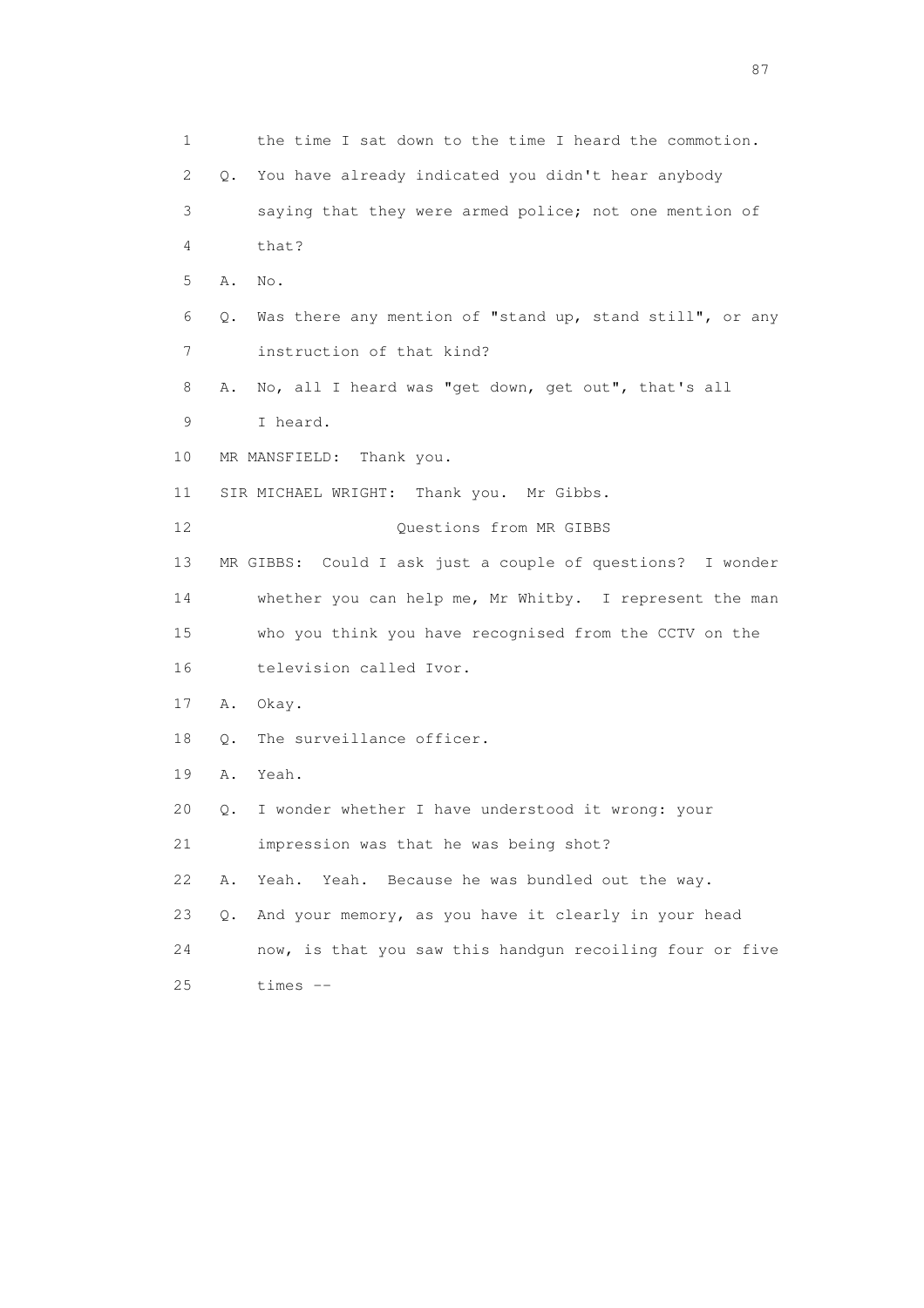- 1 A. Five times.
- 2 Q. -- as he was being shot?

| 3               | Α. | Yeah, but I didn't actually, because there was sort of     |
|-----------------|----|------------------------------------------------------------|
| 4               |    | legs and bodies and -- plus as well I was sort of          |
| 5               |    | SIR MICHAEL WRIGHT: Mr Gibbs put it to you as Ivor, we are |
| 6               |    | talking about the man you thought was an Asian man?        |
| 7               | Α. | Yeah.                                                      |
| 8               |    | SIR MICHAEL WRIGHT: As a matter of fact he wasn't, but     |
| 9               |    | don't let that worry you.                                  |
| 10              | Α. | Sorry.                                                     |
| 11              |    | SIR MICHAEL WRIGHT: That was the man that you thought was  |
| 12 <sup>°</sup> |    | being shot?                                                |
| 13              | Α. | Yeah.                                                      |
| 14              |    | SIR MICHAEL WRIGHT: Thank you.                             |
| 15              |    | MR GIBBS: Again, and I am looking at something in your     |
| 16              |    | witness statement, am I right in thinking that when you    |
| 17              |    | went up on to ground level you were sitting down,          |
| 18              |    | probably rather shaken by what you had just seen?          |
| 19              | Α. | Yeah.                                                      |
| 20              | О. | And some fellow from a television company came and spoke   |
| 21              |    | to you and started filming you and asking questions?       |
| 22              | Α. | Yeah, it was a guy from the BBC.                           |
| 23              | 0. | Yes, I am afraid it was.                                   |
| 24              | Α. | He was, give him his dues, he was there very quick, it     |
| 25              |    | seemed like a couple of minutes, you know.                 |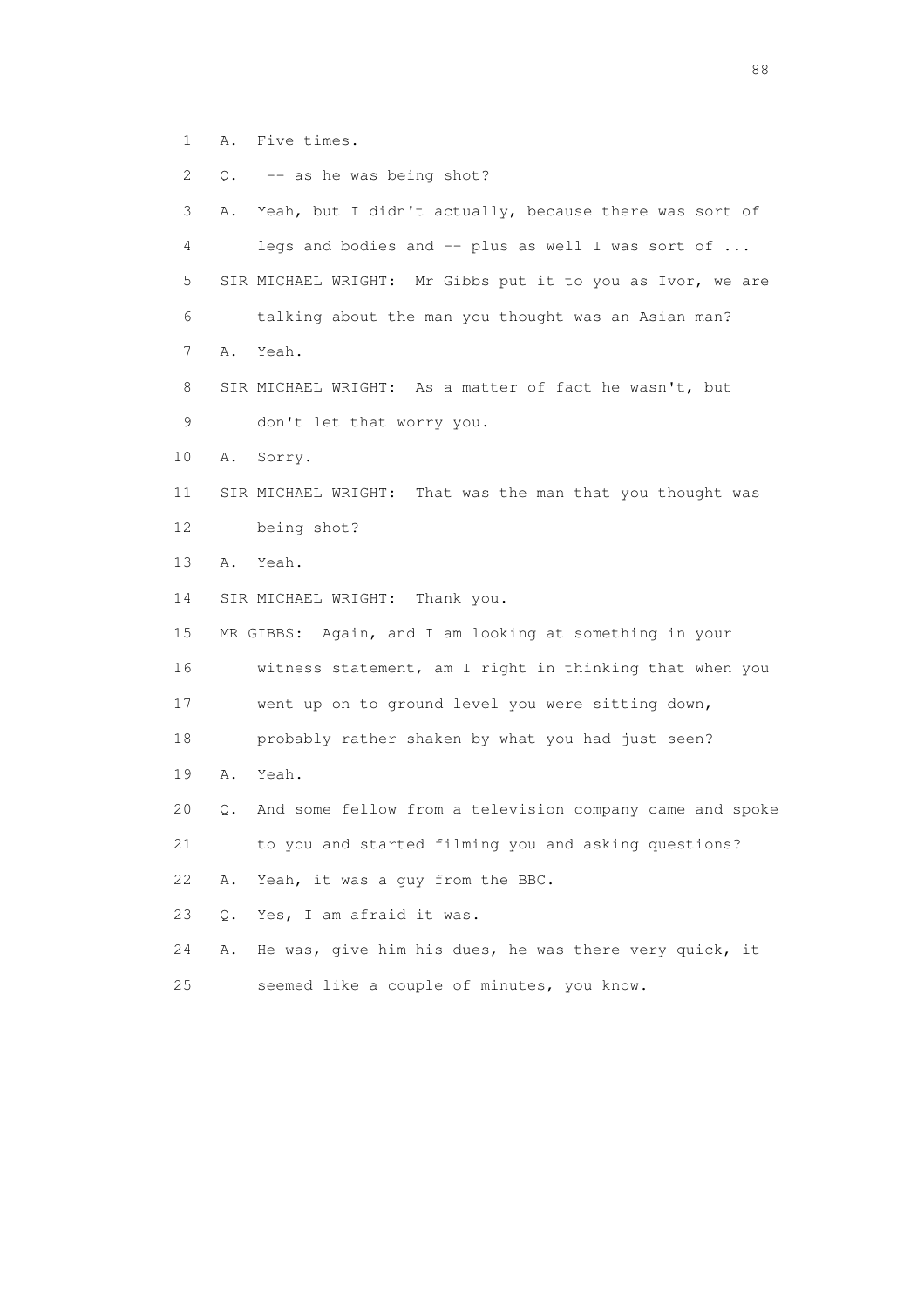| 1  | Q. Quite. I think it may have been a clip of you speaking     |
|----|---------------------------------------------------------------|
| 2  | to that fellow from the BBC which was --                      |
| 3  | It was all over the news, yeah.<br>Α.                         |
| 4  | $Q$ .<br>It was, I think it was being broadcast in the public |
| 5  | house where other people from whom we have heard were         |
| 6  | watching and $-$                                              |
| 7  | A. Yeah.                                                      |
| 8  | Q. -- listening to what you had seen and thinking what        |
| 9  | they had seen?                                                |
| 10 | Yeah, yeah.<br>Α.                                             |
| 11 | MR GIBBS: Thank you very much.                                |
| 12 | SIR MICHAEL WRIGHT: Thank you, Mr Gibbs. Mr Stern?            |
| 13 | MR STERN: No questions, thank you.                            |
| 14 | SIR MICHAEL WRIGHT: Mr Penny?                                 |
| 15 | MR PENNY: No, thank you.                                      |
| 16 | SIR MICHAEL WRIGHT: Mr King?                                  |
| 17 | MR KING: No, thank you.                                       |
| 18 | SIR MICHAEL WRIGHT: Mr Horwell? Thank you very much.          |
| 19 | Mr Hilliard?                                                  |
| 20 | MR HILLIARD: Thank you very much indeed.                      |
| 21 | SIR MICHAEL WRIGHT: Mr Whitby, thank you very much indeed,    |
| 22 | that's it, you are free to stay or go as you wish.            |
| 23 | Thank you.<br>Α.                                              |
| 24 | (The witness withdrew)                                        |
| 25 | SIR MICHAEL WRIGHT: Do you want to do some reading?           |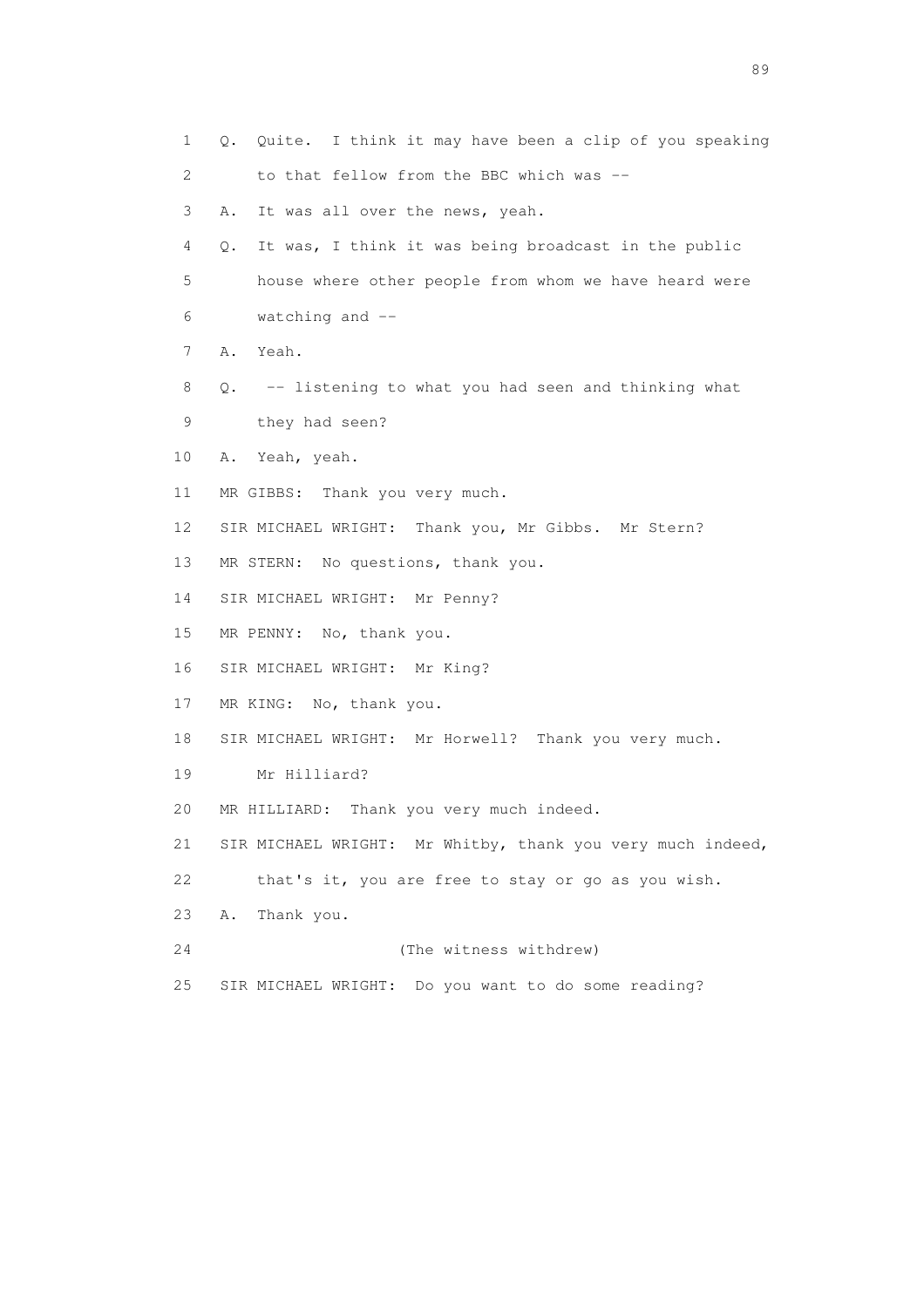1 MR HOUGH: I am not quite in a position to do that. What we 2 can do is something required as a preliminary to 3 reading. It's a rather formalistic process. If 4 Mr Reynolds is prepared just to -- 5 SIR MICHAEL WRIGHT: Is he here? 6 MR HOUGH: He is sitting behind. It's an entirely formal 7 process, and if he is prepared just to go into the 8 witness box -- 9 SIR MICHAEL WRIGHT: Formal proving of the statements? 10 MR HILLIARD: Yes. 11 SIR MICHAEL WRIGHT: Yes, certainly. 12 MR STEPHEN REYNOLDS (on former oath) 13 MR HOUGH: Mr Reynolds has already been sworn. 14 SIR MICHAEL WRIGHT: Yes, you are still on oath, 15 Mr Reynolds, as you understand. 16 A. Thank you, sir. 17 Ouestions from MR HOUGH 18 MR HOUGH: You are Stephen Reynolds? 19 A. That is correct, yes, sir. 20 Q. We have already heard, when you gave evidence right at 21 the start of the inquest, what your role was and is as 22 an IPCC investigator? 23 A. That's correct, yes. 24 Q. I am going to ask you just very briefly about some 25 statements. It's true, isn't it, that the IPCC in its

entration of the contract of the contract of the contract of the contract of the contract of the contract of the contract of the contract of the contract of the contract of the contract of the contract of the contract of t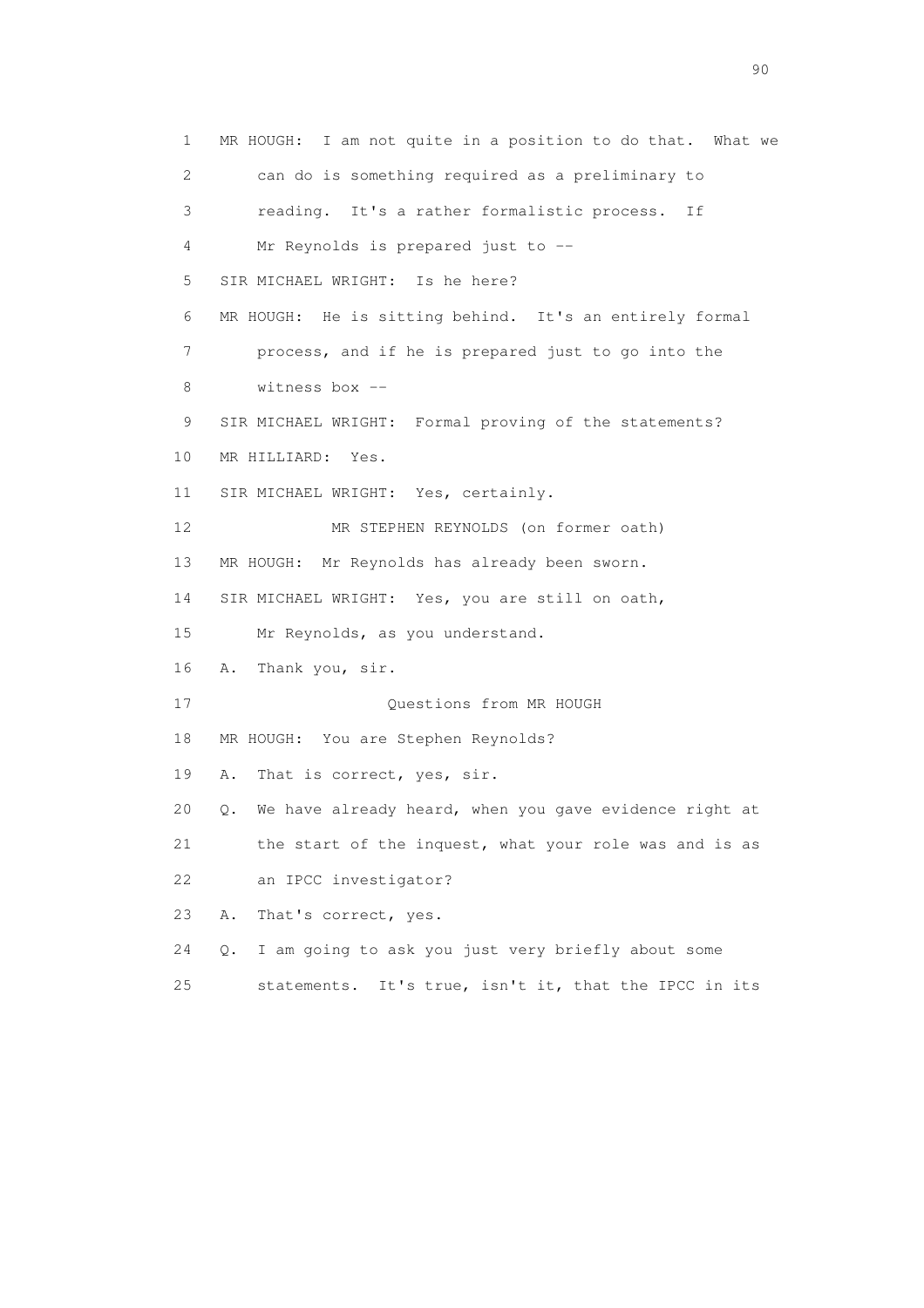1 investigation interviewed quite a number of people? 2 A. Yes, we did. 3 Q. And produced statements based upon those interviews? 4 A. That is correct, yes. 5 Q. You also, I think, collated statements which had already 6 been taken by the police before you had been brought in 7 to the investigation? 8 A. Yes, there were a number that had already been taken. 9 Q. You, I think in the course of that process, produced or 10 collated the statements of a number of members of the 11 public who are bystanders in and around the carriage, 12 like the people we have been hearing from today? 13 A. Yes, some in the carriage, some on the platform. 14 Q. I am going to go through a number of names, and these 15 are the people whose statements we will be reading to 16 the jury. Just so that you are clear why this is being 17 done, you are being asked to confirm that these 18 statements were produced or came through the hands of 19 the IPCC because the statements aren't absolutely 20 uncontroversial. 21 A. I understand. 22 Q. But everybody is understood that these statements are 23 not going to be -- that it isn't proposed to call the 24 makers of the statements?

25 A. Yes, sir.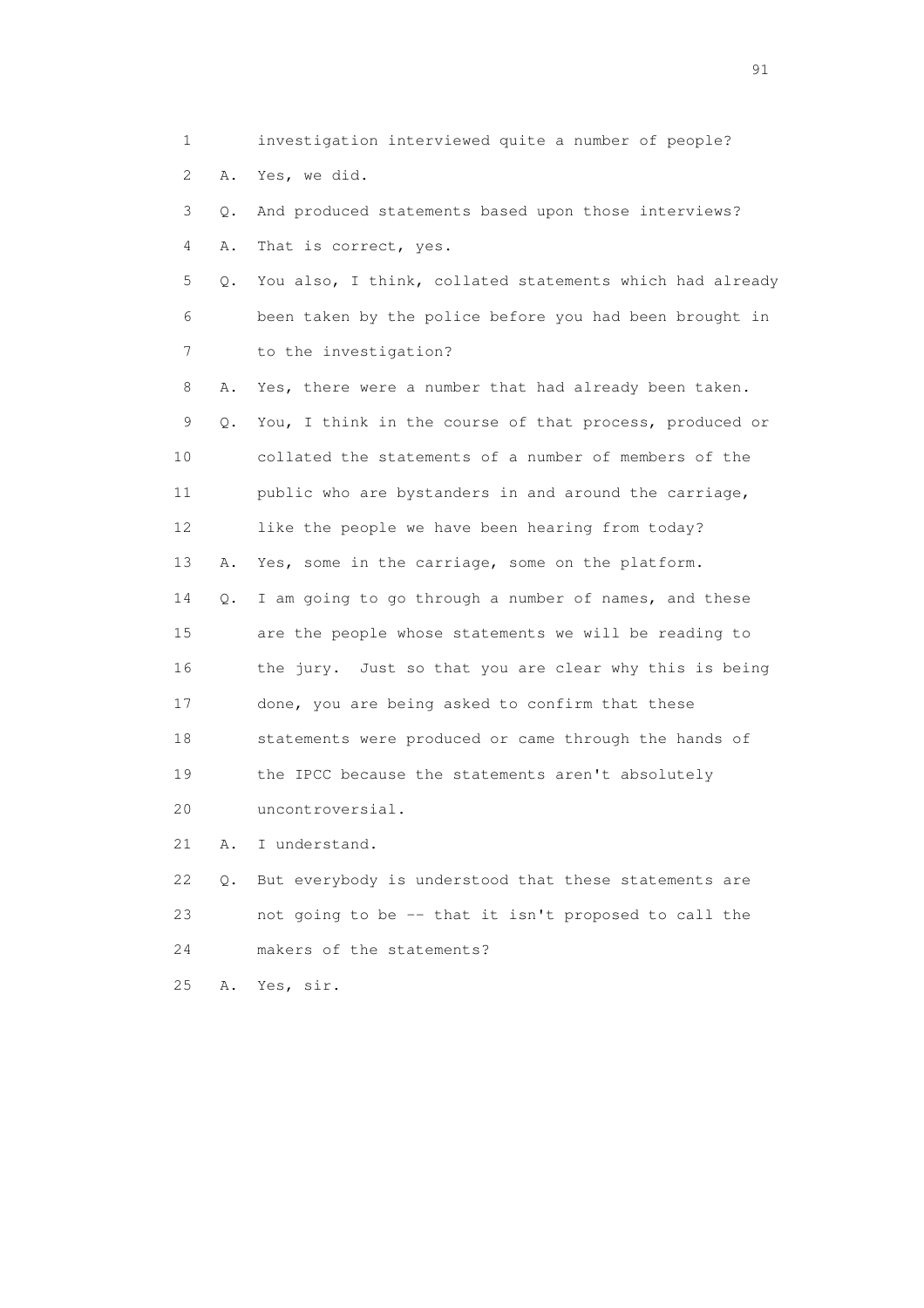- 1 Q. The statements are these --
- 2 SIR MICHAEL WRIGHT: Will you give me a page number each
- 3 time you do it?
- 4 MR HOUGH: Each time I will give a page number for the start
- 5 of the statements of each witness.
- 6 Number one, Quincy Oji, page 473.
- 7 A. That's correct.
- 8 Q. Number two, Ian Fitzgerald, 475.
- 9 A. Yes, sir.
- 10 Q. Thomas Neary, 530.
- 11 A. Yes, sir.
- 12 Q. Carol Harrison, 534.
- 13 A. Yes, sir.
- 14 Q. Kamila Wrobel, 539.
- 15 A. Yes, sir.
- 16 Q. Holly Greenland, 546.
- 17 A. Yes, sir.
- 18 Q. Sameer Wajid, 550.
- 19 A. Yes.
- 20 Q. James Turner, 554.
- 21 A. Yes.
- 22 Q. Robert Mills, 557.
- 23 A. Yes.
- 24 Q. Robert Lowe, 563.
- 25 A. Yes.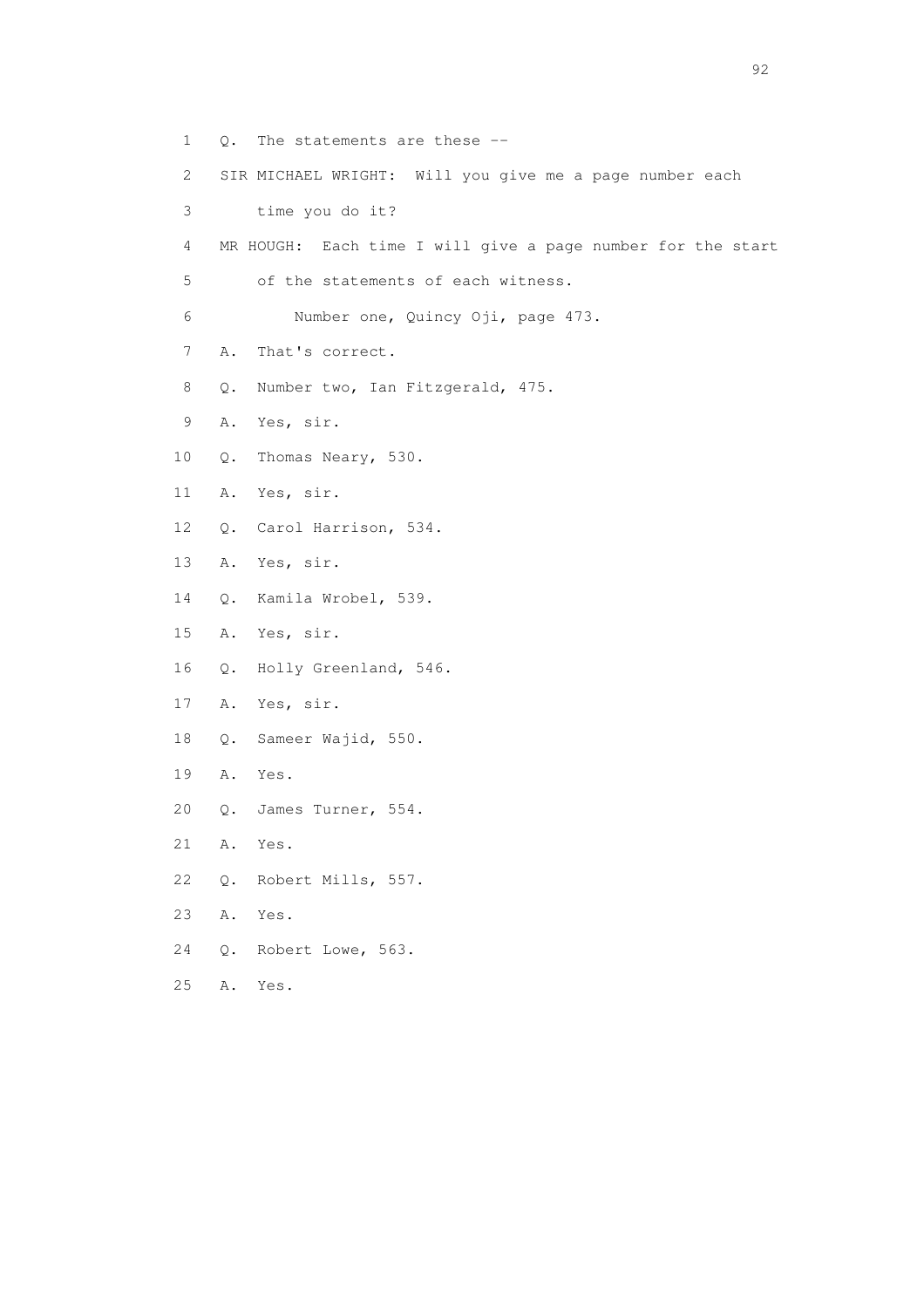- 1 Q. Daniel Copeland, 569.
- 2 A. Yes.
- 3 Q. Joanne Griffin, 578.
- 4 A. Yes.
- 5 Q. Mark Napier, 591.
- 6 A. That is correct.
- 7 Q. Terri Godly, 598.
- 8 A. Yes.
- 9 Q. Martin Chisholm, 605.
- 10 A. Yes.
- 11 Q. Prodesta Patterson, 612.
- 12 A. Yes.
- 13 Q. Mark McNamee, 629.
- 14 A. Those are all correct.
- 15 Q. Those are all people from whom the IPCC either took
- 16 statements or obtained statements from the police?
- 17 A. That is correct.
- 18 MR HOUGH: Thank you very much. If you will wait there,
- 19 I don't think there will be questions from others, but
- 20 just in case.
- 21 SIR MICHAEL WRIGHT: Anybody have any questions of this
- 22 witness? Thank you very much. Thank you, Mr Reynolds.
- 23 (The witness withdrew)
- 24 MR HOUGH: Sir, later this week we will read all those
- 25 statements, but not all together.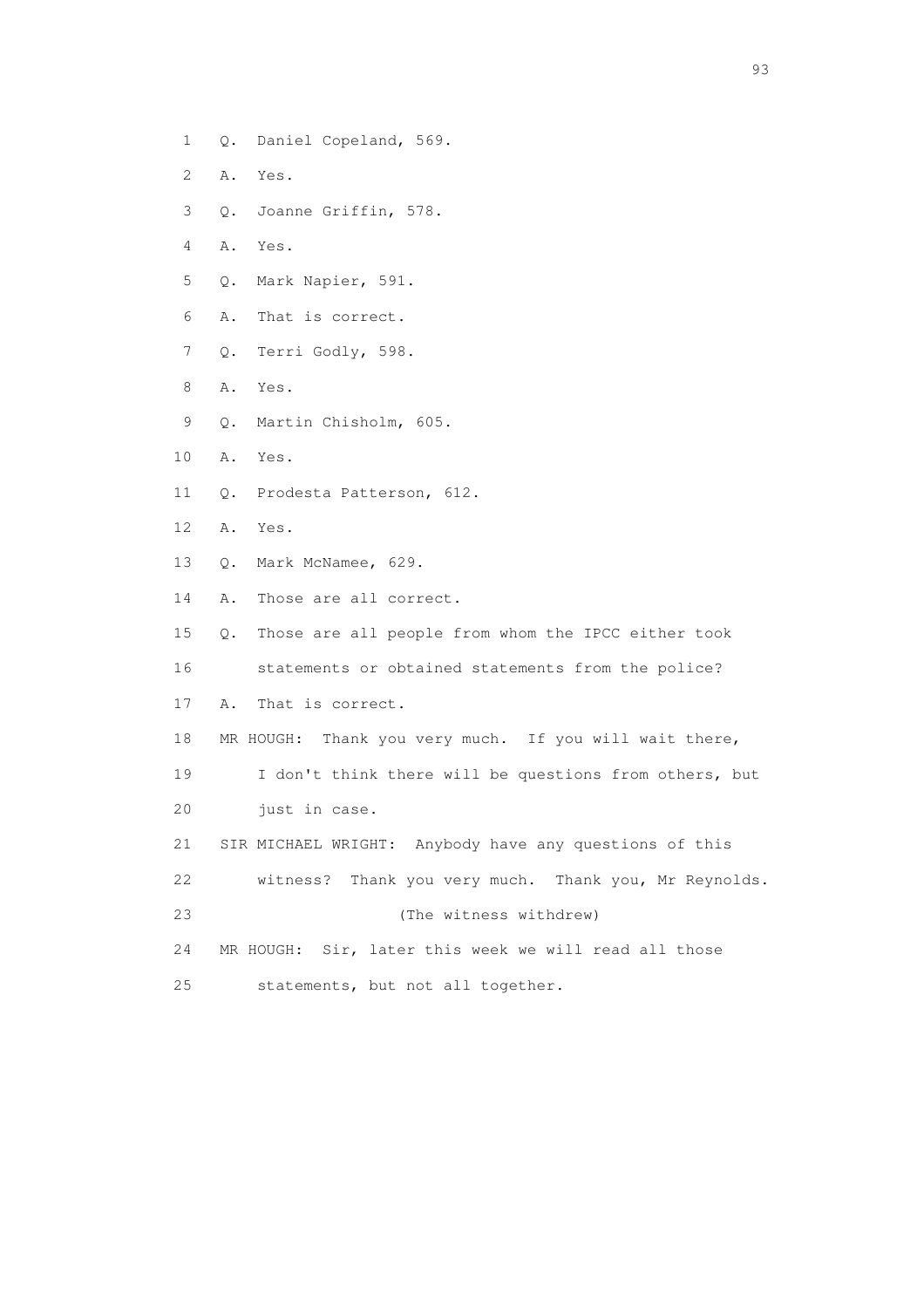1 SIR MICHAEL WRIGHT: You want to do some of them now, 2 presumably? 3 MR HOUGH: I don't think we are quite in a position to yet, 4 I don't think we have them, but it will take some time 5 to put the screens up for this afternoon. 6 SIR MICHAEL WRIGHT: We have to get some screens up. Yes, 7 all right. 8 MR HOUGH: We can have an early lunch and an early start 9 this afternoon. 10 SIR MICHAEL WRIGHT: It doesn't take that long to get the 11 screens up. If we were to rise now, what would be 12 appropriate, 1.30? 13 There you are, ladies and gentlemen, the screens are 14 going up again, let us have lunch now and sit again at 15 1.30. 16 (12.40 pm) 17 (The short adjournment) 18 (1.30 pm) 19 (In the presence of the jury) 20 SIR MICHAEL WRIGHT: Yes, Mr Hilliard. 21 MR HILLIARD: Sir, there are in fact because we didn't quite 22 finish them on Friday, there are two firearms officers 23 left. They will not be very long but we will do those 24 now. The first of those is C11, please. 25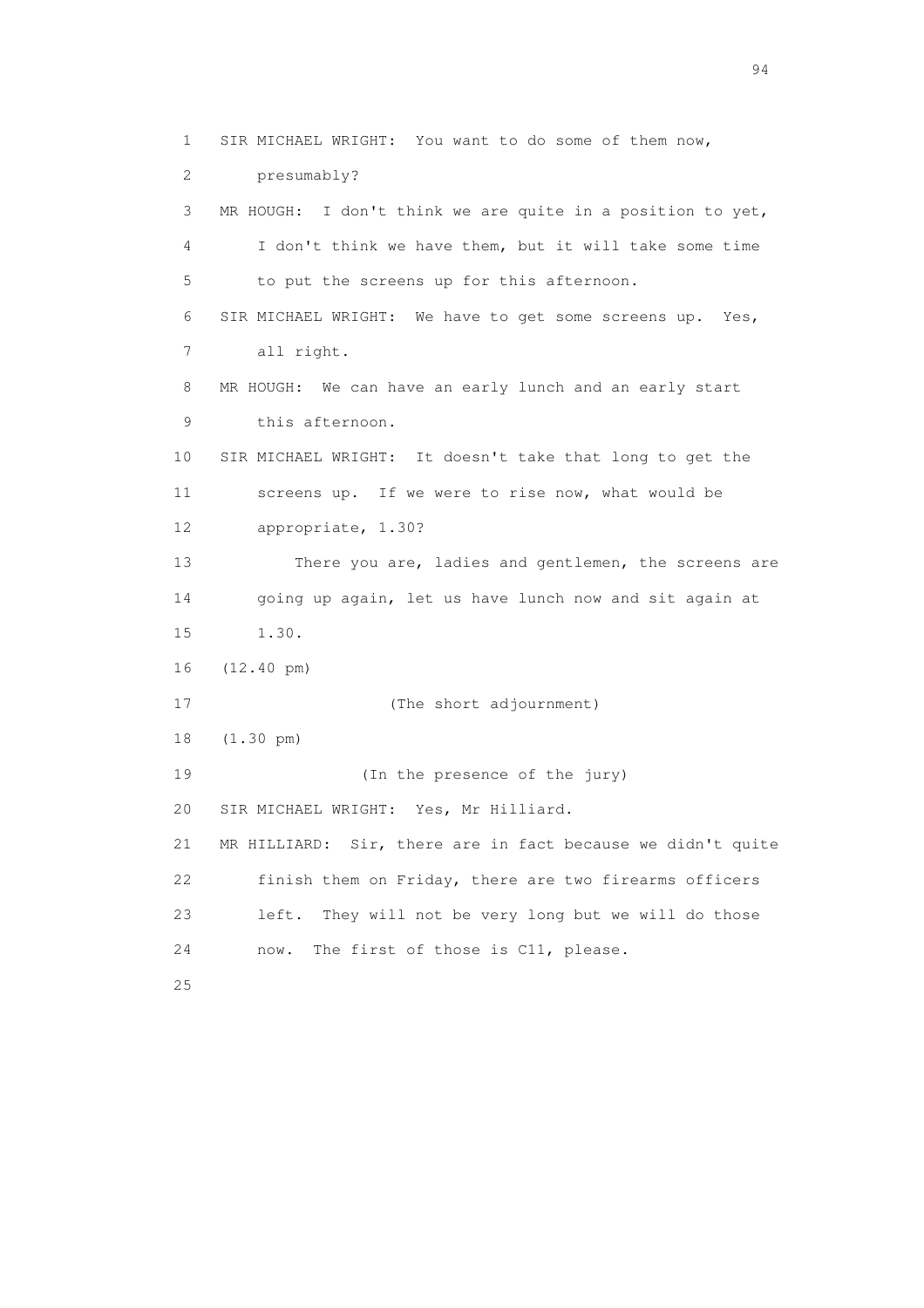1 CODENAME "C11" (sworn) 2 SIR MICHAEL WRIGHT: Thank you very much. Sit down, please. 3 A. Thank you. 4 Questions from MR HILLIARD 5 MR HILLIARD: Officer, I think you understand that you are 6 going to be known for the purpose of these proceedings 7 as Charlie 11? 8 A. Yes, thank you. 9 Q. I am going to ask you some questions first of all on 10 behalf of the Coroner, then you may be asked questions 11 by others. 12 A. Sir. 13 Q. Do you have in front of you a witness statement that you 14 made on 23 July 2005? 15 A. I have. 16 Q. Good. I think in July 2005 you were a specialist 17 firearms officer within SO19; is that right? 18 A. That's correct. 19 Q. Had you been employed in that capacity since 1996? 20 A. Yes, that's correct, sir. 21 Q. You had, right. Then some matters that we have heard 22 many times. 22 July 2005, you went to the postings 23 briefing at 7 o'clock that Ralph gave; is that right? 24 A. That's correct. 25 Q. Were you posted to the vehicle that had Ralph himself in

experience of the contract of the contract of the contract of the contract of the contract of the contract of the contract of the contract of the contract of the contract of the contract of the contract of the contract of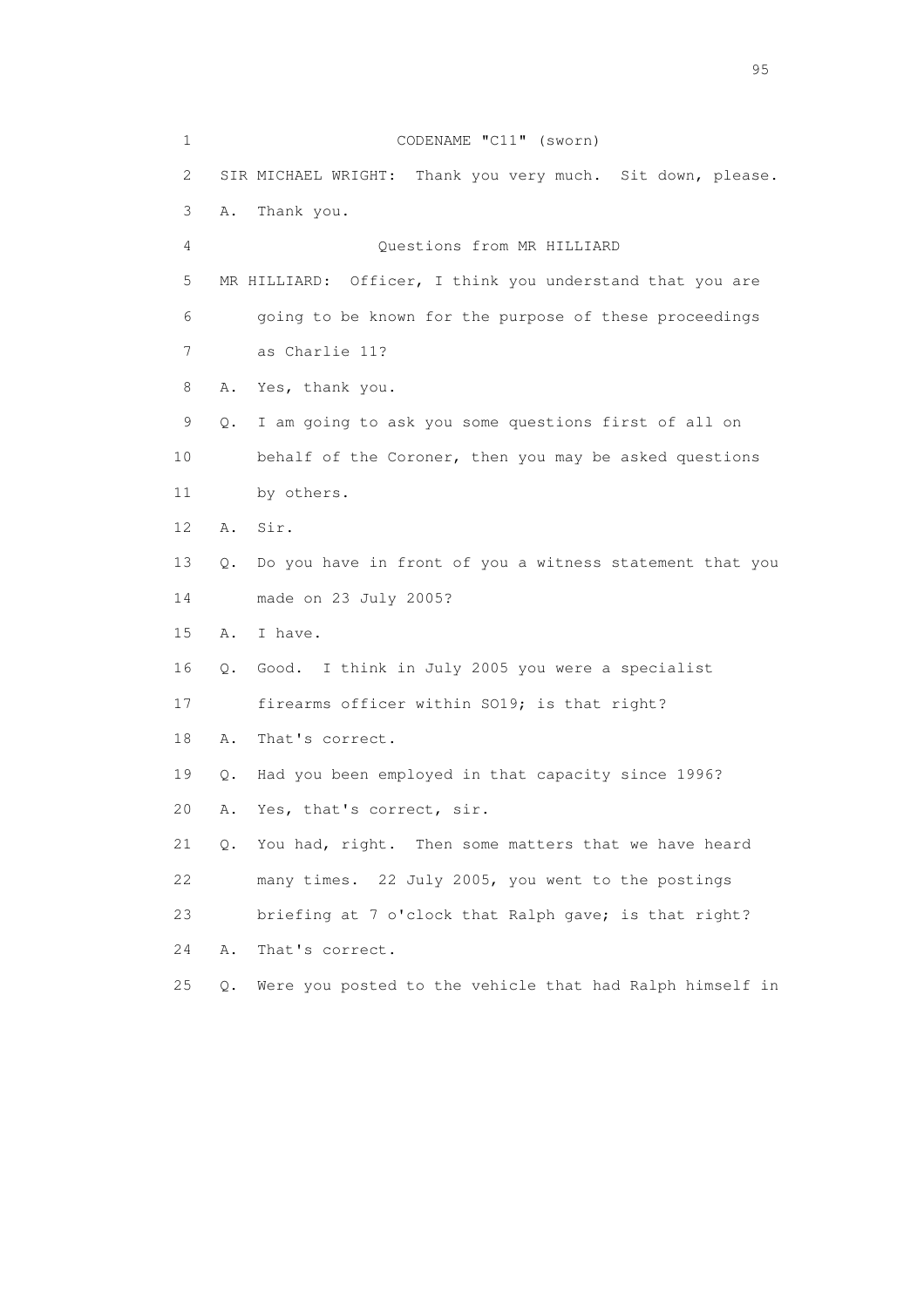1 it, and somebody called Charlie 3 who was driving? 2 A. Yes, sir. 3 Q. Had you got a shotgun and ammunition and a Glock handgun 4 with hollow point rounds? 5 A. That's correct. 6 Q. We know that there was in fact a briefing that was given 7 at Leman Street. Did you actually hear that or not? 8 A. I heard the beginning of the briefing when I was given 9 an address, but I didn't stay for the main part of the 10 briefing. 11 Q. So that's a briefing that was given by Trojan 84; 12 correct? 13 A. Yes. 14 Q. You hear the first little bit of it? 15 A. Yes, sir. 16 Q. Then what do you go off to do, make enquiries about, is 17 it 21 Scotia Road? 18 A. That's correct, yes, sir. 19 Q. What sort of enquiries did you make about that? 20 A. We have a mapping system at Leman Street which allows us 21 to look at more detail in the area where you are 22 working, to pinpoint where the address is in relation to 23 lying-up points. 24 Q. Sorry, in relation to? 25 A. Lying-up points, where we may locate.

<u>96 and the state of the state of the state of the state of the state of the state of the state of the state of the state of the state of the state of the state of the state of the state of the state of the state of the st</u>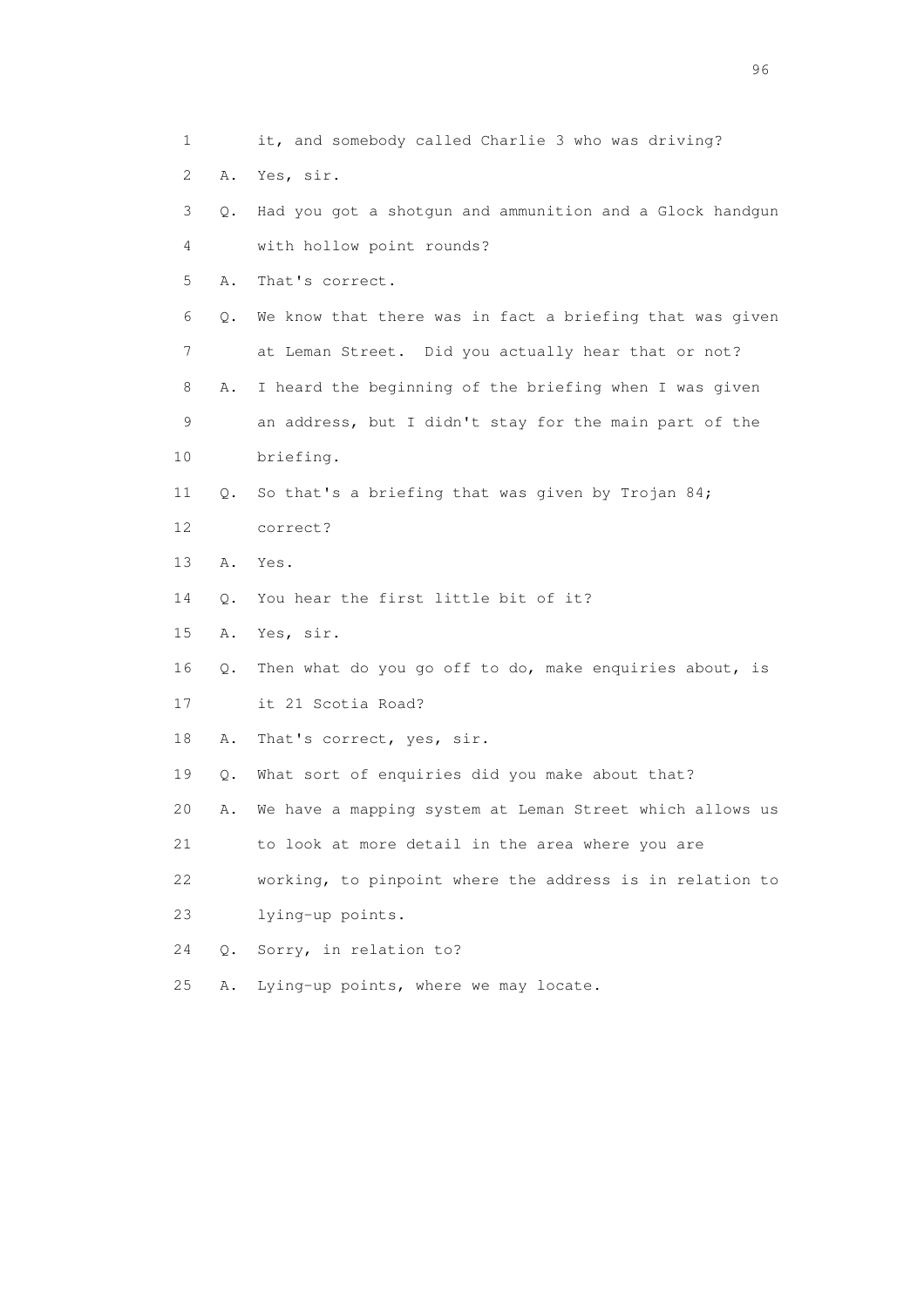1 Q. Did you see pretty swiftly that there was a TA Centre 2 near it? 3 A. Yes, I did. 4 Q. You did, all right. Did you then make your way in the 5 vehicle you have told us about to Nightingale Lane? 6 A. Yes, I did, correct. 7 Q. On the way, did Ralph fill you in on the bits of the 8 briefing that you had missed? 9 A. That's correct. 10 Q. When you got to Nightingale Lane we have heard that from 11 8.45 to 9.15 Silver, Mr Purser, gave a briefing? 12 A. That's correct. 13 Q. Were you present for that? 14 A. Yes, I was. 15 Q. I think Trojan 84 also took part in that; is that 16 correct? 17 A. Yes, sir. 18 Q. If it helps you I am looking towards the bottom of the 19 second page of your statement. Did you record that 20 Trojan 84 said that the bus route in Scotia Road had 21 been suspended? 22 A. Yes, that is correct. 23 Q. As you recalled it, is that what he said? 24 A. I can't remember his exact words but on that page I have

25 written that he also said the bus route in Scotia Road

experience of the contract of the contract of the contract of the contract of the contract of the contract of the contract of the contract of the contract of the contract of the contract of the contract of the contract of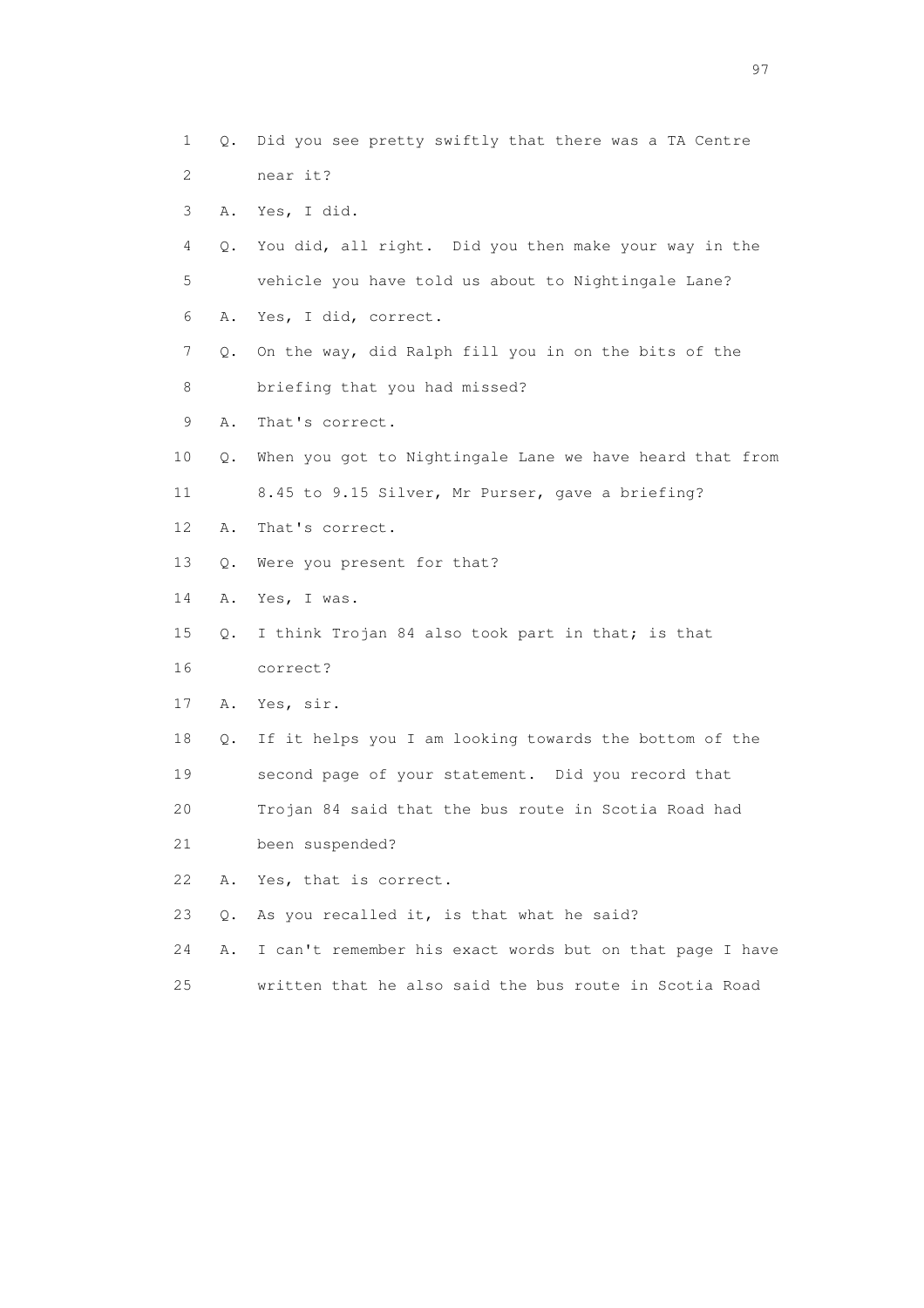1 had been suspended.

2 I can't remember his exact words.

- 3 Q. No, but was that the effect of what you recalled him
- 4 saying?
- 5 A. That's correct.
- 6 Q. After that briefing, did you all prepare your equipment
- 7 and your vehicles?
- 8 A. Yes, sir.
- 9 Q. Then make your way to the TA Centre?
- 10 A. Yes, sir.
- 11 Q. Did you in fact get as far as the TA Centre?
- 12 A. Yes, just outside the front gates.
- 13 Q. Right. On the way there, had you heard about someone
- 14 who had left the Scotia Road block of flats and was
- 15 being followed?
- 16 A. Yes, I had.
- 17 Q. Did you hear that that person had in due course got on
- 18 a number 2 bus?
- 19 A. That's correct, yes.
- 20 Q. Did you make your way along the route that the bus was
- 21 travelling to support the surveillance?
- 22 A. Yes, we did.
- 23 Q. You record in your statement that at some point in the 24 journey, there were further transmissions about the
- 25 identity of the person being followed; is that right?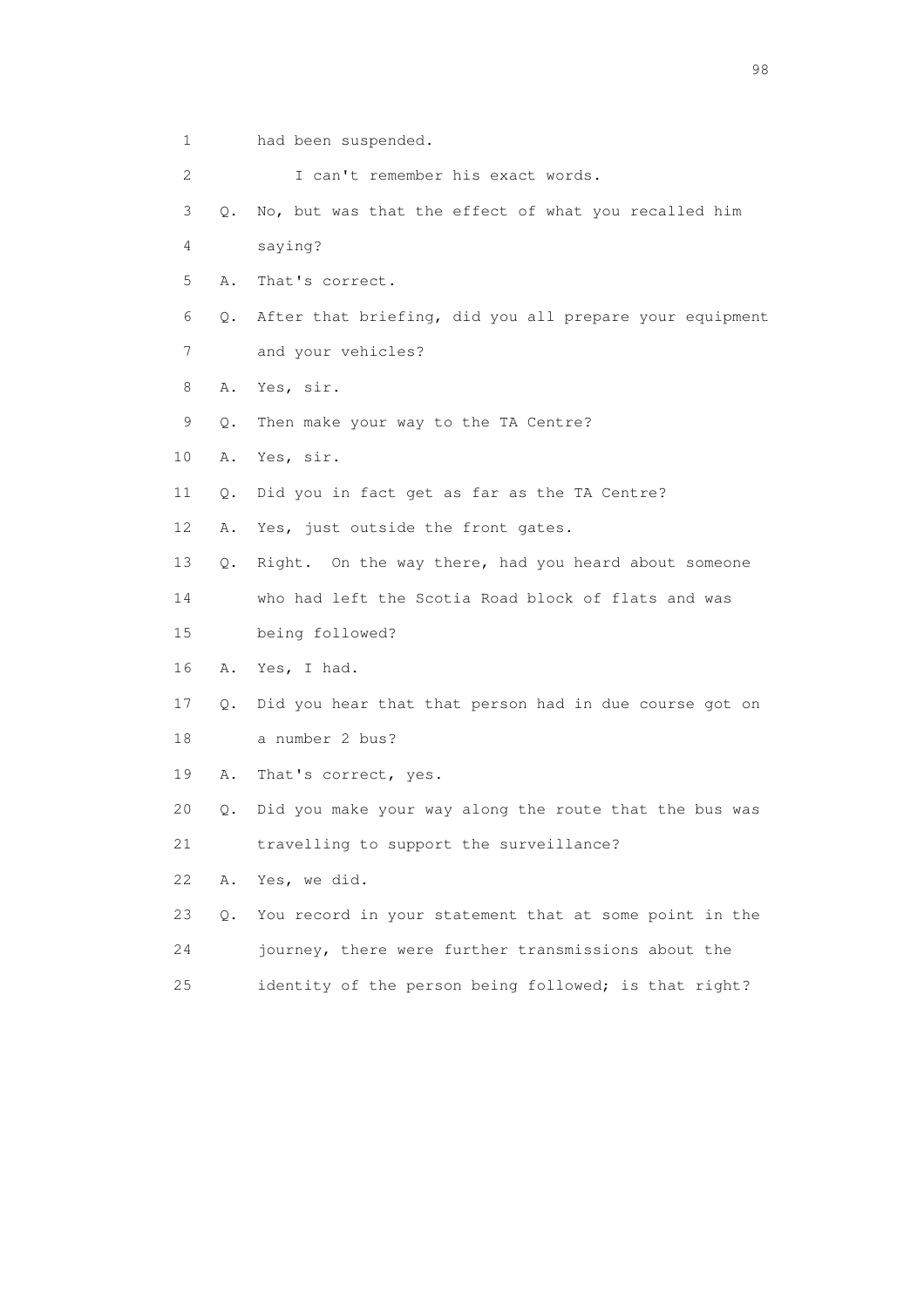1 A. Yes, that's correct.

| $\overline{2}$ | О. | Have you made a note about one of them?                  |
|----------------|----|----------------------------------------------------------|
| 3              | Α. | Yes, that one of the transmissions -- that doesn't       |
| 4              |    | exactly read correctly. There were further               |
| 5              |    | transmissions confirming the identity of the subject.    |
| 6              |    | There was one that I can remember, which was             |
| 7              |    | specifically -- said "definitely our man".               |
| 8              | Q. | So it's one, is it, so we have the picture?              |
| $\mathsf 9$    | Α. | Yeah, it reads incorrectly that there was numerous       |
| 10             |    | transmissions of that nature. The only one I can         |
| 11             |    | remember was "definitely our man".                       |
| 12             | Q. | You have put those words, "definitely our man", in       |
| 13             |    | speech or quote marks there. Are those the words as you  |
| 14             |    | recalled them?                                           |
| 15             | Α. | Yes, they are.                                           |
| 16             | Q. | Right, then you record that near the Underground station |
| 17             |    | at Stockwell, was there information that the bus had     |
| 18             |    | stopped?                                                 |
| 19             | Α. | That's correct, yes.                                     |
| 20             | Q. | And some more information about the subject?             |
| 21             | Α. | Yes, that the subject -- do you mind if I read it from   |
| 22             |    | here, sir?                                               |
| 23             | Q. | No, you do.                                              |
| 24             | Α. | Was off the bus and on a recip -- a reciprocal route,    |
|                |    |                                                          |

25 crossing by the NatWest towards the Underground station.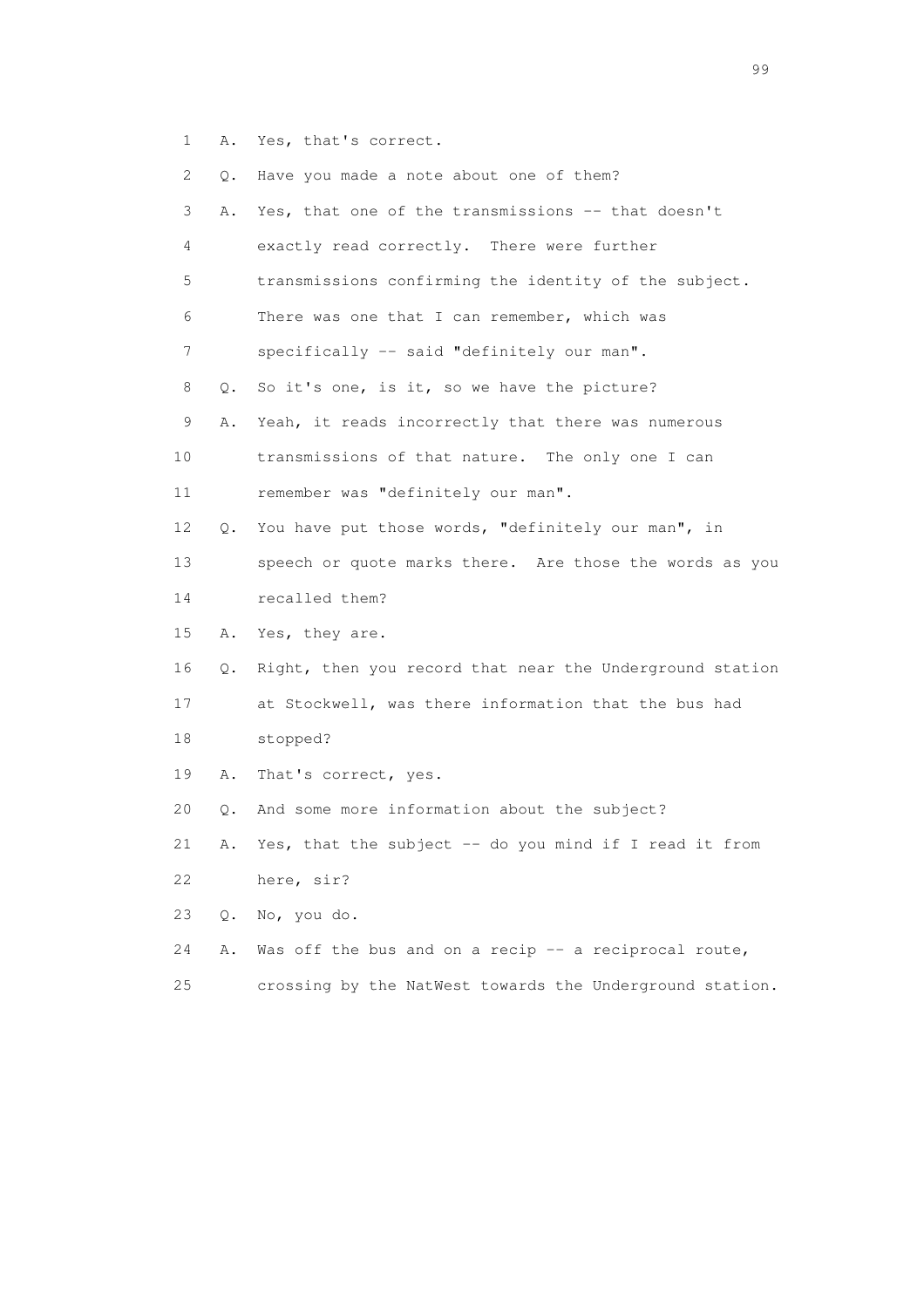1 SIR MICHAEL WRIGHT: So that on that basis, I had better ask 2 you: the one transmission that you remember about 3 "definitely our man", before the bus got to Brixton or 4 after? 5 A. Brixton, sir? 6 SIR MICHAEL WRIGHT: Yes, Brixton. 7 A. I can't remember, sir. 8 SIR MICHAEL WRIGHT: All right. 9 MR HILLIARD: I just want to go up a little bit. So 10 "definitely our man" you have recorded. Then at 11 Stockwell near the Underground station, did you have 12 some information that the bus had stopped? Can you see 13 that, just below "definitely our man"? 14 A. Sorry, sir, can you say that again, please? 15 Q. Yes, do you have the reference in the statement to 16 "definitely our man"? 17 A. Yes, I have. 18 Q. If you go a couple of lines below that, do you record 19 that you also had some information that the bus had 20 stopped? 21 A. Yes. 22 SIR MICHAEL WRIGHT: I'm sorry, I should have asked one 23 preliminary question. Do you remember -- it's not in 24 your statement -- that there was an occasion when the 25 bus stopped in Brixton opposite Brixton Underground and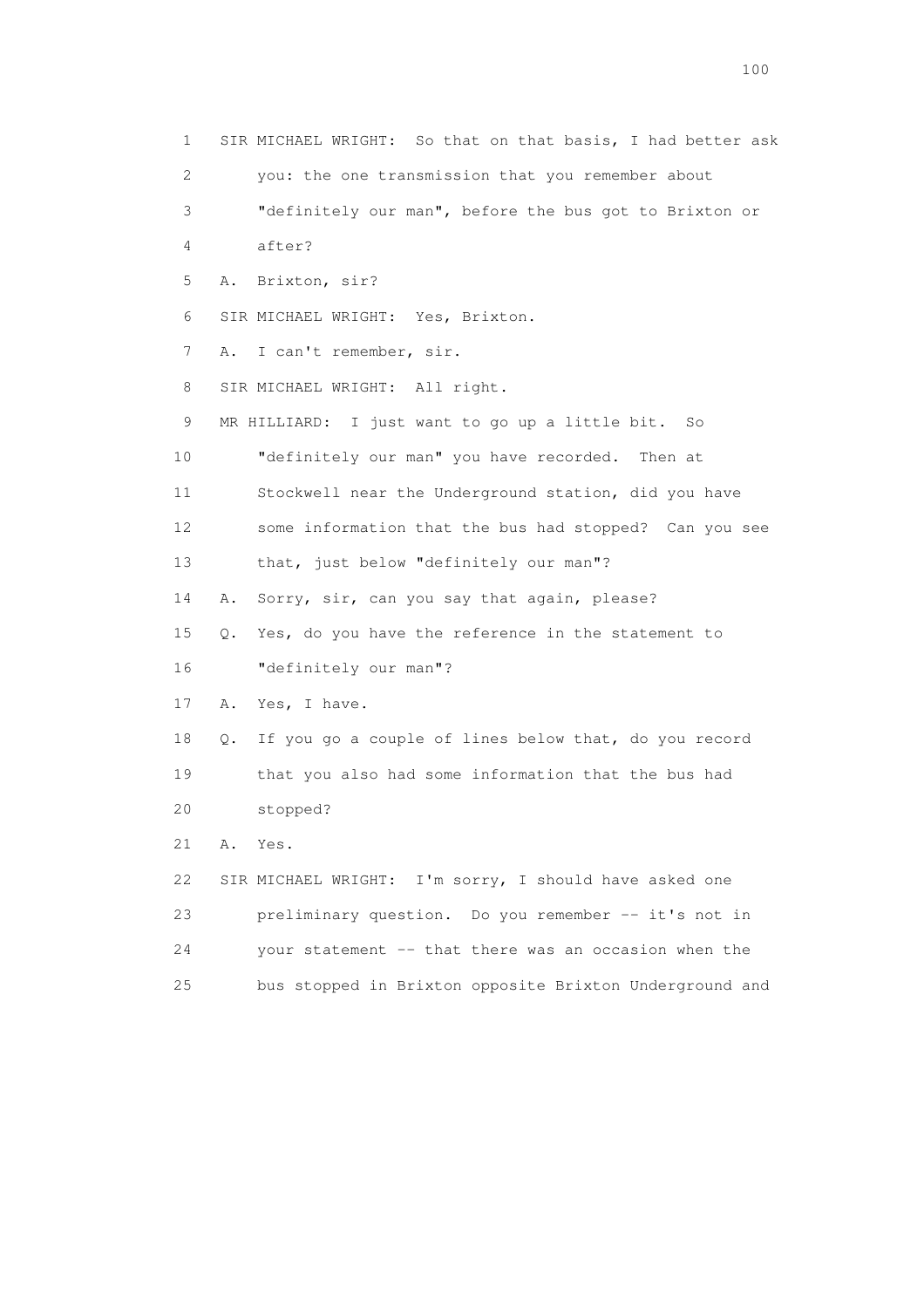1 that the man had got off the bus and got back on again; 2 do you have any recollection of that? 3 A. No, sir, I can't recall. 4 SIR MICHAEL WRIGHT: Very well. 5 MR HILLIARD: All right. So then this bit just where you 6 get some information at Stockwell near the Underground 7 station, that the bus had stopped; yes? 8 A. Yes. 9 Q. And any more information? 10 A. That the subject was acting nervous, twitchy, or similar 11 words to that effect, and that was that the subject was 12 on or near the steps of the bus. 13 Q. Did there come a time when you were in Stockwell Road 14 south of the junction with Clapham Road when you could 15 see the Alpha vehicle ahead of you by traffic lights 16 controlling the junction? 17 A. Yes, that's correct. 18 Q. Did you then have information that the suspect was off 19 the bus and crossing by the NatWest towards the 20 Underground station? 21 A. That's correct, yes. 22 Q. Then that the suspect had actually entered the station 23 and that he was towards platforms 1 and 2? 24 A. Yes, sir. 25 Q. Then did Trojan 84 come on the radio saying -- and you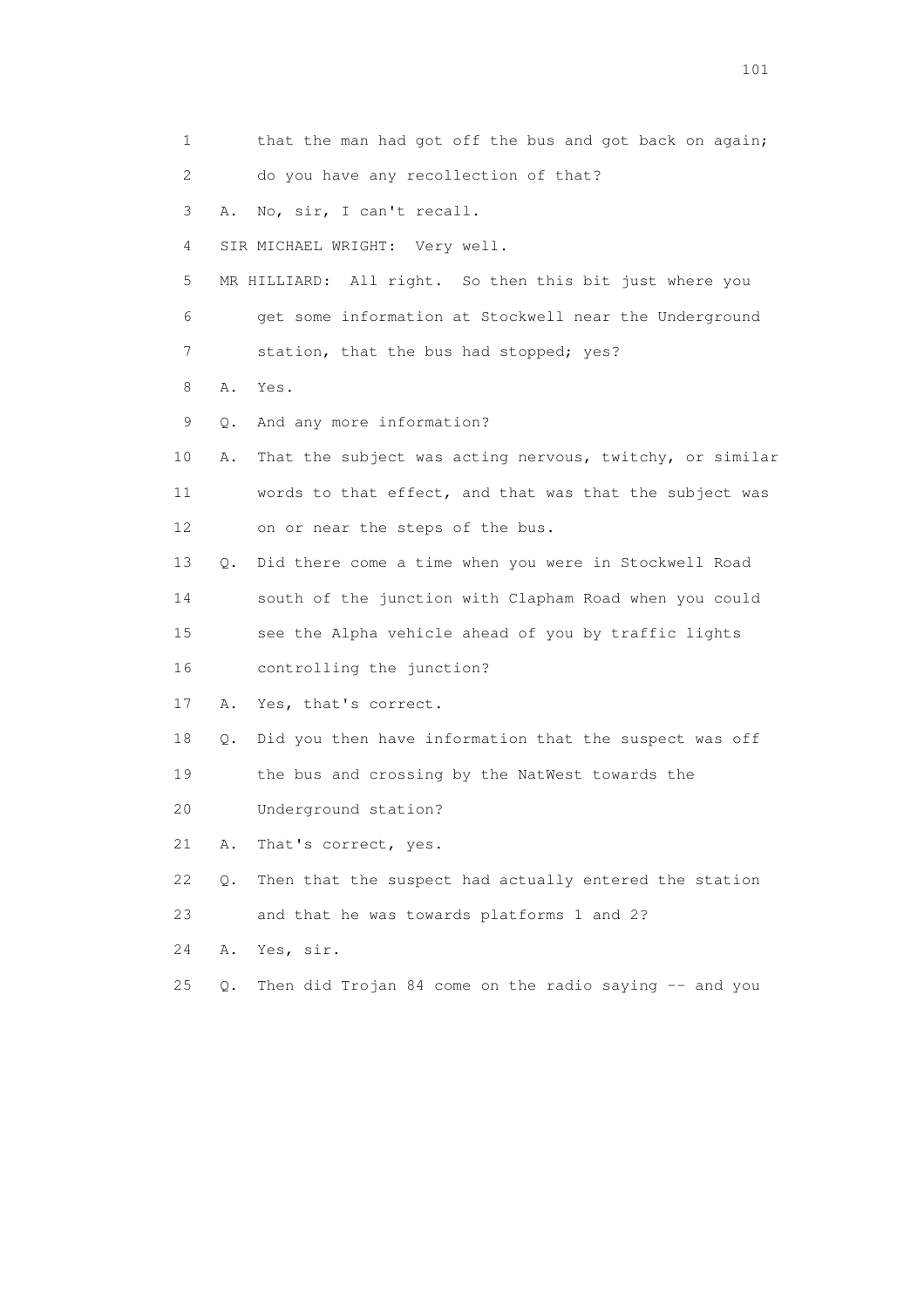1 have put this in quote marks -- "he must be stopped from 2 getting on the tube", or similar words to that effect; 3 yes? 4 A. Yes, that's true. 5 Q. Where did you think -- he had obviously said it, but 6 where did you think that instruction had come from? 7 A. Sorry, sir, I don't follow it, it had come from 8 Trojan 84. 9 Q. Absolutely, but was he the originator of it, or had it 10 come from somebody else, do you understand? 11 A. I do, sir. I am not sure of the exact words, but that's 12 the message that I received and because of the command 13 structure in place, I believe that command would have 14 come from somebody at Scotland Yard. 15 Q. All right, the reason I ask you is what you said in your 16 statement, can you see this: 17 "Due to the command structure in place, 18 I interpreted this as a direct instruction from the 19 DSO." 20 That's the only reason I'm asking you. 21 A. Yes, sir, you are quite correct. I wasn't looking at 22 that next line. Sorry. 23 Q. That's all right. That is what it says, isn't it: 24 "Due to the command structure in place, I 25 interpreted this as a direct instruction from the DSO."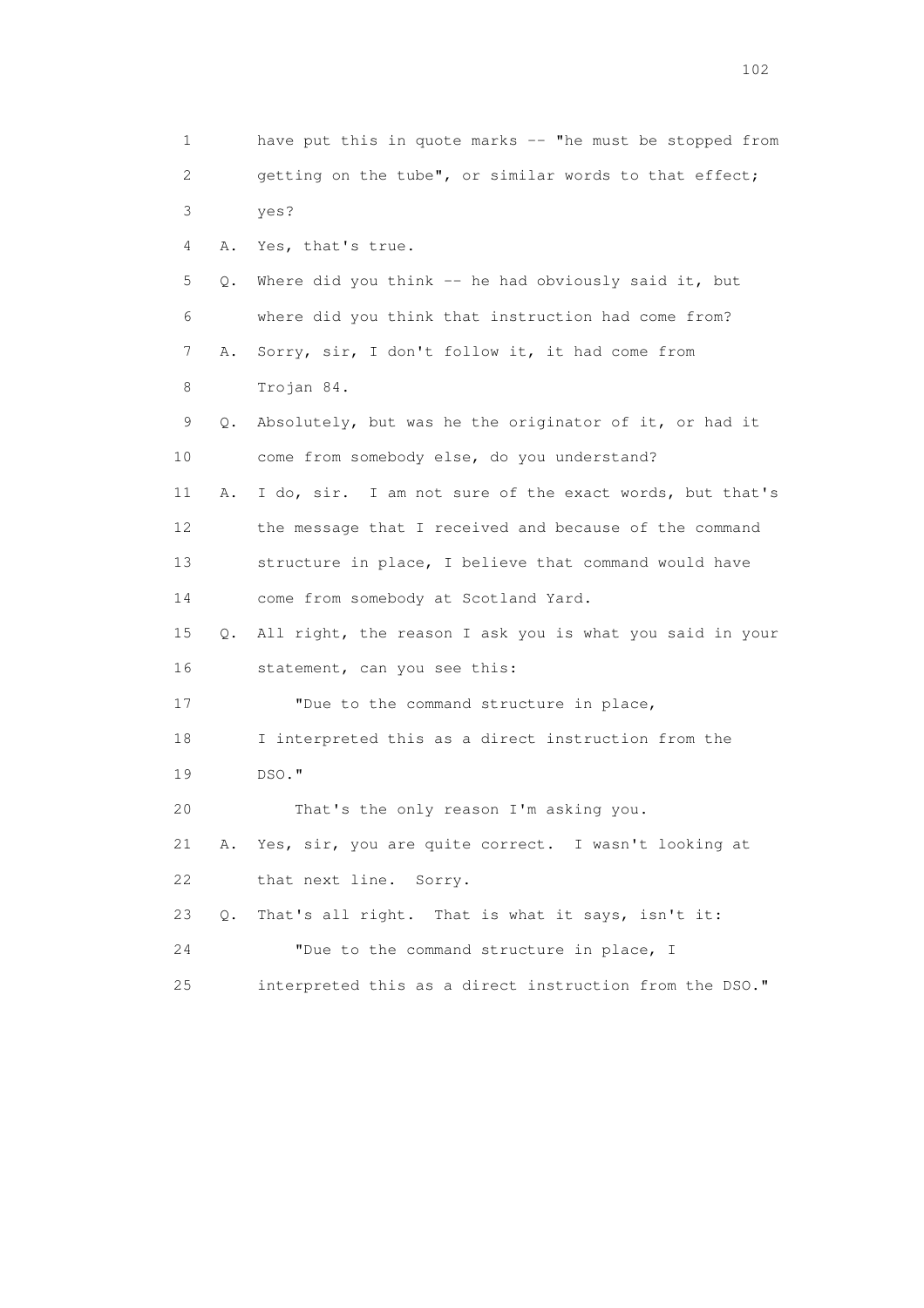1 A. That's correct.

2 Q. Is that what you thought at the time?

3 A. That's correct.

4 Q. Why was that?

 5 A. Sorry, sir, because of the command structure -- because 6 of exactly what you have just said. Sorry, I do not 7 want to appear rude.

8 0. No. What was it about the command structure?

 9 A. Because of the command structure in place, the DSO was 10 in position to make decisions around our deployment and 11 because that structure was in place, that's what 12 I believed had happened.

 13 Q. What did you think, "He must be stopped from getting on 14 the tube" meant, then, if that was a DSO instruction? 15 A. To perform an interception.

 16 Q. Right, but hang on, not every instruction that came, or 17 was it the case that every instruction you had got up 18 until that point you thought had come from the DSO, 19 because of the structure? Is that what you are saying? 20 A. No, sir.

 21 Q. No, so why did you think this particular instruction, 22 that's what I am asking you, was a direct instruction 23 from the DSO?

24 A. Because it was a decision on us to deploy.

25 Q. Right.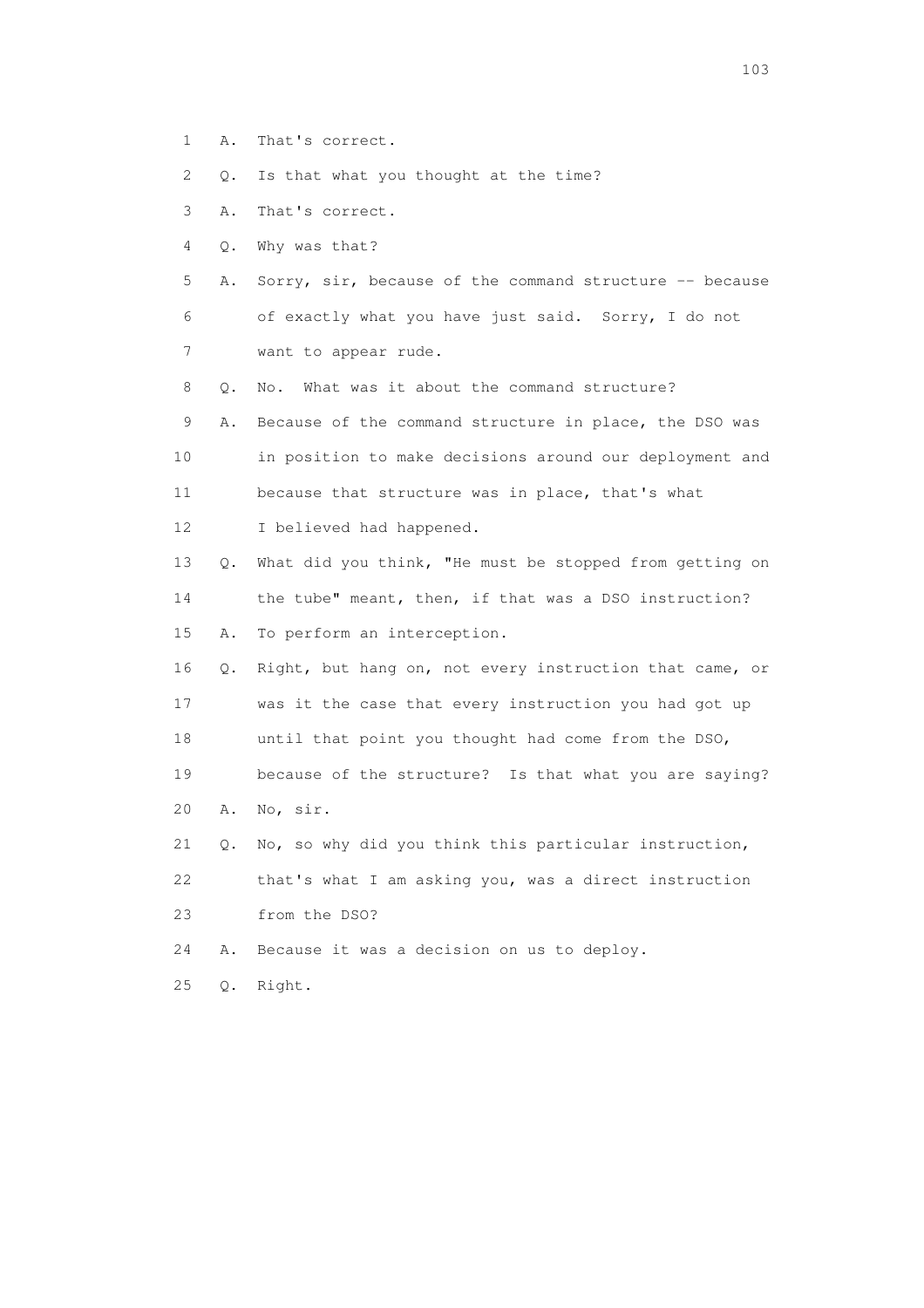1 A. And that's what I believed the DSO was in position for, 2 to -- 3 Q. What, to decide whether or not you should deploy? 4 A. That's correct, sir, yes. 5 Q. Sorry, by stop, did you say make an intervention or 6 interception, I didn't hear? 7 A. It's the same thing, interception, intervention. 8 Q. Right. You say that you thought that was a direct 9 instruction from the DSO and that: 10 "We were to be immediately deployed to stop the 11 suspect from taking any further action." 12 A. That's correct, yes. 13 Q. That's what you thought? 14 A. Yes, sir. 15 Q. And Ralph asked Trojan 84 to repeat that; is that right? 16 A. Yes, sir. 17 Q. Which he did? 18 A. Yes, sir. 19 Q. Do you remember Ralph declaring state red? 20 A. Yes, I do. 21 Q. Did you stop just in Binfield Road? 22 A. Yes, we did. 23 Q. And go into the station? 24 A. Yes, I did, I deployed into the tube station. 25 Q. Did you see other armed officers ahead of you, including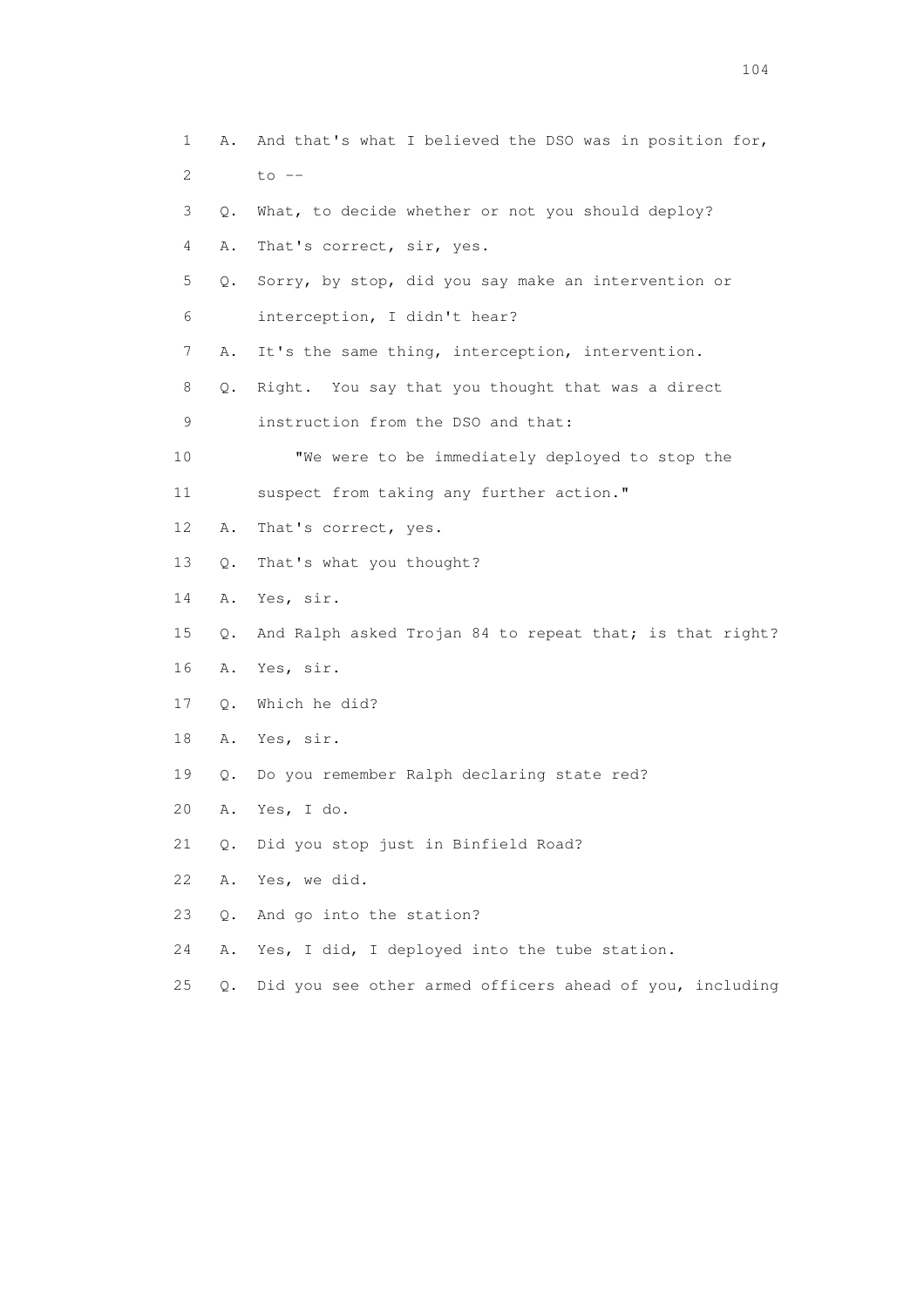- 1 Charlie 2 and 12?
- 2 A. Yes, I did.
- 3 Q. In fact, it may be my mistake, was it only 2 and 12 you 4 could see ahead of you?
- 5 A. That's how I have recorded it, yes, sir.
- 6 Q. So those are certainly the two you remembered as being 7 ahead of you?
- 8 A. That's correct, sir, yes.
- 9 Q. You say that you were aware of people shouting, "Armed 10 police"?
- 11 A. Yes, sir.
- 12 Q. Then at the bottom of the escalator, somebody we have 13 heard about already, but somebody with a baseball cap 14 on, something red on his shoulder, who you thought was
- 15 a police officer?
- 16 A. Yes, sir.
- 17 Q. Said something -- is this right, according to you --
- 18 about a train having already left but then indicates
- 19 towards the platform on the left?
- 20 A. Yes, sir.
- 21 Q. Did you look down the little archway or the corridor
- 22 that leads to the platform on the left?
- 23 A. Yes, I did.
- 24 Q. What could you see?
- 25 A. I could see my colleagues moving towards the platform,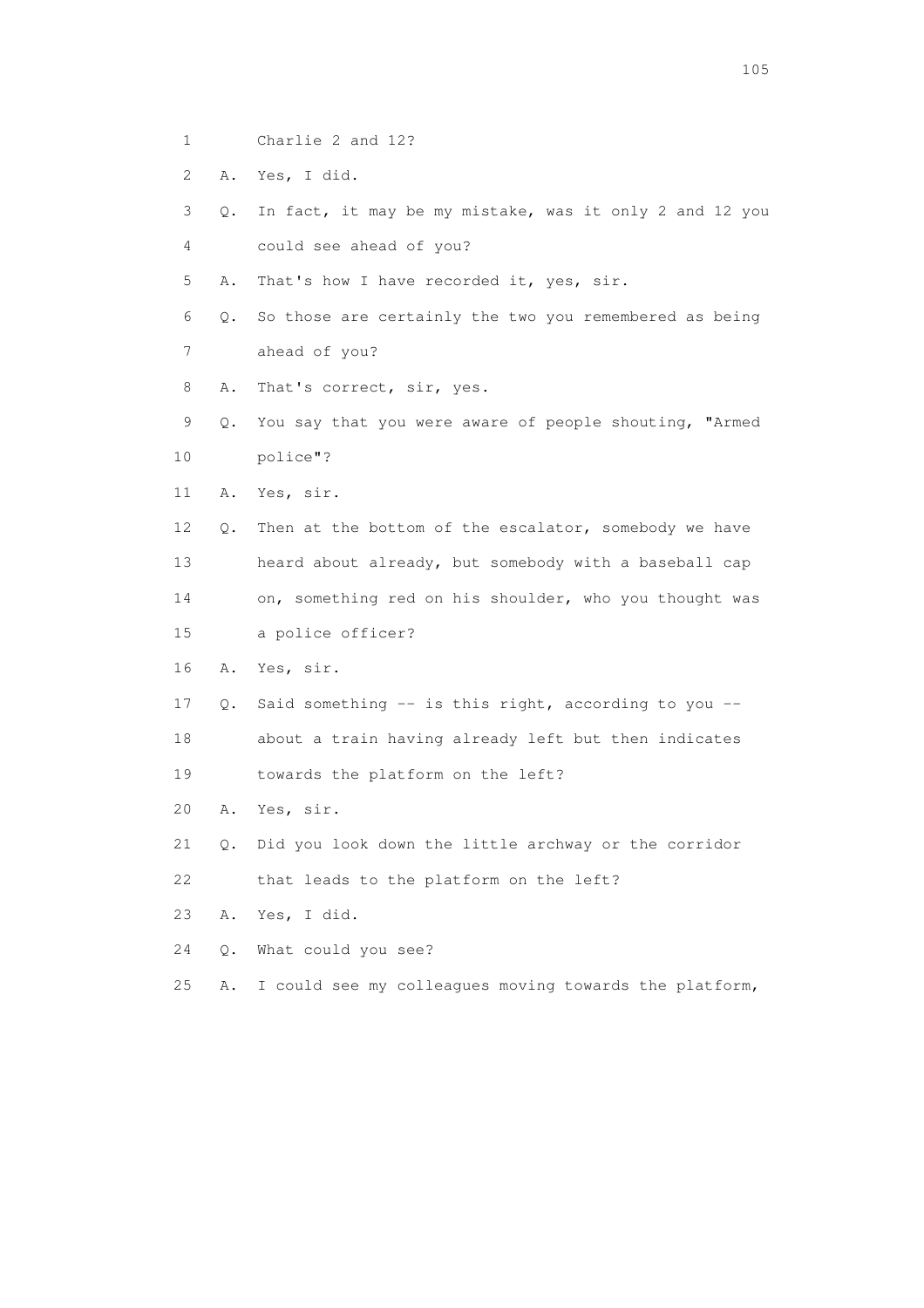| 1  |    | and then I saw movement of someone on the train moving  |
|----|----|---------------------------------------------------------|
| 2  |    | to the right, and I thought this could be the suspect   |
| 3  |    | moving down the carriageway.                            |
| 4  | Q. | So what did you do, please, in response to that?        |
| 5  | Α. | I immediately ran ahead in the foyer area and turned    |
| 6  |    | left into another short corridor that leads to the same |
| 7  |    | platform.                                               |
| 8  | О. | Just pausing there, so that first little alleyway that  |
| 9  |    | goes on to the platform, you have not gone down that,   |
| 10 |    | you have gone a little further on in the main foyer as  |
| 11 |    | you call it and then gone down the next entrance?       |
| 12 | Α. | I am not sure if it was the next one.                   |
| 13 | О. | But one of the next ones.                               |
| 14 | Α. | One of the other ones, yes.                             |
| 15 |    | Q. Got it, yes.                                         |
| 16 |    | Right, what happened as you turned into whichever of    |
| 17 |    | the next corridors it was?                              |
| 18 | Α. | Sorry. As I was turning on to that platform, I heard    |
| 19 |    | a loud crack, and I wasn't sure at that time what that  |
| 20 |    | noise was.                                              |
| 21 | Q. | Just pausing. Do you know now or are you still not      |
| 22 |    | actually sure what that --                              |
| 23 | Α. | Well, at the time, sir, I wasn't sure, I wasn't sure if |
| 24 |    | a device had just gone off or whether shots were fired. |
| 25 |    | I was anticipating being blown up at that stage.<br>But |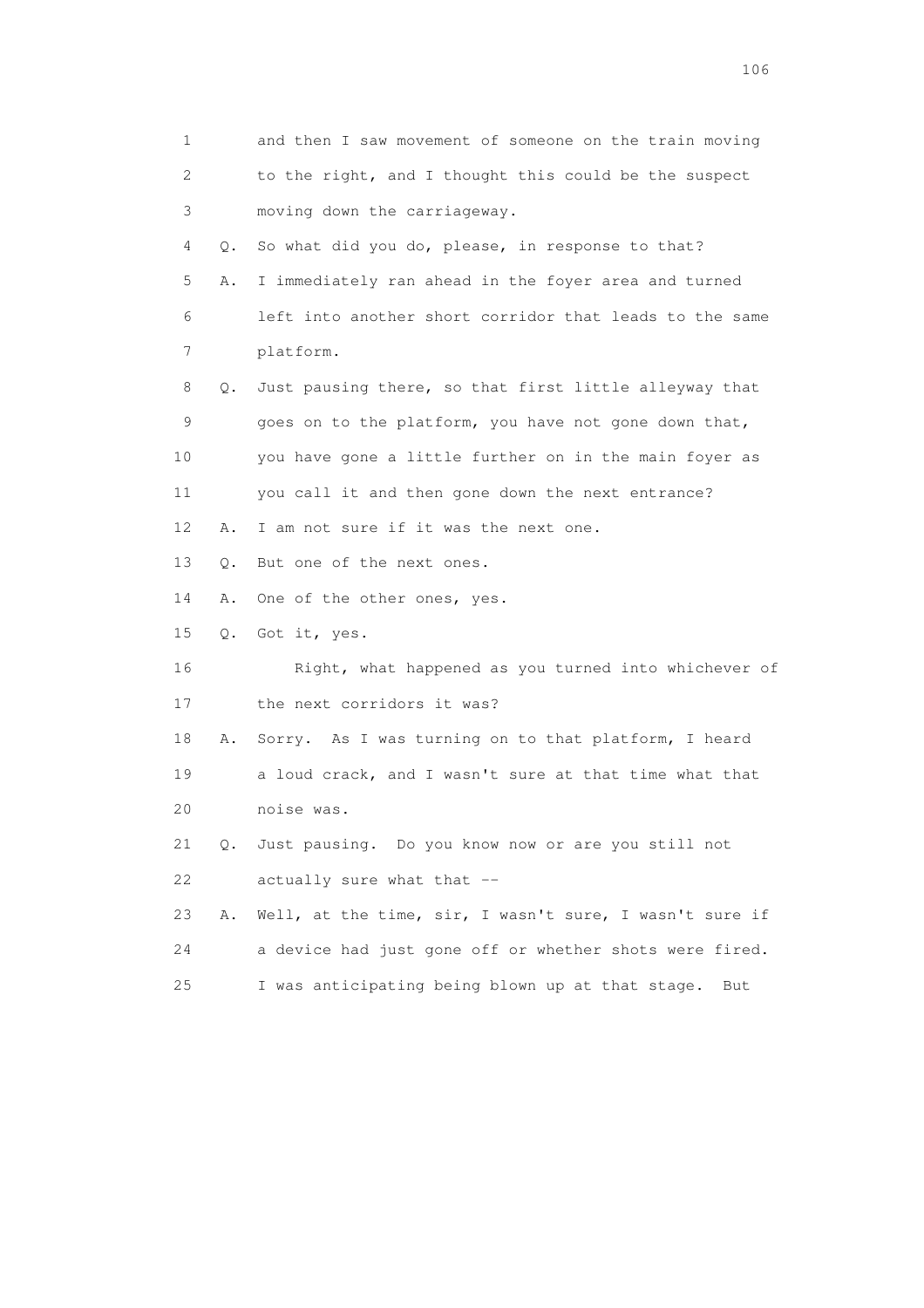1 obviously I now know that it was the sound of a shot. 2 Q. I see, so you were clear as it were that it was one of 3 the two, now that you know a device hadn't gone off, it 4 must be a shot; is that what it comes to? 5 A. Yes, sir. 6 Q. Right. Whereabouts did you go then? 7 A. I closed in towards a single door at the end of the 8 carriage. The passengers were flooding off the train, 9 and there was a sequence of further -- further shots. 10 Q. Right. 11 A. Sorry, sir, do you want me to carry on? 12 Q. Yes, do? 13 A. People were screaming and running from the train and all 14 carriages. There were numerous shouts of, "Armed 15 police" and instructions to, "Get out". At some time on 16 the platform I could see the male who had been 17 previously described wearing denims facing down on the 18 seat with his legs behind him. 19 May I just make that clear, sir, that's me on the 20 platform. 21 Q. That's? 22 A. That's me that's standing on the platform. 23 Q. Who is it you can see? 24 A. Well, Mr de Menezes. 25 Q. I am with you. So at some time, that is you on the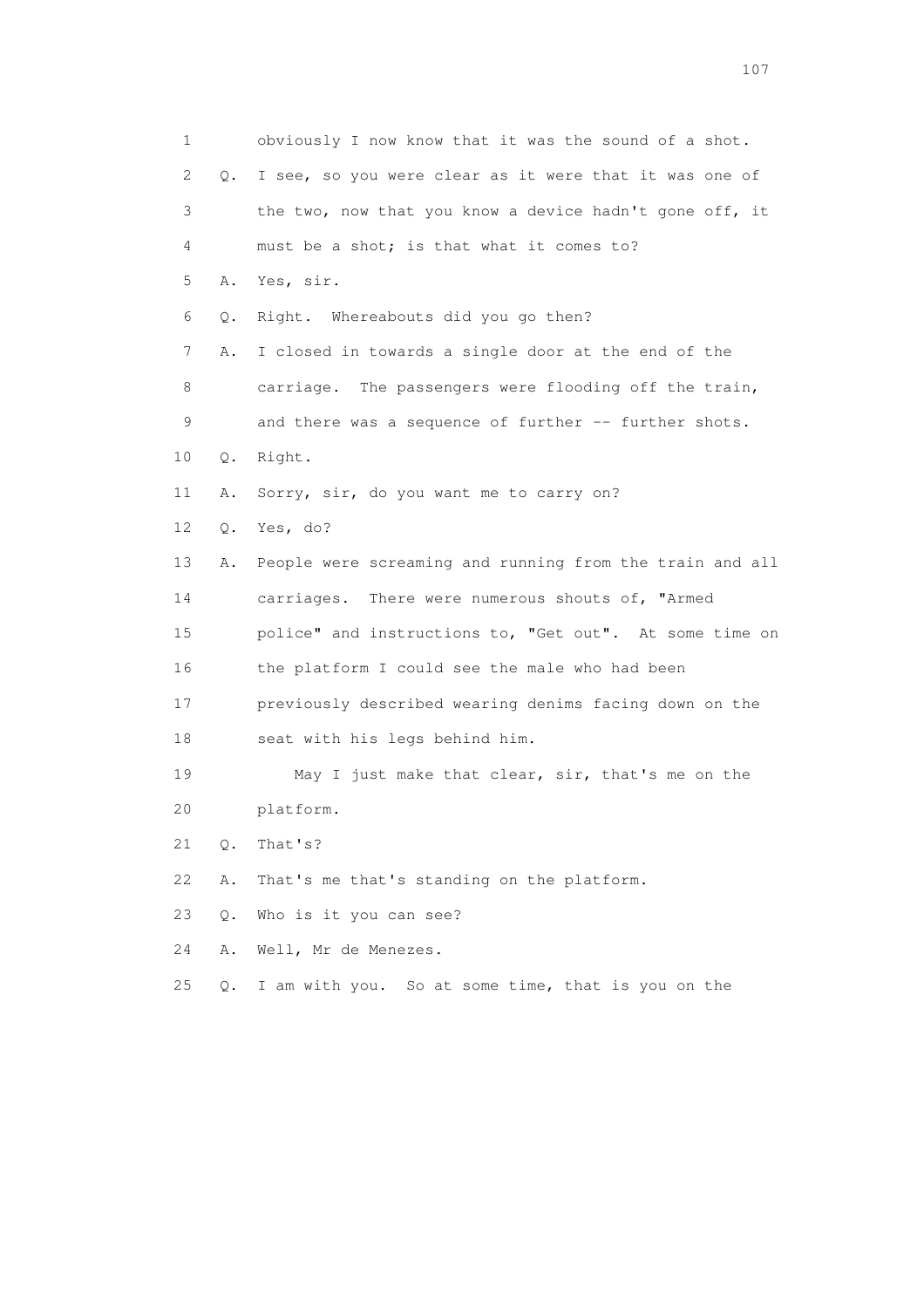| $\mathbf 1$     | platform, you can see Mr de Menezes, right, and he is       |
|-----------------|-------------------------------------------------------------|
| 2               | inside in the carriage, is he?                              |
| 3               | That's correct.<br>Α.                                       |
| 4               | All right. Face down on the seat with his legs behind<br>Q. |
| 5               | him?                                                        |
| 6               | A. Yes.                                                     |
| 7               | I think you were aware of Terry, is this right,<br>Q.       |
| 8               | shouting, "Back off", or "Get clear", or something to       |
| 9               | that effect?                                                |
| 10              | That's correct.<br>Α.                                       |
| 11              | Did you check the other platforms?<br>Q.                    |
| 12 <sup>°</sup> | I did.<br>Α.                                                |
| 13              | And take steps to try to stop trains stopping at the<br>Q.  |
| 14              | other platform?                                             |
| 15              | That's correct, yes.<br>Α.                                  |
| 16              | Then in due course did you leave the station with<br>Q.     |
| 17              | Charlie 3?                                                  |
| 18              | I did, yes.<br>Α.                                           |
| 19              | MR HILLIARD: Thank you very much indeed.                    |
| 20              | Thank you.<br>Α.                                            |
| 21              | SIR MICHAEL WRIGHT: Yes, Mr Mansfield.                      |
| 22              | Questions from MR MANSFIELD                                 |
| 23              | MR MANSFIELD: Yes, good afternoon. My name is               |
| 24              | Michael Mansfield. I represent the family of                |
| 25              | Jean Charles de Menezes.                                    |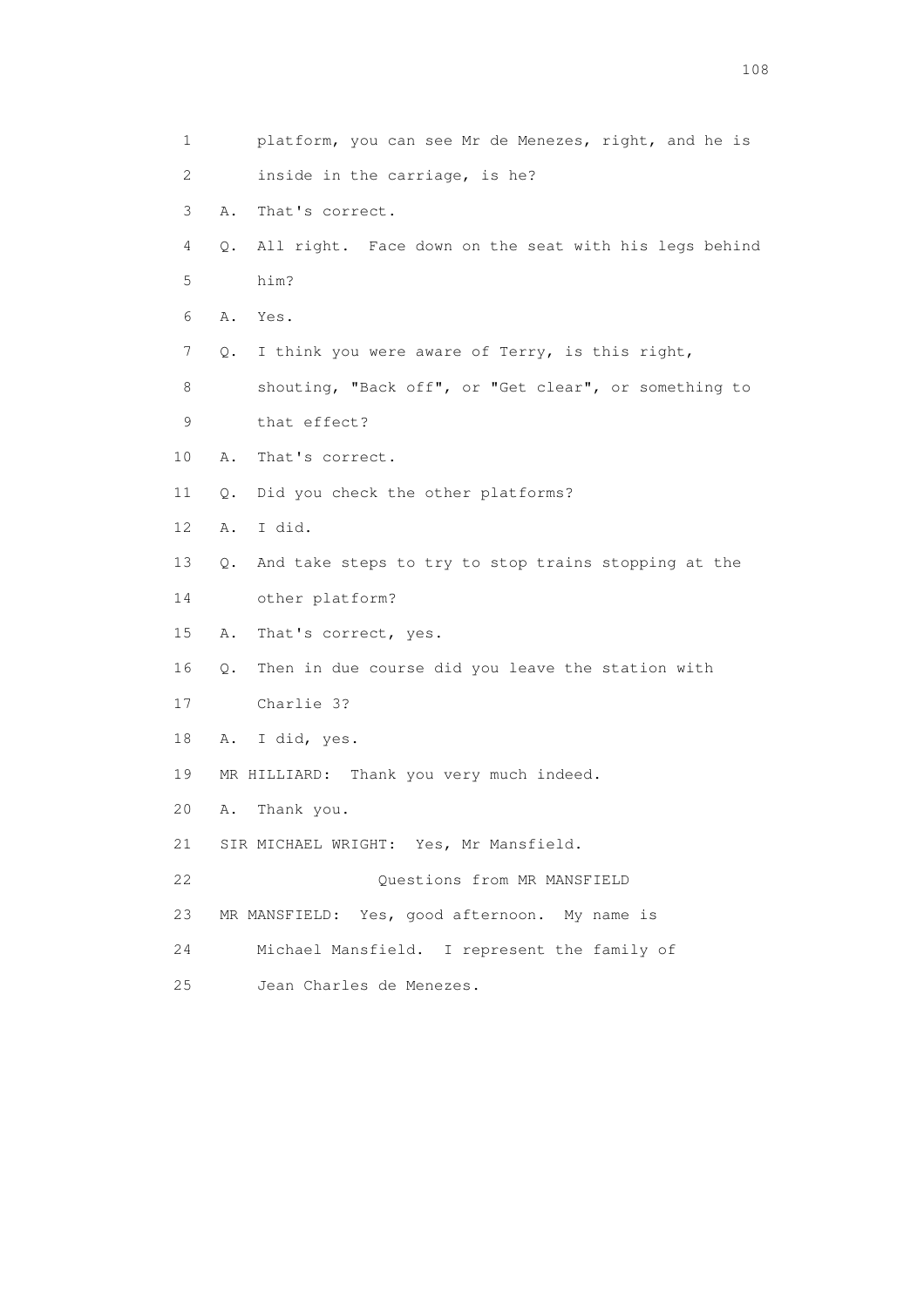- 1 A. Good afternoon, sir.
- 2 Q. I'll deal with it chronologically. It's clear you are 3 heavily reliant, are you not, on your statement now? 4 A. Yes, sir, I am.
- 5 Q. I have no objection to you looking at that. In fact you 6 have made two statements. First thing in relation to 7 what happened when you went on that day, you talked 8 about looking at a mapping system; do you remember?
- 9 A. Yes, sir.
- 10 Q. Which you did at Leman Street?
- 11 A. Yes, sir.
- 12 Q. In relation to that, did the mapping system enable you 13 to discover that number 21 Scotia Road was in fact
- 14 a block of flats?
- 15 A. Yes, it did.
- 16 Q. Did you communicate that to anyone else?
- 17 A. I can't remember doing that. I haven't got it in my
- 18 statement. But I can't imagine any reason why
- 19 I wouldn't have done that.

 20 Q. No, I am not suggesting you wouldn't have done it. So 21 the most obvious thing is having discovered that, since 22 part of the object of looking at the map in the first 23 place is to work out where you have to go; that's part 24 of it, isn't it?

25 A. Yes, sir.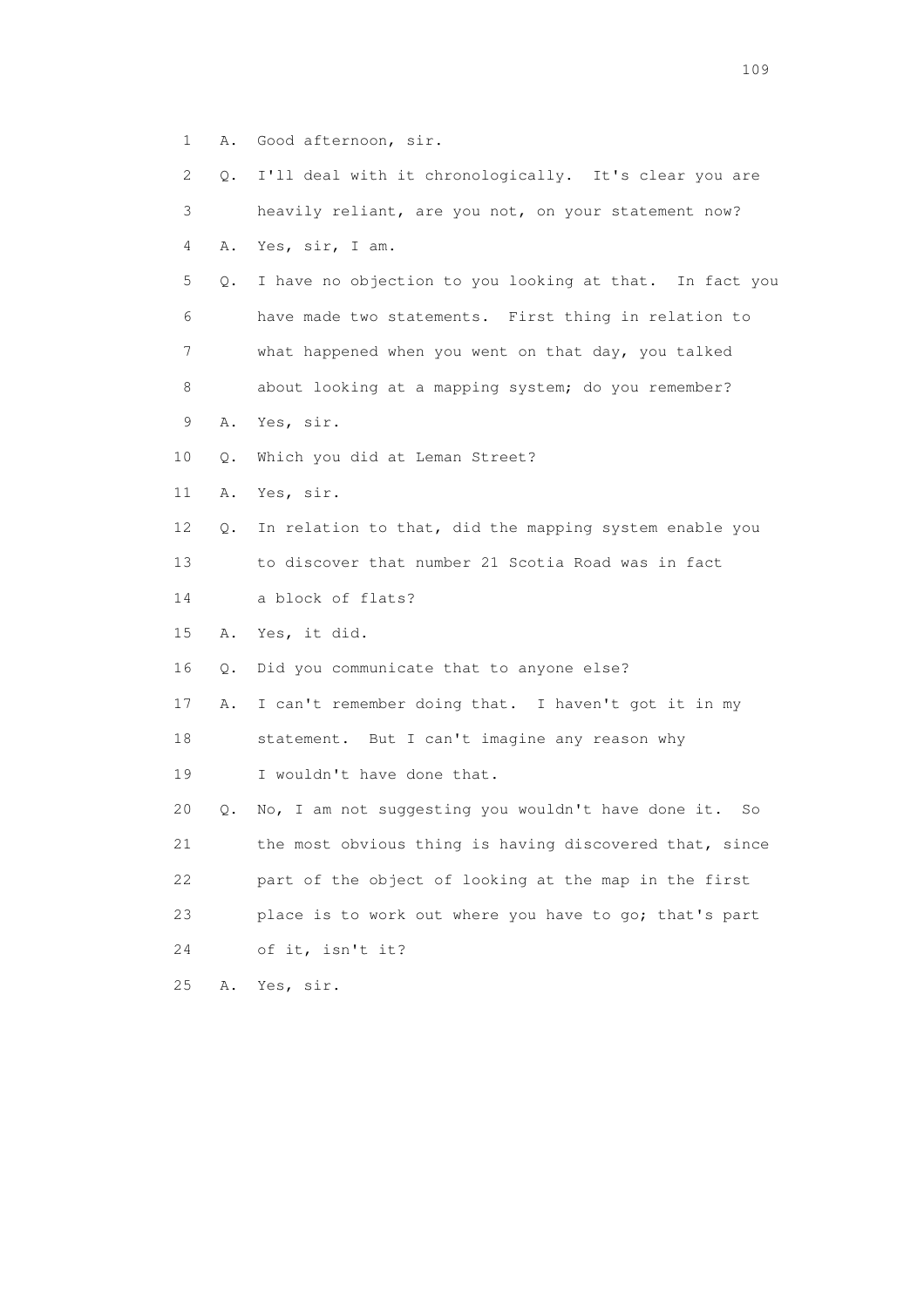| $\mathbf 1$ | Q.    | The most obvious person you would tell, would this be    |
|-------------|-------|----------------------------------------------------------|
| 2           |       | fair, would be Trojan 84 because he is in charge down    |
| 3           |       | there?                                                   |
| 4           | Α.    | Yes, sir, Trojan 84, Ralph, colleagues.                  |
| 5           | Q.    | Or Ralph?                                                |
| 6           | Α.    | Or all of my colleagues that I was working with, I can't |
| 7           |       | imagine a reason why I wouldn't tell them.               |
| 8           | Q.    | All right. Just moving on from that, I am not going      |
| 9           |       | through all aspects of the briefing, the jury have heard |
| 10          |       | it many times, the TA Centre you had identified that on  |
| 11          |       | the map as a potential holding place for CO19?           |
| 12          | Α.    | I had seen it on the map. I hadn't specifically          |
| 13          |       | identified it for that purpose.                          |
| 14          | Q.    | So had you identified anywhere for the holding areas in  |
| 15          |       | relation to Scotia Road at this early stage?             |
| 16          | Α.    | At what stage, sir?                                      |
| 17          | Q.    | Well, this is the first time you come on in the morning, |
| 18          |       | when you are doing this mapping exercise.                |
| 19          | Α.    | At the instant I am on the mapping system?               |
| 20          | $Q$ . | Yes.                                                     |
| 21          | Α.    | No, sir.                                                 |
| 22          |       | SIR MICHAEL WRIGHT: You were preparing maps. Was it any  |
| 23          |       | part of your job at that stage to look out for holding   |
| 24          |       | points or was that something for Trojan 84 or Ralph to   |
| 25          |       | do?                                                      |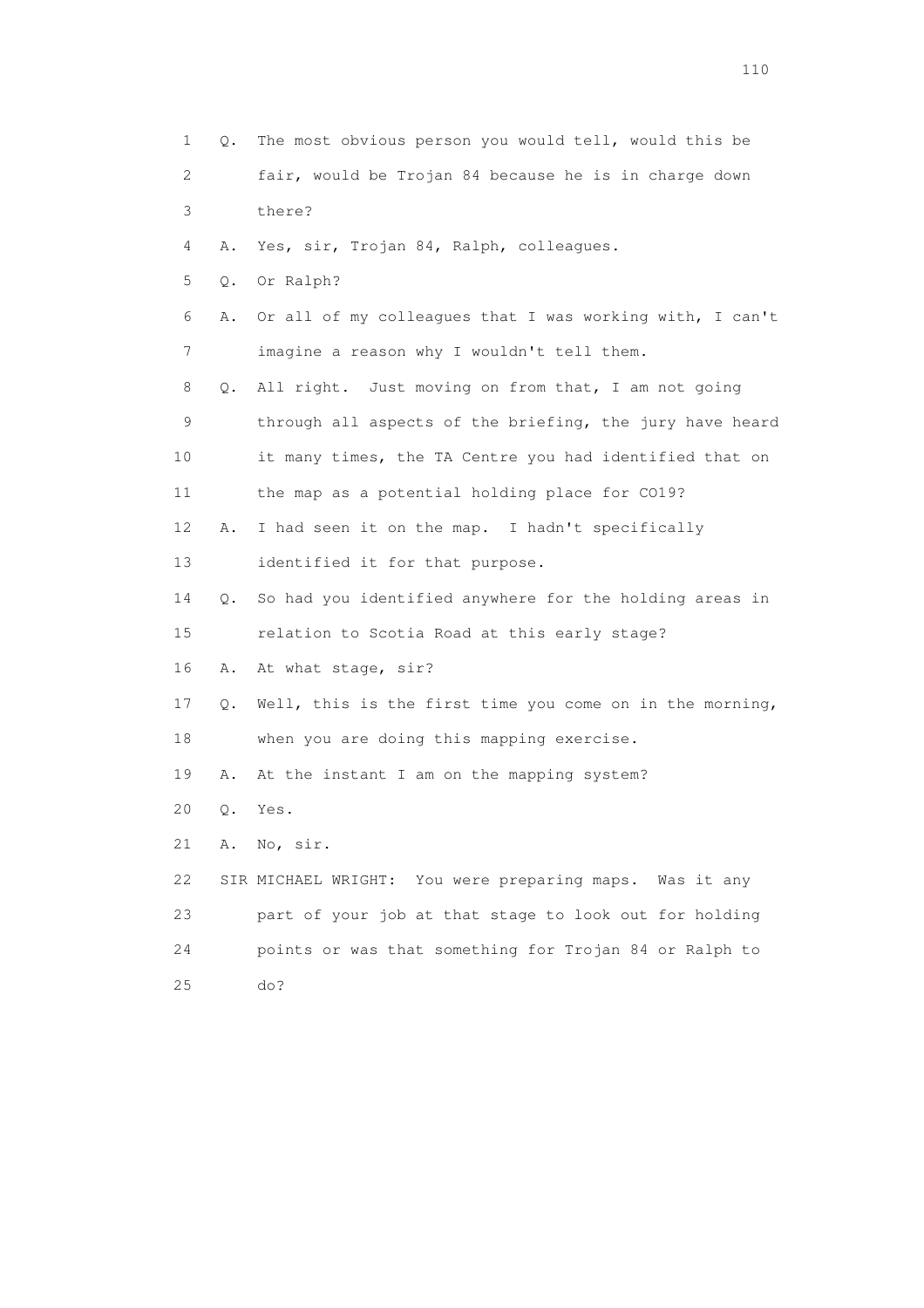1 A. Probably the latter, sir. The main focus on using the 2 mapping system is to identify potential points in 3 relation to -- the main thing is pinpointing where the 4 premises are. 5 SIR MICHAEL WRIGHT: That's the main thing. 6 A. If it's an extremely long road, it could be one end or 7 the other on a complicated housing estate. 8 SIR MICHAEL WRIGHT: Once the maps had been prepared, from 9 the point of view of deciding what might make a good 10 holding point, would that be for you to do or would it 11 be for Trojan 84 and Ralph to do? 12 A. The latter, sir. 13 SIR MICHAEL WRIGHT: Ralph? 14 A. Both of those, sir. We consider it and the decision 15 would be made by them. 16 SIR MICHAEL WRIGHT: Right. 17 MR MANSFIELD: And are copies run off of this map so people 18 can have them? 19 A. Sir, that would be the normal thing to do. 20 Q. Right. Would it be the normal thing for each team, 21 firearms team, to have a copy or merely Ralph and 22 Trojan 84? 23 A. Sorry, sir, each firearms team? 24 Q. Yes. Sorry. I mean each group within the team. We 25 know there are six cars altogether. Would each car have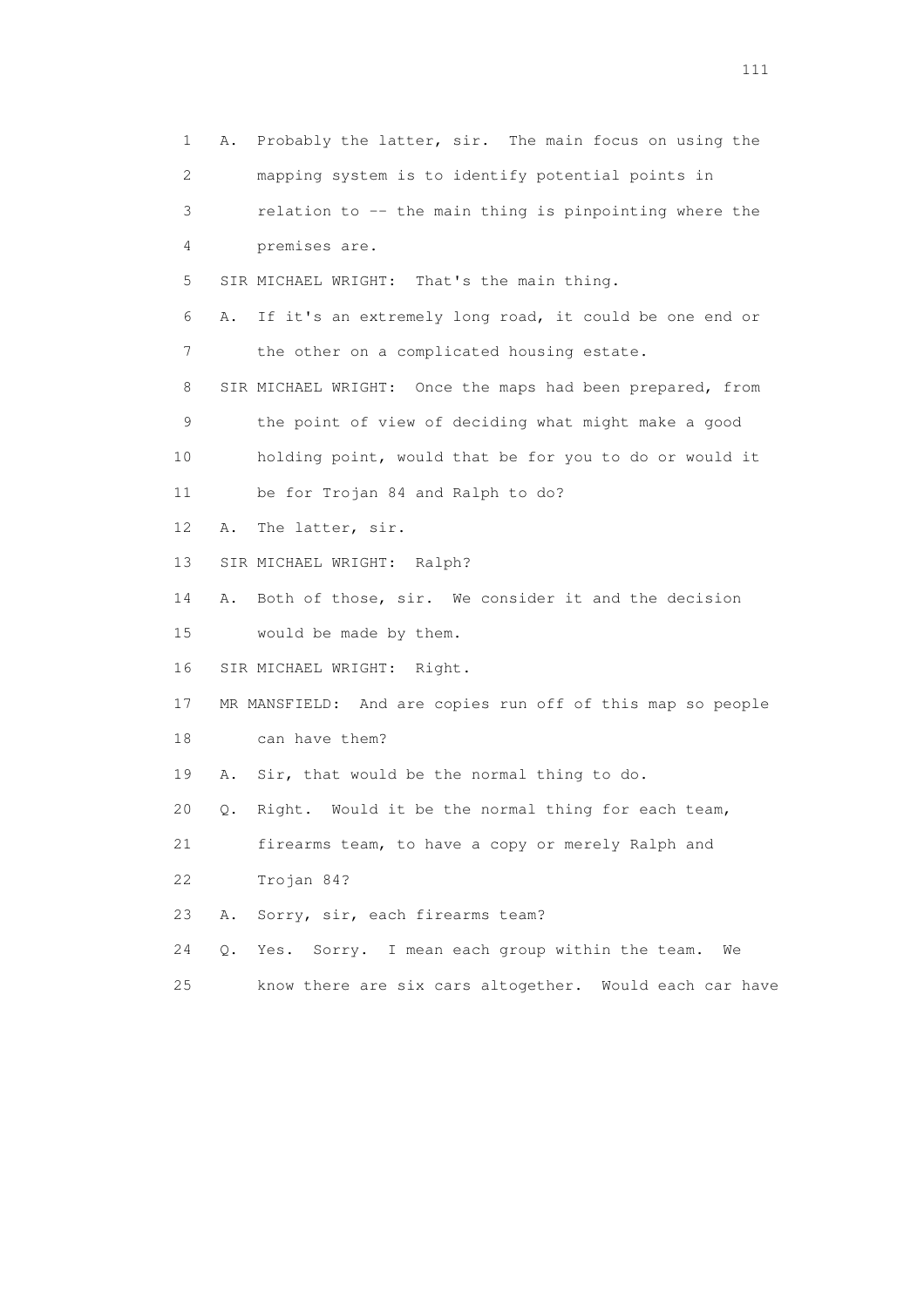1 a map?

| 2  | Α. | Again, sir, normally, yes. I can't remember whether      |
|----|----|----------------------------------------------------------|
| 3  |    | I did it on the day.                                     |
| 4  | Q. | All right. I'm just dealing with what normally happens.  |
| 5  |    | You can't obviously now remember whether they did on the |
| 6  |    | day?                                                     |
| 7  | Α. | No, and again sir, I know it's what I have said before,  |
| 8  |    | is normally I would. In the absence of the printer not   |
| 9  |    | working, I can't imagine a good reason why --            |
| 10 |    | SIR MICHAEL WRIGHT: That's always possible.              |
| 11 | Α. | I can't imagine another good reason why I wouldn't, sir. |
| 12 |    | MR MANSFIELD: We know a number of things weren't working |
| 13 |    | that day, but I'll leave the printer out of it for the   |
| 14 |    | moment.                                                  |
| 15 |    | Just moving on from there, you can look at your          |
| 16 |    | statement, but effectively you are en route, can I just  |
| 17 |    | move on from the briefings, there have been two by now,  |
| 18 |    | one at Leman Street and one at Nightingale Lane, and you |
| 19 |    | are en route and there were radio communications.        |
| 20 |    | I want to ask you, middle of 432 -- I don't ask for      |
| 21 |    | it on the screen, you have it in front of you -- can you |
| 22 |    | cast your mind back to this, radio communications        |
| 23 |    | en route, were the communications to the effect that     |
| 24 |    | a suspect who was white had left?                        |
| 25 | Α. | Just one second, sir, I think I can find what you are    |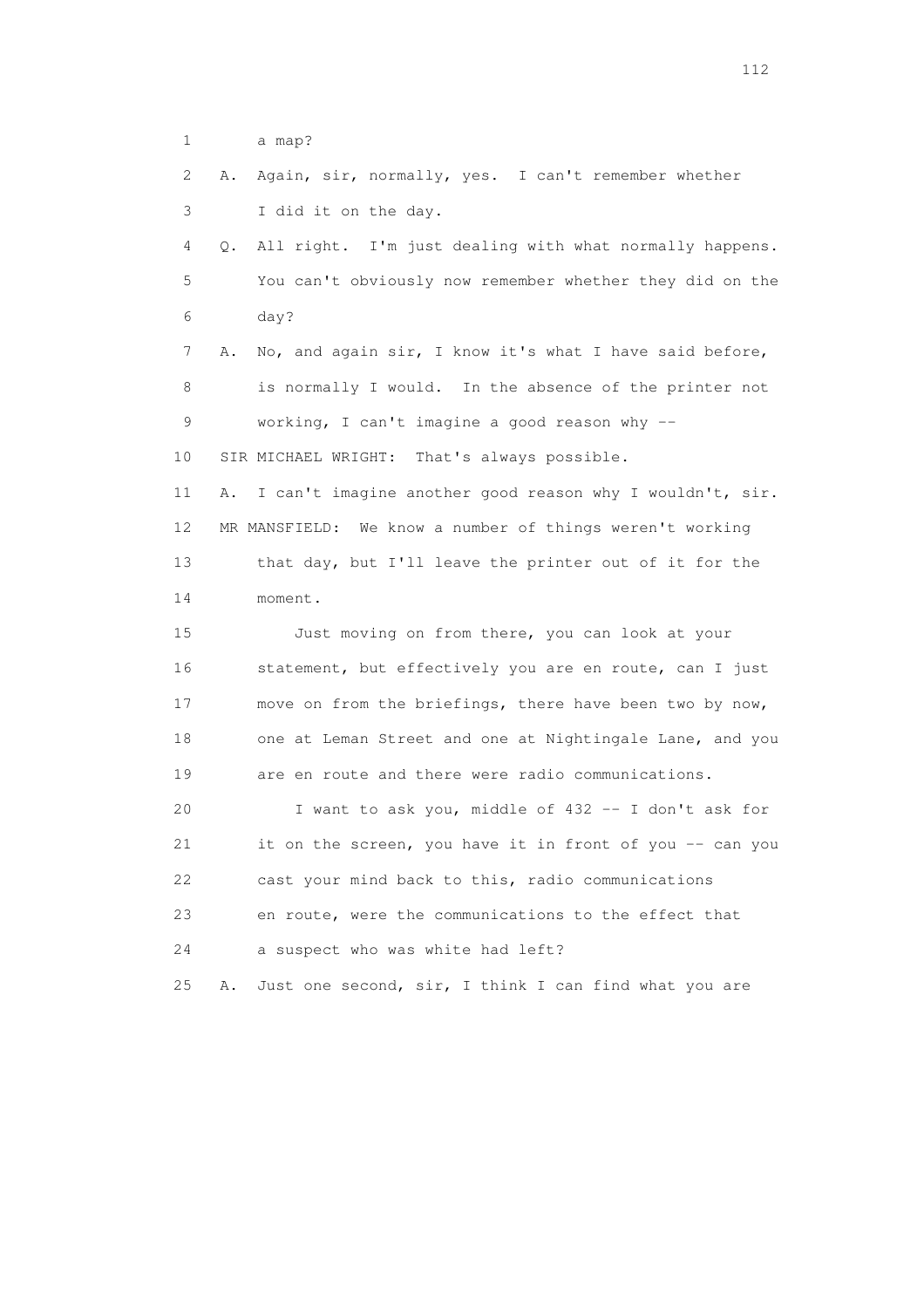1 talking about.

 2 Q. I see the way it's worded in the statement. So the jury 3 can follow it as well, can we have 432, and then a third 4 of the way down: 5 "Whilst at Nightingale Lane ..." 6 I know that's what's written there, but that may be 7 written there as a kind of retrospective summary. Were 8 you told that it was a suspect or were you told that it 9 was just a white male had left? 10 A. I can't recall, sir. It's perhaps the way I have 11 written it. But that's what I have said, the person 12 I initially identified as a white male had left the 13 premises. 14 Q. Yes. There is a reason for asking you whether somebody 15 had said "a subject" or "a suspect" or something using 16 those words, do you follow, but you can't now remember, 17 would that be fair? 18 A. Not specifically. You are correct, sir. 19 Q. All right, can't remember whether that was transmitted. 20 Pausing for a moment, do you recall at some time after 21 that, in other words the transmission, are you paying 22 particular attention to the Cougar? 23 A. Sir, I have got a few tasks to perform, I am paying it 24 as much attention as I can. 25 Q. Fair enough. Did you ever hear anything about -- I'm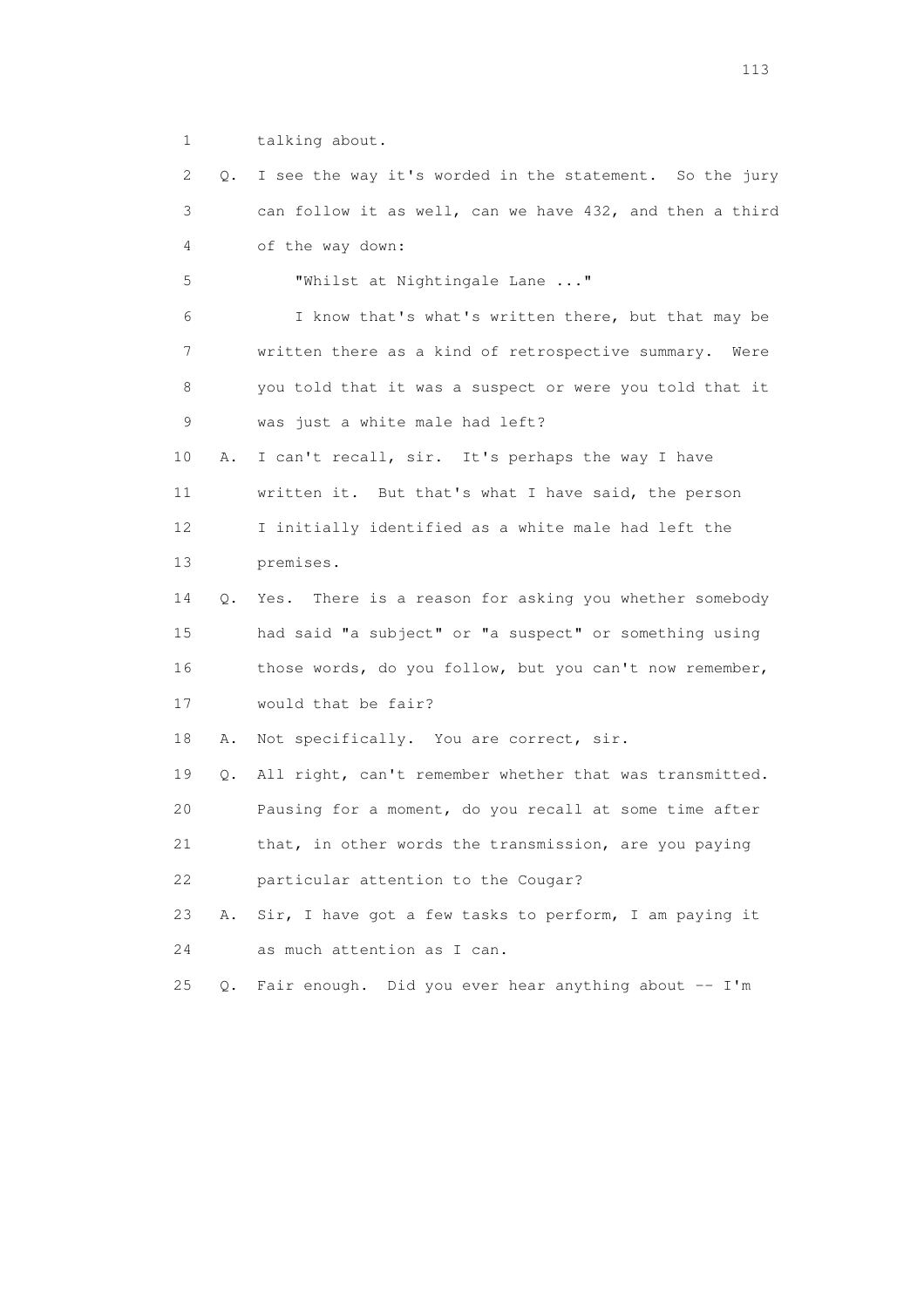1 not suggesting it necessarily comes over directly from 2 the officer -- did you hear anything over the radio or 3 any other way that in fact the person wasn't Nettle Tip, 4 the codename being used, and that the arrest team were 5 going in to stop the bus or stop him getting off the bus 6 or something like that? 7 A. No, I didn't. 8 Q. So you never knew about that? 9 A. No, I didn't. 10 Q. From start to finish? 11 A. I know about it now -- 12 Q. But at the time you didn't? 13 A. No, sir. 14 Q. I move on. Then it's got in your statement, so back to 15 432: 16 "Further information later stated the suspect was on 17 a number 2 ..." 18 You give a description at that stage. 19 So again at that point you are believing, are you, 20 that it's the same person but his description has 21 changed from white male to IC2? 22 A. That's correct, yes. 23 Q. At what point were you, because you are in Ralph's car, 24 at what time was any order given to follow the 25 surveillance?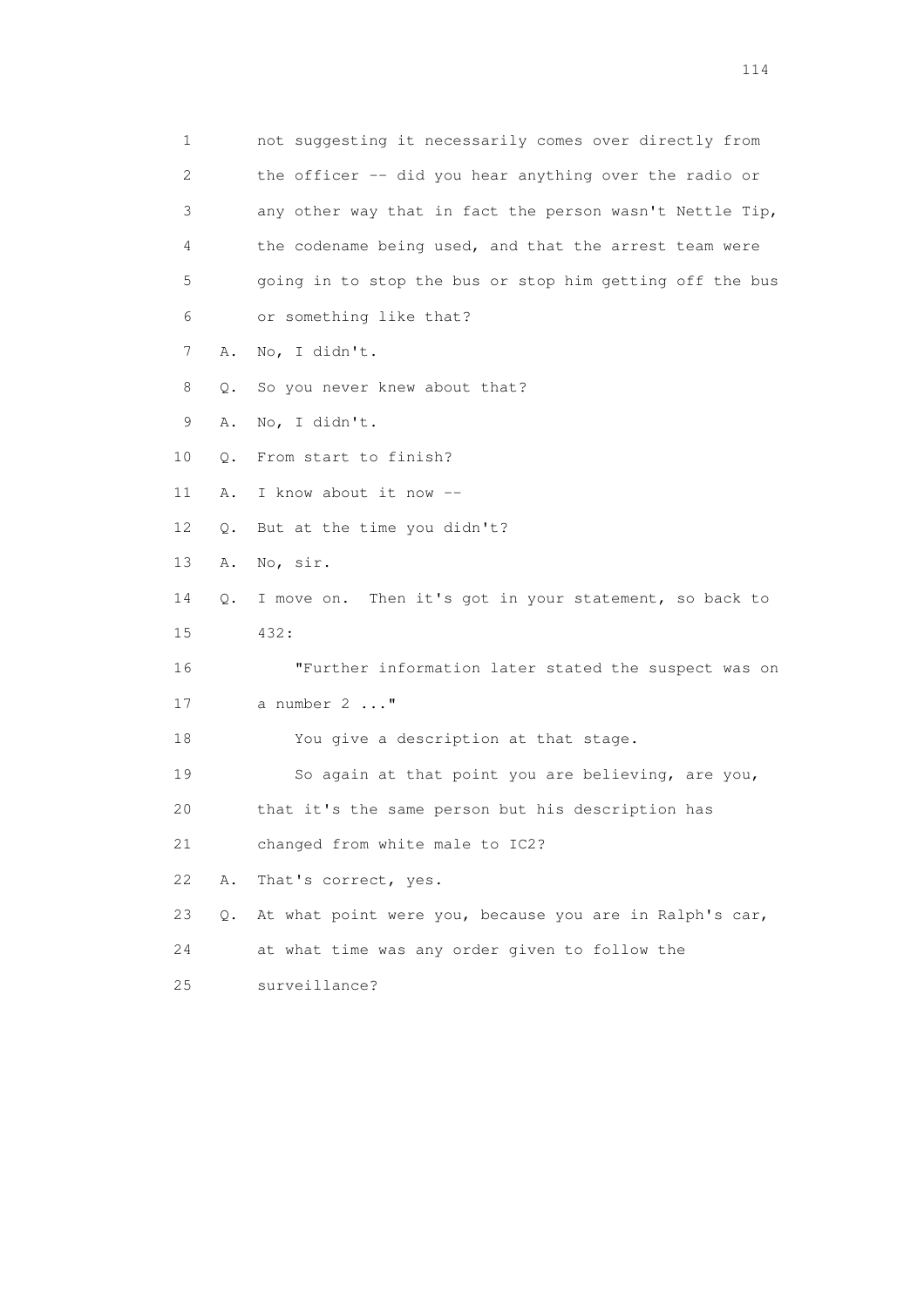1 A. I believe that was from Nightingale Lane. I haven't got 2 a time. 3 Q. Leaving aside times because I know that's difficult. 4 Are you saying your recollection is that you had been 5 ordered to follow surveillance when you were at 6 Nightingale Lane, or was it later? 7 A. Can I just read this for a second, sir? 8 Q. Certainly, carry on. 9 A. (Pause). My recollection is that on arrival at 10 Nightingale Lane, that the follow commenced from that 11 point. 12 SIR MICHAEL WRIGHT: Well, after the briefing, surely. 13 A. There was no briefing -- sorry, my apologies, sorry, the 14 TA Centre. My apologies. Sorry. 15 MR MANSFIELD: That makes sense. 16 A. Yes. 17 Q. So you are at the TA Centre, and please understand I am 18 not trying to catch you out on what you said before, 19 I am just trying to put it in some sort of sequence, 20 because we know now various other things were said. 21 So you were at the TA Centre when who ordered you to 22 follow? 23 A. I can't remember a specific order but on arrival at the 24 TA Centre, we followed on behind other vehicles that 25 were coming out.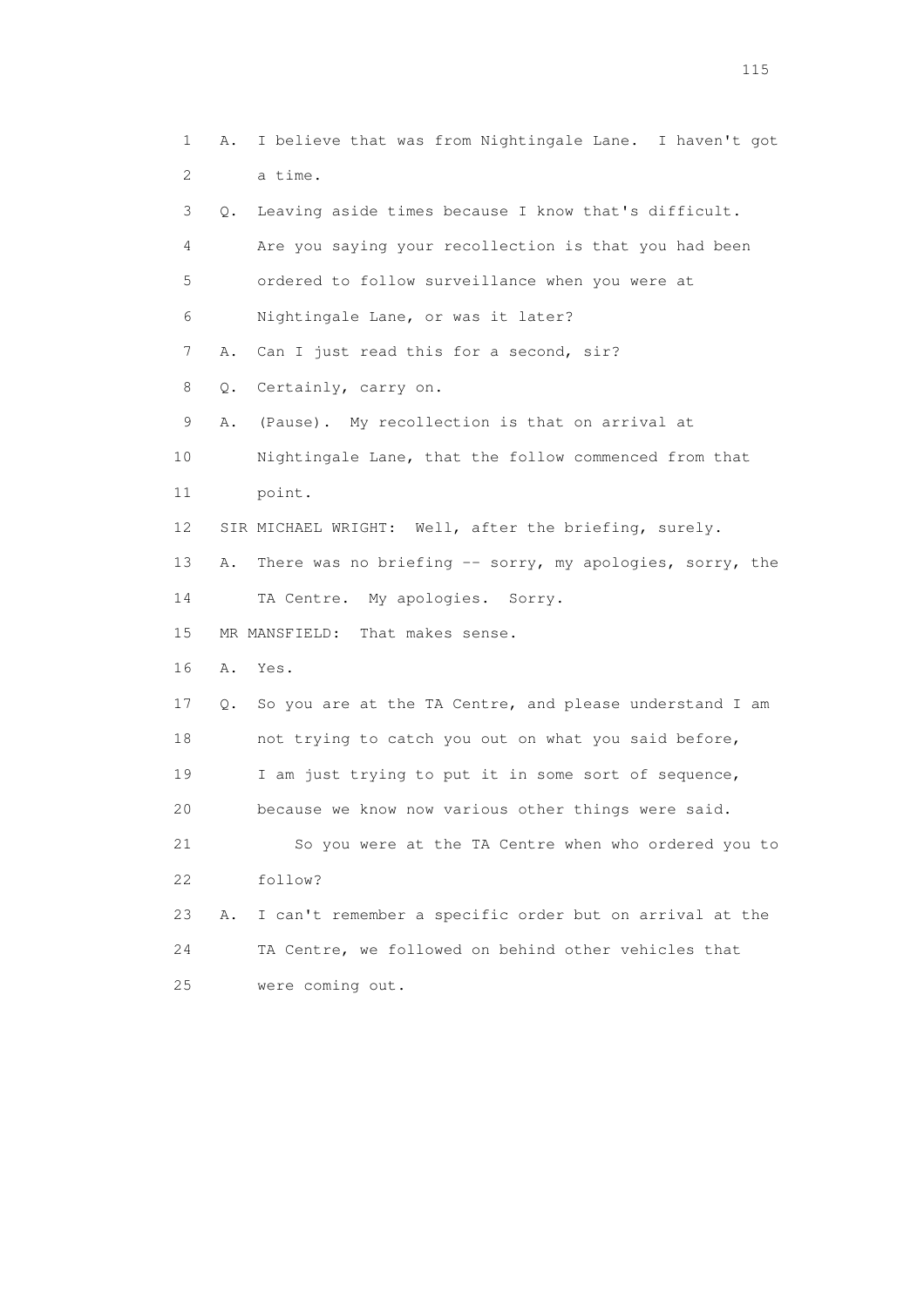1 Q. Was it the DSO or did you understand at that point that 2 a DSO had had anything to do with you having to follow? 3 A. I wasn't. I was just aware that we were now going out 4 to support the surveillance. 5 Q. All right. Then you have got the sentence: 6 "At some time during the journey there was further 7 transmissions..." 8 You have qualified that. It wasn't "further 9 transmissions", it was one that you remember: 10  $\ldots$  confirming the identity of the suspect." 11 All right? 12 A. Yes. Sorry, sir, yes, it doesn't read particularly 13 well. 14 Q. Don't worry about that. 15 A. That's my education, I think. Numerous transmissions, 16 the one that I can remember, "definitely our man". 17 Q. Yes, well, a number of officers have done exactly what 18 you have done. They have put in "definitely our man" in 19 in quotes, as if those were the exact words you heard. 20 I have to ask you whether at the very lowest you 21 could be mistaken about that, and you interpreted what 22 you heard in that way, along with other officers, when 23 actually those were not the words used? Is there any 24 possibility? 25 A. No, sir, they are the words that I heard.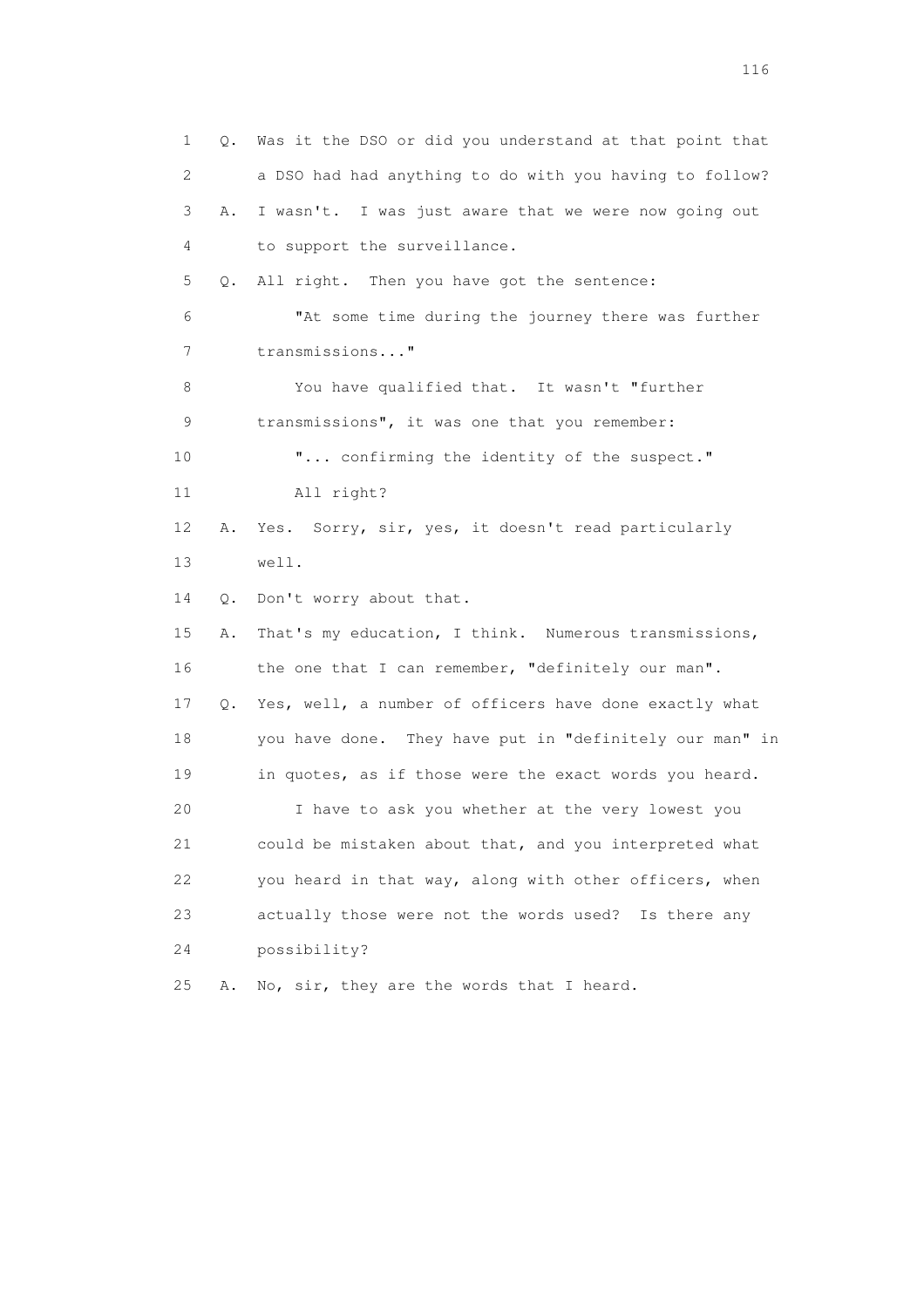1 Q. Well, you see, as you appreciate, they are quite 2 important. Did you hear any discussion over the Cougar, 3 because there is no dispute it was over the Cougar, 4 between members of the surveillance team about the 5 percentage certainty they could have? In other words 6 the control room had asked them, that's the grey team -- 7 you didn't know them as the grey team -- whether they 8 could help the control room about whether they were 50, 9 60, 70 per cent sure or a marking out of 10. Did you 10 hear any of that? 11 A. No, I didn't. 12 Q. And that the team itself were unable to provide that 13 information; you didn't hear that? 14 A. I didn't hear that, no. 15 Q. You didn't hear somebody say -- I suggest it may have 16 been the team leader, James, again you wouldn't know his 17 name -- say, "Well, I think it's him"? 18 SIR MICHAEL WRIGHT: Prefaced by the words, according to 19 James, "for what it's worth". 20 MR MANSFIELD: Yes. 21 Did you hear any words to the effect of "I think 22 it's him"? 23 A. No, sir. 24 Q. Was this, can I just shoot forward a moment, when you 25 came to write up your statement at Leman Street on the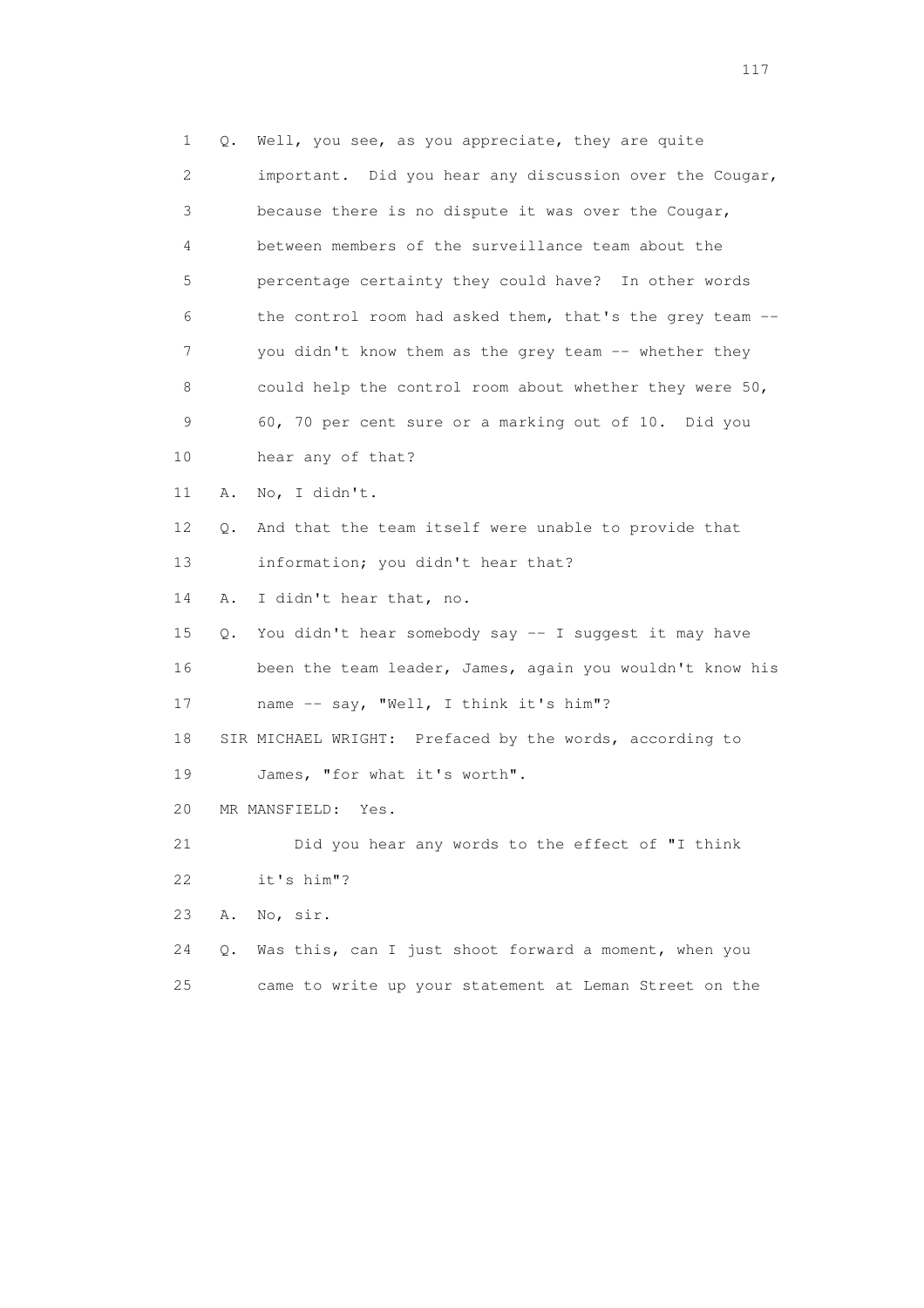| 1                         |    | 23rd, we have been through the procedure, you do it with |
|---------------------------|----|----------------------------------------------------------|
| $\mathbf{2}^{\mathsf{I}}$ |    | all the other firearms officers are there, was this      |
| 3                         |    | a talking point amongst a number of you, this            |
| 4                         |    | "definitely our man" statement?                          |
| 5                         | Α. | Not that I recall.                                       |
| 6                         | Q. | Of course you go on and say in your statement:           |
| 7                         |    | "At this point I was certain that this was positive      |
| 8                         |    | identification of our subject."                          |
| 9                         |    | So clearly important to you as an individual             |
| 10                        |    | officer?                                                 |
| 11                        | Α. | That's correct, yes.                                     |
| 12                        | Q. | Pausing again, were you aware at any time thereafter,    |
| 13                        |    | certainly after he gets off the bus, that the            |
| 14                        |    | surveillance officers had offered to do the stop? You    |
| 15                        |    | are aware of that?                                       |
| 16                        | Α. | No, I wasn't.                                            |
| 17                        | Q. | You are now, of course, but not then?                    |
| 18                        | Α. | Yes, sir, I am aware of it then, not at the time.        |
| 19                        | Q. | We go right down the page, you couldn't see the suspect, |
| 20                        |    | information now was he has actually entered the station, |
| 21                        |    | and was going or was towards platforms 1 and 2. Do you   |
| 22                        |    | see that right towards the bottom?                       |
| 23                        | Α. | That's correct, yes.                                     |
| 24                        | Q. | You are very clear about that, are you, that you were    |
| 25                        |    | being told, or information was coming over, before any   |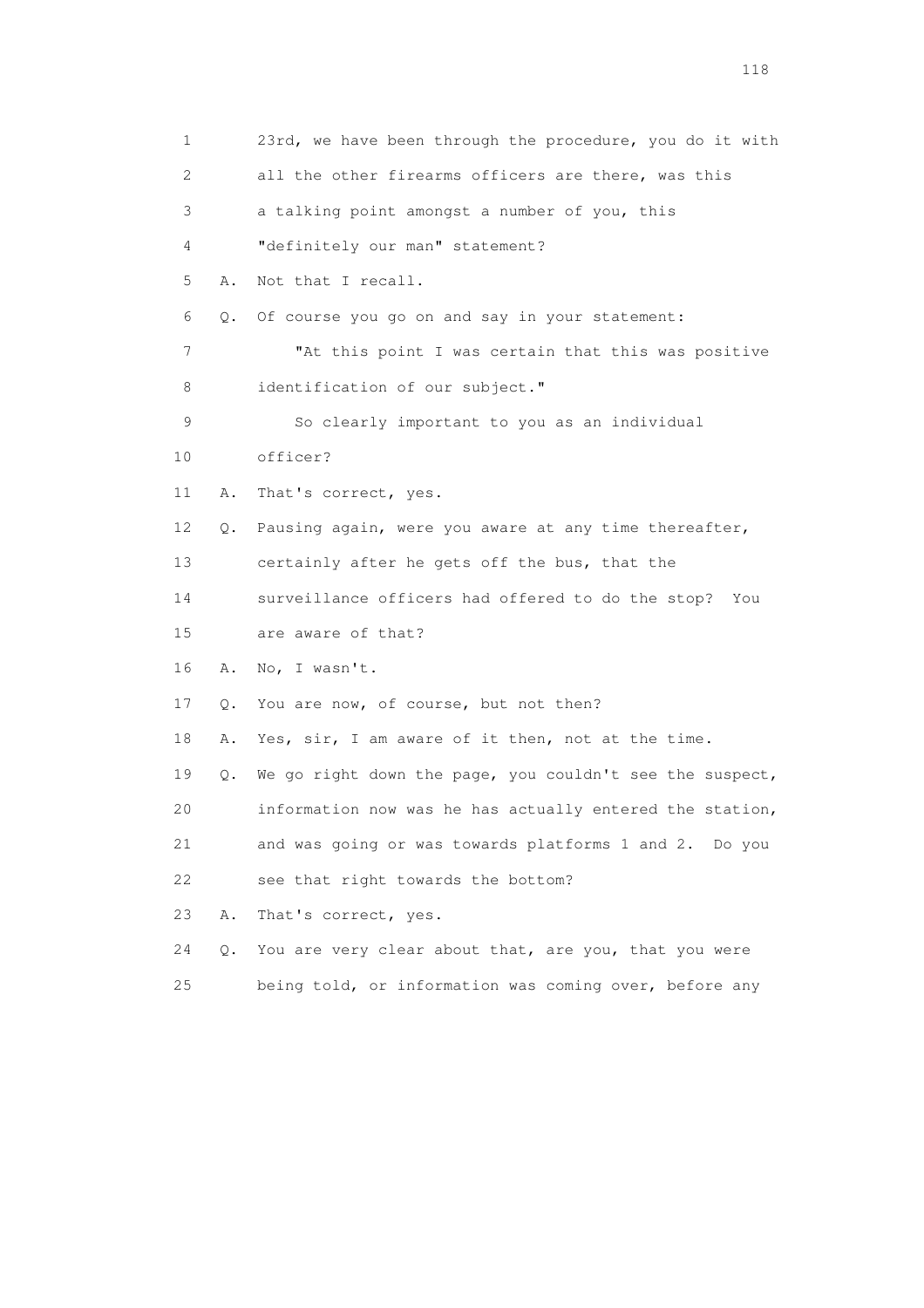1 orders, that he's already towards platforms 1 and 2? 2 A. That's correct. 3 Q. I just want to ask you about what then happened, 4 because, as you have already given, there wasn't -- 5 effectively an order that he must be stopped from 6 getting on the tube and that was repeated, because TJ84 7 and others got it confirmed, in other words Ralph 8 confirmed the instruction. Do you see that, three lines 9 from the bottom? So it's repeated effectively? 10 A. No, sir. "He must be stopped from getting on the tube". 11 Q. Yes? Was that repeated? 12 A. Sorry, yes, sir, I see that now. Yes. 13 Q. It was repeated? 14 A. You are correct, sir, yes. 15 Q. I want to ask you about this, I appreciate you are not 16 an officer who fires a weapon or anything, as to what 17 was in your mind in relation to what was being said. 18 The way you have actually worded it in the statement, 19 and I'll read it so you have the whole sentence: 20 "Due to the command structure in place, 21 I interpreted this as a direct instruction from the DSO 22 and that we were to be immediately deployed to stop the 23 suspect from taking any further action." 24 You see that? 25 A. Yes, sir.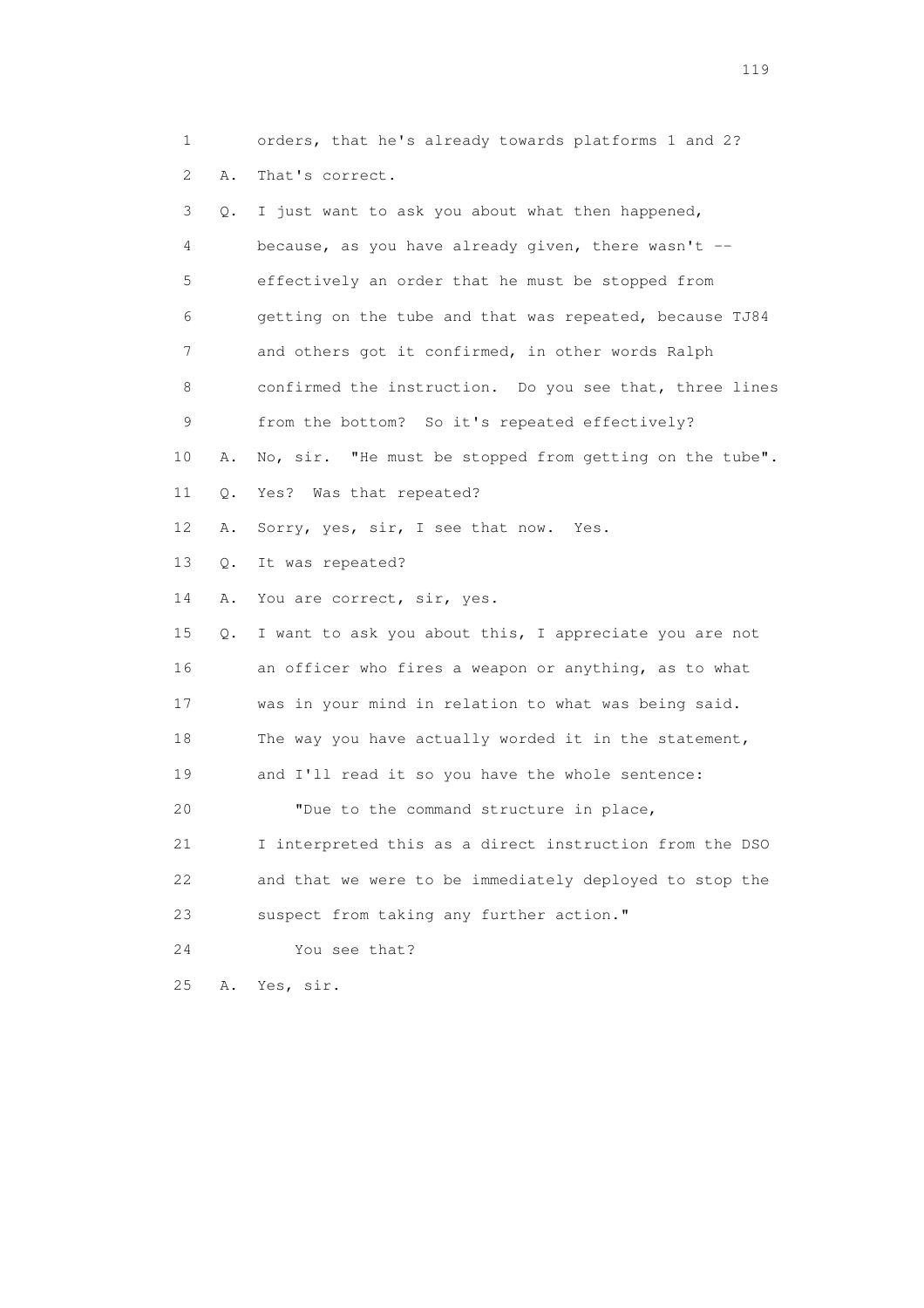| 1  | 0. | Did you interpret it as meaning, as it had come from the |
|----|----|----------------------------------------------------------|
| 2  |    | DSO, that he must be stopped from blowing up the train?  |
| 3  | Α. | No, I didn't.                                            |
| 4  | Q. | What did you think was the significance of it coming     |
| 5  |    | from the DSO?                                            |
| 6  | Α. | That the DSO is in position to make decisions around our |
| 7  |    | deployment, based on the information they have available |
| 8  |    | to them.                                                 |
| 9  | Q. | Yes. Go on, sorry.                                       |
| 10 | Α. | I didn't attach any particular significance to the       |
| 11 |    | instruction given. We were being deployed to stop,       |
| 12 |    | perform an intervention and interception, simply that.   |
| 13 | Q. | But you had been told, I don't think you have actually   |
| 14 |    | told us that yet, but it's in your statement, you are    |
| 15 |    | another officer who had been told at a much earlier      |
| 16 |    | stage, in your case I think by Ralph, that you had to    |
| 17 |    | trust the information that was coming from the control   |
| 18 |    | room?                                                    |
| 19 | Α. | That's correct.                                          |
| 20 | Q. | And the significance of that is that the control room    |
| 21 |    | might have information that they can't necessarily pass  |
| 22 |    | expressly or explicitly over the radio but may inform    |
| 23 |    | their decisions?                                         |
| 24 | Α. | That's correct.                                          |
| 25 | Q. | Just going back to this finally at the bottom of the     |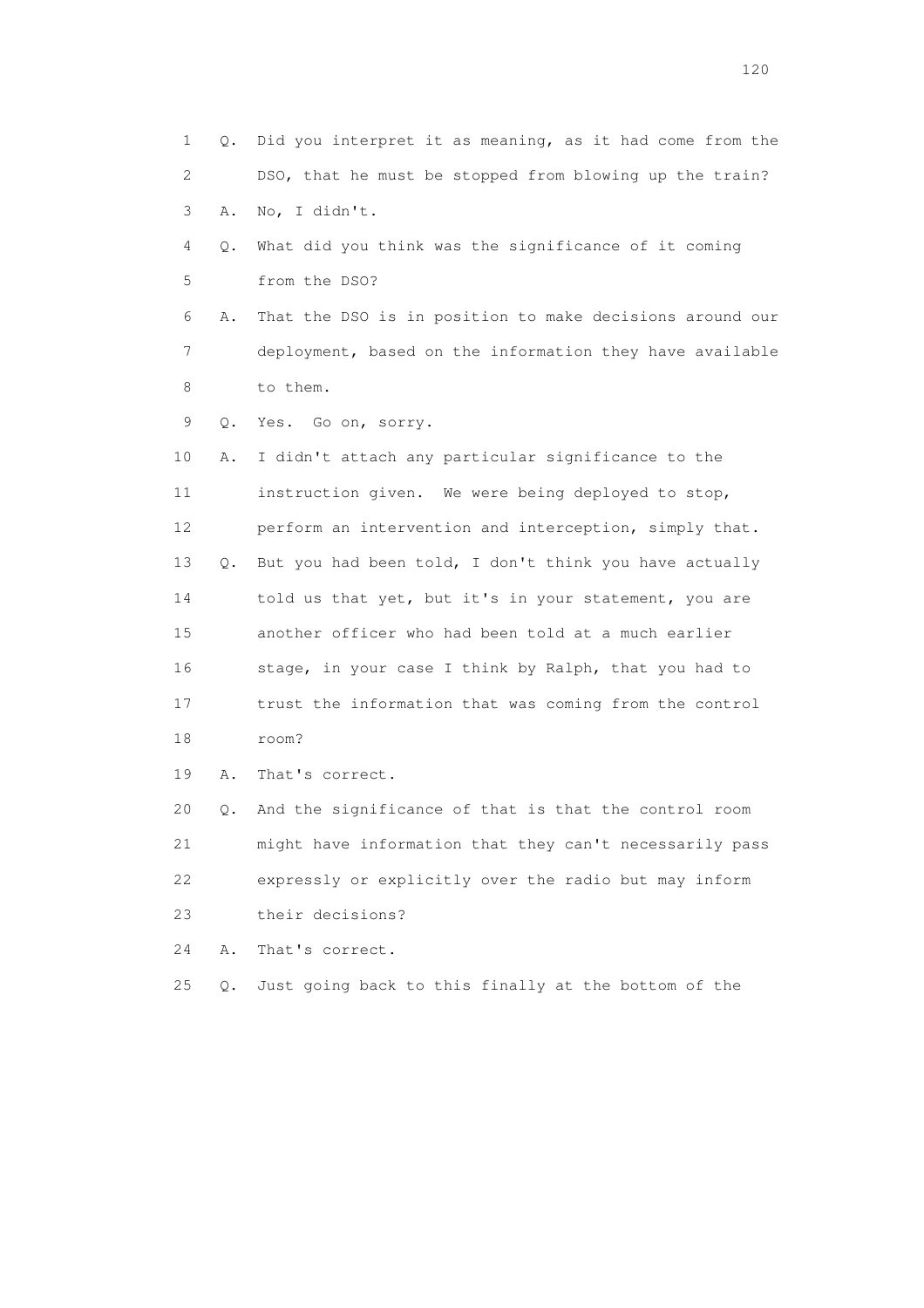1 page, when this was repeated effectively twice, "stopped 2 from", as it were, "taking any further action", was that 3 an interpretation that the DSO had information that you 4 didn't? 5 A. No. 6 MR MANSFIELD: Thank you very much. 7 SIR MICHAEL WRIGHT: When you said that you interpreted this 8 order as being an instruction coming from the DSO, 9 coming from the control room, and you used the phrase

 10 "to stop the suspect from taking further action", what 11 further action did you contemplate he might be going to 12 take?

 13 A. There is a full range of action. It could have been 14 that there was a possibility that he was going to 15 detonate an explosive device; it could have meant that 16 he gets on a train and goes elsewhere; just to stop any 17 further action, activity, that he was going to take, to 18 detain that person.

19 SIR MICHAEL WRIGHT: A whole wide range of things.

20 A. Sir, we try and remain flexible, and in putting it in

 21 that sentence, I have tried to cover that we were being 22 asked to stop --

 23 SIR MICHAEL WRIGHT: The reason I asked you the question is 24 that you said to Mr Mansfield that that didn't include 25 blowing up a train, but if I have understood your last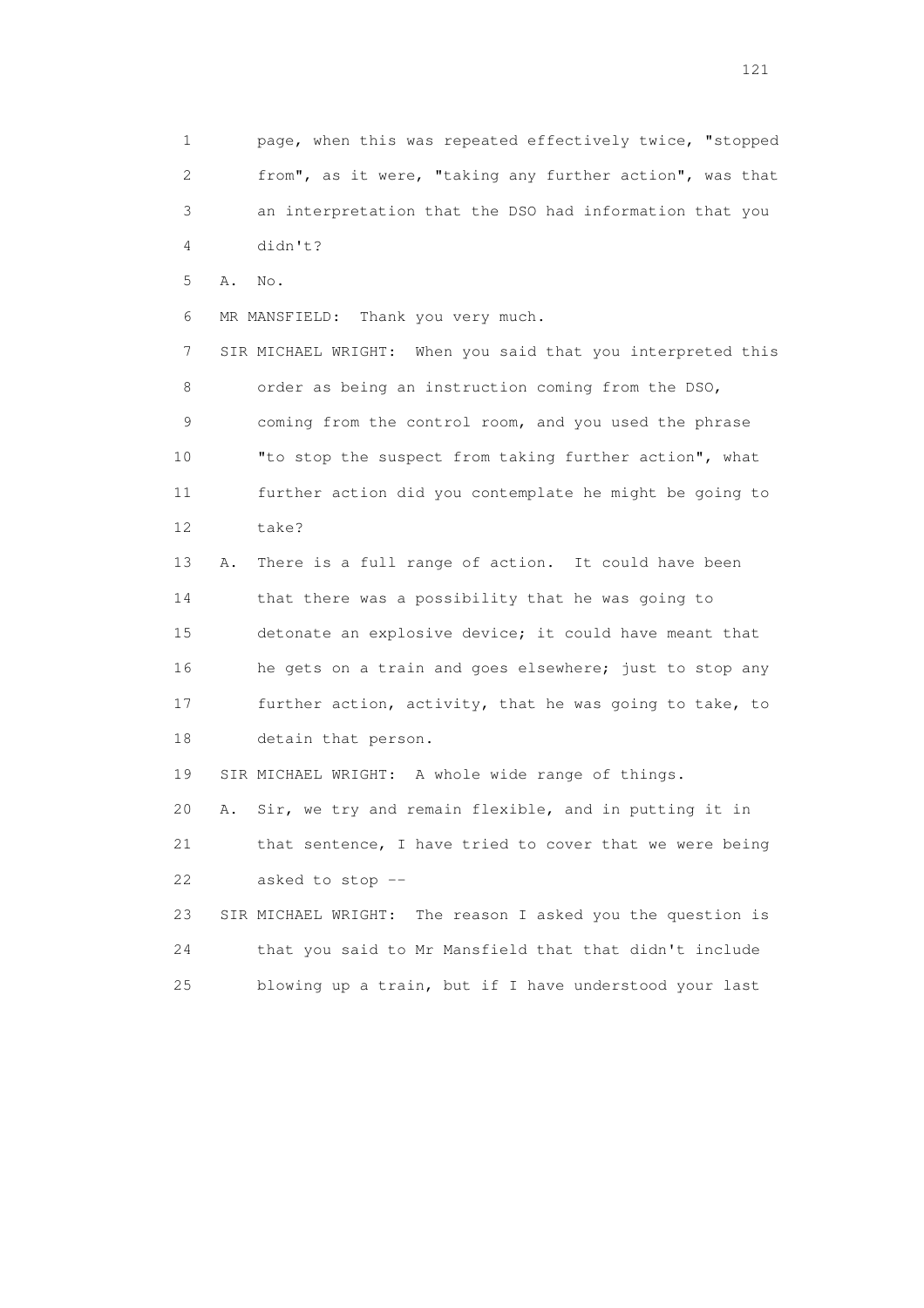1 answer, blowing up a train or a bus might have been one 2 of the things -- 3 A. One of the things, sir, not the only thing, if I have 4 mistaken what Mr Mansfield's saying. 5 SIR MICHAEL WRIGHT: Thank you very much. Yes, Mr Gibbs. 6 Questions from MR GIBBS 7 MR GIBBS: Just one or two things. I represent the grey and 8 the red teams. 9 You were in Ralph's car; is that right? 10 A. Yes. 11 O. He was the team leader? 12 A. That's correct. 13 Q. You know he's given evidence, you may even have heard 14 what he has said, I don't know? 15 A. Two questions, sir. Yes to both of them. 16 Q. Try them both. 17 A. Yes to both of them. 18 Q. Coming into the car, you had the Cougar, which is the 19 running commentary from the surveillance team? 20 A. That's correct, yes. 21 Q. You had the 75 channel, which is the channel upon which 22 members of the firearms team are able to speak with each 23 other? 24 A. That's correct. 25 Q. And in particular the one over which the team leader is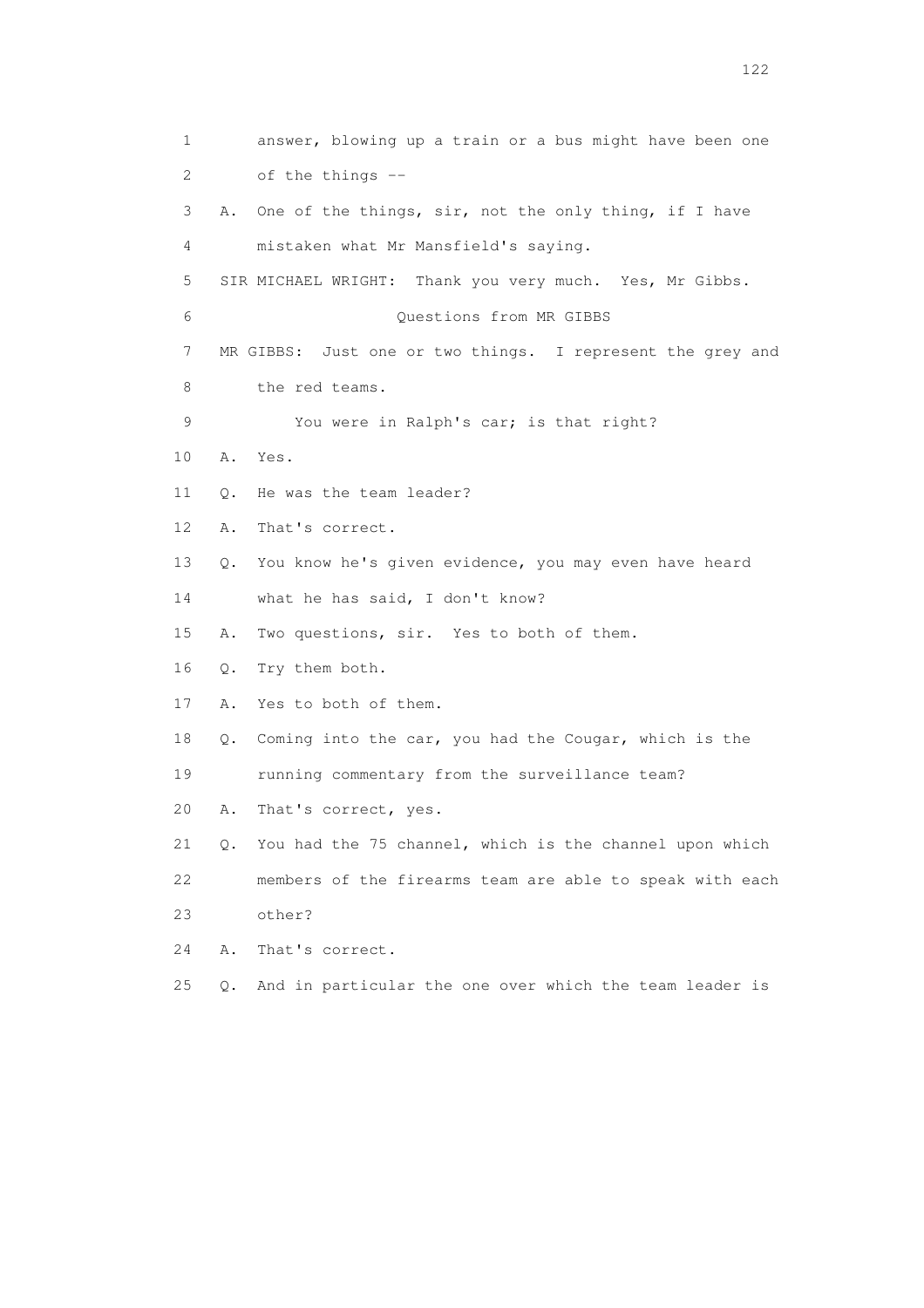1 able to give instructions if necessary to his team? 2 A. That's correct. 3 Q. We know that there were a number of telephone calls 4 which Ralph as team leader was both making and 5 receiving? 6 A. That's correct also. 7 Q. Do you remember how many calls he made and received? 8 A. Numerous, sir, I think is the best way to answer it. 9 Q. Yes, and they were coming from and going to, am I right, 10 both Trojan 84 and other members of the firearms team? 11 A. I think so, sir, yes. 12 Q. Was there also, whenever there was a spare moment, 13 discussion in the car amongst you and Ralph and the 14 driver about where you were going and where you should 15 go next and how fast you should go and that sort of 16 thing? 17 A. Can you say that again, please, sir? 18 Q. Yes. All the traffic's coming in from these various 19 devices, but there are three people in the car. There 20 is a driver, isn't there? 21 A. Yes, sir. 22 Q. Then there is Ralph, who is in the front passenger seat? 23 A. That's correct. 24 Q. Does he, in that position, have primary control of the 25 radio?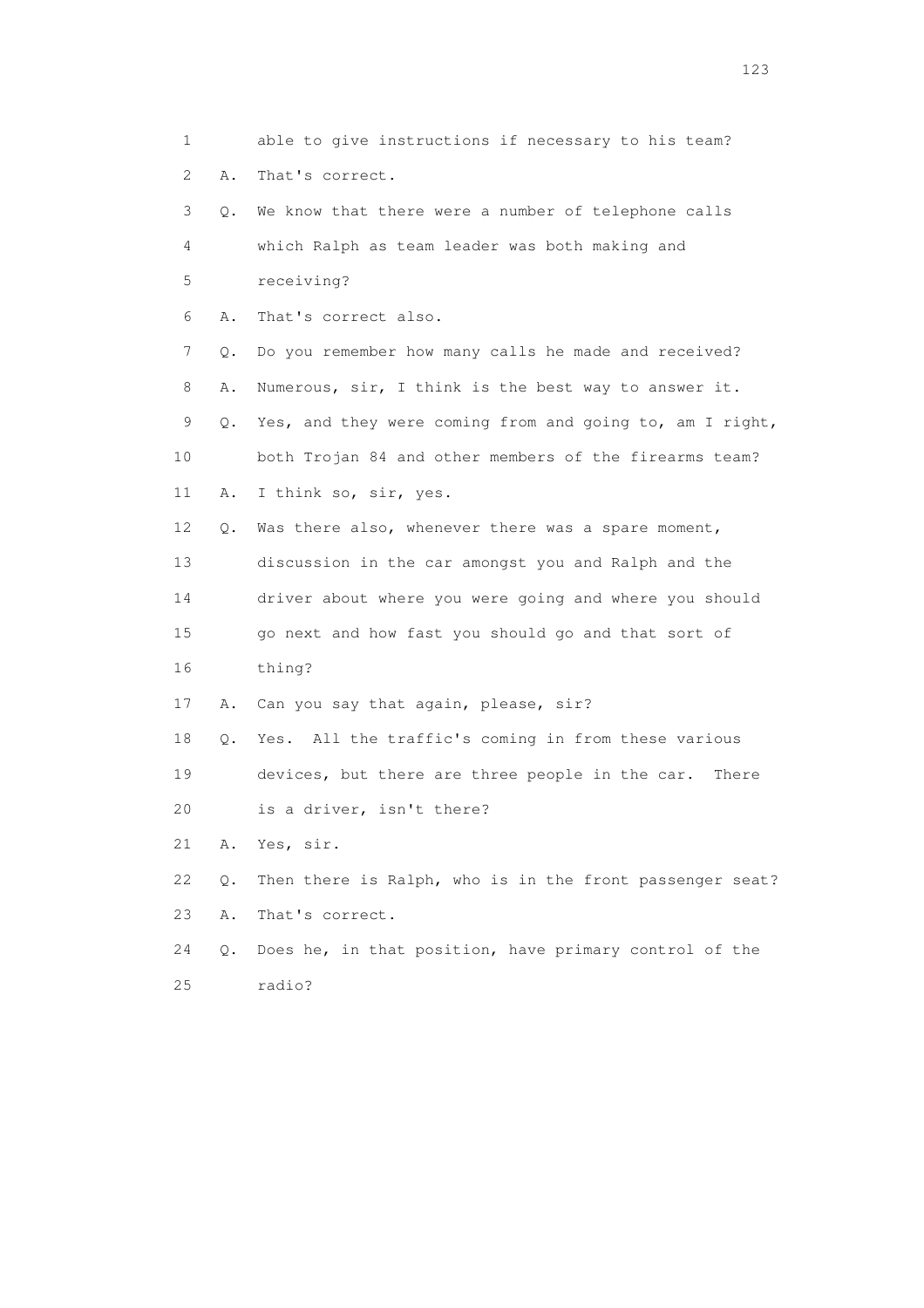- 1 A. Yes, sir, that's correct.
- 2 Q. You were in the back seat?
- 3 A. That's correct.
- 4 Q. Did you speak to each other?
- 5 A. Of course, sir, yes.
- 6 Q. It was as simple as that.
- 7 A. My apologies.

 8 Q. We have heard that there were people in the 9 communication loop, by which I include all of those who 10 are listening to all of the things that are being said, 11 who did during the course of this follow think that 12 there had been a positive identification. But we have 13 heard that that didn't include -- as they say it -- the 14 surveillance officers themselves. This "definitely our 15 man", I wonder whether you may have picked that up on 16 one of the other forms of communication? 17 A. No, sir. 18 Q. That's not how you remember it? 19 A. Not at all. 20 MR GIBBS: Thank you very much. 21 SIR MICHAEL WRIGHT: Thank you, Mr Gibbs. Mr Stern? 22 MR STERN: No questions, thank you, sir.

- 23 SIR MICHAEL WRIGHT: Thank you very much. Mr Penny.
- 24 Questions from MR PENNY
- 25 MR PENNY: Just a few matters, please, Charlie 11.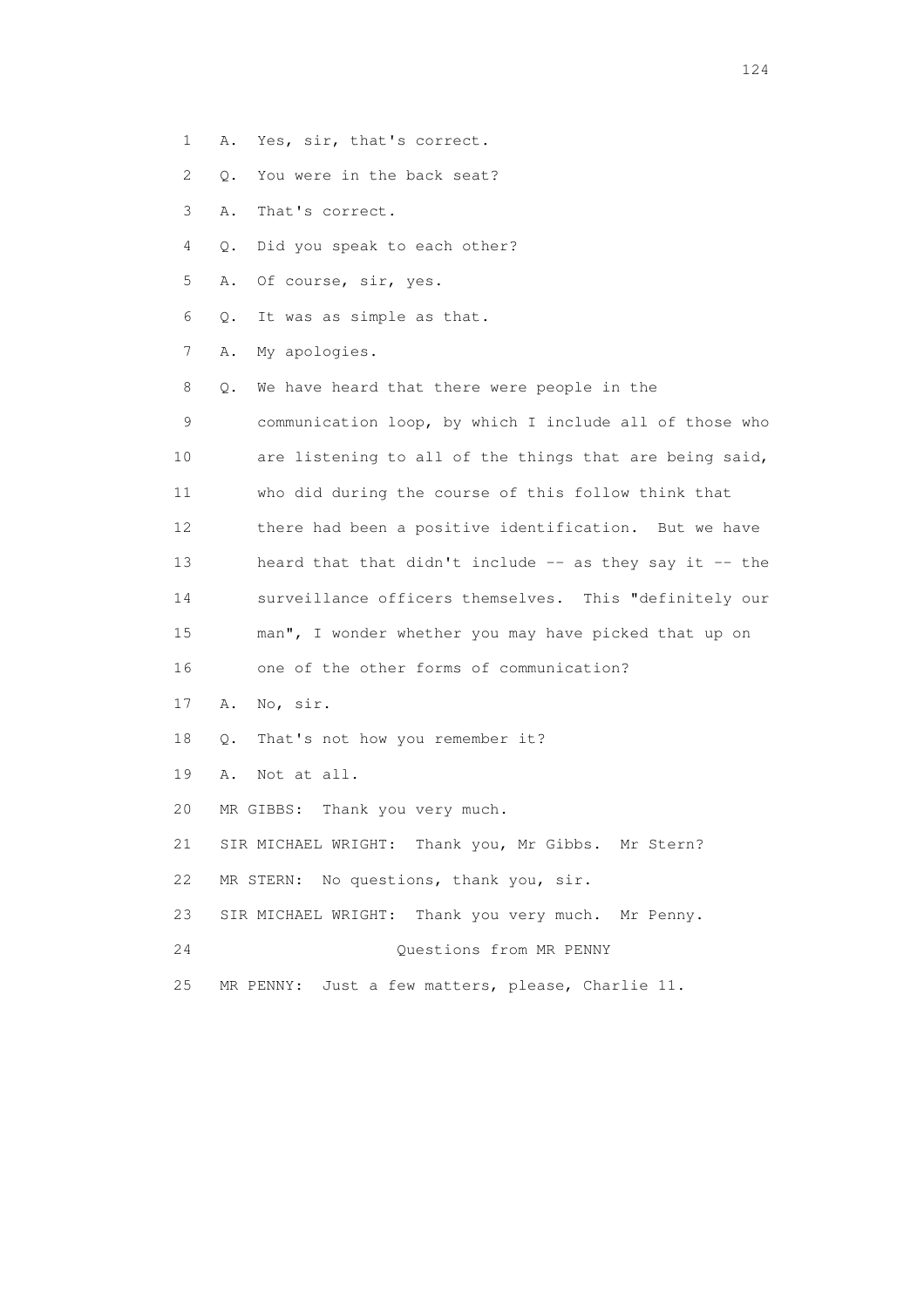1 You have been asked a series of questions about 2 things that you didn't hear which it was asserted had 3 come over the Cougar radio as opposed to via any other 4 method of communication. I want to just look at the 5 time at which you, in Ralph's car, started the follow. 6 All right? 7 A. Sir. 8 Q. You have told us, and indeed Ralph has told us, that 9 that was around about the time that you, as the rear 10 passenger in the car with Ralph, arrived at the 11 TA Centre. That's your recollection? 12 A. That's correct. 13 Q. You then, as the firearms team, started the follow, and 14 went down the hill, down Tulse Hill looking for the bus? 15 A. That's correct. 16 Q. Up until that point, you were not following the 17 surveillance team who were following the subject; is 18 that right? 19 A. That's correct. 20 Q. Who was the man that you had heard was the white man, 21 IC1 was the description that you had heard going out 22 over the radio; is that right? 23 A. It was the initial identification given. 24 Q. We have heard evidence that the conversation which you 25 were asked about going out on the Cougar radio about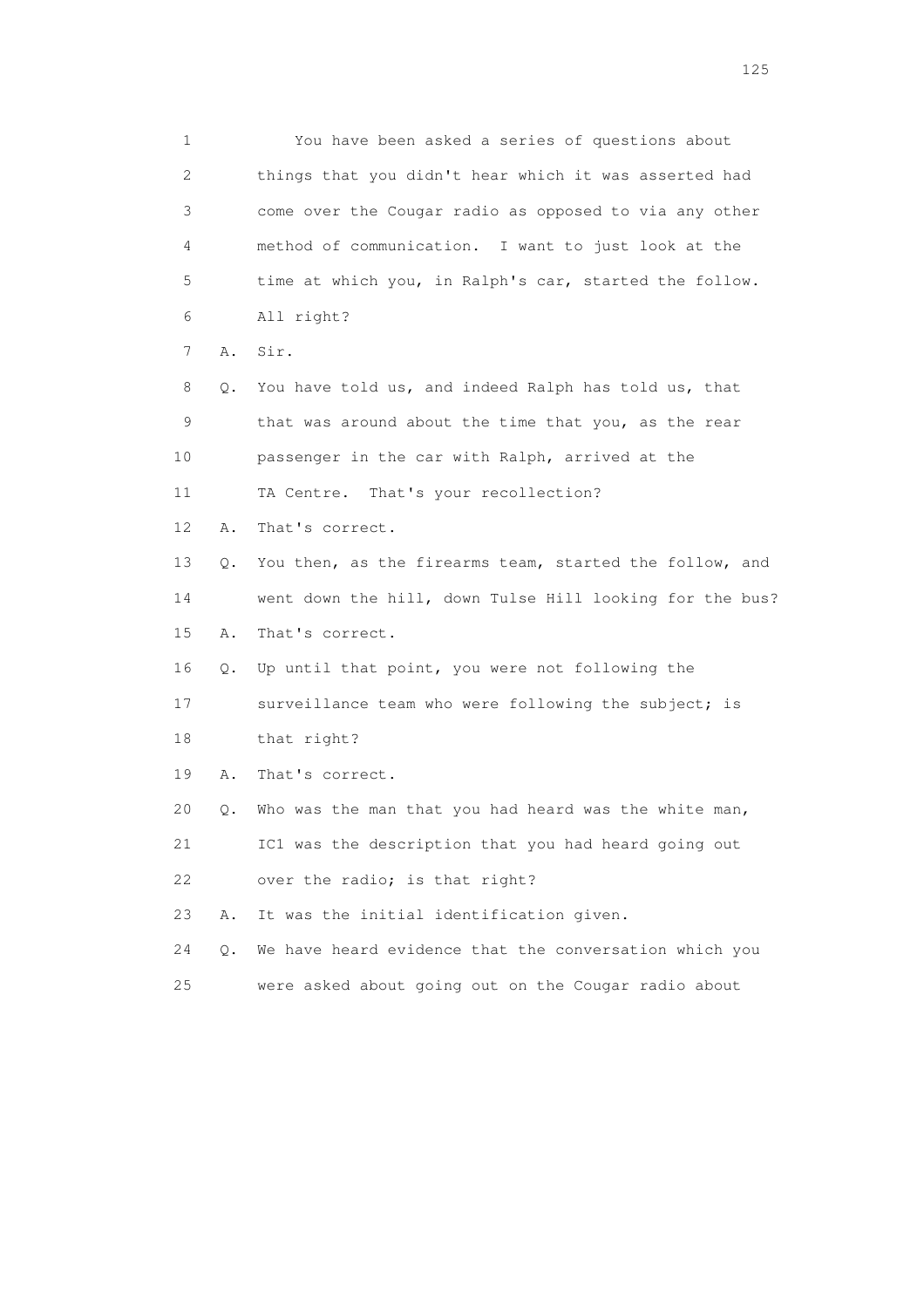1 percentages had taken place before 9.55 am or around 2 9.55, which was -- we can deduce -- about the time that 3 the firearms team started the follow from the TA Centre; 4 all right? You were asked about whether something had 5 gone out over the radio about someone in the 6 surveillance team saying, "I think it's him", or words 7 were put to you, "For what its worth, I think it's him", 8 although they in fact came from another witness.

 9 But that conversation had in fact taken place over 10 a telephone call, so perhaps we can understand why you 11 wouldn't have heard that.

 12 I want to ask you about what happened in your 13 witness statement once you got to Stockwell Underground 14 station. Can we look at page 437, please. This is your 15 second witness statement, which I think you made in 16 October of 2005. Can we go about eight lines from the 17 top of the page, and can we see just in from the top 18 punch hole, middle of the page there is a sentence which 19 starts:

 20 "Traffic was heavy and congested in the junction." 21 So we understand this, you are in the -- you are the 22 rear passenger in what we have heard was the Bravo 23 vehicle which was the second in the line of the firearms 24 cars; is that right?

25 A. Yes, that's correct.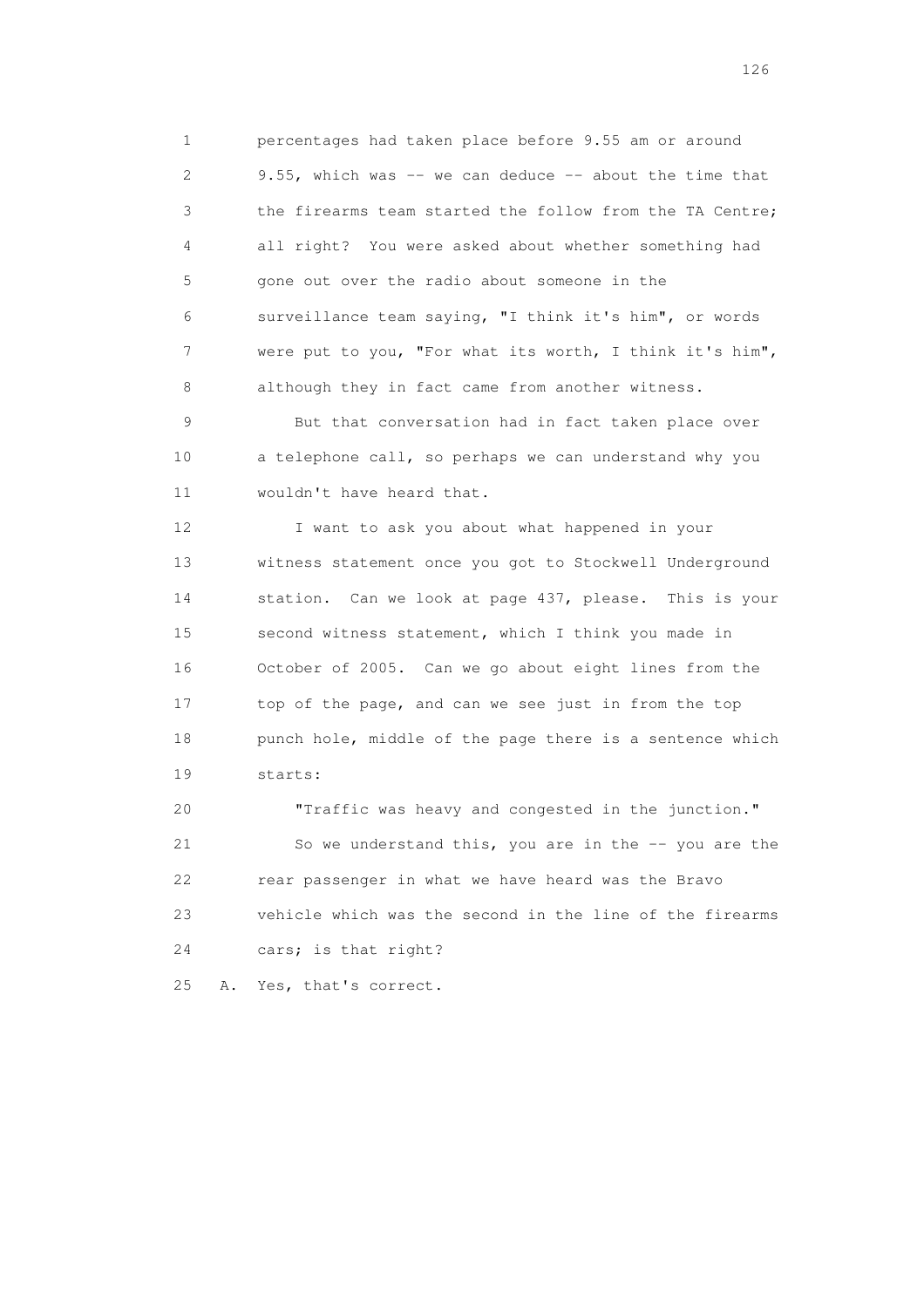1 Q. This is how you described it:

 2 "Traffic was heavy and congested in the junction. 3 I could see more than one number 2 bus but could not 4 identify the specific one. I can only specifically 5 remember two buses being on our near side at traffic 6 lights by the junction. I could see a bus in the 7 junction about 40 yards away. The registration number 8 was given but I could not see it. I could hear 9 surveillance radio communications whilst still in the 10 vehicle at Stockwell. I recalled in my previous 11 statement TJ84 saying over the radio, 'He must be 12 stopped from getting on the tube'." 13 So that order or instruction was given at some stage 14 after you had seen that bus about 40 yards away, and you 15 have told us you couldn't see the registration number? 16 A. Yes. 17 MR PENNY: Thanks very much. 18 SIR MICHAEL WRIGHT: Thank you. Mr King? 19 MR KING: No, thank you. 20 MR HORWELL: No, thank you. 21 SIR MICHAEL WRIGHT: Thank you. Mr Hilliard? 22 MR HILLIARD: Thank you very much. 23 SIR MICHAEL WRIGHT: Thank you very much. You are free to 24 stay or go. 25 MR HILLIARD: You may have been here before and didn't get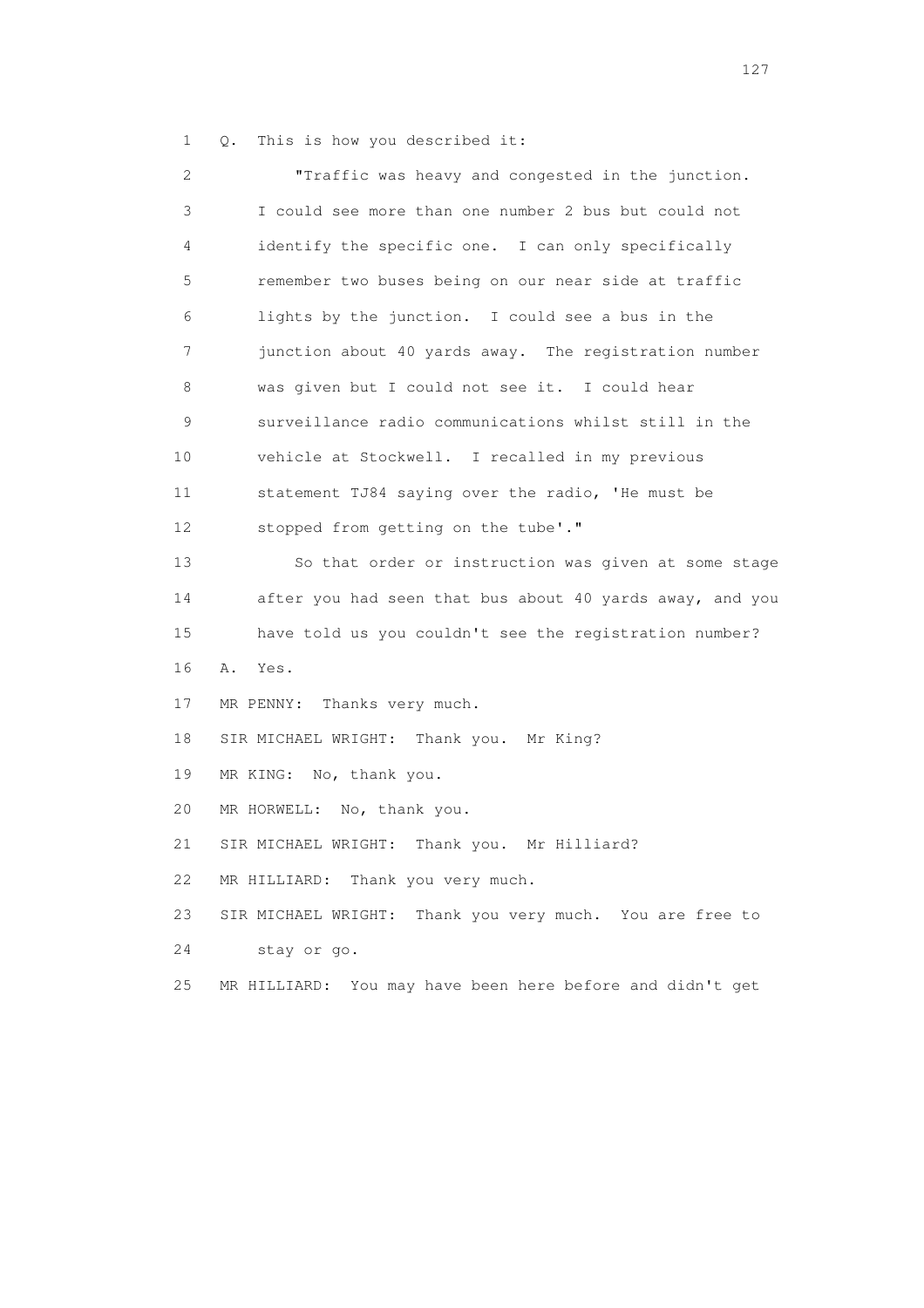1 on, so you are owed an apology. 2 A. That's no problem, thank you. 3 SIR MICHAEL WRIGHT: Forgive me, one minute, there is one 4 thing I meant to ask you. 5 Questions from THE CORONER 6 SIR MICHAEL WRIGHT: When you were making the maps, have 7 a look, there is a maps brochure which I hope is there 8 somewhere. 9 A. Yes, sir. 10 SIR MICHAEL WRIGHT: Have a look at page 7 and then look at 11 page 8. You only need glance at them. The kind of maps 12 that you were able to produce at Leman Street, were they 13 more like page 7 or page 8? 14 A. Page 7, sir. 15 SIR MICHAEL WRIGHT: Page 7, this large scale map. 16 A. Sir, I am not sure the licensing system for this, but 17 I would say it's almost identical. 18 SIR MICHAEL WRIGHT: That looks very like the ones you have 19 at Leman Street. 20 A. Without all the information that's been imposed on this 21 one, sir. 22 SIR MICHAEL WRIGHT: Not the bits that are stuck on top but 23 just the map? 24 A. Sir, yes. 25 SIR MICHAEL WRIGHT: Thank you very much.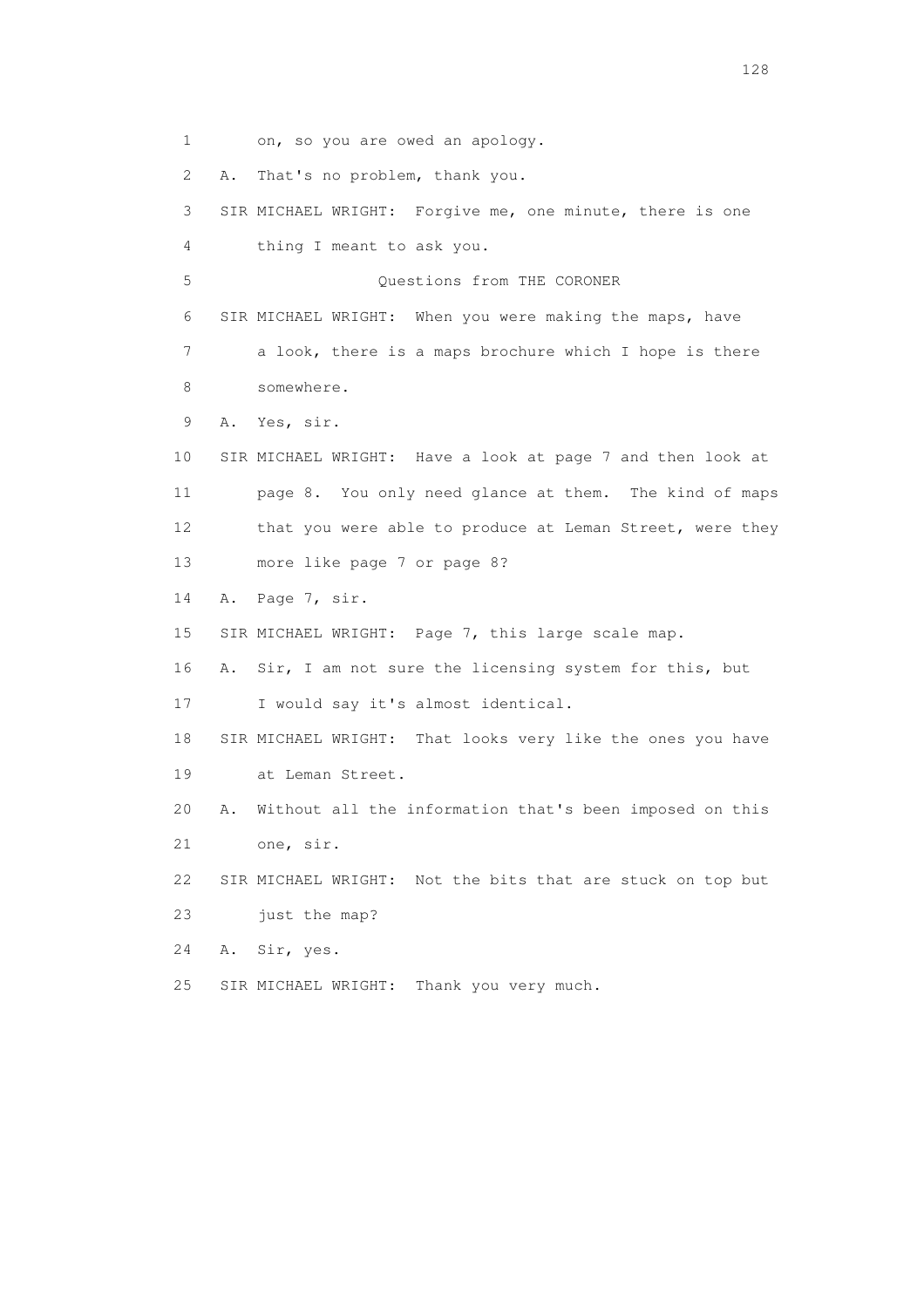1 (The witness withdrew) 2 MR HILLIARD: Last then in this section D9, please. 3 CODENAME "D9" (sworn) 4 Questions from MR HILLIARD 5 MR HILLIARD: Yes, do sit down. 6 A. Thank you. 7 SIR MICHAEL WRIGHT: Yes, sorry, sit down. 8 MR HILLIARD: You will be known for the purpose of these 9 proceedings as Delta or D9? 10 A. Yes, sir. 11 Q. You too, like the last witness, may have come before and 12 not got on, so you are owed an apology for that. 13 A. Thank you, sir. 14 Q. I am going to ask you some questions first of all on 15 behalf of the Coroner, and then you may be asked 16 questions by others, and it will help if you have in 17 front of you a copy of the statement you made on 18 23 July 2005. Do you have that? 19 A. Yes, I have, sir. 20 Q. There are in fact some errors in transcription from the 21 handwritten original to the typed copy, but Ms Leek has 22 very kindly given me a list of those, and if we run into 23 any of those, I will make it plain. 24 A. I have my originals, a copy of my original. 25 Q. Good. As at July of 2005, had you been an authorised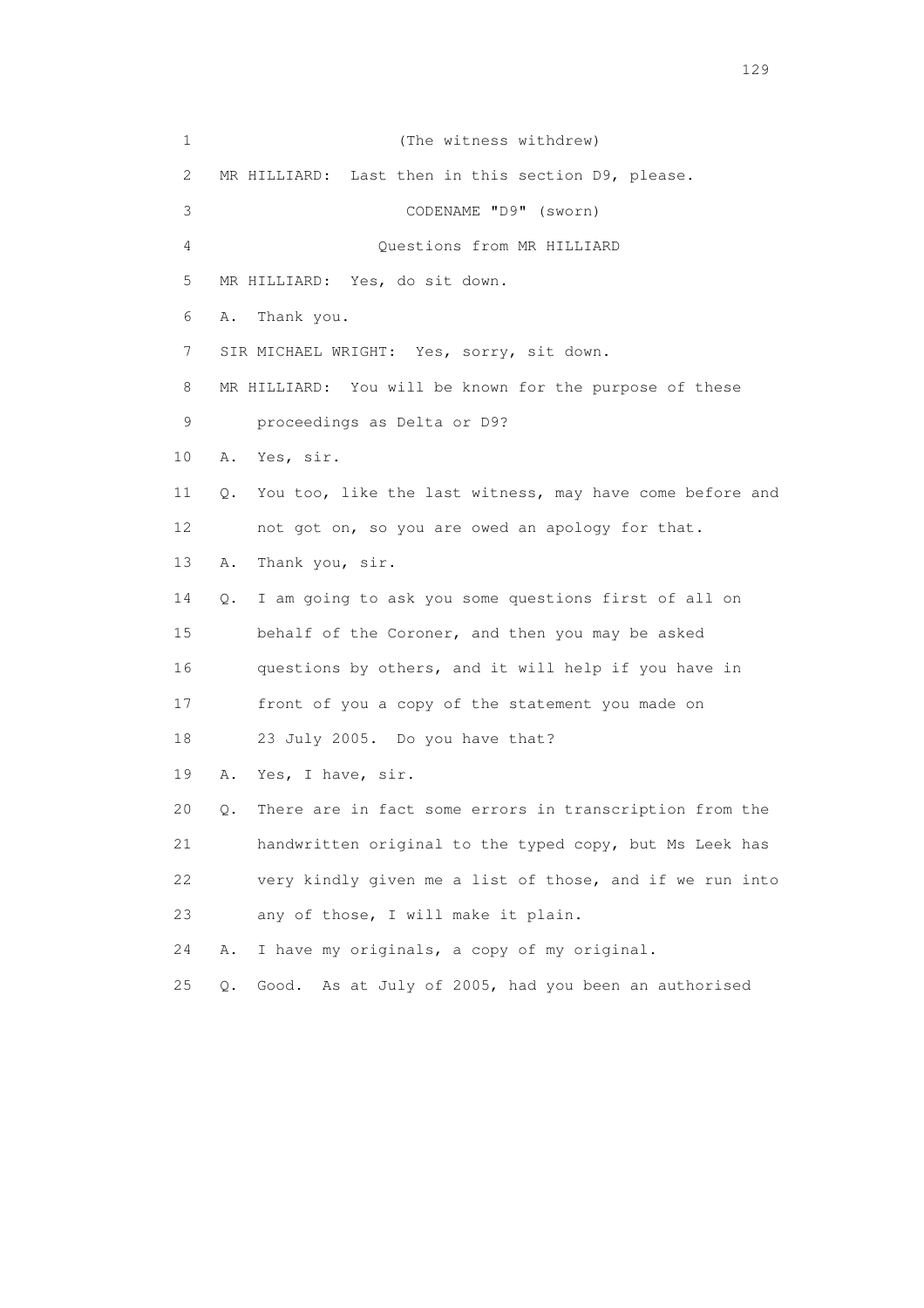- 1 firearms officer for six years?
- 2 A. Yes, I had, sir.
- 3 Q. I am going to go, please, to 22 July. Again, very well 4 trodden ground for us now. Postings briefing first of 5 all at 7 o'clock at Leman Street? 6 A. Yes, sir. 7 Q. You end up in a vehicle with Delta 4 as the driver, and
- 8 Terry as the front seat passenger, so you in the back? 9 A. Yes, sir.
- 10 Q. Thank you. I think you were given a briefing, is this 11 right, first of all by Trojan 84?
- 12 A. Yes, sir.
- 13 Q. Then you made your way to Nightingale Lane; is that
- 14 right?
- 15 A. Yes, sir.
- 16 Q. There was another briefing there; is that right?
- 17 A. Yes, that's correct, sir.
- 18 Q. I think you also have a note that at that briefing you 19 were told that bus routes either side -- I'm just
- 20 looking at the note, do you want to find it? The
- 21 statement reads as follows:
- 22 "We were told that the communal door to 23 21 Scotia Road was under observation and that bus routes 24 either side of that address had been suspended."
- 25 Did you manage to find the bit?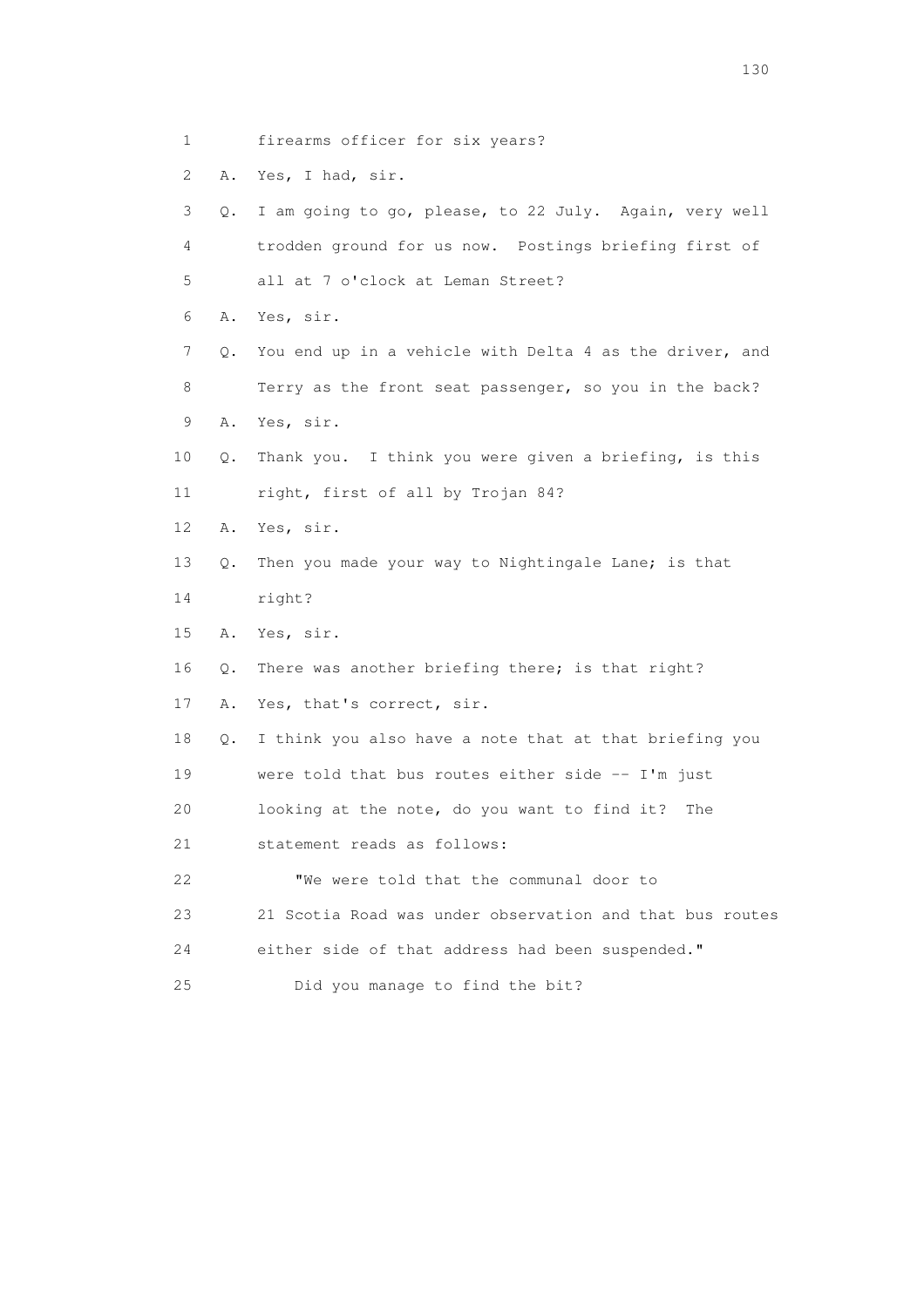1 A. I haven't found it, sir, but that's correct, that's in 2 my statement, sir. 3 Q. All right, but as you recall it, is that what you were 4 told? 5 A. Yes, sir. 6 Q. Do you remember whether that was Silver or Trojan 84 who 7 said that? 8 A. I do not remember, sir, no. 9 Q. You then went, made your way, is this right, from 10 Nightingale Lane to the TA Centre? 11 A. Yes, sir. 12 Q. When you got there, is this right, your radio, Cougar, 13 is this right, in the vehicle was not working? 14 A. That's correct, sir, yes. 15 Q. So it's the vehicle set, not an individual car set? 16 A. Yes, the car set. 17 Q. Did you learn -- before the set was fixed but did you 18 learn that a man had come out of the address at 19 Scotia Road and that SO12 units were going to stop him? 20 A. Yes, sir. 21 Q. Who was it who told you that? 22 A. Delta 4. 23 Q. Right. Did he then mend or manage to mend the Cougar 24 set in the vehicle? 25 A. Yes, he did, sir.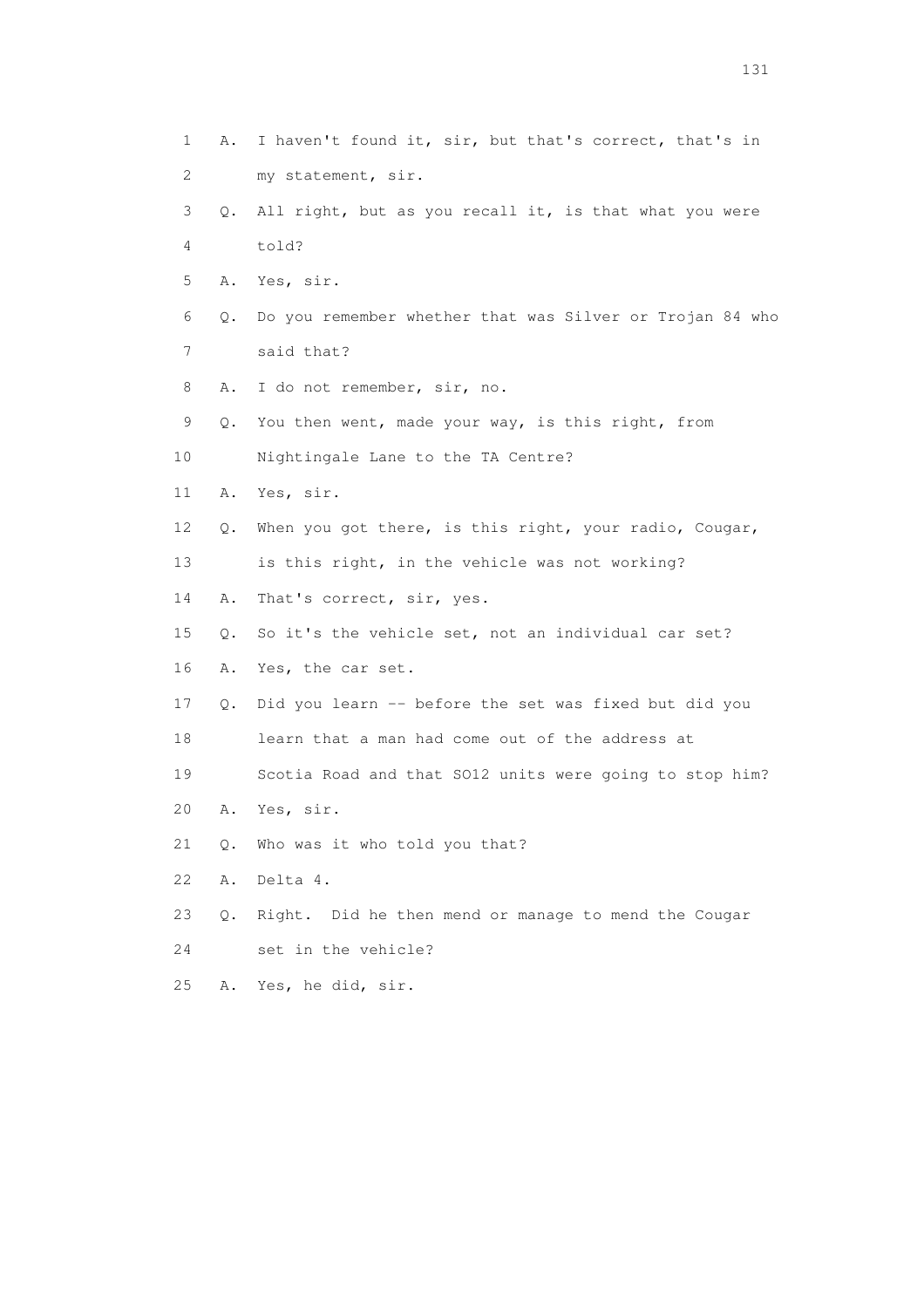| 1               | Q. | Then I think you heard more of the surveillance that, is |
|-----------------|----|----------------------------------------------------------|
| 2               |    | this right, the subject was now on a number 2 bus?       |
| 3               | Α. | Yes, sir.                                                |
| 4               | Q. | In due course did you hear the registration number of    |
| 5               |    | the bus?                                                 |
| 6               | Α. | Yes, sir, I heard it in two parts. The first part was    |
| 7               |    | LJ03, and then I later heard the rest of the index as    |
| 8               |    | MXL.                                                     |
| 9               | Q. | Then did you hear that the bus was in Stockwell Road?    |
| 10              | Α. | Yes, sir.                                                |
| 11              | Q. | In the meantime, were other of the vehicles in your      |
| 12 <sup>°</sup> |    | team, if I can put it that way, arriving at the          |
| 13              |    | TA Centre?                                               |
| 14              | Α. | Yes, sir.                                                |
| 15              | Q. | Did you then leave the TA Centre to support the          |
| 16              |    | surveillance?                                            |
| 17              | Α. | Yes, we did, sir.                                        |
| 18              | Q. | Was there then a period of surveillance following the    |
| 19              |    | bus along the Stockwell Road?                            |
| 20              | Α. | Yes, there was.                                          |
| 21              | Q. | I am going to ask you to give it in your own words, but  |
| 22              |    | do you remember hearing something about a percentage?    |
| 23              | Α. | I heard someone on our car Cougar ask another            |
| 24              |    | surveillance officer if they could give a percentage of  |
| 25              |    | how sure they were he was one of the suspects, because   |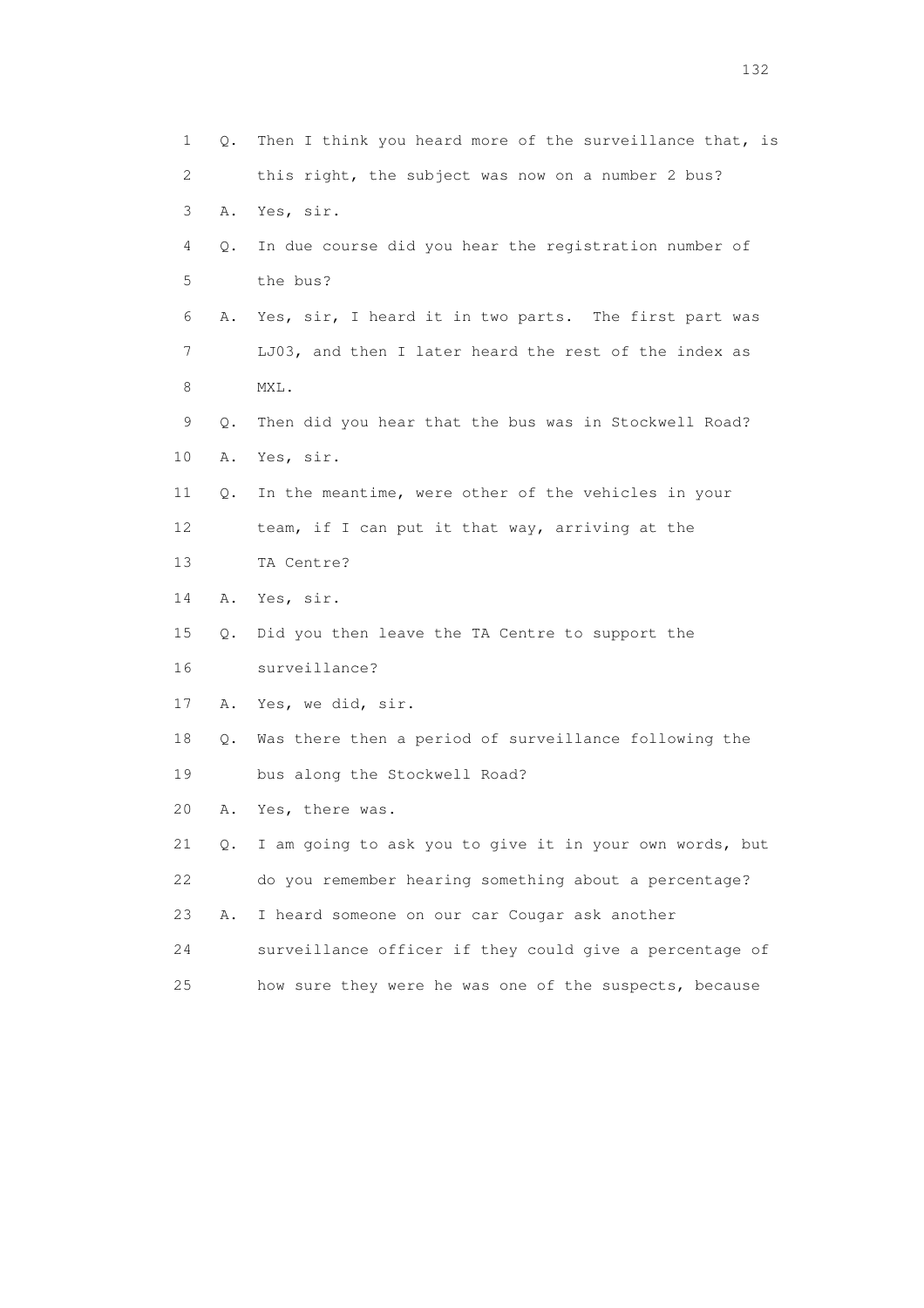1 he was pretty sure he was our man.

| $\mathbf{2}^{\mathsf{I}}$ | Q.    | Right. Thank you. Do you know who it was -- it's being   |
|---------------------------|-------|----------------------------------------------------------|
| 3                         |       | asked of another surveillance officer, so we have that   |
| 4                         |       | clear -- who was asking the question or did you know who |
| 5                         |       | it was?                                                  |
| 6                         | Α.    | No, sir.                                                 |
| 7                         | Q.    | Can you help with, when I say what sort of person, do    |
| 8                         |       | you understand what I mean, what sort of job they did?   |
| 9                         | Α.    | A surveillance officer.                                  |
| 10                        | Q.    | You think it was one surveillance officer to another     |
| 11                        |       | surveillance officer?                                    |
| 12 <sup>°</sup>           | Α.    | Yes, sir.                                                |
| 13                        | Q.    | Thank you. If they could give a percentage of how sure   |
| 14                        |       | they were he was one of the suspects, and then the last  |
| 15                        |       | little bit of that, "because he was pretty sure he was   |
| 16                        |       | our man"?                                                |
| 17                        | Α.    | Yes, sir.                                                |
| 18                        | Q.    | Who was expressing that view, just so we understand?     |
| 19                        | Α.    | The person asking for the percentage.                    |
| 20                        | Q.    | Right. Is saying that, he, the person asking, is pretty  |
| 21                        |       | sure that he is our man?                                 |
| 22                        | Α.    | Yes, sir.                                                |
| 23                        | $Q$ . | Did you ever hear any answer to that?                    |
| 24                        | Α.    | No, sir.                                                 |
| 25                        | $Q$ . | Did you then hear on the Cougar surveillance saying that |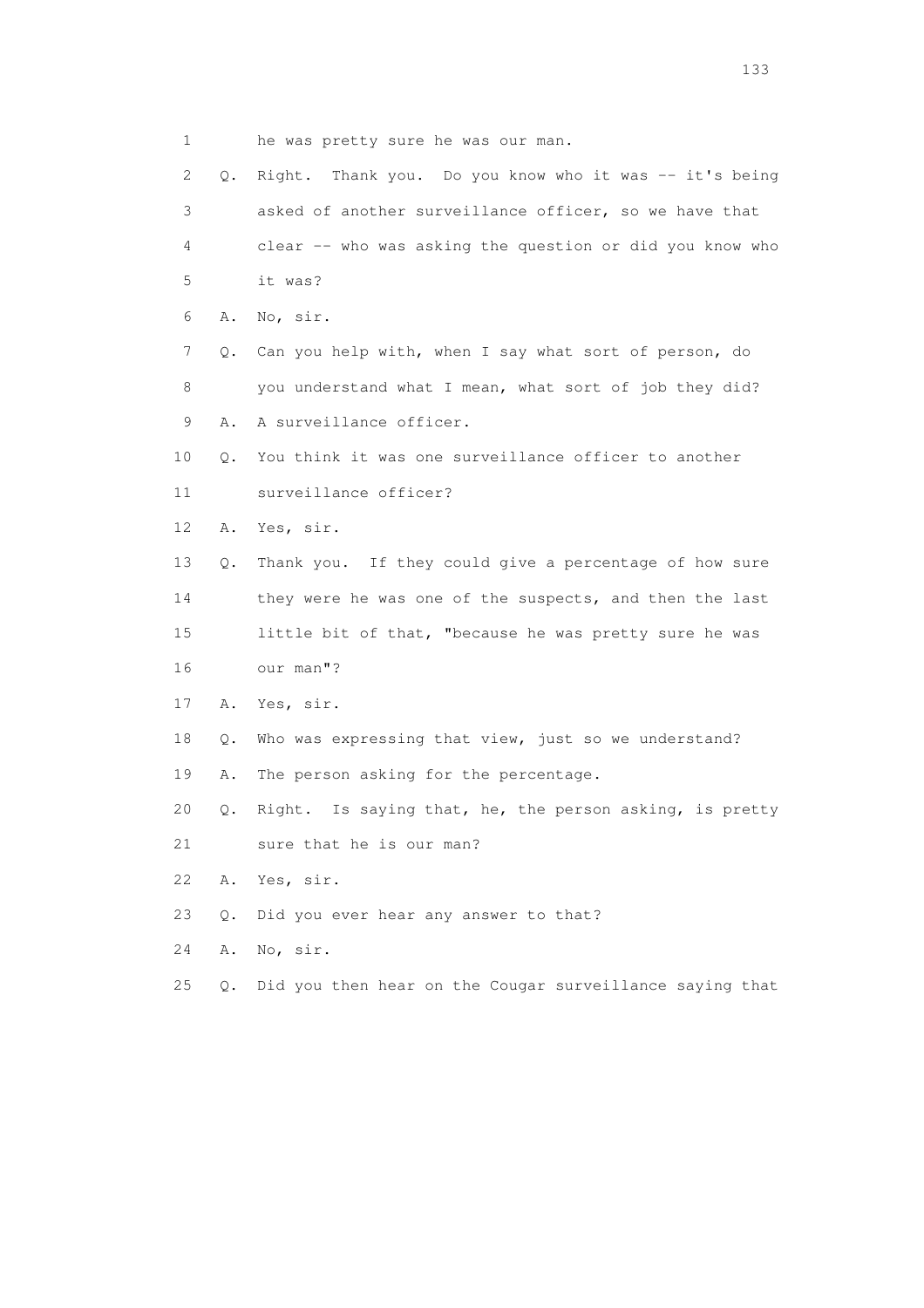|  |  | the man was now on the stairwell of the bus? |  |
|--|--|----------------------------------------------|--|
|--|--|----------------------------------------------|--|

- 2 A. Yes, I did, sir.
- 3 Q. And anything else?

 4 A. I heard them say that he appeared nervous and was 5 looking around. They thought he was going to get off 6 the bus. Then I heard surveillance again on our car 7 Cougar give a description of the male as IC2 in denims 8 with stubble. And I have recorded this in a notebook 9 which I have exhibited to the court. You should have

- 10 a copy of it.
- 11 Q. Did you give a time for that?
- 12 A. 9.55 am.
- 13 SIR MICHAEL WRIGHT: 9.55?
- 14 A. Yes, sir.
- 15 SIR MICHAEL WRIGHT: Thank you.
- 16 MR HILLIARD: You in your vehicle, were you making your way
- 17 along Stockwell Road towards the tube?
- 18 A. Yes, sir.
- 19 Q. Did you hear something else on the car Cougar system
- 20 from surveillance?
- 21 A. I heard from the surveillance that the male was now on 22 foot passing the NatWest Bank.
- 23 Q. Could you see a number 2 bus at the other side of the 24 main junction?
- 25 A. Yes, I could, sir.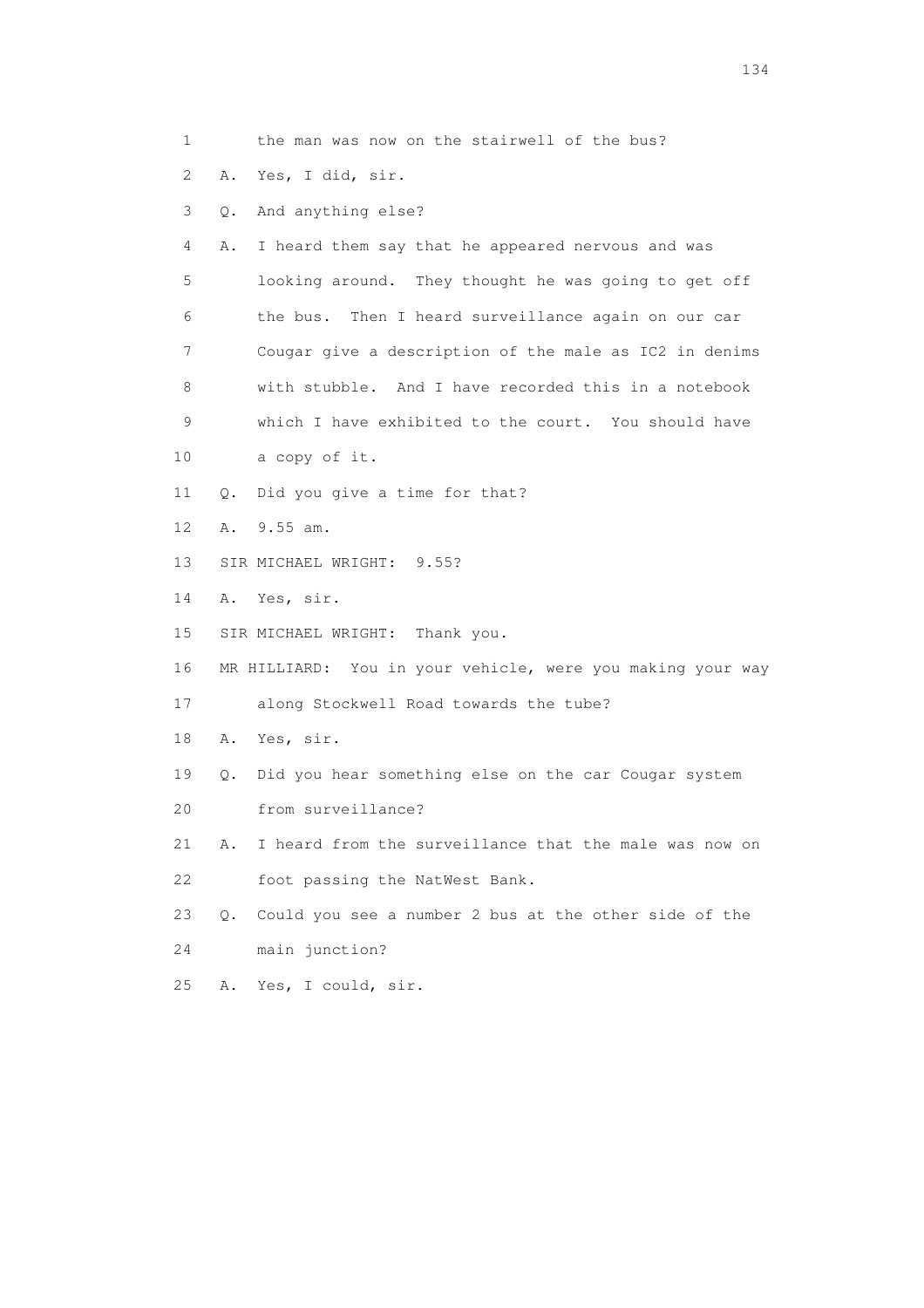1 Q. Were you actually able to tell from where you were 2 whether that was the bus or just a number 2 bus? 3 A. No, sir. 4 Q. Do you remember Ralph saying something? 5 A. Ralph said to hold position as this was still a covert 6 operation. 7 Q. Traffic we know and I think you recalled was heavy at 8 the junction? 9 A. Yes, sir. 10 Q. Did you hear on the Cougar that the man was now in the 11 station and then in due course that he was running down 12 the escalator? 13 A. Yes, I did, sir. 14 Q. Did you hear Trojan 84 say that the man must be stopped 15 before he got on the tube, "he must not be allowed on 16 the tube", I am reading from your statement? 17 A. Yes, I did, sir. 18 Q. What did you understand by that instruction? 19 A. I interpreted this as meaning that the male was a threat 20 to the persons on the tube. 21 Q. Did you then hear Ralph give state red? 22 A. Yes, I did, sir. 23 Q. Did you then drive into Binfield Road and stop there? 24 A. Yes, sir. 25 Q. I think you put on your blue chequered cap, is that

n 135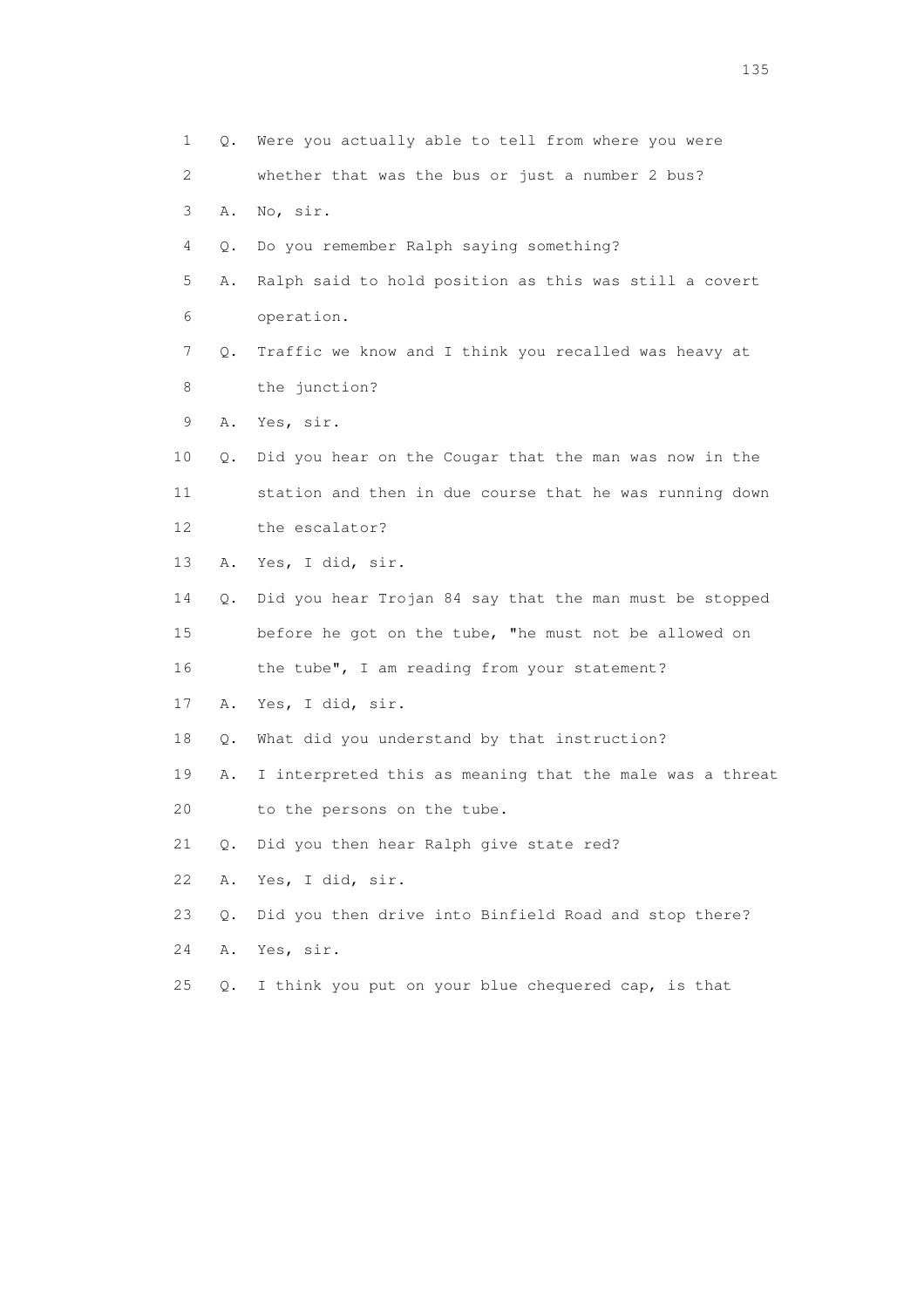- 1 right, marked "police"?
- 2 A. Yes, I did, sir.
- 3 Q. You were armed, is this right, with a Glock pistol?
- 4 A. Yes, sir.
- 5 Q. I think you had heard on the radio that the man had gone 6 down towards platform 1?
- 7 A. Yes, I did, sir. I should also state that I was armed 8 with a G3K which is an assault rifle.
- 9 Q. Is that a long weapon?
- 10 A. Yes, it is.
- 11 Q. Thank you very much. Did you run down the escalators 12 aware that other officers were ahead of you?
- 13 A. Yes, I did, sir.
- 14 Q. Shouting anything as you ran?
- 15 A. I was shouting, "Armed police, when you get to the 16 bottom of the escalator, don't go on to the platform".
- 17 Q. You explain in your statement why you have said that.
- 18 Can you spell it out for us, please?
- 19 A. I shouted these instructions to the people on the
- 20 escalators because I thought that the male would
- 21 detonate a device when he saw us.
- 22 Q. Bottom of the escalators, you like others went left
- 23 through one of the archways that gives on to the
- 24 platform; is that right?
- 25 A. Yes, sir.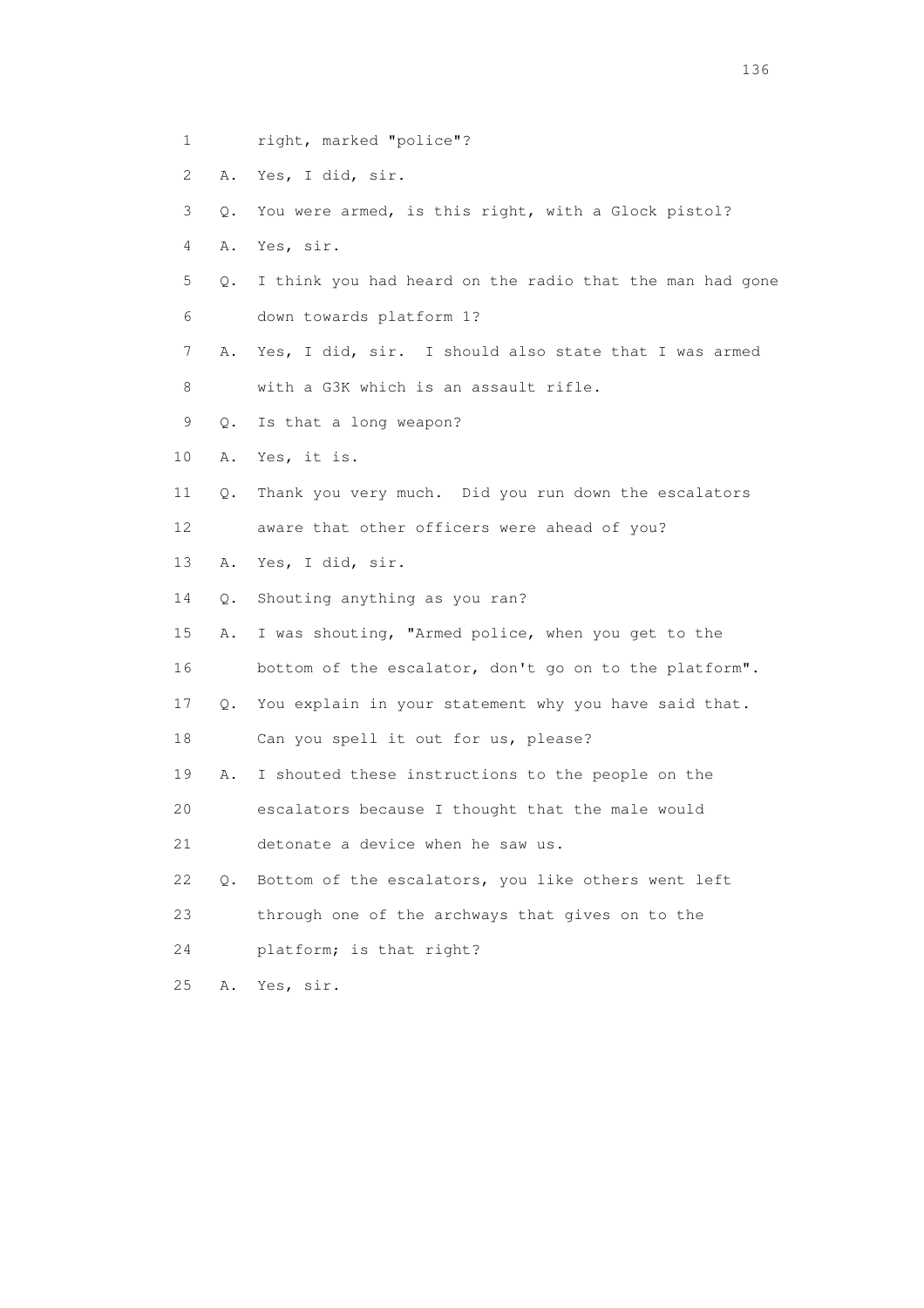- 1 Q. Saw the train waiting there with its doors open?
- 2 A. Yes, sir.
- 3 Q. By the archway, had you seen someone who was obviously
- 4 a plain-clothes policeman?
- 5 A. Yes, sir.
- 6 Q. What did he do?
- 7 A. He pointed diagonally right into the open doors and said 8 something like, "That's him there on the train".
- 9 Q. Do you know now who that person was?
- 10 A. No, sir, I can't remember who that was.
- 11 Q. All right. I just want to be clear, was that person on 12 or off the train?
- 13 A. Off the train.
- 14 Q. You say in your statement "by the archway on the
- 15 platform", so nearer the archway than the train, so that 16 we understand?
- 17 A. Yes, sir.
- 18 Q. Right. Were you able to see where he was indicating?
- 19 A. I could see the doors that he was indicating towards, 20 sir, yes.
- 21 Q. When he said, "That's him" or something like, "That's 22 him there on the train", could you see anybody where he 23 was indicating?
- 24 A. I can't remember at what point I was able to see the 25 male that he was indicating, but at some stage I was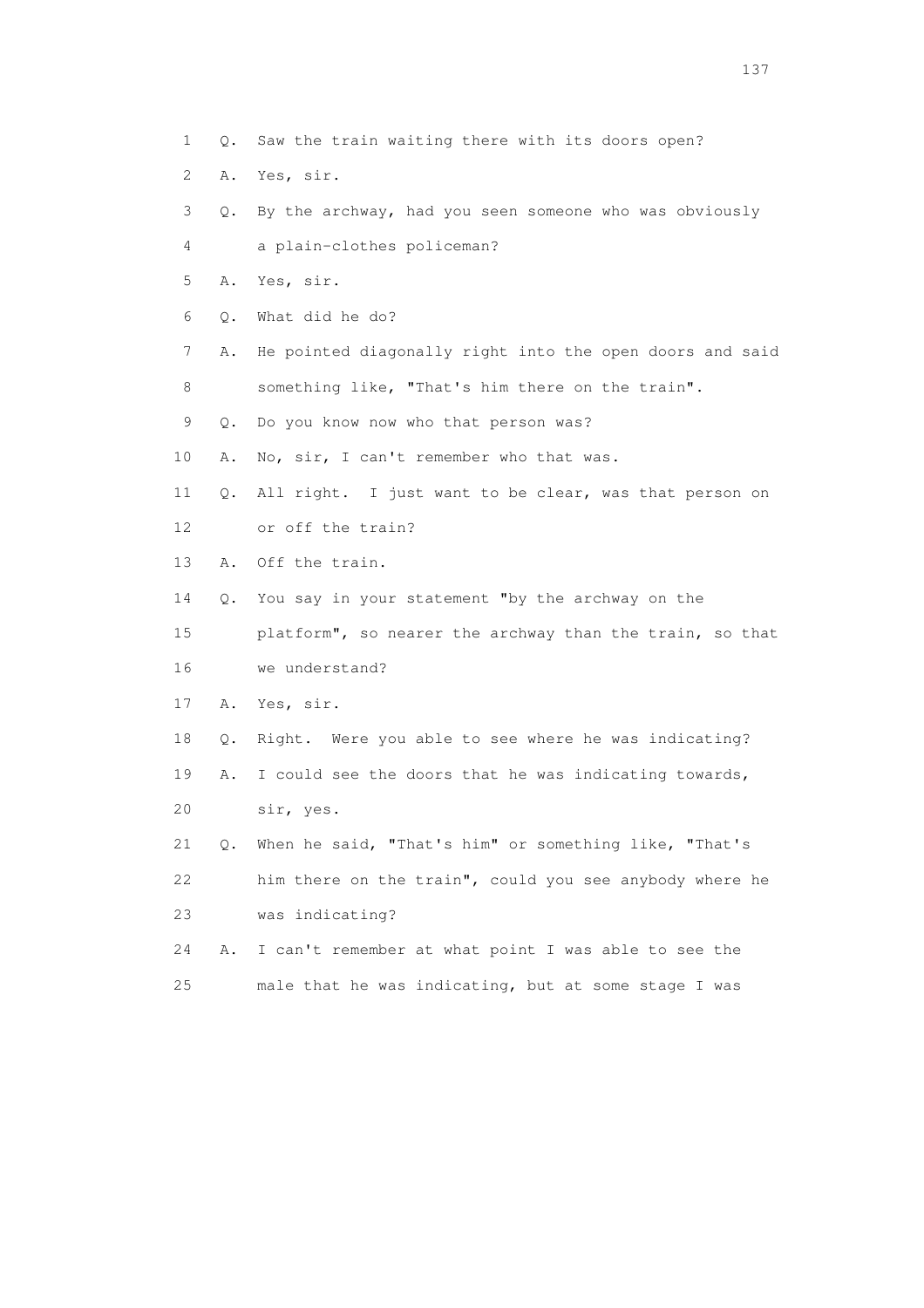1 able to.

 2 Q. Thank you. What you say in your statement is: 3 "I saw a darker-skinned male wearing a blue denim 4 jacket and blue denim jeans sitting on the tube facing 5 me." 6 Do you know now that that was Mr de Menezes? 7 A. Yes, sir. 8 Q. Thank you. Could you hear anything else at that stage? 9 A. I could hear people shouting, "Armed police". Then as 10 I approached I heard more shouting of, "Armed police". 11 Q. By "approached", approached where so we understand? 12 A. Approaching the doors to the tube. 13 Q. To the train itself? 14 A. Yes, sir. 15 Q. Thank you. Could you see Mr de Menezes at that point? 16 A. Yes, sir. 17 Q. Did he do anything? 18 A. He suddenly stood up -- 19 SIR MICHAEL WRIGHT: Before you get on to that, where were 20 you at this point? 21 A. Still on the platform, sir. 22 SIR MICHAEL WRIGHT: On the platform? 23 A. Yes, sir. 24 MR HILLIARD: I think you have just said you were 25 approaching the doors, did you tell us?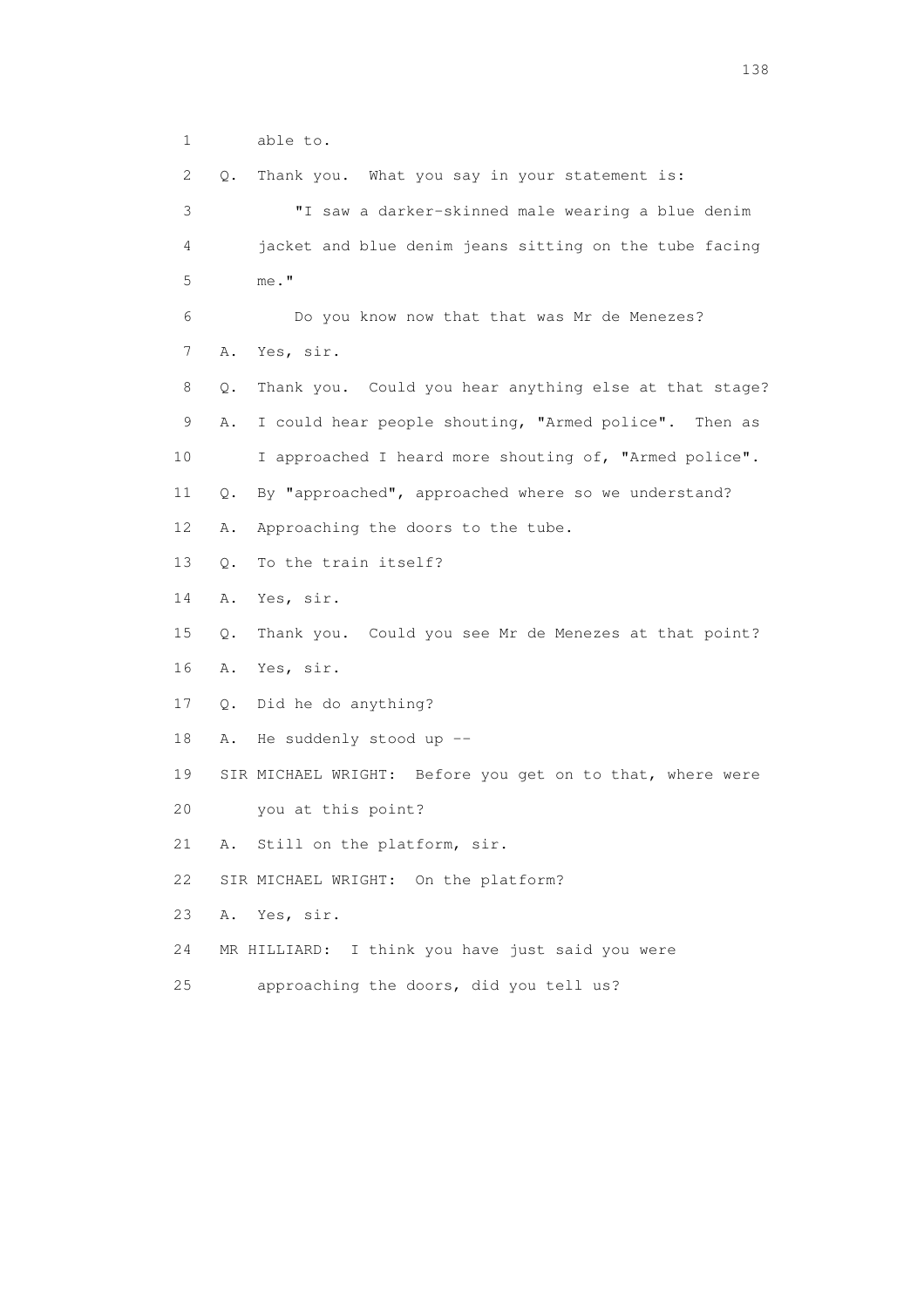1 SIR MICHAEL WRIGHT: That's the next thing, approaching the 2 doors? 3 A. Yes, sir. 4 SIR MICHAEL WRIGHT: Where did you get the impression that 5 the shouts of "armed police" were coming from? 6 A. I don't know, sir. 7 SIR MICHAEL WRIGHT: Very well. 8 MR HILLIARD: Can you help, ahead of you or behind you? 9 A. They could have come from anywhere, sir. 10 Q. So you have explained that you are approaching the doors 11 to the train, you can hear more shouts; correct? 12 A. Yes, sir. 13 Q. Then you were telling us that Mr de Menezes suddenly 14 stood up? 15 A. Yes, sir. 16 Q. And then? 17 A. And tried to get away, but he was quickly grabbed hold 18 of by plain-clothes officers. 19 Q. Just pause there. Can you say how far he got from his 20 seat, even approximately? 21 A. No, sir, my impression was that he was moving -- he was 22 coming away from his seat but I don't know how far he 23 got away from his seat. 24 Q. Did he get some way away from it at all before he's 25 grabbed hold off?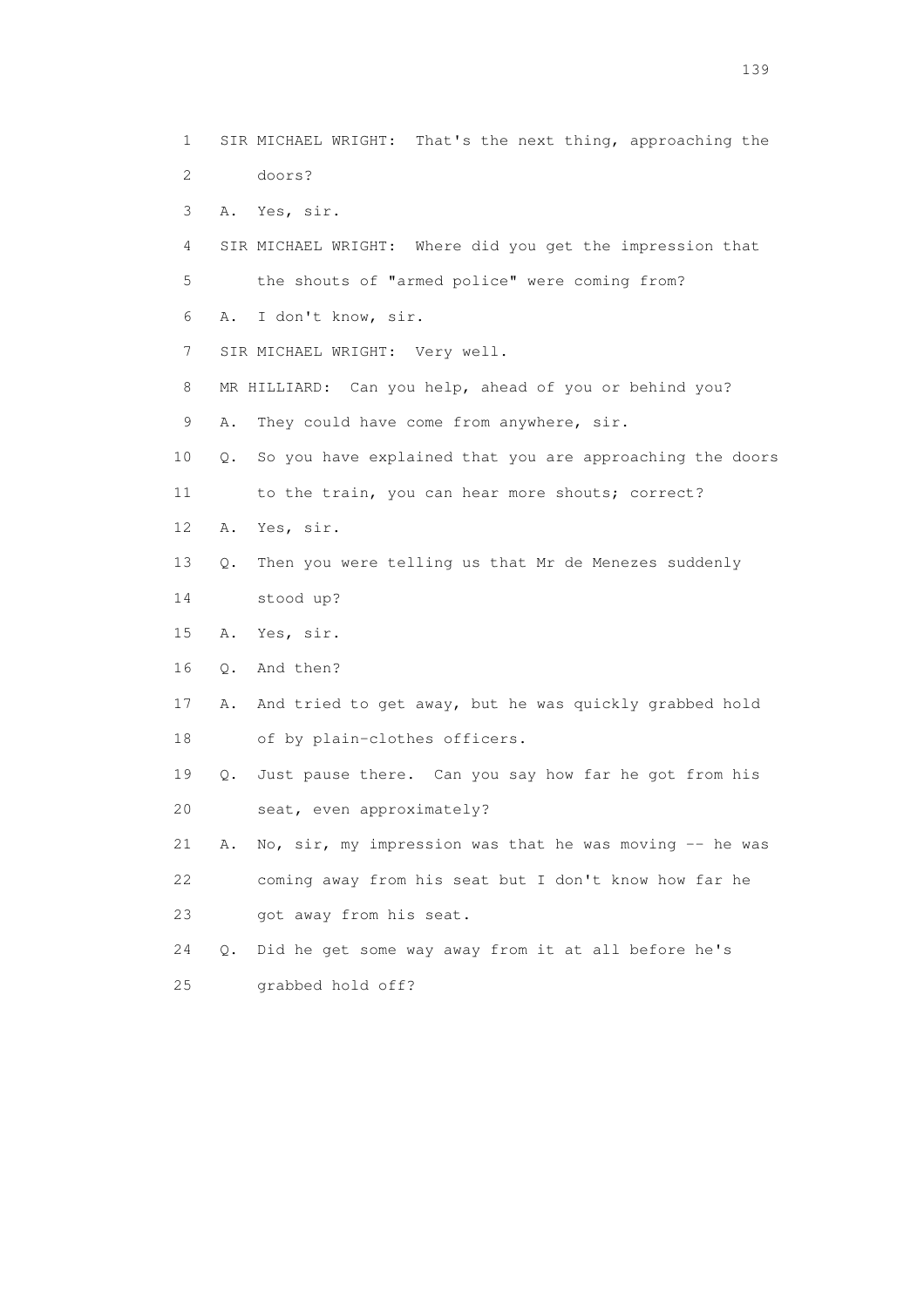- 1 A. I don't know, sir, I don't know how far.
- 2 Q. Got up and moved a bit but how much you can't really
- 3 say?
- 4 A. No, sir.
- 5 Q. Is that fair?
- 6 A. My impression was that he had moved away from his seat,
- 7 sir.
- 8 Q. Can you help us, how many, can you remember,
- 9 plain-clothes officers grabbing hold of him?
- 10 A. There was the Charlie 2 and Charlie 12 and one other.
- 11 Q. So three?
- 12 A. Yes, sir.
- 13 Q. Did you see how they grabbed hold of him, can you
- 14 remember now?
- 15 A. No, sir.
- 16 Q. You describe, if we just follow it through from your 17 statement, because I don't know, that may be the best 18 way of doing it. You say:
- 19 "The male then suddenly stood up and tried to get 20 away but he was quickly grabbed hold of by plain-clothes 21 officers."
- 22 Do you remember you explained to me a few moments 23 ago that you were approaching the train at that point? 24 A. Yes, sir.
- 25  $Q$ . Then, does this make that plain, you say  $-$  the next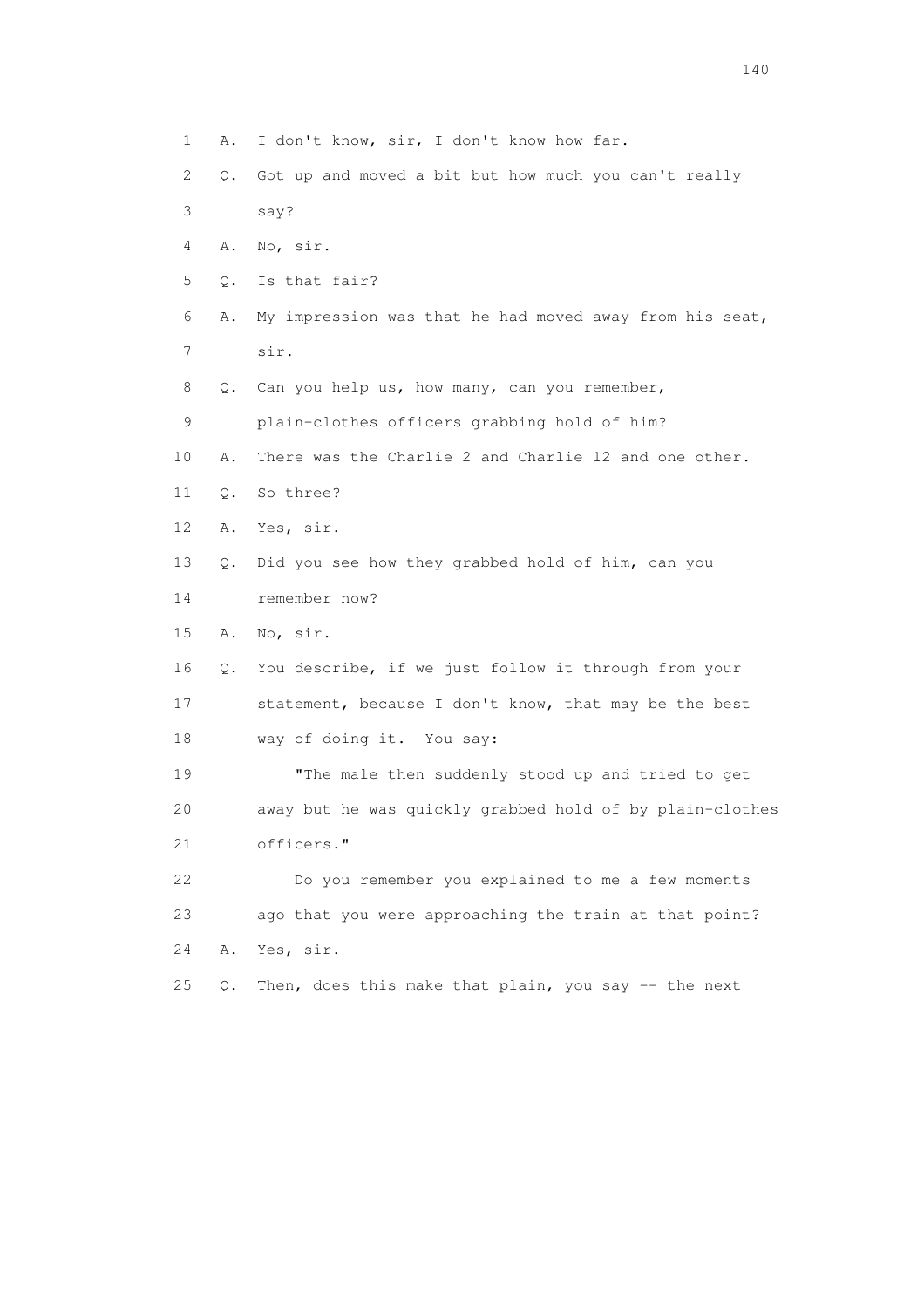1 sentence you have or the next bit is: 2 **"I** got on to the train..." 3 A. Yes, sir. 4 Q. So that would be right, would it, that as it were, what 5 you have described so far, you are just off the train 6 for? 7 A. Yes, approaching the doors. 8 Q. As you said? 9 A. Yes, sir. 10 Q. Then you say this: 11 **"**I got on to the train..." 12 I think you may have a little bit of detail about 13 how they get hold of him here? Do you want to just look 14 at what you said on the 23rd? 15 A. Yes, sir. Charlie 2 was on the male's, Mr de Menezes' 16 right-hand side and Charlie 12 was on the left, and the 17 other male was to the front of Mr de Menezes. 18 Q. Give those positions and say they have grabbed hold of 19 him, but beyond that, can you help at all or not now? 20 A. No, sir. 21 Q. So one either side, another male in front of 22 Mr de Menezes, and can you say anything about 23 Mr de Menezes at this stage? 24 A. He appeared to have gone rigid and I thought he was 25 resisting.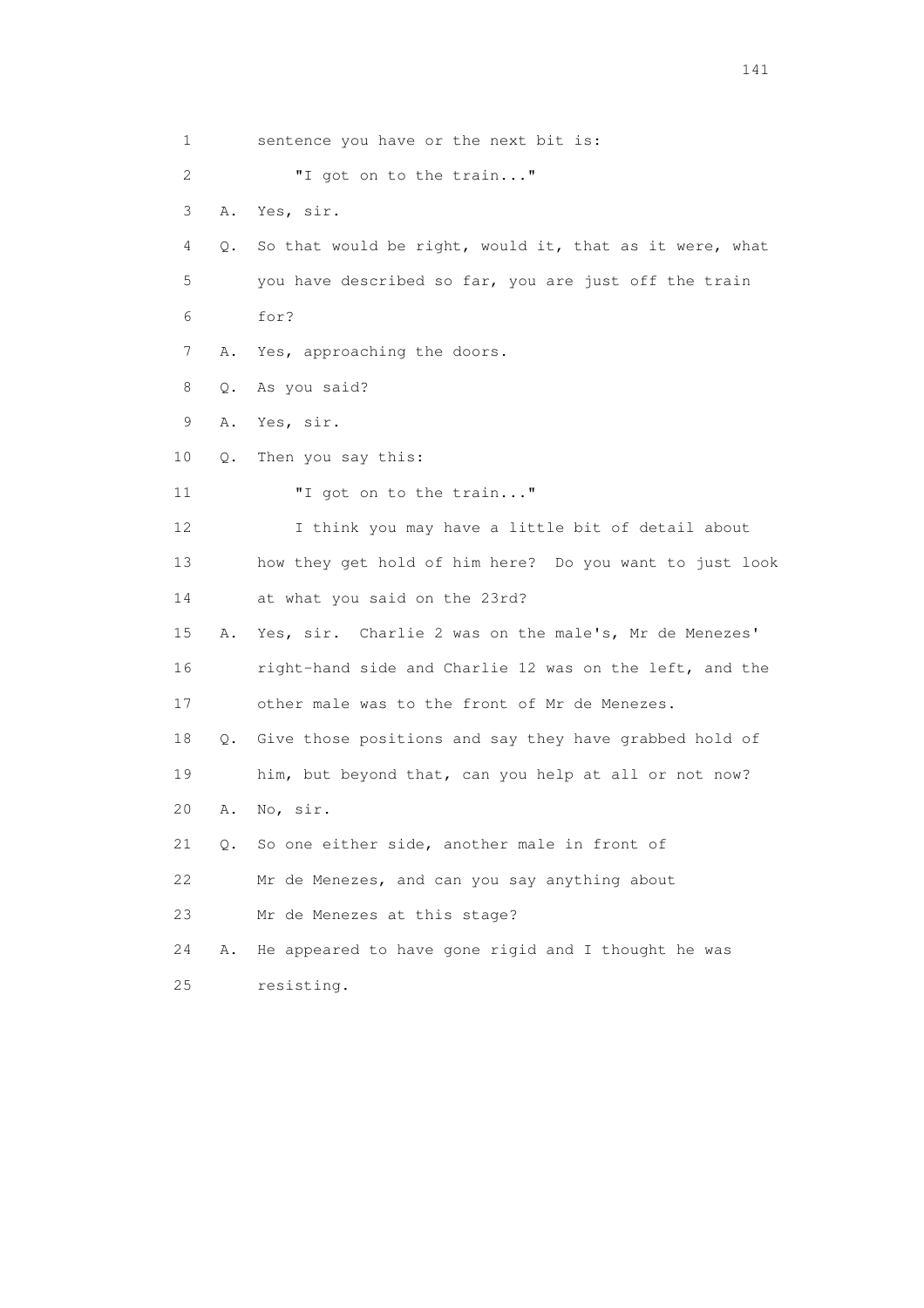1 Q. What about his hands or either of them, were you able to 2 see those? 3 A. I could see his hand down to his right side, and I bent 4 down to control the bottom half of his body so that 5 I could get hold of his hands to stop him detonating 6 a device. 7 Q. Is that what you thought he was going to do? 8 A. Yes, sir. 9 Q. Can you just explain, so you have bent down, but just 10 "to control the bottom half of his body, and try and get 11 his hands to stop him detonating a device"; I am sure we 12 can follow about getting his hands, but can you just 13 explain "to control the bottom half of his body", just 14 help us with what you mean by that? 15 A. There would have been Charlie 2 and 12 were controlling 16 the upper half and I was -- my intention was to take 17 hold of the bottom half, primarily try and get hold of 18 his hands. 19 SIR MICHAEL WRIGHT: What were you trying to get hold of? 20 A. I was -- I think I wanted to take hold of his hands or 21 his wrists. 22 SIR MICHAEL WRIGHT: His hands rather than his body? 23 A. Yes, sir. 24 MR HILLIARD: Did you in fact bend down to do that or try 25 and do that?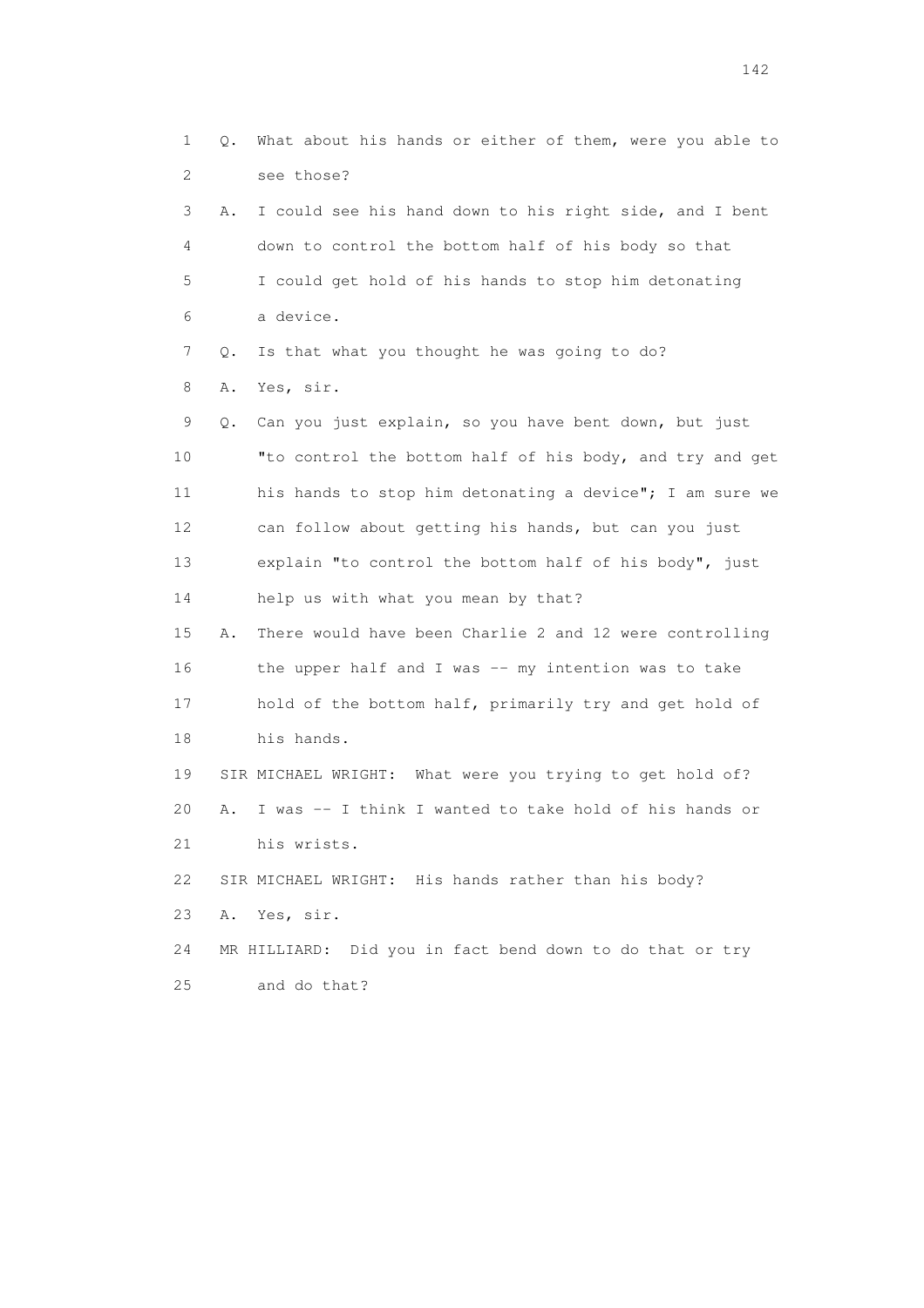1 A. Yes, I did, sir.

2 Q. What happened?

| 3               | Α. | I remember hearing a number of shots. They weren't --    |
|-----------------|----|----------------------------------------------------------|
| 4               |    | it was unusual because it didn't sound like gunfire, it  |
| 5               |    | sounded almost like party poppers going off, it was      |
| 6               |    | an unusual sound for me to hear, it didn't -- I didn't   |
| 7               |    | think they were gunshots when I first heard them.        |
| 8               | О. | I just want to ask you about one thing, because you      |
| 9               |    | have, if I may say so, helpfully put in a note,          |
| 10              |    | a reference to that. What you have actually put in your  |
| 11              |    | statement is:                                            |
| 12 <sup>°</sup> |    | "Notes stopped, debrief chronology S012, 2100"           |
| 13              |    | Is that "resumed 2140"?                                  |
| 14              | Α. | Yes, sir.                                                |
| 15              | О. | So you have put that in there so everybody knows about   |
| 16              |    | it. Can you explain what you were noting there?          |
| 17              | Α. | It's noting a break in the notes. I have noted one       |
| 18              |    | earlier. I don't think it's in my typed but it's on my   |
| 19              |    | original.                                                |
| 20              | Q. | It's very helpful. Can you tell us where that was?       |
| 21              |    | Maybe it's in a bit I have not been asking you about.    |
| 22              | Α. | I don't think it appeared on the typed version, sir, but |
| 23              |    | I have written it in the margins of my original.         |
| 24              | Q. | Page 6 of the original.                                  |
| 25              | Α. | Yes, I have it, sir.                                     |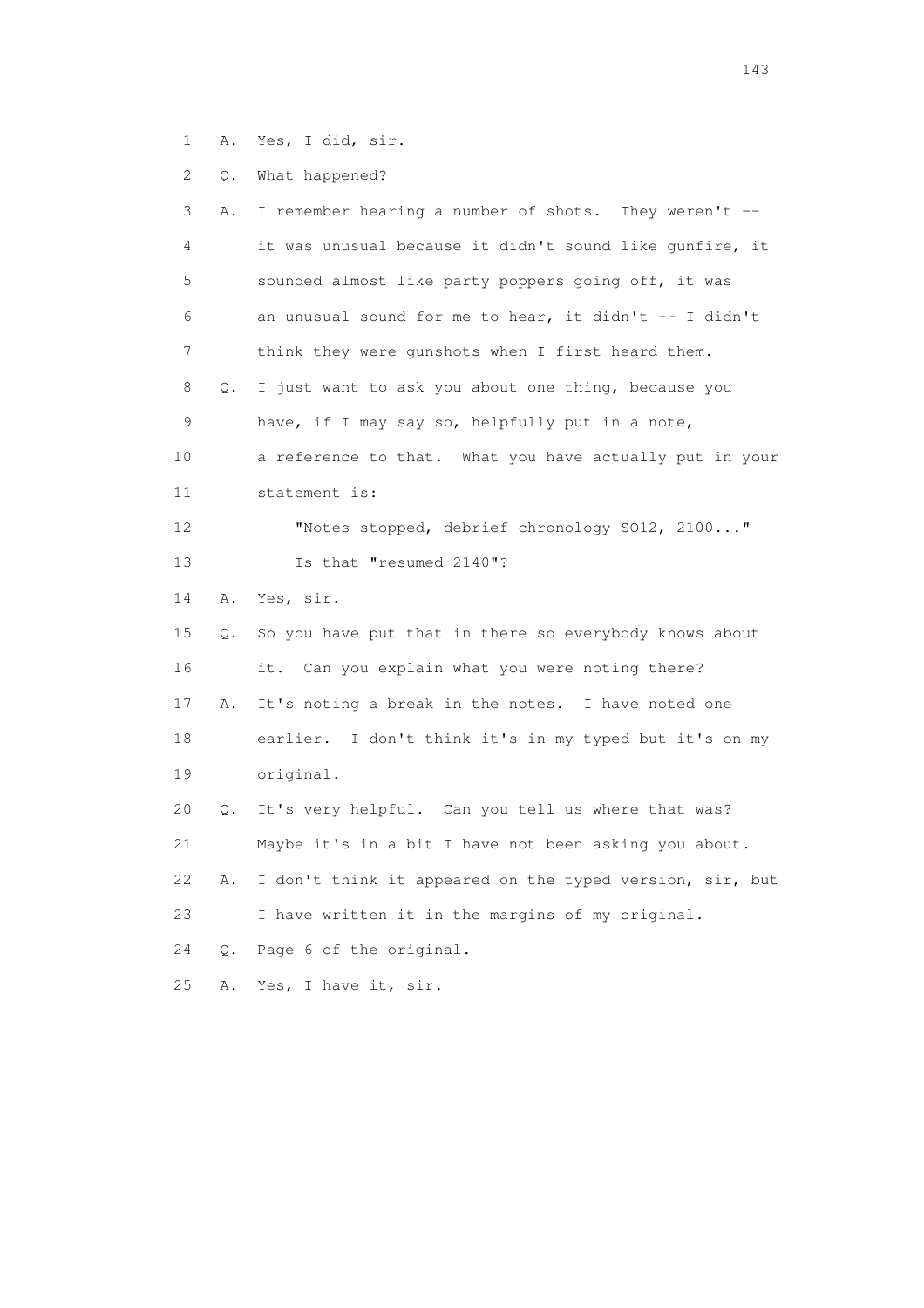1 Q. In the margin, this is at a point, isn't it, when you 2 describe yourself and the weaponry that you had got, if 3 I can put it that way, describing magazines, your gun 4 and so on, when you are on your way to the TA barracks? 5 A. Yes, sir. 6 Q. You have put in there: 7 "Break 1740 to 1830". 8 A. Yes, sir. 9 Q. Do you remember what that break was for now? Just 10 a refreshment break? 11 A. Yes, sir. 12 Q. This one, where you have just put "notes stopped", so 13 you have said, just to have the context, you have 14 explained you bent down, you heard a number of shots, 15 then you have actually put in the notes, "notes 16 stopped"? 17 A. Yes, sir. 18 Q. This is at 9 and you begin again at 9.40. "debrief 19 chronology SO12"? 20 A. Yes, sir. 21 Q. Can you just explain what it was that you were drawing 22 attention to as going on at that point? 23 A. I don't remember a lot about what happened, but 24 debriefing the chronology will just be to go through the 25 timings of the events.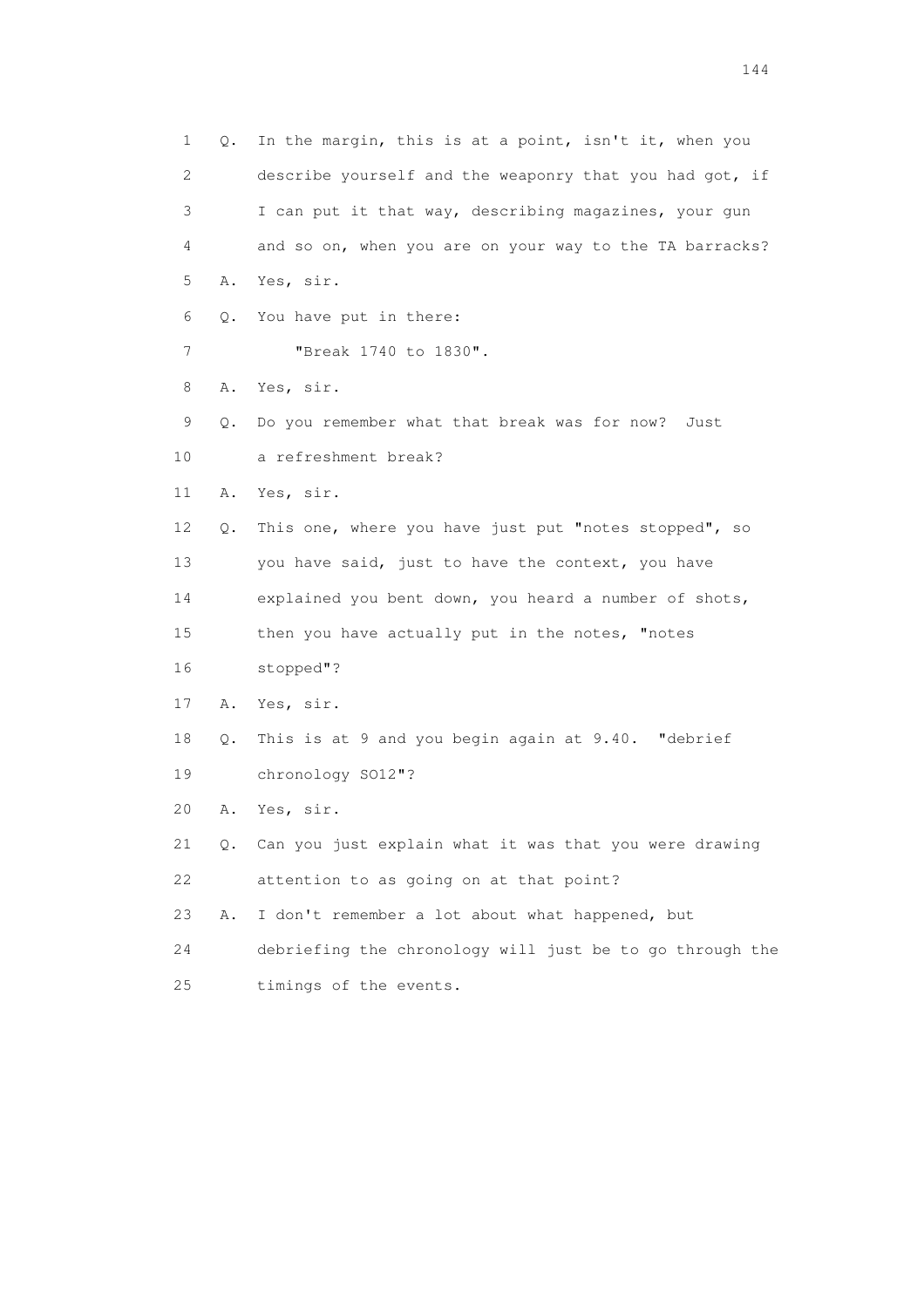1 Q. When it says "SO12", do you mean by that that that was 2 being done with SO12? 3 A. I can't remember who was there, sir, so I can't assist 4 further, I am afraid. 5 Q. But presumably involves SO12 in some way? 6 A. Yes, sir, yes, I mean I have written that at the time so 7 it's a contemporaneous note. 8 Q. Absolutely. We understand that. Thank you for that. 9 Then you have gone back in your note to pick up the 10 narrative again; is that right? 11 A. Yes, sir. 12 Q. So you have bent down, you have heard the shots, what 13 did you do then? 14 A. I looked up and shouted down the train for people to get 15 off. 16 Q. If you carry on, please. 17 A. I looked to my left and saw blood coming from 18 Mr de Menezes' head on his right-hand side, and 19 I realised the male had been shot in the head and was 20 seriously injured. 21 Q. Just carry on, please. 22 A. I was fearing that the male may be carrying an IED, 23 an improvised explosive device. I kept shouting at 24 people to get off the train, and followed them down the 25 carriage, and out through the end door. Then I went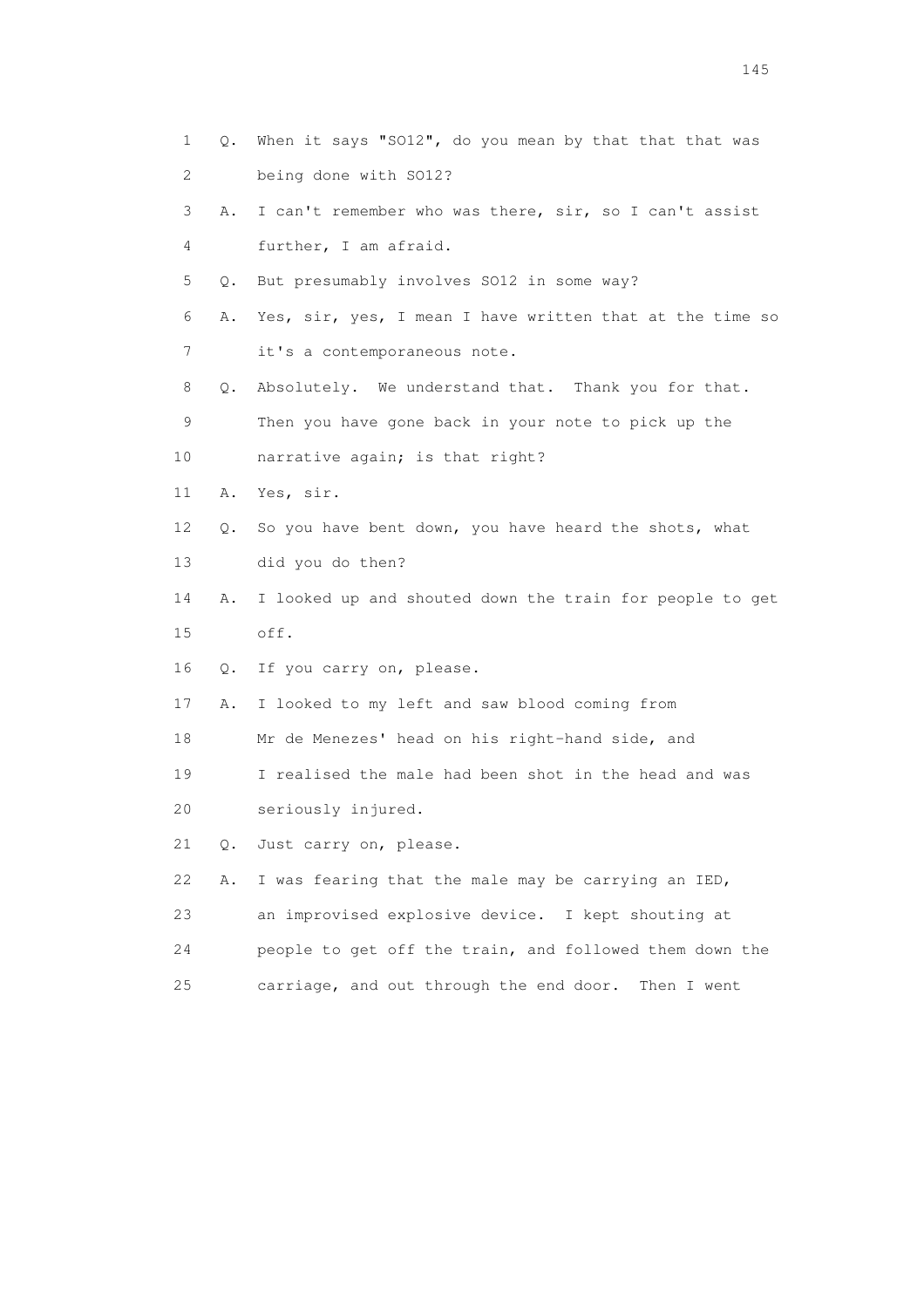1 into the next carriage, shouting at people to get out, 2 and people ran out. I went back to the carriage and 3 from the platform saw Mr de Menezes with blood coming 4 from the right side of his head. 5 Q. And -- 6 A. I heard someone shout for first aid and went further 7 down the train clearing the carriages. 8 Q. I think you have just summarised the rest. You saw 9 a clock at the end of the platform showing six minutes 10 past 10? 11 A. Yes, sir. 12 Q. You just record this: 13 "I remember thinking when I first saw the male, and 14 he was challenged or realised police were approaching 15 him, and he suddenly stood up, that this was 16 a determined attempt to get away from the police. 17 I believed he was trying to get away so that he could 18 detonate a device." 19 Do you see that? 20 A. Yes, sir. 21 Q. Can you remember, did you speak to anybody, the belief 22 that he was trying to get away, did you speak to anybody 23 down on the platform and express that view now that you 24 can remember? 25 A. I don't think so.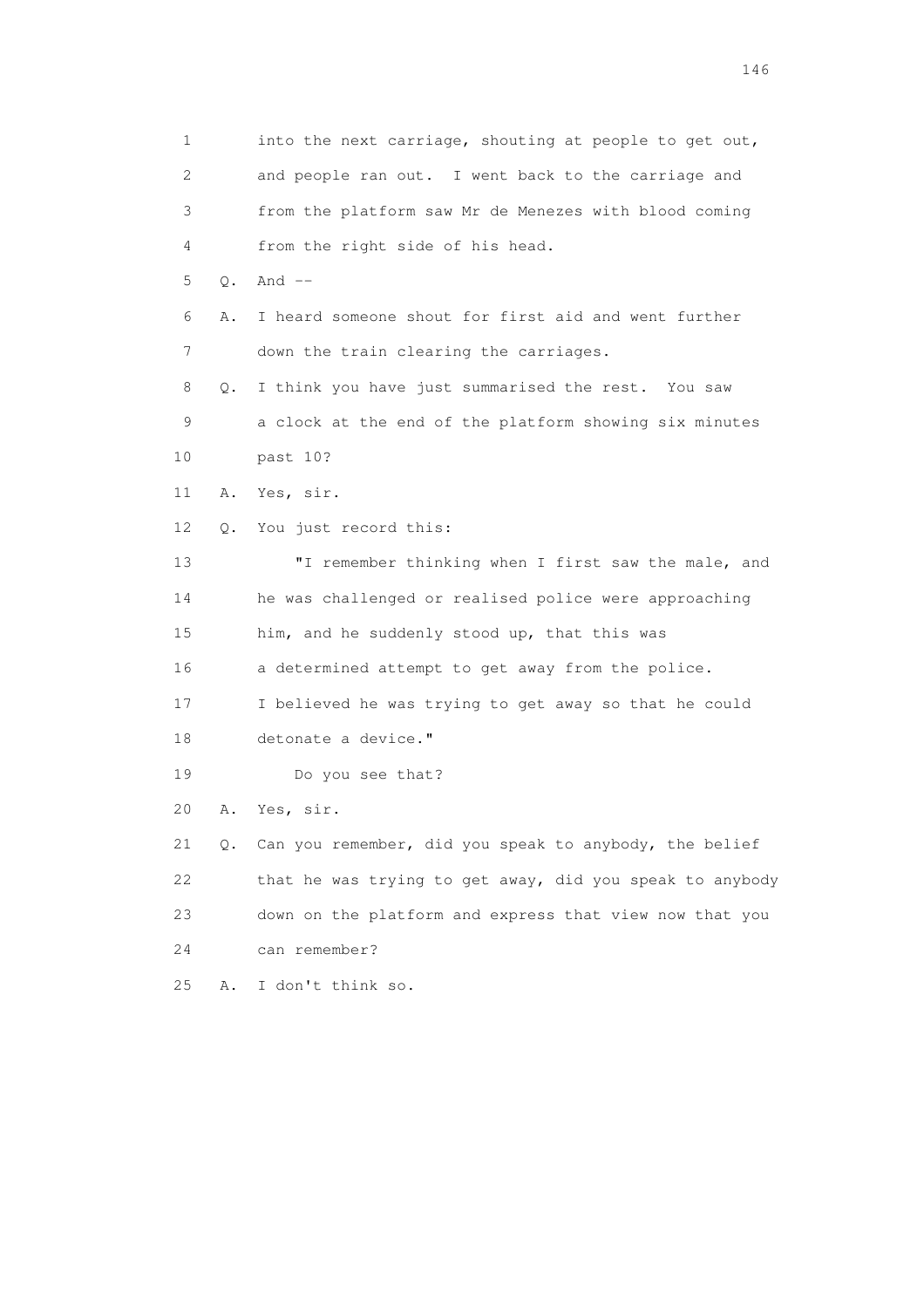1 Q. It's very difficult.

2 A. I don't think I did, sir.

| 3  | Q. | All right. I want to ask you one last question.<br>The     |
|----|----|------------------------------------------------------------|
| 4  |    | reference you have made when you stopped in your notes     |
| 5  |    | and the reason for that, is there a rule that that         |
| 6  |    | should be done or is that just a practice of yours so      |
| 7  |    | that everybody knows what was going on when you were       |
| 8  |    | making your notes; can you help us?                        |
| 9  | Α. | I think it was something that I was taught very early on   |
| 10 |    | when I first joined the police, but it's certainly         |
| 11 |    | something I put in my notes --                             |
| 12 | Q. | It's a practice of yours --                                |
| 13 | Α. | -- and it explains the length of time taken to write the   |
| 14 |    | notes.                                                     |
| 15 |    | MR HILLIARD: Thank you very much indeed.                   |
| 16 |    | SIR MICHAEL WRIGHT: That might be a convenient spot for    |
| 17 |    | a break, Mr Mansfield, before you start. Before you do,    |
| 18 |    | one thing I do want to ask you. You told Mr Hilliard       |
| 19 |    | a moment ago that when you heard the order from            |
| 20 |    | Trojan 84 that he wasn't to be allowed to get on the       |
| 21 |    | tube.                                                      |
| 22 | Α. | Yes, sir.                                                  |
| 23 |    | SIR MICHAEL WRIGHT: Your reaction to that, your thought at |
| 24 |    | that time was, well, he's going to detonate a device,      |
| 25 |    | that he would be a threat to people on the tube.           |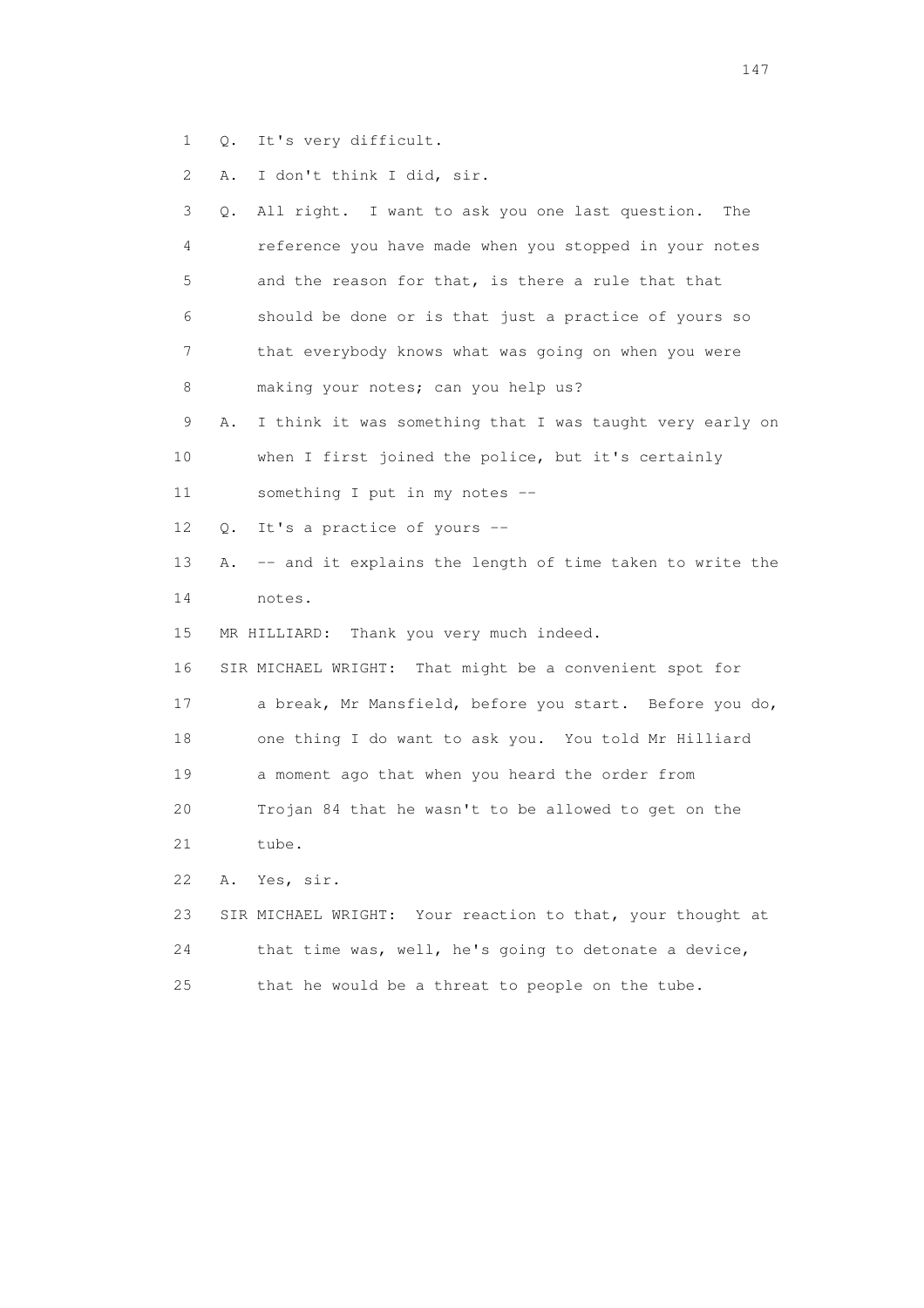1 A. Yes, sir.

| 2  | SIR MICHAEL WRIGHT: When you were going down the escalator |
|----|------------------------------------------------------------|
| 3  | shouting at the people who were there to get out and not   |
| 4  | go on to the platform, you have told us that your state    |
| 5  | of mind then was that you thought if this man saw you,     |
| 6  | he would detonate a device?                                |
| 7  | Yes, sir.<br>Α.                                            |
| 8  | SIR MICHAEL WRIGHT: When you saw him being grappled with   |
| 9  | by, as you thought, three officers, Charlie 2,             |
| 10 | Charlie 12 and the other officer who we know was Ivor,     |
| 11 | you tried to secure his hands or grab his hands because    |
| 12 | you thought he was going to detonate or might detonate     |
| 13 | a device.                                                  |
| 14 | Yes, sir.<br>Α.                                            |
| 15 | SIR MICHAEL WRIGHT: Does it come to this, that your state  |
| 16 | of mind was that on that day you thought this man either   |
| 17 | did have or might have a bomb on him?                      |
| 18 | Yes, sir.<br>Α.                                            |
| 19 | SIR MICHAEL WRIGHT: Right. Ten to, ladies and gentlemen.   |
| 20 | $(2.45 \text{ pm})$                                        |
| 21 | (A short break)                                            |
| 22 | (2.55 pm)                                                  |
| 23 | (In the presence of the jury)                              |
| 24 | SIR MICHAEL WRIGHT: Yes, Mr Mansfield.                     |
| 25 | Questions from MR MANSFIELD                                |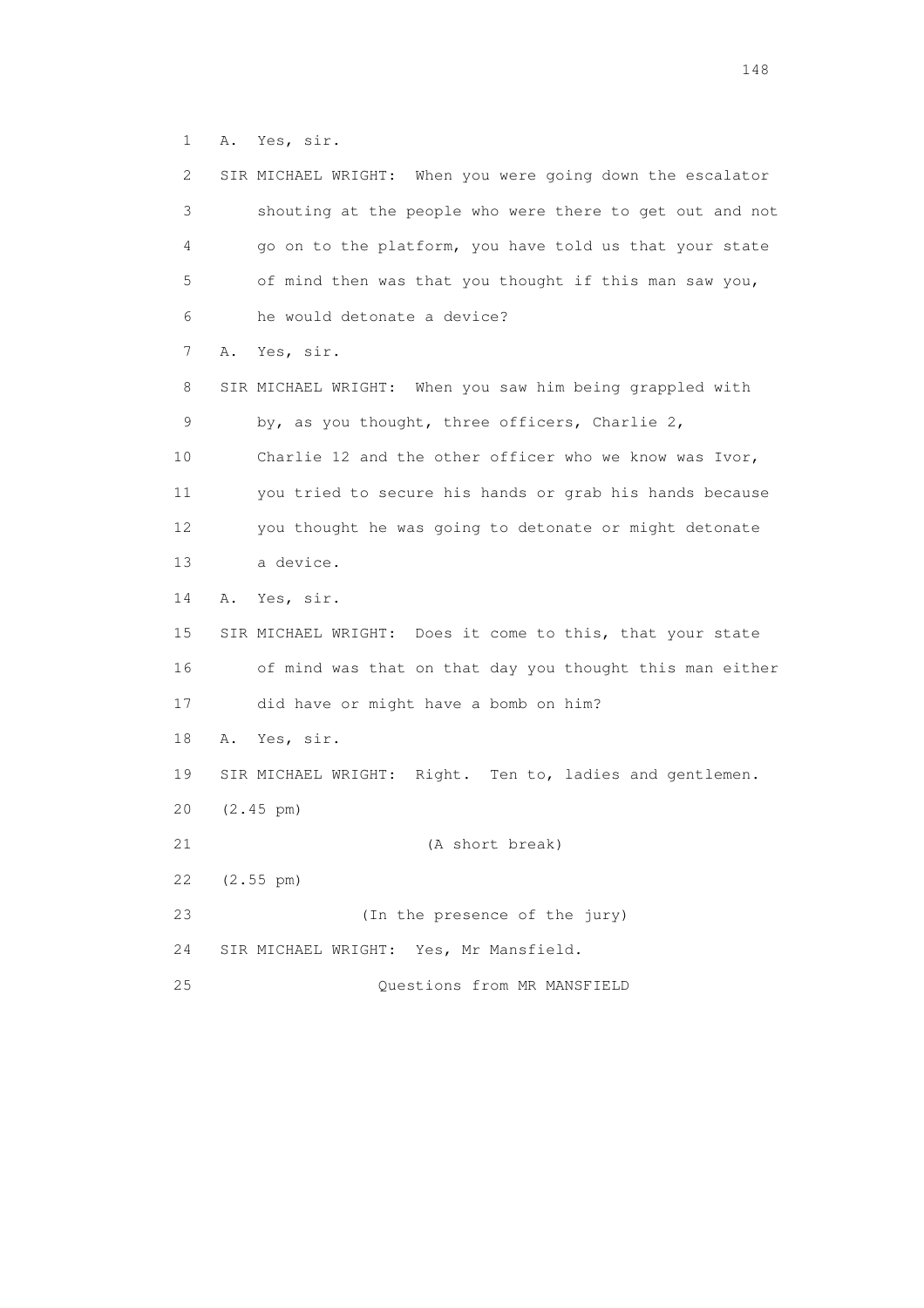1 MR MANSFIELD: Yes, good afternoon, D9, my name is 2 Michael Mansfield. I represent the family of 3 Jean Charles de Menezes. 4 A. Good afternoon. 5 Q. I want to, as with others, keep it chronological because 6 it's easier after this distance of time. I want to go 7 back just one or two questions about the main briefing, 8 or briefings put together in a sense, but certainly 9 things that you were told. 10 Did there come a time during, either the first or 11 the second briefing, that TJ84, the tactical adviser for 12 your firearms team, told you and others that you would 13 have to trust him? 14 A. Yes, sir. 15 Q. Where was that said? At Nightingale Lane or was it said 16 on the way or was it said at Leman Street? 17 A. That was said at Leman Street, sir. 18 Q. Leman Street, so before any of you set off, he's saying 19 that, so it's page 446 if you need it, just below the 20 redaction? 21 A. Yes, sir. 22 Q. So you are being told to trust him. Were you at any 23 later stage told that you had also to trust information 24 coming from a DSO? 25 A. I don't recall that, sir, no.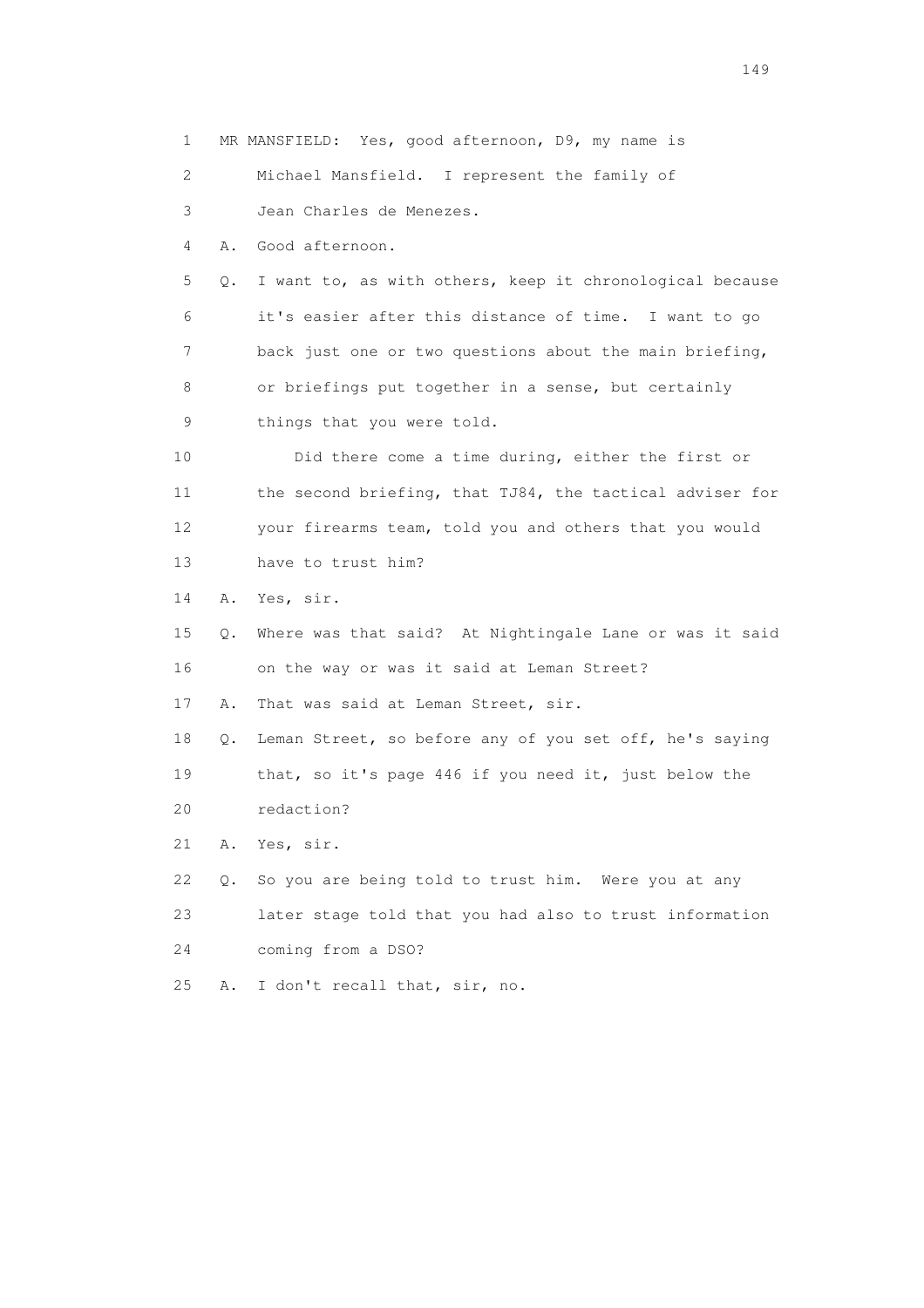1 Q. What were you told about a DSO on this day? 2 A. We were told that there was a designated senior officer 3 at Scotland Yard, sir. 4 Q. Yes; had you worked with one before? 5 A. No, sir. 6 Q. So what did that mean to you? 7 A. That he was there -- that he or she were there to make 8 decisions for a situation where we may have to deal with 9 a suicide bomber. 10 Q. Would that DSO be involved even if it wasn't, for 11 example, a Kratos generic term situation? 12 A. I don't know, sir. 13 Q. You don't know. 14 SIR MICHAEL WRIGHT: Had you received Kratos or Clydesdale 15 training at this stage? 16 A. Yes, we had, sir. 17 SIR MICHAEL WRIGHT: You had. I mean you personally? 18 A. Yes, sir. 19 MR MANSFIELD: Just going back to what TJ84 told you, that 20 you would have to use unusual tactics or would have to 21 trust him so unusual tactics may be used, something that 22 had never been done before, I am still looking at that 23 sentence. 24 A. Can I just make a correction, sir? I have -- it should 25 be "trust him as unusual tactics may be used".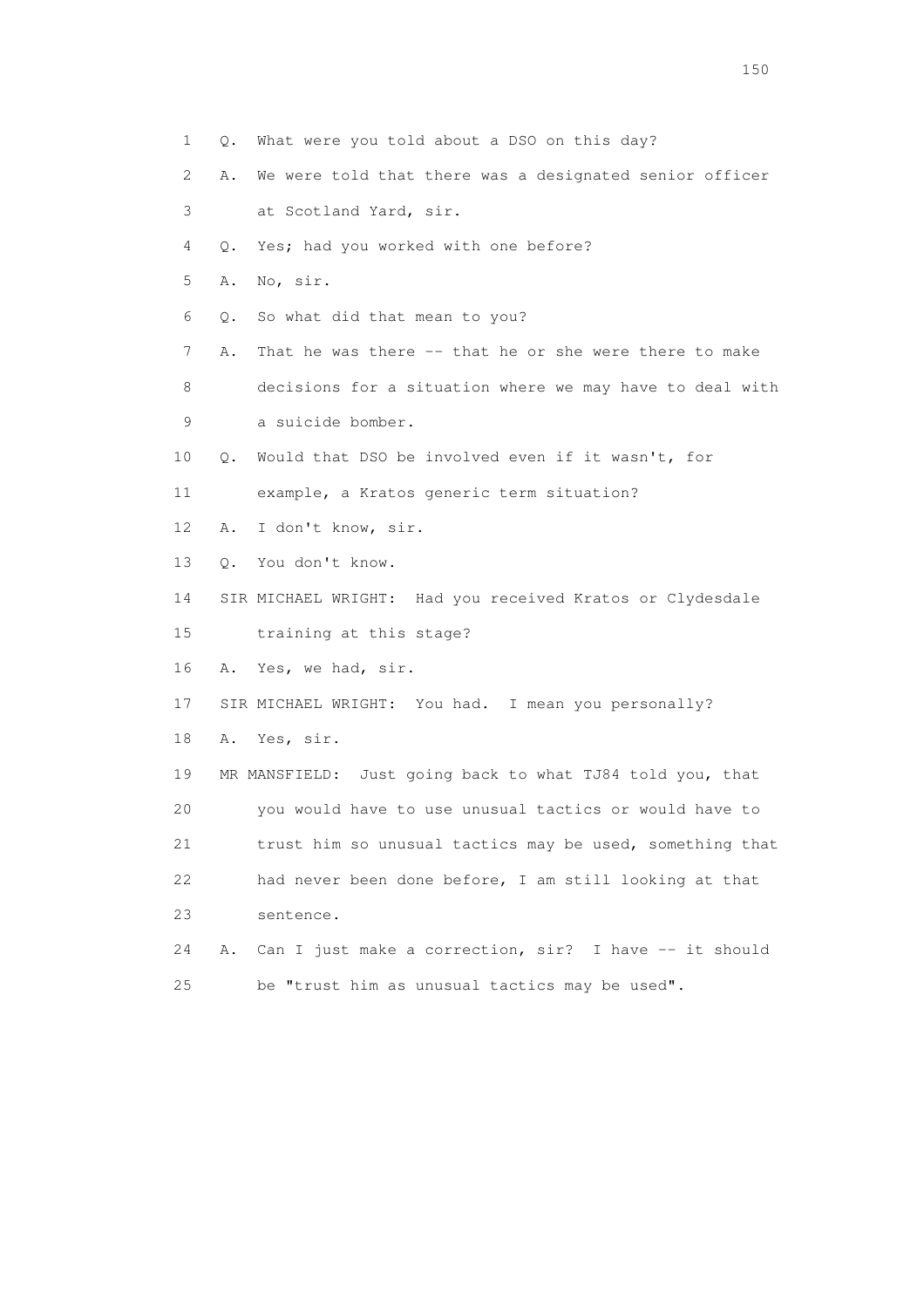1 Q. Right. Very well. This, and I think there is another 2 error here: 3 "This was [I suspect should be how it should read] 4 queried..." 5 Is that right? 6 A. Yes, sir. 7 Q. So it's not "this way queried". 8 This was queried..." 9 Sorry, it's just to get the words correct: 10 **"This was queried by Terry and TJ84..."**  11 A. "... and TJ84 replied..." 12 SIR MICHAEL WRIGHT: I see, that's another transcription 13 error. 14 MR MANSFIELD: I wanted to check what this meant because 15 TJ84 is doing the talking, so he's hardly likely to 16 query it himself although he might, and it's got 17 "I replied", meaning you, but it isn't, that isn't 18 right? 19 A. No, sir, it's -- I don't know what the typist was seeing 20 when she or he wrote -- 21 Q. You have the original here? 22 A. I have my original here, I have made an error, crossed 23 it out and put Delta 9 as an initial and it's just, "and 24 Trojan 84 replied". 25 Q. "It may mean us taking a critical shot to incapacitate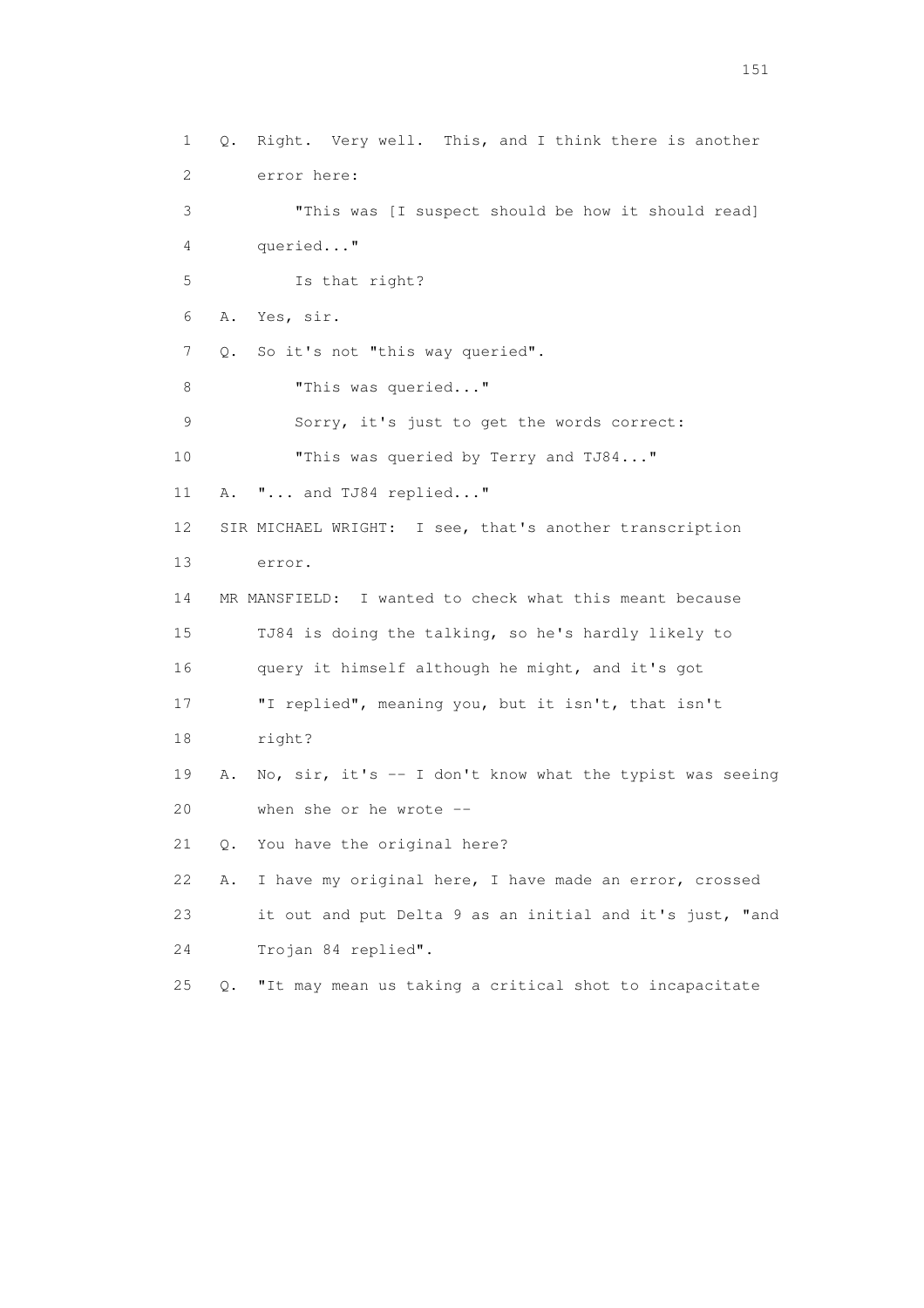1 somebody".

| 2  |    | Was there any discussion about the circumstances in     |
|----|----|---------------------------------------------------------|
| 3  |    | which that may arise?                                   |
| 4  | Α. | No, sir. I don't recall there being any discussion.     |
| 5  | Q. | Because of course it may arise in two different ways,   |
| 6  |    | but there was no discussion about whether it might be   |
| 7  |    | an authorised or unauthorised critical shot?            |
| 8  | Α. | I don't remember a discussion, sir, no.                 |
| 9  | Q. | Or how the critical shot might be delivered, in other   |
| 10 |    | words by a handgun or in some other way?                |
| 11 | Α. | No, sir, I don't recall any discussion taking place.    |
| 12 | Q. | Then I just want to go on further, as it were, to       |
| 13 |    | a later stage. At the end of the briefing that took     |
| 14 |    | place at Nightingale Lane, all right, so I am now at    |
| 15 |    | a later stage, I want to deal with something that you   |
| 16 |    | have observed, it's page 447, in this statement.<br>In  |
| 17 |    | other words, if you see on that page, you deal with     |
| 18 |    | 9.15, so that's roughly the end of that briefing. Do    |
| 19 |    | you have the time, two-thirds of the way down the page, |
| 20 |    | on the typewritten version?                             |
| 21 | Α. | Yes, sir.                                               |
| 22 | Q. | This is what you have written:                          |
|    |    |                                                         |

 23 "I was left in no doubt that we were dealing with 24 determined suicide bombers who would not negotiate." 25 So that was the thrust of what you were being told,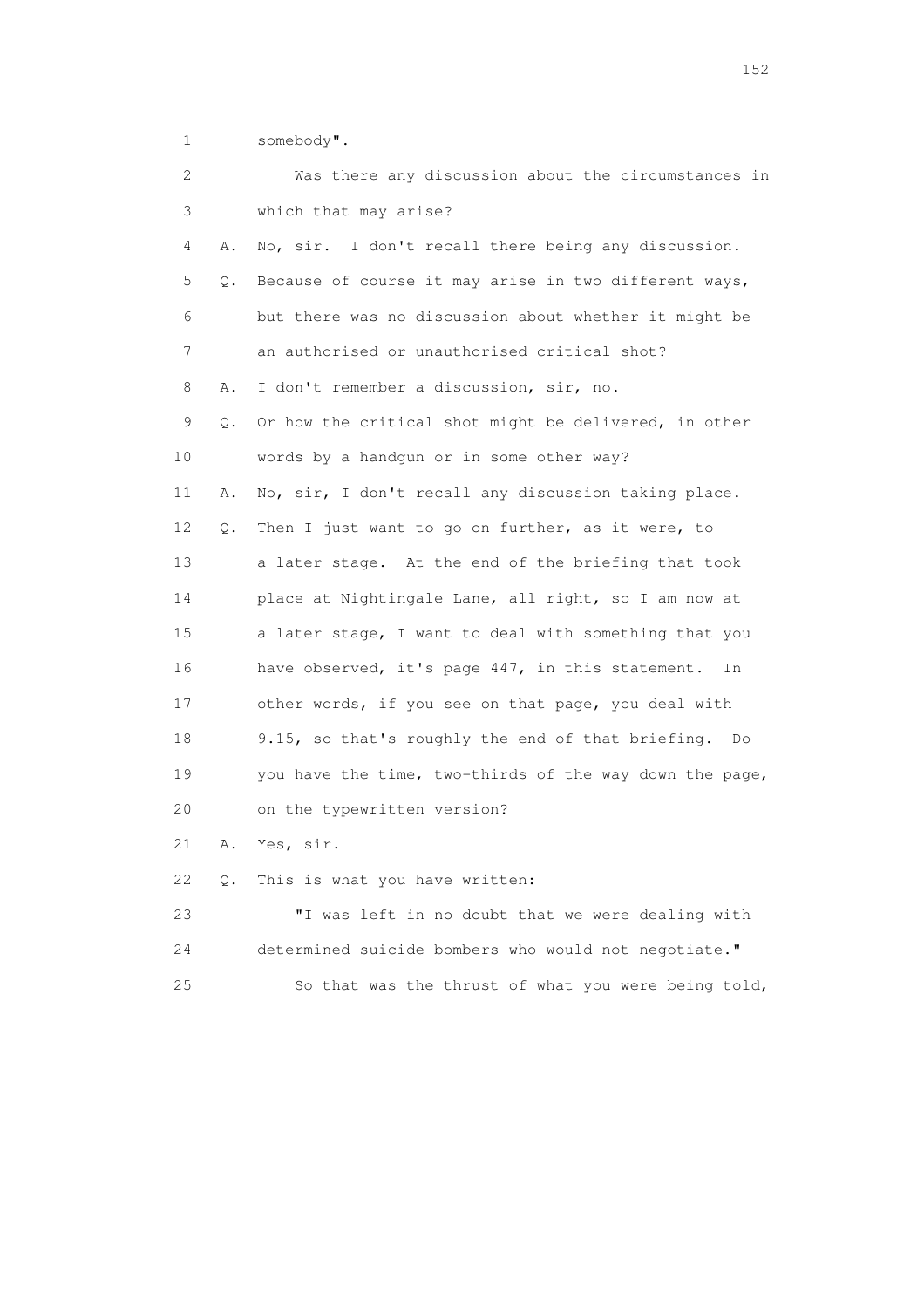1 was it? 2 A. That was my interpretation of what we were being told, 3 sir, yes. 4 Q. Right: 5 "I believe that they thought..." 6 Just follow it here. 7 A. Yes, sir. 8 Q. "... as they were going to die anyway they wouldn't 9 respond to any challenges, and that if given the 10 slightest opportunity they would blow themselves up." 11 Do you see that? 12 A. Yes, sir. 13 Q. Right. I just want to pause on that. If we may just 14 follow that through, the logic of that thinking that you 15 had, first of all was this the thinking of other 16 officers as well? 17 A. I don't know what other officers were thinking, sir. 18 Q. Well, you do act as a team? 19 A. Yes, sir. 20 Q. You do discuss between yourselves what's being said? 21 A. Yes, sir. 22 Q. This was obviously a very important day because of what 23 had happened the day before and at the beginning of 24 July? 25 A. Yes, sir.

<u>153</u>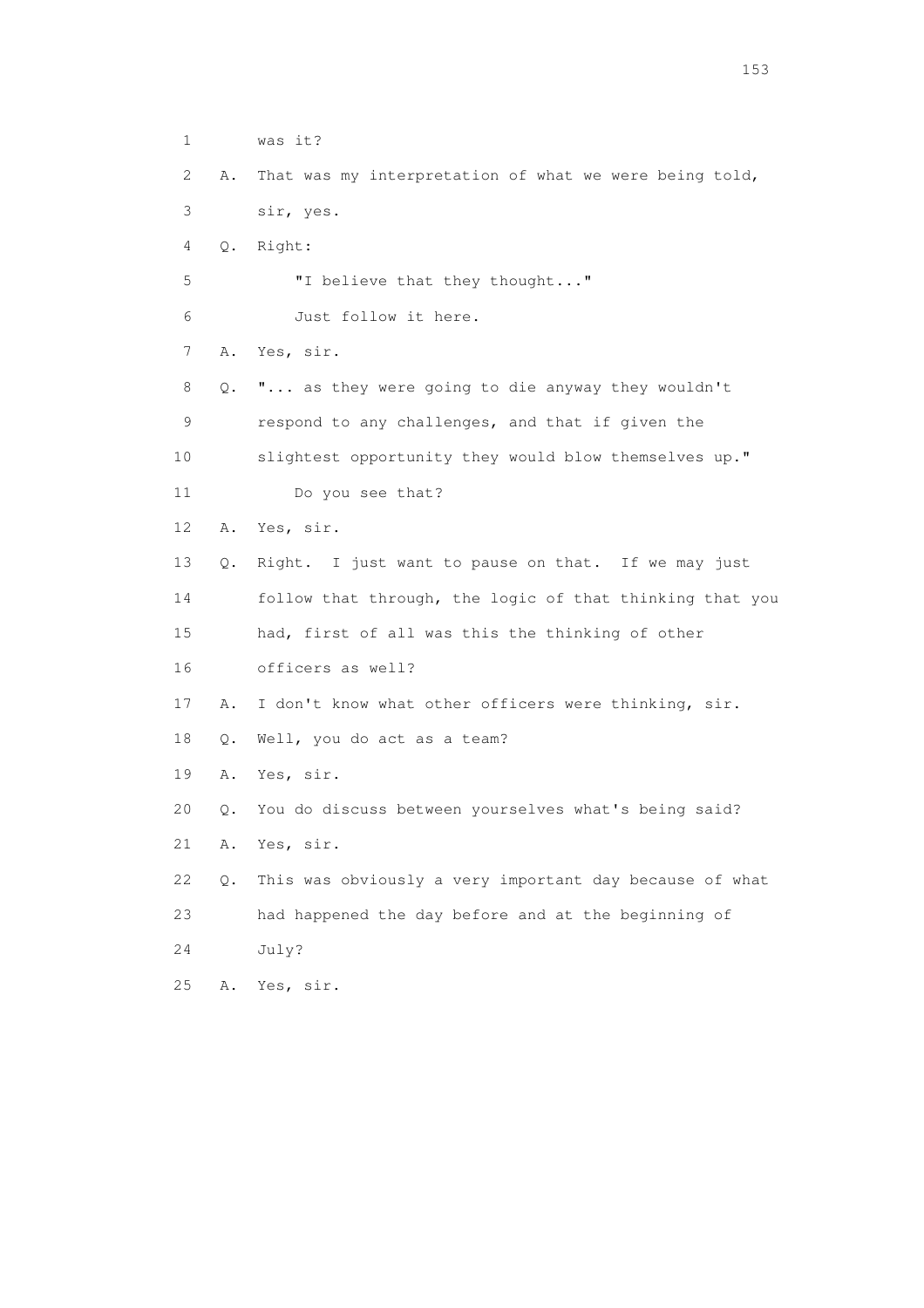1 Q. Again, the logic of this is, if at the slightest 2 opportunity they blow themselves up, you and any other 3 members of the public, you wouldn't want to give them 4 that opportunity, would you? 5 A. No, sir. 6 Q. Which means that you certainly wouldn't rush on to the 7 train shouting, "Armed police", would you? 8 A. Well, that depends on the circumstances, sir. 9 Q. Well, I'll come to it. But do you agree that if your 10 thinking is: don't want to give them the slightest 11 opportunity because we are dealing with people who are 12 determined and up for it, you don't want to alert them, 13 do you, that you are police officers about to arrest or 14 stop or deliver a critical shot, do you? 15 A. The ideal is not to alert them, sir, yes. 16 Q. Yes, you agree that. Well, can I just go on? Would you 17 bear that thought that you have there in mind, to the 18 next stage, again I am going chronologically, 448, is 19 what you hear on the radio. 20 Middle of 448. So the context is you have heard 21 that there is a man out of the address. Perhaps 22 I should take it right from the top. Can we have 448, 23 please. Do you see: 24 "Delta 4 told me that a male was out of the address 25 at Scotia Road and that SO12 units were going to stop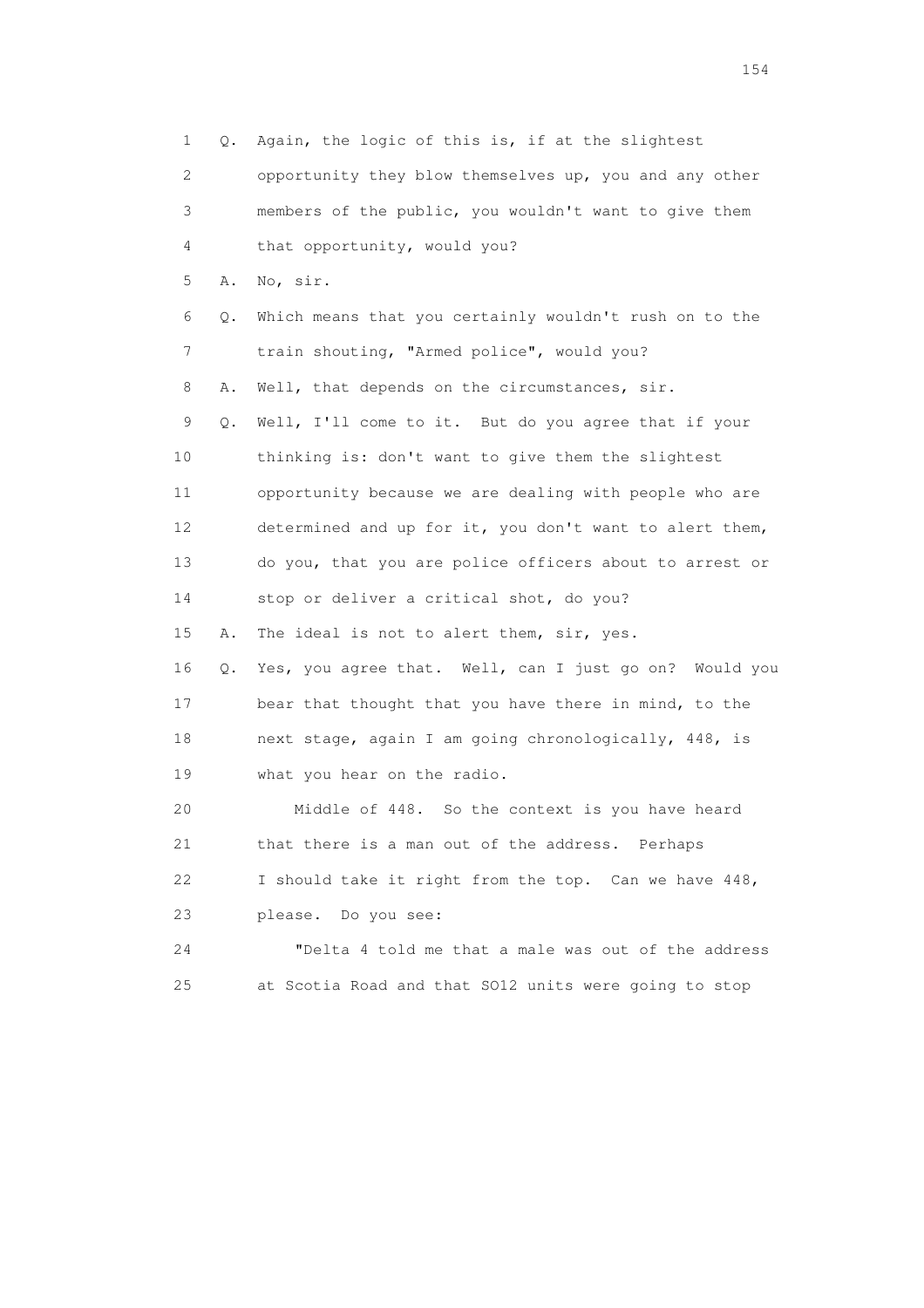1 him." 2 Do you see that? 3 A. Yes, sir. 4 Q. Now, how did Delta 4 communicate that? I am sorry to 5 ask you it. Did he come and tell you in person because 6 you are still at the barracks as you put it? 7 A. Yes. 8 Q. Or did you hear it on the radio? 9 A. No, hear it in person, sir. 10 Q. You hear it in person, so certainly at least one other 11 member of the firearms team knew at that stage, and told 12 you, that SO12 were going to stop. What did that mean 13 to you? 14 A. They didn't think that the person being followed -- 15 Q. Was a suspect? 16 A. Was a suspect. 17 Q. Right, and your understanding there was that it was SO12 18 that were going to do the stop? 19 A. Yes, sir. 20 Q. Were you aware that in fact there was another team on 21 hand to do any stops, an SO13 team? 22 A. No, sir. 23 Q. Then your Cougar set was fixed and so on. Then if you 24 just follow through: 25 "I heard surveillance say that the subject was now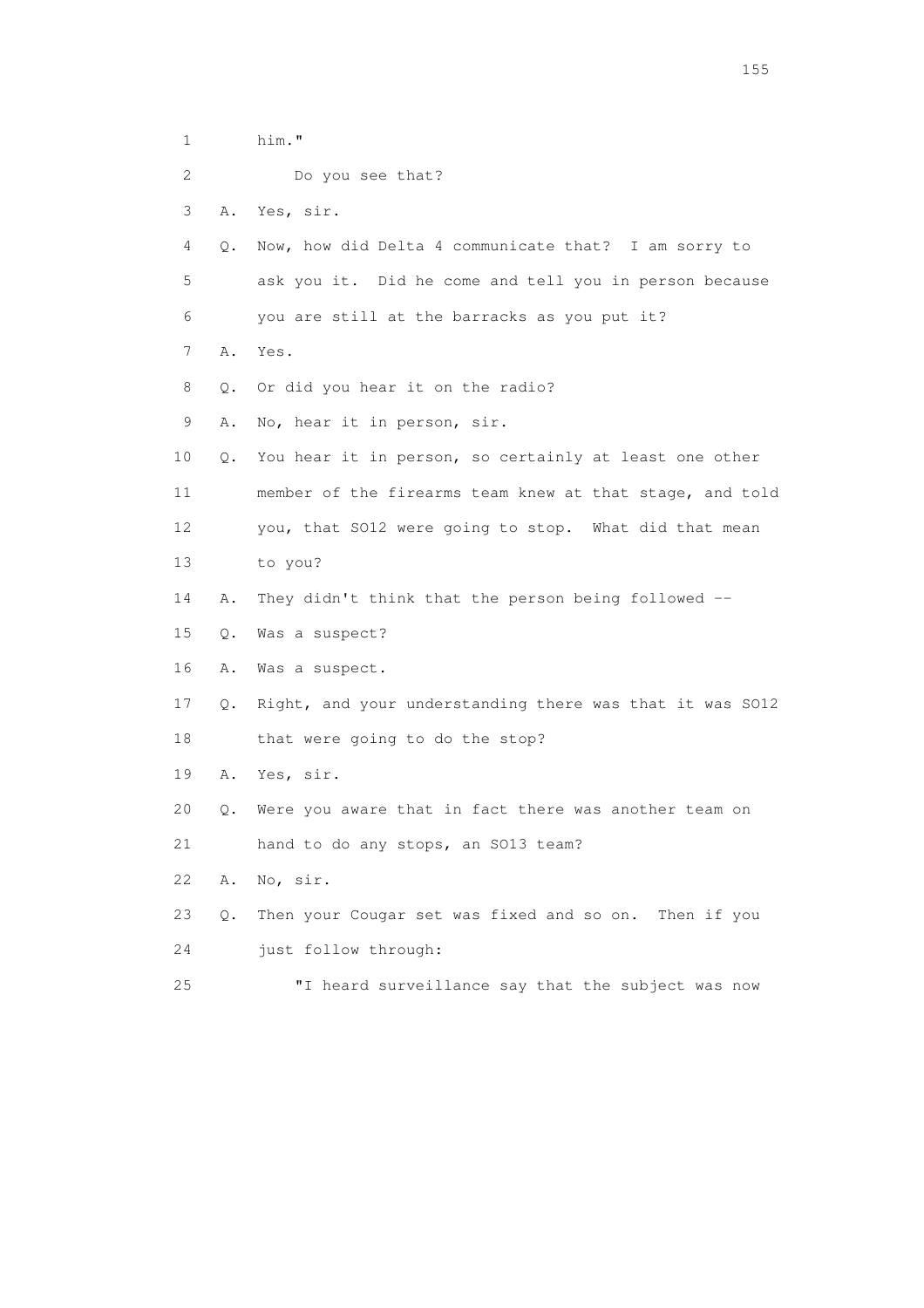1 on a number 2 bus ..."

 2 Well, you are hearing that over the Cougar; is that 3 right?

4 A. Yes, sir.

 5 Q. Were you wondering what's happened to the stop by SO12? 6 A. I haven't recorded it, sir, but I probably was wondering 7 what was happening to that stop.

 8 Q. You see, I want to ask, even in your case, about your 9 state of belief. So the early stages here, you hear 10 that it's -- and the inference you draw is that there is 11 a person being followed who's, or at least has drawn 12 attention to himself or SO12, who is not the subject. 13 Then you hear that he's now, the subject was now on 14 a number 2 bus. Did you interpret that to be the same 15 person?

16 A. Yes, sir.

 17 Q. You did. Well, then, you must have wondered: what's 18 going on? Because first it's SO12 dealing with somebody 19 and they don't appear to have done it?

20 A. Yes, sir. I agree with that.

 21 Q. Then you get the number of the bus, and there were other 22 ARVs, C ARVs arriving and so on. I'm just moving down 23 the statement. Then somebody asking for a position of 24 the male on the bus, still the same person you think: 25 "There was a period of surveillance following the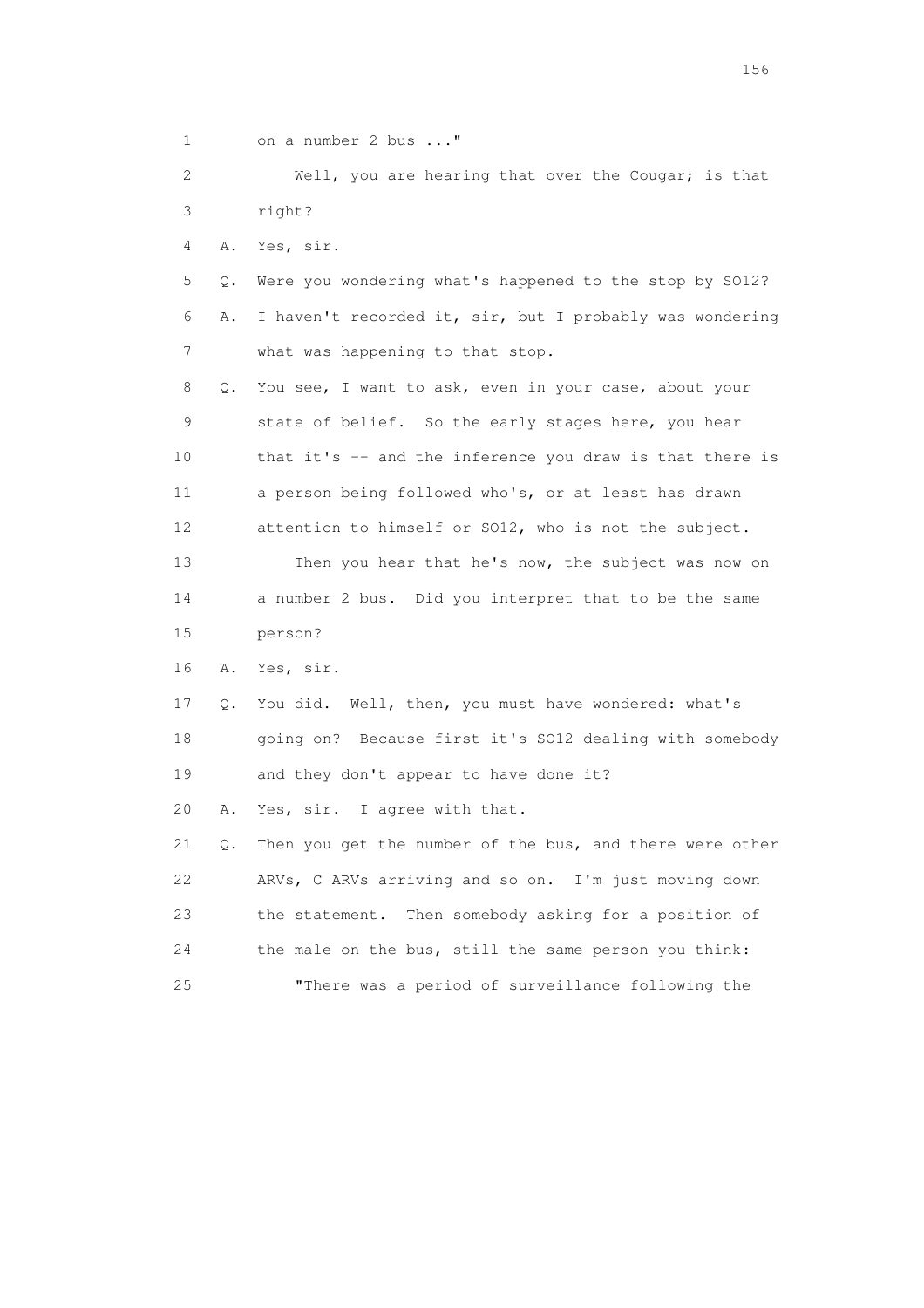1 bus along Stockwell Road."

| 2  |    | Now, by this time, that is the surveillance              |
|----|----|----------------------------------------------------------|
| 3  |    | following the bus along Stockwell Road, were you         |
| 4  |    | following?                                               |
| 5  | Α. | I have written in my statement, sir, that I have heard   |
| 6  |    | that the bus was in Stockwell Road and then we left the  |
| 7  |    | barracks to support the surveillance, so I don't know    |
| 8  |    | where the bus was when we left the barracks.             |
| 9  | Q. | Right. Who ordered you to do that?                       |
| 10 | Α. | Well, I haven't, again, I haven't made a note of that,   |
| 11 |    | but that would be the firearms team leader in            |
| 12 |    | conjunction with Silver; in normal follows it would be   |
| 13 |    | their decision to decide for us to follow them.          |
| 14 | Q. | Right. Once again, did you wonder why you were being     |
| 15 |    | ordered in the normal way of things by either Ralph or   |
| 16 |    | Silver or TJ84, somebody in that bracket, why you were   |
| 17 |    | being ordered to follow somebody that SO12 were going to |
| 18 |    | stop?                                                    |
| 19 | Α. | You do wonder why things like that are happening, sir,   |
| 20 |    | but if you are told that it's your job to follow         |
| 21 |    | someone, you do as you are told.                         |
| 22 | Q. | I appreciate that. Of course, yes, I understand that.    |
| 23 |    | The next bit is, I suggest to you, important as to what  |
| 24 |    | you heard, because we have heard a number of people talk |
| 25 |    | about what they heard:                                   |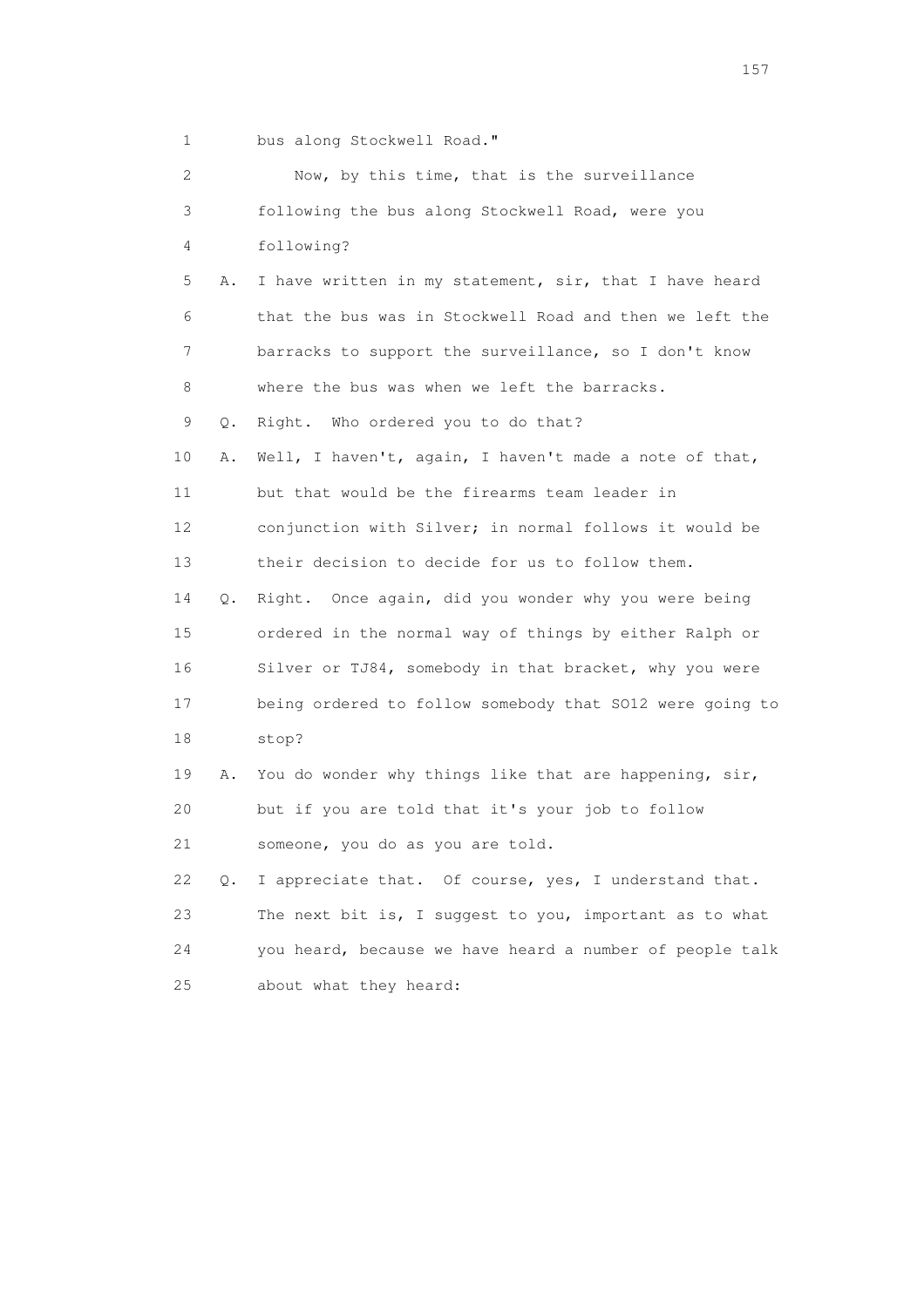1 "I heard someone on the car Cougar ask another 2 surveillance..." 3 Meaning presumably officer, is that right? 4 A. Yes, sir. 5 Q. "... if they [meaning the surveillance] could give 6 a percentage of how sure they were he was one of the 7 suspects because he ..." 8 Does that mean the person who is asking the 9 question? 10 A. Yes, it does, sir. 11 Q. Did you get the impression that the person asking the 12 question was in the control room? 13 A. No, sir. 14 Q. Well, who did you think he was? 15 A. One of the surveillance officers on the follow, sir. 16 Q. Right, so one of the surveillance officers, all right, 17 on the follow is asking about a percentage, and whether 18 they could give it, because he -- that is the person 19 asking the question -- was pretty sure he was our man. 20 All right? 21 A. Yes, sir. 22 Q. Did he use words -- and I'm sorry to be specific but 23 there are reasons -- first of all you did not hear the 24 words spoken, "He's definitely our man", did you? 25 A. No, I didn't, sir.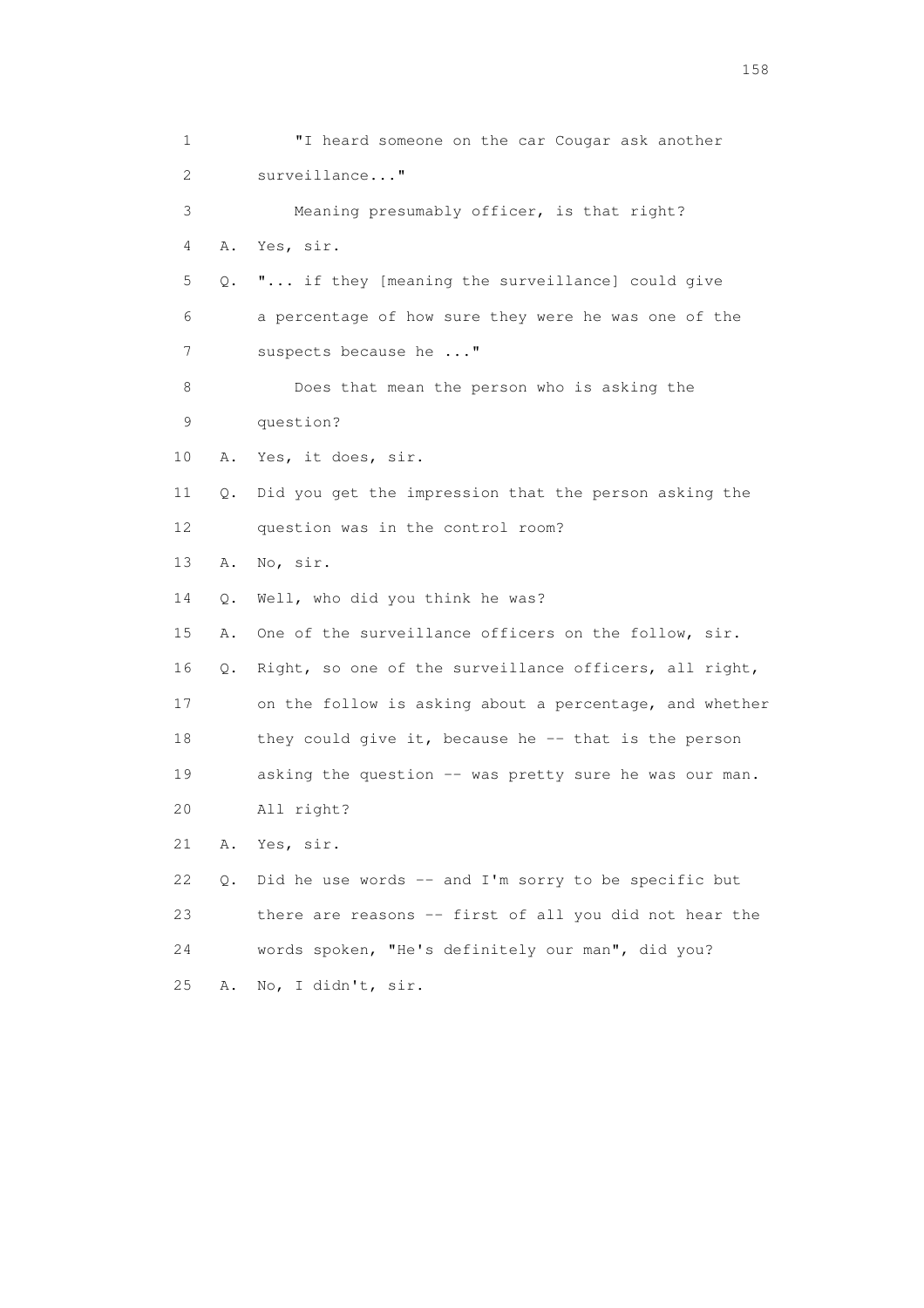1 Q. Do you think you may have heard words by the person 2 asking the question to the effect, "I think it's him"? 3 A. I have only written down what I can remember was said, 4 sir. 5 Q. I know now it's difficult, this was a statement along 6 with many of the others, we have heard all the others, 7 on the 23rd. You can't elaborate further on what you 8 wrote on the 23rd; is that right? 9 A. No, sir. 10 SIR MICHAEL WRIGHT: Which is pretty sure. 11 MR MANSFIELD: Pretty sure is how you have put it there. 12 A. Yes, sir. I don't know if you have my original here but 13 I have underlined the word "he" on -- 14 Q. On your handwritten one? 15 A. -- on my handwritten one. I don't know if that's 16 underlined on the original or if that's something I have 17 done subsequently. 18 Q. Never mind, I think we appreciate why you might have 19 underlined it, to emphasise that it was the speaker who 20 was pretty sure rather than the reply? 21 A. Yes, sir. 22 Q. The question I want to follow through here -- 23 SIR MICHAEL WRIGHT: Sorry, which "he" is it? 24 MR MANSFIELD: It's the "he" who asked the question who he 25 thinks is another surveillance.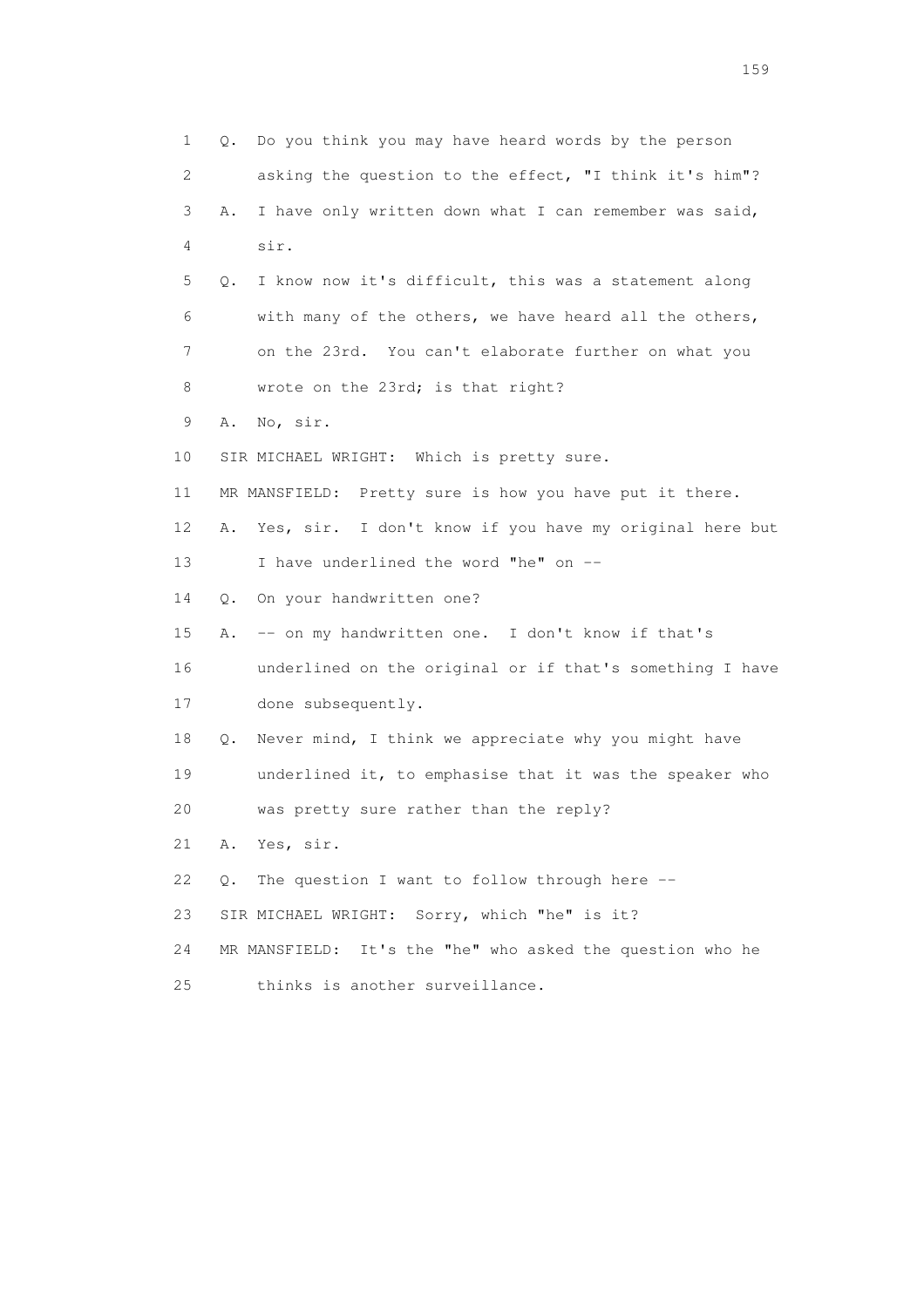1 SIR MICHAEL WRIGHT: It's "he was pretty sure it's our man". 2 Is that it? Not "pretty sure that he is our man"? 3 A. The questioner is pretty sure that -- 4 SIR MICHAEL WRIGHT: Can we look at it, it's the first "he" 5 of those two that's underlined in your handwritten note; 6 is that right? 7 A. Yes, sir. 8 SIR MICHAEL WRIGHT: Thank you. Shifting the comma does 9 terrible things to him. 10 MR MANSFIELD: May I ask you to pause and look up for 11 a moment, because it's not in your statement, what was 12 the reply that the man who was pretty sure got? 13 A. I didn't hear a reply, sir, I haven't noted one. 14 Q. Does that mean there wasn't one? 15 A. No, sir, it doesn't mean there wasn't one, I didn't hear 16 one. 17 Q. Right. Then you hear about him being on the stairwell 18 and so forth. I want to go a bit further down, and you 19 have talked about the time when all that happened. 20 A bit further down after the heavy traffic and so 21 on, you hear again on the Cougar that the man was now in 22 the station. Do you have that stage? Further down: 23 "I heard surveillance on the car Cougar saying the 24 male was now into the station." 25 A. Yes, I have it, sir.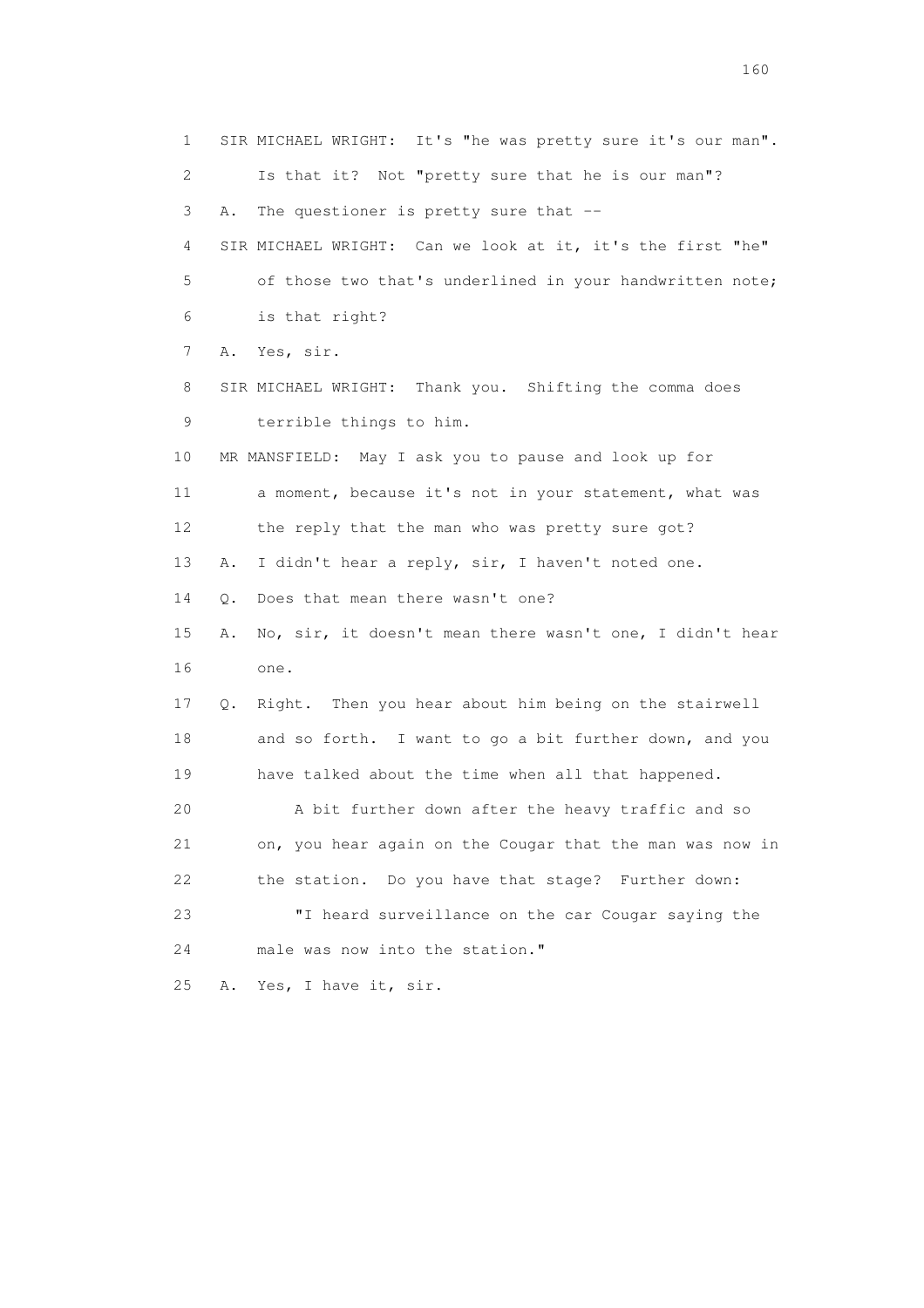1 Q. I am doing it so you can follow on that if you wish. 2 Now, had you heard anything to the -- at all by any 3 means -- that at about this time, SO12, the people you 4 have mentioned on the other page, were in fact offering 5 to do the stop? 6 A. No, sir. 7 Q. Did you hear at about this time anything to the effect 8 that firearms were unable to do the stop? 9 A. No, sir. 10 Q. Or alternatively firearms were able to do the stop? 11 A. No, sir. 12 Q. Right, so none of that. What is clear from what you 13 have written is that you thought he was, that is the 14 subject about whom somebody was pretty sure, running 15 down the escalator? 16 A. Well, I heard someone say that he was running down the 17 escalator, sir, yes. 18 Q. So that's before any, as it were, communication about 19 being stopped. Now, the next part: 20 "I heard TJ84 say on the radio that the male must be 21 stopped ..." 22 I want to take this carefully as well as to your 23 state of mind. This instruction -- the learned Coroner 24 read this out just before the break: 25 "This instruction I interpreted as meaning the male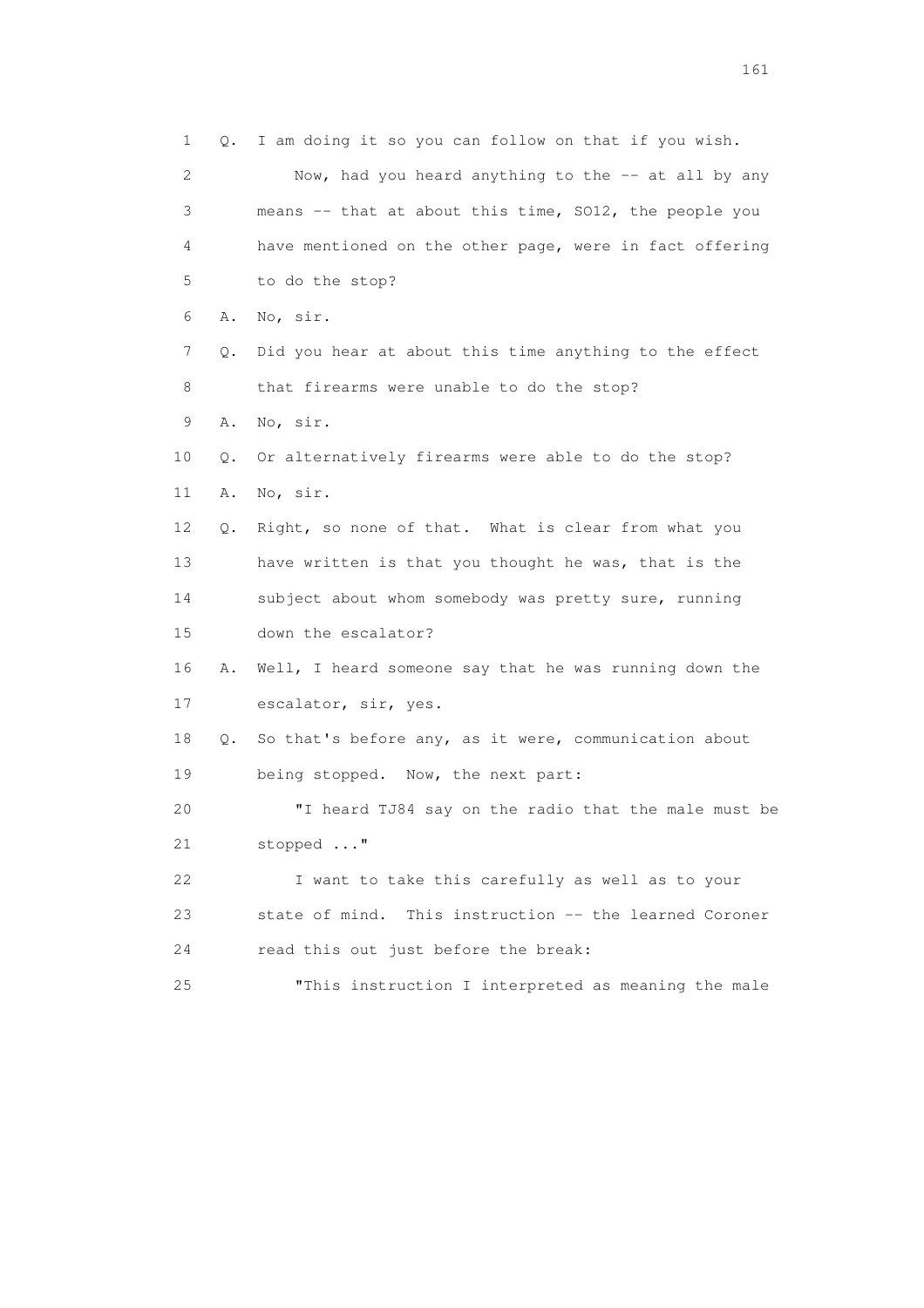1 was a threat to the persons on the tube." 2 Now I pause. Just look at that sentence. It 3 doesn't say that the person might be a threat, does it? 4 A. No, sir, but that is, he could be a threat or he could 5 not be a threat. 6 Q. I would like to put you back into the state of mind, you 7 see. Did you think because TJ84 who had told you 8 earlier that you had to trust what he said, was telling 9 you that this person now did present a threat? 10 A. I thought that was a high possibility that he could be 11 presenting a threat, sir, yes. 12 Q. Yes, a bit more than that, you thought he was a threat 13 because TJ84 was saying he must be stopped before he got 14 on the tube? 15 A. No, sir, I don't entirely agree with that, I think he 16 was a high threat to people on the tube, but he -- there 17 could have been a possibility that he wasn't carrying 18 a device and he could still have been a subject without 19 a device. 20 Q. You see, I know that's what's said now by you, but just 21 think about this for a moment, as to what your state of 22 mind was on that day, and what what's being said by 23 TJ84. 24 The basis for you interpreting, as you have put in 25 this instruction, in a particular way, was it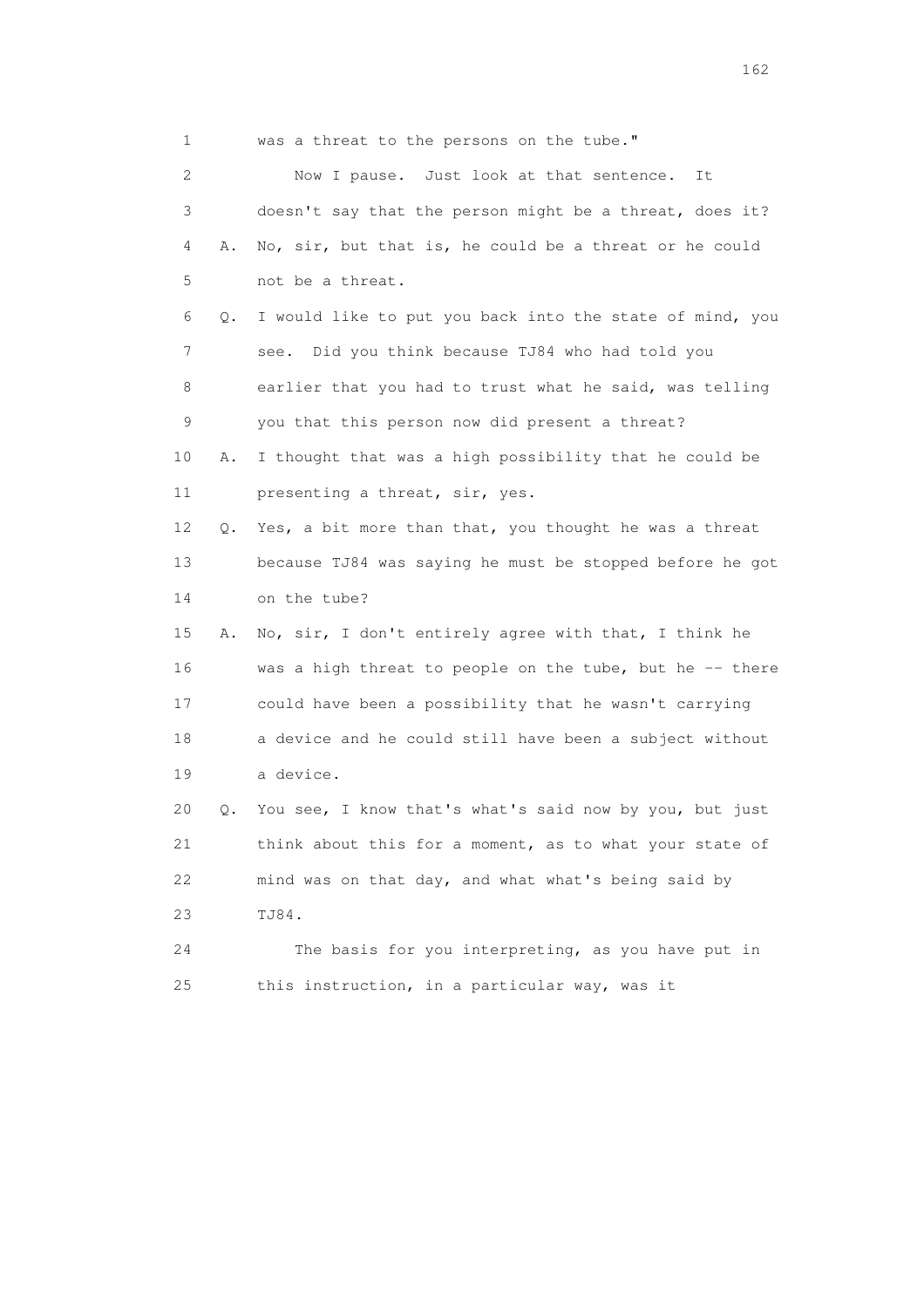1 effectively what you were being told by TJ84?

2 A. Sorry, the basis for --

 3 Q. For the interpreting. Why were you interpreting it as 4 a threat or even potential threat? 5 A. Sorry, when you say it, sir, do you mean his instruction 6 that the man must not be allowed on the tube? 7 Q. Yes. Why were you interpreting it in that way? 8 A. It was the manner that it was said on the radio, "This 9 man must not be allowed to get on the tube" or -- 10 SIR MICHAEL WRIGHT: What was it about the man? 11 A. It was -- it's difficult to describe but it came across 12 as being very deliberate and a very forceful statement. 13 MR MANSFIELD: Right. 14 Because if we just pass on, it's the same topic, 15 over the page to top of page 449 as again the learned 16 Coroner asked you before the break, you were going down 17 the escalators, I suggest, in the belief that you were 18 now dealing with somebody who was up for it and deadly 19 and determined and was a suicide bomber on that day, 20 weren't you? 21 A. That is a possibility that could have been the case, 22 sir. 23 Q. I know you are being more guarded about it, but look at 24 how you put it in your statement:

25 "I shouted these instructions to people on the

<u>163</u>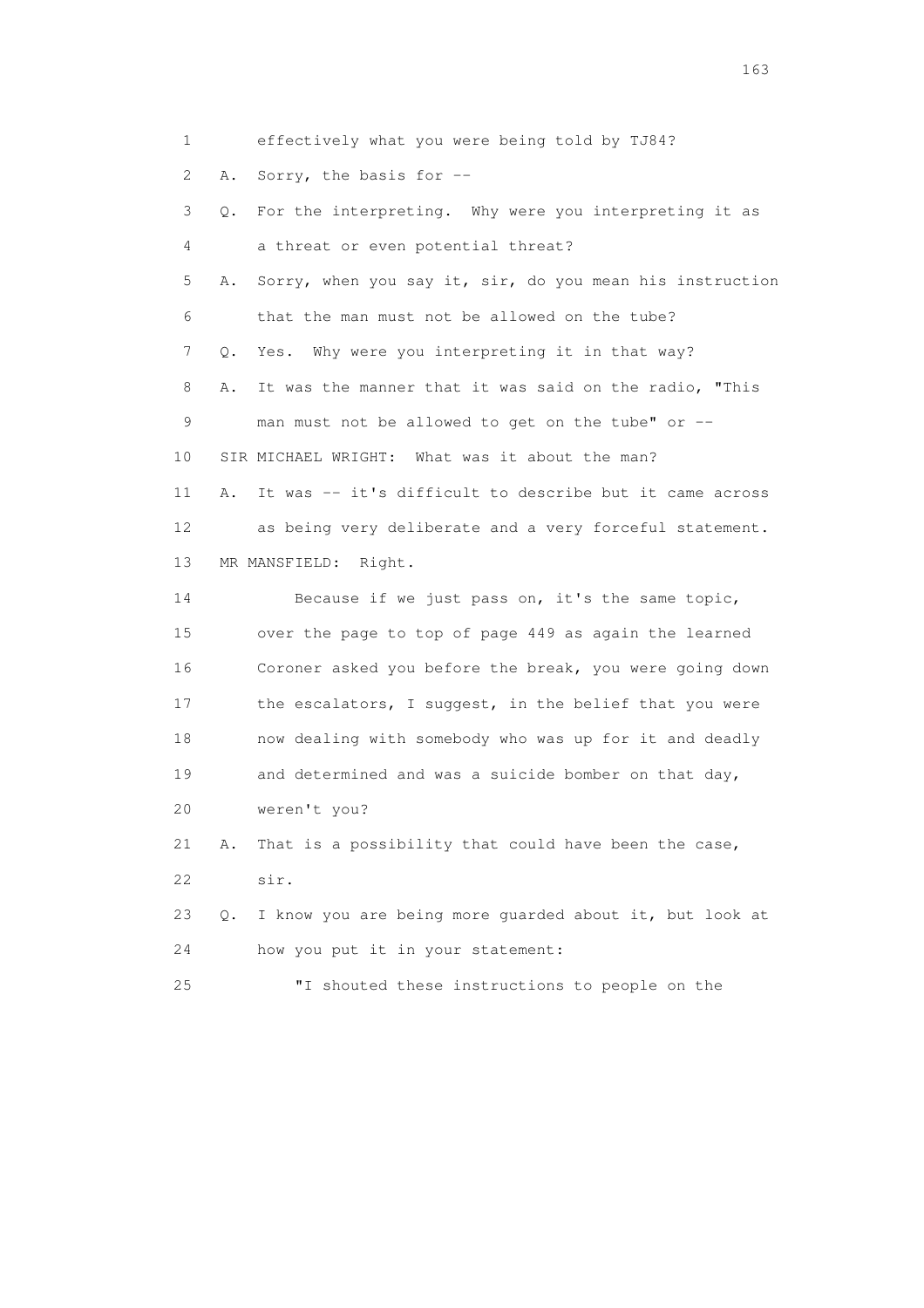| $\mathbf{1}$ |    | escalators as I thought the male would detonate."        |
|--------------|----|----------------------------------------------------------|
| 2            |    | Do you see that?                                         |
| 3            | Α. | Yes, sir.                                                |
| 4            | Q. | Not could detonate, not might detonate, but "would       |
| 5            |    | detonate"?                                               |
| 6            | Α. | Yes, sir.                                                |
| 7            | Q. | You do see the distinction?                              |
| 8            | Α. | I do, sir, but I have a chance to explain that now and   |
| $\mathsf 9$  |    | it's the case that he might detonate.                    |
| 10           | Q. | You had a lot of chance at the time, if you don't mind   |
| 11           |    | my saying, you firearms officers, unlike passengers you  |
| 12           |    | were given a day to recover, you met together, you       |
| 13           |    | discussed it, over many hours and sat down together,     |
| 14           |    | didn't you?                                              |
| 15           | Α. | Yes, sir.                                                |
| 16           | Q. | Right. You knew when you wrote this statement, because   |
| 17           |    | by this time you knew the man who had been shot wasn't   |
| 18           |    | a terrorist; correct?                                    |
| 19           | Α. | Yes, sir.                                                |
| 20           | Q. | You knew there were going to be questions asked about    |
| 21           |    | that, didn't you?                                        |
| 22           | Α. | Yes, sir.                                                |
| 23           | Q. | So you had plenty of time to explain what you meant when |
| 24           |    | you wrote your statement, didn't you?                    |
| 25           | Α. | Yes, sir, when you write your statement you write down   |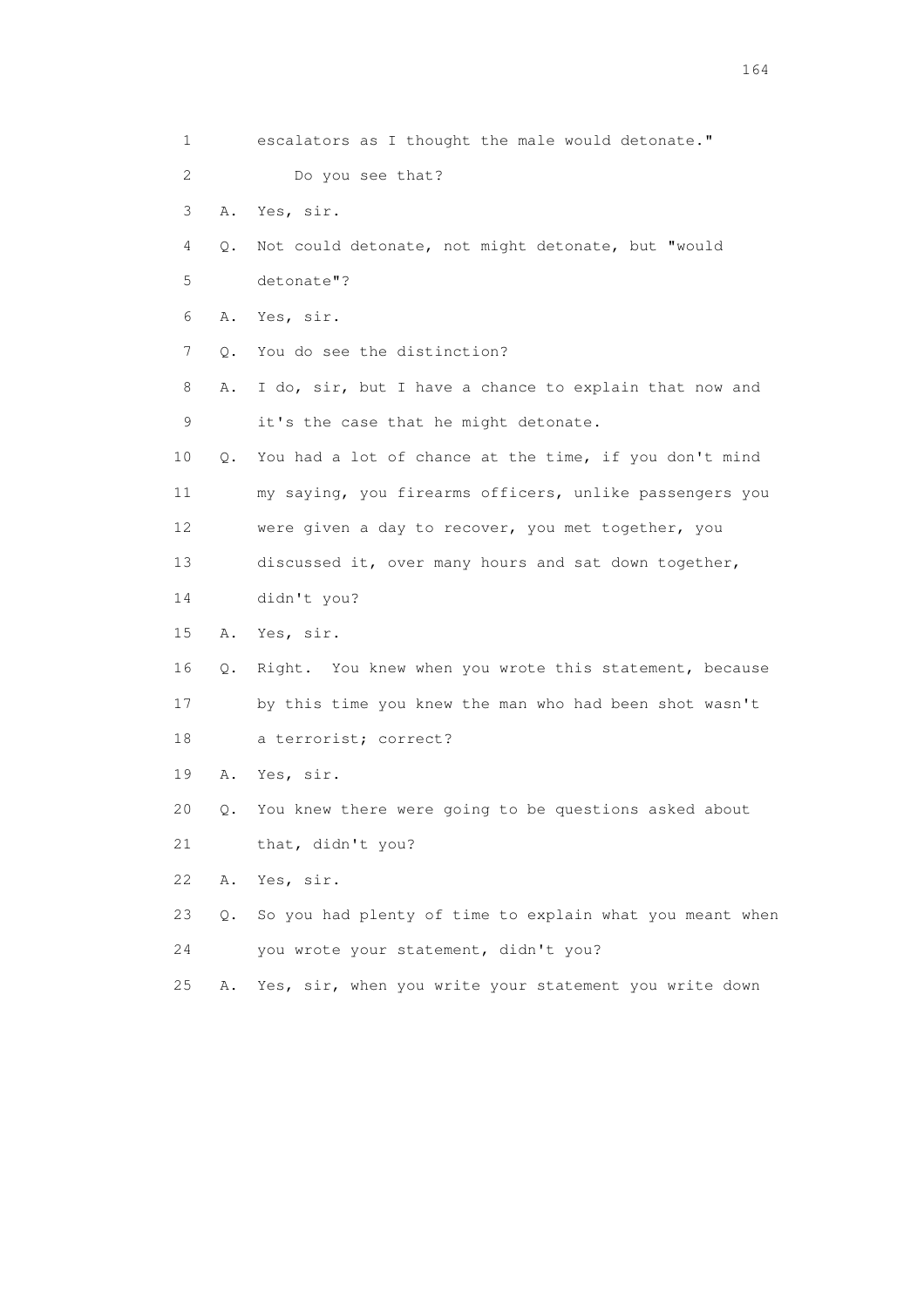1 as much as you can remember and you think you want to 2 say at the time.

 3 Q. All right. I'm going to come to the last part now, 449 4 in the middle roughly, can I for these purposes just ask 5 you to place yourself, if you can help us. So just keep 6 that page open, 449, but what I want you to do, if you 7 would not mind, is to look at the jury bundle as to the 8 position that you were as you came down the escalator. 9 It can come up on screen if you prefer. If it's easier 10 for you.

 11 Tab 28 onwards is the bottom of the escalators, just 12 to get your bearings, tab 29 is going through to the 13 entrances, if you follow it on screen, coming down just 14 to give you a run-in, as it were, then we come to tab 30 15 and then 31. I want to stop at 31.

 16 Did you go through that first entrance or archway? 17 A. I can't remember which archway I went through, sir. 18 Q. If you turn to 32, it's coming up now, there is a closer 19 one. That's the first archway with a rucksack and open 20 doors, do you see? When we get to 33 there is a view 21 along the platform.

22 A. Yes.

|    | 23 Q. When you came through the archway, were you facing the |
|----|--------------------------------------------------------------|
| 24 | doors through which you could see Jean Charles               |
| 25 | de Menezes?                                                  |

<u>165</u>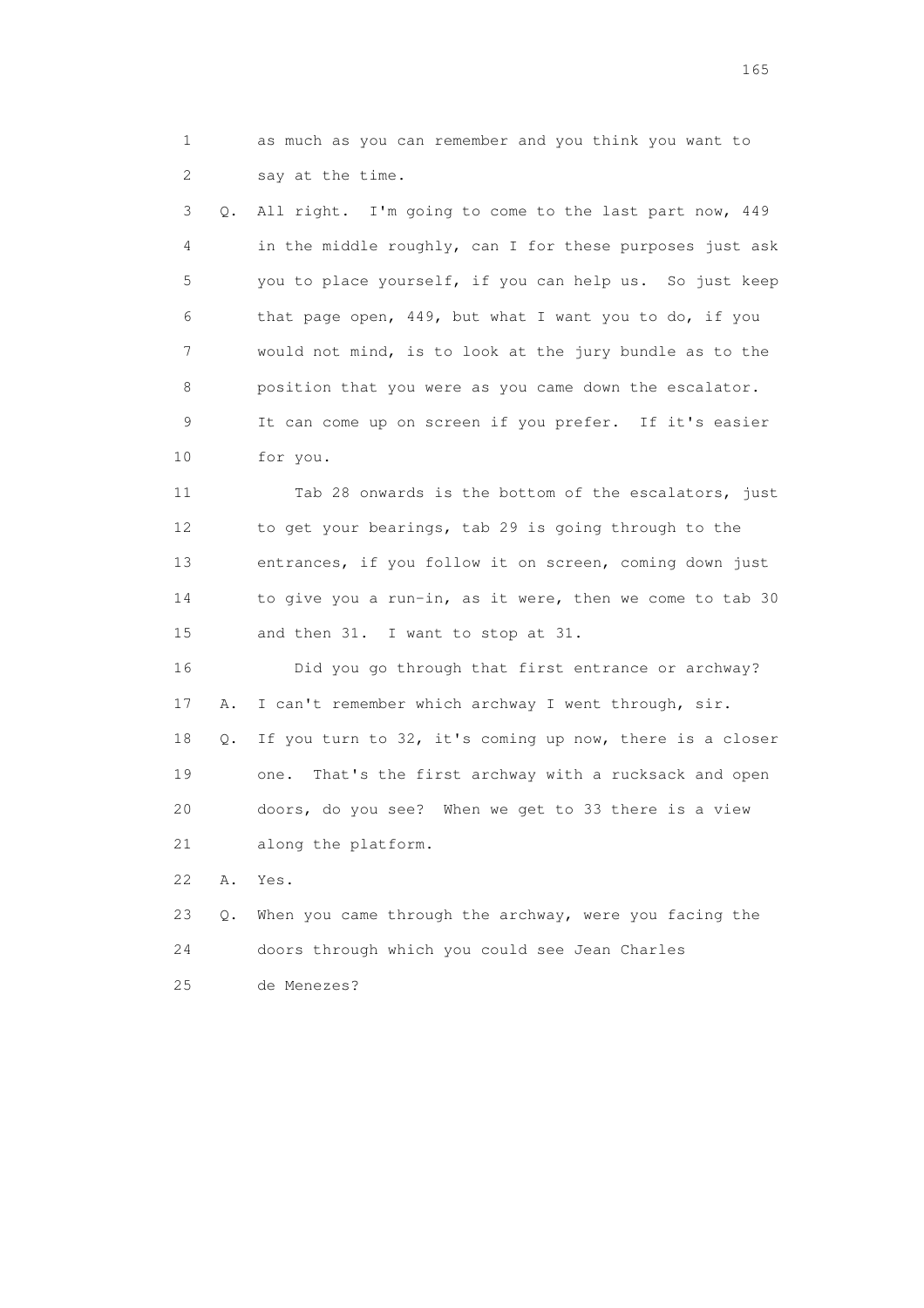1 A. No, sir, because I remember I had a view across the 2 front of the train so I was coming at him diagonally, so 3 from this -- 4 SIR MICHAEL WRIGHT: You said you had to look diagonally to 5 see him. 6 A. Yes, sir. 7 SIR MICHAEL WRIGHT: If that's right, that makes it look as 8 though it's the first tunnel that you went through. 9 A. Yes, where the green bag is, sir. 10 MR MANSFIELD: Are you saying you could see him from there? 11 A. No, sir, I can't remember where I was on the platform 12 when I could first see him; I may have had to move round 13 the corner and start approaching the train. 14 Q. I want to see what your position was for seeing things 15 as you describe certain things that you claim 16 Jean Charles de Menezes did, do you follow? 17 A. Yes, sir. 18 Q. So on the next one, that's 33, there is the same 19 rucksack, this is the first entrance. Where were you 20 when you say you looked through or diagonally and saw 21 him sitting on a seat on the wall side, as it were? 22 A. I don't know where I was, sir, on that platform but 23 obviously there would come a point walking along that 24 platform where you would be able to see in through those 25 doors.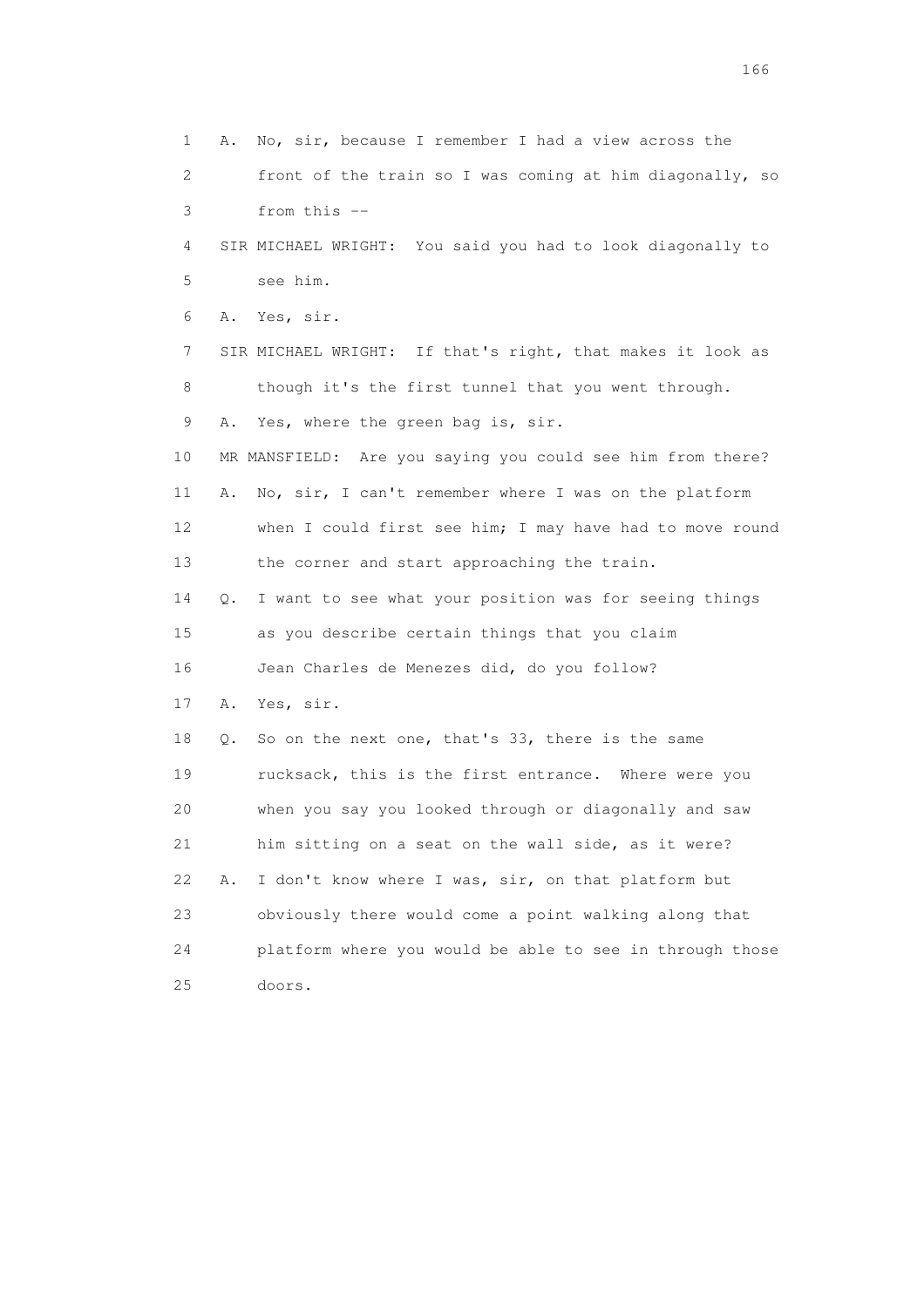1 SIR MICHAEL WRIGHT: You couldn't have been where the 2 photographer was on that photograph because you plainly 3 can't see where he was. 4 A. Yes, sir. 5 SIR MICHAEL WRIGHT: So you must at least have been further 6 forward. 7 A. Yes, sir. 8 SIR MICHAEL WRIGHT: Do you think you were still in line 9 with the tunnel, cross-tunnel, or do you think you had 10 moved? 11 A. I can't say, sir, I was focused on that carriage door, 12 so I don't know where I was. 13 SIR MICHAEL WRIGHT: You appreciate that he was sitting on 14 the far side of the other carriage -- 15 A. Yes, sir. 16 SIR MICHAEL WRIGHT: You appreciate that? 17 A. Yes, sir. 18 MR MANSFIELD: When you came on, were there other armed 19 officers on the platform? 20 A. I don't remember seeing any, sir, because I was focused, 21 totally focused on those doors and on Mr de Menezes. 22  $Q$ . Those doors as you put it, we are looking at tab 33, 23 it's not the first set of double doors, it's the next 24 set of double doors? 25 A. Yes, sir.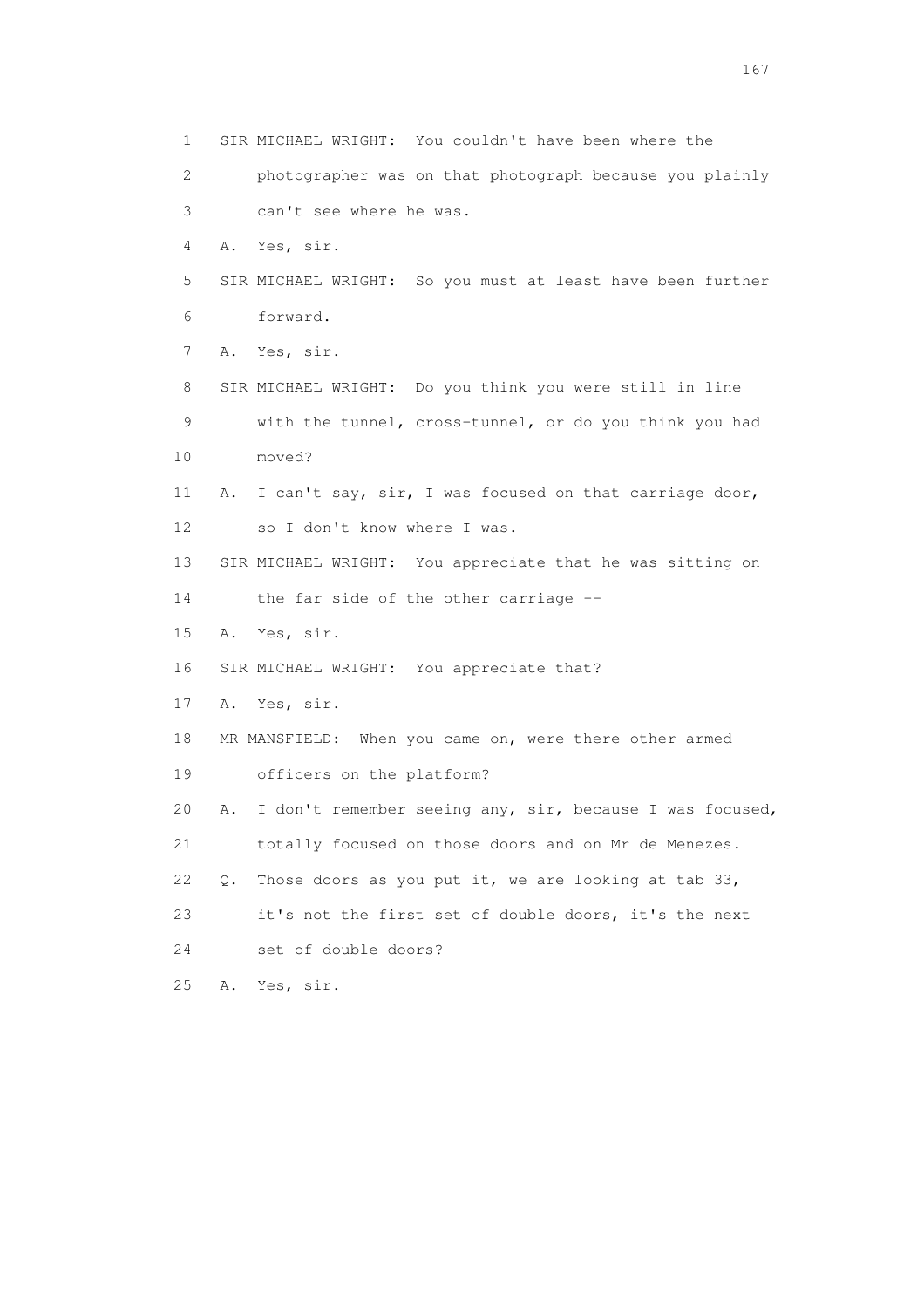1 Q. So somewhere along there, you are looking through and 2 you can't help about, for example, I am going to put 3 specific officers to you, who obviously you know. 4 Terry, for example, he's given evidence of the route he 5 took. Did you see him? 6 A. No, sir. 7 Q. C2, C12, when you are on the platform, did you see them? 8 A. No, sir. 9 Q. So you see this man with denims on; did you see another 10 man with a denim jacket and trousers and a black cap? 11 A. I don't remember, sir, and I haven't made a note of it. 12 Q. We now know that that man's called Ivor and he was 13 standing in the doorway? 14 A. Yes, sir. 15 Q. You didn't see him? 16 A. I don't remember seeing him, sir. 17 Q. I would like you to think very carefully about what 18 you -- I know it's a long time ago and I know what you 19 have put in your statement: did you see a man in a denim 20 jacket and denim jeans and a baseball cap move straight 21 across to the seat where the person we know is 22 Jean Charles de Menezes was sitting? 23 A. I don't remember seeing that, sir, no. 24 Q. As you come to -- presumably you went on walking, is 25 this fair, to that second set of doors, did you?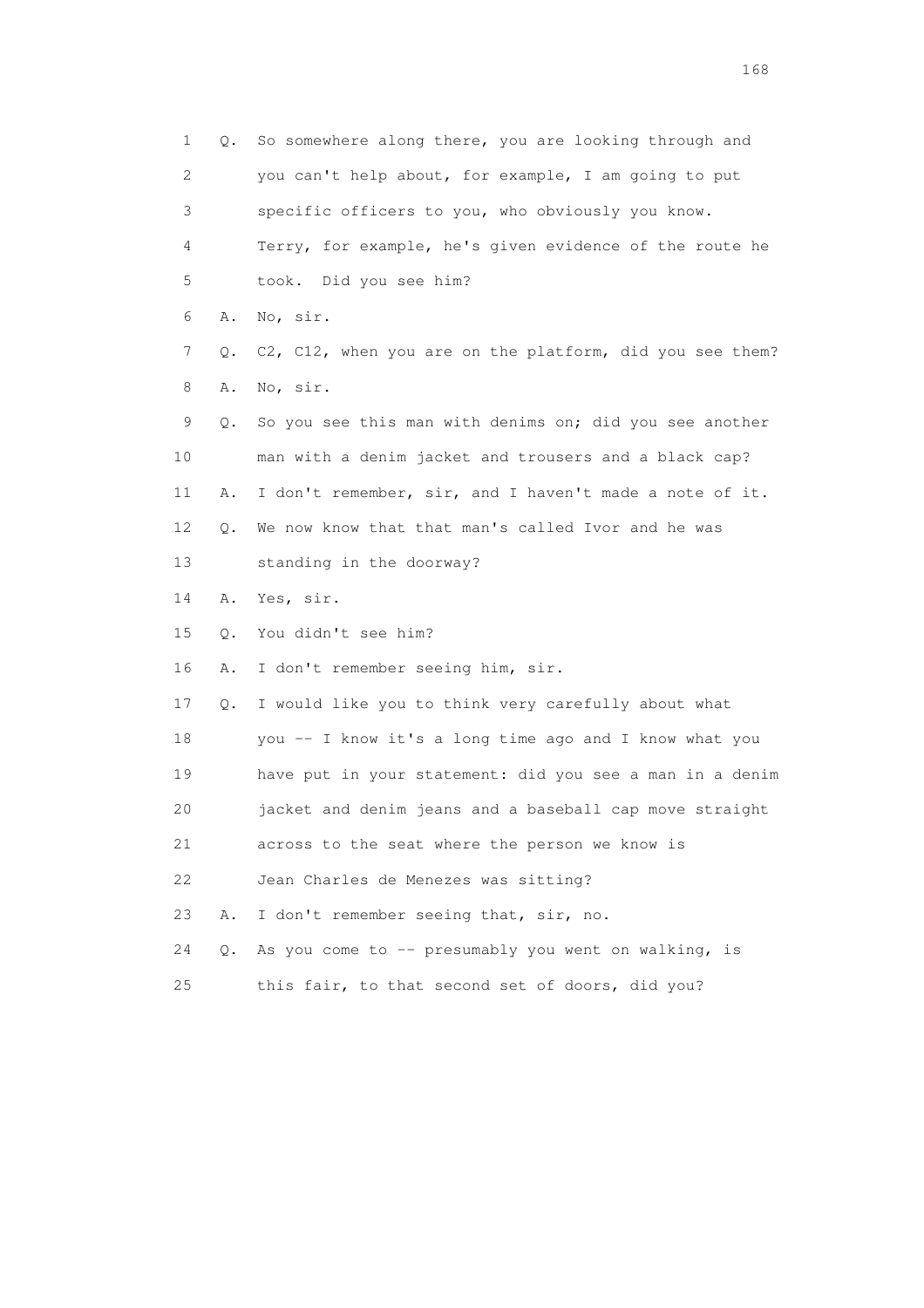1 A. Yes, sir.

| 2  | $\circ$ . | Which of course if we go to the next one, $34$ , you then  |
|----|-----------|------------------------------------------------------------|
| 3  |           | see the second set of doors from another angle; do you     |
| 4  |           | see there?                                                 |
| 5  |           | A. Yes, sir.                                               |
| 6  | 0.        | You got to those doors, did you?                           |
| 7  | Α.        | At some stage I got to those doors, if that's the $-$ - if |
| 8  |           | those are the double doors nearest where Mr de Menezes     |
| 9  |           | was sitting, those are the ones I went in through.         |
| 10 | Q.        | So those are the ones you went in, right. I'm going to     |
| 11 |           | make it plain first of all in relation to what you heard   |
| 12 |           | that the last thing any police officer would shout,        |
| 13 |           | giving someone the slightest opportunity, is, "Armed       |
| 14 |           | police", and I suggest it was not shouted?                 |
| 15 | Α.        | Well, I heard it shouted, sir.                             |
| 16 | $\circ$ . | You must have been really scared then, at that point, if   |
| 17 |           | they started shouting, "Armed police", given your          |

 18 beliefs about who this person was and the slightest 19 opportunity, you must have wondered what on earth they 20 were doing?

 21 A. Well, I had also been shouting it coming down the 22 escalators, sir.

 23 Q. That's one thing. Shouting it to members of the public 24 to get out of the way effectively and something was 25 coming up, that's one thing, but actually going through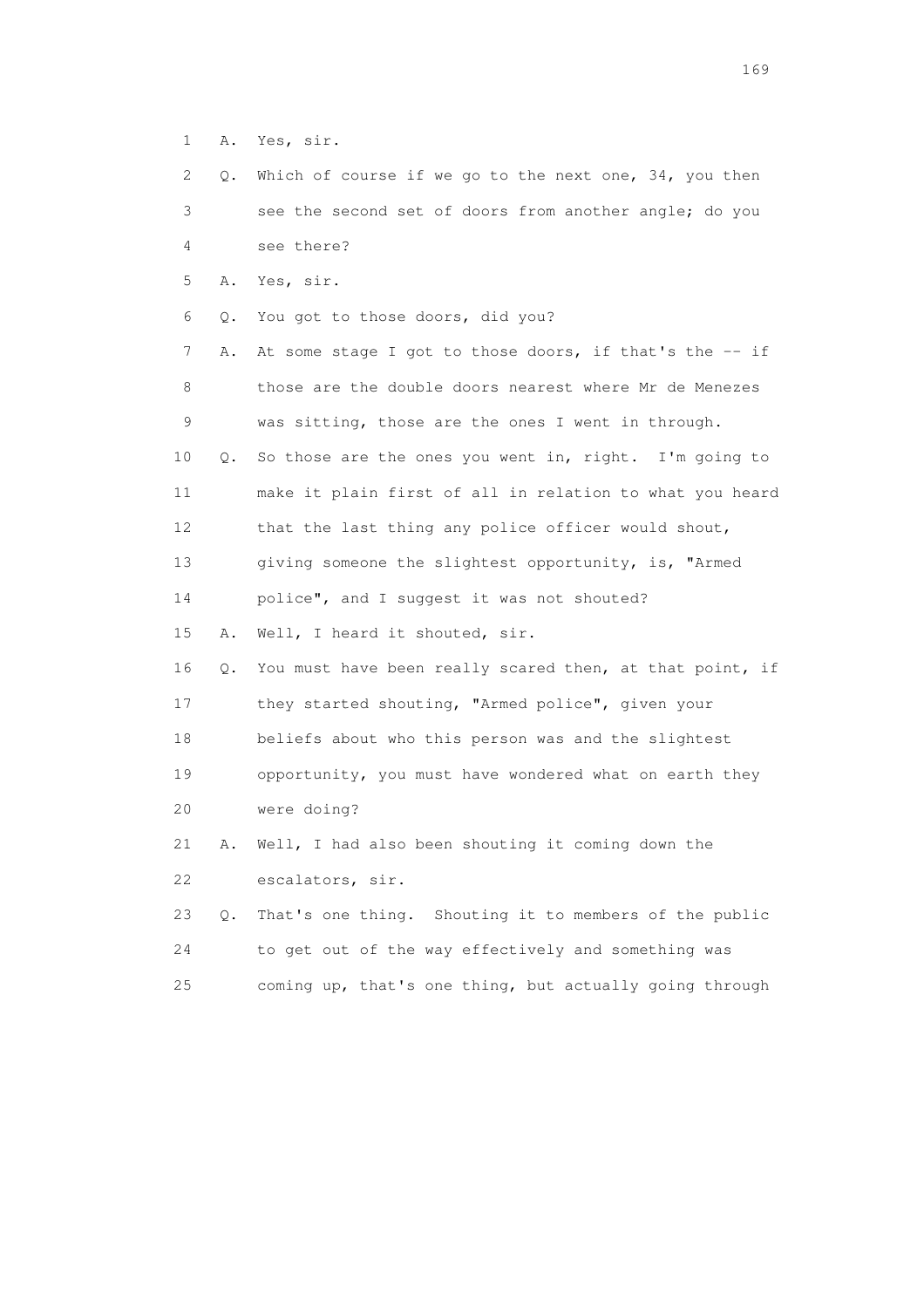1 the doors shouting, "Armed police", I suggest, given 2 your beliefs, would make a nonsense of the situation, 3 wouldn't it? 4 A. I don't remember being scared when I heard that 5 shouting, sir. I just remember thinking that we had to 6 get on there, and -- 7 Q. All right. Did you see, you know C12 and C2, don't you? 8 A. Yes, sir. 9 Q. Did you see them right in front of you? 10 A. No, sir, I can honestly say I don't remember seeing them 11 in front of me. 12 SIR MICHAEL WRIGHT: You have told us that when 13 Mr de Menezes stood up and tried to get away, you saw 14 him grabbed -- 15 A. Yes, sir. 16 SIR MICHAEL WRIGHT: -- by C2, C12 and one other officer. 17 Well, now we know who that is, that's Ivor, the 18 surveillance officer. Did you see how they got there? 19 A. No, sir, I was -- I remember just being completely 20 focused on the door and on Mr de Menezes, so I didn't 21 take, didn't note anything else. I don't remember them 22 being there. 23 SIR MICHAEL WRIGHT: So you can't help us as to where C2 and 24 C12 came from. 25 A. No, sir.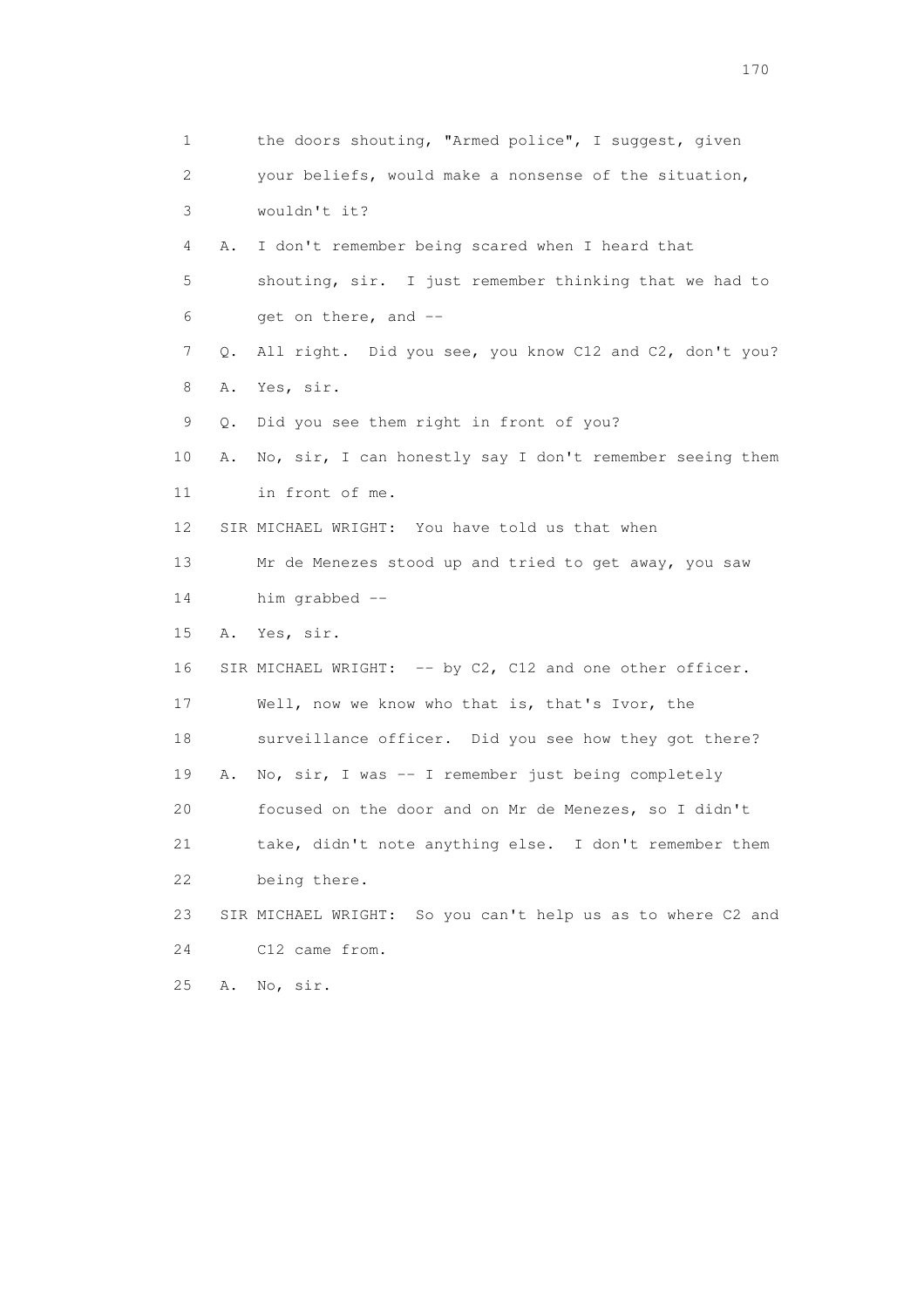- 1 SIR MICHAEL WRIGHT: Or whether they got on the platform
- 2 before you did or after you did.
- 3 A. I know that they got on the platform before me.
- 4 SIR MICHAEL WRIGHT: Before you?
- 5 A. Yes, sir.
- 6 SIR MICHAEL WRIGHT: Right.
- 7 MR MANSFIELD: How do you know that?
- 8 A. Only from the evidence that's been given, the CCTV.
- 9 SIR MICHAEL WRIGHT: From recollection you simply can't tell
- 10 how they got there.
- 11 A. No, sir, I knew that they had gone into the station 12 before me.
- 13 SIR MICHAEL WRIGHT: Ahead of you?
- 14 A. Ahead of me.
- 15 MR MANSFIELD: You see, on your version there is shouting, 16 "Armed police", before you get on the train and as you 17 approach, there is more shouting of, "Armed police"? 18 A. Yes, sir. 19 Q. I am going to ask you this, since that is something you 20 hear, do you hear C12, who's right in front of you, even 21 though for the moment you can't explain how they got 22 there, did you see C12 right in front of you, holding up 23 his right arm with a gun in it and in the face of
- 
- 24 Jean Charles de Menezes shouting, "Armed police"?
- 25 A. No, sir. I was behind them.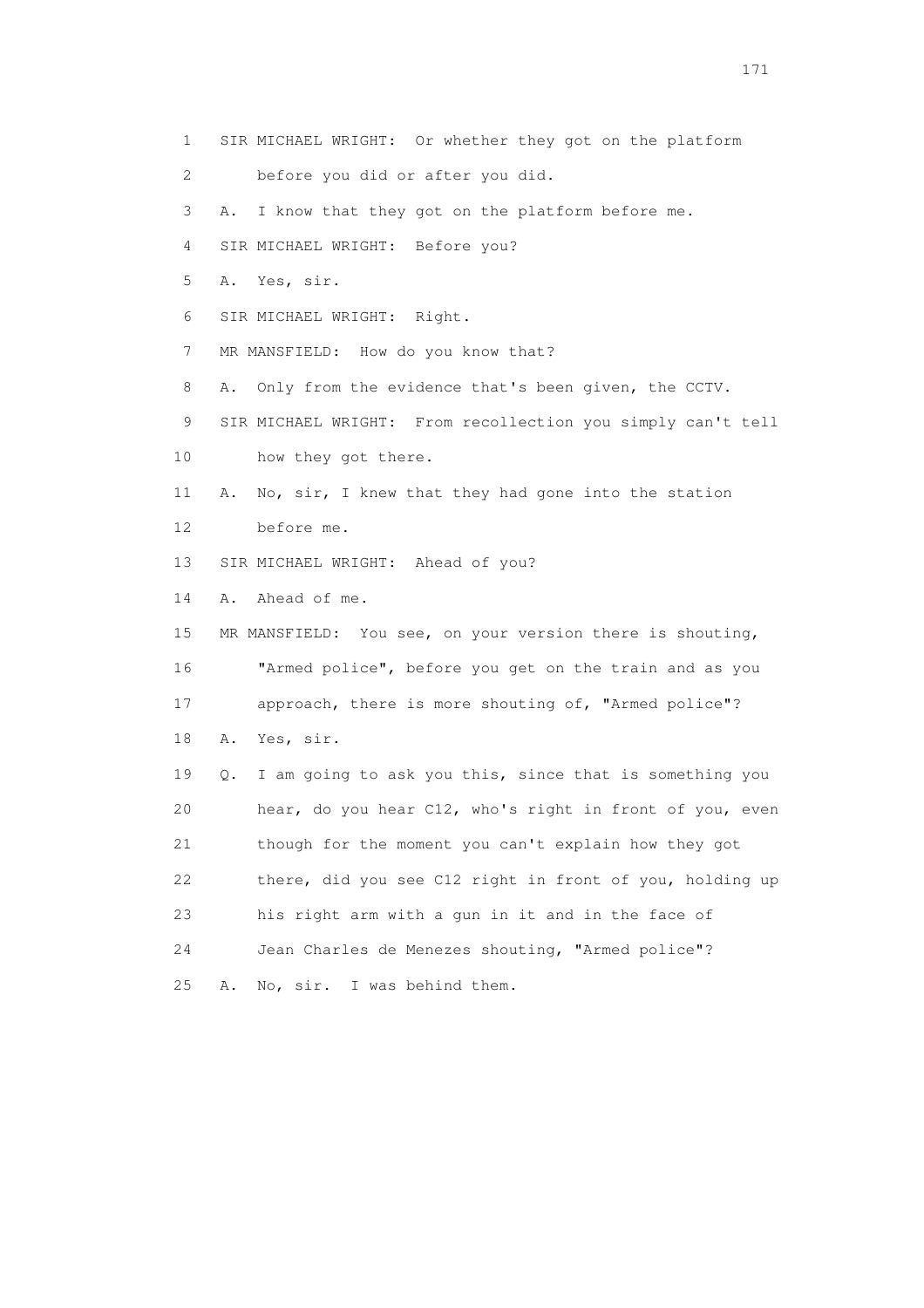1 Q. Yes, but you would see that if it happened, wouldn't 2 you? 3 A. Not necessarily, sir, no. 4 Q. This is the man you say you are focusing on the man, 5 Jean Charles de Menezes, and you say you don't see a gun 6 pointed to his face? 7 A. Yes, that's right, sir. 8 Q. You don't see it because of course I want to make it 9 clear that didn't happen. 10 Can I just move on. Are you aware from certainly 11 recent evidence, since you are indicating what you are 12 now aware of, what passengers say about Jean Charles 13 de Menezes? 14 A. Some of it, sir, yes. 15 Q. I am going to ask you very carefully. So far there is 16 no passenger who suggests he gets out of his seat. Now, 17 think about this. Did he get out of his seat? 18 A. He definitely got out of his seat, sir, he stood up. 19 Q. You see, your interpretation of absolutely everything he 20 does, do you agree, is thoroughly influenced by the fact 21 that you believe -- all right, we will leave aside 22 potential -- that he was a suicide bomber? 23 A. Sorry, sir, can you repeat the question. 24 Q. Yes, everything you perceived has been, I suggest, 25 distorted by the fact that you believed he was a suicide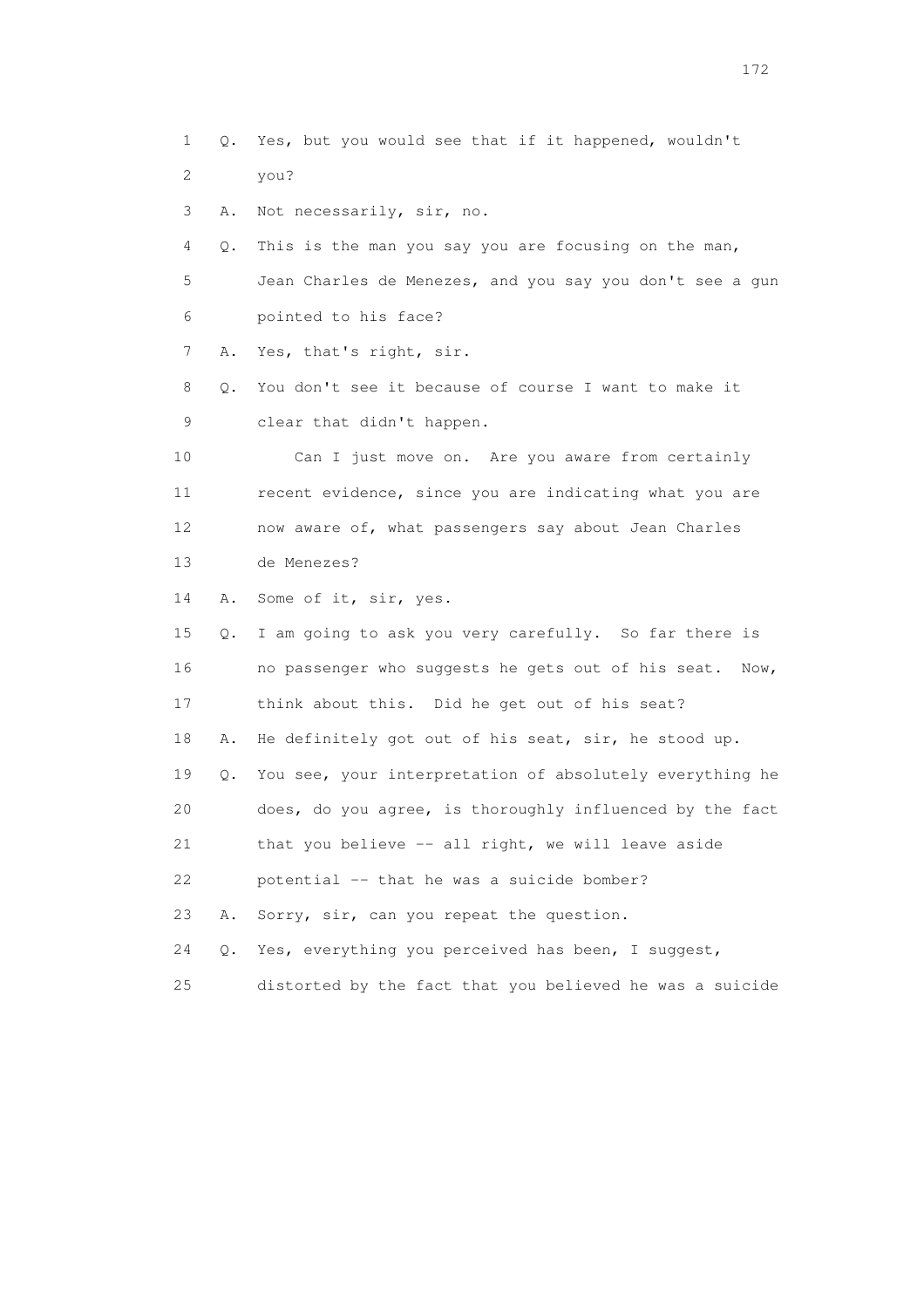- 1 bomber?
- 2 A. Or could be a suicide bomber, yes, sir.
- 3 Q. You agree that?
- 4 A. I don't believe that what I have seen is distorted;
- 5 I believe that what I have written down is what I have 6 seen.
- 7 Q. Well, he was trying to escape? (Pause). He was trying 8 to escape, is that what you saw?
- 9 A. That was how I perceived it, sir, yes.
- 10 Q. That's why I am suggesting to you that your perception 11 has been distorted by what you believe that person to 12 be. Now, that's fair, isn't it?
- 13 A. I wouldn't call it a distortion, sir, no.
- 14 Q. Did you talk to Terry after this was over on the station 15 somewhere on the platform near the archways and tell him 16 that you saw him trying to escape?
- 17 A. No, sir, I -- after the shooting I went briefly back to 18 carriage and then I was right down at the other end of 19 the platform.
- 20 Q. Are you aware that Silver, the Silver Commander,
- 21 suggests that Terry told him something along those 22 lines? Are you aware of that?
- 23 A. Only from the -- what I have heard from the evidence 24 given, sir.
- 25 Q. I see, but that doesn't come from you?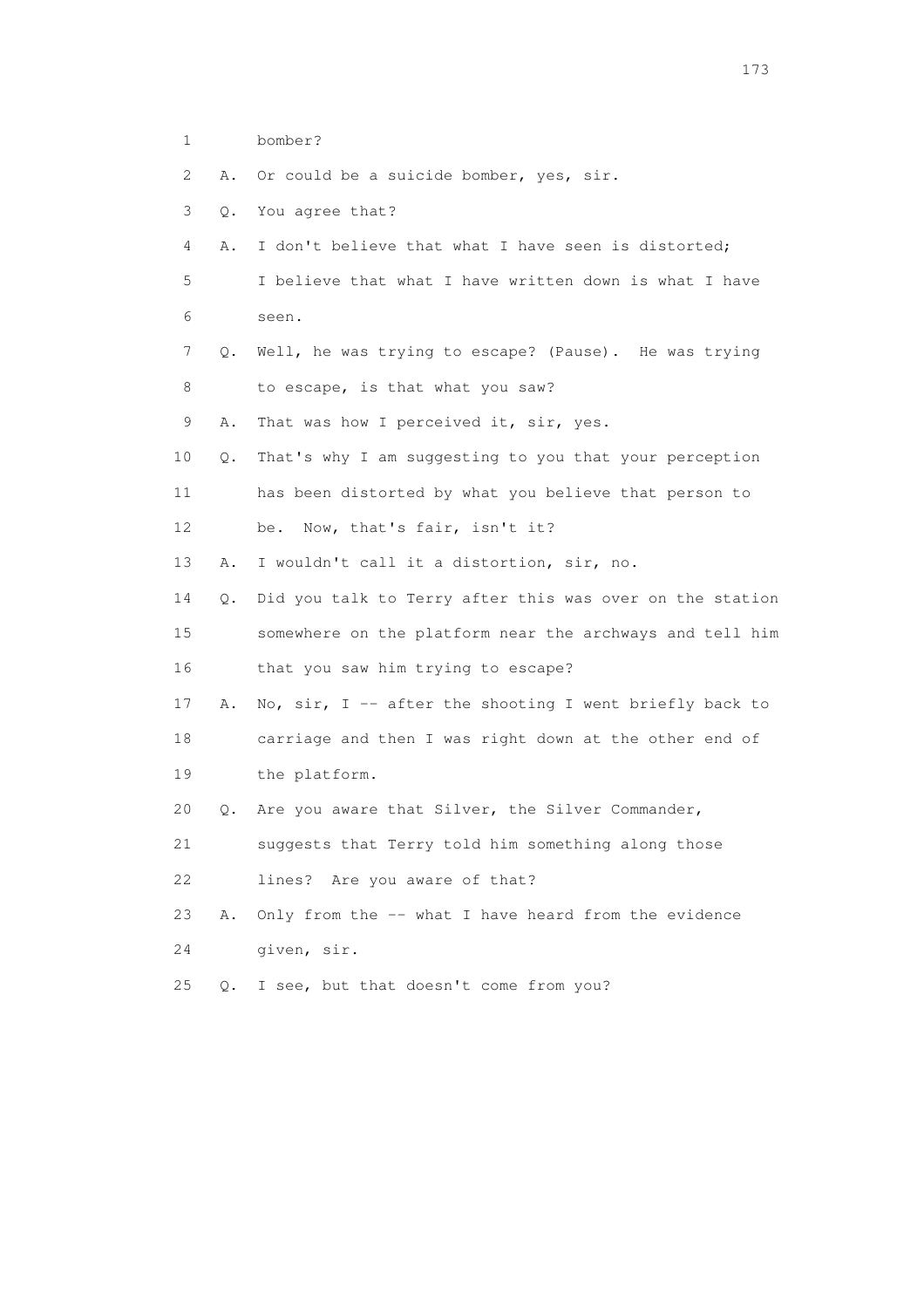- 1 A. No, sir.
- 2 Q. Right. Can I just move it forward. It's in the middle 3 of 449:
- 4 "The male suddenly stood up, tried to get away ... 5 quickly grabbed hold of ..."
- 6 I think you have been asked about this. You can't 7 help, but he's hardly moved from the seat even on your 8 version; is that right?
- 9 A. My impression was, sir, when I saw him stand up that he 10 had started to move away from the seat, but I don't know 11 how far he got away from it.
- 12 Q. You have given the description of who does the grabbing 13 and so forth. It's around this time that you are either
- 14 on the train or you go on to the train?
- 15 A. Yes, sir.
- 16 SIR MICHAEL WRIGHT: Could you pause there, Mr Mansfield?
- 17 I have had a plea for mercy from one of the jury.
- 18 MR MANSFIELD: Certainly.
- 19 SIR MICHAEL WRIGHT: Let me know when you are ready to go 20 on, please.
- 21 (3.32 pm)
- 22 (A short break)
- 23 (3.43 pm)
- 24 (In the presence of the jury)
- 25 MR MANSFIELD: Just one question. It's just this, the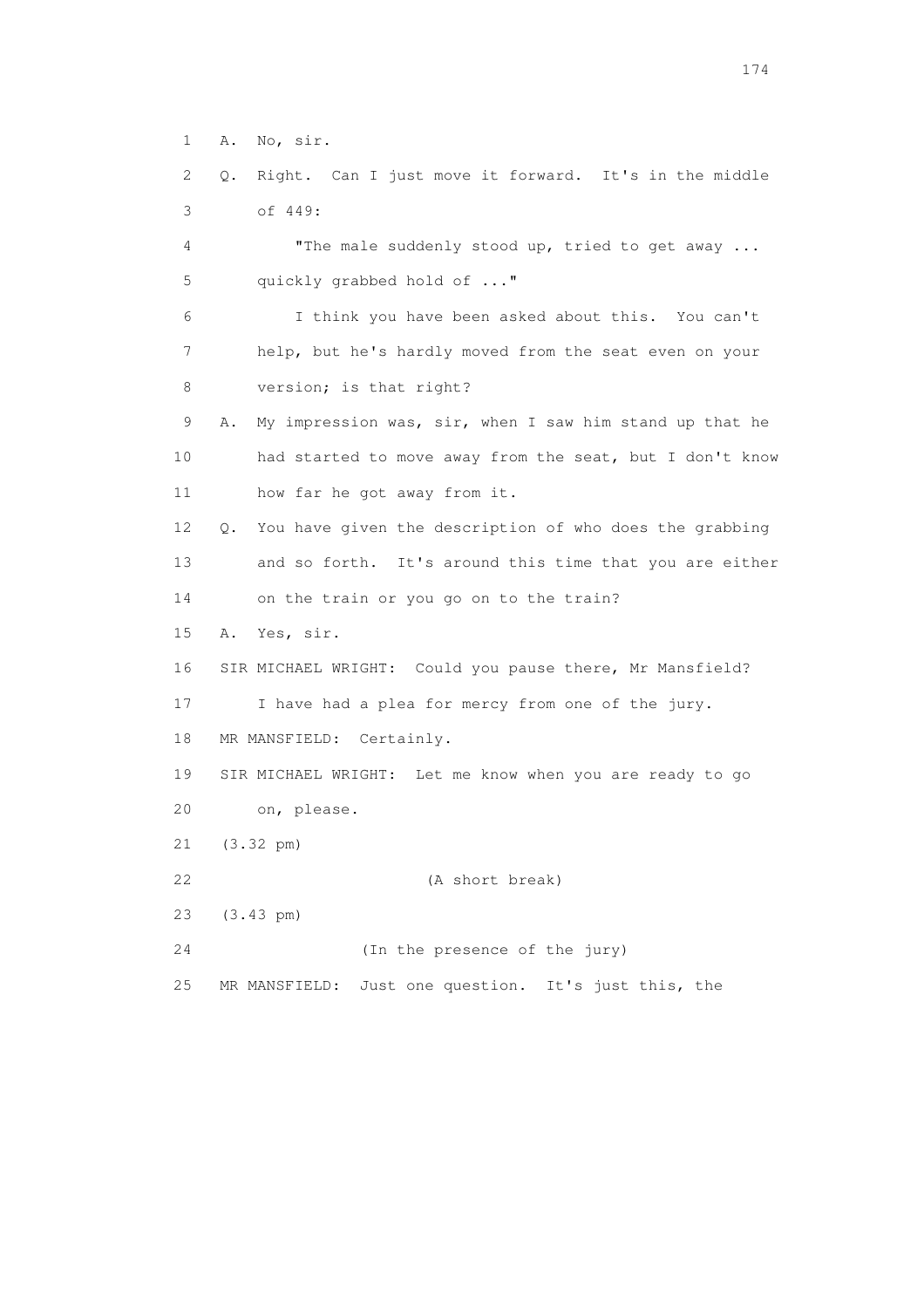1 penultimate page of your statement.

| 2  |    | I want to suggest it's very much in the same             |
|----|----|----------------------------------------------------------|
| 3  |    | category as the observations you have made about him     |
| 4  |    | trying to get away. Because your interpretation of his   |
| 5  |    | reaction to being, as it were, held was that he was      |
| 6  |    | resisting?                                               |
| 7  | Α. | Yes, sir.                                                |
| 8  | Q. | Merely because he was -- he had stiffened his body?      |
| 9  | Α. | Yes, sir, that is a form of resistance.                  |
| 10 | Q. | In your mind that's how it works, is it?                 |
| 11 | Α. | Well, yes, sir, I can give you an example, if you are    |
| 12 |    | dealing with a demonstrator in Central London, and they  |
| 13 |    | may be demonstrating quite peacefully but they don't     |
| 14 |    | want to move, they will resist by locking their arms, so |
| 15 |    | they are going rigid so that is a form of resistance.    |
| 16 | Q. | But he wasn't doing anything with his hands, was he?     |
| 17 | Α. | I don't remember, sir.                                   |
| 18 | Q. | Because Ivor, whose name you didn't know, was the third  |
| 19 |    | person, do you recognise this, had wrapped his arms in   |
| 20 |    | a bear hug round Jean Charles de Menezes so he couldn't  |
| 21 |    | move his arms or his hands; did you observe that?        |
| 22 | Α. | Well, my observation, he had his hands down rigidly by   |
| 23 |    | his sides, sir.                                          |
| 24 | О. | Rigidly by his sides, restrained by Ivor?                |
| 25 | Α. | That may have been a reason why he had his arms like     |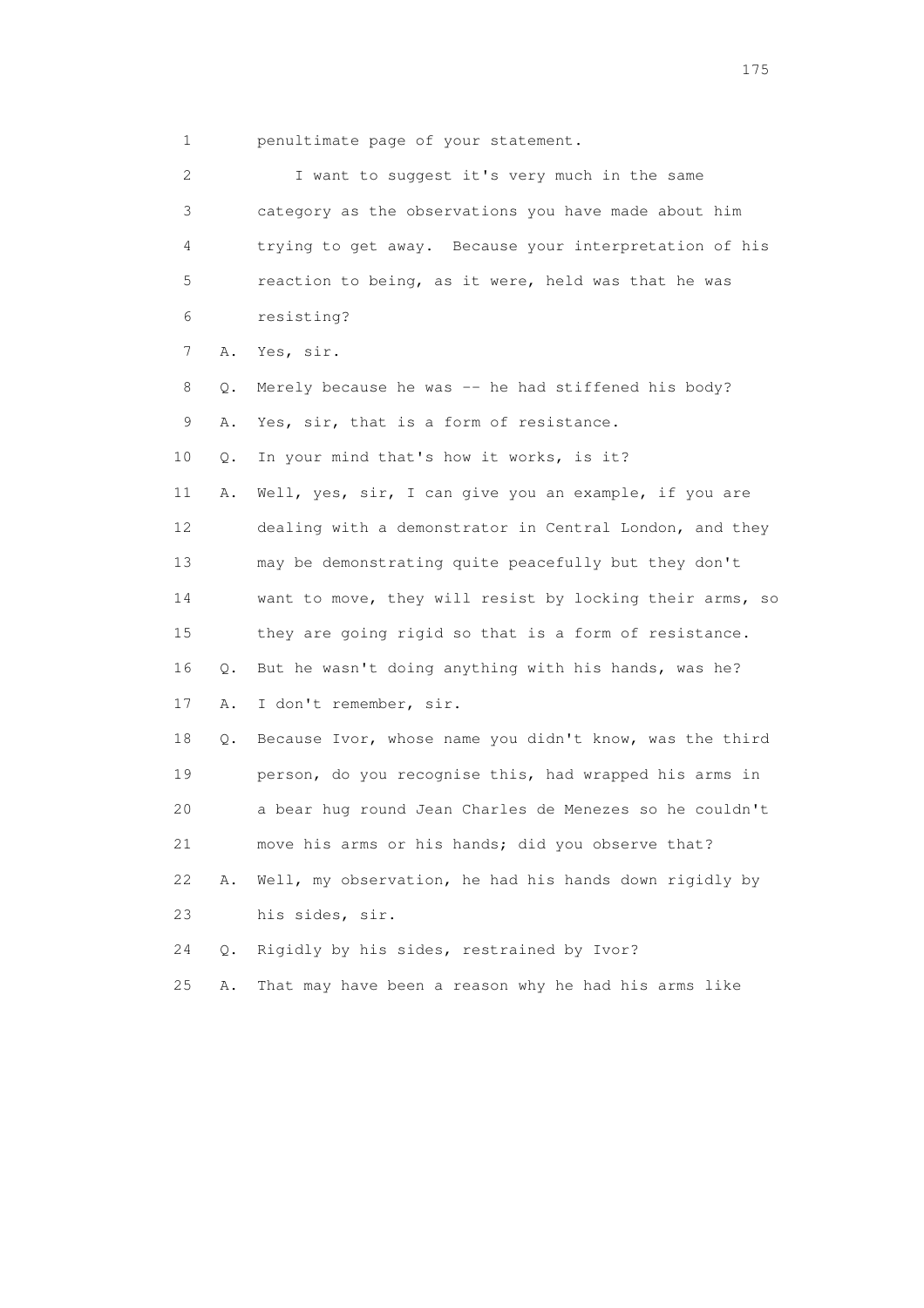1 that.

| 2  | SIR MICHAEL WRIGHT: Could you see his hands?                  |
|----|---------------------------------------------------------------|
| 3  | I only remember seeing his right hand, sir.<br>Α.             |
| 4  | SIR MICHAEL WRIGHT: All right, that's one hand anyway.<br>So  |
| 5  | presumably that hand must have been below the point at        |
| 6  | which Ivor was wrapping his arms round his body?              |
| 7  | Yes, sir.<br>Α.                                               |
| 8  | SIR MICHAEL WRIGHT: For you to be able to see the hand.       |
| 9  | Yes, sir.<br>Α.                                               |
| 10 | SIR MICHAEL WRIGHT: Thank you.                                |
| 11 | MR MANSFIELD: Thank you, I have no other questions.           |
| 12 | SIR MICHAEL WRIGHT: Thank you very much. Mr Gibbs.            |
| 13 | Questions from MR GIBBS                                       |
| 14 | MR GIBBS: Sir, I have a short point if I may. I represent     |
| 15 | the red and grey surveillance teams.                          |
| 16 | It is this question that you heard about                      |
| 17 | a percentage on the Cougar radio?                             |
| 18 | Yes, sir.<br>Α.                                               |
| 19 | You remember what you took to be a surveillance officer<br>Q. |
| 20 | asking: can anyone give a percentage, something like          |
| 21 | that?                                                         |
| 22 | I heard someone on the car Cougar ask a surveillance<br>Α.    |
| 23 | officer if they could give a percentage of how sure they      |
| 24 | were he was one of the suspects because he was pretty         |
| 25 | sure he was our man.                                          |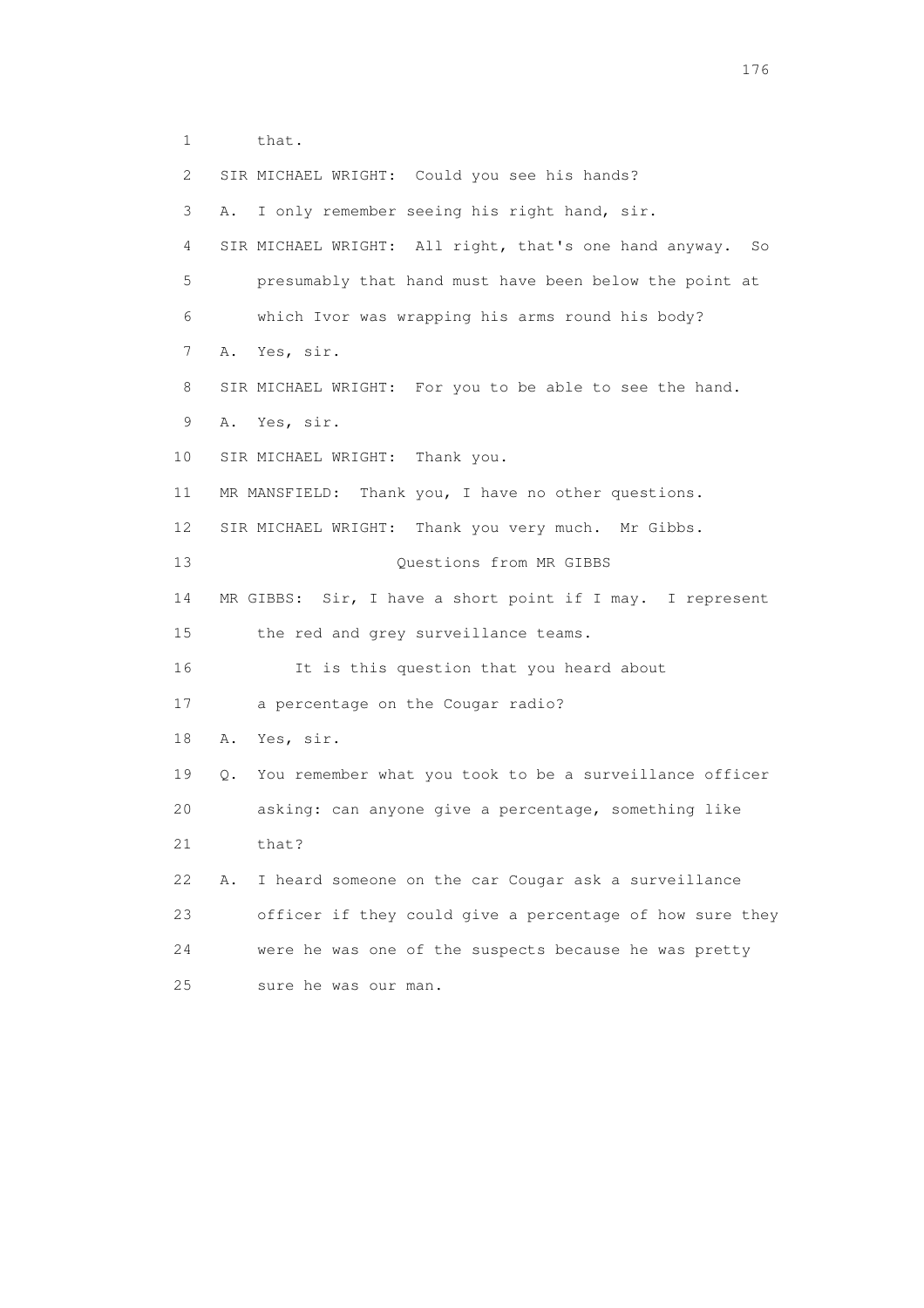| 1  | Q. | Do you remember the way it was phrased as being          |
|----|----|----------------------------------------------------------|
| 2  |    | described as a pretty ridiculous question but one that   |
| 3  |    | was going to be asked anyway; do you remember the word   |
| 4  |    | "ridiculous"?                                            |
| 5  | Α. | No, sir.                                                 |
| 6  | Q. | Do you remember that same officer saying, "Can I take it |
| 7  |    | from the silence that none of you can help with that?"   |
| 8  | Α. | I don't remember that being said, sir, no.               |
| 9  | Q. | Just so we put this in context, we know about the        |
| 10 |    | various radios coming into the cars, you were in the     |
| 11 |    | same car as Terry?                                       |
| 12 | Α. | Yes, sir.                                                |
| 13 | Q. | And he was the front seat passenger?                     |
| 14 | Α. | Yes, sir.                                                |
| 15 | Q. | Does that place him in charge of the radios?             |
| 16 | Α. | Yes, sir.                                                |
| 17 | Q. | There is a driver, and then you are in the back seat,    |
| 18 |    | are you?                                                 |
| 19 | Α. | Yes, sir.                                                |
| 20 | Q. | The phrase "pretty sure", which you have in your         |
| 21 |    | statement, is one which I don't think we have heard from |
| 22 |    | anyone else yet.<br>I wonder whether that may be         |
| 23 |    | an impression that you formed or whether you have it in  |
| 24 |    | your head as a particular phrase that you actually hear? |
| 25 | Α. | I have recalled, I have recorded what I recall being     |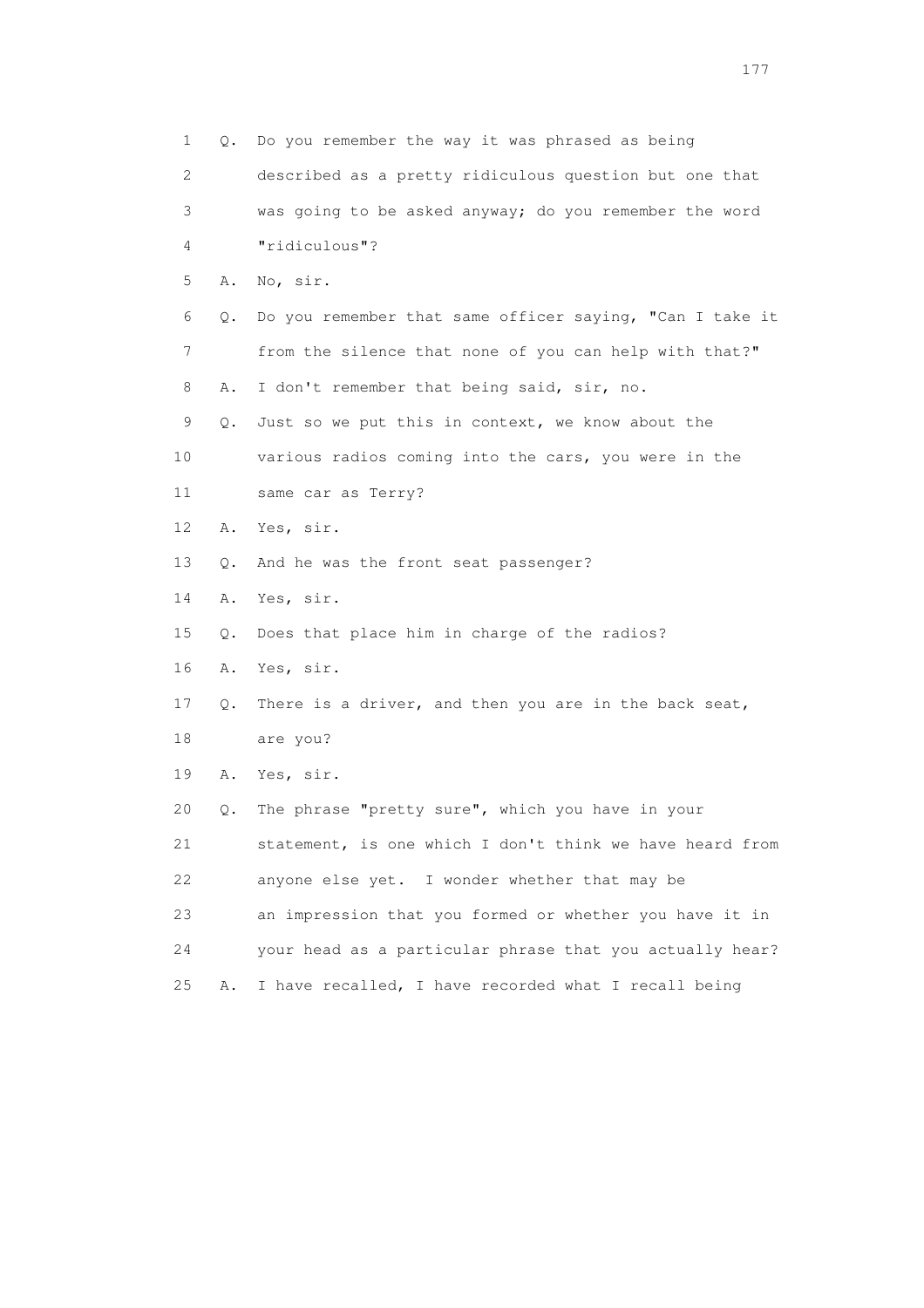1 said, sir. 2 Q. Thank you. I think it's been asked already but we have 3 heard the phrase, "definitely our man". Some people 4 think they heard that over the Cougar channel? 5 A. Yes, sir. 6 Q. You didn't hear that? 7 A. No, sir. 8 MR GIBBS: Thank you. 9 SIR MICHAEL WRIGHT: Yes, Mr Stern? 10 MR STERN: No questions, thank you. 11 SIR MICHAEL WRIGHT: Thank you. Mr Penny? 12 MR PENNY: No questions. 13 MR HORWELL: No, thank you, sir. 14 MS LEEK: Sir, I think I get a go. 15 SIR MICHAEL WRIGHT: I beg your pardon, Ms Leek, I have done 16 it again. 17 Ouestions from MS LEEK 18 MS LEEK: Just a few questions. First of all, you put on 19 a high visibility cap when you got out of your car; is 20 that right? 21 A. Yes, ma'am. 22 Q. Were you still wearing it when you went on to the tube? 23 A. Yes, I was. 24 Q. Did you keep it on the whole time? 25 A. Yes, I did.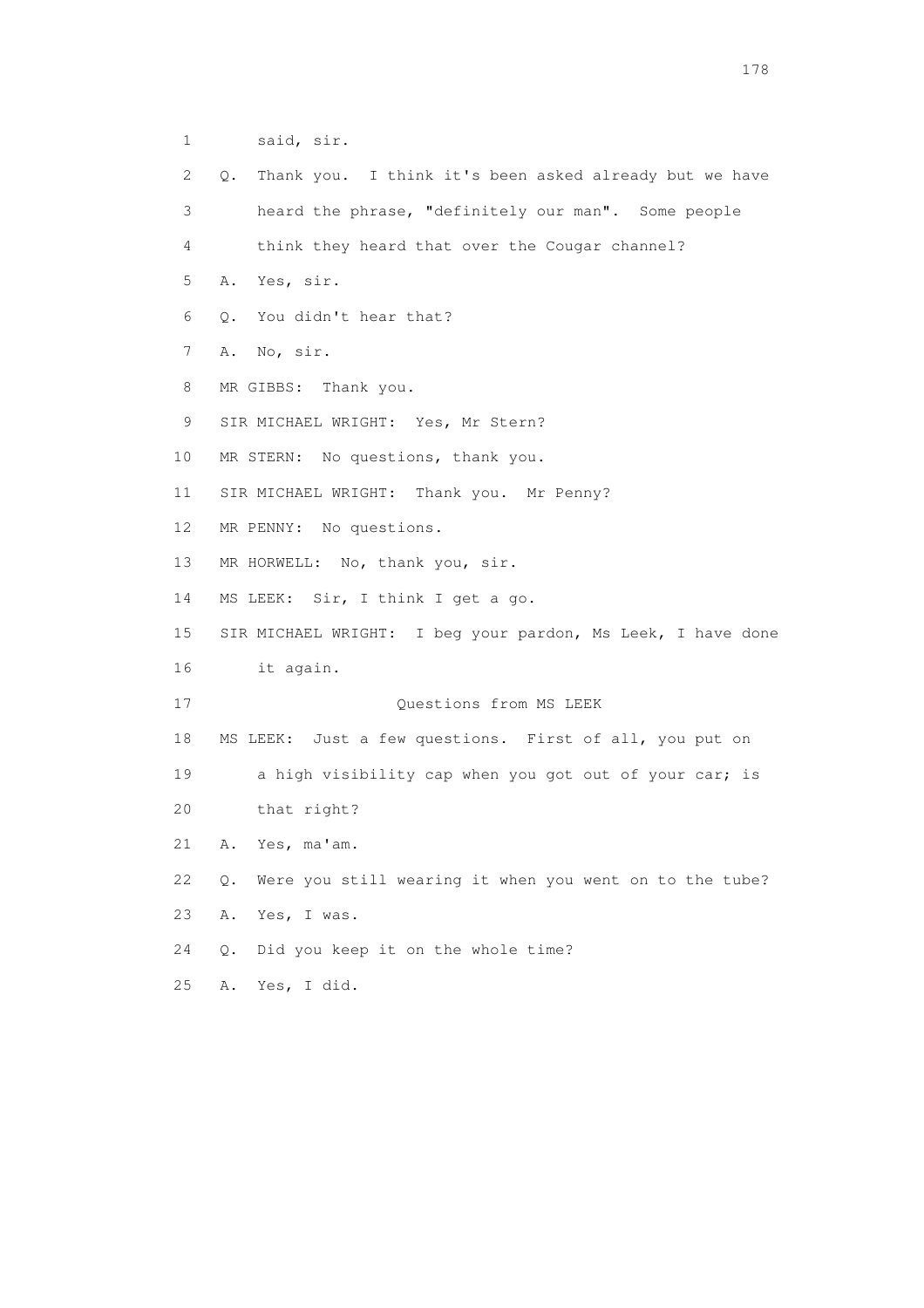1 Q. I just want to ask you about your state of mind as you 2 went down into the tube on the basis of the questions 3 that Mr Mansfield has asked. 4 I think as well as being told to trust Trojan 84, 5 you had been told by him that information would come 6 from the control room? 7 A. Yes, ma'am. 8 Q. And that that information may be sanitised; is that 9 right? (Pause). 10 SIR MICHAEL WRIGHT: I don't think you will find it in 11 there, actually. 12 MS LEEK: In fact, sir, it's in a redacted part of the 13 original statement. I don't know why it's been 14 redacted. There is no good reason for it, because it's 15 in the statements of other officers. 16 SIR MICHAEL WRIGHT: I know. 17 MS LEEK: I think you said that you wouldn't know if 18 intelligence had been sanitised. It's on page 3 of your 19 handwritten statement. (Pause). It's page 3 of 10. 20 A. Yes. He would not know if intelligence passed on to us 21 had been sanitised. 22 SIR MICHAEL WRIGHT: Thank you very much, so it is there. 23 MS LEEK: Thank you. Do you recall Trojan 84 telling you 24 that he would relay any direct instructions as given to 25 him by the control room? It's not in your statement but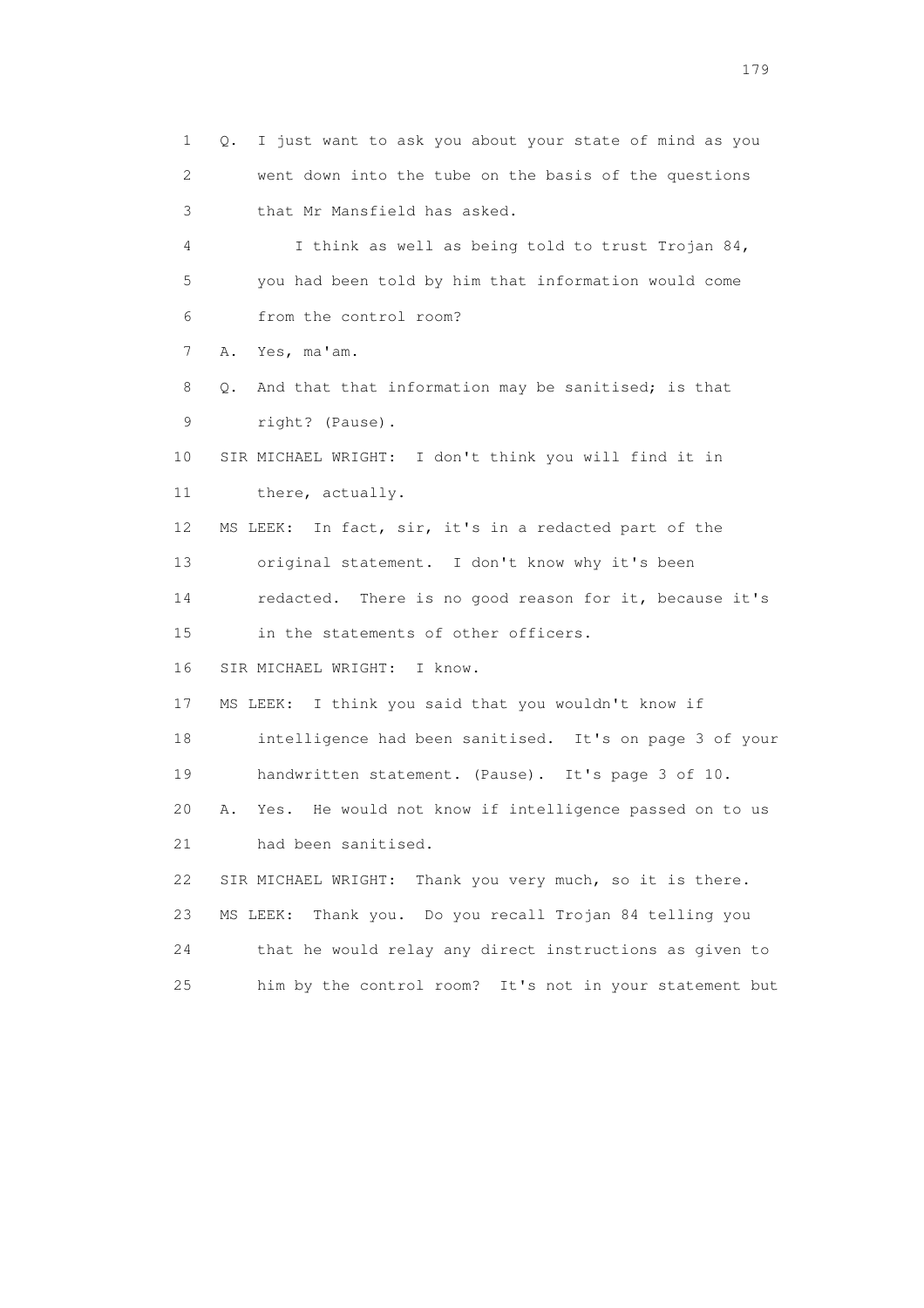| 1                         | I just wonder if you can remember that today.                  |
|---------------------------|----------------------------------------------------------------|
| $\mathbf{2}^{\mathsf{I}}$ | Α.<br>I don't remember that being said, ma'am, no.             |
| 3                         | As far as what was passed on to you, nobody at any stage<br>Q. |
| 4                         | said that he was carrying a bomb?                              |
| 5                         | No, ma'am.<br>Α.                                               |
| 6                         | Nobody at any stage said that he would detonate?<br>Q.         |
| 7                         | No, ma'am.<br>Α.                                               |
| 8                         | Nobody gave an order for a critical shot?<br>Q.                |
| 9                         | No, ma'am.<br>Α.                                               |
| 10                        | Do I understand you to be saying that your understanding<br>Q. |
| 11                        | was that this man was a suspect who was a suicide bomber       |
| 12                        | from the day before?                                           |
| 13                        | Α.<br>Yes.                                                     |
| 14                        | On that basis alone, there was a real possibility that<br>Q.   |
| 15                        | he may have an explosive device?                               |
| 16                        | Yes, ma'am.<br>A.                                              |
| 17                        | Thank you.<br>MS LEEK:                                         |
| 18                        | Questions from THE CORONER                                     |
| 19                        | SIR MICHAEL WRIGHT: I am not sure, I think we may have         |
| 20                        | asked one or two other officers this, but as a firearms        |
| 21                        | officer, you go out in armed response vehicles and so          |
| 22                        | forth from time to time, and you are in radio                  |
| 23                        | communication with your colleagues; right?                     |
| 24                        | Yes, sir.<br>Α.                                                |
| 25                        | SIR MICHAEL WRIGHT: And you presumably from time to time       |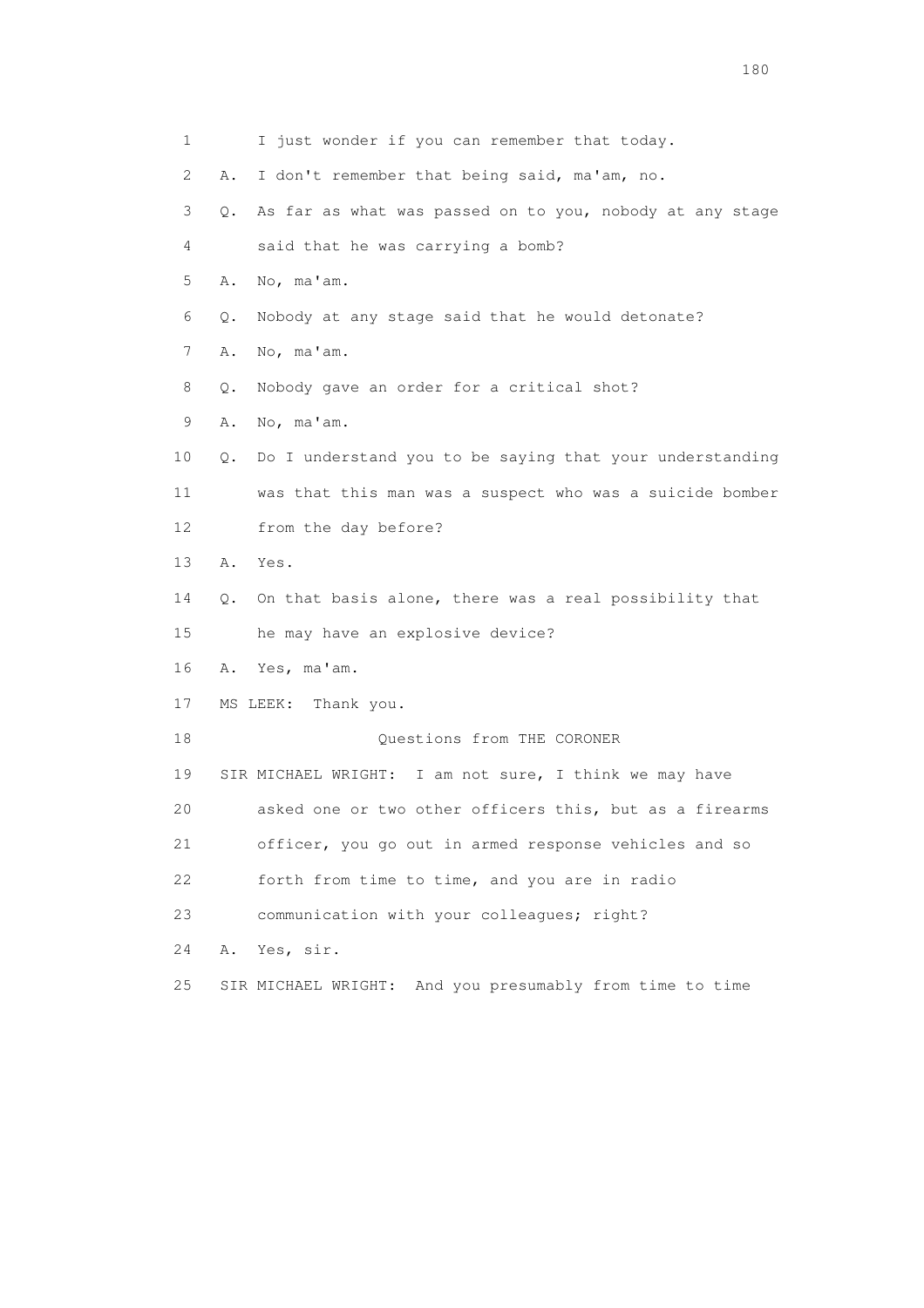1 use the radio yourself?

2 A. Yes, sir.

 3 SIR MICHAEL WRIGHT: Is there any general discipline, if you 4 like, or general practice that when you speak over the 5 radio you introduce yourself every time you do so, so 6 that everybody knows who is calling? 7 A. The Cougar radio system in the vehicles during 8 a surveillance operation, that channel belongs to the 9 surveillance. If you want to talk on that, as 10 a firearms officer, you would ask for permission to talk 11 on that, and you would introduce yourself as -- 12 SIR MICHAEL WRIGHT: You have to tell them who you are? 13 A. Yes, sir. 14 SIR MICHAEL WRIGHT: Let me ask you about second-hand 15 information in that case. You will from time to time 16 probably for long periods be listening to the 17 surveillance officers talking among themselves? 18 A. Yes, sir. 19 SIR MICHAEL WRIGHT: Same question, really: is there 20 a discipline among the surveillance officers that when 21 they speak on the radio each time they have a message to 22 pass they say (a) who they are and (b) who they are 23 trying to talk to? 24 A. They may do, sir. They work in teams so they probably 25 recognise each others' voices, but they will have to ask

181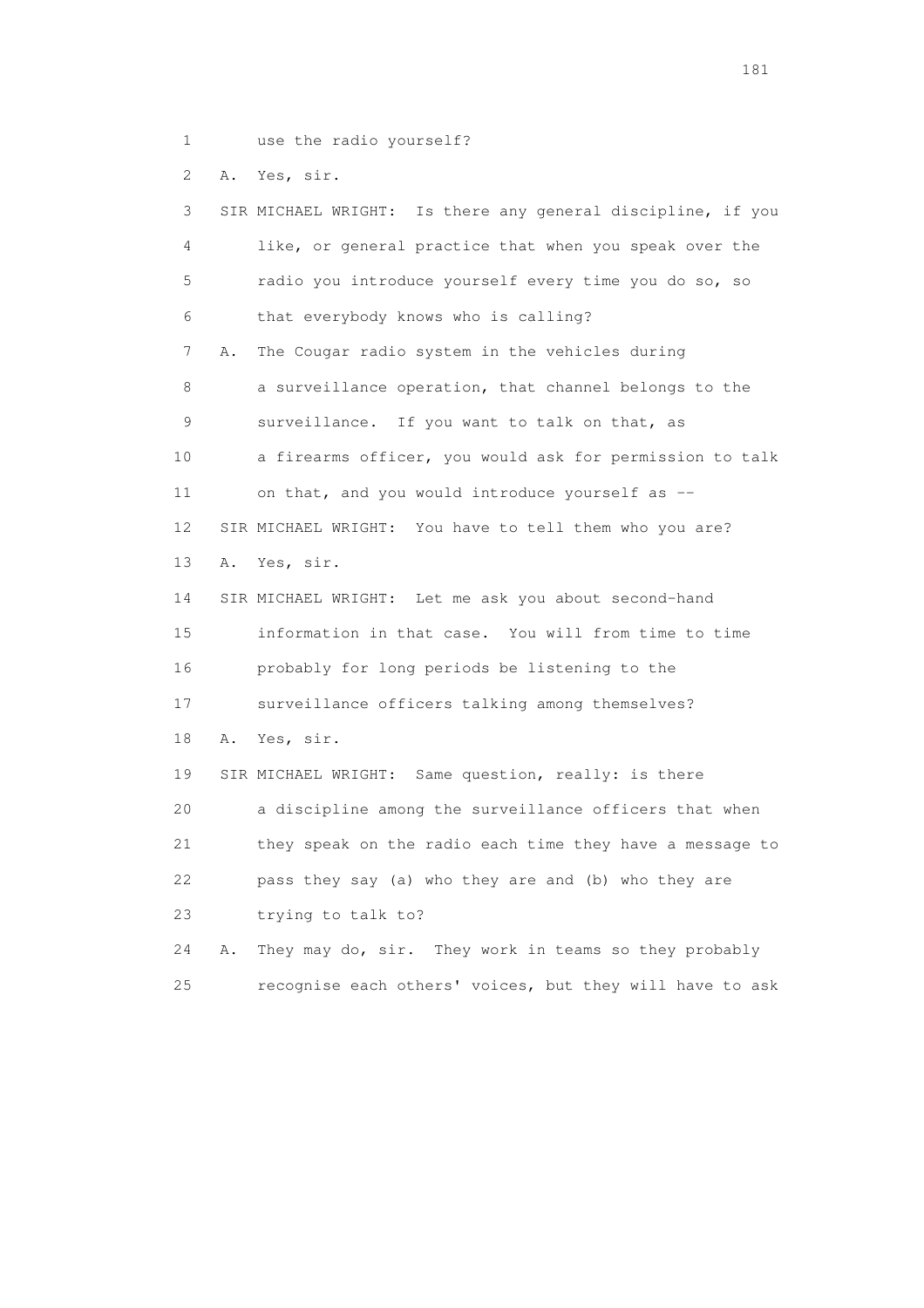1 --

2 SIR MICHAEL WRIGHT: Oh, I see.

 3 A. They may recognise each others' voices because there may 4 be other people coming to join them. 5 SIR MICHAEL WRIGHT: There is nothing cast-iron laid down 6 about it? 7 A. No, sir. 8 SIR MICHAEL WRIGHT: Thank you very much. Mr Hilliard? 9 MR HILLIARD: No, thank you very much. 10 SIR MICHAEL WRIGHT: Thank you very much indeed. That's it 11 as far as you are concerned. As soon as the door has 12 been cleared you are free to go. Thank you very much. 13 (The witness withdrew) 14 MR HILLIARD: Sir, that's the witnesses. Sir, can 15 I explain, we have now finished all the witnesses we are 16 going to call today. The next stage ordinarily now 17 would be to read some witnesses. I am very grateful to 18 Mr Stern in particular with whom I have had 19 a conversation and actually managed to dispense with 20 some. So I am very grateful to him for that. 21 SIR MICHAEL WRIGHT: Do you mean some of the witnesses you 22 listed? 23 MR HILLIARD: Yes. So I have to say, we do wonder whether 24 it might be easier to begin tomorrow with reading when 25 we are a bit fresher. It's quite a slog now at five to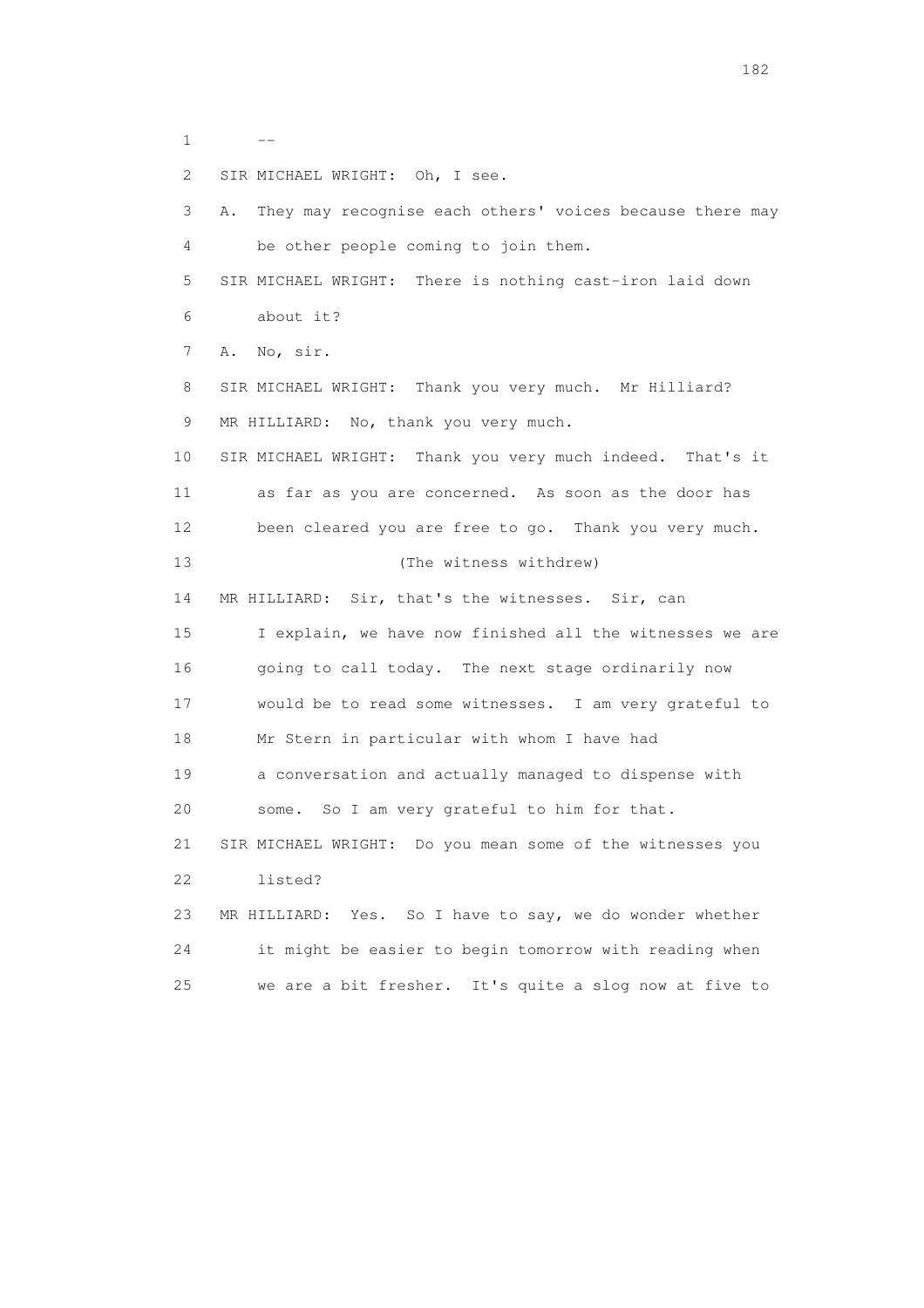1 4, to be honest.

 2 SIR MICHAEL WRIGHT: We have the pathologist and the 3 forensic scientist coming tomorrow, I think. 4 MR HILLIARD: We have. We thought we might just read at the 5 beginning of the day, get some of the reading done when 6 we are a bit fresher and then call them, and I include 7 everybody in that. 8 SIR MICHAEL WRIGHT: If you are content to do it that way. 9 MR HILLIARD: Yes. We are certainly well up to speed. If 10 we could keep you behind, sir, afterwards. 11 SIR MICHAEL WRIGHT: Ladies and gentlemen, you have an early 12 day. Can we meet please at 10 o'clock tomorrow morning. 13 (3.56 pm) 14 (In the absence of the jury) 15 SIR MICHAEL WRIGHT: Thank you very much. That's it, good. 16 10 o'clock tomorrow morning. 17 (4.11 pm) 18 (The court adjourned until 10.00 am on 19 Tuesday, 4 November 2008) 20 21 22 23 24 25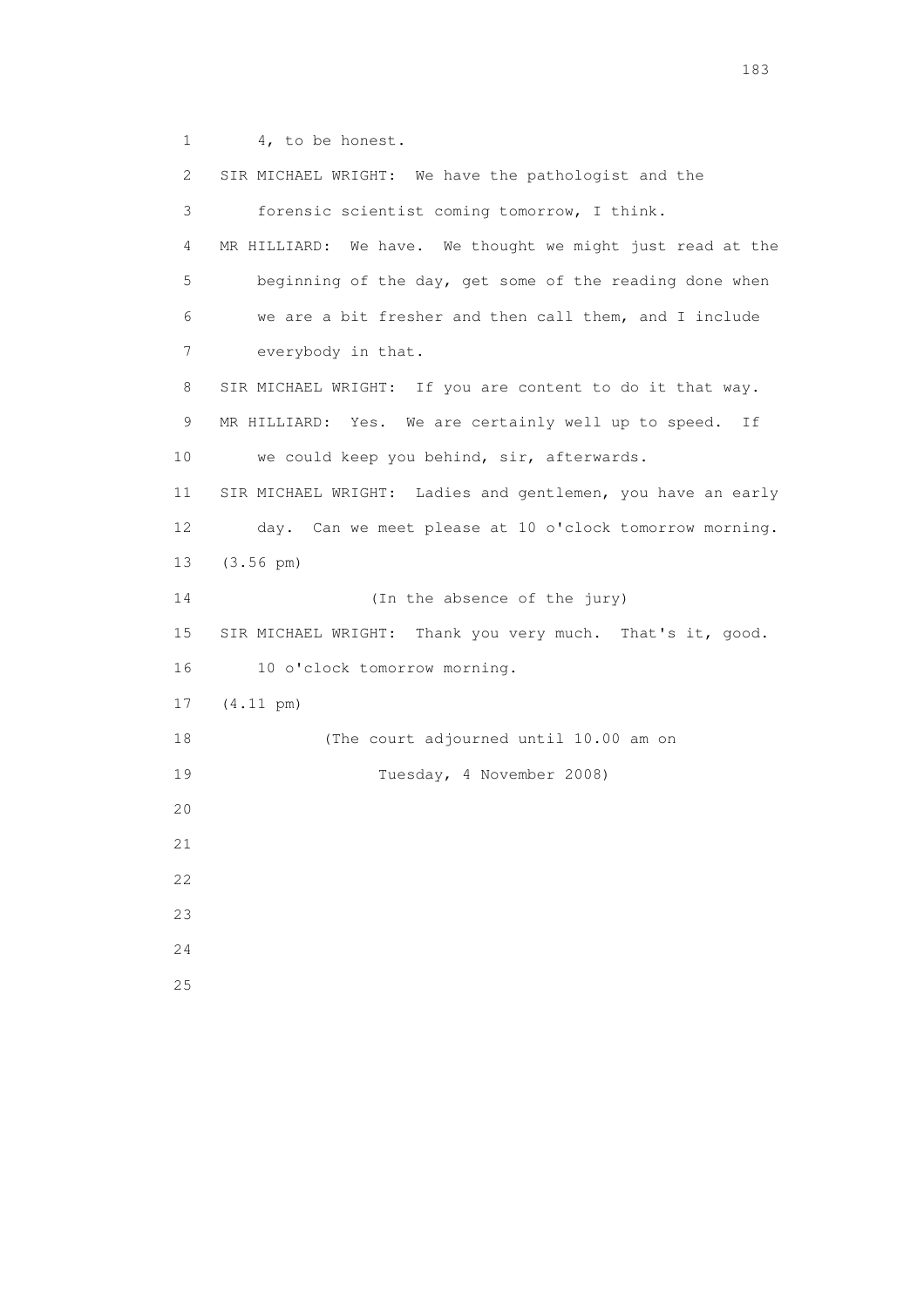1 INDEX 2 PAGE 2 3 MS ANNA DUNWOODIE (affirmed) .................... 1 4 5 Questions from MR HOUGH ....................... 1 6 7 Questions from MR STERN ................... 24 8 9 In the absence of the jury and the ................. 33 10 witness 11 12 Further questions from MR HOUGH .......... 33 13 14 MR SIMON DIXON (sworn) .......................... 34 15 16 Questions from MR HOUGH ...................... 34 17 18 Questions from MR MANSFIELD ................ 53 19 20 MR ROBERT PRESTON (affirmed) .................... 55 21 22 Questions from MR HILLIARD ................ 55 23 24 MR MARK WHITBY (sworn) .......................... 75 25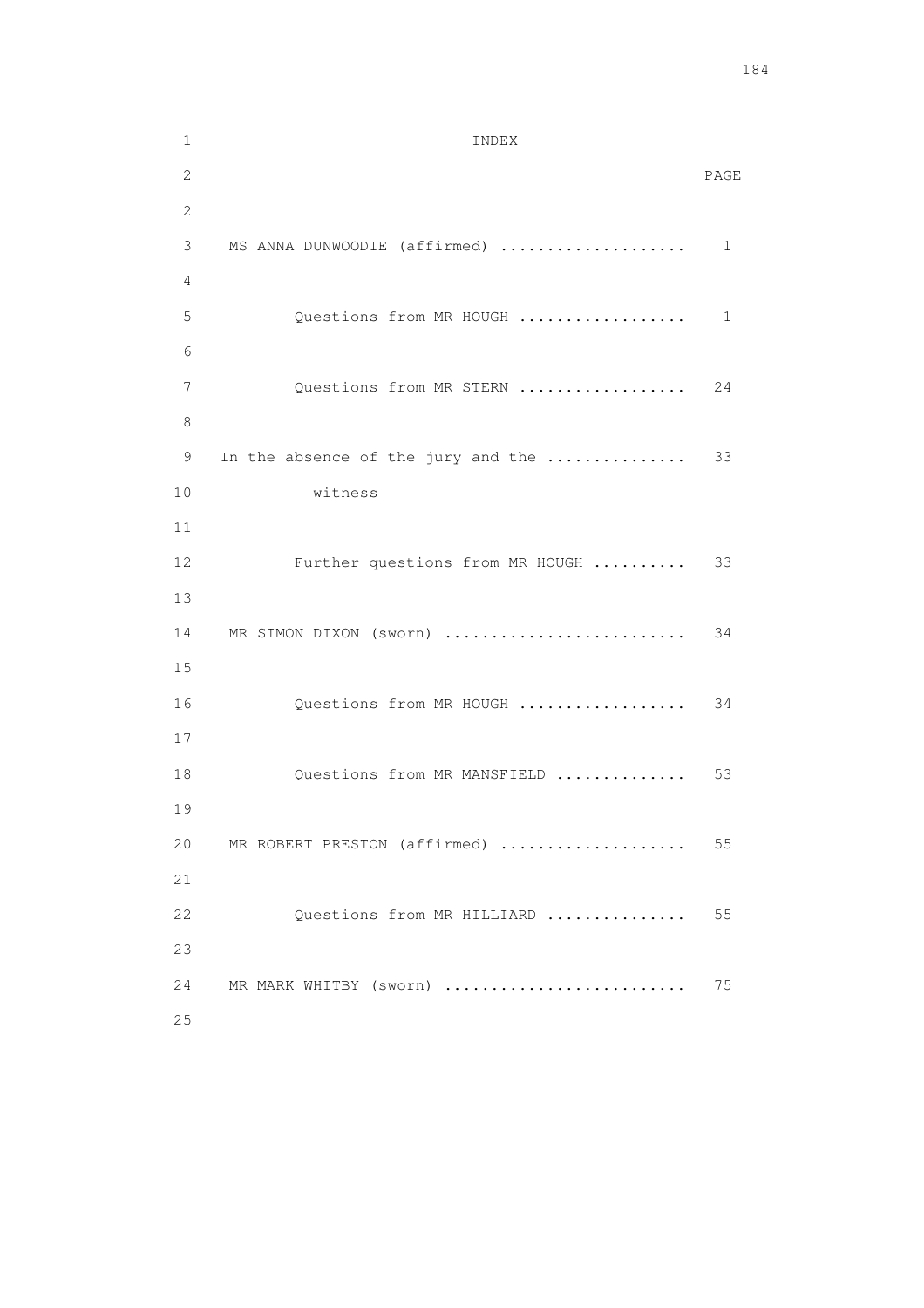| 75  | Questions from MR HILLIARD           | $\mathbf 1$  |
|-----|--------------------------------------|--------------|
|     |                                      | $\mathbf{2}$ |
| 86  | Questions from MR MANSFIELD          | 3            |
|     |                                      | 4            |
| 87  | Questions from MR GIBBS              | 5            |
|     |                                      | 6            |
| 90  | MR STEPHEN REYNOLDS (on former oath) | 7            |
|     |                                      | 8            |
| 90  | Questions from MR HOUGH              | 9            |
|     |                                      | 10           |
| 95  | CODENAME "C11" (sworn)               | 11           |
| 95  | Questions from MR HILLIARD           | 12<br>13     |
|     |                                      | 14           |
| 108 | Questions from MR MANSFIELD          | 15           |
|     |                                      | 16           |
| 122 | Questions from MR GIBBS              | 17           |
|     |                                      | 18           |
| 124 | Questions from MR PENNY              | 19           |
|     |                                      | 20           |
| 128 | Questions from THE CORONER           | 21           |
|     |                                      | 22           |
| 129 | CODENAME "D9" (sworn)                | 23           |
|     |                                      | 24           |
| 129 | Questions from MR HILLIARD           | 25           |